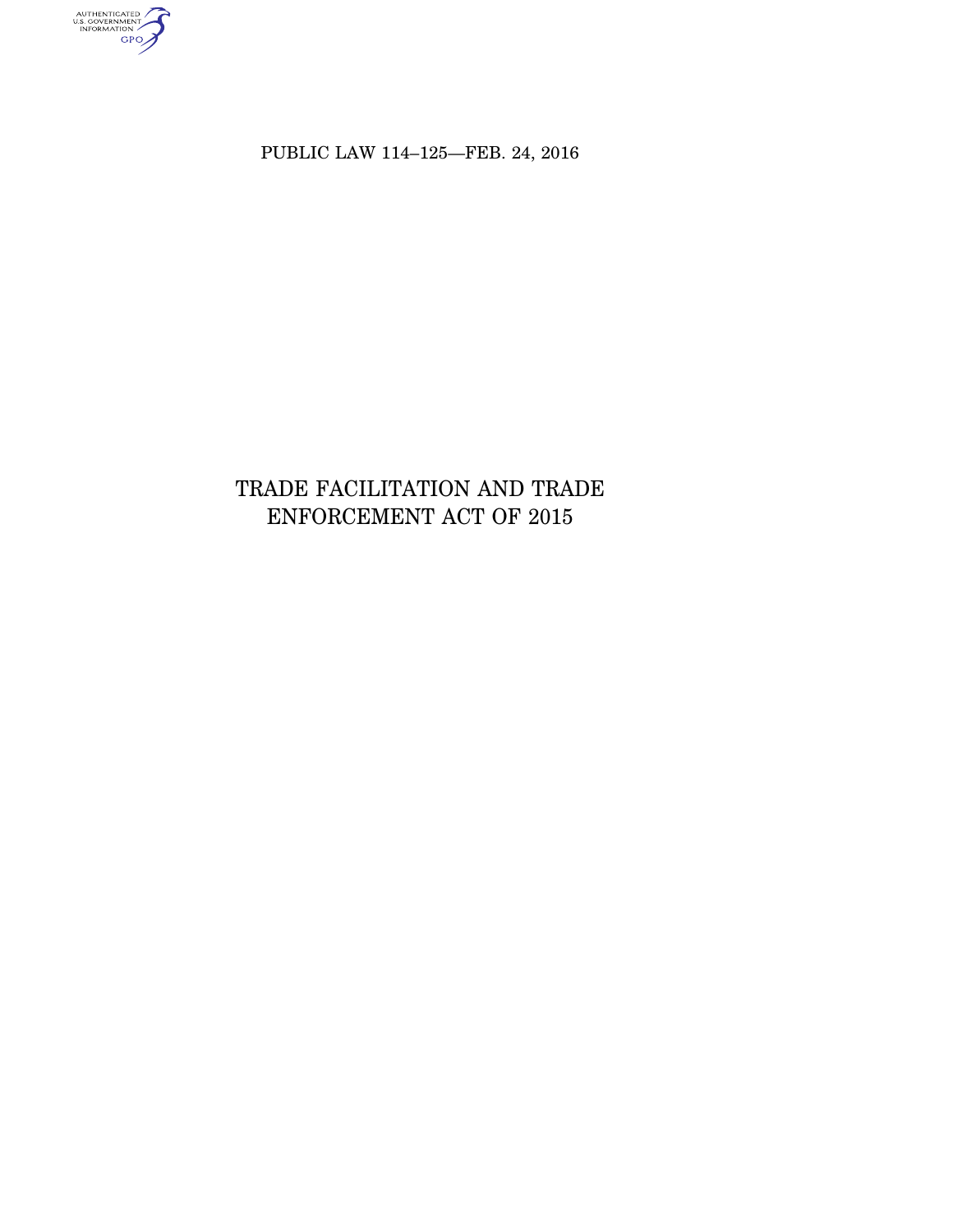# Public Law 114–125 114th Congress

# An Act

Feb. 24, 2016

[H.R. 644]

To reauthorize trade facilitation and trade enforcement functions and activities, and for other purposes.

*Be it enacted by the Senate and House of Representatives of the United States of America in Congress assembled,* 

Trade Facilitation and Trade Enforcement Act of 2015. 19 USC 4301 note.

# **SECTION 1. SHORT TITLE; TABLE OF CONTENTS.**

(a) SHORT TITLE.—This Act may be cited as the ''Trade Facilitation and Trade Enforcement Act of 2015''.

(b) TABLE OF CONTENTS.—The table of contents for this Act is follows:

- Sec. 1. Short title; table of contents. Sec. 2. Definitions.
- 

### TITLE I—TRADE FACILITATION AND TRADE ENFORCEMENT

- Sec. 101. Improving partnership programs.
- Sec. 102. Report on effectiveness of trade enforcement activities.
- Sec. 103. Priorities and performance standards for customs modernization, trade facilitation, and trade enforcement functions and programs.
- Sec. 104. Educational seminars to improve efforts to classify and appraise imported articles, to improve trade enforcement efforts, and to otherwise facilitate legitimate international trade.
- Sec. 105. Joint strategic plan.
- 
- Sec. 106. Automated Commercial Environment. Sec. 107. International Trade Data System.
- Sec. 108. Consultations with respect to mutual recognition arrangements. Sec. 109. Commercial Customs Operations Advisory Committee.
- 
- 
- Sec. 110. Centers of Excellence and Expertise. Sec. 111. Commercial risk assessment targeting and trade alerts.
- Sec. 112. Report on oversight of revenue protection and enforcement measures. Sec. 113. Report on security and revenue measures with respect to merchandise transported in bond.
- Sec. 114. Importer of record program.
- Sec. 115. Establishment of importer risk assessment program.
- Sec. 116. Customs broker identification of importers. Sec. 117. Priority trade issues.
- 
- Sec. 118. Appropriate congressional committees defined.

### TITLE II—IMPORT HEALTH AND SAFETY

- Sec. 201. Interagency import safety working group.
- Sec. 202. Joint import safety rapid response plan. Sec. 203. Training.
- 

### TITLE III—IMPORT-RELATED PROTECTION OF INTELLECTUAL PROPERTY RIGHTS

- Sec. 301. Definition of intellectual property rights.
- Sec. 302. Exchange of information related to trade enforcement.
- Sec. 303. Seizure of circumvention devices.
- Sec. 304. Enforcement by U.S. Customs and Border Protection of works for which copyright registration is pending.
- 
- Sec. 305. National Intellectual Property Rights Coordination Center. Sec. 306. Joint strategic plan for the enforcement of intellectual property rights.
-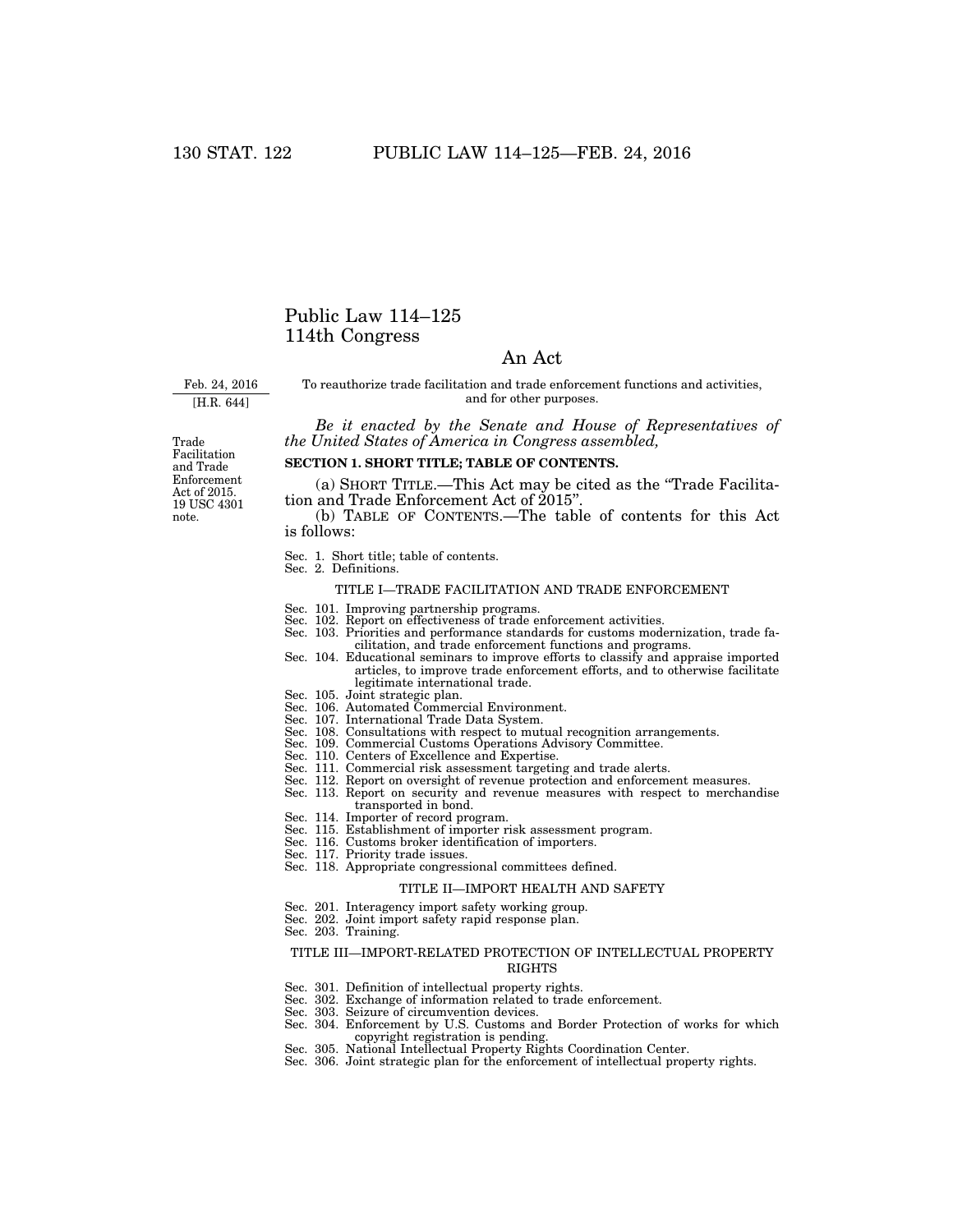- Sec. 308. Training with respect to the enforcement of intellectual property rights.
- Sec. 309. International cooperation and information sharing.
- Sec. 310. Report on intellectual property rights enforcement.
- Sec. 311. Information for travelers regarding violations of intellectual property rights.

### TITLE IV—PREVENTION OF EVASION OF ANTIDUMPING AND COUNTERVAILING DUTY ORDERS

- Sec. 401. Short title. Sec. 402. Definitions.
- 
- Sec. 403. Application to Canada and Mexico.

### Subtitle A—Actions Relating to Enforcement of Trade Remedy Laws

- Sec. 411. Trade remedy law enforcement division.
- Sec. 412. Collection of information on evasion of trade remedy laws.
- Sec. 413. Access to information.
- Sec. 414. Cooperation with foreign countries on preventing evasion of trade remedy laws.
- Sec. 415. Trade negotiating objectives.

#### Subtitle B—Investigation of Evasion of Trade Remedy Laws

Sec. 421. Procedures for investigating claims of evasion of antidumping and countervailing duty orders.

#### Subtitle C—Other Matters

- Sec. 431. Allocation and training of personnel.
- Sec. 432. Annual report on prevention and investigation of evasion of antidumping and countervailing duty orders.
- Sec. 433. Addressing circumvention by new shippers.

### TITLE V—SMALL BUSINESS TRADE ISSUES AND STATE TRADE COORDINATION

- Sec. 501. Short title.
- Sec. 502. Outreach and input from small businesses to trade promotion authority.
- 
- Sec. 503. State Trade Expansion Program. Sec. 504. State and Federal Export Promotion Coordination.
- Sec. 505. State trade coordination.

### TITLE VI—ADDITIONAL ENFORCEMENT PROVISIONS

- Sec. 601. Trade enforcement priorities.
- Sec. 602. Exercise of WTO authorization to suspend concessions or other obligations under trade agreements.
- Sec. 603. Trade monitoring.
- Sec. 604. Establishment of Interagency Center on Trade Implementation, Monitoring, and Enforcement.
- Sec. 605. Inclusion of interest in certain distributions of antidumping duties and countervailing duties.
- Sec. 606. Illicitly imported, exported, or trafficked cultural property, archaeological or ethnological materials, and fish, wildlife, and plants. Sec. 607. Enforcement under title III of the Trade Act of 1974 with respect to cer-
- tain acts, policies, and practices.
- Sec. 608. Honey transshipment.
- Sec. 609. Establishment of Chief Innovation and Intellectual Property Negotiator. Sec. 610. Measures relating to countries that deny adequate protection for intellec-
- tual property rights.
- Sec. 611. Trade Enforcement Trust Fund.

### TITLE VII—ENGAGEMENT ON CURRENCY EXCHANGE RATE AND ECONOMIC POLICIES

- Sec. 701. Enhancement of engagement on currency exchange rate and economic policies with certain major trading partners of the United States.
- Sec. 702. Advisory Committee on International Exchange Rate Policy.

### TITLE VIII—MATTERS RELATING TO U.S. CUSTOMS AND BORDER **PROTECTION**

Subtitle A—Establishment of U.S. Customs and Border Protection Sec. 801. Short title.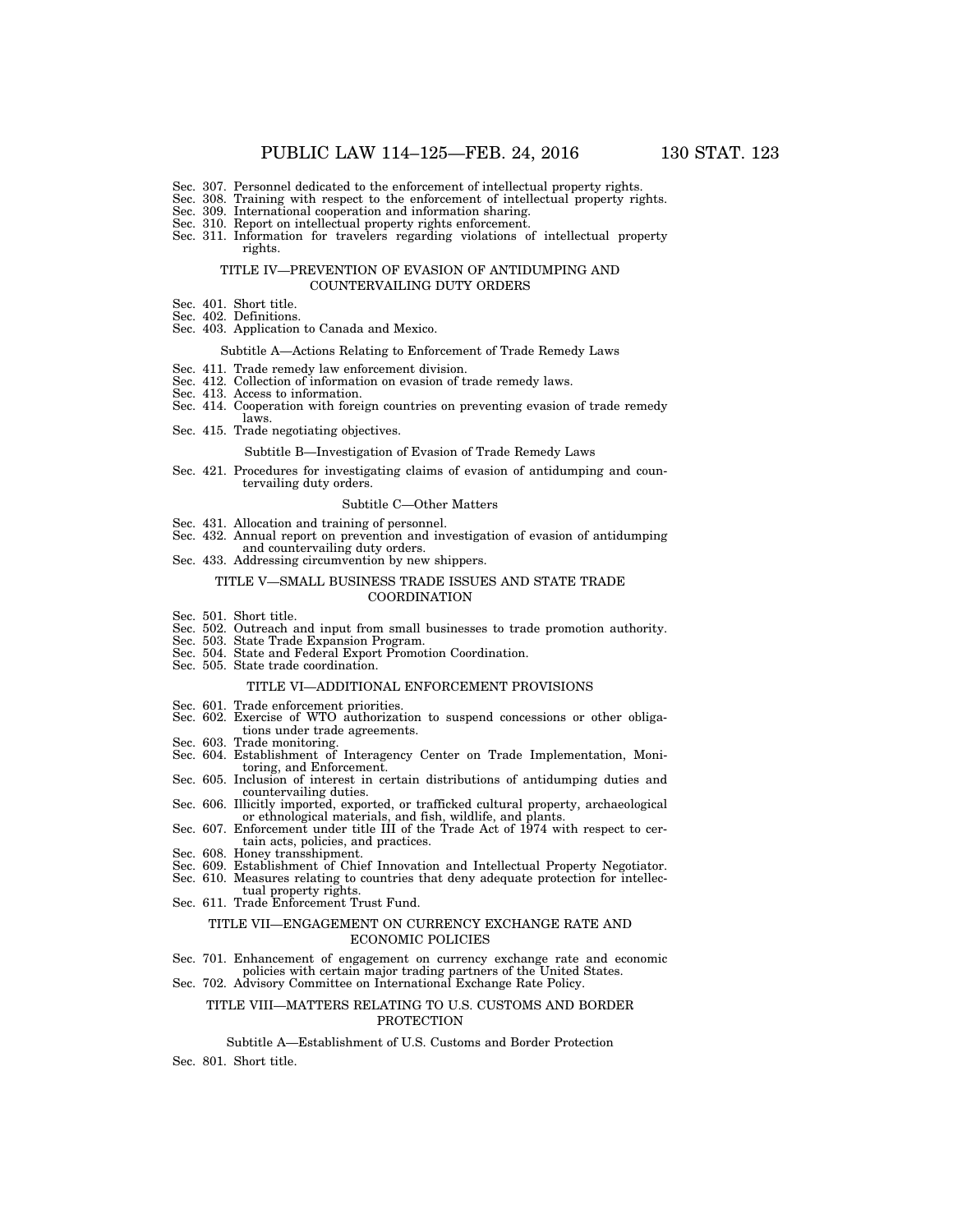Sec. 802. Establishment of U.S. Customs and Border Protection.

#### Subtitle B—Preclearance Operations

- Sec. 811. Short title. Sec. 812. Definitions.
- Sec. 813. Establishment of preclearance operations.
- Sec. 814. Notification and certification to Congress.
- 
- 
- Sec. 815. Protocols. Sec. 816. Lost and stolen passports. Sec. 817. Recovery of initial U.S. Customs and Border Protection preclearance operations costs.
- Sec. 818. Collection and disposition of funds collected for immigration inspection
- Sec. 819. Application to new and existing preclearance operations.

#### TITLE IX—MISCELLANEOUS PROVISIONS

- Sec. 901. De minimis value.
- Sec. 902. Consultation on trade and customs revenue functions.
- Sec. 903. Penalties for customs brokers. Sec. 904. Amendments to chapter 98 of the Harmonized Tariff Schedule of the
	- United States.
- Sec. 905. Exemption from duty of residue of bulk cargo contained in instruments of international traffic previously exported from the United States. Sec. 906. Drawback and refunds.
- 
- Sec. 907. Report on certain U.S. Customs and Border Protection agreements.
- 
- Sec. 908. Charter flights. Sec. 909. United States-Israel trade and commercial enhancement.
- Sec. 910. Elimination of consumptive demand exception to prohibition on importation of goods made with convict labor, forced labor, or indentured labor;
- report.<br>Sec. 911. Voluntary reliquidations by U.S. Customs and Border Protection.<br>Sec. 912. Tariff classification of recreational performance outerwear.<br>Sec. 913. Modifications to duty treatment of protective active footwe
- 
- 
- Sec. 914. Amendments to Bipartisan Congressional Trade Priorities and Account-
- Sec. 915. Trade preferences for Nepal.
- Sec. 916. Agreement by Asia-Pacific Economic Cooperation members to reduce
- Sec. 917. Amendment to Tariff Act of 1930 to require country of origin marking of certain castings.
- Sec. 918. Inclusion of certain information in submission of nomination for appoint-<br>ment as Deputy United States Trade Representative. ment as Deputy United States Trade Representative. Sec. 919. Sense of Congress on the need for a miscellaneous tariff bill process. Sec. 920. Customs user fees.
- 
- 
- Sec. 921. Increase in penalty for failure to file return of tax.
- Sec. 922. Permanent moratorium on Internet access taxes and on multiple and discriminatory taxes on electronic commerce.

19 USC 4301.

# **SEC. 2. DEFINITIONS.**

In this Act:

(1) AUTOMATED COMMERCIAL ENVIRONMENT.—The term "Automated Commercial Environment" means the Automated Commercial Environment computer system authorized under section 13031(f)(4) of the Consolidated Omnibus Budget Reconciliation Act of 1985 (19 U.S.C. 58c(f)(4)).

(2) COMMERCIAL OPERATIONS OF U.S. CUSTOMS AND BORDER PROTECTION.—The term "commercial operations of U.S. Customs and Border Protection'' includes—

(A) administering any customs revenue function (as defined in section 415 of the Homeland Security Act of 2002 (6 U.S.C. 215));

(B) coordinating efforts of the Department of Homeland Security with respect to trade facilitation and trade enforcement;

(C) coordinating with the Director of U.S. Immigration and Customs Enforcement with respect to—

(i) investigations relating to trade enforcement; and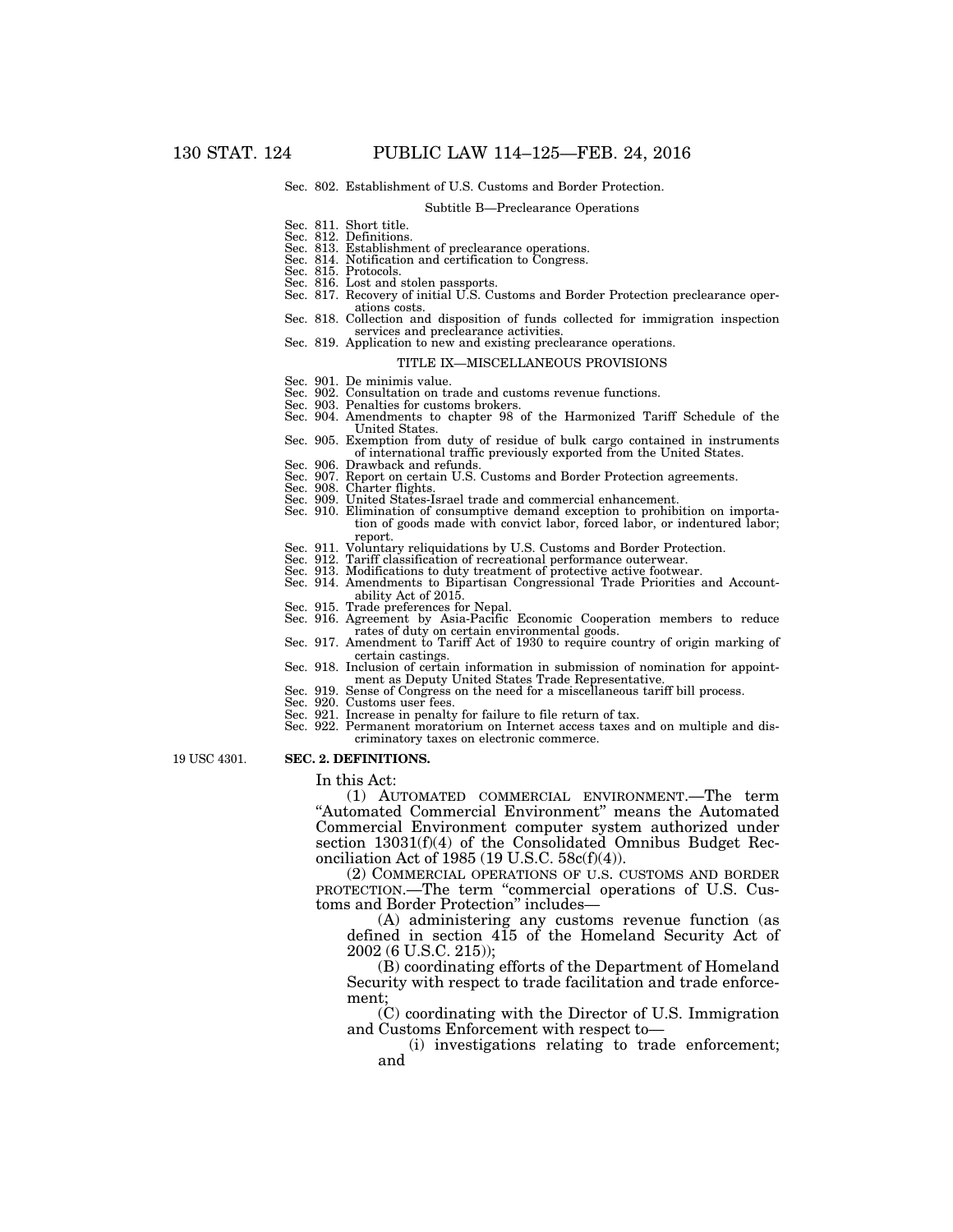(ii) the development and implementation of the joint strategic plan required by section 105;

(D) coordinating, on behalf of the Department of Homeland Security, efforts among Federal agencies to facilitate legitimate trade and to enforce the customs and trade laws of the United States, including representing the Department of Homeland Security in interagency fora addressing such efforts;

(E) coordinating with customs authorities of foreign countries to facilitate legitimate international trade and enforce the customs and trade laws of the United States and the customs and trade laws of foreign countries;

(F) collecting, assessing, and disseminating information as appropriate and in accordance with any law regarding cargo destined for the United States—

(i) to ensure that such cargo complies with the customs and trade laws of the United States; and

(ii) to facilitate the legitimate international trade of such cargo;

(G) soliciting and considering on a regular basis input from private sector entities, including the Commercial Customs Operations Advisory Committee established by section 109 and the Trade Support Network, with respect to, as appropriate—

(i) the implementation of changes to the customs and trade laws of the United States; and

(ii) the development, implementation, or revision of policies or regulations administered by U.S. Customs and Border Protection; and

(H) otherwise advising the Secretary of Homeland Security with respect to the development of policies associated with facilitating legitimate trade and enforcing the customs and trade laws of the United States.

(3) COMMISSIONER.—The term ''Commissioner'' means the Commissioner of U.S. Customs and Border Protection, as described in section 411(b) of the Homeland Security Act of 2002, as amended by section 802(a) of this Act.

(4) CUSTOMS AND TRADE LAWS OF THE UNITED STATES.— The term "customs and trade laws of the United States" includes the following:

(A) The Tariff Act of 1930 (19 U.S.C. 1202 et seq.).

(B) Section 249 of the Revised Statutes (19 U.S.C. 3).

(C) Section 2 of the Act of March 4, 1923 (42 Stat. 1453, chapter 251; 19 U.S.C. 6).

(D) The Act of March 3, 1927 (44 Stat. 1381, chapter 348; 19 U.S.C. 2071 et seq.).

(E) Section 13031 of the Consolidated Omnibus Budget Reconciliation Act of 1985 (19 U.S.C. 58c).

(F) Section 251 of the Revised Statutes (19 U.S.C. 66).

(G) Section 1 of the Act of June 26, 1930 (46 Stat. 817, chapter 617; 19 U.S.C. 68).

(H) The Act of June 18, 1934 (48 Stat. 998, chapter 590; 19 U.S.C. 81a et seq.; commonly known as the ''Foreign Trade Zones Act'').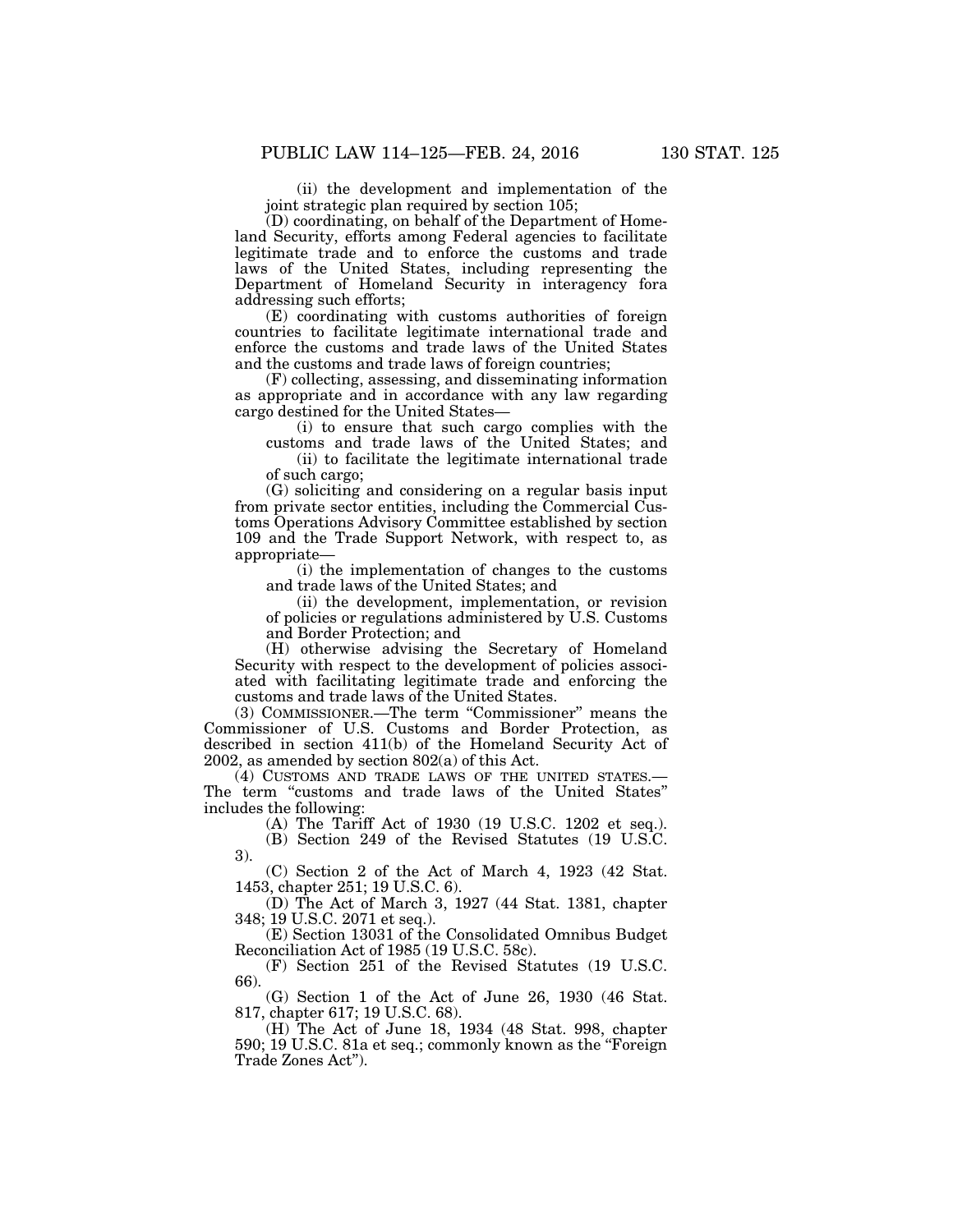(I) Section 1 of the Act of March 2, 1911 (36 Stat. 965, chapter 191; 19 U.S.C. 198).

(J) The Trade Act of 1974 (19 U.S.C. 2101 et seq.). (K) The Trade Agreements Act of 1979 (19 U.S.C. 2501 et seq.).

(L) The North American Free Trade Agreement Implementation Act (19 U.S.C. 3301 et seq.).

(M) The Uruguay Round Agreements Act (19 U.S.C. 3501 et seq.).

(N) The Caribbean Basin Economic Recovery Act (19 U.S.C. 2701 et seq.).

(O) The Andean Trade Preference Act (19 U.S.C. 3201 et seq.).

(P) The African Growth and Opportunity Act (19 U.S.C. 3701 et seq.).

(Q) The Customs Enforcement Act of 1986 (Public Law 99–570; 100 Stat. 3207–79).

(R) The Customs and Trade Act of 1990 (Public Law 101–382; 104 Stat. 629).

(S) The Customs Procedural Reform and Simplification Act of 1978 (Public Law 95–410; 92 Stat. 888).

(T) The Trade Act of 2002 (Public Law 107–210; 116 Stat. 933).

(U) The Convention on Cultural Property Implementation Act (19 U.S.C. 2601 et seq.).

(V) The Act of March 28, 1928 (45 Stat. 374, chapter 266; 19 U.S.C. 2077 et seq.).

(W) The Act of August 7, 1939 (53 Stat. 1262, chapter 566).

(X) The Bipartisan Congressional Trade Priorities and Accountability Act of 2015 (Public Law 114–26; 19 U.S.C. 4201 et seq.).

(Y) The Trade Preferences Extension Act of 2015 (Public Law 114–27; 129 Stat. 362).

(Z) Any other provision of law implementing a trade agreement.

(AA) Any other provision of law vesting customs revenue functions in the Secretary of the Treasury.

(BB) Any other provision of law relating to trade facilitation or trade enforcement that is administered by U.S. Customs and Border Protection on behalf of any Federal agency that is required to participate in the International Trade Data System established under section 411(d) of the Tariff Act of 1930 (19 U.S.C. 1411(d)).

(CC) Any other provision of customs or trade law administered by U.S. Customs and Border Protection or U.S. Immigration and Customs Enforcement.

(5) PRIVATE SECTOR ENTITY.—The term ''private sector entity'' means—

(A) an importer;

(B) an exporter;

(C) a forwarder;

(D) an air, sea, or land carrier or shipper;

(E) a contract logistics provider;

(F) a customs broker; or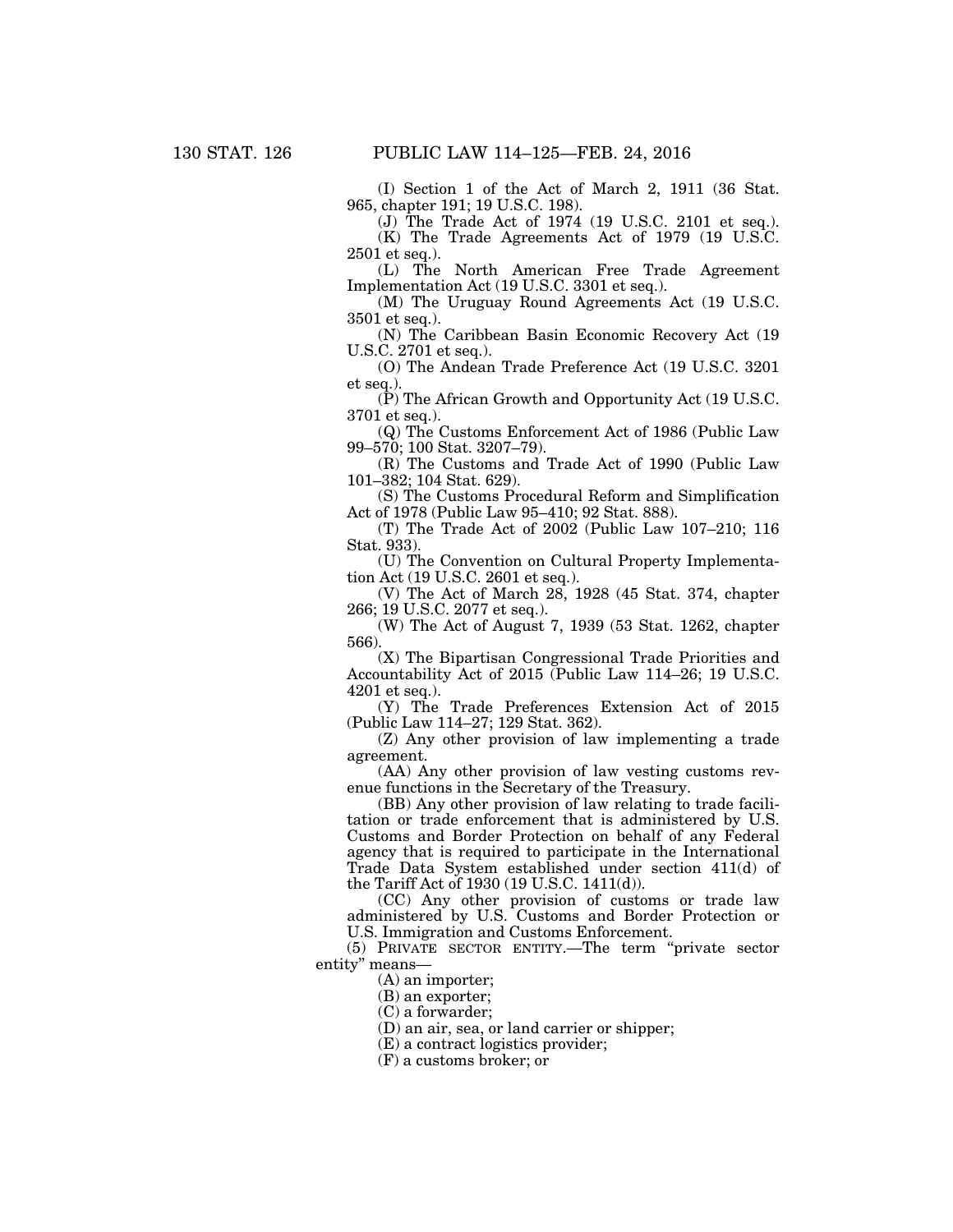(G) any other person (other than an employee of a government) affected by the implementation of the customs and trade laws of the United States.

(6) TRADE ENFORCEMENT.—The term ''trade enforcement'' means the enforcement of the customs and trade laws of the United States.

(7) TRADE FACILITATION.—The term ''trade facilitation'' refers to policies and activities of U.S. Customs and Border Protection with respect to facilitating the movement of merchandise into and out of the United States in a manner that complies with the customs and trade laws of the United States.

# **TITLE I—TRADE FACILITATION AND TRADE ENFORCEMENT**

### **SEC. 101. IMPROVING PARTNERSHIP PROGRAMS.**

(a) IN GENERAL.—In order to advance the security, trade enforcement, and trade facilitation missions of U.S. Customs and Border Protection, the Commissioner shall ensure that partnership programs of U.S. Customs and Border Protection established before the date of the enactment of this Act, such as the Customs–Trade Partnership Against Terrorism established under subtitle B of title II of the Security and Accountability for Every Port Act of 2006 (6 U.S.C. 961 et seq.), and partnership programs of U.S. Customs and Border Protection established on or after such date of enactment, provide trade benefits to private sector entities that meet the requirements for participation in those programs established by the Commissioner under this section.

(b) ELEMENTS.—In developing and operating partnership programs under subsection (a), the Commissioner shall—

(1) consult with private sector entities, the public, and Consultation. other Federal agencies when appropriate, to ensure that participants in those programs receive commercially significant and measurable trade benefits, including providing preclearance of merchandise for qualified persons that demonstrate the highest levels of compliance with the customs and trade laws of the United States, regulations of U.S. Customs and Border Protection, and other requirements the Commissioner determines to be necessary;

(2) ensure an integrated and transparent system of trade benefits and compliance requirements for all partnership programs of U.S. Customs and Border Protection;

(3) consider consolidating partnership programs in situations in which doing so would support the objectives of such programs, increase participation in such programs, enhance the trade benefits provided to participants in such programs, and enhance the allocation of the resources of U.S. Customs and Border Protection;

(4) coordinate with the Director of U.S. Immigration and Customs Enforcement, and other Federal agencies with authority to detain and release merchandise entering the United States—

(A) to ensure coordination in the release of such merchandise through the Automated Commercial Environment, or its predecessor, and the International Trade Data

Coordination.

19 USC 4311.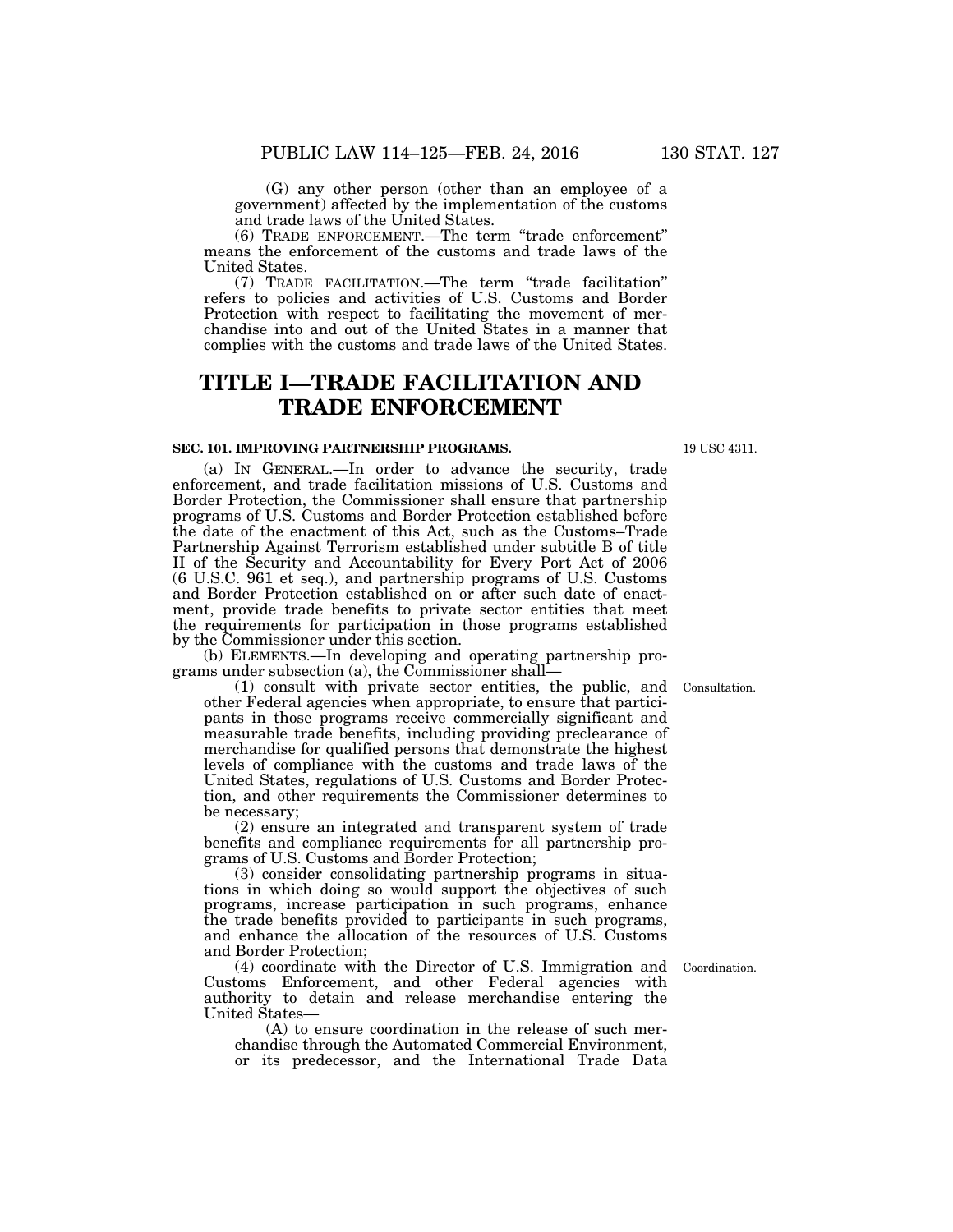System established under section 411(d) of the Tariff Act of 1930 (19 U.S.C. 1411(d));

(B) to ensure that the partnership programs of those agencies are compatible with the partnership programs of U.S. Customs and Border Protection;

(C) to develop criteria for authorizing the release, on an expedited basis, of merchandise for which documentation is required from one or more of those agencies to clear or license the merchandise for entry into the United States; and

(D) to create pathways, within and among the appropriate Federal agencies, for qualified persons that demonstrate the highest levels of compliance with the customs and trade laws of the United States to receive immediate clearance absent information that a transaction may pose a national security or compliance threat; and

(5) ensure that trade benefits are provided to participants in partnership programs.

(c) REPORT REQUIRED.—Not later than the date that is 180 days after the date of the enactment of this Act, and not later than December 31 of each calendar year thereafter, the Commissioner shall submit to the appropriate congressional committees a report that—

(1) identifies each partnership program referred to in subsection (a);

(2) for each such program, identifies—

(A) the requirements for participants in the program; (B) the commercially significant and measurable trade

benefits provided to participants in the program;

(C) the number of participants in the program; and

(D) in the case of a program that provides for participation at multiple tiers, the number of participants at each such tier;

(3) identifies the number of participants enrolled in more than one such partnership program;

(4) assesses the effectiveness of each such partnership program in advancing the security, trade enforcement, and trade facilitation missions of U.S. Customs and Border Protection, based on historical developments, the level of participation in the program, and the evolution of benefits provided to participants in the program;

(5) summarizes the efforts of U.S. Customs and Border Protection to work with other Federal agencies with authority to detain and release merchandise entering the United States to ensure that partnership programs of those agencies are compatible with partnership programs of U.S. Customs and Border Protection;

(6) summarizes criteria developed with those agencies for authorizing the release, on an expedited basis, of merchandise for which documentation is required from one or more of those agencies to clear or license the merchandise for entry into the United States;

(7) summarizes the efforts of U.S. Customs and Border Protection to work with private sector entities and the public to develop and improve such partnership programs;

(8) describes measures taken by U.S. Customs and Border Protection to make private sector entities aware of the trade

Assessment.

Criteria.

Summaries.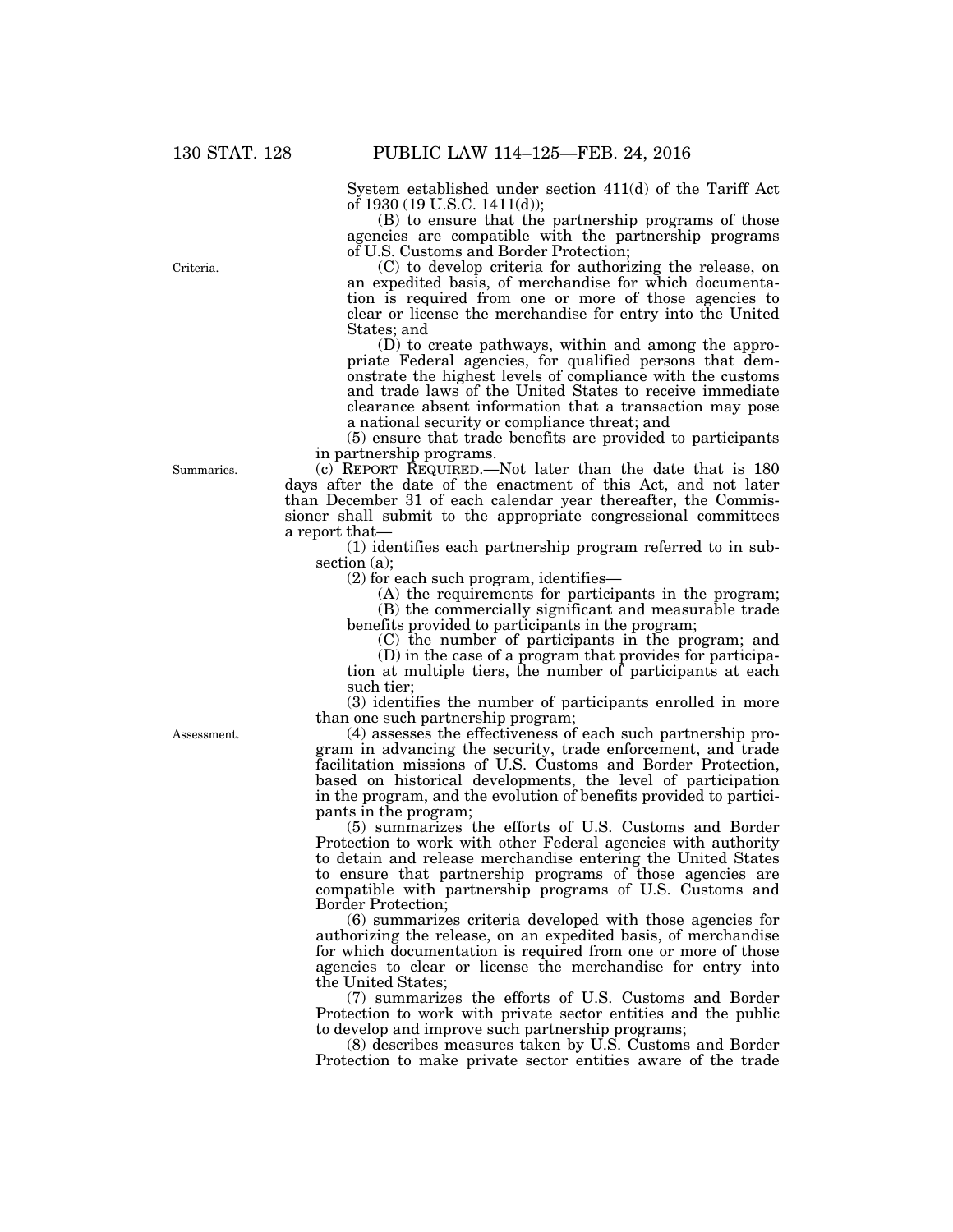benefits available to participants in such partnership programs; and

(9) summarizes the plans, targets, and goals of U.S. Customs and Border Protection with respect to such partnership programs for the 2 years following the submission of the report.

### **SEC. 102. REPORT ON EFFECTIVENESS OF TRADE ENFORCEMENT ACTIVITIES.**

(a) IN GENERAL.—Not later than one year after the date of the enactment of this Act, the Comptroller General of the United States shall submit to the appropriate congressional committees a report on the effectiveness of trade enforcement activities of U.S. Customs and Border Protection.

(b) CONTENTS.—The report required by subsection (a) shall include—

(1) a description of the use of resources, results of audits and verifications, targeting, organization, and training of personnel of U.S. Customs and Border Protection;

(2) a description of trade enforcement activities to address undervaluation, transshipment, legitimacy of entities making entry, protection of revenues, fraud prevention and detection, and penalties, including intentional misclassification, inadequate bonding, and other misrepresentations; and

(3) a description of trade enforcement activities with respect to the priority trade issues described in section 117, including—

(A) methodologies used in such enforcement activities, such as targeting;

(B) recommendations for improving such enforcement activities; and

(C) a description of the implementation of previous recommendations for improving such enforcement activities.

(c) FORM OF REPORT.—The report required by subsection (a) shall be submitted in unclassified form, but may include a classified annex.

## **SEC. 103. PRIORITIES AND PERFORMANCE STANDARDS FOR CUSTOMS MODERNIZATION, TRADE FACILITATION, AND TRADE ENFORCEMENT FUNCTIONS AND PROGRAMS.**

(a) PRIORITIES AND PERFORMANCE STANDARDS.—

(1) IN GENERAL.—The Commissioner, in consultation with the appropriate congressional committees, shall establish priorities and performance standards to measure the development and levels of achievement of the customs modernization, trade facilitation, and trade enforcement functions and programs described in subsection (b).

(2) MINIMUM PRIORITIES AND STANDARDS.—Such priorities and performance standards shall, at a minimum, include priorities and standards relating to efficiency, outcome, output, and other types of applicable measures.

(b) FUNCTIONS AND PROGRAMS DESCRIBED.—The functions and programs referred to in subsection (a) are the following:

(1) The Automated Commercial Environment.

(2) Each of the priority trade issues described in section 117.

(3) The Centers of Excellence and Expertise described in section 110.

19 USC 4312.

Consultation.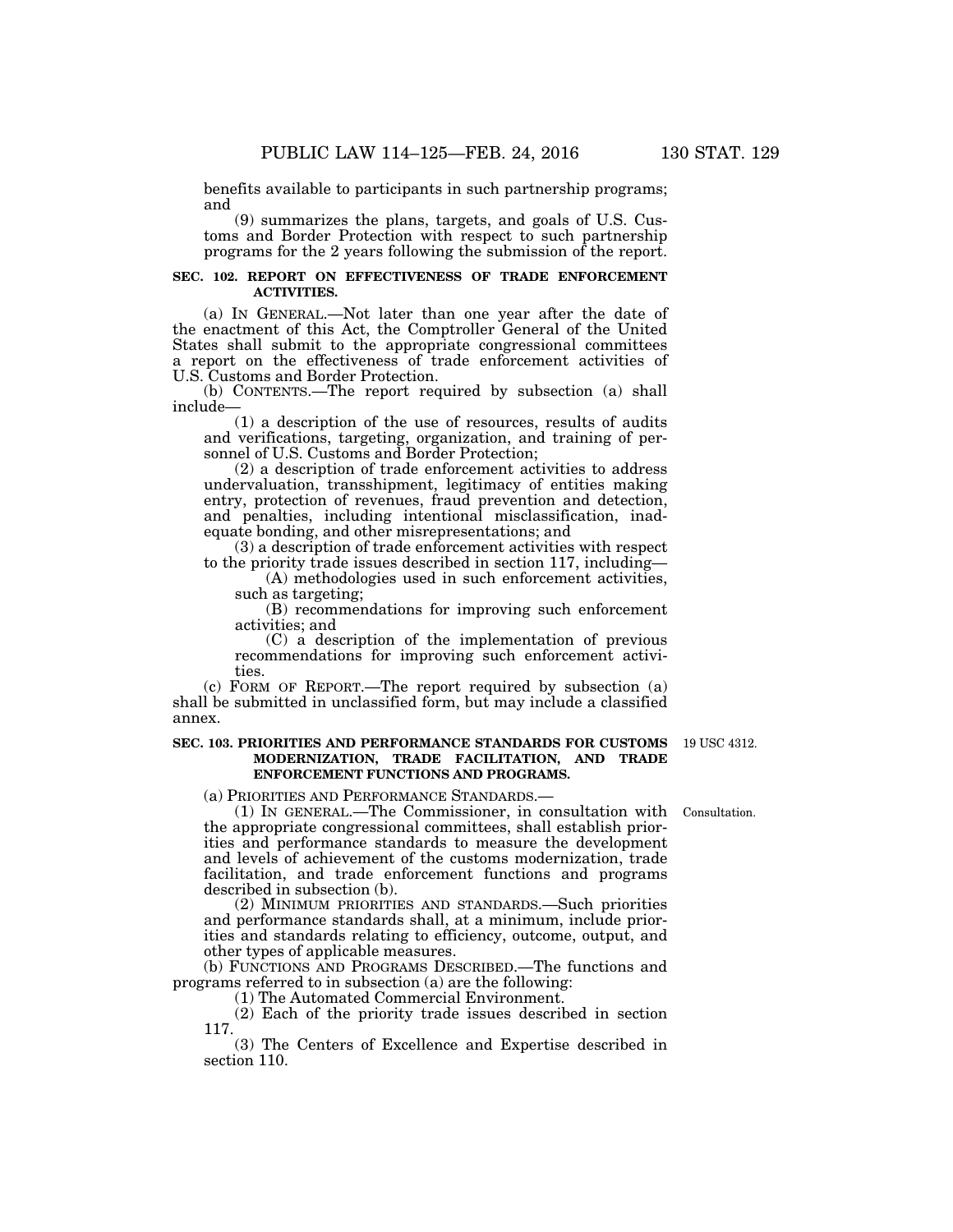(4) Drawback for exported merchandise under section 313 of the Tariff Act of 1930 (19 U.S.C. 1313), as amended by section 906 of this Act.

(5) Transactions relating to imported merchandise in bond.

(6) Collection of countervailing duties assessed under subtitle A of title VII of the Tariff Act of 1930 (19 U.S.C. 1671 et seq.) and antidumping duties assessed under subtitle B of title VII of the Tariff Act of 1930 (19 U.S.C. 1673 et seq.).

(7) The expedited clearance of cargo.

(8) The issuance of regulations and rulings.

(9) The issuance of Regulatory Audit Reports.

(c) CONSULTATIONS AND NOTIFICATION.— (1) CONSULTATIONS.—The consultations required by subsection (a)(1) shall occur, at a minimum, on an annual basis.

(2) NOTIFICATION.—The Commissioner shall notify the appropriate congressional committees of any changes to the priorities or performance standards referred to in subsection (a) not later than 30 days before such changes are to take effect.

## **SEC. 104. EDUCATIONAL SEMINARS TO IMPROVE EFFORTS TO CLAS-SIFY AND APPRAISE IMPORTED ARTICLES, TO IMPROVE TRADE ENFORCEMENT EFFORTS, AND TO OTHERWISE FACILITATE LEGITIMATE INTERNATIONAL TRADE.**

(a) ESTABLISHMENT.—The Commissioner and the Director shall establish and carry out on a fiscal year basis educational seminars to—

(1) improve the ability of personnel of U.S. Customs and Border Protection to classify and appraise articles imported into the United States in accordance with the customs and trade laws of the United States;

(2) improve the trade enforcement efforts of personnel of U.S. Customs and Border Protection and personnel of U.S. Immigration and Customs Enforcement; and

(3) otherwise improve the ability and effectiveness of personnel of U.S. Customs and Border Protection and personnel of U.S. Immigration and Customs Enforcement to facilitate legitimate international trade.

(b) CONTENT.—

(1) CLASSIFYING AND APPRAISING IMPORTED ARTICLES.—In carrying out subsection  $(a)(1)$ , the Commissioner, the Director, and interested parties in the private sector selected under subsection (c) shall provide instruction and related instructional materials at each educational seminar carried out under this section to personnel of U.S. Customs and Border Protection and, as appropriate, to personnel of U.S. Immigration and Customs Enforcement on the following:

(A) Conducting a physical inspection of an article imported into the United States, including testing of samples of the article, to determine if the article is mislabeled in the manifest or other accompanying documentation.

(B) Reviewing the manifest and other accompanying documentation of an article imported into the United States to determine if the country of origin of the article listed in the manifest or other accompanying documentation is accurate.

(C) Customs valuation.

Deadline.

19 USC 4313.

Review.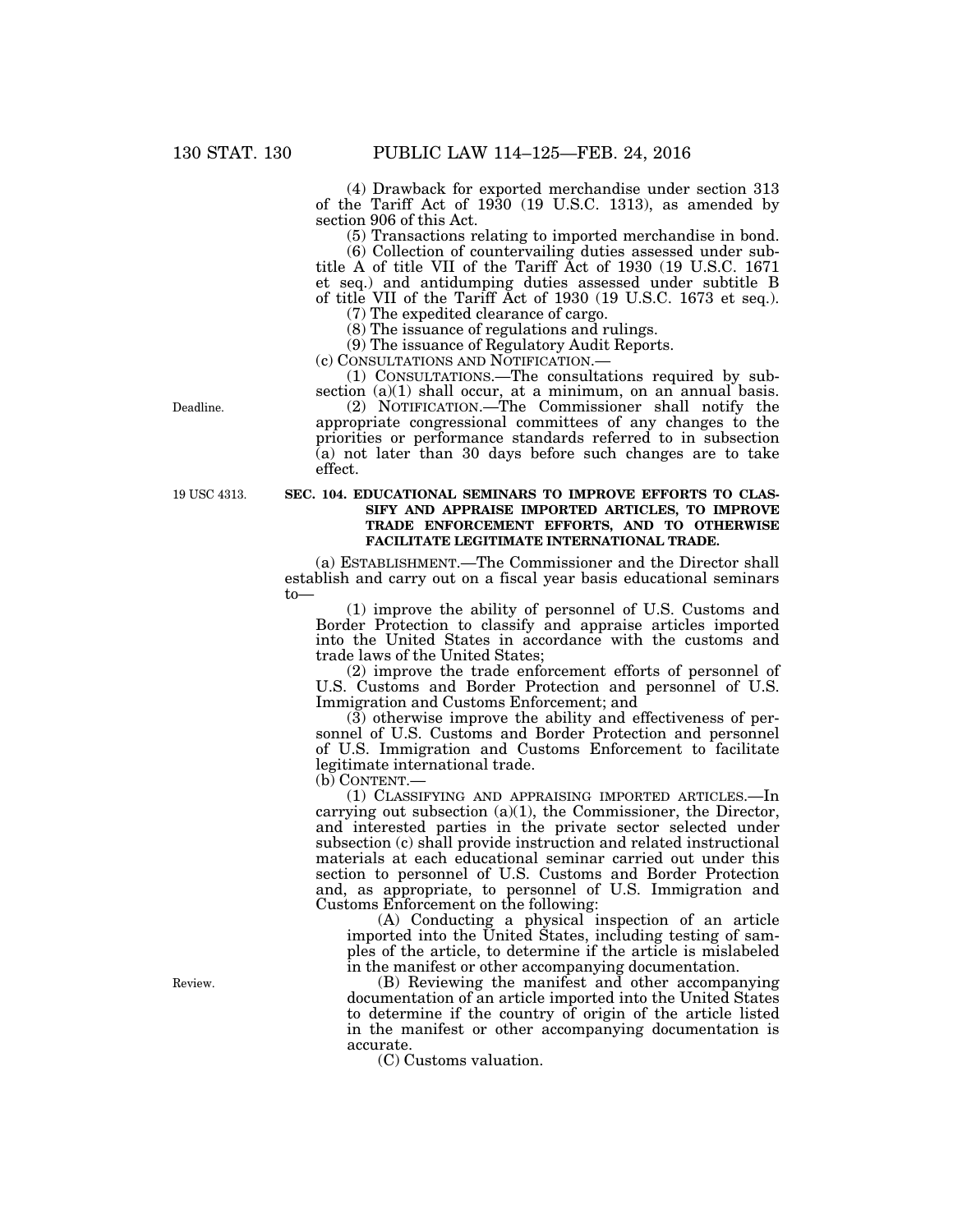(D) Industry supply chains and other related matters as determined to be appropriate by the Commissioner.

(2) TRADE ENFORCEMENT EFFORTS.—In carrying out subsection (a)(2), the Commissioner, the Director, and interested parties in the private sector selected under subsection (c) shall provide instruction and related instructional materials at each educational seminar carried out under this section to personnel of U.S. Customs and Border Protection and, as appropriate, to personnel of U.S. Immigration and Customs Enforcement to identify opportunities to enhance enforcement of the following:

(A) Collection of countervailing duties assessed under subtitle A of title VII of the Tariff Act of 1930 (19 U.S.C. 1671 et seq.) and antidumping duties assessed under subtitle B of title VII of the Tariff Act of 1930 (19 U.S.C. 1673 et seq.).

(B) Addressing evasion of duties on imports of textiles.

(C) Protection of intellectual property rights.

(D) Enforcement of child labor laws.

(3) APPROVAL OF COMMISSIONER AND DIRECTOR.—The instruction and related instructional materials at each educational seminar carried out under this section shall be subject to the approval of the Commissioner and the Director. (c) SELECTION PROCESS.—

(1) IN GENERAL.—The Commissioner shall establish a process to solicit, evaluate, and select interested parties in the private sector for purposes of assisting in providing instruction and related instructional materials described in subsection (b) at each educational seminar carried out under this section.

(2) CRITERIA.—The Commissioner shall evaluate and select Evaluation. interested parties in the private sector under the process established under paragraph (1) based on—

(A) availability and usefulness;

(B) the volume, value, and incidence of mislabeling or misidentification of origin of imported articles; and

(C) other appropriate criteria established by the Commissioner.

(3) PUBLIC AVAILABILITY.—The Commissioner and the Federal Register, Director shall publish in the Federal Register a detailed description of the process established under paragraph (1) and the criteria established under paragraph (2).

(d) SPECIAL RULE FOR ANTIDUMPING AND COUNTERVAILING DUTY ORDERS.—

(1) IN GENERAL.—The Commissioner shall give due consideration to carrying out an educational seminar under this section in whole or in part to improve the ability of personnel of U.S. Customs and Border Protection to enforce a countervailing or antidumping duty order issued under section 706 or 736 of the Tariff Act of 1930 (19 U.S.C. 1671e or 1673e) upon the request of a petitioner in an action underlying such countervailing or antidumping duty order.

(2) INTERESTED PARTY.—A petitioner described in paragraph (1) shall be treated as an interested party in the private sector for purposes of the requirements of this section.

(e) PERFORMANCE STANDARDS.—The Commissioner and the Director shall establish performance standards to measure the

publication.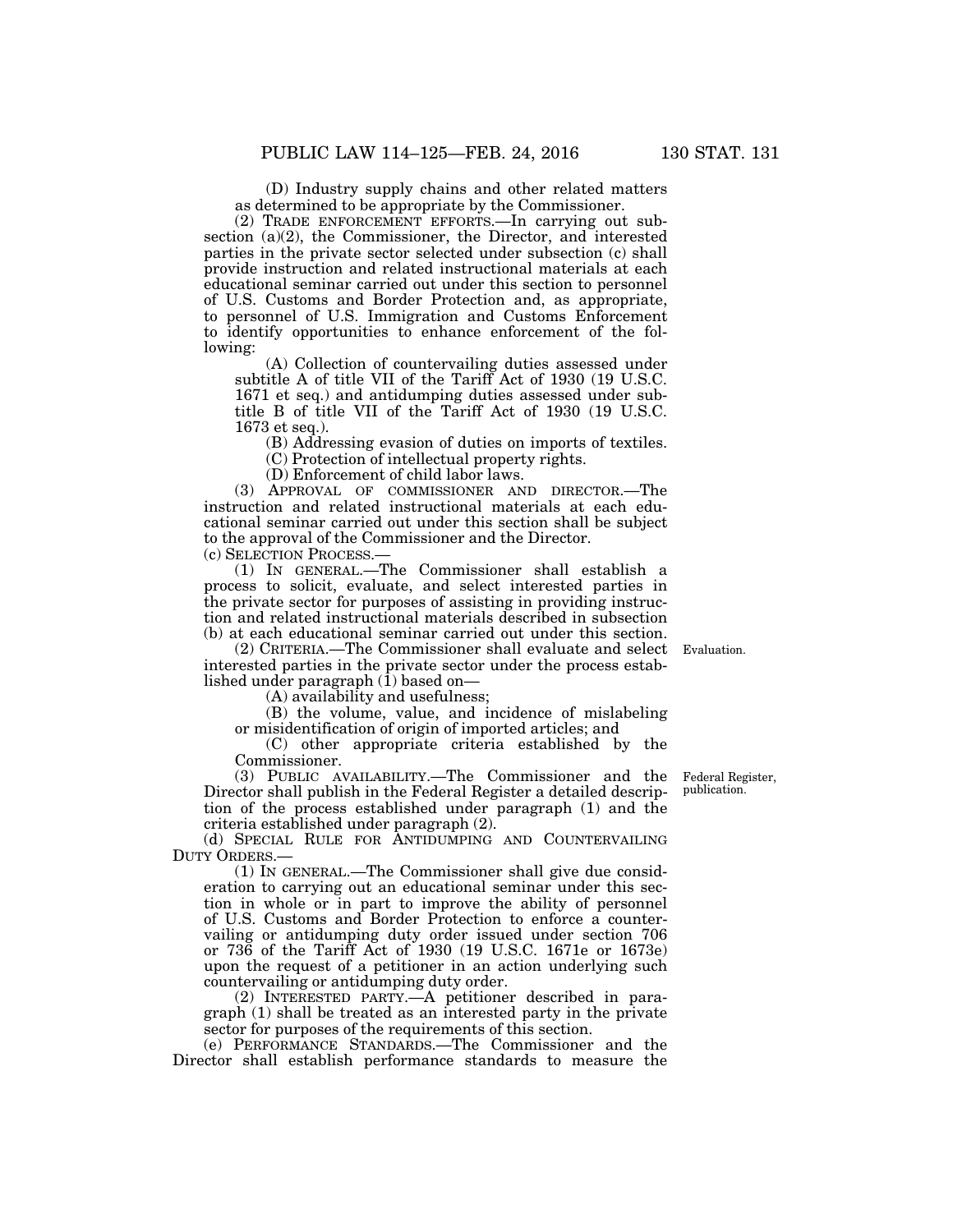development and level of achievement of educational seminars carried out under this section.

(f) REPORTING.—Not later than September 30, 2016, and annually thereafter, the Commissioner and the Director shall submit to the appropriate congressional committees a report on the effectiveness of educational seminars carried out under this section.

(g) DEFINITIONS.—In this section:

(1) DIRECTOR.—The term ''Director'' means the Director of U.S. Immigration and Customs Enforcement.

(2) UNITED STATES.—The term ''United States'' means the customs territory of the United States, as defined in General Note 2 to the Harmonized Tariff Schedule of the United States.<br>(3) U.S. CUSTOMS AND BORDER PROTECTION PERSONNEL.—

The term "U.S. Customs and Border Protection personnel" means import specialists, auditors, and other appropriate employees of the U.S. Customs and Border Protection.

(4) U.S. IMMIGRATION AND CUSTOMS ENFORCEMENT PER-SONNEL.—The term ''U.S. Immigration and Customs Enforcement personnel'' means Homeland Security Investigations Directorate personnel and other appropriate employees of U.S. Immigration and Customs Enforcement.

### **SEC. 105. JOINT STRATEGIC PLAN.**

(a) IN GENERAL.—Not later than one year after the date of the enactment of this Act, and every 2 years thereafter, the Commissioner and the Director of U.S. Immigration and Customs Enforcement shall jointly develop and submit to the appropriate congressional committees a joint strategic plan.

(b) CONTENTS.—The joint strategic plan required under this section shall be comprised of a comprehensive multiyear plan for trade enforcement and trade facilitation, and shall include—

(1) a summary of actions taken during the 2-year period preceding the submission of the plan to improve trade enforcement and trade facilitation, including a description and analysis of specific performance measures to evaluate the progress of U.S. Customs and Border Protection and U.S. Immigration and Customs Enforcement in meeting each such responsibility;

(2) a statement of objectives and plans for further improving trade enforcement and trade facilitation;

(3) a specific identification of the priority trade issues described in section 117 that can be addressed in order to enhance trade enforcement and trade facilitation, and a description of strategies and plans for addressing each such issue, including—

(A) a description of the targeting methodologies used

for enforcement activities with respect to each such issue; (B) recommendations for improving such enforcement activities; and

(C) a description of the implementation of previous recommendations for improving such enforcement activities;

(4) a description of efforts made to improve consultation and coordination among and within Federal agencies, and in particular between U.S. Customs and Border Protection and U.S. Immigration and Customs Enforcement, regarding trade enforcement and trade facilitation;

Summary.

Deadlines. 19 USC 4314.

Time period.

Recommendations.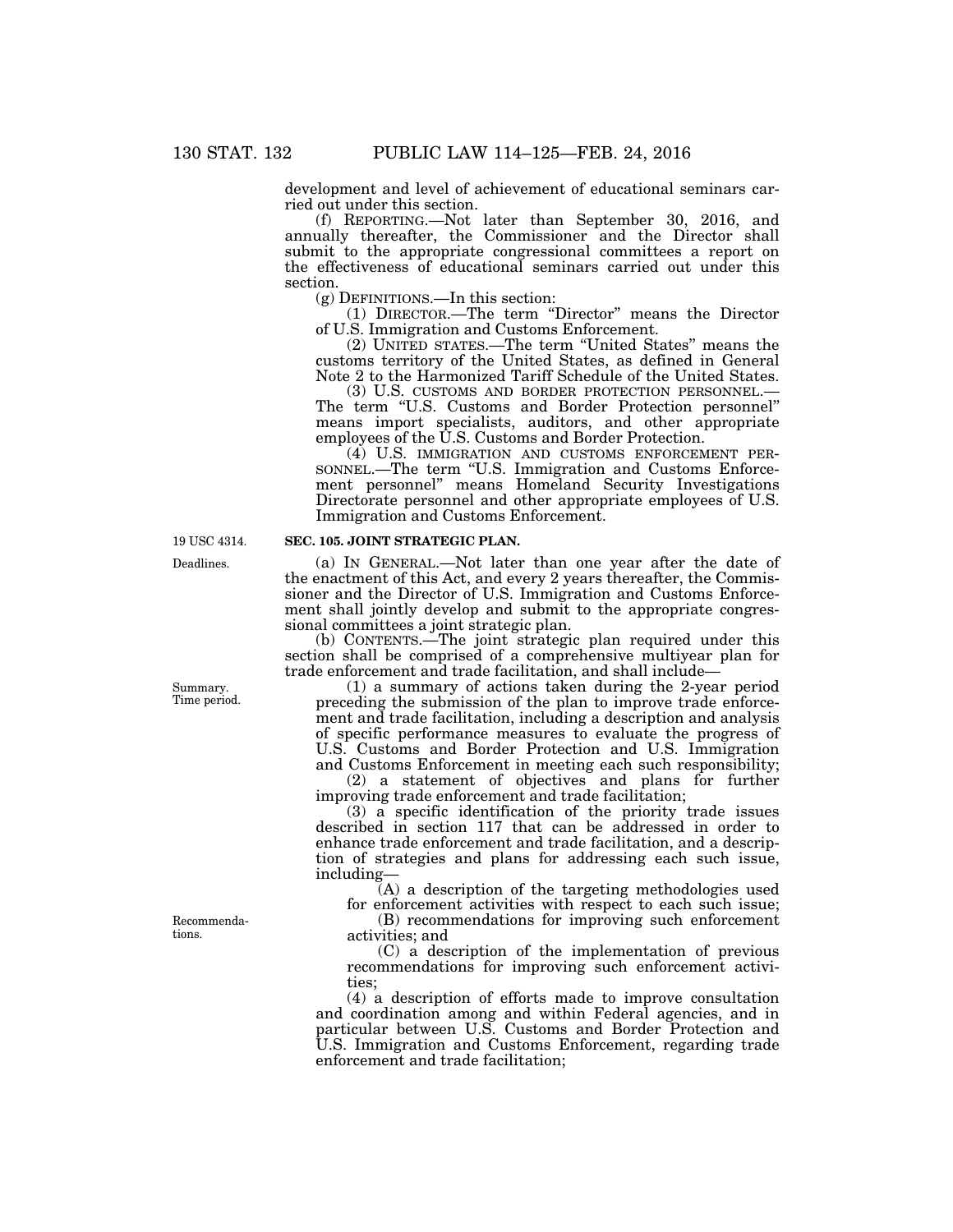(5) a description of the training that has occurred to date within U.S. Customs and Border Protection and U.S. Immigration and Customs Enforcement to improve trade enforcement and trade facilitation, including training at educational seminars carried out under section 104;

(6) a description of efforts to work with the World Customs Organization and other international organizations, in consultation with other Federal agencies as appropriate, with respect to enhancing trade enforcement and trade facilitation;

(7) a description of U.S. Custom and Border Protection organizational benchmarks for optimizing staffing and wait times at ports of entry;

(8) a specific identification of any domestic or international best practices that may further improve trade enforcement and trade facilitation;

(9) any legislative recommendations to further improve trade enforcement and trade facilitation; and

Recommendations.

(10) a description of efforts made to improve consultation and coordination with the private sector to enhance trade enforcement and trade facilitation.

(c) CONSULTATIONS.—

(1) IN GENERAL.—In developing the joint strategic plan required under this section, the Commissioner and the Director of U.S. Immigration and Customs Enforcement shall consult with—

(A) appropriate officials from relevant Federal agencies, including—

(i) the Department of the Treasury;

(ii) the Department of Agriculture;

(iii) the Department of Commerce;

(iv) the Department of Justice;

(v) the Department of the Interior;

(vi) the Department of Health and Human Services;

(vii) the Food and Drug Administration;

(viii) the Consumer Product Safety Commission; and

(ix) the Office of the United States Trade Representative; and

(B) the Commercial Customs Operations Advisory Committee established by section 109.

(2) OTHER CONSULTATIONS.—In developing the joint strategic plan required under this section, the Commissioner and the Director shall seek to consult with—

(A) appropriate officials from relevant foreign law enforcement agencies and international organizations, including the World Customs Organization; and

(B) interested parties in the private sector.

(d) FORM OF PLAN.—The joint strategic plan required under this section shall be submitted in unclassified form, but may include a classified annex.

# **SEC. 106. AUTOMATED COMMERCIAL ENVIRONMENT.**

(a) FUNDING.—Section 13031(f)(4)(B) of the Consolidated Omnibus Budget Reconciliation Act of 1985 (19 U.S.C. 58c(f)(4)(B)) is amended—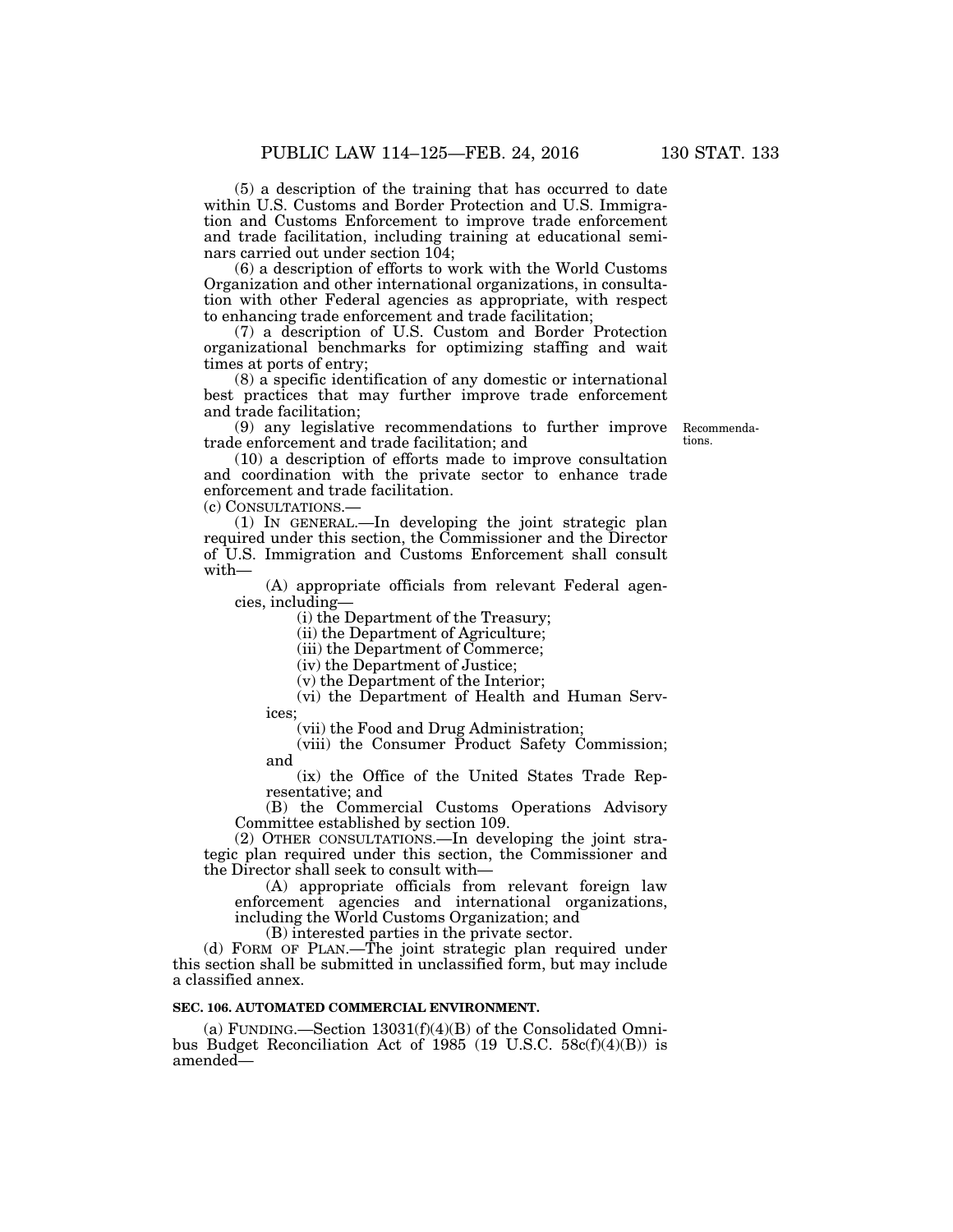$(1)$  by striking "2003 through 2005" and inserting "2016" through 2018'';

 $(2)$  by striking "such amounts as are available in that Account'' and inserting ''not less than \$153,736,000''; and

(3) by striking ''for the development'' and inserting ''to complete the development and implementation''.

(b) REPORT.—

(1) IN GENERAL.—Not later than December 31, 2016, the Commissioner shall submit to the Committee on Appropriations and the Committee on Finance of the Senate and the Committee on Appropriations and the Committee on Ways and Means of the House of Representatives a report detailing—

(A) U.S. Customs and Border Protection's incorporation of all core trade processing capabilities, including cargo release, entry summary, cargo manifest, cargo financial data, and export data elements, into the Automated Commercial Environment not later than September 30, 2016, to conform with the admissibility criteria of agencies participating in the International Trade Data System identified pursuant to paragraph  $(4)(A)(iii)$  of section  $411(d)$ of the Tariff Act of  $1930^\circ(19 \text{ U.S.C. } 1411(d))$ , as added by section 107 of this Act;

(B) U.S. Customs and Border Protection's remaining priorities for processing entry summary data elements, cargo manifest data elements, cargo financial data elements, and export elements in the Automated Commercial Environment, and the objectives and plans for implementing these remaining priorities;

(C) the components of the National Customs Automation Program specified in section 411(a)(2) of the Tariff Act of 1930 that have not been implemented; and

(D) any additional components of the National Customs Automation Program initiated by the Commissioner to complete the development, establishment, and implementation of the Automated Commercial Environment.

(2) UPDATE OF REPORTS.—Not later than September 30, 2017, the Commissioner shall submit to the Committee on Appropriations and the Committee on Finance of the Senate and the Committee on Appropriations and the Committee on Ways and Means of the House of Representatives an updated report addressing each of the matters referred to in paragraph (1), and—

(A) evaluating the effectiveness of the implementation of the Automated Commercial Environment; and

(B) detailing the percentage of trade processed in the Automated Commercial Environment every month since September 30, 2016.

(3) REPEAL.—Section 311(b) of the Customs Border Security Act of 2002 (19 U.S.C. 2075 note) is amended by striking paragraph (3).

(c) GOVERNMENT ACCOUNTABILITY OFFICE REPORT.—Not later than December 31, 2017, the Comptroller General of the United States shall submit to the Committee on Appropriations and the Committee on Finance of the Senate and the Committee on Appropriations and the Committee on Ways and Means of the House of Representatives a report—

Evaluation.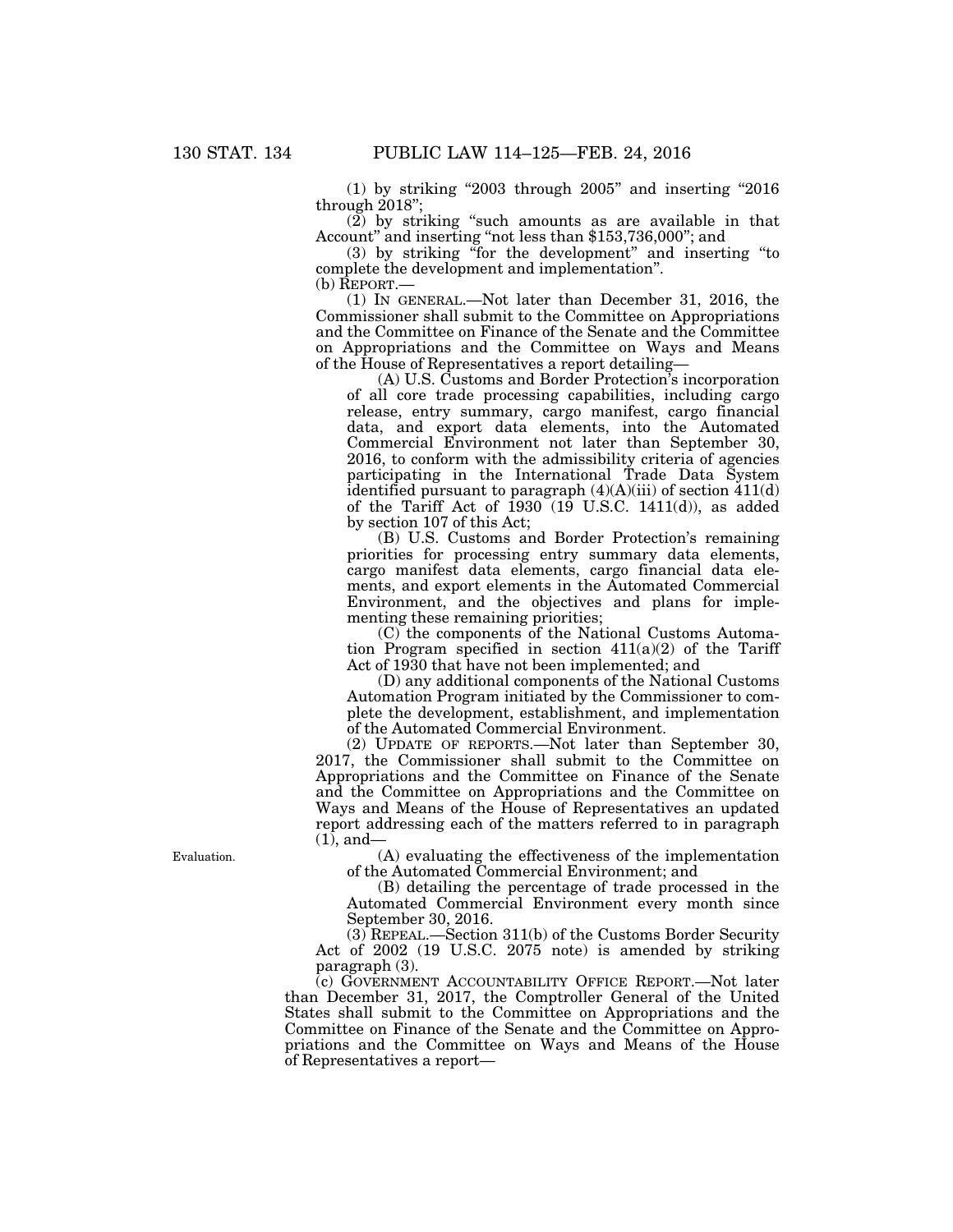(1) assessing the progress of other Federal agencies in accessing and utilizing the Automated Commercial Environment; and

(2) assessing the potential cost savings to the United States Government and importers and exporters and the potential benefits to enforcement of the customs and trade laws of the United States if the elements identified in subparagraphs (A) through  $(D)$  of subsection  $(b)(1)$  are implemented.

# **SEC. 107. INTERNATIONAL TRADE DATA SYSTEM.**

Section 411(d) of the Tariff Act of 1930 (19 U.S.C. 1411(d)) is amended—

(1) by redesignating paragraphs (4) through (7) as paragraphs (5) through (8), respectively;

(2) by inserting after paragraph (3) the following:

''(4) INFORMATION TECHNOLOGY INFRASTRUCTURE.— ''(A) IN GENERAL.—The Secretary shall work with the head of each agency participating in the ITDS and the Interagency Steering Committee to ensure that each agency—

"(i) develops and maintains the necessary information technology infrastructure to support the operation of the ITDS and to submit all data to the ITDS electronically;

''(ii) enters into a memorandum of understanding, or takes such other action as is necessary, to provide for the information sharing between the agency and U.S. Customs and Border Protection necessary for the operation and maintenance of the ITDS;

''(iii) not later than June 30, 2016, identifies and transmits to the Commissioner of U.S. Customs and Border Protection the admissibility criteria and data elements required by the agency to authorize the release of cargo by U.S. Customs and Border Protection for incorporation into the operational functionality of the Automated Commercial Environment computer system authorized under section 13031(f)(4) of the Consolidated Omnibus Budget and Reconciliation Act of 1985 (19 U.S.C. 58c(f)(4)); and

" $(iv)$  not later than December 31, 2016, utilizes the ITDS as the primary means of receiving from users the standard set of data and other relevant documentation, exclusive of applications for permits, licenses, or certifications required for the release of imported cargo and clearance of cargo for export.

''(B) RULE OF CONSTRUCTION.—Nothing in this paragraph shall be construed to require any action to be taken that would compromise an ongoing law enforcement investigation or would compromise national security.''; and

 $(3)$  in paragraph  $(8)$ , as redesignated, by striking "section 9503(c) of the Omnibus Budget Reconciliation Act of 1987 (19 U.S.C. 2071 note)'' and inserting ''section 109 of the Trade Facilitation and Trade Enforcement Act of 2015''.

#### **SEC. 108. CONSULTATIONS WITH RESPECT TO MUTUAL RECOGNITION**  19 USC 4315. **ARRANGEMENTS.**

(a) CONSULTATIONS.—The Secretary of Homeland Security, with Deadlines. respect to any proposed mutual recognition arrangement or similar

Deadline.

Deadline.

Memorandum.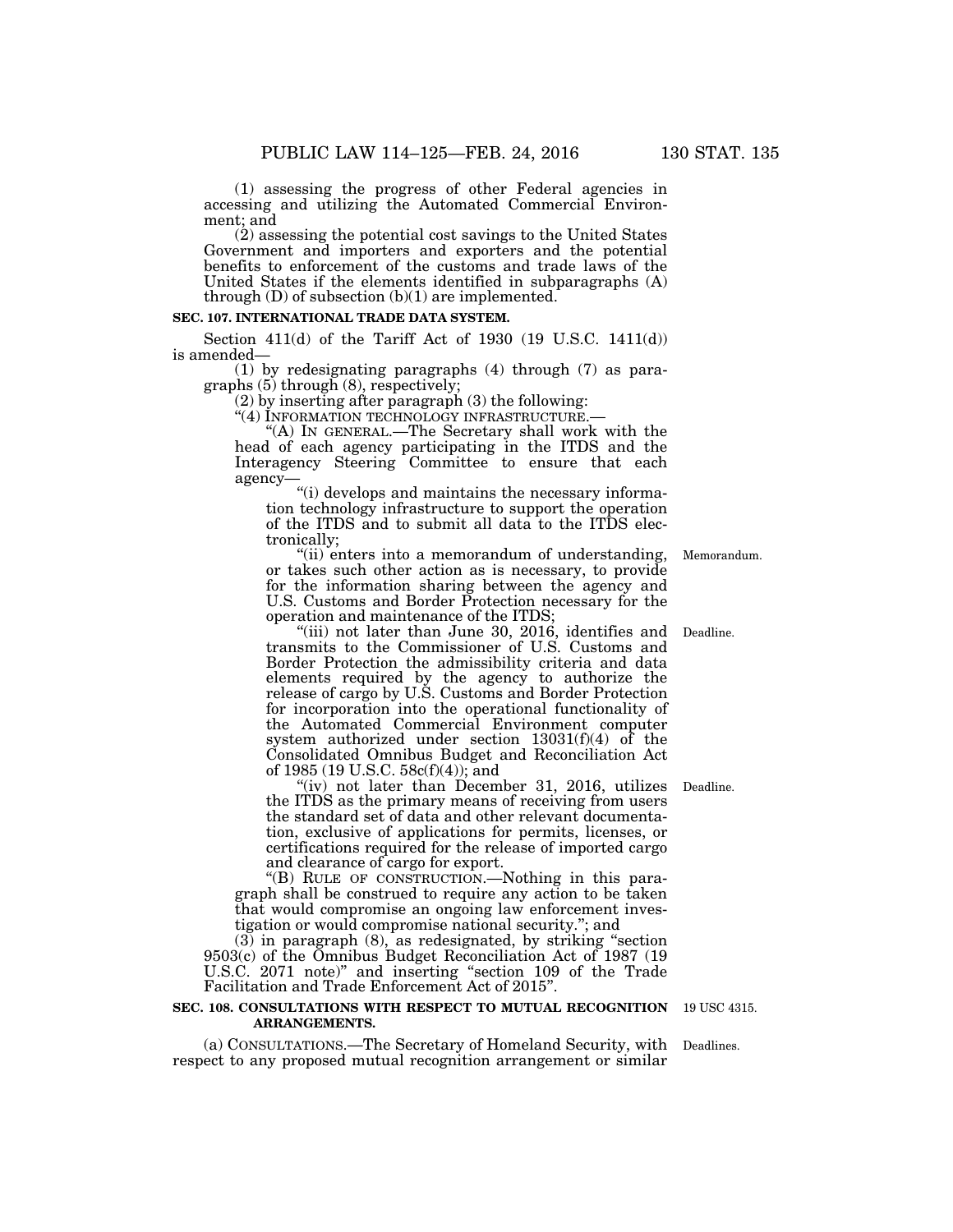agreement between the United States and a foreign government providing for mutual recognition of supply chain security programs and customs revenue functions, shall consult with the appropriate congressional committees—

(1) not later than 30 days before initiating negotiations to enter into any such arrangement or similar agreement; and

(2) not later than 30 days before entering into any such arrangement or similar agreement.

(b) NEGOTIATING OBJECTIVE.—It shall be a negotiating objective of the United States in any negotiation for a mutual recognition arrangement or similar agreement with a foreign country on partnership programs, such as the Customs–Trade Partnership Against Terrorism established under subtitle B of title II of the Security and Accountability for Every Port Act of 2006 (6 U.S.C. 961 et seq.), to seek to ensure the compatibility of the partnership programs of that country with the partnership programs of U.S. Customs and Border Protection to enhance security, trade facilitation, and trade enforcement.

19 USC 4316.

## **SEC. 109. COMMERCIAL CUSTOMS OPERATIONS ADVISORY COM-MITTEE.**

(a) ESTABLISHMENT.—Not later than the date that is 60 days after the date of the enactment of this Act, the Secretary of the Treasury and the Secretary of Homeland Security shall jointly establish a Commercial Customs Operations Advisory Committee (in this section referred to as the ''Advisory Committee'').

(b) MEMBERSHIP.—

(1) IN GENERAL.—The Advisory Committee shall be comprised of—

(A) 20 individuals appointed under paragraph (2);

(B) the Assistant Secretary for Tax Policy of the Department of the Treasury and the Commissioner, who shall jointly co-chair meetings of the Advisory Committee; and

(C) the Assistant Secretary for Policy and the Director of U.S. Immigration and Customs Enforcement, who shall serve as deputy co-chairs of meetings of the Advisory Committee.

(2) APPOINTMENT.—

(A) IN GENERAL.—The Secretary of the Treasury and the Secretary of Homeland Security shall jointly appoint 20 individuals from the private sector to the Advisory Committee.

(B) REQUIREMENTS.—In making appointments under subparagraph (A), the Secretary of the Treasury and the Secretary of Homeland Security shall appoint members—

(i) to ensure that the membership of the Advisory Committee is representative of the individuals and firms affected by the commercial operations of U.S. Customs and Border Protection; and

(ii) without regard to political affiliation.

(C) TERMS.—Each individual appointed to the Advisory Committee under this paragraph shall be appointed for a term of not more than 3 years, and may be reappointed to subsequent terms, but may not serve more than 2 terms sequentially.

Deadline.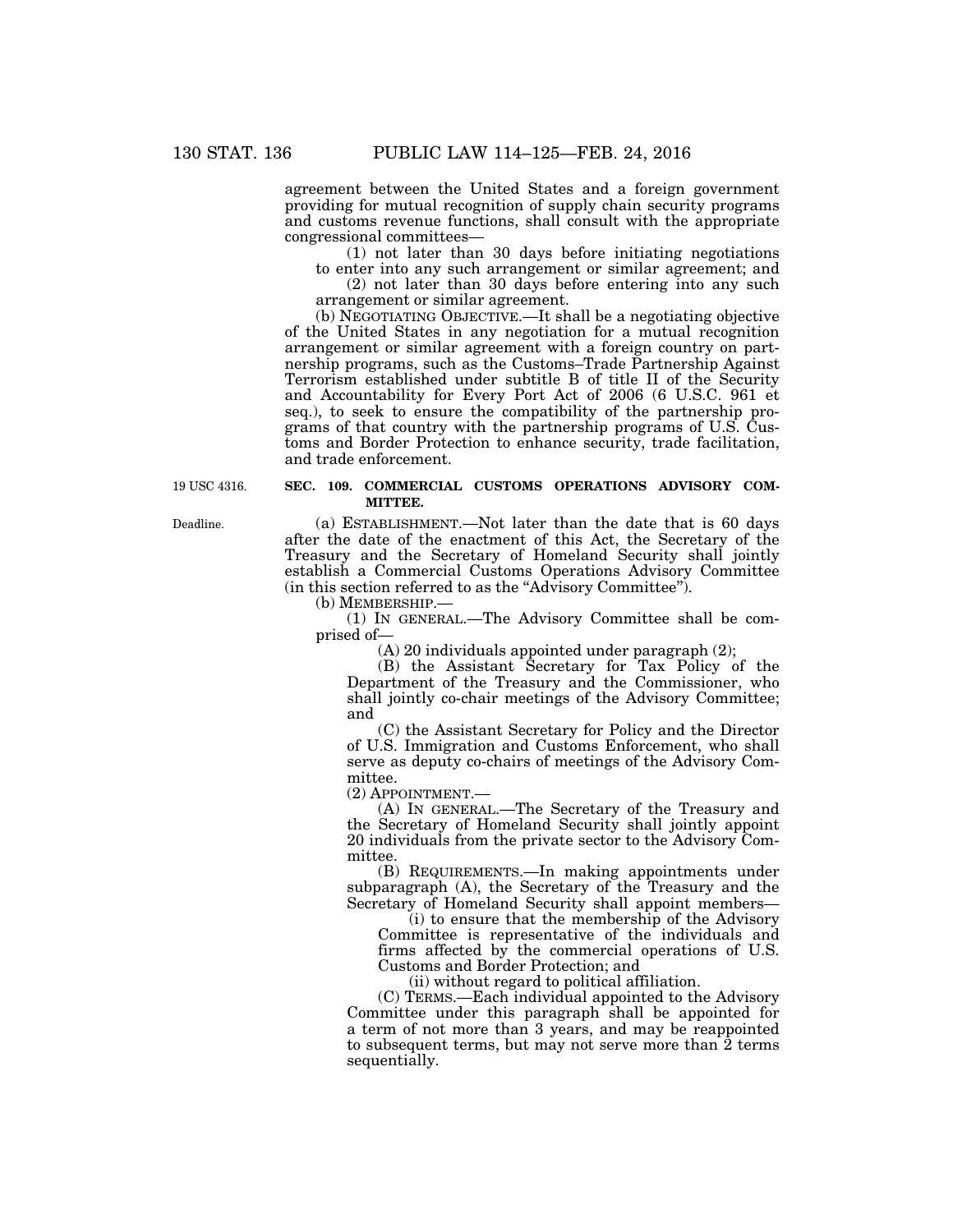(3) TRANSFER OF MEMBERSHIP.—The Secretary of the Treasury and the Secretary of Homeland Security may transfer members serving on the Advisory Committee on Commercial Operations of the United States Customs Service established under section 9503(c) of the Omnibus Budget Reconciliation Act of 1987 (19 U.S.C. 2071 note) on the day before the date of the enactment of this Act to the Advisory Committee established under subsection (a).

(c) DUTIES.—The Advisory Committee established under subsection (a) shall—

(1) advise the Secretary of the Treasury and the Secretary of Homeland Security on all matters involving the commercial operations of U.S. Customs and Border Protection, including advising with respect to significant changes that are proposed with respect to regulations, policies, or practices of U.S. Customs and Border Protection;

(2) provide recommendations to the Secretary of the Treasury and the Secretary of Homeland Security on improvements to the commercial operations of U.S. Customs and Border Protection;

(3) collaborate in developing the agenda for Advisory Committee meetings; and

(4) perform such other functions relating to the commercial operations of U.S. Customs and Border Protection as prescribed by law or as the Secretary of the Treasury and the Secretary of Homeland Security jointly direct.

(d) MEETINGS.—Notwithstanding section 10(f) of the Federal Advisory Committee Act (5 U.S.C. App.), the Advisory Committee shall meet at the call of the Secretary of the Treasury and the Secretary of Homeland Security, or at the call of not less than 2⁄3 of the membership of the Advisory Committee. The Advisory Committee shall meet at least 4 times each calendar year.

(e) ANNUAL REPORT.—Not later than December 31, 2016, and annually thereafter, the Advisory Committee shall submit to the Committee on Finance of the Senate and the Committee on Ways and Means of the House of Representatives a report that—

(1) describes the activities of the Advisory Committee during the preceding fiscal year; and

(2) sets forth any recommendations of the Advisory Committee regarding the commercial operations of U.S. Customs and Border Protection.

(f) TERMINATION.—Section 14(a)(2) of the Federal Advisory Committee Act (5 U.S.C. App.; relating to the termination of advisory committees) shall not apply to the Advisory Committee. (g) CONFORMING AMENDMENT.

> Effective date. Repeal.

(1) IN GENERAL.—Effective on the date on which the Advisory Committee is established under subsection (a), section 9503(c) of the Omnibus Budget Reconciliation Act of 1987 (19 U.S.C. 2071 note) is repealed.

 $(2)$  REFERENCE.—Any reference in law to the Advisory Committee on Commercial Operations of the United States Customs Service established under section 9503(c) of the Omnibus Budget Reconciliation Act of 1987 (19 U.S.C. 2071 note) made on or after the date on which the Advisory Committee is established under subsection (a), shall be deemed a reference to the Commercial Customs Operations Advisory Committee established under subsection (a).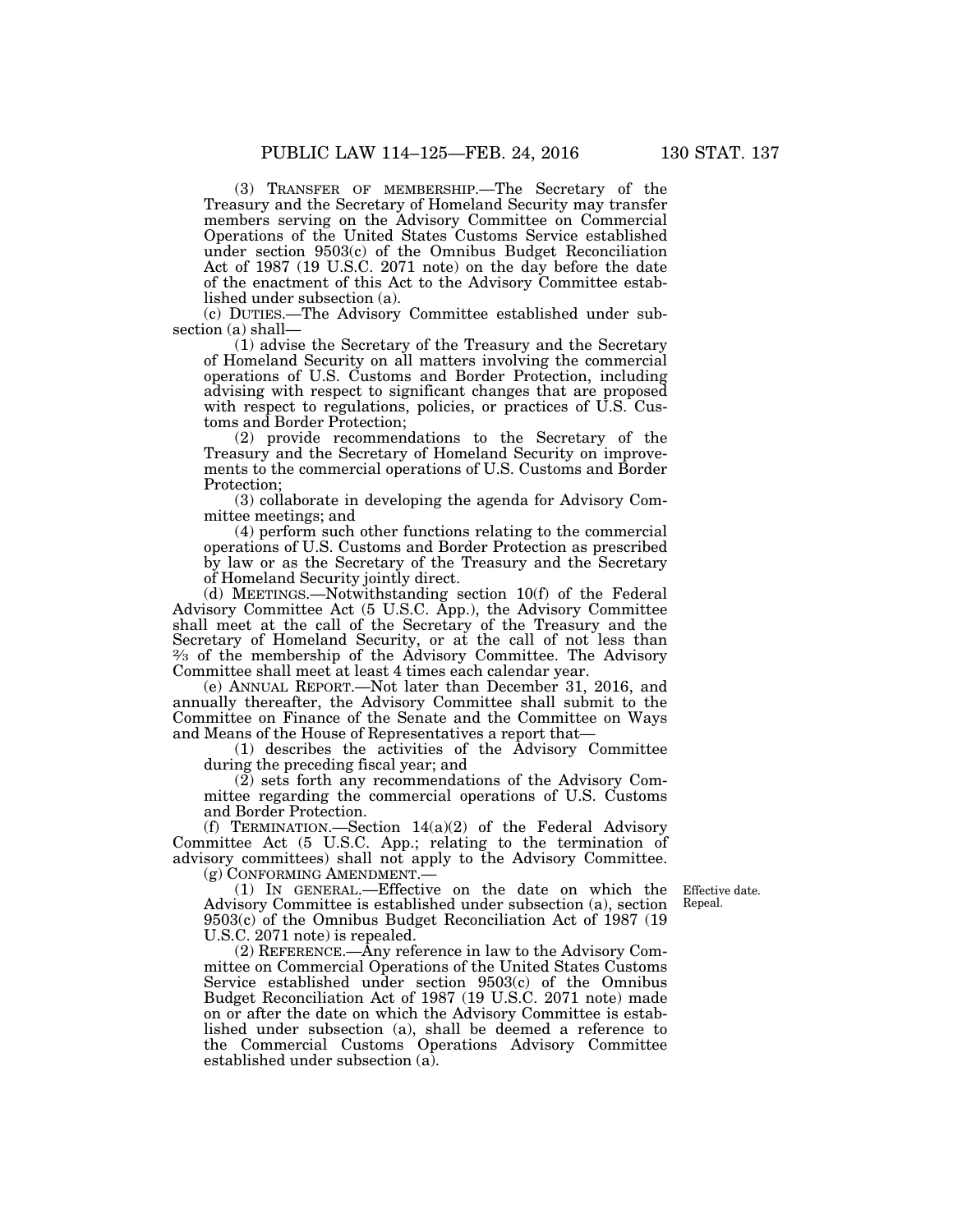19 USC 4317.

# **SEC. 110. CENTERS OF EXCELLENCE AND EXPERTISE.**

(a) IN GENERAL.—The Commissioner shall, in consultation with the appropriate congressional committees and the Commercial Customs Operations Advisory Committee established under section 109, develop and implement Centers of Excellence and Expertise throughout U.S. Customs and Border Protection that—

(1) enhance the economic competitiveness of the United States by consistently enforcing the laws and regulations of the United States at all ports of entry of the United States and by facilitating the flow of legitimate trade through increasing industry-based knowledge;

(2) improve enforcement efforts, including enforcement of priority trade issues described in section 117, in specific industry sectors through the application of targeting information from the National Targeting Center under section 111 and from other means of verification;

(3) build upon the expertise of U.S. Customs and Border Protection in particular industry operations, supply chains, and compliance requirements;

(4) promote the uniform implementation at each port of entry of the United States of policies and regulations relating to imports;

(5) centralize the trade enforcement and trade facilitation efforts of U.S. Customs and Border Protection;

(6) formalize an account-based approach to apply, as the Commissioner determines appropriate, to the importation of merchandise into the United States;

(7) foster partnerships though the expansion of trade programs and other trusted partner programs;

(8) develop applicable performance measurements to meet internal efficiency and effectiveness goals; and

(9) whenever feasible, facilitate a more efficient flow of information between Federal agencies.

(b) REPORT.—Not later than December 31, 2016, the Commissioner shall submit to the appropriate congressional committees a report describing—

(1) the scope, functions, and structure of each Center of Excellence and Expertise developed and implemented under subsection (a);

(2) the effectiveness of each such Center of Excellence and Expertise in improving enforcement efforts, including enforcement of priority trade issues described in section 117, and facilitating legitimate trade;

(3) the quantitative and qualitative benefits of each such Center of Excellence and Expertise to the trade community, including through fostering partnerships through the expansion of trade programs such as the Importer Self Assessment program and other trusted partner programs;

(4) all applicable performance measurements with respect to each such Center of Excellence and Expertise, including performance measures with respect to meeting internal efficiency and effectiveness goals;

(5) the performance of each such Center of Excellence and Expertise in increasing the accuracy and completeness of data with respect to international trade and facilitating a more efficient flow of information between Federal agencies; and

Consultation.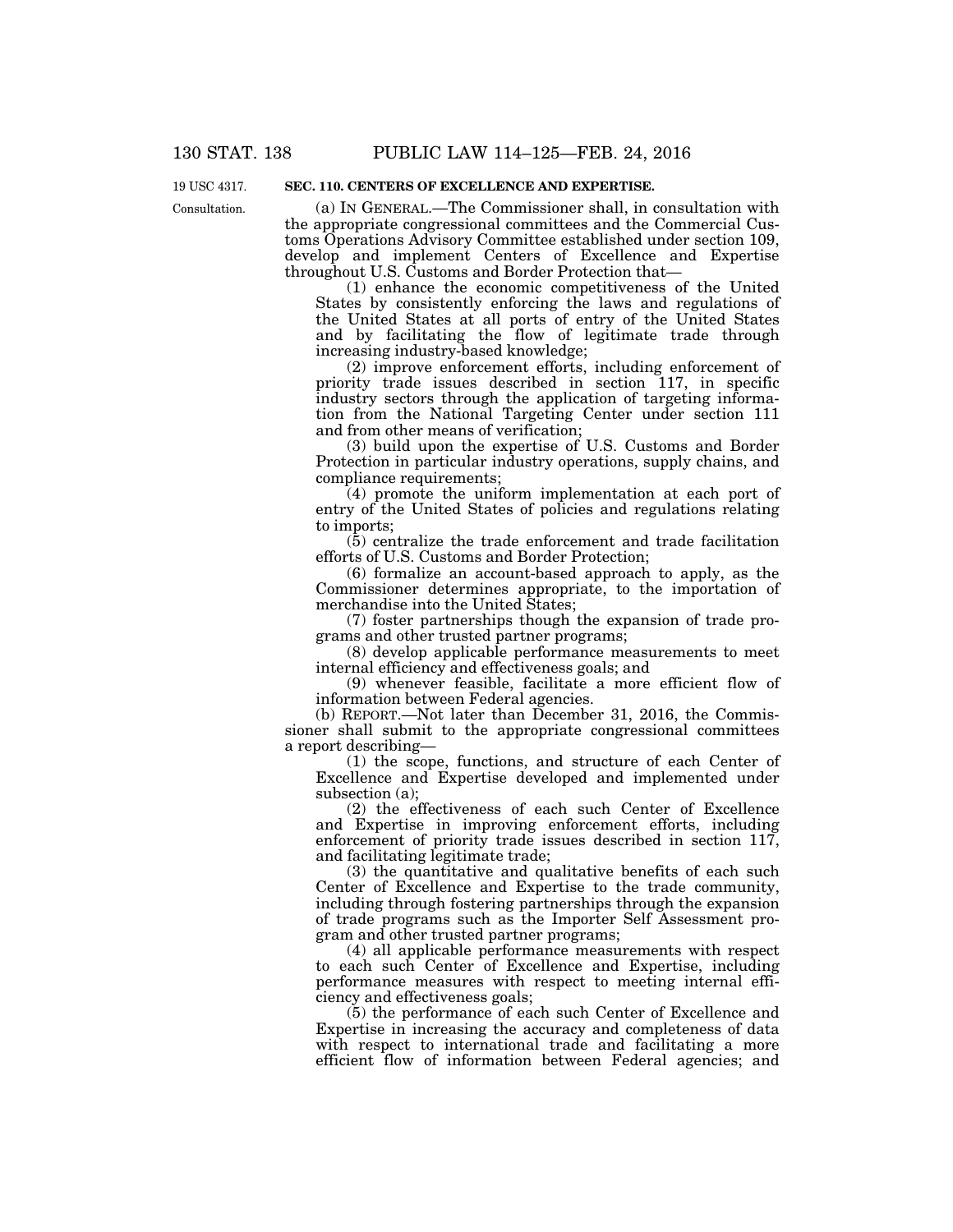(6) any planned changes in the number, scope, functions, or any other aspect of the Centers of Excellence and Expertise developed and implemented under subsection (a).

### **SEC. 111. COMMERCIAL RISK ASSESSMENT TARGETING AND TRADE**  19 USC 4318. **ALERTS.**

(a) COMMERCIAL RISK ASSESSMENT TARGETING.—In carrying out its duties under section  $411(g)(4)$  of the Homeland Security Act of 2002, as added by section  $\frac{802}{a}$  of this Act, the National Targeting Center, in coordination with the Office of Trade established under section 4 of the Act of March 3, 1927 (44 Stat. 1381, chapter 348; 19 U.S.C. 2071 et seq.), as added by section 802(h) of this Act, as appropriate, shall—

(1) establish targeted risk assessment methodologies and standards—

(A) for evaluating the risk that cargo destined for the United States may violate the customs and trade laws of the United States, particularly those laws applicable to merchandise subject to the priority trade issues described in section 117; and

(B) for issuing, as appropriate, Trade Alerts described in subsection (b);

(2) to the extent practicable and otherwise authorized by law, use, to administer the methodologies and standards established under paragraph (1)—

(A) publicly available information;

(B) information available from the Automated Commercial System, the Automated Commercial Environment, the Automated Targeting System, the Automated Export System, the International Trade Data System established under section 411(d) of the Tariff Act of 1930 (19 U.S.C.  $1411(d)$ , the TECS (formerly known as the "Treasury Enforcement Communications System''), the case management system of U.S. Immigration and Customs Enforcement, and any successor systems; and

(C) information made available to the National Targeting Center, including information provided by private sector entities;

(3) provide for the receipt and transmission to the appropriate U.S. Customs and Border Protection offices of allegations from interested parties in the private sector of violations of customs and trade laws of the United States with respect to merchandise relating to the priority trade issues described in section 117; and

(4) notify, on a timely basis, each interested party in the Notification. private sector that has submitted an allegation of any violation of the customs and trade laws of the United States of any civil or criminal actions taken by U.S. Customs and Border Protection or any other Federal agency resulting from the allegation.<br>(b) TRADE ALERTS.-

 $(1)$  ISSUANCE.—In carrying out its duties under section  $411(g)(4)$  of the Homeland Security Act of 2002, as added by section  $802(a)$  of this Act, and based upon the application of the targeted risk assessment methodologies and standards established under subsection (a), the Executive Director of the National Targeting Center may issue Trade Alerts to directors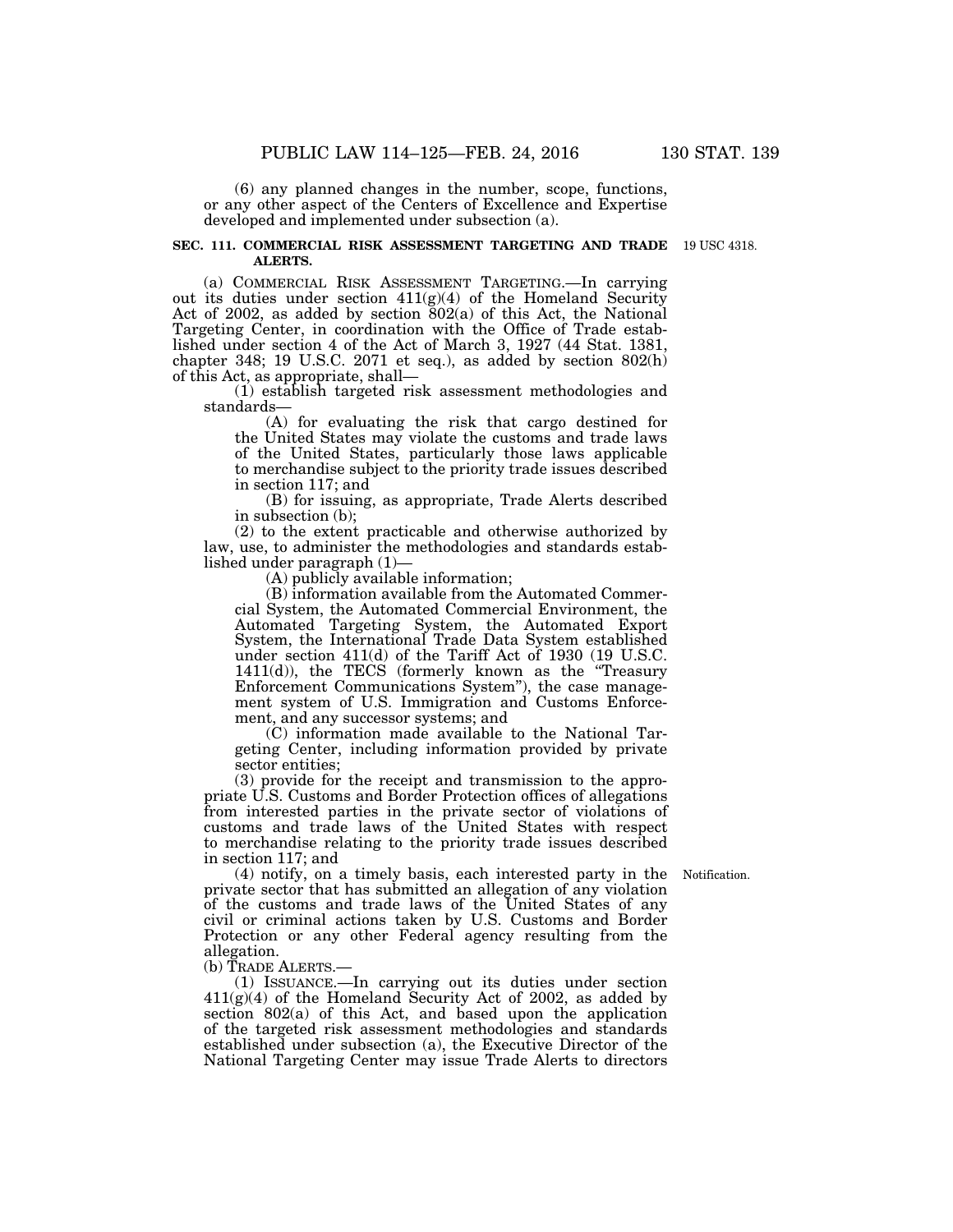of United States ports of entry directing further inspection, or physical examination or testing, of specific merchandise to ensure compliance with all applicable customs and trade laws of the United States and regulations administered by U.S. Customs and Border Protection.<br>
(2) DETERMINATIONS NOT TO IMPLEMENT TRADE ALERTS.—

The director of a United States port of entry may determine not to conduct further inspections, or physical examination or testing, pursuant to a Trade Alert issued under paragraph (1) if the director—

(A) finds that such a determination is justified by port security interests; and

(B) not later than 48 hours after making the determination, notifies the Assistant Commissioner of the Office of Field Operations of U.S. Customs and Border Protection of the determination and the reasons for the determination. (3) SUMMARY OF DETERMINATIONS NOT TO IMPLEMENT.—

The Assistant Commissioner of the Office of Field Operations of U.S. Customs and Border Protection shall—

(A) compile an annual summary of all determinations by directors of United States ports of entry under paragraph (2) and the reasons for those determinations;

(B) conduct an evaluation of the utilization of Trade Alerts issued under paragraph (1); and

(C) not later than December 31 of each calendar year, submit the summary to the appropriate congressional committees.

(4) INSPECTION DEFINED.—In this subsection, the term ''inspection'' means the comprehensive evaluation process used by U.S. Customs and Border Protection, other than physical examination or testing, to permit the entry of merchandise into the United States, or the clearance of merchandise for transportation in bond through the United States, for purposes of—

(A) assessing duties;

(B) identifying restricted or prohibited items; and

(C) ensuring compliance with all applicable customs and trade laws of the United States and regulations administered by U.S. Customs and Border Protection.

(c) USE OF TRADE DATA FOR COMMERCIAL ENFORCEMENT PUR-POSES.—Section  $343(a)(3)(F)$  of the Trade Act of 2002 (19 U.S.C. 2071 note) is amended to read as follows:

 $\mathcal{F}(F)$  The information collected pursuant to the regulations shall be used exclusively for ensuring cargo safety and security, preventing smuggling, and commercial risk assessment targeting, and shall not be used for any commercial enforcement purposes, including for determining merchandise entry. Notwithstanding the preceding sentence, nothing in this section shall be treated as amending, repealing, or otherwise modifying title IV of the Tariff Act of 1930 or regulations promulgated thereunder.''.

19 USC 4319.

### **SEC. 112. REPORT ON OVERSIGHT OF REVENUE PROTECTION AND ENFORCEMENT MEASURES.**

(a) IN GENERAL.—Not later than June 30, 2016, and not later than March 31 of each second year thereafter, the Inspector General

Deadline. Notification.

Evaluation.

Deadline.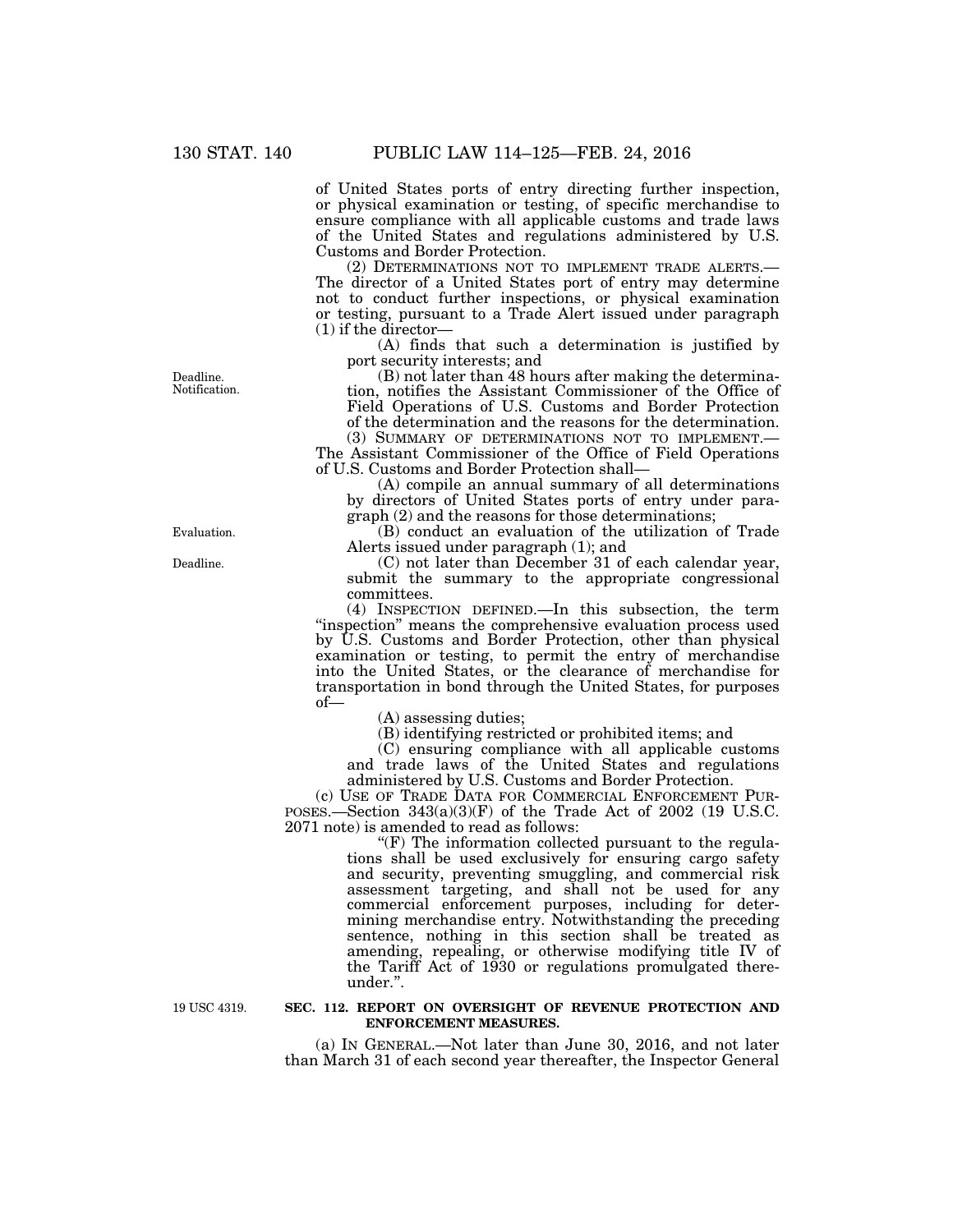of the Department of the Treasury shall submit to the Committee on Finance of the Senate and the Committee on Ways and Means of the House of Representatives a report assessing, with respect to the period covered by the report, as specified in subsection (b), the following:

(1) The effectiveness of the measures taken by U.S. Customs and Border Protection with respect to protection of revenue, including—

(A) the collection of countervailing duties assessed under subtitle A of title VII of the Tariff Act of 1930 (19 U.S.C. 1671 et seq.) and antidumping duties assessed under subtitle B of title VII of the Tariff Act of 1930 (19 U.S.C. 1673 et seq.);

(B) the assessment, collection, and mitigation of commercial fines and penalties;

(C) the use of bonds, including continuous and single transaction bonds, to secure that revenue; and

(D) the adequacy of the policies of U.S. Customs and Border Protection with respect to the monitoring and tracking of merchandise transported in bond and collecting duties, as appropriate.

(2) The effectiveness of actions taken by U.S. Customs and Border Protection to measure accountability and performance with respect to protection of revenue.

(3) The number and outcome of investigations instituted by U.S. Customs and Border Protection with respect to the underpayment of duties.

(4) The effectiveness of training with respect to the collection of duties provided for personnel of U.S. Customs and Border Protection.

(b) PERIOD COVERED BY REPORT.—Each report required by subsection (a) shall cover the period of 2 fiscal years ending on September 30 of the calendar year preceding the submission of the report.

## **SEC. 113. REPORT ON SECURITY AND REVENUE MEASURES WITH RESPECT TO MERCHANDISE TRANSPORTED IN BOND.**

(a) IN GENERAL.—Not later than December 31 of 2016, 2017, and 2018, the Secretary of Homeland Security and the Secretary of the Treasury shall jointly submit to the Committee on Finance of the Senate and the Committee on Ways and Means of the House of Representatives a report on efforts undertaken by U.S. Customs and Border Protection to ensure the secure transportation of merchandise in bond through the United States and the collection of revenue owed upon the entry of such merchandise into the United States for consumption.

(b) ELEMENTS.—Each report required by subsection (a) shall include, for the fiscal year preceding the submission of the report, information on—

(1) the overall number of entries of merchandise for transportation in bond through the United States;

(2) the ports at which merchandise arrives in the United States for transportation in bond and at which records of the arrival of such merchandise are generated;

(3) the average time taken to reconcile such records with the records at the final destination of the merchandise in the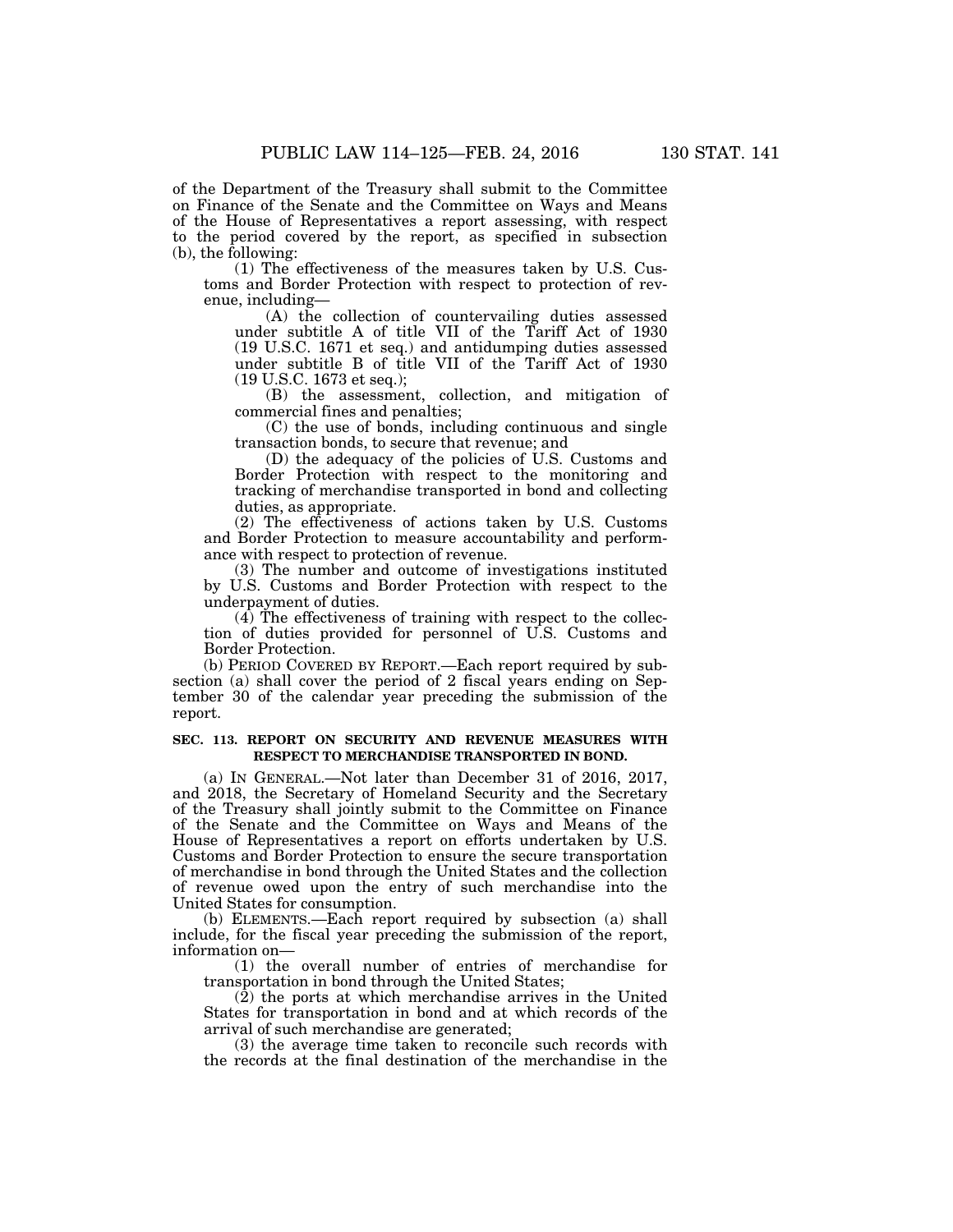United States to demonstrate that the merchandise reaches its final destination or is re-exported;

(4) the average time taken to transport merchandise in bond from the port at which the merchandise arrives in the United States to its final destination in the United States;

(5) the total amount of duties, taxes, and fees owed with respect to shipments of merchandise transported in bond and the total amount of such duties, taxes, and fees paid;

(6) the total number of notifications by carriers of merchandise being transported in bond that the destination of the merchandise has changed; and

(7) the number of entries that remain unreconciled.

19 USC 4320.

Deadline.

# **SEC. 114. IMPORTER OF RECORD PROGRAM.**

(a) ESTABLISHMENT.—Not later than the date that is 180 days after the date of the enactment of this Act, the Secretary of Homeland Security shall establish an importer of record program to assign and maintain importer of record numbers.

(b) REQUIREMENTS.—The Secretary shall ensure that, as part of the importer of record program, U.S. Customs and Border Protection—

(1) develops criteria that importers must meet in order to obtain an importer of record number, including—

(A) criteria to ensure sufficient information is collected to allow U.S. Customs and Border Protection to verify the existence of the importer requesting the importer of record number;

(B) criteria to ensure sufficient information is collected to allow U.S. Customs and Border Protection to identify linkages or other affiliations between importers that are requesting or have been assigned importer of record numbers; and

(C) criteria to ensure sufficient information is collected to allow U.S. Customs and Border Protection to identify changes in address and corporate structure of importers; (2) provides a process by which importers are assigned importer of record numbers;

(3) maintains a centralized database of importer of record numbers, including a history of importer of record numbers associated with each importer, and the information described in subparagraphs  $(A)$ ,  $(B)$ , and  $(C)$  of paragraph  $(1)$ ;

(4) evaluates and maintains the accuracy of the database if such information changes; and

(5) takes measures to ensure that duplicate importer of record numbers are not issued.

(c) REPORT.—Not later than one year after the date of the enactment of this Act, the Secretary shall submit to the Committee on Finance of the Senate and the Committee on Ways and Means of the House of Representatives a report on the importer of record program established under subsection (a).

(d) NUMBER DEFINED.—In this section, the term ''number'', with respect to an importer of record, means a filing identification number described in section 24.5 of title 19, Code of Federal Regulations (or any corresponding similar regulation) that fully supports the requirements of subsection (b) with respect to the collection and maintenance of information.

Criteria.

Evaluation.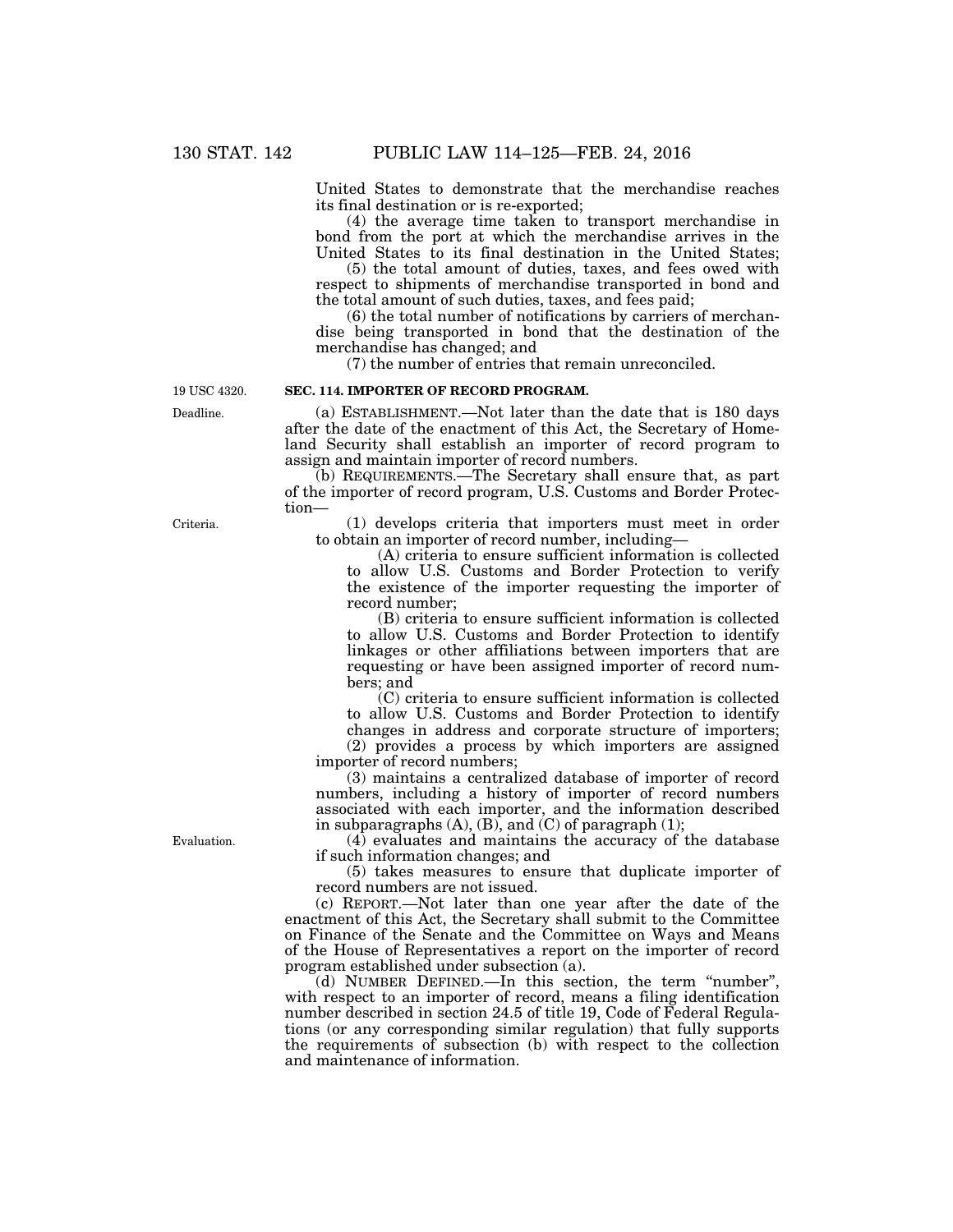### **SEC. 115. ESTABLISHMENT OF IMPORTER RISK ASSESSMENT PRO-**19 USC 4321. **GRAM.**

(a) IN GENERAL.—Not later than the date that is 180 days Deadline. after the date of the enactment of this Act, the Commissioner shall establish a program that directs U.S. Customs and Border Protection to adjust bond amounts for importers, including new importers and nonresident importers, based on risk assessments of such importers conducted by U.S. Customs and Border Protection, in order to protect the revenue of the Federal Government.

(b) REQUIREMENTS.—The Commissioner shall ensure that, as Procedures. part of the program established under subsection (a), U.S. Customs and Border Protection—

(1) develops risk assessment guidelines for importers, including new importers and nonresident importers, to determine if and to what extent—

(A) to adjust bond amounts of imported products of such importers; and

(B) to increase screening of imported products of such importers;

(2) develops procedures to ensure increased oversight of imported products of new importers, including nonresident importers, relating to the enforcement of the priority trade issues described in section 117;

(3) develops procedures to ensure increased oversight of imported products of new importers, including new nonresident importers, by Centers of Excellence and Expertise established under section 110; and

(4) establishes a centralized database of new importers, including new nonresident importers, to ensure accuracy of information that is required to be provided by such importers to U.S. Customs and Border Protection.

(c) EXCLUSION OF CERTAIN IMPORTERS.—This section shall not apply to an importer that is a validated Tier 2 or Tier 3 participant in the Customs–Trade Partnership Against Terrorism program established under subtitle B of title II of the Security and Accountability for Every Port Act of 2006 (6 U.S.C. 961 et seq.).

(d) REPORT.—Not later than the date that is 2 years after the date of the enactment of this Act, the Inspector General of the Department of the Treasury shall submit to the Committee on Finance of the Senate and the Committee on Ways and Means of the House of Representatives a report detailing—

(1) the risk assessment guidelines developed under subsection  $(b)(1)$ ;

(2) the procedures developed under subsection (b)(2) to ensure increased oversight of imported products of new importers, including new nonresident importers, relating to the enforcement of priority trade issues described in section 117;

(3) the procedures developed under subsection (b)(3) to ensure increased oversight of imported products of new importers, including new nonresident importers, by Centers of Excellence and Expertise established under section 110; and

(4) the number of bonds adjusted based on the risk assessment guidelines developed under subsection (b)(1).

(e) DEFINITIONS.—In this section:

Guidelines.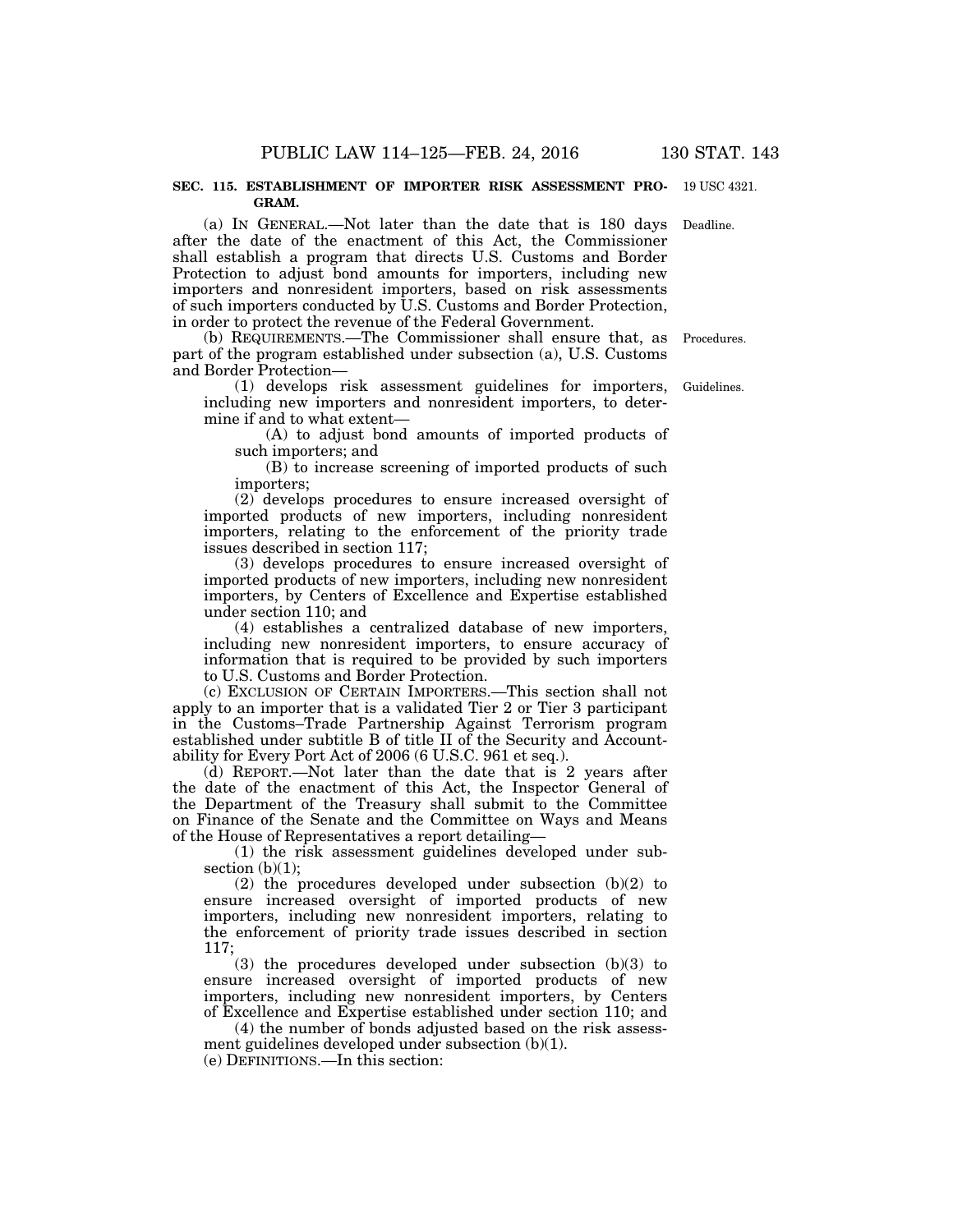(1) IMPORTER.—The term ''importer'' means one of the parties qualifying as an importer of record under section 484(a)(2)(B) of the Tariff Act of 1930 (19 U.S.C. 1484(a)(2)(B)).

(2) NONRESIDENT IMPORTER.—The term ''nonresident importer'' means an importer who is—

(A) an individual who is not a citizen of the United States or an alien lawfully admitted for permanent residence in the United States; or

(B) a partnership, corporation, or other commercial entity that is not organized under the laws of a jurisdiction within the customs territory of the United States (as such term is defined in General Note 2 of the Harmonized Tariff Schedule of the United States) or in the Virgin Islands of the United States.

# **SEC. 116. CUSTOMS BROKER IDENTIFICATION OF IMPORTERS.**

(a) IN GENERAL.—Section 641 of the Tariff Act of 1930 (19 U.S.C. 1641) is amended by adding at the end the following:

"(i) IDENTIFICATION OF IMPORTERS.—

''(1) IN GENERAL.—The Secretary shall prescribe regulations setting forth the minimum standards for customs brokers and importers, including nonresident importers, regarding the identity of the importer that shall apply in connection with the importation of merchandise into the United States.

" $(2)$  MINIMUM REQUIREMENTS.—The regulations required under paragraph (1) shall, at a minimum—

 $\widetilde{A}$  identify the information that an importer, including a nonresident importer, is required to submit to a broker and that a broker is required to collect in order to verify the identity of the importer;

''(B) identify reasonable procedures that a broker is required to follow in order to verify the authenticity of information collected from an importer; and

''(C) require a broker to maintain records of the information collected by the broker to verify the identity of an importer.

"(3) PENALTIES.—Any customs broker who fails to collect information required under the regulations prescribed under this subsection shall be liable to the United States, at the discretion of the Secretary, for a monetary penalty not to exceed \$10,000 for each violation of those regulations and shall be subject to revocation or suspension of a license or permit of the customs broker pursuant to the procedures set forth in subsection (d). This penalty shall be assessed in the same manner and under the same procedures as the monetary penalties provided for in subsection  $(d)(2)(A)$ .

" $(4)$  DEFINITIONS.—In this subsection:

"(A) IMPORTER.—The term 'importer' means one of the parties qualifying as an importer of record under section  $484(a)(2)$  $(B)$ .

''(B) NONRESIDENT IMPORTER.—The term 'nonresident importer' means an importer who is—

"(i) an individual who is not a citizen of the United States or an alien lawfully admitted for permanent residence in the United States; or

"(ii) a partnership, corporation, or other commercial entity that is not organized under the laws of

Regulations.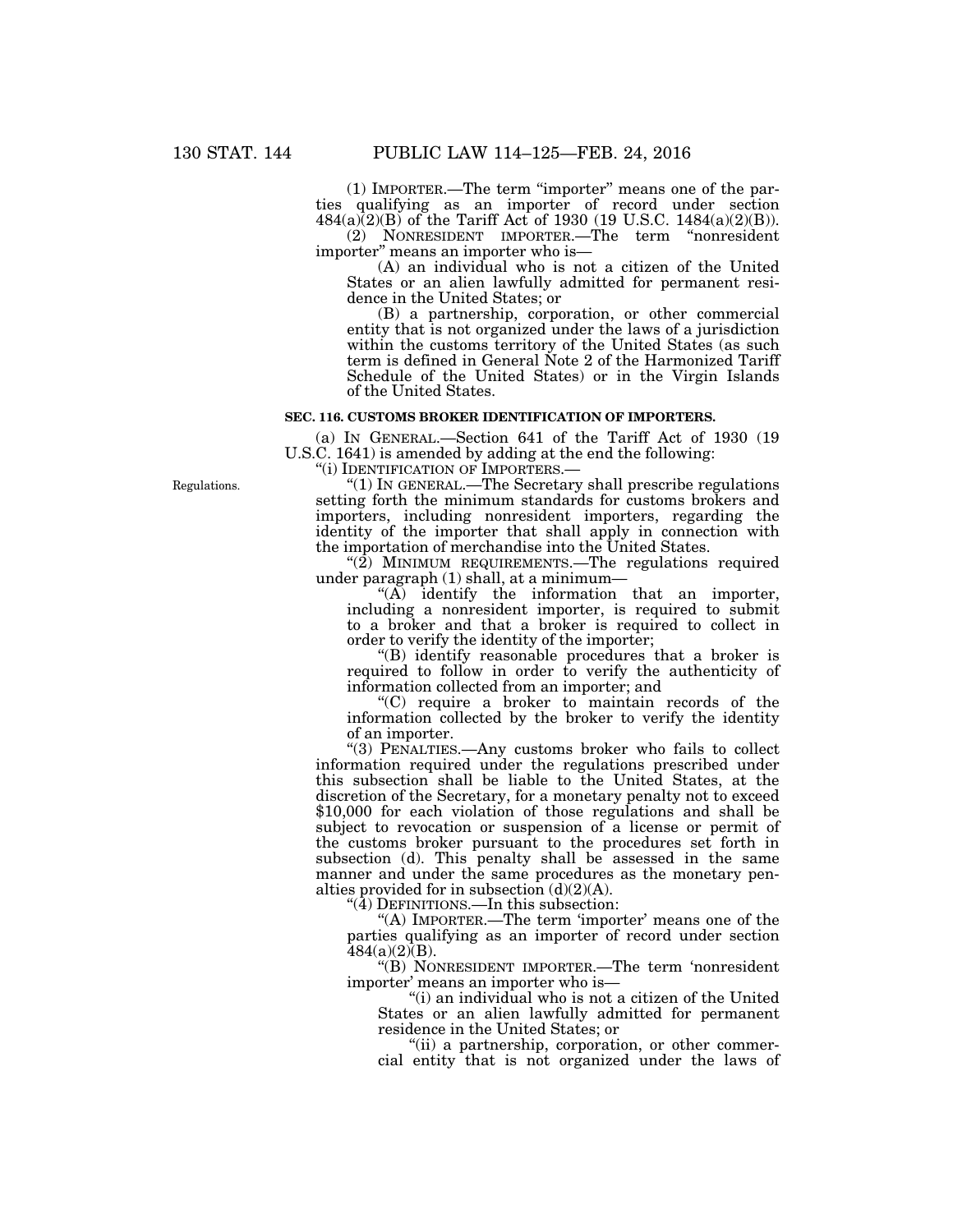a jurisdiction within the customs territory of the United States (as such term is defined in General Note 2 of the Harmonized Tariff Schedule of the United States) or in the Virgin Islands of the United States.''.

(b) STUDY AND REPORT REQUIRED.—Not later than the date that is 180 days after the date of the enactment of this Act, the Commissioner shall submit to the Committee on Finance of the Senate and the Committee on Ways and Means of the House of Representatives a report containing recommendations for—

(1) determining the most timely and effective way to require foreign nationals to provide customs brokers with appropriate and accurate information, comparable to that which is required of United States nationals, concerning the identity, address, and other related information relating to such foreign nationals necessary to enable customs brokers to comply with the requirements of section 641(i) of the Tariff Act of 1930 (as added by subsection (a) of this section); and

(2) establishing a system for customs brokers to review information maintained by relevant Federal agencies for purposes of verifying the identities of importers, including nonresident importers, seeking to import merchandise into the United States.

### **SEC. 117. PRIORITY TRADE ISSUES.**

(a) IN GENERAL.—The Commissioner shall establish the following as priority trade issues:

(1) Agriculture programs.

- (2) Antidumping and countervailing duties.
- (3) Import safety.
- (4) Intellectual property rights.
- (5) Revenue.
- (6) Textiles and wearing apparel.
- (7) Trade agreements and preference programs.

(b) MODIFICATION.—The Commissioner is authorized to establish new priority trade issues and eliminate, consolidate, or otherwise modify the priority trade issues described in subsection (a) if the Commissioner—

(1) determines it necessary and appropriate to do so; and

 $(2)(A)$  in the case of new priority trade issues, submits to the appropriate congressional committees a summary of proposals to establish such new priority trade issues not later than 30 days after such new priority trade issues are to take effect; and

(B) in the case of existing priority trade issues, submits to the appropriate congressional committees a summary of proposals to eliminate, consolidate, or otherwise modify such existing priority trade issues not later than 60 days before such changes are to take effect.

### **SEC. 118. APPROPRIATE CONGRESSIONAL COMMITTEES DEFINED.**

In this title, the term "appropriate congressional committees" means—

(1) the Committee on Finance and the Committee on Homeland Security and Governmental Affairs of the Senate; and

(2) the Committee on Ways and Means and the Committee on Homeland Security of the House of Representatives.

Determination. Deadlines.

19 USC 4323.

19 USC 4322.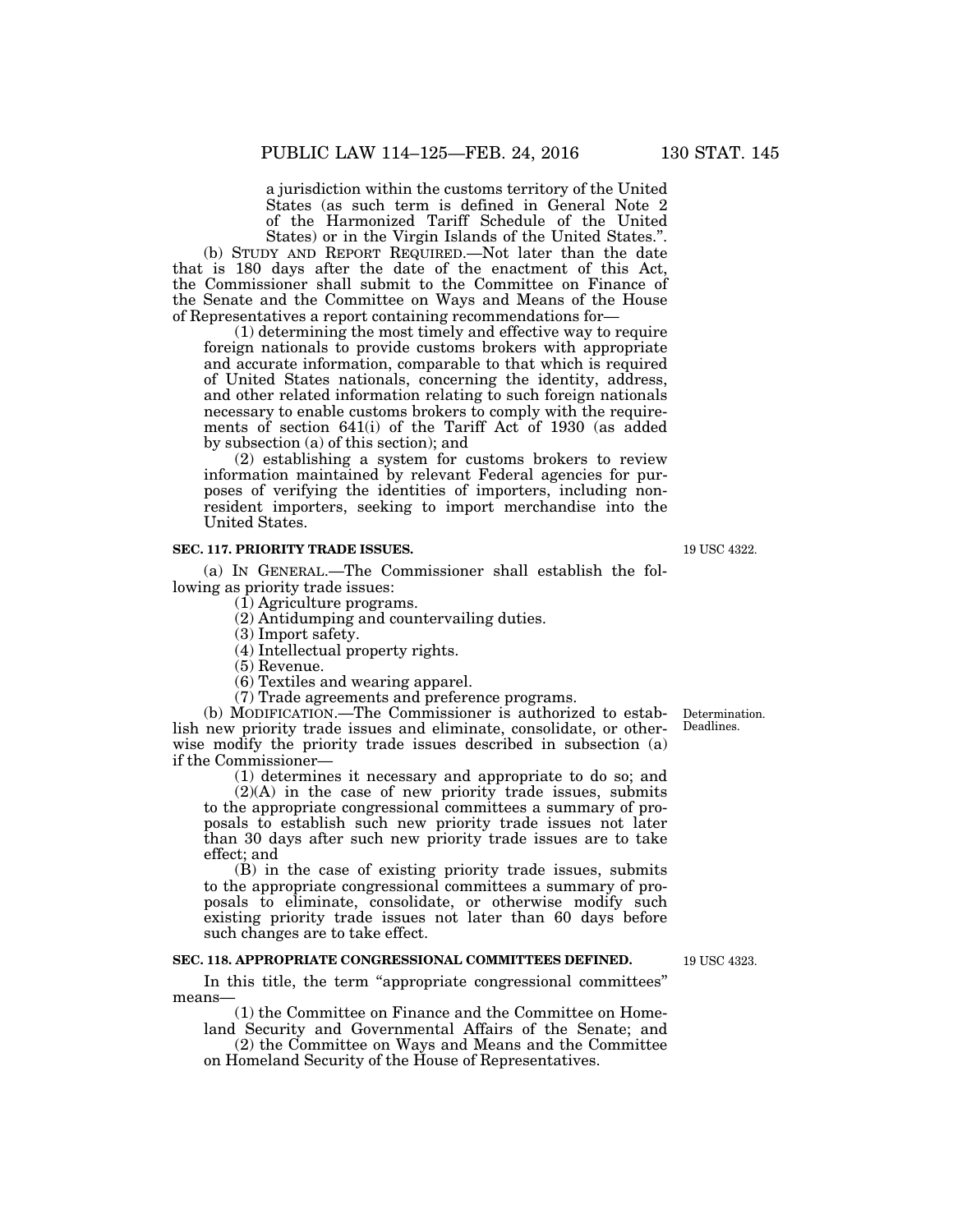# **TITLE II—IMPORT HEALTH AND SAFETY**

19 USC 4331.

# **SEC. 201. INTERAGENCY IMPORT SAFETY WORKING GROUP.**

(a) ESTABLISHMENT.—There is established an interagency Import Safety Working Group.

(b) MEMBERSHIP.—The interagency Import Safety Working Group shall consist of the following officials or their designees:

(1) The Secretary of Homeland Security, who shall serve as the Chair.

(2) The Secretary of Health and Human Services, who shall serve as the Vice Chair.

(3) The Secretary of the Treasury.

(4) The Secretary of Commerce.

(5) The Secretary of Agriculture.

(6) The United States Trade Representative.

(7) The Director of the Office of Management and Budget.

(8) The Commissioner of Food and Drugs.

(9) The Commissioner of U.S. Customs and Border Protection.

(10) The Chairman of the Consumer Product Safety Commission.

(11) The Director of U.S. Immigration and Customs Enforcement.

(12) The head of any other Federal agency designated by the President to participate in the interagency Import Safety Working Group, as appropriate.

(c) DUTIES.—The duties of the interagency Import Safety Working Group shall include—

(1) consulting on the development of the joint import safety rapid response plan required by section 202;

(2) periodically evaluating the adequacy of the plans, practices, and resources of the Federal Government dedicated to ensuring the safety of merchandise imported into the United States and the expeditious entry of such merchandise, including—

(A) minimizing the duplication of efforts among Federal agencies the heads of which are members of the interagency Import Safety Working Group and ensuring the compatibility of the policies and regulations of those agencies; and

(B) recommending additional administrative actions, as appropriate, designed to ensure the safety of merchandise imported into the United States and the expeditious entry of such merchandise and considering the impact of those actions on private sector entities;

(3) reviewing the engagement and cooperation of foreign governments and foreign manufacturers in facilitating the inspection and certification, as appropriate, of such merchandise to be imported into the United States and the facilities producing such merchandise to ensure the safety of the merchandise and the expeditious entry of the merchandise into the United States;

(4) identifying best practices, in consultation with private sector entities as appropriate, to assist United States importers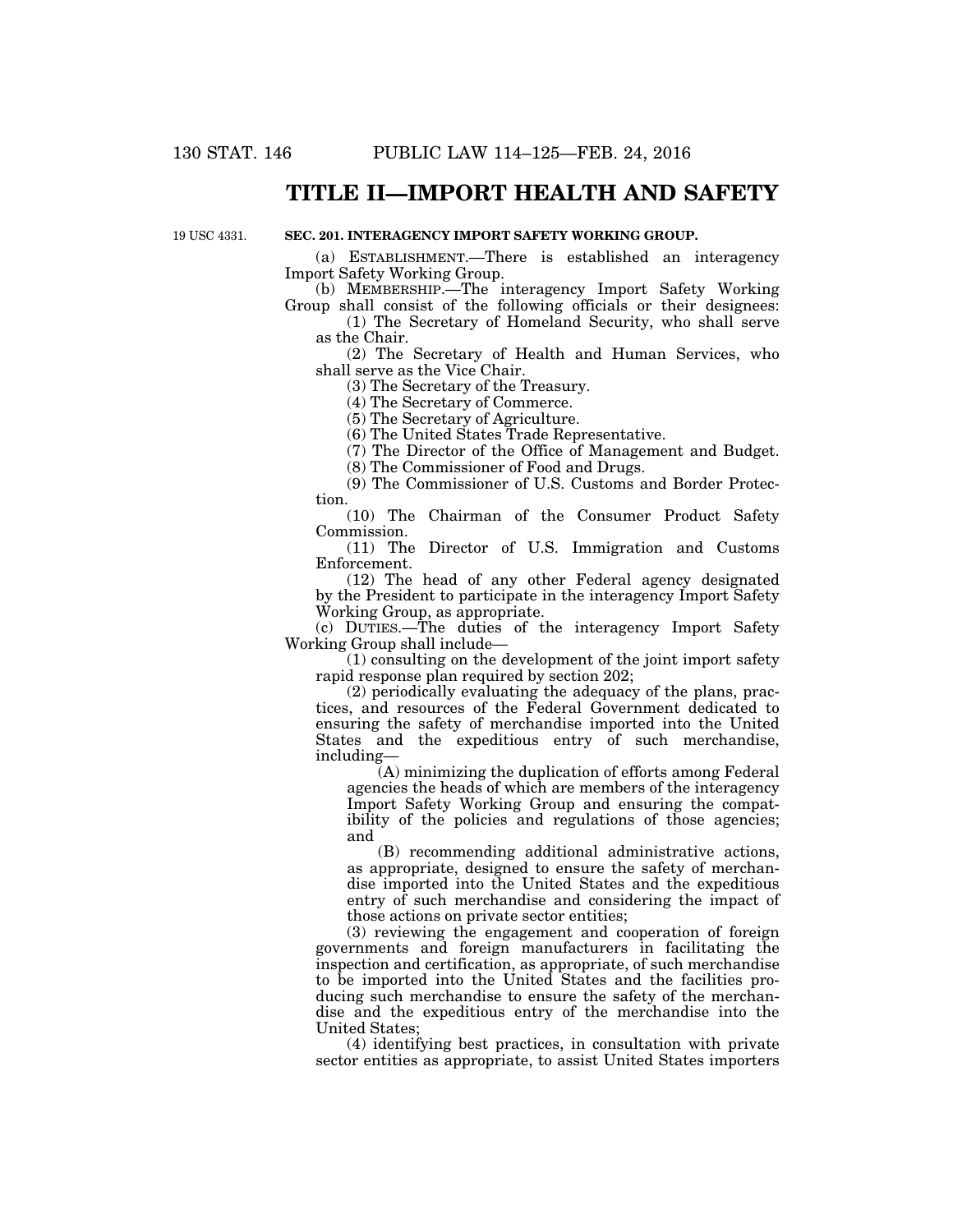in taking all appropriate steps to ensure the safety of merchandise imported into the United States, including with respect to—

(A) the inspection of manufacturing facilities in foreign countries;

(B) the inspection of merchandise destined for the United States before exportation from a foreign country or before distribution in the United States; and

(C) the protection of the international supply chain (as defined in section 2 of the Security and Accountability For Every Port Act of 2006 (6 U.S.C. 901));

(5) identifying best practices to assist Federal, State, and local governments and agencies, and port authorities, to improve communication and coordination among such agencies and authorities with respect to ensuring the safety of merchandise imported into the United States and the expeditious entry of such merchandise; and

(6) otherwise identifying appropriate steps to increase the accountability of United States importers and the engagement of foreign government agencies with respect to ensuring the safety of merchandise imported into the United States and the expeditious entry of such merchandise.

### **SEC. 202. JOINT IMPORT SAFETY RAPID RESPONSE PLAN.**

(a) IN GENERAL.—Not later than December 31, 2016, the Secretary of Homeland Security, in consultation with the interagency Import Safety Working Group established under section 201, shall develop a plan (to be known as the ''joint import safety rapid response plan'') that sets forth protocols and defines practices for U.S. Customs and Border Protection to use—

(1) in taking action in response to, and coordinating Federal responses to, an incident in which cargo destined for or merchandise entering the United States has been identified as posing a threat to the health or safety of consumers in the United States; and

(2) in recovering from or mitigating the effects of actions and responses to an incident described in paragraph (1).

(b) CONTENTS.—The joint import safety rapid response plan shall address—

(1) the statutory and regulatory authorities and responsibilities of U.S. Customs and Border Protection and other Federal agencies in responding to an incident described in subsection  $(a)(1)$ 

(2) the protocols and practices to be used by U.S. Customs and Border Protection when taking action in response to, and coordinating Federal responses to, such an incident;

(3) the measures to be taken by U.S. Customs and Border Protection and other Federal agencies in recovering from or mitigating the effects of actions taken in response to such an incident after the incident to ensure the resumption of the entry of merchandise into the United States; and

(4) exercises that U.S. Customs and Border Protection may conduct in conjunction with Federal, State, and local agencies, and private sector entities, to simulate responses to such an incident.

(c) UPDATES OF PLAN.—The Secretary of Homeland Security Review. shall review and update the joint import safety rapid response

Deadline. Consultation. 19 USC 4332.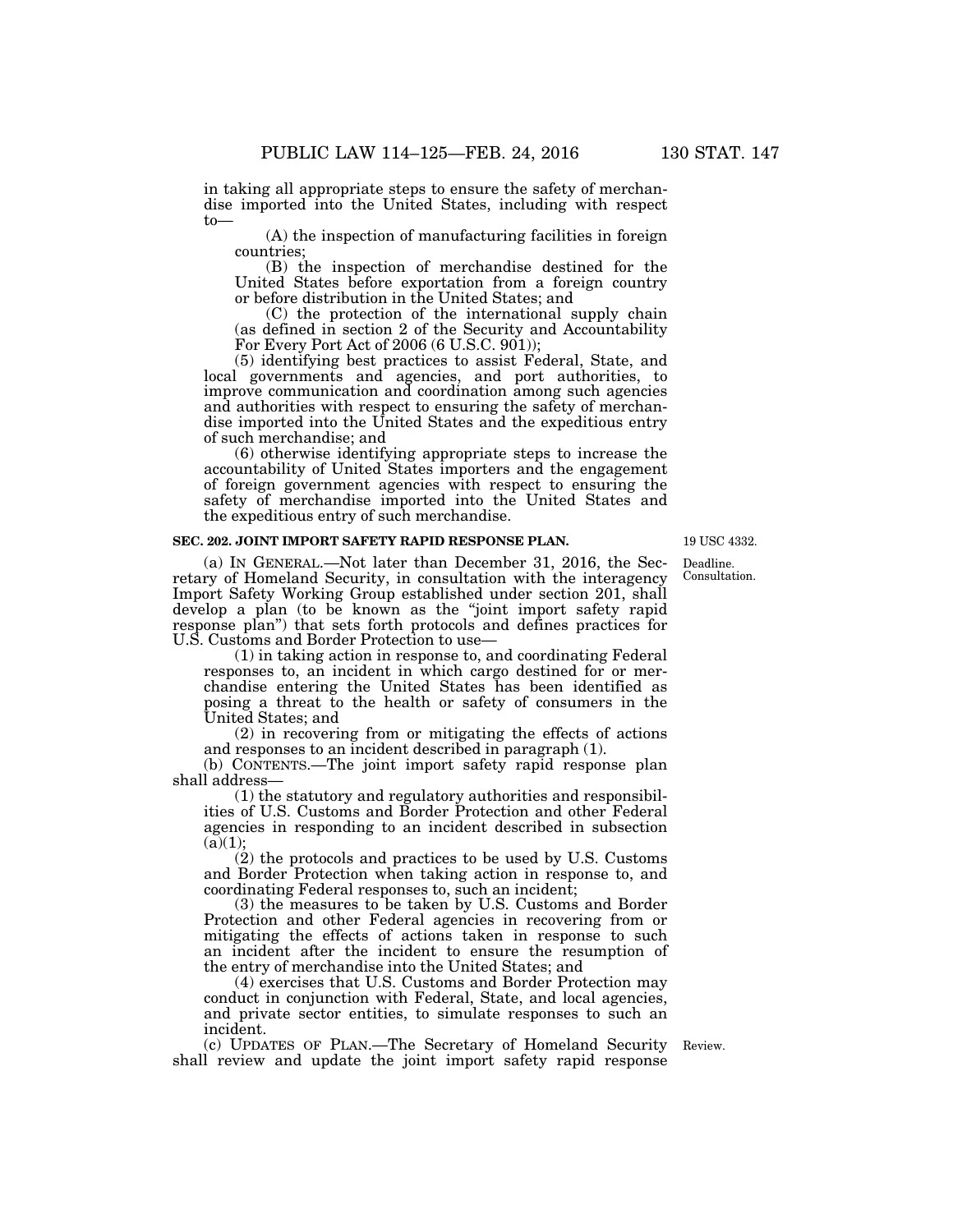plan, as appropriate, after conducting exercises under subsection  $(d).$ 

(d) IMPORT HEALTH AND SAFETY EXERCISES.—

(1) IN GENERAL.—The Secretary of Homeland Security and the Commissioner shall periodically engage in the exercises referred to in subsection (b)(4), in conjunction with Federal, State, and local agencies and private sector entities, as appropriate, to test and evaluate the protocols and practices identified in the joint import safety rapid response plan at United States ports of entry.

(2) REQUIREMENTS FOR EXERCISES.—In conducting exercises under paragraph (1), the Secretary and the Commissioner shall—

(A) make allowance for the resources, needs, and constraints of United States ports of entry of different sizes in representative geographic locations across the United States;

(B) base evaluations on current risk assessments of merchandise entering the United States at representative United States ports of entry located across the United States;

(C) ensure that such exercises are conducted in a manner consistent with the National Incident Management System, the National Response Plan, the National Infrastructure Protection Plan, the National Preparedness Guidelines, the Maritime Transportation System Security Plan, and other such national initiatives of the Department of Homeland Security, as appropriate; and

(D) develop metrics with respect to the resumption of the entry of merchandise into the United States after an incident described in subsection (a)(1).

(3) REQUIREMENTS FOR TESTING AND EVALUATION.—The Secretary and the Commissioner shall ensure that the testing and evaluation carried out in conducting exercises under para $graph(1)$ -

(A) are performed using clear and objective performance measures; and

(B) result in the identification of specific recommendations or best practices for responding to an incident described in subsection (a)(1).

(4) DISSEMINATION OF RECOMMENDATIONS AND BEST PRAC-TICES.—The Secretary and the Commissioner shall—

(A) share the recommendations or best practices identified under paragraph (3)(B) among the members of the interagency Import Safety Working Group established under section 201 and with, as appropriate—

(i) State, local, and tribal governments;

(ii) foreign governments; and

(iii) private sector entities; and

(B) use such recommendations and best practices to update the joint import safety rapid response plan.

19 USC 4333.

### **SEC. 203. TRAINING.**

The Commissioner shall ensure that personnel of U.S. Customs and Border Protection assigned to United States ports of entry are trained to effectively administer the provisions of this title and to otherwise assist in ensuring the safety of merchandise

Testing. Evaluation.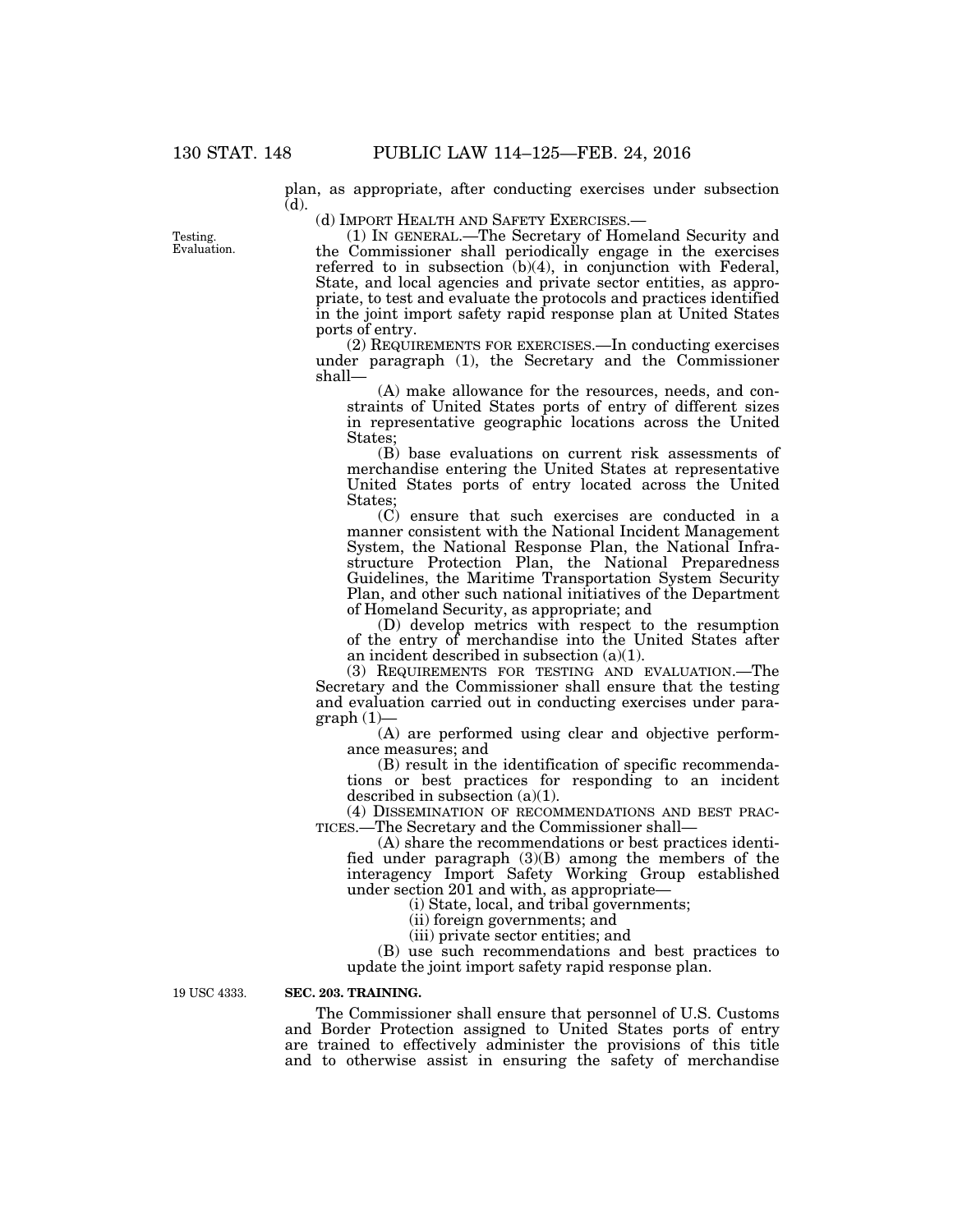imported into the United States and the expeditious entry of such merchandise.

# **TITLE III—IMPORT-RELATED PROTEC-TION OF INTELLECTUAL PROPERTY RIGHTS**

### **SEC. 301. DEFINITION OF INTELLECTUAL PROPERTY RIGHTS.**

19 USC 4341.

In this title, the term ''intellectual property rights'' refers to copyrights, trademarks, and other forms of intellectual property rights that are enforced by U.S. Customs and Border Protection or U.S. Immigration and Customs Enforcement.

# **SEC. 302. EXCHANGE OF INFORMATION RELATED TO TRADE ENFORCE-MENT.**

(a) IN GENERAL.—The Tariff Act of 1930 is amended by inserting after section 628 (19 U.S.C. 1628) the following new section:

### **''SEC. 628A. EXCHANGE OF INFORMATION RELATED TO TRADE**  19 USC 1628a. **ENFORCEMENT.**

''(a) IN GENERAL.—Subject to subsections (c) and (d), if the Commissioner of U.S. Customs and Border Protection suspects that merchandise is being imported into the United States in violation of section 526 of this Act or section 602,  $1201(a)(2)$ , or  $1201(b)(1)$ of title 17, United States Code, and determines that the examination or testing of the merchandise by a person described in subsection (b) would assist the Commissioner in determining if the merchandise is being imported in violation of that section, the Commissioner, to permit the person to conduct the examination and testing—

''(1) shall provide to the person information that appears on the merchandise and its packaging and labels, including unredacted images of the merchandise and its packaging and labels; and

"(2) may, subject to any applicable bonding requirements, provide to the person unredacted samples of the merchandise.  $\mathbf{F}$ (b) PERSON DESCRIBED.—A person described in this subsection

is—

 $(1)$  in the case of merchandise suspected of being imported in violation of section 526, the owner of the trademark suspected of being copied or simulated by the merchandise;

 $(2)$  in the case of merchandise suspected of being imported in violation of section 602 of title 17, United States Code, the owner of the copyright suspected of being infringed by the merchandise;

''(3) in the case of merchandise suspected of being primarily designed or produced for the purpose of circumventing a technological measure that effectively controls access to a work protected under that title, and being imported in violation of section  $1201(a)(2)$  of that title, the owner of a copyright in the work; and

 $(4)$  in the case of merchandise suspected of being primarily designed or produced for the purpose of circumventing protection afforded by a technological measure that effectively protects a right of an owner of a copyright in a work or a portion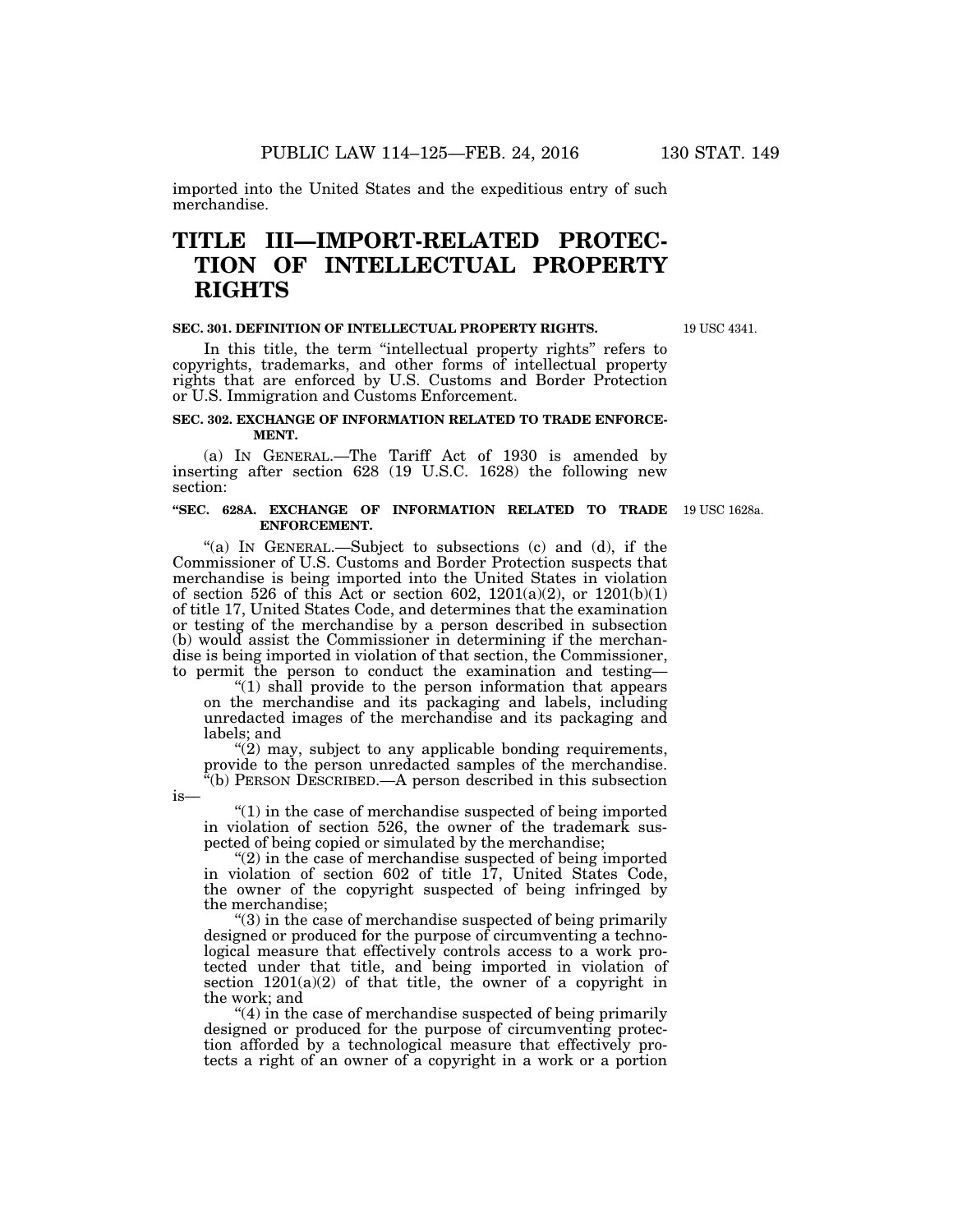of a work, and being imported in violation of section  $1201(b)(1)$ of that title, the owner of the copyright.

''(c) LIMITATION.—Subsection (a) applies only with respect to merchandise suspected of infringing a trademark or copyright that is recorded with U.S. Customs and Border Protection.

''(d) EXCEPTION.—The Commissioner may not provide under subsection (a) information, photographs, or samples to a person described in subsection (b) if providing such information, photographs, or samples would compromise an ongoing law enforcement investigation or national security.''.

(b) TERMINATION OF PREVIOUS AUTHORITY.—Notwithstanding paragraph (2) of section 818(g) of the National Defense Authorization Act for Fiscal Year 2012 (Public Law 112–81; 125 Stat. 1496; 10 U.S.C. 2302 note), paragraph (1) of that section shall have no force or effect on or after the date of the enactment of this Act.

# **SEC. 303. SEIZURE OF CIRCUMVENTION DEVICES.**

(a) IN GENERAL.—Section  $596(c)(2)$  of the Tariff Act of 1930  $(19 \text{ U.S.C. } 1595a(c)(2))$  is amended-

 $(1)$  in subparagraph  $(E)$ , by striking "or";

(2) in subparagraph (F), by striking the period at the end and inserting ''; or''; and

(3) by adding at the end the following:

''(G) U.S. Customs and Border Protection determines it is a technology, product, service, device, component, or part thereof the importation of which is prohibited under subsection (a)(2) or  $(b)(1)$  of section 1201 of title 17, United States Code.".<br>(b) NOTIFICATION OF PERSONS INJURED.-

 $(1)$  In GENERAL.—Not later than the date that is 30 business days after seizing merchandise pursuant to subparagraph (G) of section  $596(c)(2)$  of the Tariff Act of 1930, as added by subsection (a), the Commissioner shall provide to any person identified under paragraph (2) information regarding the merchandise seized that is equivalent to information provided to copyright owners under regulations of U.S. Customs and Border Protection for merchandise seized for violation of the copyright laws.

(2) PERSONS TO BE PROVIDED INFORMATION.—Any person injured by the violation of subsection  $(a)(2)$  or  $(b)(1)$  of section 1201 of title 17, United States Code, that resulted in the seizure of the merchandise shall be provided information under paragraph (1), if that person is included on a list to be established and maintained by the Commissioner. The Commissioner shall publish notice of the establishment of and revisions to the list in the Federal Register.

(3) REGULATIONS.—Not later than the date that is one year after the date of the enactment of this Act, the Secretary of the Treasury shall prescribe regulations establishing procedures that implement this subsection.

## **SEC. 304. ENFORCEMENT BY U.S. CUSTOMS AND BORDER PROTECTION OF WORKS FOR WHICH COPYRIGHT REGISTRATION IS PENDING.**

Not later than the date that is 180 days after the date of the enactment of this Act, the Secretary of Homeland Security shall authorize a process pursuant to which the Commissioner

10 USC 2302 note.

Applicability.

Deadlines. 19 USC 4342.

List.

Federal Register, publication.

Procedures.

Deadline. 19 USC 4343.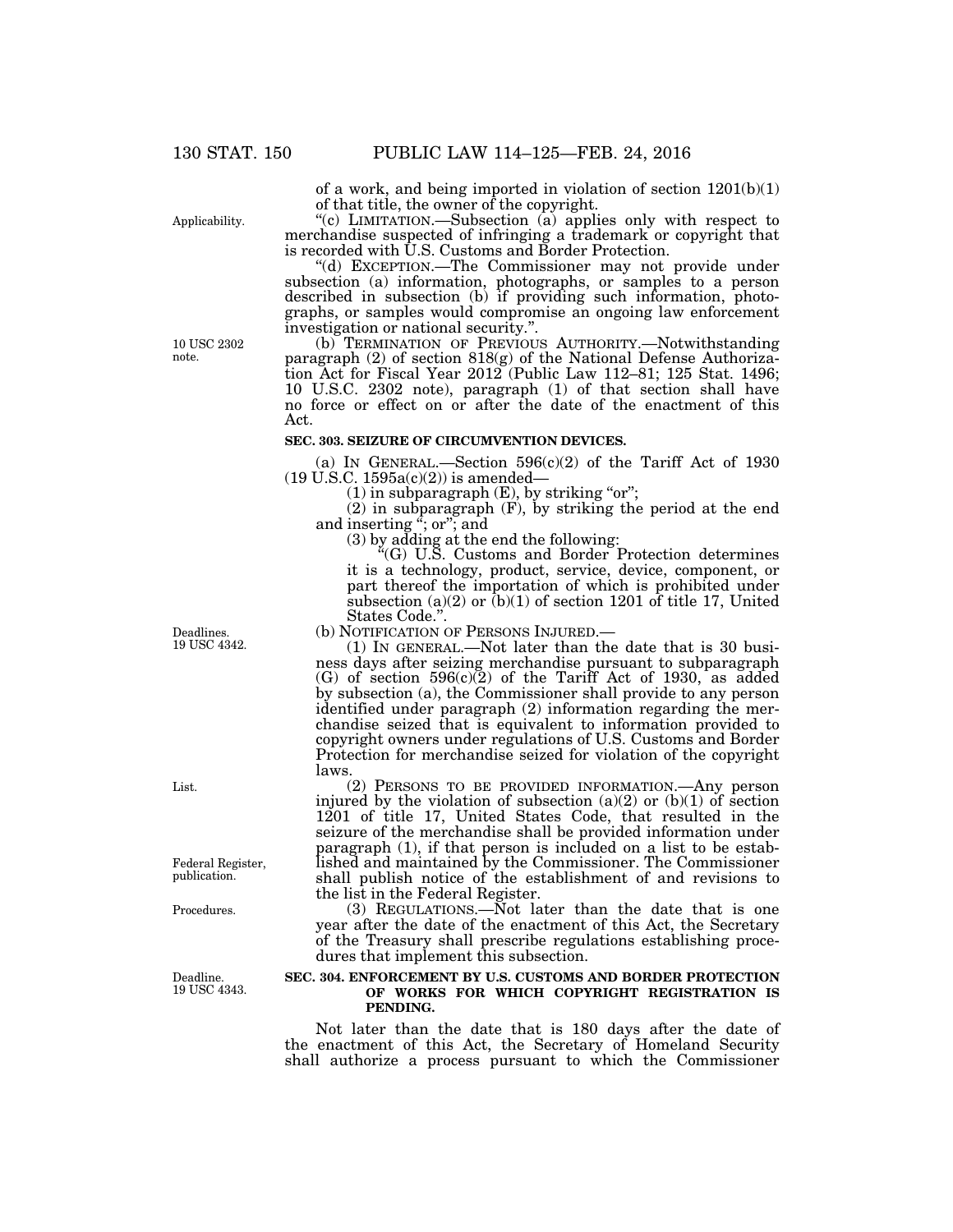shall enforce a copyright for which the owner has submitted an application for registration under title 17, United States Code, with the United States Copyright Office, to the same extent and in the same manner as if the copyright were registered with the Copyright Office, including by sharing information, images, and samples of merchandise suspected of infringing the copyright under section 628A of the Tariff Act of 1930, as added by section 302.

### **SEC. 305. NATIONAL INTELLECTUAL PROPERTY RIGHTS COORDINA-**19 USC 4344. **TION CENTER.**

(a) ESTABLISHMENT.—The Secretary of Homeland Security shall—

(1) establish within U.S. Immigration and Customs Appointment. Enforcement a National Intellectual Property Rights Coordination Center; and

(2) appoint an Assistant Director to head the National Intellectual Property Rights Coordination Center.

(b) DUTIES.—The Assistant Director of the National Intellectual Property Rights Coordination Center shall—

(1) coordinate the investigation of sources of merchandise that infringe intellectual property rights to identify organizations and individuals that produce, smuggle, or distribute such merchandise;

(2) conduct and coordinate training with other domestic and international law enforcement agencies on investigative best practices—

(A) to develop and expand the capability of such agencies to enforce intellectual property rights; and

(B) to develop metrics to assess whether the training improved enforcement of intellectual property rights;

(3) coordinate, with U.S. Customs and Border Protection, activities conducted by the United States to prevent the importation or exportation of merchandise that infringes intellectual property rights;

(4) support the international interdiction of merchandise destined for the United States that infringes intellectual property rights;

(5) collect and integrate information regarding infringement of intellectual property rights from domestic and international law enforcement agencies and other non-Federal sources;

(6) develop a means to receive and organize information regarding infringement of intellectual property rights from such agencies and other sources;

(7) disseminate information regarding infringement of intellectual property rights to other Federal agencies, as appropriate;

(8) develop and implement risk-based alert systems, in coordination with U.S. Customs and Border Protection, to improve the targeting of persons that repeatedly infringe intellectual property rights;

(9) coordinate with the offices of United States attorneys in order to develop expertise in, and assist with the investigation and prosecution of, crimes relating to the infringement of intellectual property rights; and

(10) carry out such other duties as the Secretary of Homeland Security may assign.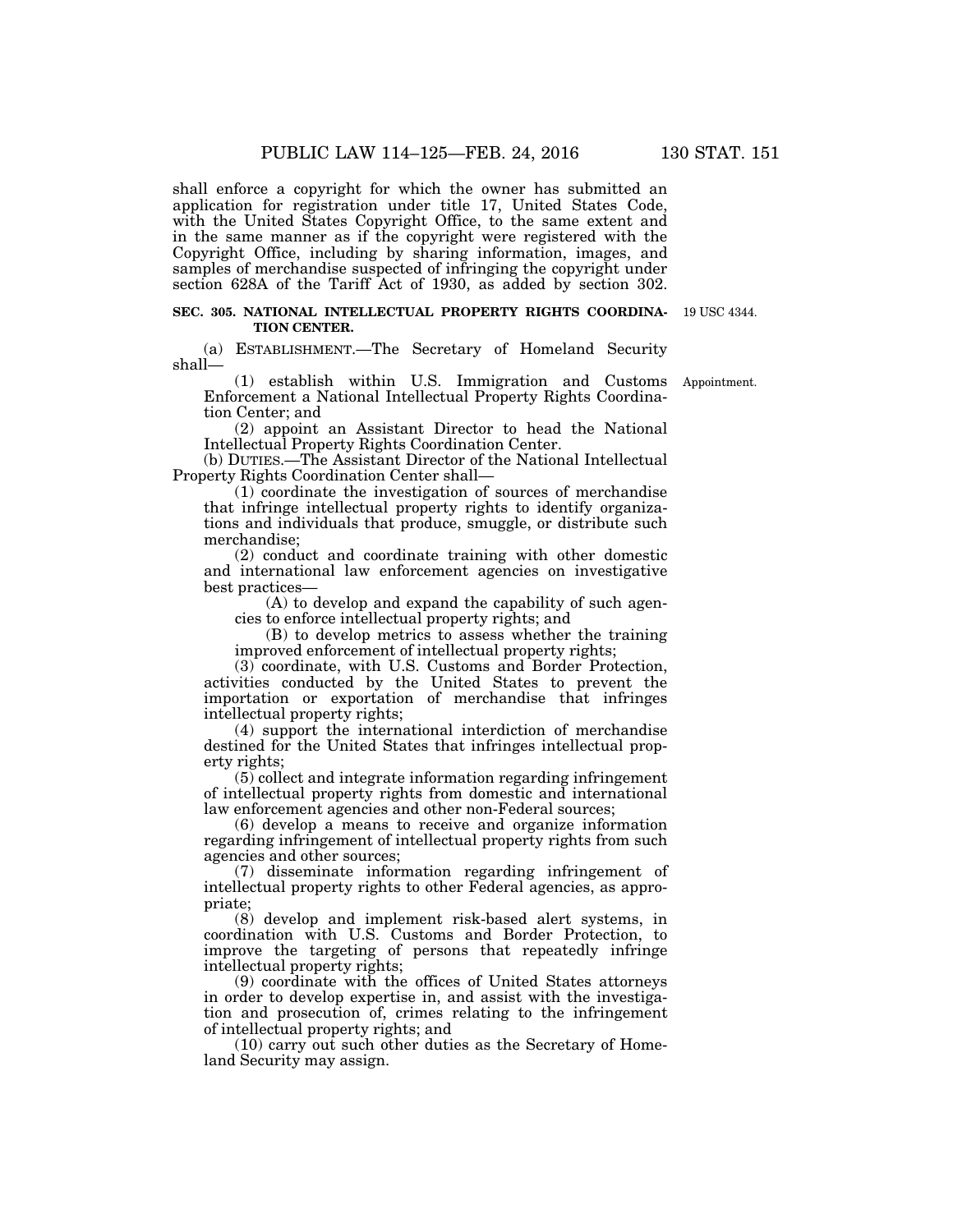(c) COORDINATION WITH OTHER AGENCIES.—In carrying out the duties described in subsection (b), the Assistant Director of the National Intellectual Property Rights Coordination Center shall coordinate with—

(1) U.S. Customs and Border Protection;

(2) the Food and Drug Administration;

(3) the Department of Justice;

(4) the Department of Commerce, including the United States Patent and Trademark Office;

(5) the United States Postal Inspection Service;

(6) the Office of the United States Trade Representative;

(7) any Federal, State, local, or international law enforcement agencies that the Director of U.S. Immigration and Customs Enforcement considers appropriate; and

(8) any other entities that the Director considers appropriate.

(d) PRIVATE SECTOR OUTREACH.—

(1) IN GENERAL.—The Assistant Director of the National Intellectual Property Rights Coordination Center shall work with U.S. Customs and Border Protection and other Federal agencies to conduct outreach to private sector entities in order to determine trends in and methods of infringing intellectual property rights.

(2) INFORMATION SHARING.—The Assistant Director shall share information and best practices with respect to the enforcement of intellectual property rights with private sector entities, as appropriate, in order to coordinate public and private sector efforts to combat the infringement of intellectual property rights.

19 USC 4345.

# **SEC. 306. JOINT STRATEGIC PLAN FOR THE ENFORCEMENT OF INTELLECTUAL PROPERTY RIGHTS.**

The Commissioner and the Director of U.S. Immigration and Customs Enforcement shall include in the joint strategic plan required by section 105—

(1) a description of the efforts of the Department of Homeland Security to enforce intellectual property rights;

(2) a list of the 10 United States ports of entry at which U.S. Customs and Border Protection has seized the most merchandise, both by volume and by value, that infringes intellectual property rights during the most recent 2-year period for which data are available; and

(3) a recommendation for the optimal allocation of personnel, resources, and technology to ensure that U.S. Customs and Border Protection and U.S. Immigration and Customs Enforcement are adequately enforcing intellectual property rights.

### **SEC. 307. PERSONNEL DEDICATED TO THE ENFORCEMENT OF INTELLECTUAL PROPERTY RIGHTS.**

(a) PERSONNEL OF U.S. CUSTOMS AND BORDER PROTECTION.— The Commissioner and the Director of U.S. Immigration and Customs Enforcement shall ensure that sufficient personnel are assigned throughout U.S. Customs and Border Protection and U.S. Immigration and Customs Enforcement, respectively, who have responsibility for preventing the importation into the United States of merchandise that infringes intellectual property rights.

List. Time period.

Recommendations.

19 USC 4346.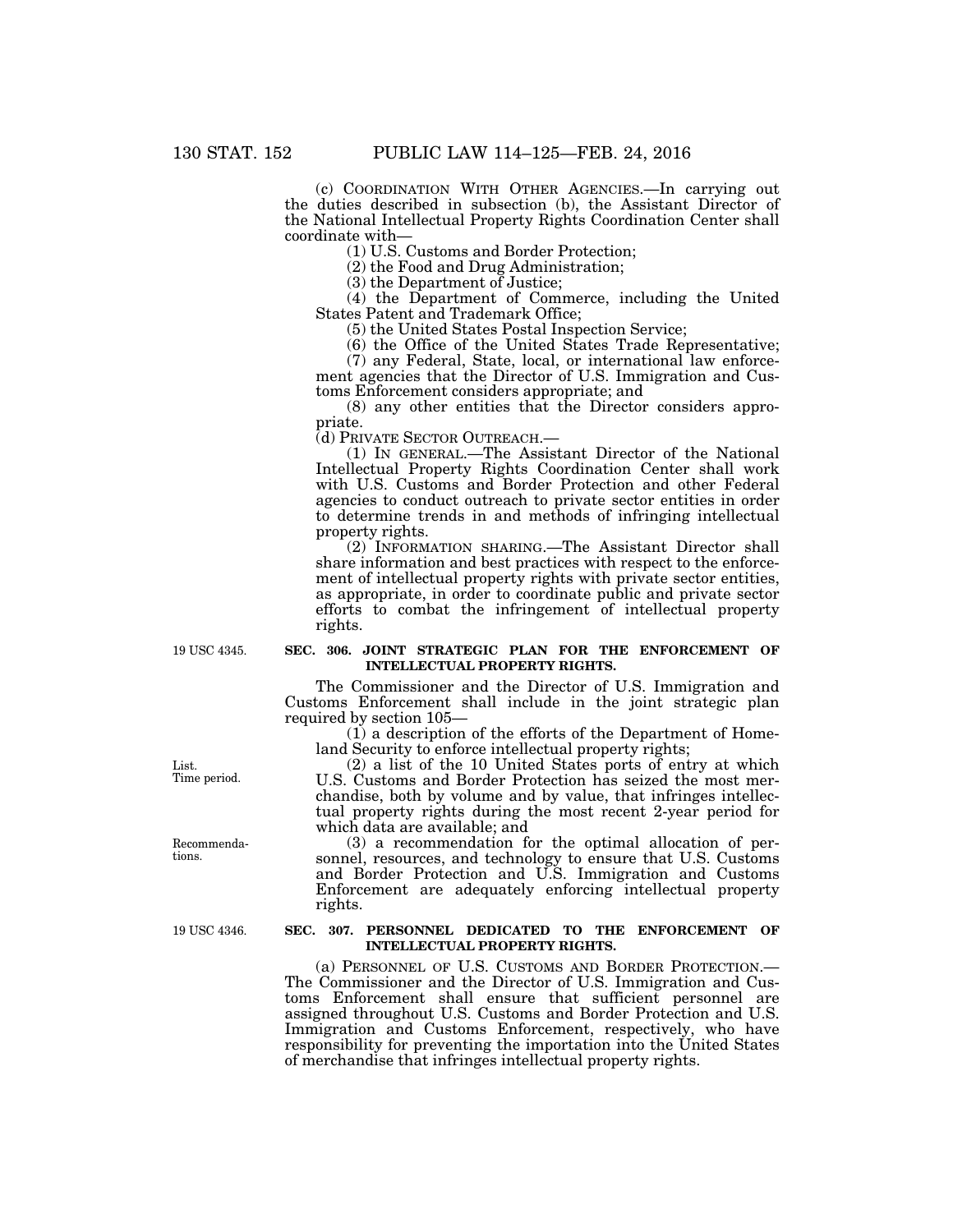(b) STAFFING OF NATIONAL INTELLECTUAL PROPERTY RIGHTS COORDINATION CENTER.—The Commissioner shall—

(1) assign not fewer than 3 full-time employees of U.S. Customs and Border Protection to the National Intellectual Property Rights Coordination Center established under section 305; and

(2) ensure that sufficient personnel are assigned to United States ports of entry to carry out the directives of the Center.

### **SEC. 308. TRAINING WITH RESPECT TO THE ENFORCEMENT OF**  19 USC 4347. **INTELLECTUAL PROPERTY RIGHTS.**

(a) TRAINING.—The Commissioner shall ensure that officers of U.S. Customs and Border Protection are trained to effectively detect and identify merchandise destined for the United States that infringes intellectual property rights, including through the use of technologies identified under subsection (c).

(b) CONSULTATION WITH PRIVATE SECTOR.—The Commissioner shall consult with private sector entities to better identify opportunities for collaboration between U.S. Customs and Border Protection and such entities with respect to training for officers of U.S. Customs and Border Protection in enforcing intellectual property rights.

(c) IDENTIFICATION OF NEW TECHNOLOGIES.—In consultation with private sector entities, the Commissioner shall identify—

(1) technologies with the cost-effective capability to detect and identify merchandise at United States ports of entry that infringes intellectual property rights; and

 $(2)$  cost-effective programs for training officers of U.S. Customs and Border Protection to use such technologies.

(d) DONATIONS OF TECHNOLOGY.—Not later than the date that is 180 days after the date of the enactment of this Act, the Commissioner shall prescribe regulations to enable U.S. Customs and Border Protection to receive donations of hardware, software, equipment, and similar technologies, and to accept training and other support services, from private sector entities, for the purpose of enforcing intellectual property rights.

#### **SEC. 309. INTERNATIONAL COOPERATION AND INFORMATION**  19 USC 4348. **SHARING.**

(a) COOPERATION.—The Secretary of Homeland Security shall coordinate with the competent law enforcement and customs authorities of foreign countries, including by sharing information relevant to enforcement actions, to enhance the efforts of the United States and such authorities to enforce intellectual property rights.

(b) TECHNICAL ASSISTANCE.—The Secretary of Homeland Security shall provide technical assistance to competent law enforcement and customs authorities of foreign countries to enhance the ability of such authorities to enforce intellectual property rights.

(c) INTERAGENCY COLLABORATION.—The Commissioner and the Director of U.S. Immigration and Customs Enforcement shall lead interagency efforts to collaborate with law enforcement and customs authorities of foreign countries to enforce intellectual property rights.

### **SEC. 310. REPORT ON INTELLECTUAL PROPERTY RIGHTS ENFORCE-MENT.**

Not later than September 30, 2016, and annually thereafter, the Commissioner and the Director of U.S. Immigration and Customs Enforcement shall jointly submit to the Committee on Finance

Summaries. 19 USC 4349.

Coordination.

Consultation.

Deadline. Regulations.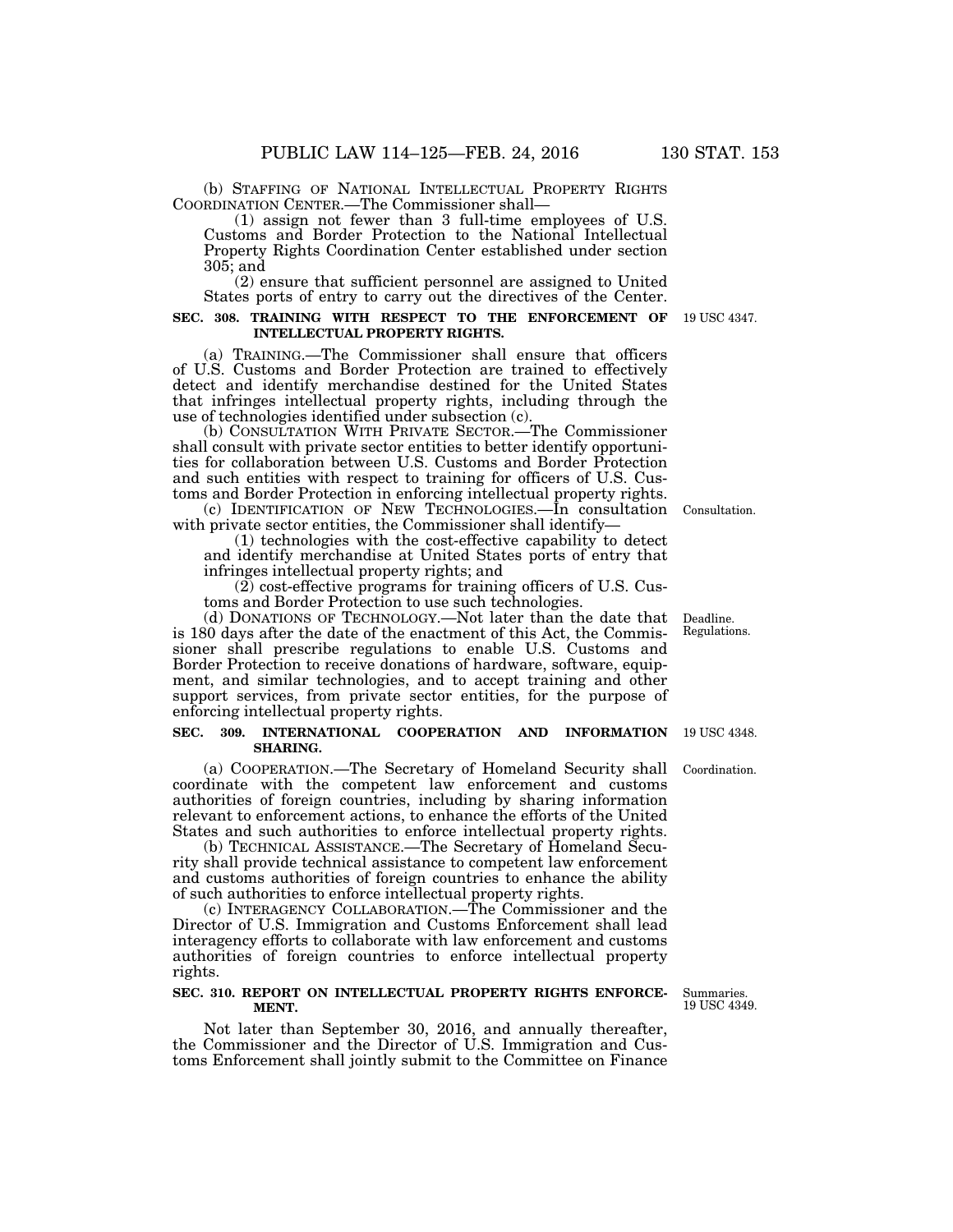of the Senate, the Committee on Ways and Means of the House of Representatives, the Committee on Homeland Security and Governmental Affairs of the Senate, and the Committee on Homeland Security of the House of Representatives a report that contains the following:

(1) With respect to the enforcement of intellectual property rights, the following:

(A) The number of referrals, during the preceding year, from U.S. Customs and Border Protection to U.S. Immigration and Customs Enforcement relating to infringement of intellectual property rights.

(B) The number of investigations relating to the infringement of intellectual property rights referred by U.S. Immigration and Customs Enforcement to a United States attorney for prosecution and the United States attorneys to which those investigations were referred.

(C) The number of such investigations accepted by each such United States attorney and the status or outcome of each such investigation.

(D) The number of such investigations that resulted in the imposition of civil or criminal penalties.

(E) A description of the efforts of U.S. Customs and Border Protection and U.S. Immigration and Customs Enforcement to improve the success rates of investigations and prosecutions relating to the infringement of intellectual property rights.

(2) An estimate of the average time required by the Office of Trade established under section 4 of the Act of March 3, 1927 (44 Stat. 1381, chapter 348; 19 U.S.C. 2071 et seq.), as added by section  $802(h)$  of this Act, to respond to a request from port personnel for advice with respect to whether merchandise detained by U.S. Customs and Border Protection infringed intellectual property rights, distinguished by types of intellectual property rights infringed.

(3) A summary of the outreach efforts of U.S. Customs and Border Protection and U.S. Immigration and Customs Enforcement with respect to—

(A) the interdiction and investigation of, and the sharing of information between those agencies and other Federal agencies to prevent, the infringement of intellectual property rights;

(B) collaboration with private sector entities—

(i) to identify trends in the infringement of, and technologies that infringe, intellectual property rights;

(ii) to identify opportunities for enhanced training of officers of U.S. Customs and Border Protection and

U.S. Immigration and Customs Enforcement; and

(iii) to develop best practices to enforce intellectual property rights; and

 $(C)$  coordination with foreign governments and international organizations with respect to the enforcement of intellectual property rights.

(4) A summary of the efforts of U.S. Customs and Border Protection and U.S. Immigration and Customs Enforcement to address the challenges with respect to the enforcement of intellectual property rights presented by Internet commerce and the transit of small packages and an identification of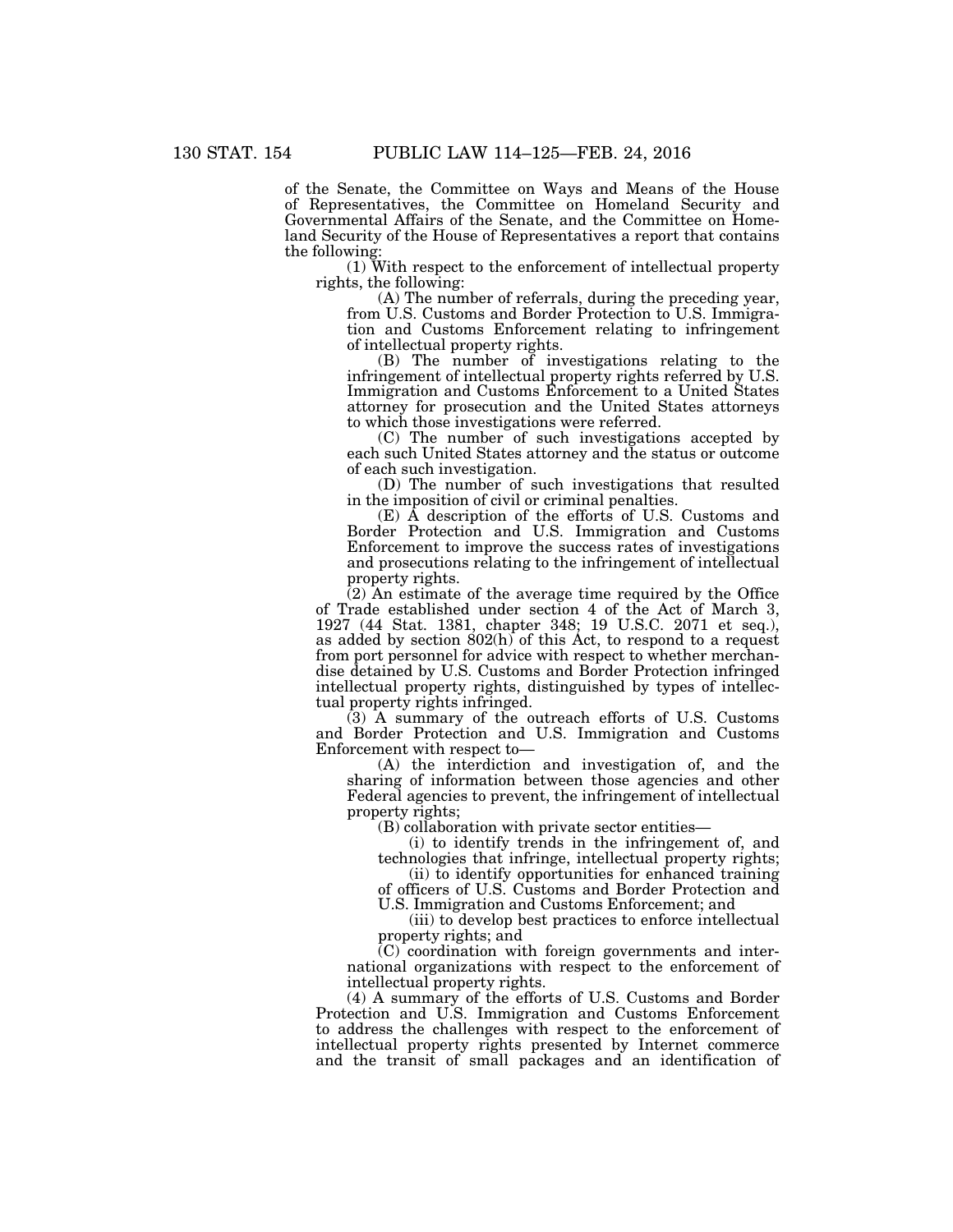the volume, value, and type of merchandise seized for infringing intellectual property rights as a result of such efforts.

(5) A summary of training relating to the enforcement of intellectual property rights conducted under section 308 and expenditures for such training.

### **SEC. 311. INFORMATION FOR TRAVELERS REGARDING VIOLATIONS OF**  19 USC 4350. **INTELLECTUAL PROPERTY RIGHTS.**

(a) IN GENERAL.—The Secretary of Homeland Security shall develop and carry out an educational campaign to inform travelers entering or leaving the United States about the legal, economic, and public health and safety implications of acquiring merchandise that infringes intellectual property rights outside the United States and importing such merchandise into the United States in violation of United States law.

(b) DECLARATION FORMS.—The Commissioner shall ensure that all versions of Declaration Form 6059B of U.S. Customs and Border Protection, or a successor form, including any electronic equivalent of Declaration Form 6059B or a successor form, printed or displayed on or after the date that is 30 days after the date of the enactment of this Act include a written warning to inform travelers arriving in the United States that importation of merchandise into the United States that infringes intellectual property rights may subject travelers to civil or criminal penalties and may pose serious risks to safety or health.

# **TITLE IV—PREVENTION OF EVASION OF ANTIDUMPING AND COUNTER-VAILING DUTY ORDERS**

# **SEC. 401. SHORT TITLE.**

This title may be cited as the "Enforce and Protect Act of 2015''.

# **SEC. 402. DEFINITIONS.**

In this title:

(1) APPROPRIATE CONGRESSIONAL COMMITTEES.—The term ''appropriate congressional committees'' means—

(A) the Committee on Finance and the Committee on Appropriations of the Senate; and

(B) the Committee on Ways and Means and the Committee on Appropriations of the House of Representatives. (2) COVERED MERCHANDISE.—The term ''covered merchan-

dise'' means merchandise that is subject to—

(A) a countervailing duty order issued under section 706 of the Tariff Act of 1930 (19 U.S.C. 1671e); or

(B) an antidumping duty order issued under section 736 of the Tariff Act of 1930 (19 U.S.C. 1673e).

(3) ELIGIBLE SMALL BUSINESS.— (A) IN GENERAL.—The term ''eligible small business'' means any business concern that, in the judgment of the Commissioner, due to its small size, has neither adequate internal resources nor financial ability to obtain qualified outside assistance in preparing and submitting for consideration allegations of evasion.

19 USC 4301

Enforce and Protect Act of 2015.

note.

19 USC 4361.

Time period.

Warning.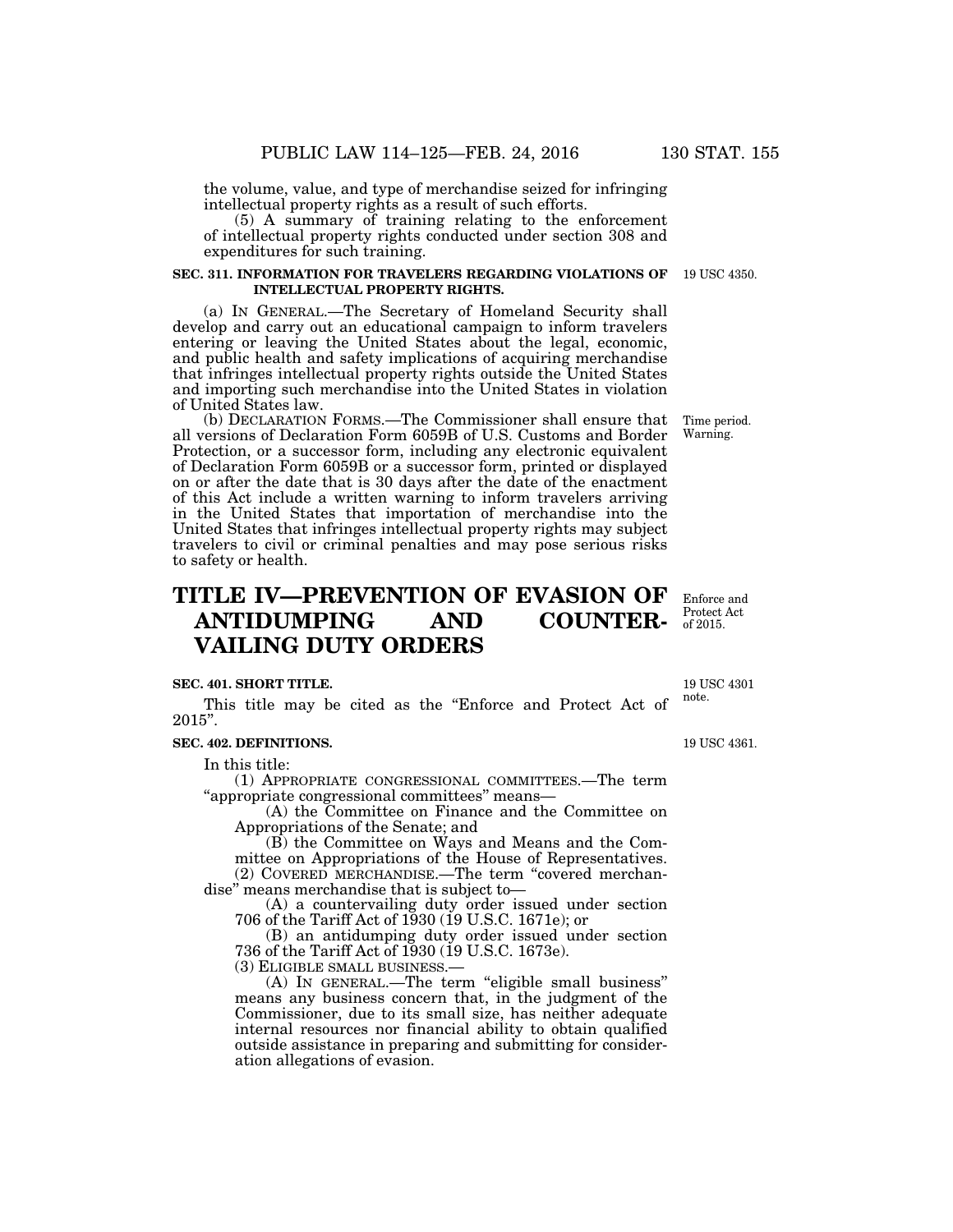(B) NONREVIEWABILITY.—Any agency decision regarding whether a business concern is an eligible small business for purposes of section  $411(b)(4)(E)$  is not reviewable by any other agency or by any court.

(4) ENTER; ENTRY.—The terms ''enter'' and ''entry'' refer to the entry, or withdrawal from warehouse for consumption, of merchandise in the customs territory of the United States.

(5) EVADE; EVASION.—The terms ''evade'' and ''evasion'' refer to entering covered merchandise into the customs territory of the United States by means of any document or electronically transmitted data or information, written or oral statement, or act that is material and false, or any omission that is material, and that results in any cash deposit or other security or any amount of applicable antidumping or countervailing duties being reduced or not being applied with respect to the merchandise.

(6) SECRETARY.—The term ''Secretary'' means the Secretary of the Treasury.

(7) TRADE REMEDY LAWS.—The term ''trade remedy laws'' means title VII of the Tariff Act of 1930 (19 U.S.C. 1671 et seq.).

19 USC 4362.

### **SEC. 403. APPLICATION TO CANADA AND MEXICO.**

Pursuant to article 1902 of the North American Free Trade Agreement and section 408 of the North American Free Trade Agreement Implementation Act (19 U.S.C. 3438), this title and the amendments made by this title shall apply with respect to goods from Canada and Mexico.

# **Subtitle A—Actions Relating to Enforcement of Trade Remedy Laws**

19 USC 4371.

# **SEC. 411. TRADE REMEDY LAW ENFORCEMENT DIVISION.**

(a) ESTABLISHMENT.—

(1) IN GENERAL.—The Secretary of Homeland Security shall establish and maintain within the Office of Trade established under section 4 of the Act of March 3, 1927 (44 Stat. 1381, chapter 348; 19 U.S.C. 2071 et seq.), as added by section 802(h) of this Act, a Trade Remedy Law Enforcement Division.

(2) COMPOSITION.—The Trade Remedy Law Enforcement Division shall be composed of—

(A) headquarters personnel led by a Director, who shall report to the Executive Assistant Commissioner of the Office of Trade; and

(B) a National Targeting and Analysis Group dedicated to preventing and countering evasion.

(3) DUTIES.—The Trade Remedy Law Enforcement Division shall be dedicated—

(A) to the development and administration of policies to prevent and counter evasion, including policies relating to the implementation of section 517 of the Tariff Act of 1930, as added by section 421 of this Act;

(B) to direct enforcement and compliance assessment activities concerning evasion;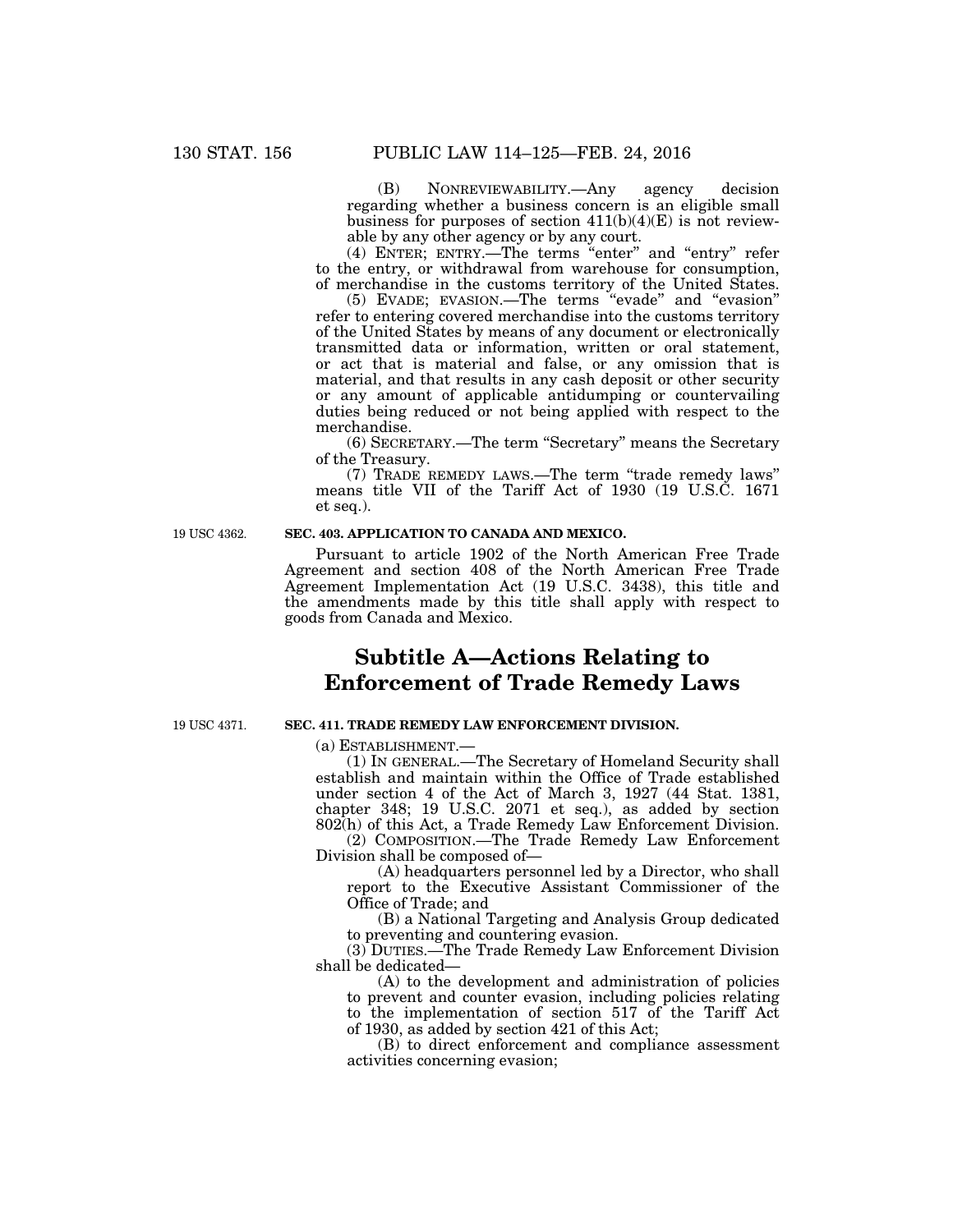(C) to the development and conduct of commercial risk assessment targeting with respect to cargo destined for the United States in accordance with subsection (c);

(D) to issuing Trade Alerts described in subsection (d); and

(E) to the development of policies for the application of single entry and continuous bonds for entries of covered merchandise to sufficiently protect the collection of antidumping and countervailing duties commensurate with the level of risk of noncollection.

(b) DUTIES OF DIRECTOR.—The duties of the Director of the Trade Remedy Law Enforcement Division shall include—

(1) directing the trade enforcement and compliance assessment activities of U.S. Customs and Border Protection that concern evasion;

(2) facilitating, promoting, and coordinating cooperation and the exchange of information between U.S. Customs and Border Protection, U.S. Immigration and Customs Enforcement, and other relevant Federal agencies regarding evasion;

(3) notifying on a timely basis the administering authority (as defined in section  $771(1)$  of the Tariff Act of 1930 (19) U.S.C. 1677(1))) and the Commission (as defined in section 771(2) of the Tariff Act of 1930 (19 U.S.C. 1677(2))) of any finding, determination, civil action, or criminal action taken by U.S. Customs and Border Protection or other Federal agency regarding evasion;

(4) serving as the primary liaison between U.S. Customs and Border Protection and the public regarding activities concerning evasion, including activities relating to investigations conducted under section 517 of the Tariff Act of 1930, as added by section 421 of this Act, which include—

(A) receiving allegations of evasion from parties, including allegations described in section  $517(b)(2)$  of the Tariff Act of 1930, as so added;

(B) upon request by the party or parties that submitted such an allegation of evasion, providing information to such party or parties on the status of U.S. Customs and Border Protection's consideration of the allegation and decision to pursue or not pursue any administrative inquiries or other actions, such as changes in policies, procedures, or resource allocation as a result of the allegation;

(C) as needed, requesting from the party or parties that submitted such an allegation of evasion any additional information that may be relevant for U.S. Customs and Border Protection determining whether to initiate an administrative inquiry or take any other action regarding the allegation;

(D) notifying on a timely basis the party or parties that submitted such an allegation of the results of any administrative, civil, or criminal actions taken by U.S. Customs and Border Protection or other Federal agency regarding evasion as a direct or indirect result of the allegation;

(E) upon request, providing technical assistance and advice to eligible small businesses to enable such businesses to prepare and submit such an allegation of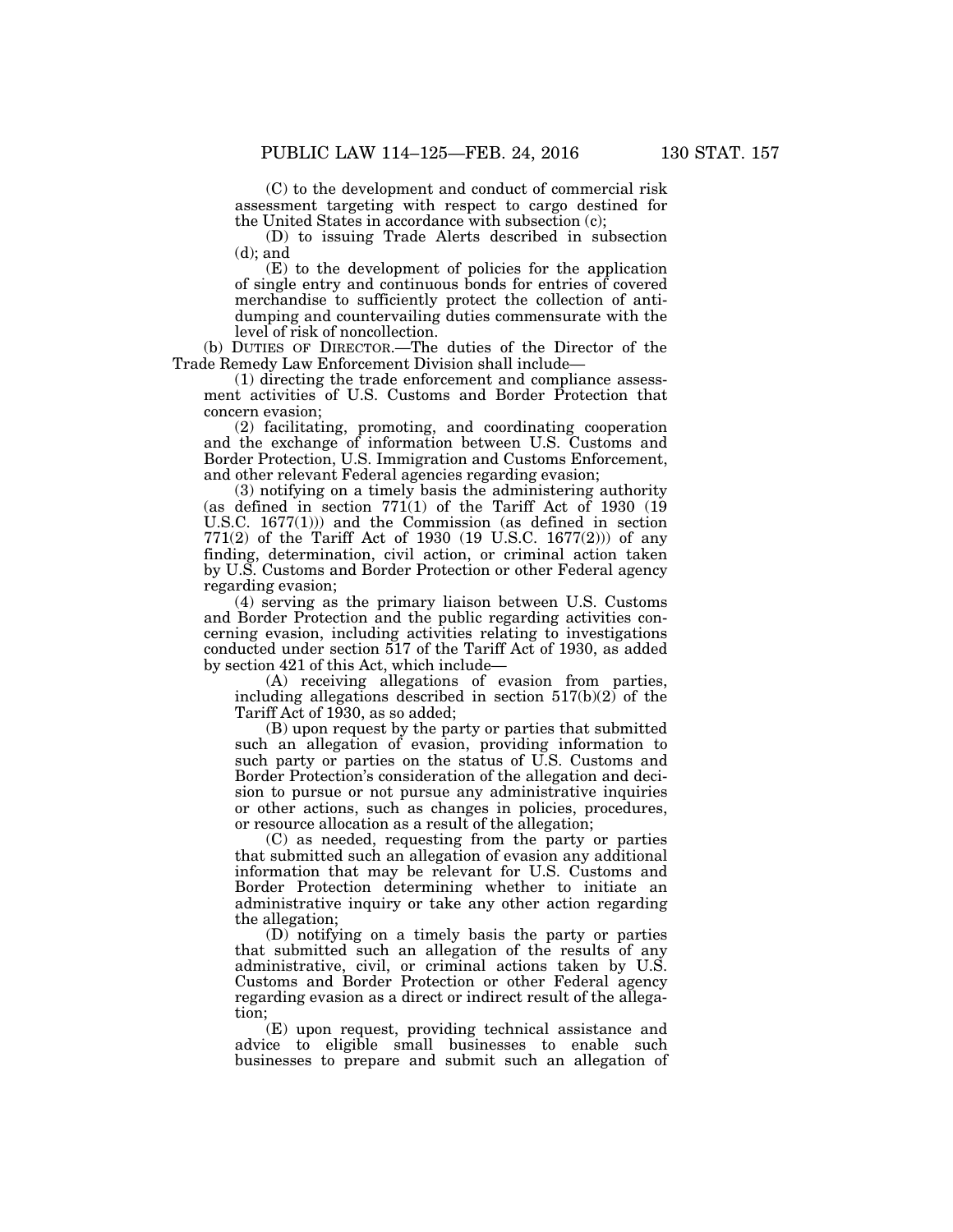evasion, except that the Director may deny technical assistance if the Director concludes that the allegation, if submitted, would not lead to the initiation of an administrative inquiry or any other action to address the allegation;

(F) in cooperation with the public, the Commercial Customs Operations Advisory Committee established under section 109, the Trade Support Network, and any other relevant parties and organizations, developing guidelines on the types and nature of information that may be provided in such an allegation of evasion; and

(G) consulting regularly with the public, the Commercial Customs Operations Advisory Committee, the Trade Support Network, and any other relevant parties and organizations regarding the development and implementation of regulations, interpretations, and policies related to countering evasion.

(c) PREVENTING AND COUNTERING EVASION OF THE TRADE REMEDY LAWS.—In carrying out its duties with respect to preventing and countering evasion, the National Targeting and Analysis Group dedicated to preventing and countering evasion shall—

(1) establish targeted risk assessment methodologies and standards—

(A) for evaluating the risk that cargo destined for the United States may constitute evading covered merchandise; and

(B) for issuing, as appropriate, Trade Alerts described in subsection (d); and

(2) to the extent practicable and otherwise authorized by law, use information available from the Automated Commercial System, the Automated Commercial Environment, the Automated Targeting System, the Automated Export System, the International Trade Data System established under section 411(d) of the Tariff Act of 1930 (19 U.S.C. 1411(d)), and the TECS (formerly known as the "Treasury Enforcement Communications System''), and any similar and successor systems, to administer the methodologies and standards established under paragraph (1).

(d) TRADE ALERTS.—Based upon the application of the targeted risk assessment methodologies and standards established under subsection (c), the Director of the Trade Remedy Law Enforcement Division shall issue Trade Alerts or other such means of notification to directors of United States ports of entry directing further inspection, physical examination, or testing of merchandise to ensure compliance with the trade remedy laws and to require additional bonds, cash deposits, or other security to ensure collection of any duties, taxes, and fees owed.

19 USC 4372.

## **SEC. 412. COLLECTION OF INFORMATION ON EVASION OF TRADE REMEDY LAWS.**

(a) AUTHORITY TO COLLECT INFORMATION.—To determine whether covered merchandise is being entered into the customs territory of the United States through evasion, the Secretary, acting through the Commissioner—

(1) shall exercise all existing authorities to collect information needed to make the determination; and

(2) may collect such additional information as is necessary to make the determination through such methods as the

Determination.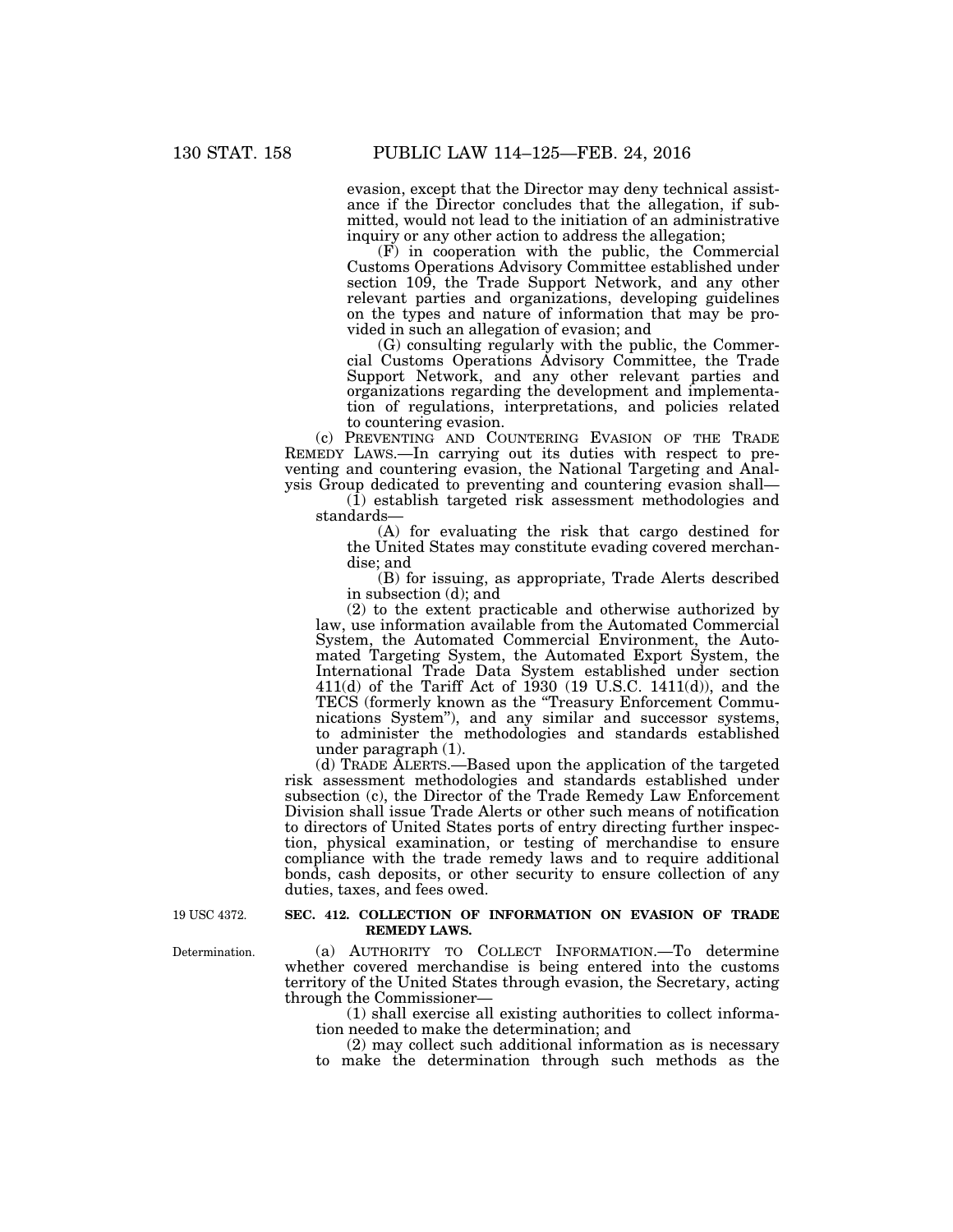Commissioner considers appropriate, including by issuing

questionnaires with respect to the entry or entries at issue to—

(A) a person who filed an allegation with respect to the covered merchandise;

(B) a person who is alleged to have entered the covered merchandise into the customs territory of the United States through evasion; or

 $(\tilde{C})$  any other person who is determined to have information relevant to the allegation of entry of covered merchandise into the customs territory of the United States through evasion.

(b) ADVERSE INFERENCE.—

(1) USE OF ADVERSE INFERENCE.—

(A) IN GENERAL.—If the Secretary finds that a person described in subparagraph (B) has failed to cooperate by not acting to the best of the person's ability to comply with a request for information under subsection (a), the Secretary may, in making a determination whether an entry or entries of covered merchandise may constitute merchandise that is entered into the customs territory of the United States through evasion, use an inference that is adverse to the interests of that person in selecting from among the facts otherwise available to determine whether evasion has occurred.

(B) PERSON DESCRIBED.—A person described in this subparagraph is—

(i) a person who filed an allegation with respect to covered merchandise;

(ii) a person alleged to have entered covered merchandise into the customs territory of the United States through evasion; or

(iii) a foreign producer or exporter of covered merchandise that is alleged to have entered into the customs territory of the United States through evasion.

(C) APPLICATION.—An inference described in subparagraph (A) may be used under that subparagraph with respect to a person described in clause (ii) or (iii) of subparagraph  $(B)$  without regard to whether another person involved in the same transaction or transactions under examination has provided the information sought by the Secretary, such as import or export documentation.

(2) ADVERSE INFERENCE DESCRIBED.—An adverse inference used under paragraph (1)(A) may include reliance on information derived from—

(A) the allegation of evasion of the trade remedy laws, if any, submitted to U.S. Customs and Border Protection;

 $(B)$  a determination by the Commissioner in another investigation, proceeding, or other action regarding evasion

of the unfair trade laws; or

(C) any other available information.

## **SEC. 413. ACCESS TO INFORMATION.**

(a) IN GENERAL.—Section  $777(b)(1)(A)(ii)$  of the Tariff Act of 1930 (19 U.S.C. 1677 $f(b)(1)(A)(ii)$ ) is amended by inserting "negligence, gross negligence, or'' after ''regarding''.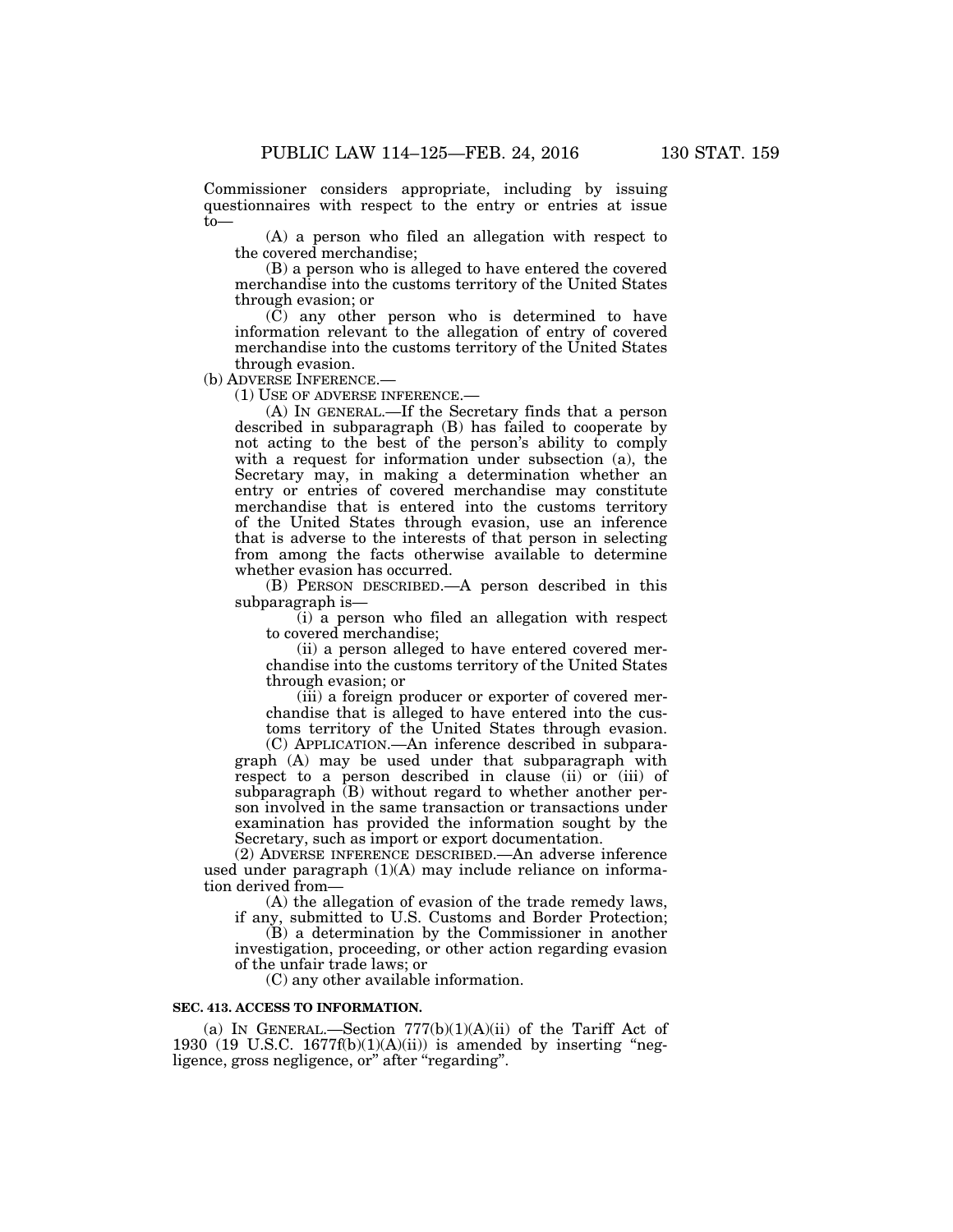19 USC 4373.

(b) ADDITIONAL INFORMATION.—Notwithstanding any other provision of law, the Secretary is authorized to provide to the Secretary of Commerce or the United States International Trade Commission any information that is necessary to enable the Secretary of Commerce or the United States International Trade Commission to assist the Secretary to identify, through risk assessment targeting or otherwise, covered merchandise that is entered into the customs territory of the United States through evasion.

19 USC 4374.

## **SEC. 414. COOPERATION WITH FOREIGN COUNTRIES ON PREVENTING EVASION OF TRADE REMEDY LAWS.**

Negotiation.

Regulations. Procedures. Records. Determination.

Verification. Determination. (a) BILATERAL AGREEMENTS.—

(1) IN GENERAL.—The Secretary shall seek to negotiate and enter into bilateral agreements with the customs authorities or other appropriate authorities of foreign countries for purposes of cooperation on preventing evasion of the trade remedy laws of the United States and the trade remedy laws of the other country.

(2) PROVISIONS AND AUTHORITIES.—The Secretary shall seek to include in each such bilateral agreement the following provisions and authorities:

(A) On the request of the importing country, the exporting country shall provide, consistent with its laws, regulations, and procedures, production, trade, and transit documents and other information necessary to determine whether an entry or entries exported from the exporting country are subject to the importing country's trade remedy laws.

(B) On the written request of the importing country, the exporting country shall conduct a verification for purposes of enabling the importing country to make a determination described in subparagraph (A).

(C) The exporting country may allow the importing country to participate in a verification described in subparagraph (B), including through a site visit.

(D) If the exporting country does not allow participation of the importing country in a verification described in subparagraph (B), the importing country may take this fact into consideration in its trade enforcement and compliance assessment activities regarding the compliance of the exporting country's exports with the importing country's trade remedy laws.

(b) CONSIDERATION.—The Commissioner is authorized to take into consideration whether a country is a signatory to a bilateral agreement described in subsection (a) and the extent to which the country is cooperating under the bilateral agreement for purposes of trade enforcement and compliance assessment activities of U.S. Customs and Border Protection that concern evasion by such country's exports.

(c) REPORT.—Not later than December 31 of each calendar year beginning after the date of the enactment of this Act, the Secretary shall submit to the appropriate congressional committees a report summarizing—

(1) the status of any ongoing negotiations of bilateral agreements described in subsection (a), including the identities of the countries involved in such negotiations;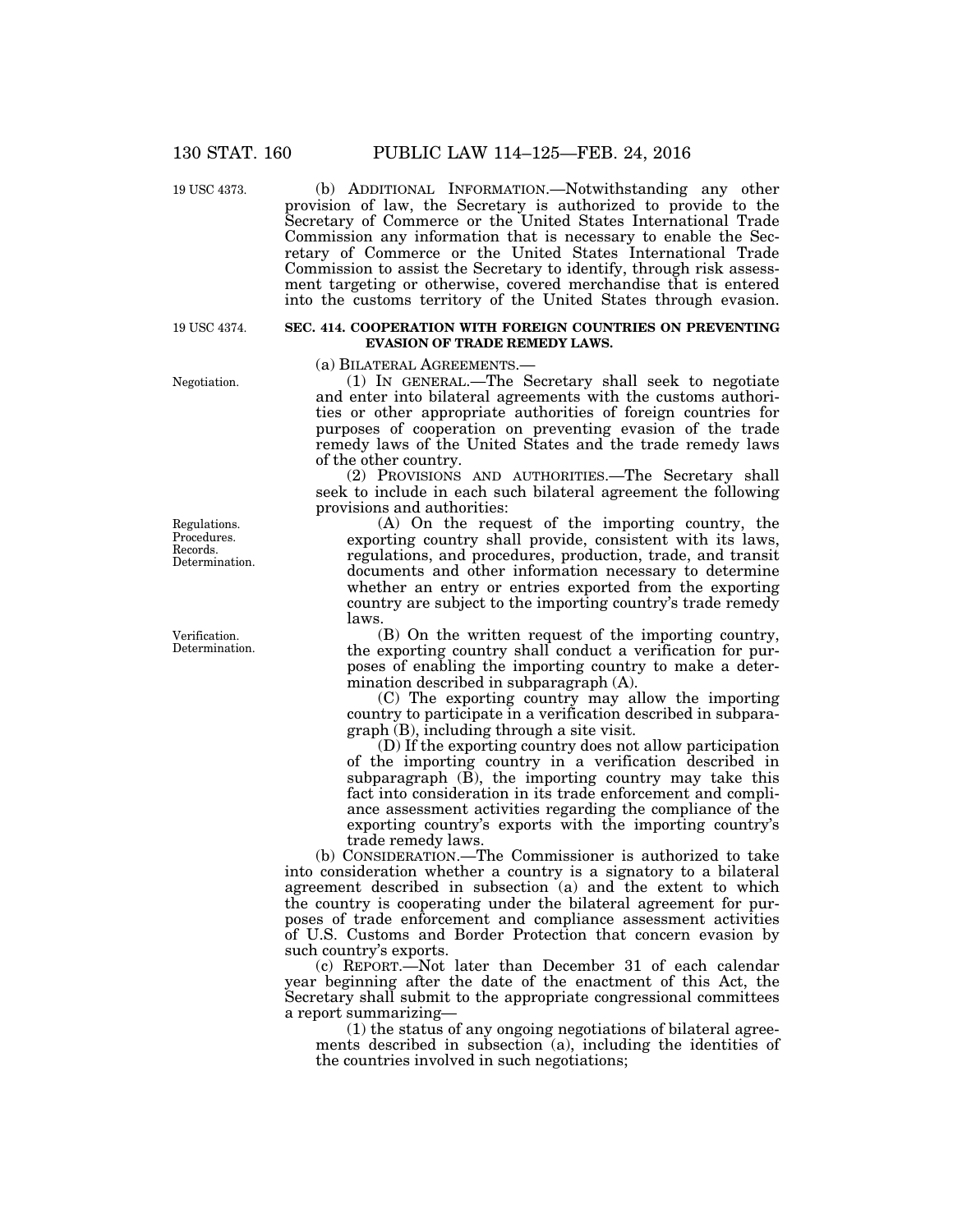(2) the terms of any completed bilateral agreements described in subsection (a); and

(3) bilateral cooperation and other activities conducted pursuant to or enabled by any completed bilateral agreements described in subsection (a).

### **SEC. 415. TRADE NEGOTIATING OBJECTIVES.**

trade agreement negotiations.

The principal negotiating objectives of the United States shall include obtaining the objectives of the bilateral agreements described under section 414(a) for any trade agreements under negotiation as of the date of the enactment of this Act or future

## **Subtitle B—Investigation of Evasion of Trade Remedy Laws**

## **SEC. 421. PROCEDURES FOR INVESTIGATING CLAIMS OF EVASION OF ANTIDUMPING AND COUNTERVAILING DUTY ORDERS.**

(a) IN GENERAL.—The Tariff Act of 1930 is amended by inserting after section 516A (19 U.S.C. 1516a) the following:

#### **''SEC. 517. PROCEDURES FOR INVESTIGATING CLAIMS OF EVASION**  19 USC 1517. **OF ANTIDUMPING AND COUNTERVAILING DUTY ORDERS.**

''(a) DEFINITIONS.—In this section:

''(1) ADMINISTERING AUTHORITY.—The term 'administering authority' has the meaning given that term in section 771(1). "(2) COMMISSIONER.—The term 'Commissioner' means the

Commissioner of U.S. Customs and Border Protection. ''(3) COVERED MERCHANDISE.—The term 'covered merchan-

dise' means merchandise that is subject to—

"(A) an antidumping duty order issued under section 736; or

''(B) a countervailing duty order issued under section 706.

"(4) ENTER; ENTRY.—The terms 'enter' and 'entry' refer to the entry, or withdrawal from warehouse for consumption, of merchandise into the customs territory of the United States.

" $(5)$  EVASION. $-$ 

''(A) IN GENERAL.—Except as provided in subparagraph (B), the term 'evasion' refers to entering covered merchandise into the customs territory of the United States by means of any document or electronically transmitted data or information, written or oral statement, or act that is material and false, or any omission that is material, and that results in any cash deposit or other security or any amount of applicable antidumping or countervailing duties being reduced or not being applied with respect to the merchandise.

''(B) EXCEPTION FOR CLERICAL ERROR.—

''(i) IN GENERAL.—Except as provided in clause (ii), the term 'evasion' does not include entering covered merchandise into the customs territory of the United States by means of—

''(I) a document or electronically transmitted data or information, written or oral statement,

19 USC 4375.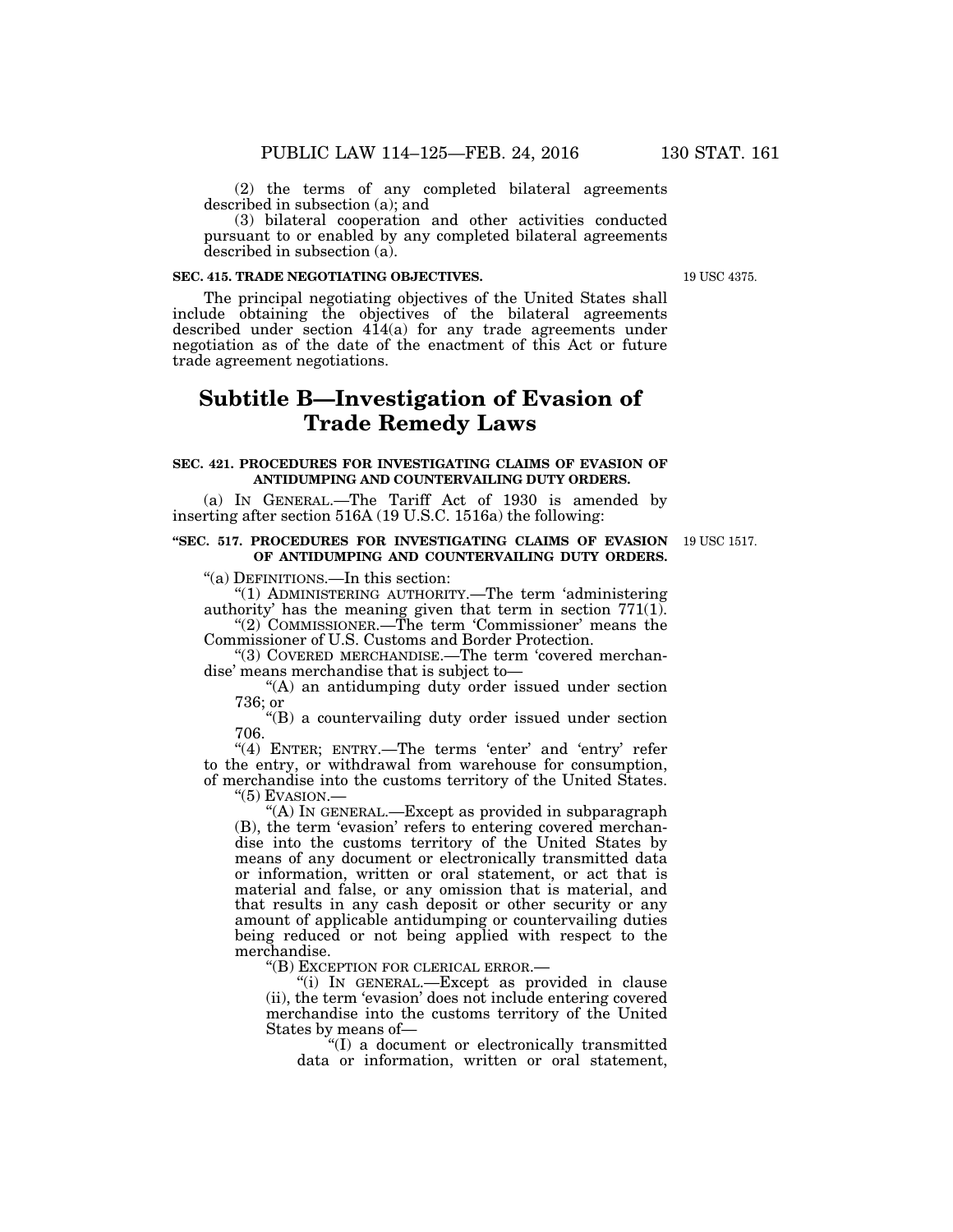or act that is false as a result of a clerical error; or

''(II) an omission that results from a clerical error.

"(ii) PATTERNS OF NEGLIGENT CONDUCT.—If the Commissioner determines that a person has entered covered merchandise into the customs territory of the United States by means of a clerical error referred to in subclause (I) or (II) of clause (i) and that the clerical error is part of a pattern of negligent conduct on the part of that person, the Commissioner may determine, notwithstanding clause (i), that the person has entered such covered merchandise into the customs territory of the United States through evasion.

"(iii) ELECTRONIC REPETITION OF ERRORS.—For purposes of clause (ii), the mere nonintentional repetition by an electronic system of an initial clerical error does not constitute a pattern of negligent conduct.

''(iv) RULE OF CONSTRUCTION.—A determination by the Commissioner that a person has entered covered merchandise into the customs territory of the United States by means of a clerical error referred to in subclause  $(I)$  or  $(II)$  of clause  $(i)$  rather than through evasion shall not be construed to excuse that person from the payment of any duties applicable to the merchandise.

''(6) INTERESTED PARTY.—

"(A) IN GENERAL.—The term 'interested party' means—

''(i) a foreign manufacturer, producer, or exporter, or the United States importer, of covered merchandise or a trade or business association a majority of the members of which are producers, exporters, or importers of such merchandise;

''(ii) a manufacturer, producer, or wholesaler in the United States of a domestic like product;

"(iii) a certified union or recognized union or group of workers that is representative of an industry engaged in the manufacture, production, or wholesale in the United States of a domestic like product;

"(iv) a trade or business association a majority" of the members of which manufacture, produce, or wholesale a domestic like product in the United States;

" $(v)$  an association a majority of the members of which is composed of interested parties described in clause (ii), (iii), or (iv) with respect to a domestic like product; and

"(vi) if the covered merchandise is a processed agricultural product, as defined in section  $771(4)(E)$ , a coalition or trade association that is representative of either—

''(I) processors;

''(II) processors and producers; or

''(III) processors and growers.

''(B) DOMESTIC LIKE PRODUCT.—For purposes of subparagraph (A), the term 'domestic like product' means a product that is like, or in the absence of like, most

Determination.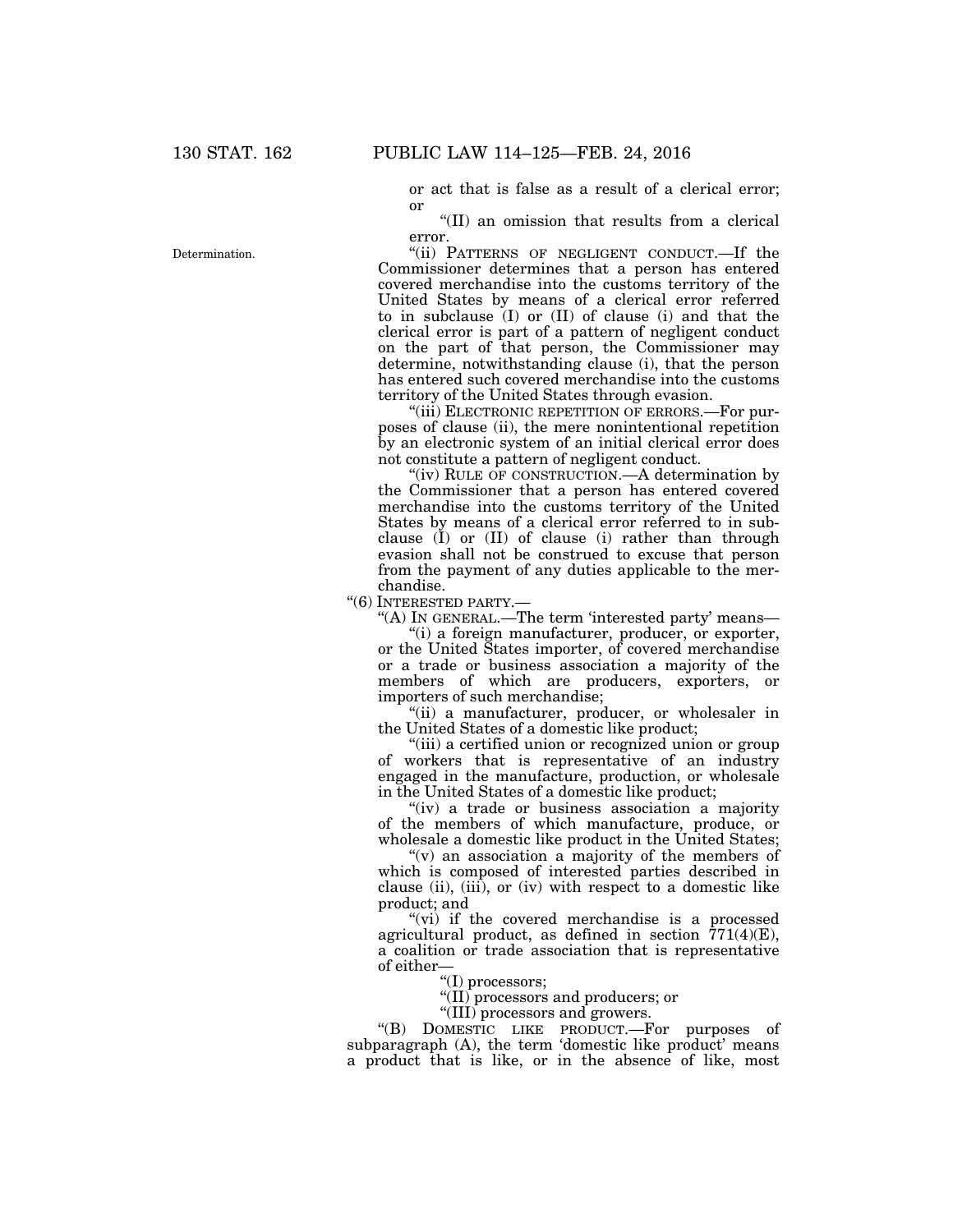similar in characteristics and uses with, covered merchandise.

''(b) INVESTIGATIONS.—

''(1) IN GENERAL.—Not later than 15 business days after receiving an allegation described in paragraph (2) or a referral described in paragraph (3), the Commissioner shall initiate an investigation if the Commissioner determines that the information provided in the allegation or the referral, as the case may be, reasonably suggests that covered merchandise has been entered into the customs territory of the United States through evasion.

''(2) ALLEGATION DESCRIBED.—An allegation described in this paragraph is an allegation that a person has entered covered merchandise into the customs territory of the United States through evasion that is—

"(A) filed with the Commissioner by an interested party; and

''(B) accompanied by information reasonably available to the party that filed the allegation.

''(3) REFERRAL DESCRIBED.—A referral described in this paragraph is information submitted to the Commissioner by any other Federal agency, including the Department of Commerce or the United States International Trade Commission, that reasonably suggests that a person has entered covered merchandise into the customs territory of the United States through evasion.

''(4) CONSIDERATION BY ADMINISTERING AUTHORITY.—

''(A) IN GENERAL.—If the Commissioner receives an allegation under paragraph (2) and is unable to determine whether the merchandise at issue is covered merchandise, the Commissioner shall—

''(i) refer the matter to the administering authority to determine whether the merchandise is covered merchandise pursuant to the authority of the administering authority under title VII; and

"(ii) notify the party that filed the allegation, and Notification. any other interested party participating in the investigation, of the referral.

"(B) DETERMINATION; TRANSMISSION TO COMMIS-SIONER.—After receiving a referral under subparagraph (A)(i) with respect to merchandise, the administering authority shall determine whether the merchandise is covered merchandise and promptly transmit that determination to the Commissioner.

"(C) STAY OF DEADLINES.—The period required for any referral and determination under this paragraph shall not be counted in calculating any deadline under this section.

''(D) RULE OF CONSTRUCTION.—Nothing in this paragraph shall be construed to affect the authority of an interested party to commence an action in the United States Court of International Trade under section  $516A(a)(2)$  with respect to a determination of the administering authority under this paragraph.

''(5) CONSOLIDATION OF ALLEGATIONS AND REFERRALS.—

''(A) IN GENERAL.—The Commissioner may consolidate multiple allegations described in paragraph (2) and referrals described in paragraph (3) into a single investigation

Referral.

Deadline. Determination.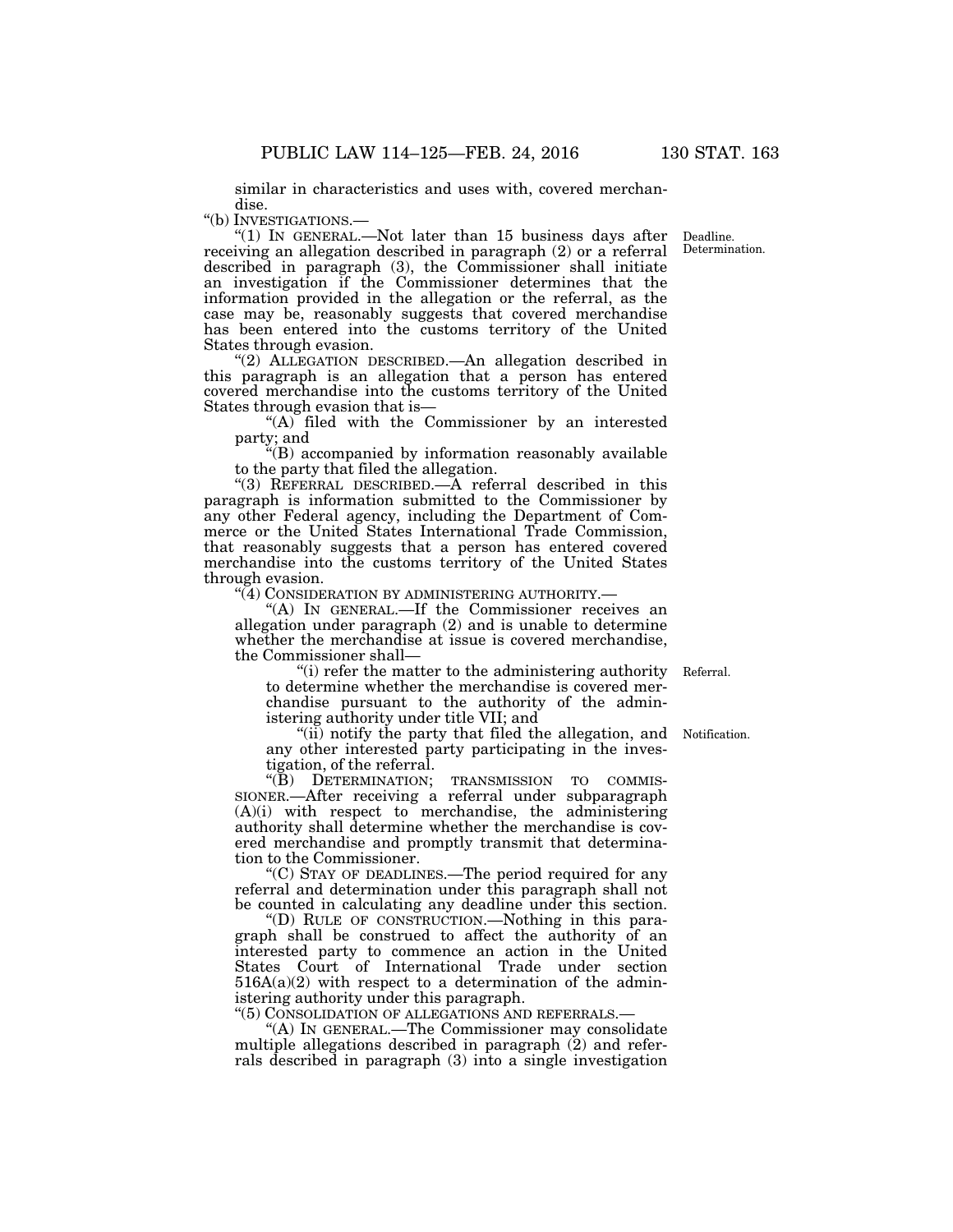if the Commissioner determines it is appropriate to do so.

"(B) EFFECT ON TIMING REQUIREMENTS.—If the Commissioner consolidates multiple allegations or referrals into a single investigation under subparagraph (A), the date on which the Commissioner receives the first such allegation or referral shall be used for purposes of the requirement under paragraph (1) with respect to the timing of the initiation of the investigation.

''(6) INFORMATION-SHARING TO PROTECT HEALTH AND SAFETY.—If, during the course of conducting an investigation under paragraph  $(1)$  with respect to covered merchandise, the Commissioner has reason to suspect that such covered merchandise may pose a health or safety risk to consumers, the Commissioner shall provide, as appropriate, information to the appropriate Federal agencies for purposes of mitigating the risk.

''(7) TECHNICAL ASSISTANCE AND ADVICE.—

''(A) IN GENERAL.—Upon request, the Commissioner shall provide technical assistance and advice to eligible small businesses to enable such businesses to prepare and submit allegations described in paragraph (2), except that the Commissioner may deny technical assistance if the Commissioner concludes that the allegation, if submitted, would not lead to the initiation of an investigation under this subsection or any other action to address the allegation.

''(B) ELIGIBLE SMALL BUSINESS DEFINED.—

''(i) IN GENERAL.—In this paragraph, the term 'eligible small business' means any business concern that the Commissioner determines, due to its small size, has neither adequate internal resources nor the financial ability to obtain qualified outside assistance in preparing and filing allegations described in para $graph(2)$ .

''(ii) NON-REVIEWABILITY.—The determination of the Commissioner regarding whether a business concern is an eligible small business for purposes of this paragraph is not reviewable by any other agency or by any court.

''(c) DETERMINATIONS.—

''(1) DETERMINATION OF EVASION.—

''(A) IN GENERAL.—Except as provided in subparagraph (B), not later than 300 calendar days after the date on which the Commissioner initiates an investigation under subsection (b) with respect to covered merchandise, the Commissioner shall make a determination, based on substantial evidence, with respect to whether such covered merchandise was entered into the customs territory of the United States through evasion.

''(B) ADDITIONAL TIME.—The Commissioner may extend the time to make a determination under subparagraph (A) by not more than 60 calendar days if the Commissioner determines that—

''(i) the investigation is extraordinarily complicated because of—

''(I) the number and complexity of the transactions to be investigated;

Deadline.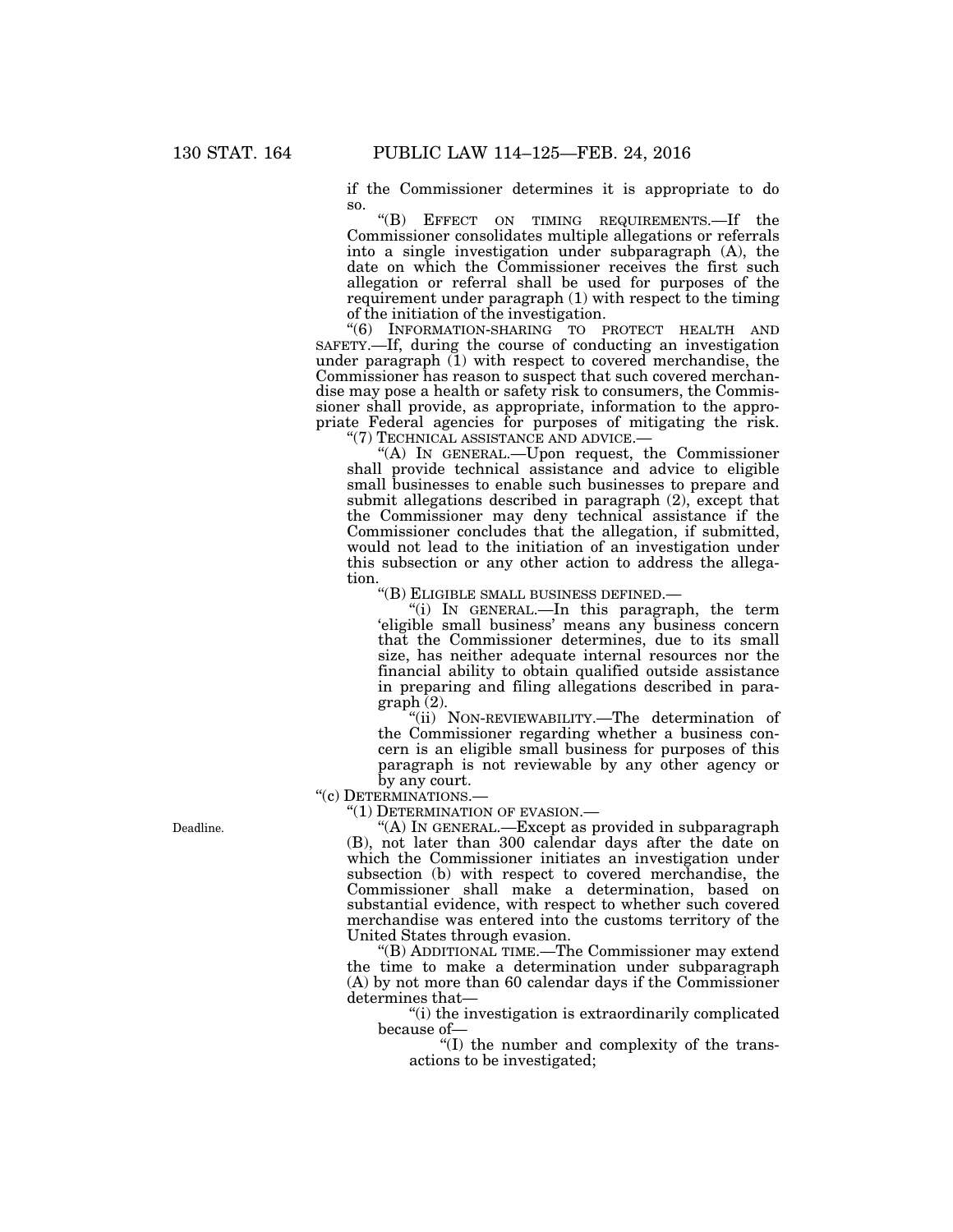''(II) the novelty of the issues presented; or ''(III) the number of entities to be investigated;

and "(ii) additional time is necessary to make the deter-

mination under subparagraph (A). "(2) AUTHORITY TO COLLECT AND VERIFY ADDITIONAL

INFORMATION.—In making a determination under paragraph (1) with respect to covered merchandise, the Commissioner may collect such additional information as is necessary to make the determination through such methods as the Commissioner considers appropriate, including by—

 $*(A)$  issuing a questionnaire with respect to such covered merchandise to—

"(i) an interested party that filed an allegation under paragraph (2) of subsection (b) that resulted in the initiation of an investigation under paragraph (1) of that subsection with respect to such covered merchandise;

"(ii) a person alleged to have entered such covered merchandise into the customs territory of the United States through evasion;

''(iii) a person that is a foreign producer or exporter of such covered merchandise; or

"(iv) the government of a country from which such covered merchandise was exported; and

''(B) conducting verifications, including on-site verifications, of any relevant information.

''(3) ADVERSE INFERENCE.—

''(A) IN GENERAL.—If the Commissioner finds that a party or person described in clause (i), (ii), or (iii) of paragraph  $(2)(A)$  has failed to cooperate by not acting to the best of the party or person's ability to comply with a request for information, the Commissioner may, in making a determination under paragraph (1), use an inference that is adverse to the interests of that party or person in selecting from among the facts otherwise available to make the determination.

''(B) APPLICATION.—An inference described in subparagraph (A) may be used under that subparagraph with respect to a person described in clause (ii) or (iii) of paragraph (2)(A) without regard to whether another person involved in the same transaction or transactions under examination has provided the information sought by the Commissioner, such as import or export documentation.

''(C) ADVERSE INFERENCE DESCRIBED.—An adverse inference used under subparagraph (A) may include reliance on information derived from—

"(i) the allegation of evasion of the trade remedy laws, if any, submitted to U.S. Customs and Border Protection;

''(ii) a determination by the Commissioner in another investigation, proceeding, or other action regarding evasion of the unfair trade laws; or

''(iii) any other available information.

"(4) NOTIFICATION.—Not later than 5 business days after Deadline. making a determination under paragraph (1) with respect to covered merchandise, the Commissioner—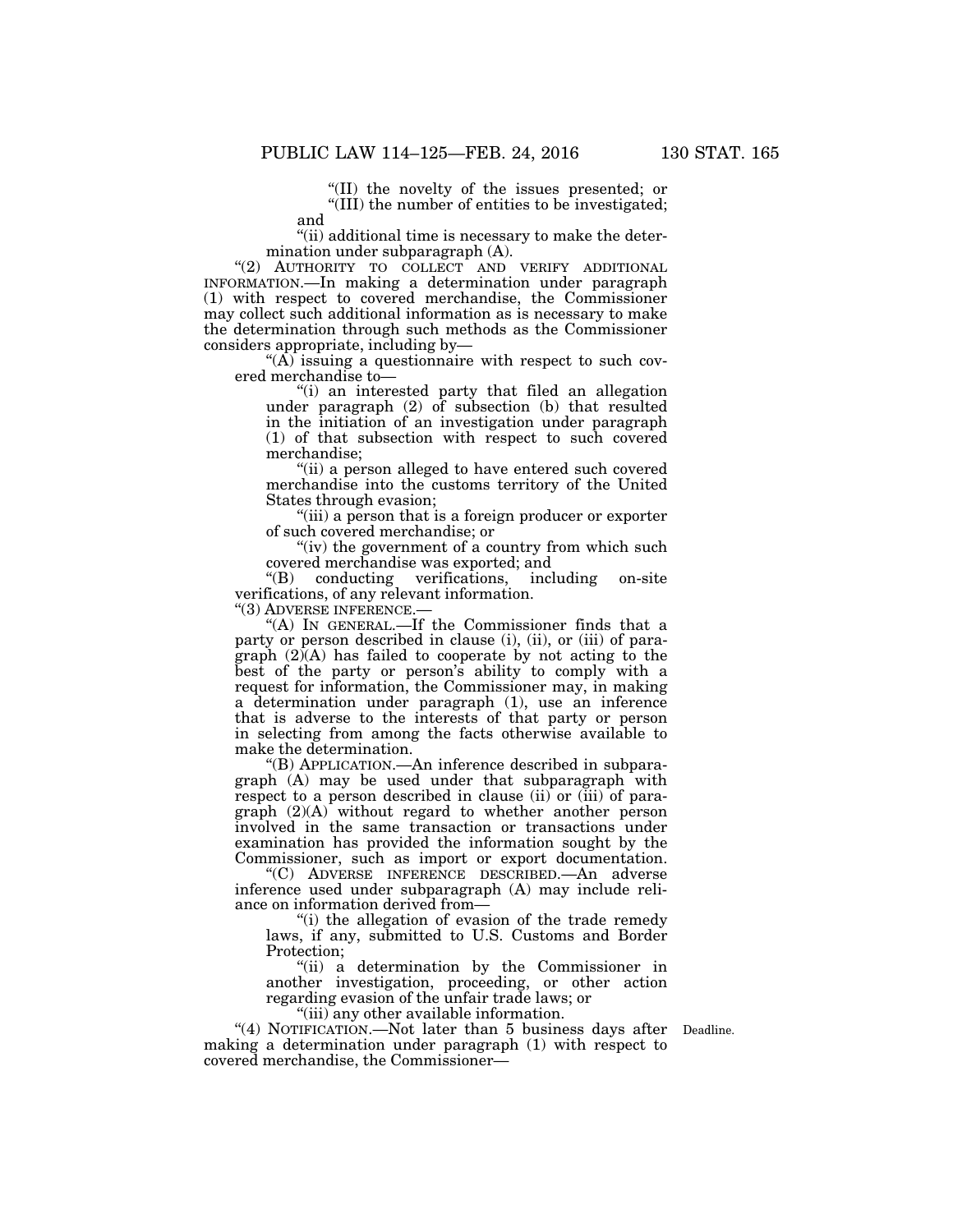''(A) shall provide to each interested party that filed an allegation under paragraph (2) of subsection (b) that resulted in the initiation of an investigation under paragraph (1) of that subsection with respect to such covered merchandise a notification of the determination and may, in addition, include an explanation of the basis for the determination; and

''(B) may provide to importers, in such manner as the Commissioner determines appropriate, information discovered in the investigation that the Commissioner determines will help educate importers with respect to importing merchandise into the customs territory of the United States in accordance with all applicable laws and regulations.

''(d) EFFECT OF DETERMINATIONS.—

''(1) IN GENERAL.—If the Commissioner makes a determination under subsection (c) that covered merchandise was entered into the customs territory of the United States through evasion, the Commissioner shall—

"(A)(i) suspend the liquidation of unliquidated entries of such covered merchandise that are subject to the determination and that enter on or after the date of the initiation of the investigation under subsection (b) with respect to such covered merchandise and on or before the date of the determination; or

''(ii) if the Commissioner has already suspended the liquidation of such entries pursuant to subsection  $(e)(1)$ , continue to suspend the liquidation of such entries;

''(B) pursuant to the Commissioner's authority under section  $504(b)$ —

''(i) extend the period for liquidating unliquidated entries of such covered merchandise that are subject to the determination and that entered before the date of the initiation of the investigation; or

"(ii) if the Commissioner has already extended the period for liquidating such entries pursuant to sub- $\frac{1}{2}$  section (e)(1), continue to extend the period for liquidating such entries;

''(C) notify the administering authority of the determination and request that the administering authority—

''(i) identify the applicable antidumping or countervailing duty assessment rates for entries described in subparagraphs (A) and (B); or

"(ii) if no such assessment rate for such an entry is available at the time, identify the applicable cash deposit rate to be applied to the entry, with the applicable antidumping or countervailing duty assessment rate to be provided as soon as that rate becomes available;

''(D) require the posting of cash deposits and assess duties on entries described in subparagraphs (A) and (B) in accordance with the instructions received from the administering authority under paragraph (2); and

''(E) take such additional enforcement measures as the Commissioner determines appropriate, such as—

''(i) initiating proceedings under section 592 or 596;

Suspension.

Extension.

Notification.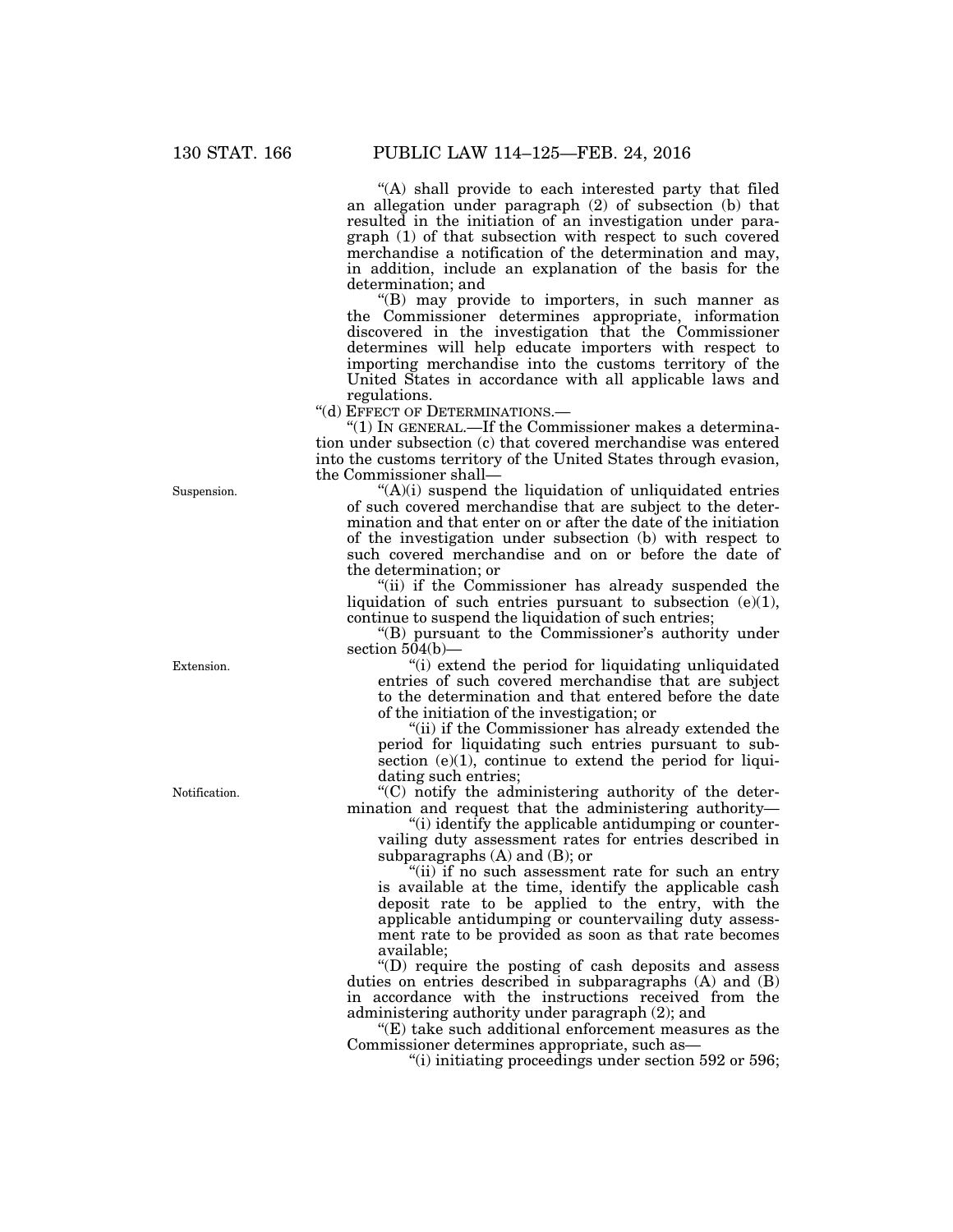"(ii) implementing, in consultation with the relevant Federal agencies, rule sets or modifications to rule sets for identifying, particularly through the Automated Targeting System and the Automated Commercial Environment authorized under section 13031(f)(4) of the Consolidated Omnibus Budget Reconciliation Act of 1985 (19 U.S.C.  $58c(f)(4)$ ), importers, other parties, and merchandise that may be associated with evasion;

''(iii) requiring, with respect to merchandise for which the importer has repeatedly provided incomplete or erroneous entry summary information in connection with determinations of evasion, the importer to deposit estimated duties at the time of entry; and

"(iv) referring the record in whole or in part to U.S. Immigration and Customs Enforcement for civil or criminal investigation.

''(2) COOPERATION OF ADMINISTERING AUTHORITY.—

''(A) IN GENERAL.—Upon receiving a notification from the Commissioner under paragraph  $(1)(C)$ , the administering authority shall promptly provide to the Commissioner the applicable cash deposit rates and antidumping or countervailing duty assessment rates and any necessary liquidation instructions.

''(B) SPECIAL RULE FOR CASES IN WHICH THE PRODUCER OR EXPORTER IS UNKNOWN.—If the Commissioner and the administering authority are unable to determine the producer or exporter of the merchandise with respect to which a notification is made under paragraph  $(1)(C)$ , the administering authority shall identify, as the applicable cash deposit rate or antidumping or countervailing duty assessment rate, the cash deposit or duty (as the case may be) in the highest amount applicable to any producer or exporter, including the 'all-others' rate of the merchandise subject to an antidumping order or countervailing duty order under section 736 or 706, respectively, or a finding issued under the Antidumping Act, 1921, or any administrative review conducted under section 751.

''(e) INTERIM MEASURES.—Not later than 90 calendar days after initiating an investigation under subsection (b) with respect to covered merchandise, the Commissioner shall decide based on the investigation if there is a reasonable suspicion that such covered merchandise was entered into the customs territory of the United States through evasion and, if the Commissioner decides there is such a reasonable suspicion, the Commissioner shall—

''(1) suspend the liquidation of each unliquidated entry of such covered merchandise that entered on or after the date of the initiation of the investigation;

''(2) pursuant to the Commissioner's authority under section 504(b), extend the period for liquidating each unliquidated entry of such covered merchandise that entered before the date of the initiation of the investigation; and

''(3) pursuant to the Commissioner's authority under section 623, take such additional measures as the Commissioner determines necessary to protect the revenue of the United States, including requiring a single transaction bond or additional security or the posting of a cash deposit with respect to such covered merchandise.

Referral. Records.

Deadline.

Suspension.

Extension.

Consultation.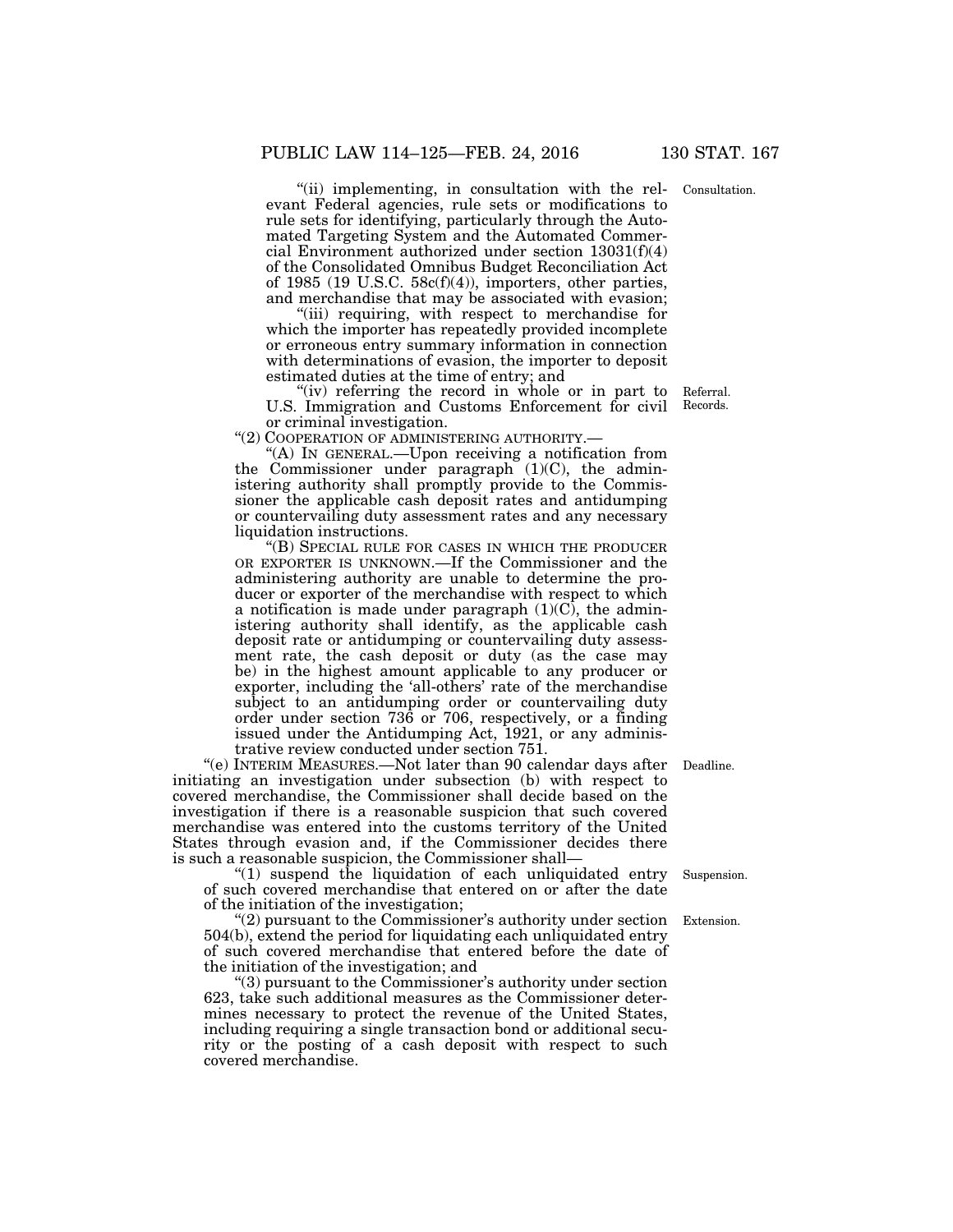Deadlines.

''(f) ADMINISTRATIVE REVIEW.— ''(1) IN GENERAL.—Not later than 30 business days after the Commissioner makes a determination under subsection (c) with respect to whether covered merchandise was entered into the customs territory of the United States through evasion, a person determined to have entered such covered merchandise through evasion or an interested party that filed an allegation under paragraph (2) of subsection (b) that resulted in the initiation of an investigation under paragraph (1) of that subsection with respect to such covered merchandise may file an appeal with the Commissioner for de novo review of the determination.

"(2) TIMELINE FOR REVIEW.—Not later than 60 business days after an appeal of a determination is filed under paragraph (1), the Commissioner shall complete the review of the determination.

''(g) JUDICIAL REVIEW.—

" $(1)$  In GENERAL.—Not later than 30 business days after the Commissioner completes a review under subsection (f) of a determination under subsection (c) with respect to whether covered merchandise was entered into the customs territory of the United States through evasion, a person determined to have entered such covered merchandise through evasion or an interested party that filed an allegation under paragraph  $(2)$  of subsection  $(b)$  that resulted in the initiation of an investigation under paragraph (1) of that subsection with respect to such covered merchandise may seek judicial review of the determination under subsection (c) and the review under subsection (f) in the United States Court of International Trade to determine whether the determination and review is conducted in accordance with subsections (c) and (f).

''(2) STANDARD OF REVIEW.—In determining whether a determination under subsection (c) or review under subsection (f) is conducted in accordance with those subsections, the United States Court of International Trade shall examine—

"(A) whether the Commissioner fully complied with all procedures under subsections (c) and (f); and

''(B) whether any determination, finding, or conclusion is arbitrary, capricious, an abuse of discretion, or otherwise not in accordance with law.

''(3) RULE OF CONSTRUCTION.—Nothing in this subsection shall affect the availability of judicial review to an interested party under any other provision of law.

''(h) RULE OF CONSTRUCTION WITH RESPECT TO OTHER CIVIL AND CRIMINAL PROCEEDINGS AND INVESTIGATIONS.—No determination under subsection (c), review under subsection (f), or action taken by the Commissioner pursuant to this section shall preclude any individual or entity from proceeding, or otherwise affect or limit the authority of any individual or entity to proceed, with any civil, criminal, or administrative investigation or proceeding pursuant to any other provision of Federal or State law, including sections 592 and 596.".

(b) CONFORMING AMENDMENT.—Section 1581(c) of title 28, United States Code, is amended by inserting "or 517" after "516A".

(c) EFFECTIVE DATE.—The amendments made by this section shall take effect on the date that is 180 days after the date of the enactment of this Act.

Deadline.

19 USC 1517 note.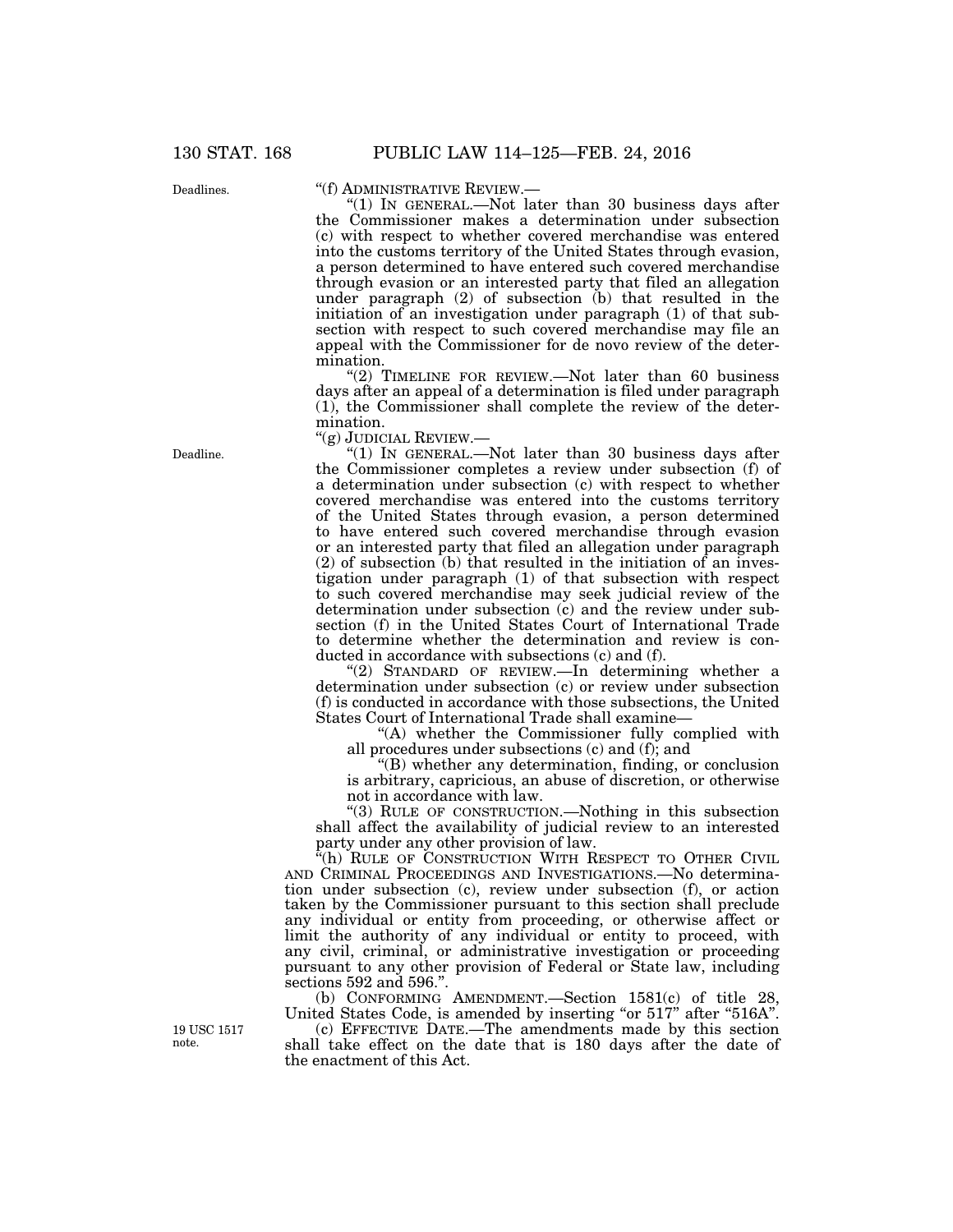Deadline.

(d) REGULATIONS.—Not later than the date that is 180 days after the date of the enactment of this Act, the Secretary shall prescribe such regulations as may be necessary to implement the amendments made by this section. 19 USC 1517 note.

## **Subtitle C—Other Matters**

## **SEC. 431. ALLOCATION AND TRAINING OF PERSONNEL.**

The Commissioner shall, to the maximum extent possible, ensure that U.S. Customs and Border Protection—

(1) employs sufficient personnel who have expertise in, and responsibility for, preventing and investigating the entry of covered merchandise into the customs territory of the United States through evasion;

(2) on the basis of risk assessment metrics, assigns sufficient personnel with primary responsibility for preventing the entry of covered merchandise into the customs territory of the United States through evasion to the ports of entry in the United States at which the Commissioner determines potential evasion presents the most substantial threats to the revenue of the United States; and

(3) provides adequate training to relevant personnel to increase expertise and effectiveness in the prevention and identification of entries of covered merchandise into the customs territory of the United States through evasion.

#### **SEC. 432. ANNUAL REPORT ON PREVENTION AND INVESTIGATION OF**  19 USC 4392. **EVASION OF ANTIDUMPING AND COUNTERVAILING DUTY ORDERS.**

(a) IN GENERAL.—Not later than January 15 of each calendar year that begins on or after the date that is 270 days after the date of the enactment of this Act, the Commissioner, in consultation with the Secretary of Commerce and the Director of U.S. Immigration and Customs Enforcement, shall submit to the Committee on Finance of the Senate and the Committee on Ways and Means of the House of Representatives a report on the efforts being taken to prevent and investigate the entry of covered merchandise into the customs territory of the United States through evasion.

(b) CONTENTS.—Each report required under subsection (a) shall include—

(1) for the calendar year preceding the submission of the report—

(A) a summary of the efforts of U.S. Customs and Summary. Border Protection to prevent and investigate the entry of covered merchandise into the customs territory of the United States through evasion;

(B) the number of allegations of evasion received, including allegations received under subsection (b) of section 517 of the Tariff Act of 1930, as added by section 421 of this Act, and the number of such allegations resulting in investigations by U.S. Customs and Border Protection or any other Federal agency;

(C) a summary of investigations initiated, including investigations initiated under subsection (b) of such section 517, including—

Summary.

Consultation.

19 USC 4391.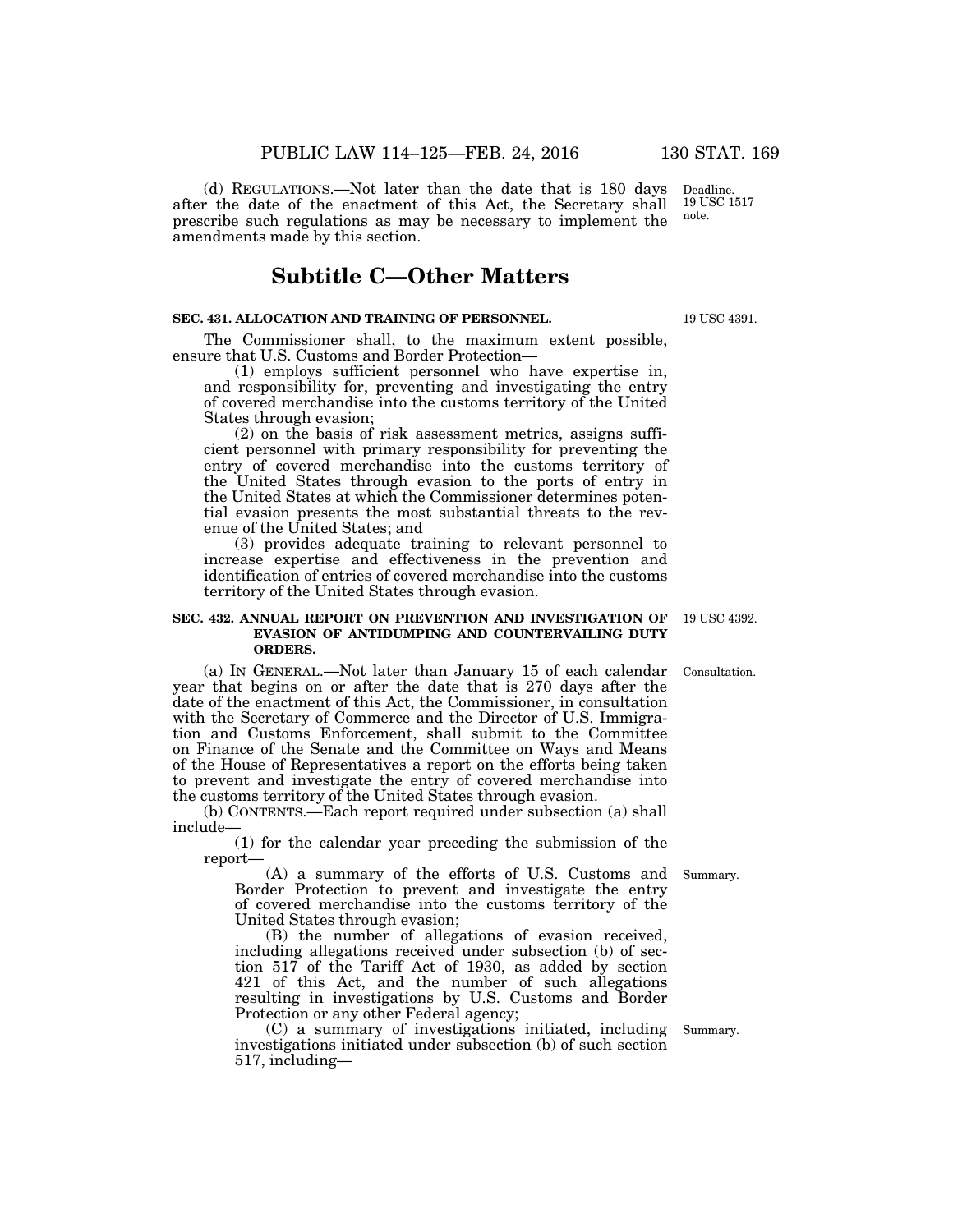(i) the number and nature of the investigations initiated, conducted, or completed; and

(ii) the resolution of each completed investigation; (D) the amount of additional duties that were determined to be owed as a result of such investigations, the amount of such duties that were collected, and, for any such duties not collected, a description of the reasons those

duties were not collected; (E) with respect to each such investigation that led to the imposition of a penalty, the amount of the penalty;

(F) an identification of the countries of origin of covered merchandise determined under subsection (c) of such section 517 to be entered into the customs territory of the United States through evasion;

(G) the amount of antidumping and countervailing duties collected as a result of any investigations or other actions by U.S. Customs and Border Protection or any other Federal agency;

(H) a description of the allocation of personnel and other resources of U.S. Customs and Border Protection and U.S. Immigration and Customs Enforcement to prevent and investigate evasion, including any assessments conducted regarding the allocation of such personnel and resources; and

(I) a description of training conducted to increase expertise and effectiveness in the prevention and investigation of evasion; and

(2) a description of processes and procedures of U.S. Customs and Border Protection to prevent and investigate evasion, including—

(A) the specific guidelines, policies, and practices used by U.S. Customs and Border Protection to ensure that allegations of evasion are promptly evaluated and acted upon in a timely manner;

(B) an evaluation of the efficacy of those guidelines, policies, and practices;

(C) an identification of any changes since the last report required by this section, if any, that have materially improved or reduced the effectiveness of U.S. Customs and Border Protection in preventing and investigating evasion;

(D) a description of the development and implementation of policies for the application of single entry and continuous bonds for entries of covered merchandise to sufficiently protect the collection of antidumping and countervailing duties commensurate with the level of risk of not collecting those duties;

(E) a description of the processes and procedures for increased cooperation and information sharing with the Department of Commerce, U.S. Immigration and Customs Enforcement, and any other relevant Federal agencies to prevent and investigate evasion; and

(F) an identification of any recommended policy changes for other Federal agencies or legislative changes to improve the effectiveness of U.S. Customs and Border Protection in preventing and investigating evasion.

Guidelines.

Evaluation.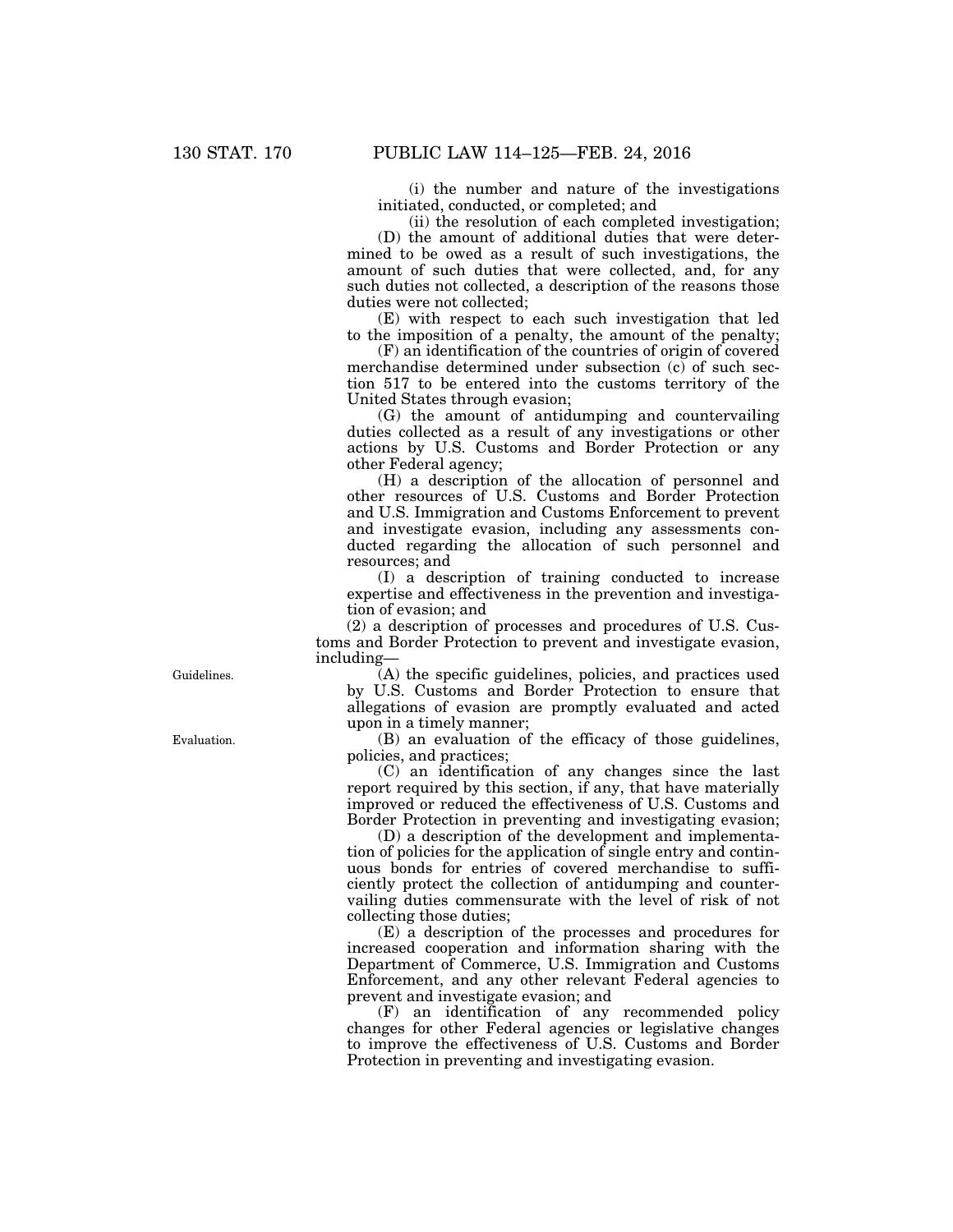to the public a summary of the report required by subsection (a) that includes, at a minimum—

(1) a description of the type of merchandise with respect to which investigations were initiated under subsection (b) of section 517 of the Tariff Act of 1930, as added by section 421 of this Act;

(2) the amount of additional duties determined to be owed as a result of such investigations and the amount of such duties that were collected;

(3) an identification of the countries of origin of covered merchandise determined under subsection (c) of such section 517 to be entered into the customs territory of the United States through evasion; and

(4) a description of the types of measures used by U.S. Customs and Border Protection to prevent and investigate evasion.

## **SEC. 433. ADDRESSING CIRCUMVENTION BY NEW SHIPPERS.**

Section  $751(a)(2)(B)$  of the Tariff Act of 1930 (19 U.S.C.  $1675(a)(2)(B)$ ) is amended—

(1) by striking clause (iii);

 $(2)$  by redesignating clause (iv) as clause (iii); and

(3) by inserting after clause (iii), as redesignated by paragraph (2) of this section, the following:

''(iv) DETERMINATIONS BASED ON BONA FIDE SALES.—Any weighted average dumping margin or individual countervailing duty rate determined for an exporter or producer in a review conducted under clause (i) shall be based solely on the bona fide United States sales of an exporter or producer, as the case may be, made during the period covered by the review. In determining whether the United States sales of an exporter or producer made during the period covered by the review were bona fide, the administering authority shall consider, depending on the circumstances surrounding such sales—

''(I) the prices of such sales;

''(II) whether such sales were made in commercial quantities;

''(III) the timing of such sales;

"(IV) the expenses arising from such sales;

''(V) whether the subject merchandise involved in such sales was resold in the United States at a profit;

''(VI) whether such sales were made on an arms-length basis; and

''(VII) any other factor the administering authority determines to be relevant as to whether such sales are, or are not, likely to be typical of those the exporter or producer will make after completion of the review.''.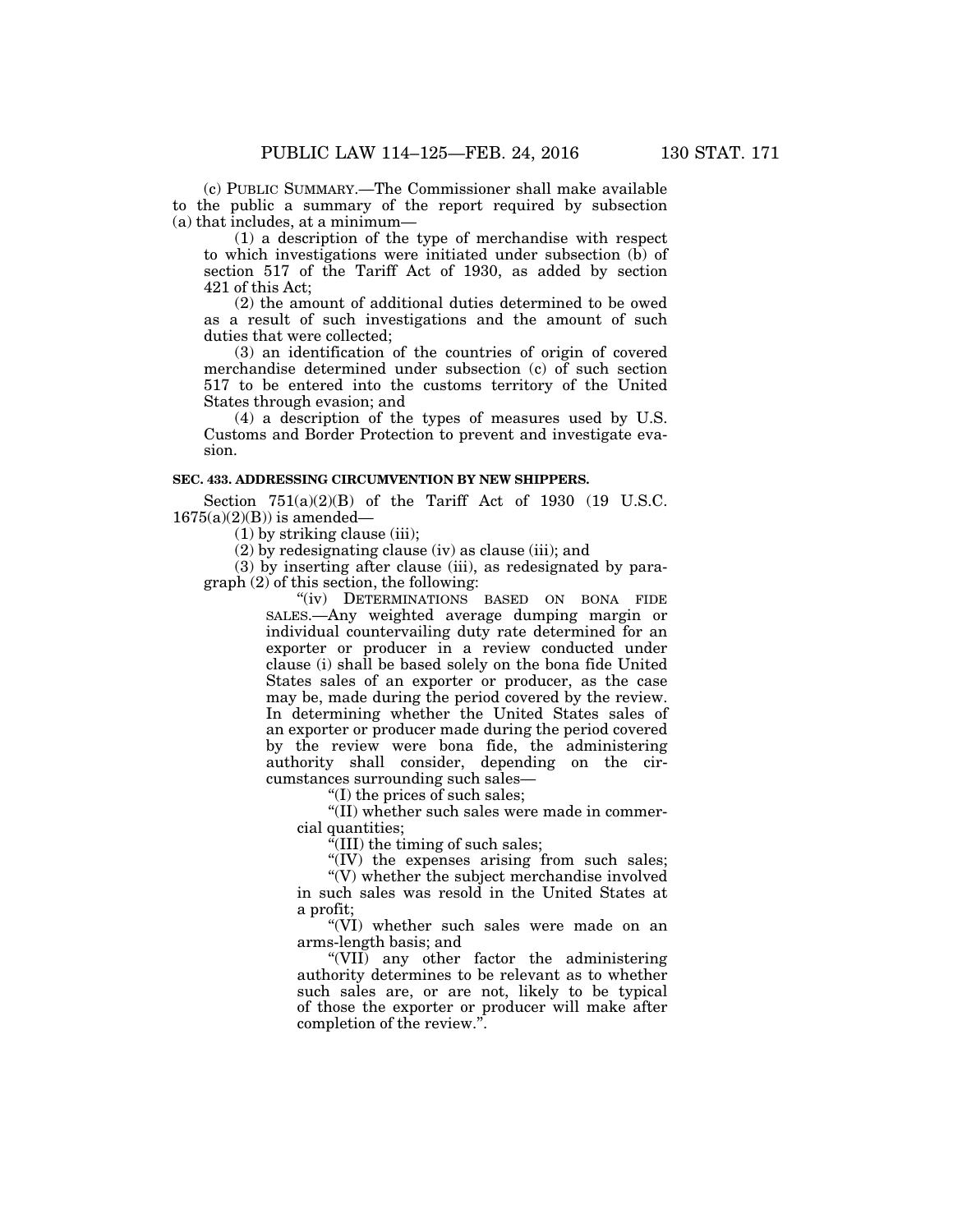Small Business Trade Enhancement Act of 2015.

# **TITLE V—SMALL BUSINESS TRADE ISSUES AND STATE TRADE COORDI-NATION**

15 USC 631 note.

#### **SEC. 501. SHORT TITLE.**

This title may be cited as the ''Small Business Trade Enhancement Act of 2015" or the "State Trade Coordination Act".

## **SEC. 502. OUTREACH AND INPUT FROM SMALL BUSINESSES TO TRADE PROMOTION AUTHORITY.**

Section 203 of Public Law 94–305 (15 U.S.C. 634c) is amended— (1) in the matter preceding paragraph (1), by striking ''The

Office of Advocacy'' and inserting the following:

''(a) IN GENERAL.—The Office of Advocacy''; and (2) by adding at the end the following:

''(b) OUTREACH AND INPUT FROM SMALL BUSINESSES ON TRADE PROMOTION AUTHORITY.—

''(1) DEFINITIONS.—In this subsection—

"(A) the term 'agency' has the meaning given the term in section 551 of title 5, United States Code;

''(B) the term 'Chief Counsel for Advocacy' means the Chief Counsel for Advocacy of the Small Business Administration;

''(C) the term 'covered trade agreement' means a trade agreement being negotiated pursuant to section 103(b) of the Bipartisan Congressional Trade Priorities and Accountability Act of 2015 (Public Law 114–26; 19 U.S.C. 4202(b)); and

''(D) the term 'Working Group' means the Interagency Working Group convened under paragraph (2)(A).

''(2) WORKING GROUP.—

''(A) IN GENERAL.—Not later than 30 days after the date on which the President submits the notification required under section 105(a) of the Bipartisan Congressional Trade Priorities and Accountability Act of 2015 (Public Law 114–26; 19 U.S.C. 4204(a)), the Chief Counsel for Advocacy shall convene an Interagency Working Group, which shall consist of an employee from each of the following agencies, as selected by the head of the agency or an official delegated by the head of the agency:

"(i) The Office of the United States Trade Representative.

''(ii) The Department of Commerce.

"(iii) The Department of Agriculture.

"(iv) Any other agency that the Chief Counsel for Advocacy, in consultation with the United States Trade Representative, determines to be relevant with respect to the subject of the covered trade agreement.

''(B) VIEWS OF SMALL BUSINESSES.—Not later than 30 days after the date on which the Chief Counsel for Advocacy convenes the Working Group under subparagraph (A), the Chief Counsel for Advocacy shall identify a diverse group of small businesses, representatives of small businesses, or a combination thereof, to provide to the Working Group

Deadline. Establishment.

Consultation.

Deadline.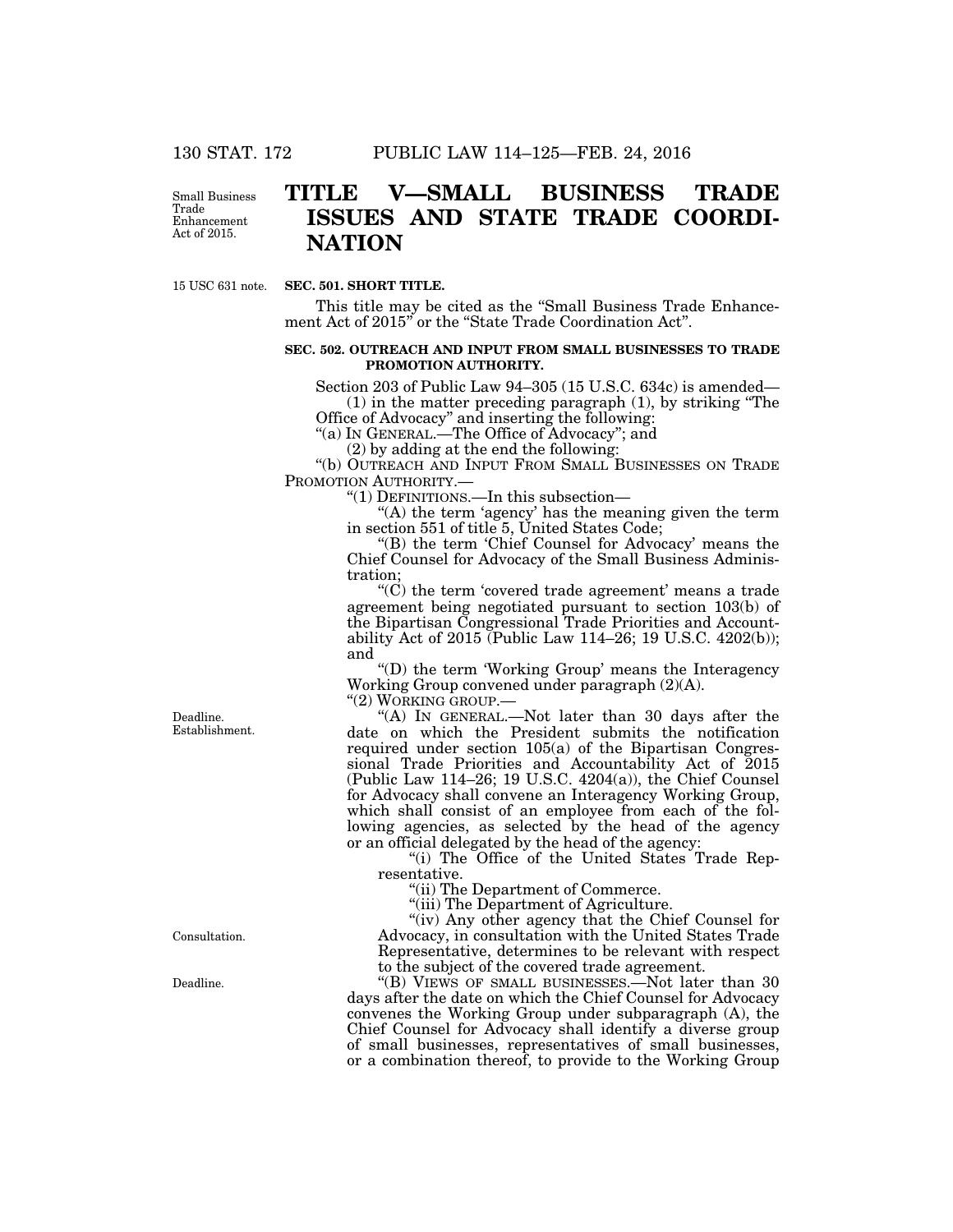the views of small businesses in the manufacturing, services, and agriculture industries on the potential economic effects of the covered trade agreement. "(3) REPORT.—

"(A) In GENERAL.—Not later than 180 days after the date on which the Chief Counsel for Advocacy convenes the Working Group under paragraph (2)(A), the Chief Counsel for Advocacy shall submit to the Committee on Small Business and Entrepreneurship and the Committee on Finance of the Senate and the Committee on Small Business and the Committee on Ways and Means of the House of Representatives a report on the economic impacts of the covered trade agreement on small businesses, which shall—

''(i) identify the most important priorities, opportunities, and challenges to various industries from the covered trade agreement;

"(ii) assess the impact for new small businesses Assessment. to start exporting, or increase their exports, to markets in countries that are parties to the covered trade agreement;

"(iii) analyze the competitive position of industries Analysis. likely to be significantly affected by the covered trade agreement;

''(iv) identify—

''(I) any State-owned enterprises in each country participating in negotiations for the covered trade agreement that could pose a threat to small businesses; and

''(II) any steps to take to create a level playing field for those small businesses;

"(v) identify any rule of an agency that should be modified to become compliant with the covered trade agreement; and

Overview.

"(vi) include an overview of the methodology used to develop the report, including the number of small business participants by industry, how those small businesses were selected, and any other factors that the Chief Counsel for Advocacy may determine appropriate.

''(B) DELAYED SUBMISSION.—To ensure that negotiations for the covered trade agreement are not disrupted, the President may require that the Chief Counsel for Advocacy delay submission of the report under subparagraph (A) until after the negotiations for the covered trade agreement are concluded, provided that the delay allows the Chief Counsel for Advocacy to submit the report to Congress not later than 45 days before the Senate or the House of Representatives acts to approve or disapprove the covered trade agreement.

''(C) AVOIDANCE OF DUPLICATION.—The Chief Counsel for Advocacy shall, to the extent practicable, coordinate the submission of the report under this paragraph with the United States International Trade Commission, the United States Trade Representative, other agencies, and trade advisory committees to avoid unnecessary duplication of reporting requirements.''.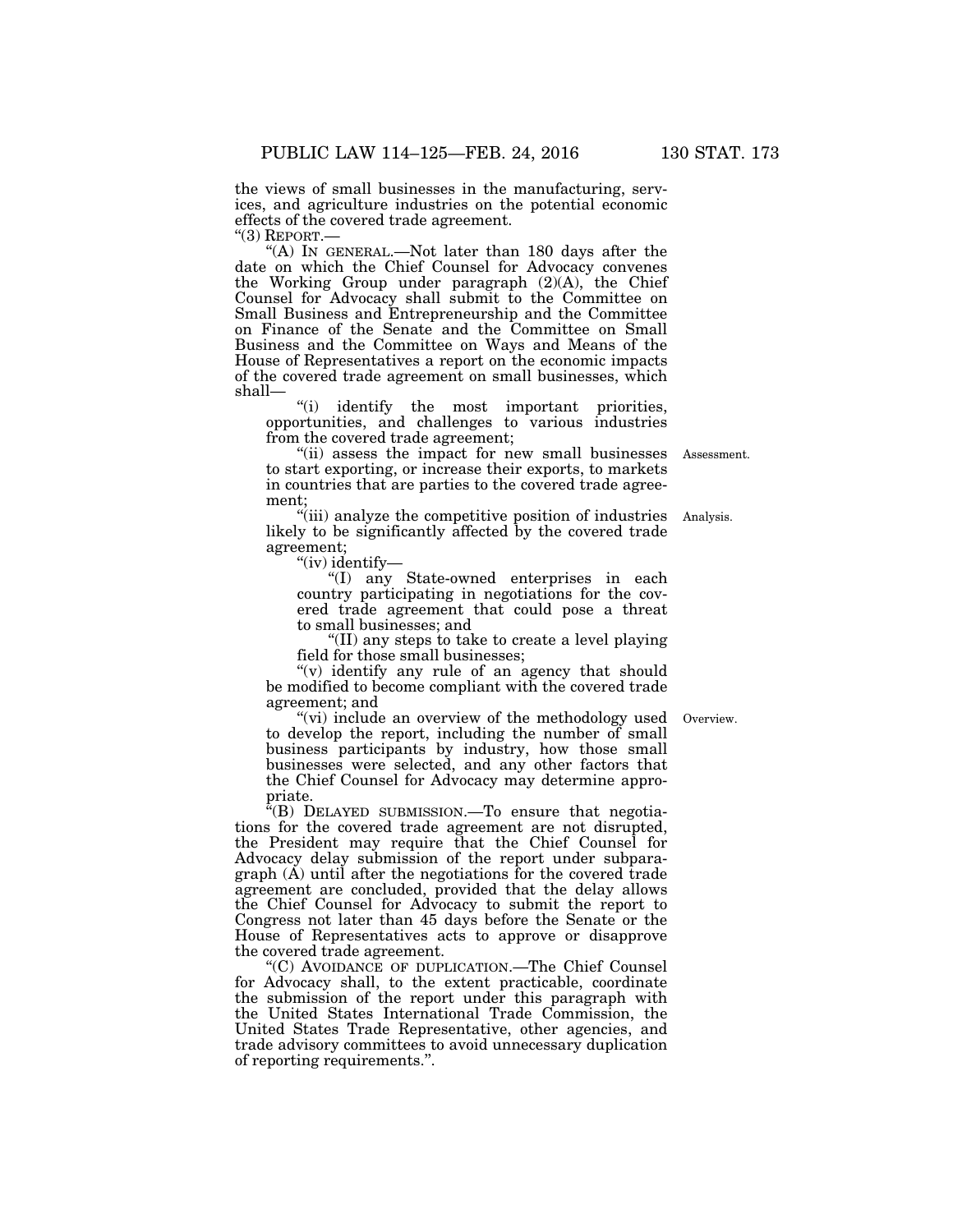## **SEC. 503. STATE TRADE EXPANSION PROGRAM.**

Section 22 of the Small Business Act (15 U.S.C. 649) is amended—

(1) by redesignating subsection (l) as subsection (m); and (2) by inserting after subsection (k) the following:

''(l) STATE TRADE EXPANSION PROGRAM.—

''(1) DEFINITIONS.—In this subsection—

" $(A)$  the term 'eligible small business concern' means a business concern that—

''(i) is organized or incorporated in the United States;

''(ii) is operating in the United States;

''(iii) meets—

''(I) the applicable industry-based small business size standard established under section 3; or

''(II) the alternate size standard applicable to the program under section 7(a) of this Act and the loan programs under title V of the Small Business Investment Act of 1958 (15 U.S.C. 695 et seq.);

" $(iv)$  has been in business for not less than 1 year, as of the date on which assistance using a grant under this subsection commences; and

''(v) has access to sufficient resources to bear the costs associated with trade, including the costs of packing, shipping, freight forwarding, and customs brokers;

''(B) the term 'program' means the State Trade Expansion Program established under paragraph (2);

 $(C)$  the term 'rural small business concern' means an eligible small business concern located in a rural area, as that term is defined in section  $1393(a)(2)$  of the Internal Revenue Code of 1986;

''(D) the term 'socially and economically disadvantaged small business concern' has the meaning given that term in section 8(a)(4)(A) of the Small Business Act (15 U.S.C.  $637(a)(4)(A)$ ; and

''(E) the term 'State' means each of the several States, the District of Columbia, the Commonwealth of Puerto Rico, the Virgin Islands, Guam, the Commonwealth of the Northern Mariana Islands, and American Samoa.

"(2) ESTABLISHMENT OF PROGRAM.—The Associate Administrator shall establish a trade expansion program, to be known as the 'State Trade Expansion Program', to make grants to States to carry out programs that assist eligible small business concerns in—

''(A) participation in foreign trade missions;

''(B) a subscription to services provided by the Department of Commerce;

''(C) the payment of website fees;

''(D) the design of marketing media;

''(E) a trade show exhibition;

''(F) participation in training workshops;

''(G) a reverse trade mission;

Grants.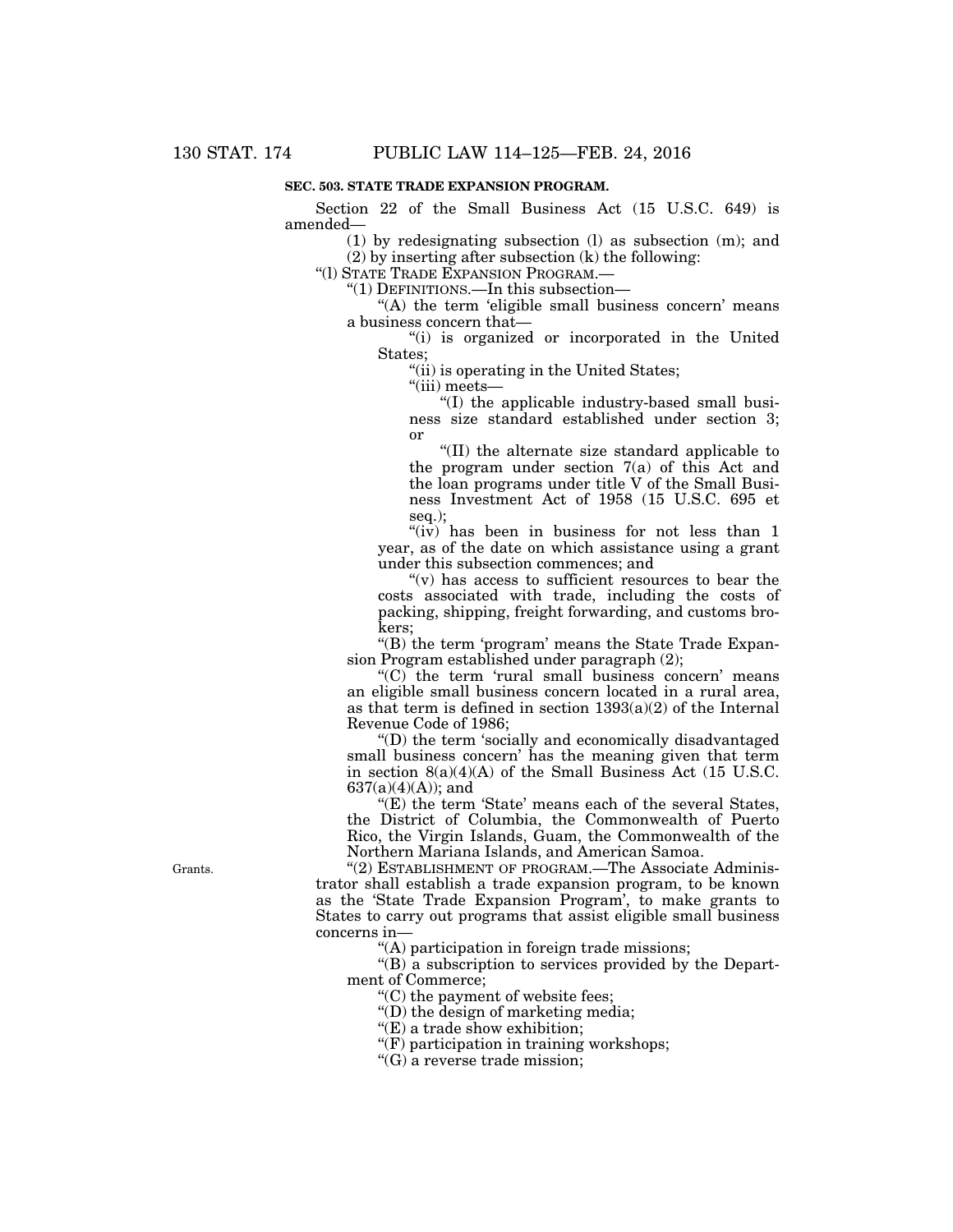"(H) procurement of consultancy services (after consultation with the Department of Commerce to avoid duplication); or

''(I) any other initiative determined appropriate by the Associate Administrator.

 $"$ (3) GRANTS. $-$ 

''(A) JOINT REVIEW.—In carrying out the program, the Associate Administrator may make a grant to a State to increase the number of eligible small business concerns in the State exploring significant new trade opportunities.

''(B) CONSIDERATIONS.—In making grants under this subsection, the Associate Administrator may give priority to an application by a State that proposes a program that—

"(i) focuses on eligible small business concerns as part of a trade expansion program;

"(ii) demonstrates intent to promote trade expansion by-

''(I) socially and economically disadvantaged small business concerns;

''(II) small business concerns owned or controlled by women; and

''(III) rural small business concerns;

''(iii) promotes trade facilitation from a State that is not 1 of the 10 States with the highest percentage of eligible small business concerns that are engaged in international trade, based upon the most recent data from the Department of Commerce; and

 $\lq\lq$ (iv) includes—

''(I) activities which have resulted in the highest return on investment based on the most recent year; and

 $\sqrt[4]{(II)}$  the adoption of shared best practices included in the annual report of the Administration.

"(C) LIMITATIONS.-

''(i) SINGLE APPLICATION.—A State may not submit more than 1 application for a grant under the program in any 1 fiscal year.

''(ii) PROPORTION OF AMOUNTS.—The total value of grants made under the program during a fiscal year to the 10 States with the highest percentage of eligible small business concerns, based upon the most recent data available from the Department of Commerce, shall be not more than 40 percent of the amounts appropriated for the program for that fiscal year.

''(iii) DURATION.—The Associate Administrator shall award a grant under this program for a period of not more than 2 years.

''(D) APPLICATION.—

''(i) IN GENERAL.—A State desiring a grant under the program shall submit an application at such time, in such manner, and accompanied by such information as the Associate Administrator may establish.

"(ii) CONSULTATION TO REDUCE DUPLICATION.—A State desiring a grant under the program shall—

Consultation.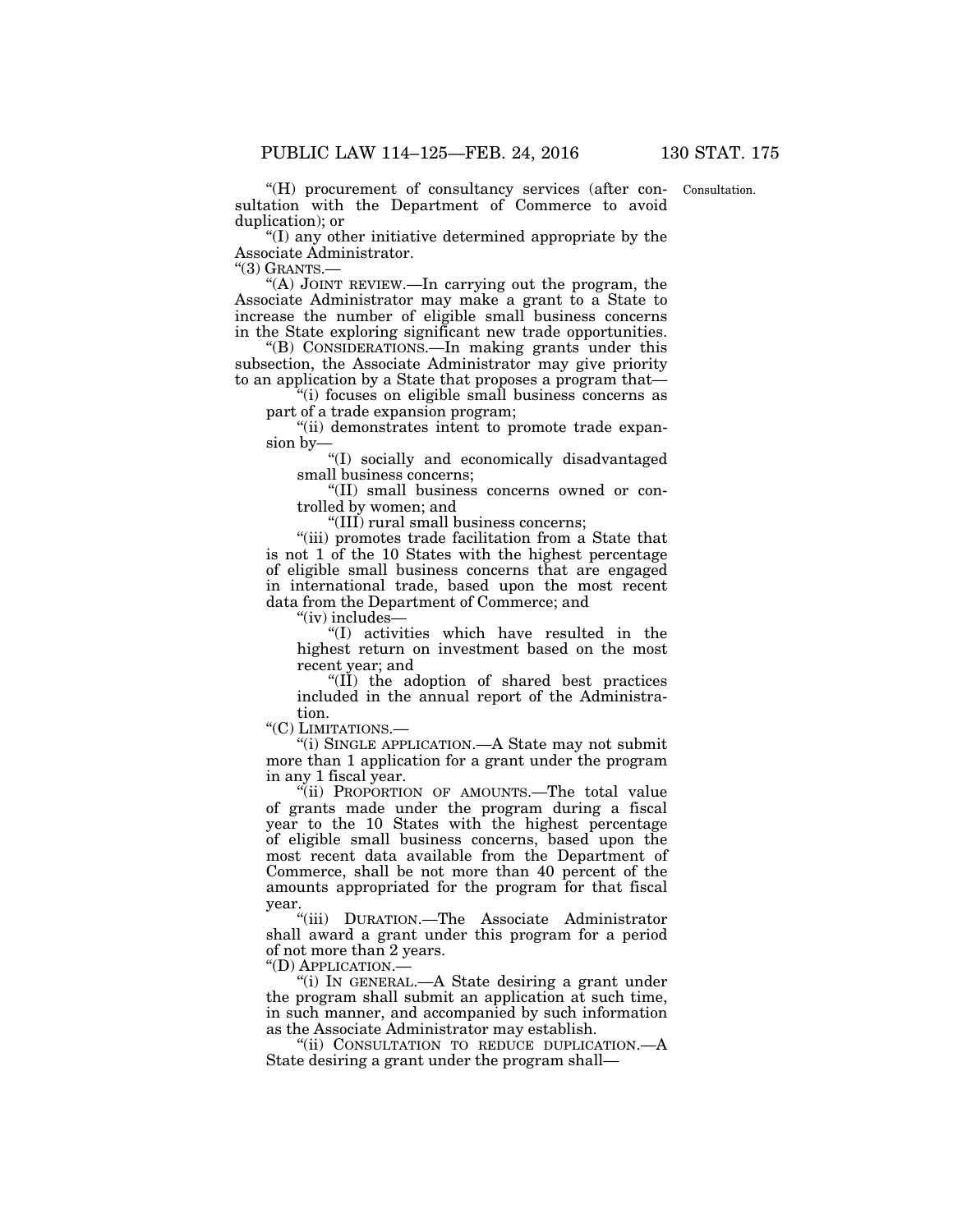''(I) before submitting an application under clause (i), consult with applicable trade agencies of the Federal Government on the scope and mission of the activities the State proposes to carry out using the grant, to ensure proper coordination and reduce duplication in services; and

''(II) document the consultation conducted under subclause (I) in the application submitted under clause (i).

''(4) COMPETITIVE BASIS.—The Associate Administrator shall award grants under the program on a competitive basis.

''(5) FEDERAL SHARE.—The Federal share of the cost of a trade expansion program carried out using a grant under the program shall be—

"(A) for a State that has a high trade volume, as determined by the Associate Administrator, not more than 65 percent; and

''(B) for a State that does not have a high trade volume, as determined by the Associate Administrator, not more than 75 percent.

''(6) NON-FEDERAL SHARE.—The non-Federal share of the cost of a trade expansion program carried out using a grant under the program shall be comprised of not less than 50 percent cash and not more than 50 percent of indirect costs and in-kind contributions, except that no such costs or contributions may be derived from funds from any other Federal program.

 $''(7)$  REPORTS.—

"(A) INITIAL REPORT.—Not later than 120 days after the date of enactment of this subsection, the Associate Administrator shall submit to the Committee on Small Business and Entrepreneurship of the Senate and the Committee on Small Business of the House of Representatives a report, which shall include—

''(i) a description of the structure of and procedures for the program;

''(ii) a management plan for the program; and

''(iii) a description of the merit-based review process to be used in the program.

''(B) ANNUAL REPORTS.—

''(i) IN GENERAL.—The Associate Administrator shall publish on the website of the Administration an annual report regarding the program, which shall include—

''(I) the number and amount of grants made under the program during the preceding year;

''(II) a list of the States receiving a grant under the program during the preceding year, including the activities being performed with each grant;

''(III) the effect of each grant on the eligible small business concerns in the State receiving the grant;

"(IV) the total return on investment for each State; and

" $(V)$  a description of best practices by States" that showed high returns on investment and

Management plan.

Web posting.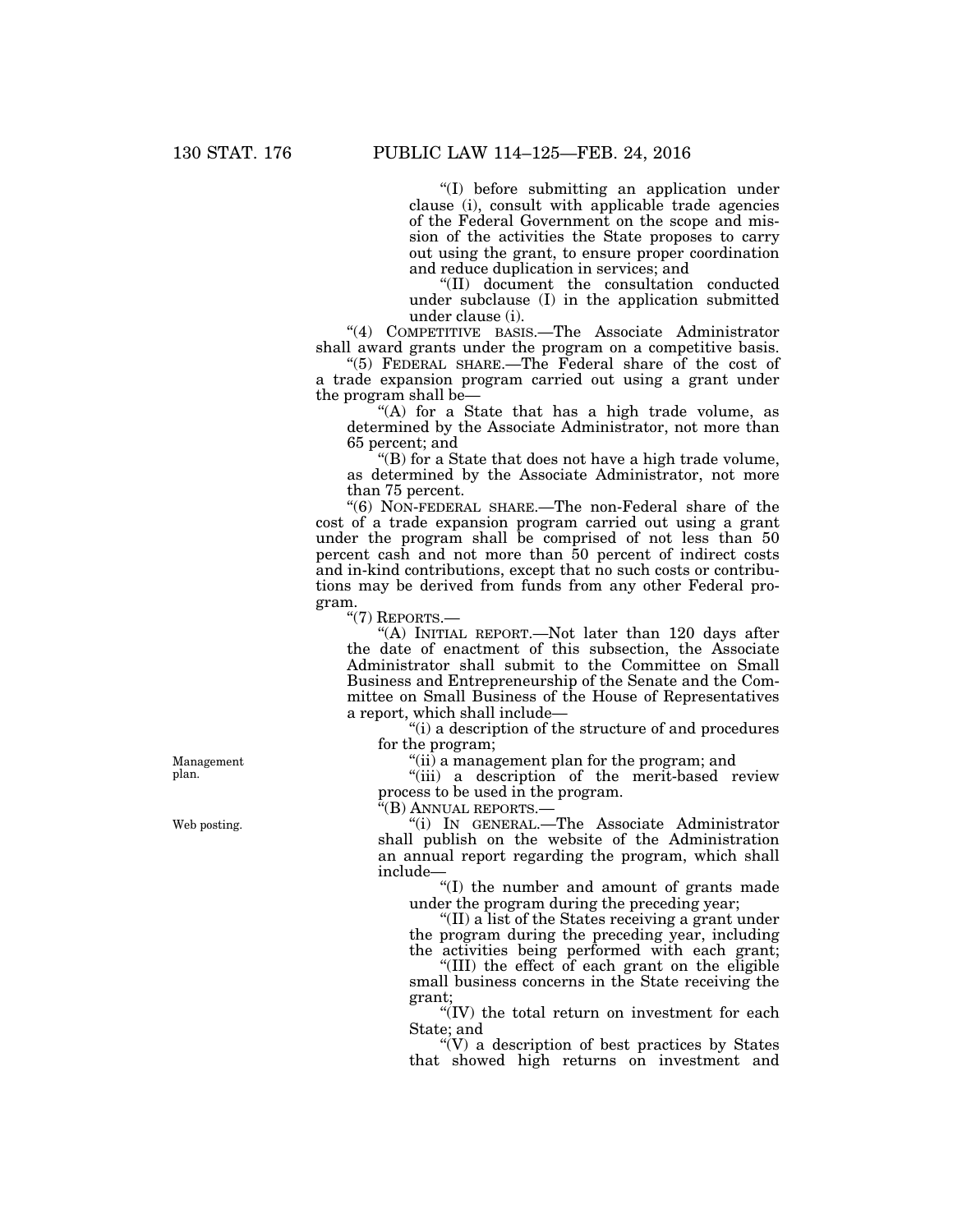significant progress in helping more eligible small business concerns.

"(ii) NOTICE TO CONGRESS. - On the date on which the Associate Administrator publishes a report under clause (i), the Associate Administrator shall notify the Committee on Small Business and Entrepreneurship of the Senate and the Committee on Small Business of the House of Representatives that the report has

been published.<br>"(8) Reviews by INSPECTOR GENERAL.—

"(A) IN GENERAL.—The Inspector General of the Administration shall conduct a review of—

"(i) the extent to which recipients of grants under the program are measuring the performance of the activities being conducted and the results of the measurements; and

"(ii) the overall management and effectiveness of the program.<br>"(B) REPORTS.

"(i) PILOT PROGRAM.—Not later than 6 months after the date of enactment of this subsection, the Inspector General of the Administration shall submit to the Committee on Small Business and Entrepreneurship of the Senate and the Committee on Small Business of the House of Representatives a report regarding the use of amounts made available under the State Trade and Export Promotion Grant Program under section 1207 of the Small Business Jobs Act of 2010 (15 U.S.C. 649b note).

''(ii) NEW STEP PROGRAM.—Not later than 18 months after the date on which the first grant is awarded under this subsection, the Inspector General of the Administration shall submit to the Committee on Small Business and Entrepreneurship of the Senate and the Committee on Small Business of the House of Representatives a report regarding the review conducted under subparagraph (A).

"(9) AUTHORIZATION OF APPROPRIATIONS.—There is authorized to be appropriated to carry out the program \$30,000,000 for each of fiscal years 2016 through 2020.''.

## **SEC. 504. STATE AND FEDERAL EXPORT PROMOTION COORDINATION.**

(a) STATE AND FEDERAL EXPORT PROMOTION COORDINATION WORKING GROUP.—Subtitle C of the Export Enhancement Act of 1988 (15 U.S.C. 4721 et seq.) is amended by inserting after section 2313 the following:

### **''SEC. 2313A. STATE AND FEDERAL EXPORT PROMOTION COORDINA-TION WORKING GROUP.**

15 USC 4728a.

"(a) STATEMENT OF POLICY.—It is the policy of the United States to promote exports as an opportunity for small businesses. In exercising their powers and functions in order to advance that policy, all Federal agencies shall work constructively with State and local agencies engaged in export promotion and export financing activities.

''(b) ESTABLISHMENT.—The President shall establish a State President. and Federal Export Promotion Coordination Working Group (in this section referred to as the 'Working Group') as a subcommittee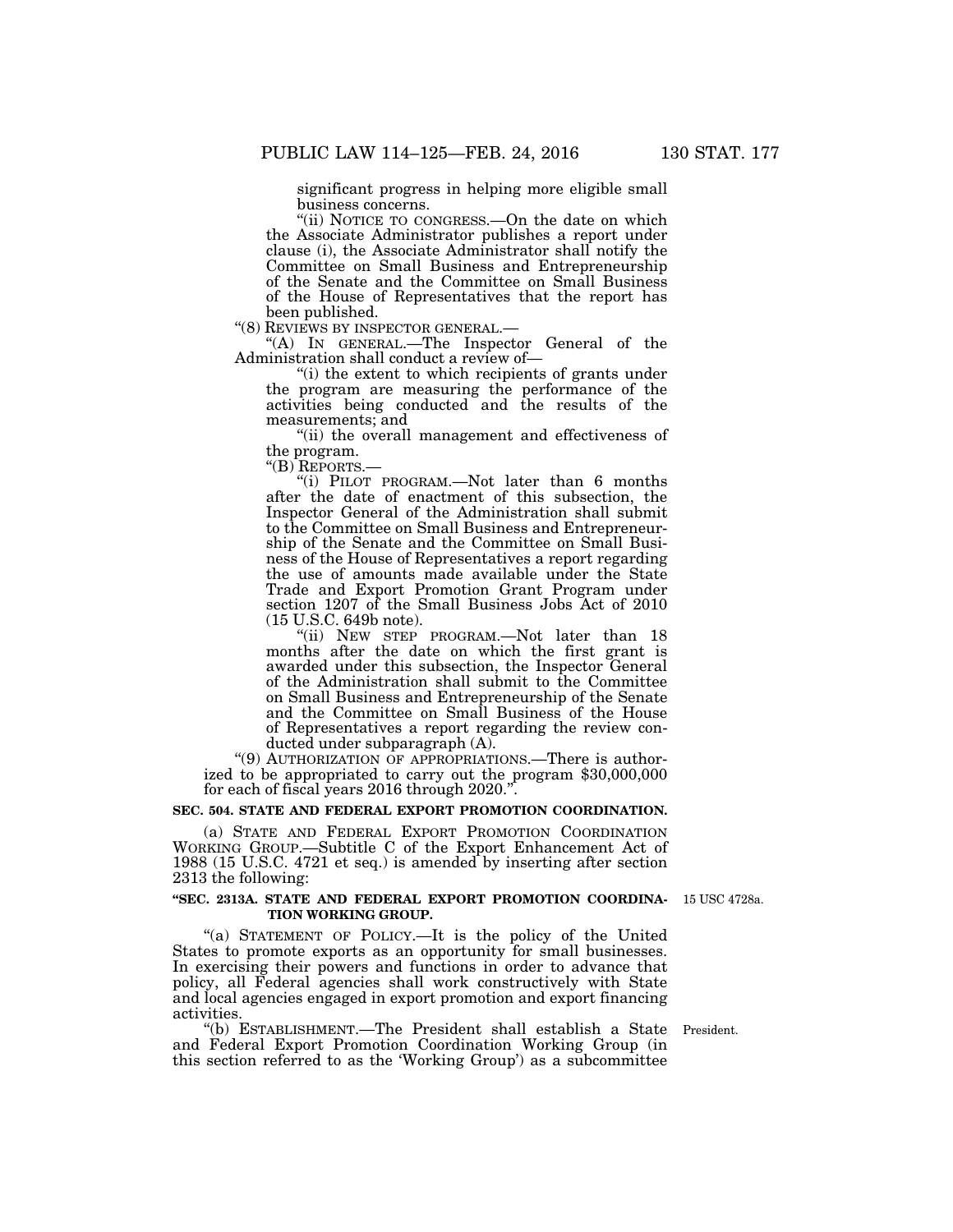of the Trade Promotion Coordination Committee (in this section referred to as the 'TPCC').

''(c) PURPOSES.—The purposes of the Working Group are—

" $(1)$  to identify issues related to the coordination of Federal resources relating to export promotion and export financing with such resources provided by State and local governments;

 $(2)$  to identify ways to improve coordination with respect to export promotion and export financing activities through the strategic plan developed under section 2312(c);

''(3) to develop a strategy for improving coordination of Federal and State resources relating to export promotion and export financing, including methods to eliminate duplication of effort and overlapping functions; and

 $(4)$  to develop a strategic plan for considering and implementing the suggestions of the Working Group as part of the strategic plan developed under section 2312(c).

''(d) MEMBERSHIP.—The Secretary of Commerce shall select the members of the Working Group, who shall include—

''(1) representatives from State trade agencies representing regionally diverse areas; and

 $''(2)$  representatives of the departments and agencies that are represented on the TPCC, who are designated by the heads of their respective departments or agencies to advise the head on ways of promoting the exportation of United States goods and services.''.

(b) REPORT ON IMPROVEMENTS TO EXPORT.GOV AS A SINGLE WINDOW FOR EXPORT INFORMATION.—

(1) IN GENERAL.—Not later than 180 days after the date of enactment of this Act, the Associate Administrator for International Trade of the Small Business Administration shall, after consultation with the entities specified in paragraph (2), submit to the appropriate congressional committees a report that includes the recommendations of the Associate Administrator for improving the experience provided by the Internet website Export.gov (or a successor website) as-

(A) a comprehensive resource for information about exporting articles from the United States; and

(B) a single website for exporters to submit all information required by the Federal Government with respect to the exportation of articles from the United States.

(2) ENTITIES SPECIFIED.—The entities specified in this paragraph are—

(A) small business concerns (as defined in section 3 of the Small Business Act (15 U.S.C. 632)) that are exporters; and

(B) the President's Export Council, State agencies with responsibility for export promotion or export financing, district export councils, and trade associations.

(3) APPROPRIATE CONGRESSIONAL COMMITTEES DEFINED.— In this subsection, the term "appropriate congressional committees'' means—

(A) the Committee on Small Business and Entrepreneurship and the Committee on Banking, Housing, and Urban Affairs of the Senate; and

(B) the Committee on Small Business and the Committee on Foreign Affairs of the House of Representatives.

Strategy.

Strategic plan.

Consultation. Recommendations.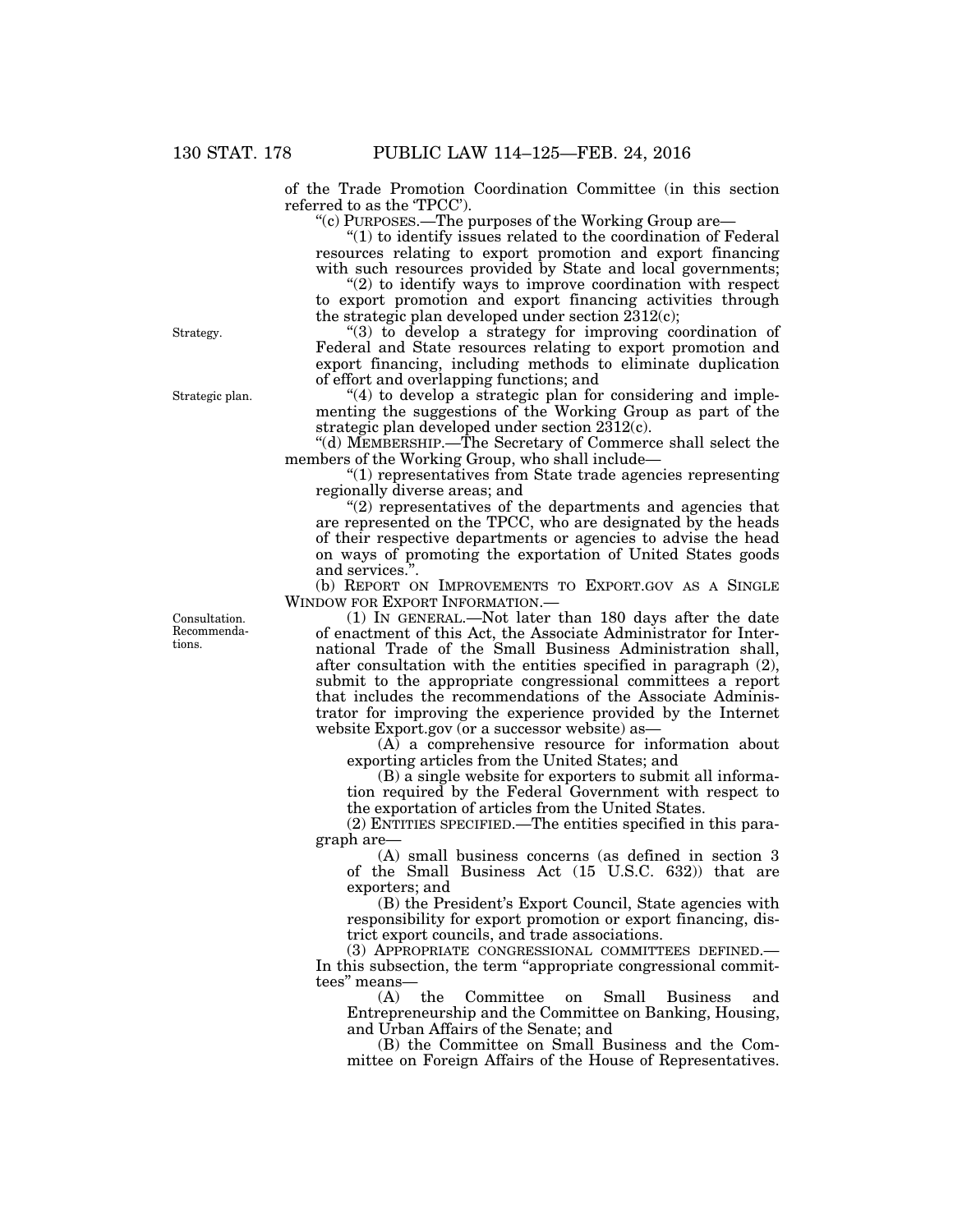(c) AVAILABILITY OF STATE RESOURCES GUIDES ON 15 USC 4727 EXPORT.GOV.—The Secretary of Commerce shall make available on the Internet website Export.gov (or a successor website) information on the resources relating to export promotion and export financing available in each State—

(1) organized by State; and

(2) including information on State agencies with responsibility for export promotion or export financing and district export councils and trade associations located in the State.

#### **SEC. 505. STATE TRADE COORDINATION.**

(a) MEMBERSHIP OF REPRESENTATIVES OF STATE TRADE PRO- MOTION AGENCIES ON TRADE PROMOTION COORDINATING COM-<br>MITTEE.—Section 2312 of the Export Enhancement Act of 1988 (15 U.S.C. 4727) is amended—

 $(1)$  in subsection  $(d)$ —

(A) by redesignating paragraph (2) as paragraph (3); and

(B) by inserting after paragraph (1) the following:

''(2) REPRESENTATIVES FROM STATE TRADE PROMOTION AGEN-CIES.—The TPCC shall also include 1 or more members appointed by the President who are representatives of State trade promotion agencies.''; and

(2) in subsection (e), in the first sentence, by inserting "(other than members described in subsection  $(d)(2)$ " after ''Members of the TPCC''.

(b) FEDERAL AND STATE EXPORT PROMOTION COORDINATION PLAN.—

(1) IN GENERAL.—The Secretary of Commerce, acting through the Trade Promotion Coordinating Committee and in coordination with representatives of State trade promotion agencies, shall develop a comprehensive plan to integrate the resources and strategies of State trade promotion agencies into the overall Federal trade promotion program.

(2) MATTERS TO BE INCLUDED.—The plan required under paragraph (1) shall include the following:

(A) A description of the role of State trade promotion agencies in assisting exporters.

(B) An outline of the role of State trade promotion agencies and how it is different from Federal agencies located within or providing services within the State.

(C) A plan on how to utilize State trade promotion agencies in the Federal trade promotion program.

(D) An explanation of how Federal and State agencies will share information and resources.

(E) A description of how Federal and State agencies will coordinate education and trade events in the United States and abroad.

(F) A description of the efforts to increase efficiency and reduce duplication.

(G) A clear identification of where businesses can receive appropriate international trade information under the plan.

(3) DEADLINE.—The plan required under paragraph (1) shall be finalized and submitted to Congress not later than 12 months after the date of the enactment of this Act.

(c) ANNUAL FEDERAL-STATE EXPORT STRATEGY.—

15 USC 4721a.

President.

note.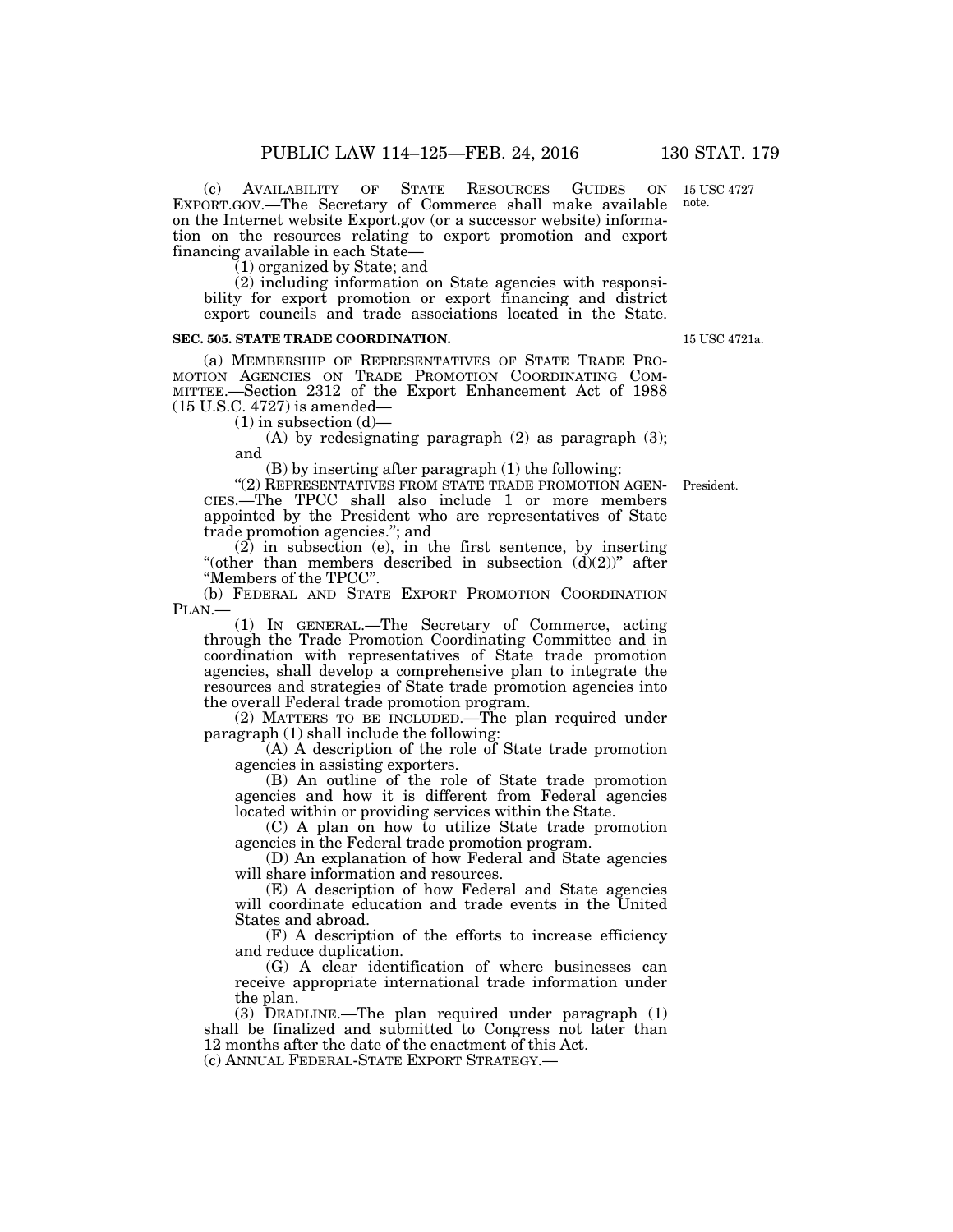(1) IN GENERAL.—The Secretary of Commerce, acting through the head of the United States Foreign and Commercial Service, shall develop an annual Federal-State export strategy for each State that submits to the Secretary of Commerce its export strategy for the upcoming calendar year. In developing an annual Federal-State export strategy under this paragraph, the Secretary of Commerce shall take into account the Federal and State export promotion coordination plan developed under subsection (b).

(2) MATTERS TO BE INCLUDED.—The Federal-State export strategy required under paragraph (1) shall include the following:

(A) The State's export strategy and economic goals.

(B) The State's key sectors and industries of focus.

(C) Possible foreign and domestic trade events.

(D) Efforts to increase efficiencies and reduce duplication.

(3) REPORT.—The Federal-State export strategy required under paragraph (1) shall be submitted to the Trade Promotion Coordinating Committee not later than February 1, 2017, and February 1 of each year thereafter.

(d) COORDINATED METRICS AND INFORMATION SHARING.—

(1) IN GENERAL.—The Secretary of Commerce, in coordination with representatives of State trade promotion agencies, shall develop a framework to share export success information, and develop a coordinated set of reporting metrics.

(2) REPORT TO CONGRESS.—Not later than one year after the date of the enactment of this Act, the Secretary of Commerce shall submit to Congress a report that contains the framework and reporting metrics required under paragraph (1).

(e) ANNUAL SURVEY AND ANALYSIS AND REPORT UNDER NATIONAL EXPORT STRATEGY.—Section 2312 of the Export Enhancement Act of 1988 (15 U.S.C. 4727) is amended—

 $(1)$  in subsection  $(c)$ —

 $(A)$  in paragraph  $(5)$ , by striking "and" at the end; (B) in paragraph (6), by striking the period at the

end and inserting ''; and''; and

(C) by adding at the end the following:

''(7) in coordination with State trade promotion agencies, include a survey and analysis regarding the overall effectiveness of Federal-State coordination and export promotion goals on an annual basis, to further include best practices, recommendations to better assist small businesses, and other relevant matters.''; and

 $(2)$  in subsection  $(f)(1)$ , by inserting "(including implementation of the survey and analysis described in paragraph (7) of that subsection)'' after ''the implementation of such plan''.

## **TITLE VI—ADDITIONAL ENFORCEMENT PROVISIONS**

## **SEC. 601. TRADE ENFORCEMENT PRIORITIES.**

(a) IN GENERAL.—Section 310 of the Trade Act of 1974 (19 U.S.C. 2420) is amended to read as follows:

Framework.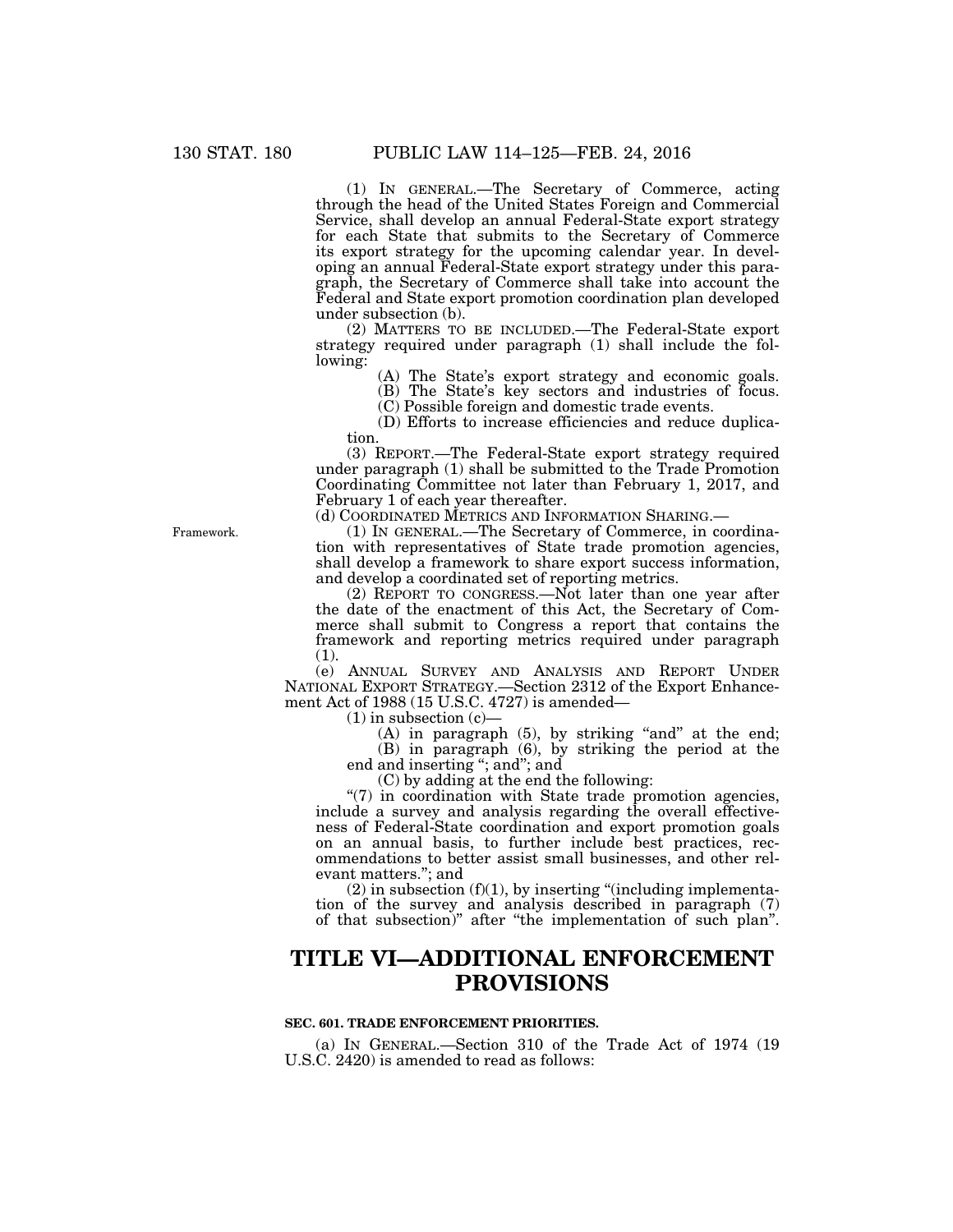## **''SEC. 310. TRADE ENFORCEMENT PRIORITIES.**

"(a) TRADE ENFORCEMENT PRIORITIES, CONSULTATIONS, AND REPORT.—

"(1) TRADE ENFORCEMENT PRIORITIES CONSULTATIONS.—Not later than May 31 of each calendar year that begins after the date of the enactment of the Trade Facilitation and Trade Enforcement Act of 2015, the United States Trade Representative (in this section referred to as the 'Trade Representative') shall consult with the Committee on Finance of the Senate and the Committee on Ways and Means of the House of Representatives with respect to the prioritization of acts, policies, or practices of foreign governments that raise concerns with respect to obligations under the WTO Agreements or any other trade agreement to which the United States is a party, or otherwise create or maintain barriers to United States goods, services, or investment.<br>
"(2) IDENTIFICATION OF TRADE ENFORCEMENT PRIORITIES.—

In identifying acts, policies, or practices of foreign governments as trade enforcement priorities under this subsection, the Trade Representative shall focus on those acts, policies, and practices the elimination of which is likely to have the most significant potential to increase United States economic growth, and take into account all relevant factors, including—

"(A) the economic significance of any potential inconsistency between an obligation assumed by a foreign government pursuant to a trade agreement to which both the foreign government and the United States are parties and the acts, policies, or practices of that government;

''(B) the impact of the acts, policies, or practices of a foreign government on maintaining and creating United States jobs and productive capacity;

 $(C)$  the major barriers and trade distorting practices described in the most recent National Trade Estimate required under section 181(b);

''(D) the major barriers and trade distorting practices described in other relevant reports addressing international trade and investment barriers prepared by a Federal agency or congressional commission during the 12 months preceding the date of the most recent report under paragraph (3);

 $(C)$  a foreign government's compliance with its obligations under any trade agreements to which both the foreign government and the United States are parties;

 $\mathcal{F}(F)$  the implications of a foreign government's procurement plans and policies; and

''(G) the international competitive position and export potential of United States products and services.

 $\frac{a}{3}$  REPORT ON TRADE ENFORCEMENT PRIORITIES AND ACTIONS TAKEN TO ADDRESS.—

''(A) IN GENERAL.—Not later than July 31 of each calendar year that begins after the date of the enactment of the Trade Facilitation and Trade Enforcement Act of 2015, the Trade Representative shall report to the Committee on Finance of the Senate and the Committee on Ways and Means of the House of Representatives on acts, policies, or practices of foreign governments identified as trade enforcement priorities based on the consultations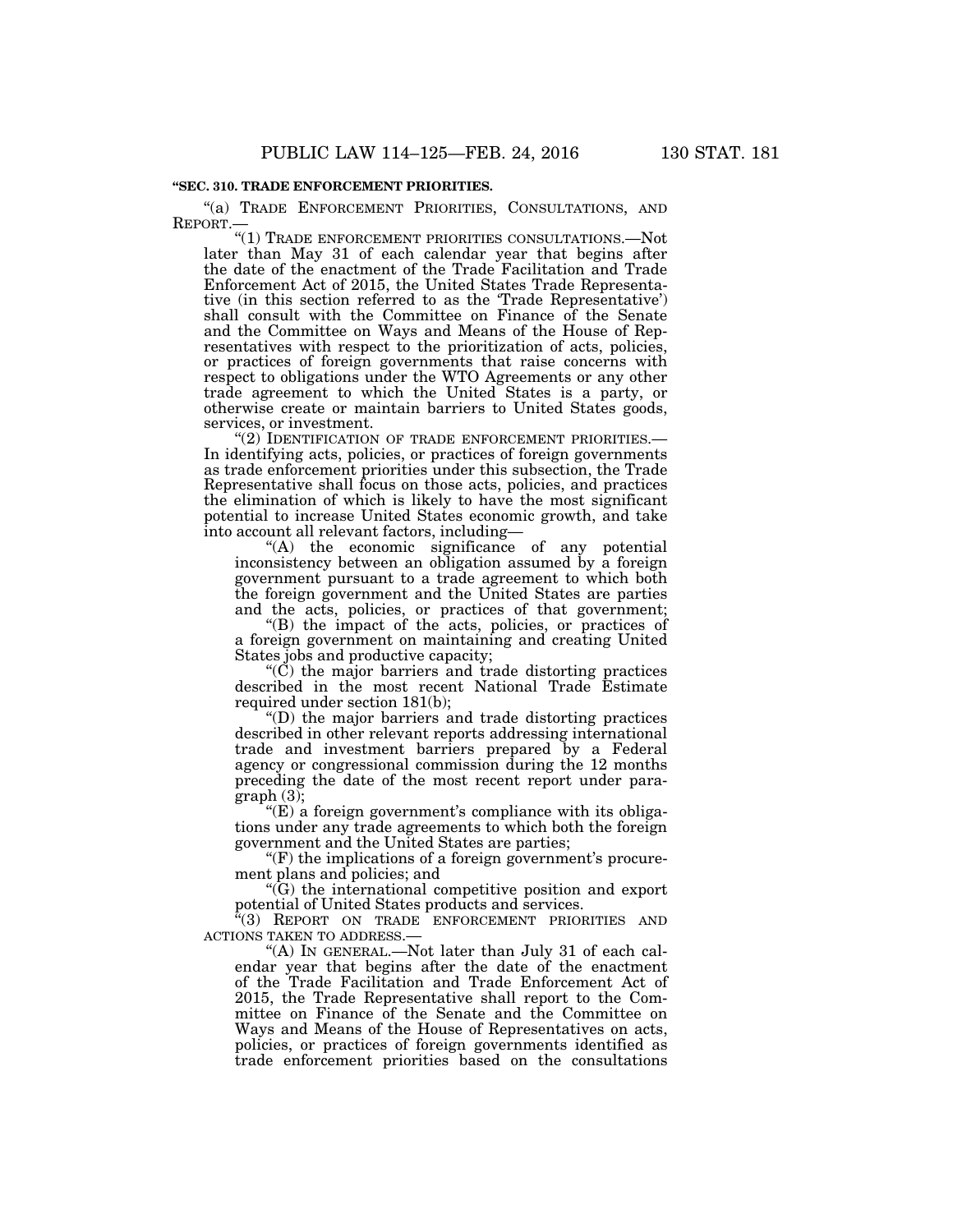under paragraph (1) and the criteria set forth in paragraph (2).

''(B) REPORT IN SUBSEQUENT YEARS.—The Trade Representative shall include, when reporting under subparagraph (A) in any calendar year after the calendar year that begins after the date of the enactment of the Trade Facilitation and Trade Enforcement Act of 2015, a description of actions taken to address any acts, policies, or practices of foreign governments identified as trade enforcement priorities under this subsection in the calendar year preceding that report and, as relevant, any calendar year

before that calendar year.<br>"(b) SEMIANNUAL ENFORCEMENT CONSULTATIONS.—

" $(1)$  In GENERAL.—At the same time as the reporting under subsection (a)(3), and not later than January 31 of each following year, the Trade Representative shall consult with the Committee on Finance of the Senate and the Committee on Ways and Means of the House of Representatives with respect to the identification, prioritization, investigation, and resolution of acts, policies, or practices of foreign governments of concern with respect to obligations under the WTO Agreements or any other trade agreement to which the United States is a party, or that otherwise create or maintain trade barriers.

''(2) ACTS, POLICIES, OR PRACTICES OF CONCERN.—The semiannual enforcement consultations required by paragraph (1) shall address acts, policies, or practices of foreign governments that raise concerns with respect to obligations under the WTO Agreements or any other trade agreement to which the United States is a party, or otherwise create or maintain trade barriers, including—

 $\mathcal{H}(A)$  engagement with relevant trading partners;

''(B) strategies for addressing such concerns;

''(C) availability and deployment of resources to be used in the investigation or resolution of such concerns;

''(D) the merits of any potential dispute resolution proceeding under the WTO Agreements or any other trade agreement to which the United States is a party relating to such concerns; and

 $f(E)$  any other aspects of such concerns.

''(3) ACTIVE INVESTIGATIONS.—The semiannual enforcement consultations required by paragraph (1) shall address acts, policies, or practices that the Trade Representative is actively investigating with respect to obligations under the WTO Agreements or any other trade agreement to which the United States is a party, including—

''(A) strategies for addressing concerns raised by such acts, policies, or practices;

 $\sqrt{\text{B}}$  any relevant timeline with respect to investigation of such acts, policies, or practices;

''(C) the merits of any potential dispute resolution proceeding under the WTO Agreements or any other trade agreement to which the United States is a party with respect to such acts, policies, or practices;

''(D) barriers to the advancement of the investigation of such acts, policies, or practices; and

''(E) any other matters relating to the investigation of such acts, policies, or practices.

Deadline.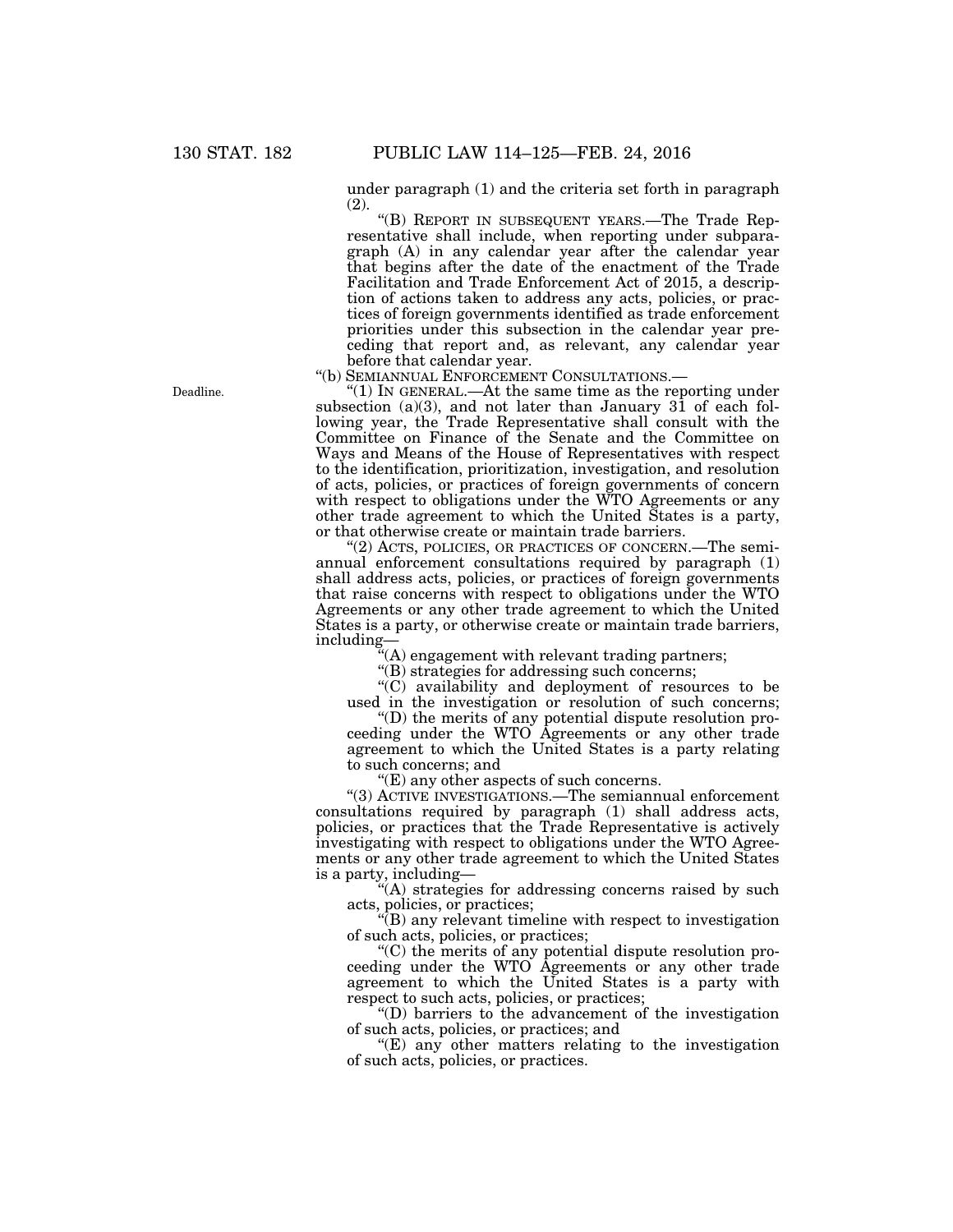''(4) ONGOING ENFORCEMENT ACTIONS.—The semiannual enforcement consultations required by paragraph (1) shall address all ongoing enforcement actions taken by or against the United States with respect to obligations under the WTO Agreements or any other trade agreement to which the United States is a party, including—

 $(A)$  any relevant timeline with respect to such actions;

''(B) the merits of such actions;

''(C) any prospective implementation actions;

''(D) potential implications for any law or regulation of the United States;

''(E) potential implications for United States stakeholders, domestic competitors, and exporters; and

 $f(F)$  other issues relating to such actions.

''(5) ENFORCEMENT RESOURCES.—The semiannual enforcement consultations required by paragraph (1) shall address the availability and deployment of enforcement resources, resource constraints on monitoring and enforcement activities, and strategies to address those constraints, including the use of available resources of other Federal agencies to enhance monitoring and enforcement capabilities.

Deadline.

''(c) INVESTIGATION AND RESOLUTION.—In the case of any acts, policies, or practices of a foreign government identified as a trade enforcement priority under subsection (a), the Trade Representative shall, not later than the date of the first semiannual enforcement consultations held under subsection (b) after the identification of the priority, take appropriate action to address that priority, including—

'(1) engagement with the foreign government to resolve concerns raised by such acts, policies, or practices;

" $(2)$  initiation of an investigation under section  $302(b)(1)$ with respect to such acts, policies, or practices;

''(3) initiation of negotiations for a bilateral agreement that provides for resolution of concerns raised by such acts, policies, or practices; or

''(4) initiation of dispute settlement proceedings under the WTO Agreements or any other trade agreement to which the United States is a party with respect to such acts, policies, or practices.

''(d) ENFORCEMENT NOTIFICATIONS AND CONSULTATION.—

"(1) INITIATION OF ENFORCEMENT ACTION.—The Trade Representative shall notify and consult with the Committee on Finance of the Senate and the Committee on Ways and Means of the House of Representatives in advance of the initiation of any formal trade dispute by or against the United States taken in regard to an obligation under the WTO Agreements or any other trade agreement to which the United States is a party. With respect to a formal trade dispute against the United States, if advance notification and consultation are not possible, the Trade Representative shall notify and consult at the earliest practicable opportunity after initiation of the dispute.

"(2) CIRCULATION OF REPORTS.—The Trade Representative shall notify and consult with the Committee on Finance of the Senate and the Committee on Ways and Means of the House of Representatives in advance of the announced or anticipated circulation of any report of a dispute settlement panel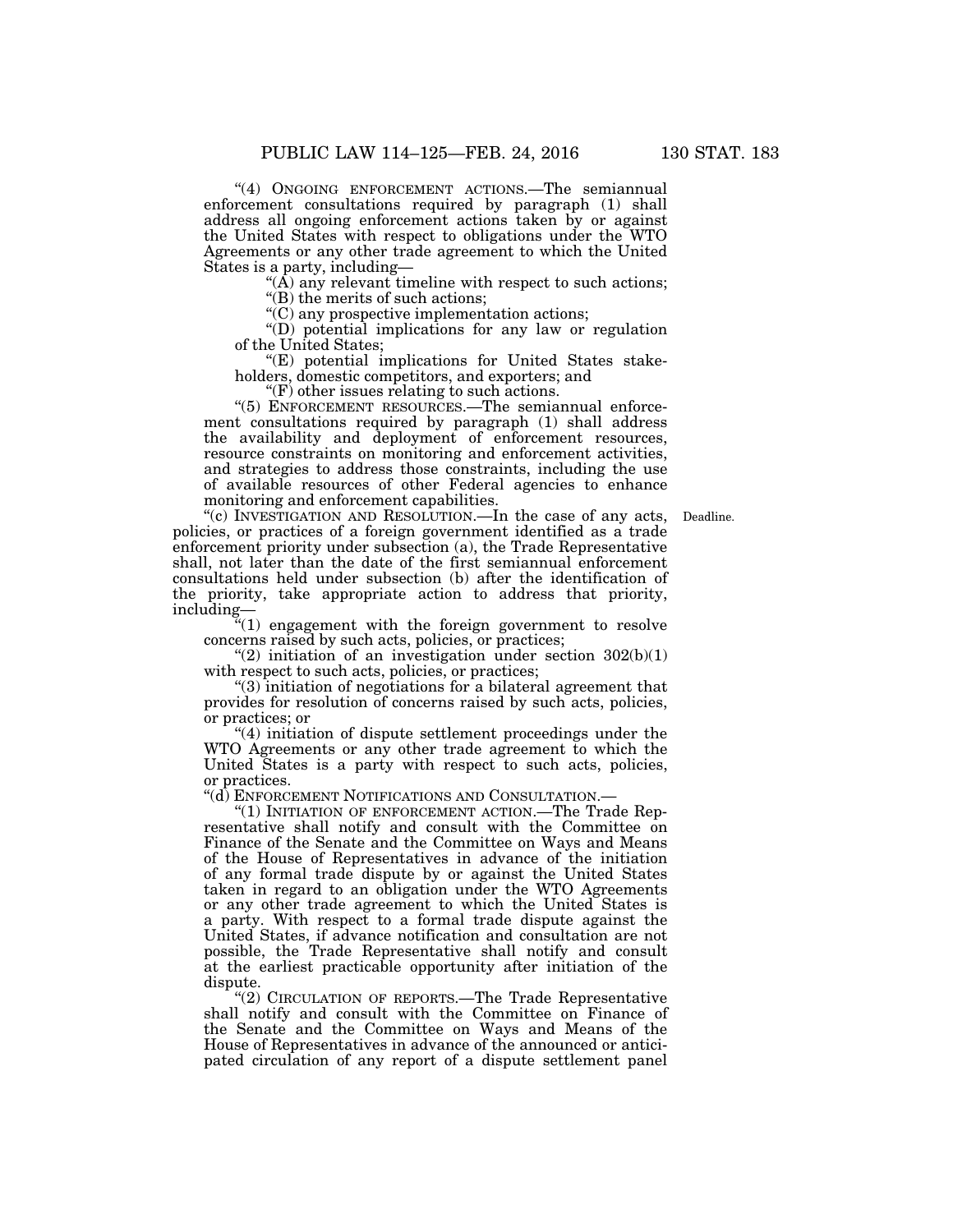or the Appellate Body of the World Trade Organization or of a dispute settlement panel under any other trade agreement to which the United States is a party with respect to a formal trade dispute by or against the United States.

''(e) DEFINITIONS.—In this section:

''(1) WTO.—The term 'WTO' means the World Trade Organization.

"(2) WTO AGREEMENT.—The term 'WTO Agreement' has the meaning given that term in section 2(9) of the Uruguay Round Agreements Act (19 U.S.C. 3501(9)).

''(3) WTO AGREEMENTS.—The term 'WTO Agreements' means the WTO Agreement and agreements annexed to that Agreement.''.

(b) CLERICAL AMENDMENT.—The table of contents for the Trade Act of 1974 is amended by striking the item relating to section 310 and inserting the following:

''Sec. 310. Trade enforcement priorities.''.

## **SEC. 602. EXERCISE OF WTO AUTHORIZATION TO SUSPEND CONCES-SIONS OR OTHER OBLIGATIONS UNDER TRADE AGREE-MENTS.**

(a) IN GENERAL.—Section 306 of the Trade Act of 1974 (19 U.S.C. 2416) is amended—

(1) by redesignating subsection (c) as subsection (d); and (2) by inserting after subsection (b) the following:

"(c) EXERCISE OF WTO AUTHORIZATION TO SUSPEND CONCES-SIONS OR OTHER OBLIGATIONS.—If—

" $(1)$  action has terminated pursuant to section 307 $(c)$ ,

" $(2)$  the petitioner or any representative of the domestic industry that would benefit from reinstatement of action has submitted to the Trade Representative a written request for reinstatement of action, and

" $(3)$  the Trade Representatives has completed the requirements of subsection (d) and section  $307(c)(3)$ ,

the Trade Representative may at any time determine to take action under section 301(c) to exercise an authorization to suspend concessions or other obligations under Article 22 of the Understanding on Rules and Procedures Governing the Settlement of Disputes (referred to in section  $101(d)(16)$  of the Uruguay Round Agreements Act (19 U.S.C. 3511(d)(16))).".

(b) CONFORMING AMENDMENTS.—Chapter 1 of title III of the Trade Act of 1974 (19 U.S.C. 2411 et seq.) is amended—

(1) in section  $301(c)(1)$  (19 U.S.C. 2411(c)(1)), in the matter preceding subparagraph  $(A)$ , by inserting "or section  $306(c)$ " after "subsection (a) or  $(b)$ ";

 $(2)$  in section 306(b) (19 U.S.C. 2416(b)), in the subsection heading, by striking "FURTHER ACTION" and inserting "ACTION ON THE BASIS OF MONITORING'';

 $(3)$  in section 306 $(d)$  (19 U.S.C. 2416 $(d)$ ), as redesignated by subsection  $(a)(1)$ , by inserting "or  $(c)$ " after "subsection  $(b)$ "; and

(4) in section  $307(c)(3)$  (19 U.S.C. 2417(c)(3)), by inserting "or if a request is submitted to the Trade Representative under section  $30\hat{6}$ (c)(2) to reinstate action," after "under section 301,".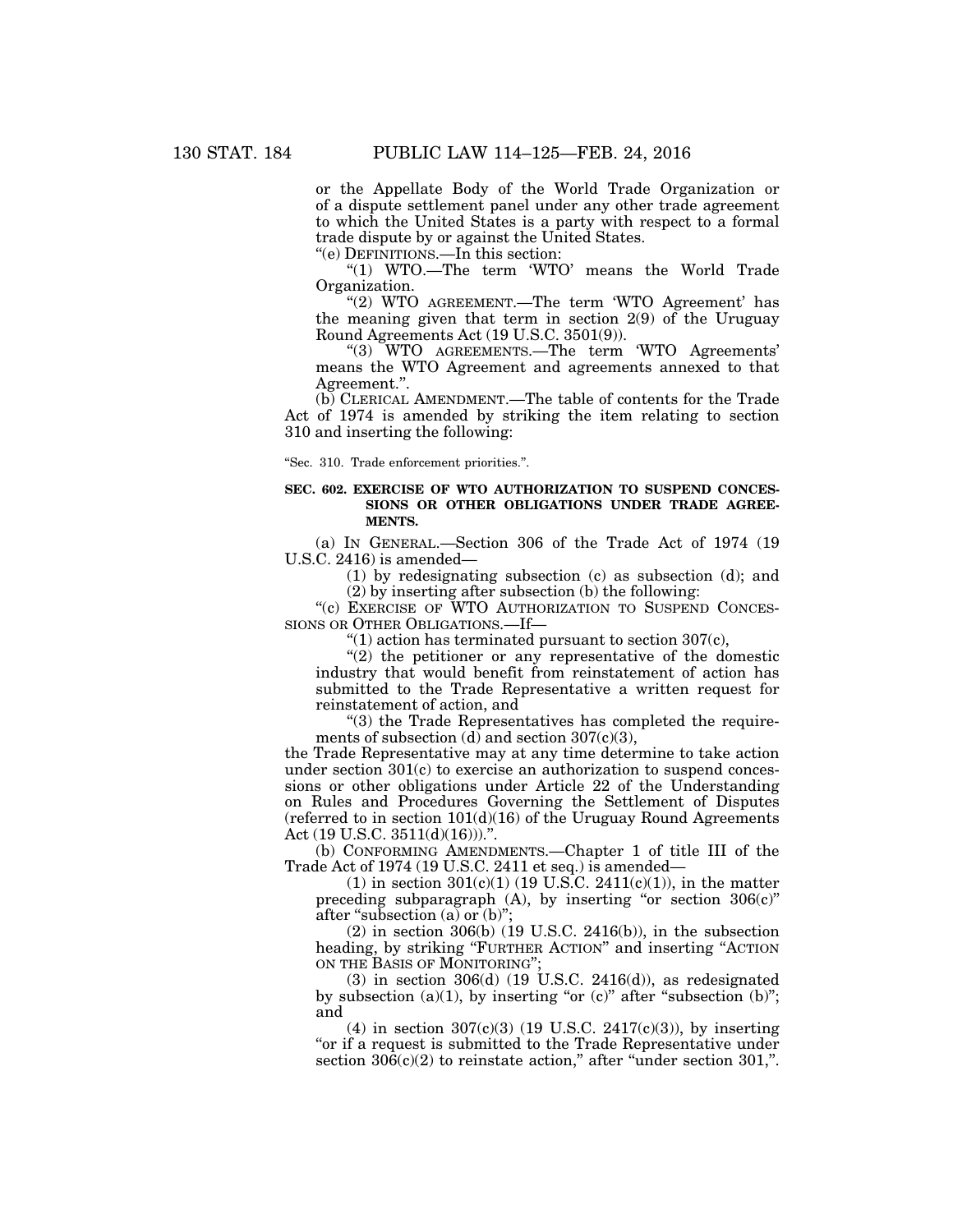(a) IN GENERAL.—Chapter 1 of title II of the Trade Act of 1974 (19 U.S.C. 2251 et seq.) is amended by adding at the end the following:

## **''SEC. 205. TRADE MONITORING.**

''(a) MONITORING TOOL FOR IMPORTS.— ''(1) IN GENERAL.—Not later than 180 days after the date of the enactment of the Trade Facilitation and Trade Enforcement Act of 2015, the Commission shall make available on a website of the Commission an import monitoring tool to allow the public access to data on the volume and value of goods imported to the United States for the purpose of assessing whether such data has changed with respect to such goods over a period of time.

" $(2)$  DATA DESCRIBED.—For purposes of the monitoring tool under paragraph (1), the Commission shall use data compiled by the Department of Commerce and such other government data as the Commission considers appropriate.

''(3) PERIODS OF TIME.—The Commission shall ensure that data accessed through the monitoring tool under paragraph (1) includes data for the most recent quarter for which such data are available and previous quarters as the Commission considers practicable.

''(b) MONITORING REPORTS.—

" $(1)$  In GENERAL.—Not later than 270 days after the date of the enactment of the Trade Facilitation and Trade Enforcement Act of 2015, and not less frequently than quarterly thereafter, the Secretary of Commerce shall publish on a website of the Department of Commerce, and notify the Committee on Finance of the Senate and the Committee on Ways and Means of the House of Representatives of the availability of, a monitoring report on changes in the volume and value of trade with respect to imports and exports of goods categorized based on the 6-digit subheading number of the goods under the Harmonized Tariff Schedule of the United States during the most recent quarter for which such data are available and previous quarters as the Secretary considers practicable.

 $f(2)$  REQUESTS FOR COMMENT.—Not later than one year after the date of the enactment of the Trade Facilitation and Trade Enforcement Act of 2015, the Secretary of Commerce shall solicit through the Federal Register public comment on the monitoring reports described in paragraph (1).

''(c) SUNSET.—The requirements under this section terminate on the date that is seven years after the date of the enactment of the Trade Facilitation and Trade Enforcement Act of 2015.''.

(b) CLERICAL AMENDMENT.—The table of contents for the Trade Act of 1974 (19 U.S.C. 2101 et seq.) is amended by inserting after the item relating to section 204 the following:

''Sec. 205. Trade monitoring.''.

## **SEC. 604. ESTABLISHMENT OF INTERAGENCY CENTER ON TRADE IMPLEMENTATION, MONITORING, AND ENFORCEMENT.**

(a) IN GENERAL.—Section 141 of the Trade Act of 1974 (19 U.S.C. 2171) is amended by adding at the end the following:

"(h) INTERAGENCY CENTER ON TRADE IMPLEMENTATION, MONI-TORING, AND ENFORCEMENT.—

Federal Register, publication.

Public information. Deadlines. Web postings. 19 USC 2255.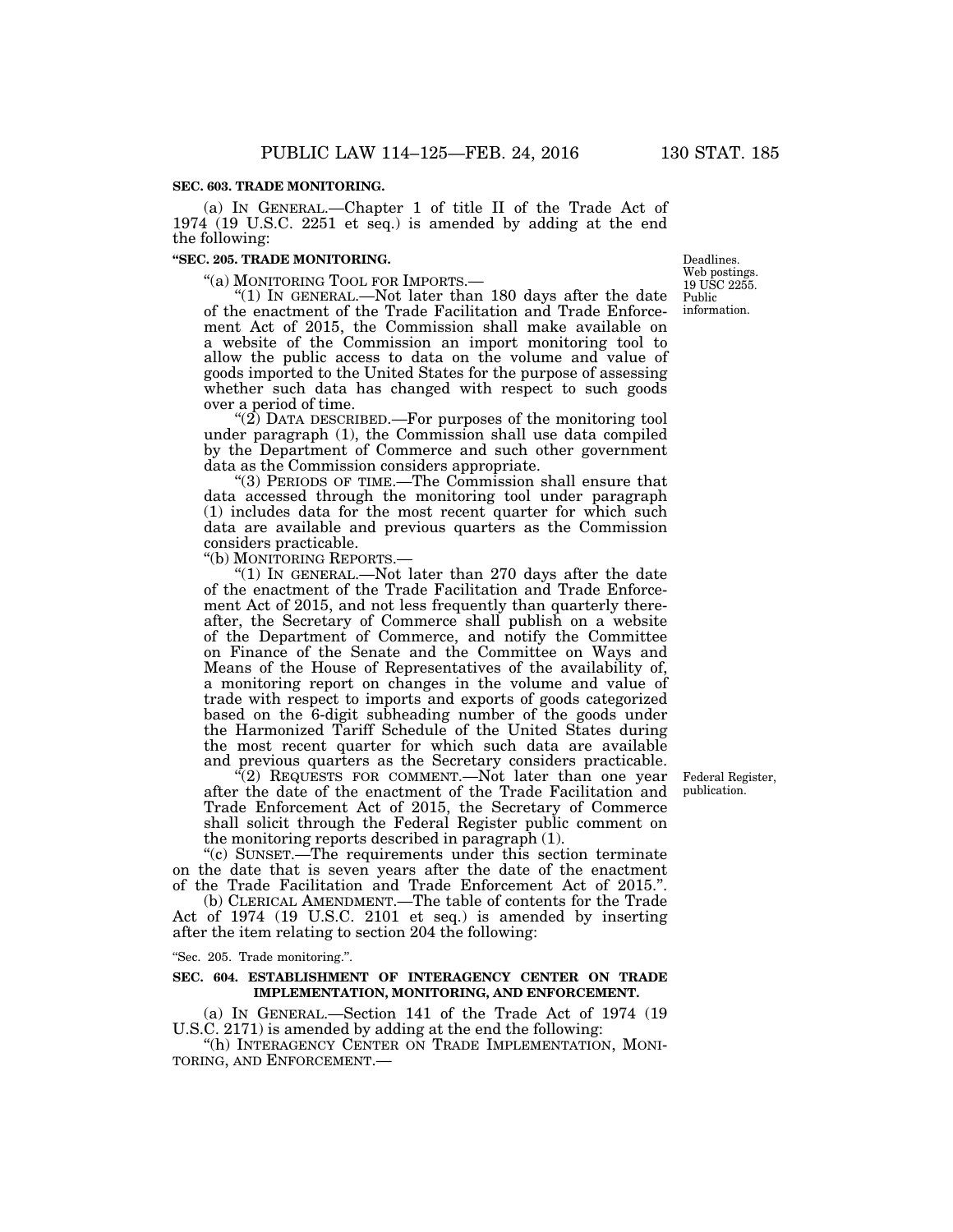''(1) ESTABLISHMENT OF CENTER.—There is established in the Office of the United States Trade Representative an Interagency Center on Trade Implementation, Monitoring, and Enforcement (in this section referred to as the 'Center').

"(2) FUNCTIONS OF CENTER.—The Center shall support the activities of the United States Trade Representative in—

''(A) investigating potential disputes under the auspices of the World Trade Organization;

''(B) investigating potential disputes pursuant to bilateral and regional trade agreements to which the United States is a party;

''(C) carrying out the functions of the United States Trade Representative under this section with respect to the monitoring and enforcement of trade agreements to which the United States is a party; and

''(D) monitoring measures taken by parties to implement provisions of trade agreements to which the United States is a party.

''(3) PERSONNEL.—

''(A) DIRECTOR.—The head of the Center shall be a Director, who shall be appointed by the United States Trade Representative.

''(B) ADDITIONAL EMPLOYEES.—A Federal agency may, in consultation with and with the approval of the United States Trade Representative, detail or assign one or more employees to the Center without any reimbursement from the Center to support the functions of the Center.''.

(b) INTERAGENCY RESOURCES.—Section  $141(d)(1)(A)$  of the Trade Act of 1974 (19 U.S.C.  $2171(d)(1)(A)$ ) is amended by inserting ", including resources of the Interagency Center on Trade Implementation, Monitoring, and Enforcement established under subsection (h)," after "interagency resources".

(c) REPORTS.—Section 163 of the Trade Act of 1974 (19 U.S.C. 2213) is amended—

 $(1)$  in subsection  $(a)(2)$ —

 $(A)$  in subparagraph  $(J)$ , by striking "and" at the end;  $(B)$  in subparagraph  $(K)$ , by striking the period at the end and inserting ''; and''; and

(C) by adding at the end the following:

''(L) the operation of the Interagency Center on Trade Implementation, Monitoring, and Enforcement established under section 141(h), including—

''(i) information relating to the personnel of the Center, including a description of any employees detailed or assigned to the Center by a Federal agency under paragraph (3)(B) of such section;

"(ii) information relating to the functions of the Center; and

''(iii) an assessment of the operating costs of the Center.''; and

(2) by adding at the end the following:

''(d) QUADRENNIAL PLAN AND REPORT.—

''(1) QUADRENNIAL PLAN.—Pursuant to the goals and objectives of the strategic plan of the Office of the United States Trade Representative as required under section 306 of title 5, United States Code, the Trade Representative shall, every 4 years, develop a plan—

Appointment.

Consultation.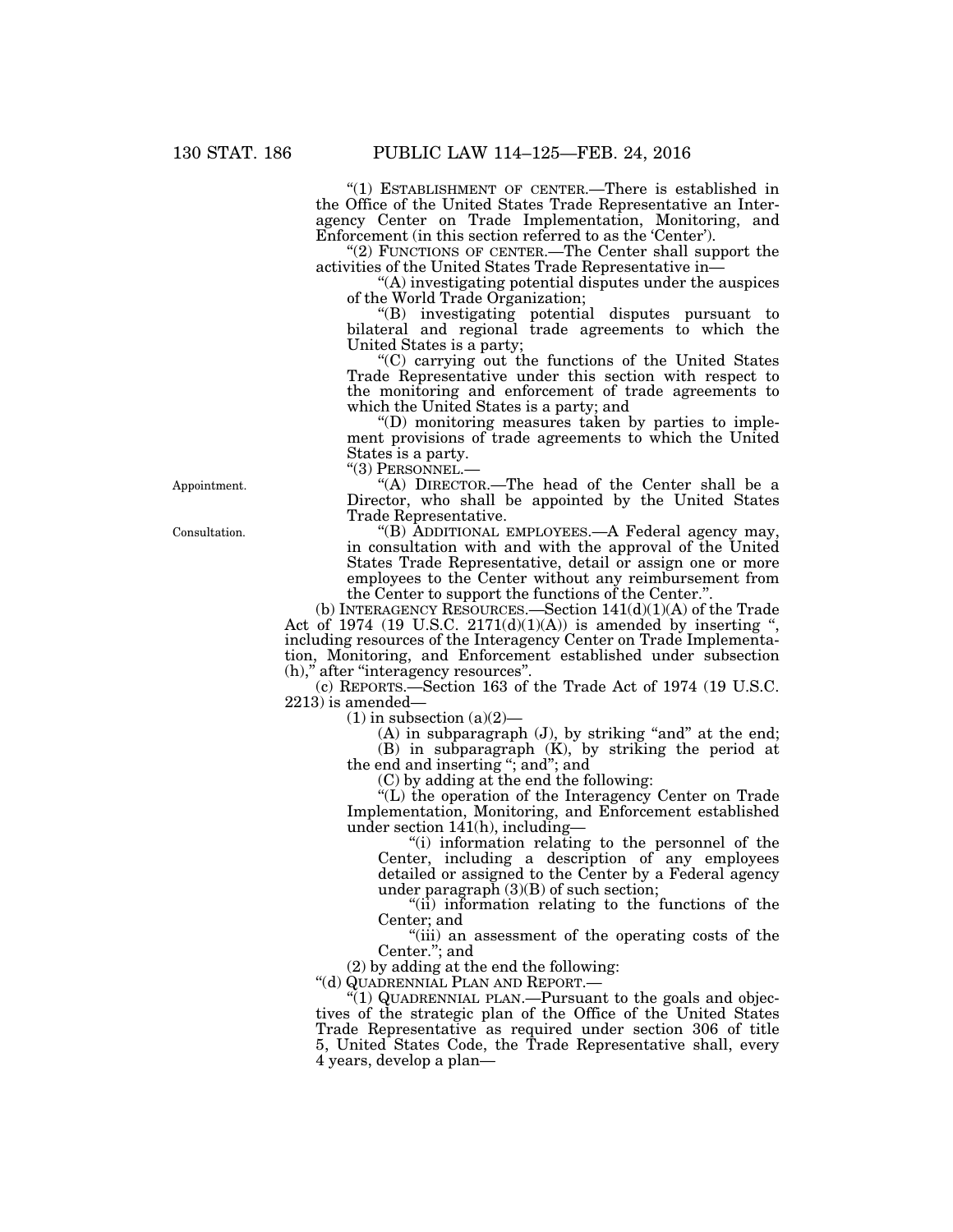''(A) to analyze internal quality controls and record management of the Office; Analysis. Records.

 $\sqrt{\text{B}}$  to identify existing staff of the Office and new staff that will be necessary to support the trade negotiation and enforcement functions and powers of the Office (including those functions and powers of the Trade Policy Staff Committee) as described in section 141 and section 301;

''(C) to identify existing staff of the Office and staff in other Federal agencies who will be required to be detailed or assigned to support interagency programs led by the Trade Representative, including any associated expenses;

 $'(D)$  to provide an outline of budget justifications, including salaries and expenses as well as nonpersonnel administrative expenses, for the fiscal years required under the strategic plan; and

''(E) to provide an outline of budget justifications, including salaries and expenses as well as nonpersonnel administrative expenses, for interagency programs led by the Trade Representative for the fiscal years required under the strategic plan.

''(2) REPORT.—

''(A) IN GENERAL.—The Trade Representative shall submit to the appropriate congressional committees a report that contains the plan required under paragraph (1). Except as provided in subparagraph (B), the report required under this subparagraph shall be submitted in conjunction with the strategic plan of the Office as required under section 306 of title 5, United States Code.

''(B) EXCEPTION.—The Trade Representative shall submit to the appropriate congressional committees an initial report that contains the plan required under paragraph

(1) not later than June 1, 2016.<br>
"(C) APPROPRIATE CO CONGRESSIONAL COMMITTEES DEFINED.—In this paragraph, the term 'appropriate congressional committees' means—

''(i) the Committee on Finance and the Committee on Appropriations of the Senate; and

''(ii) the Committee on Ways and Means and the Committee on Appropriations of the House of Representatives.''.

#### **SEC. 605. INCLUSION OF INTEREST IN CERTAIN DISTRIBUTIONS OF**  19 USC 4401. **ANTIDUMPING DUTIES AND COUNTERVAILING DUTIES.**

(a) IN GENERAL.—The Secretary of Homeland Security shall deposit all interest described in subsection (c) into the special account established under section 754(e) of the Tariff Act of 1930 (19 U.S.C. 1675c(e)) (repealed by subtitle F of title VII of the Deficit Reduction Act of 2005 (Public Law 109–171; 120 Stat. 154)) for inclusion in distributions described in subsection (b) made on or after the date of the enactment of this Act.

(b) DISTRIBUTIONS DESCRIBED.—Distributions described in this subsection are distributions of antidumping duties and countervailing duties assessed on or after October  $\overline{1}$ , 2000, that are made under section 754 of the Tariff Act of 1930 (19 U.S.C. 1675c) (repealed by subtitle F of title VII of the Deficit Reduction Act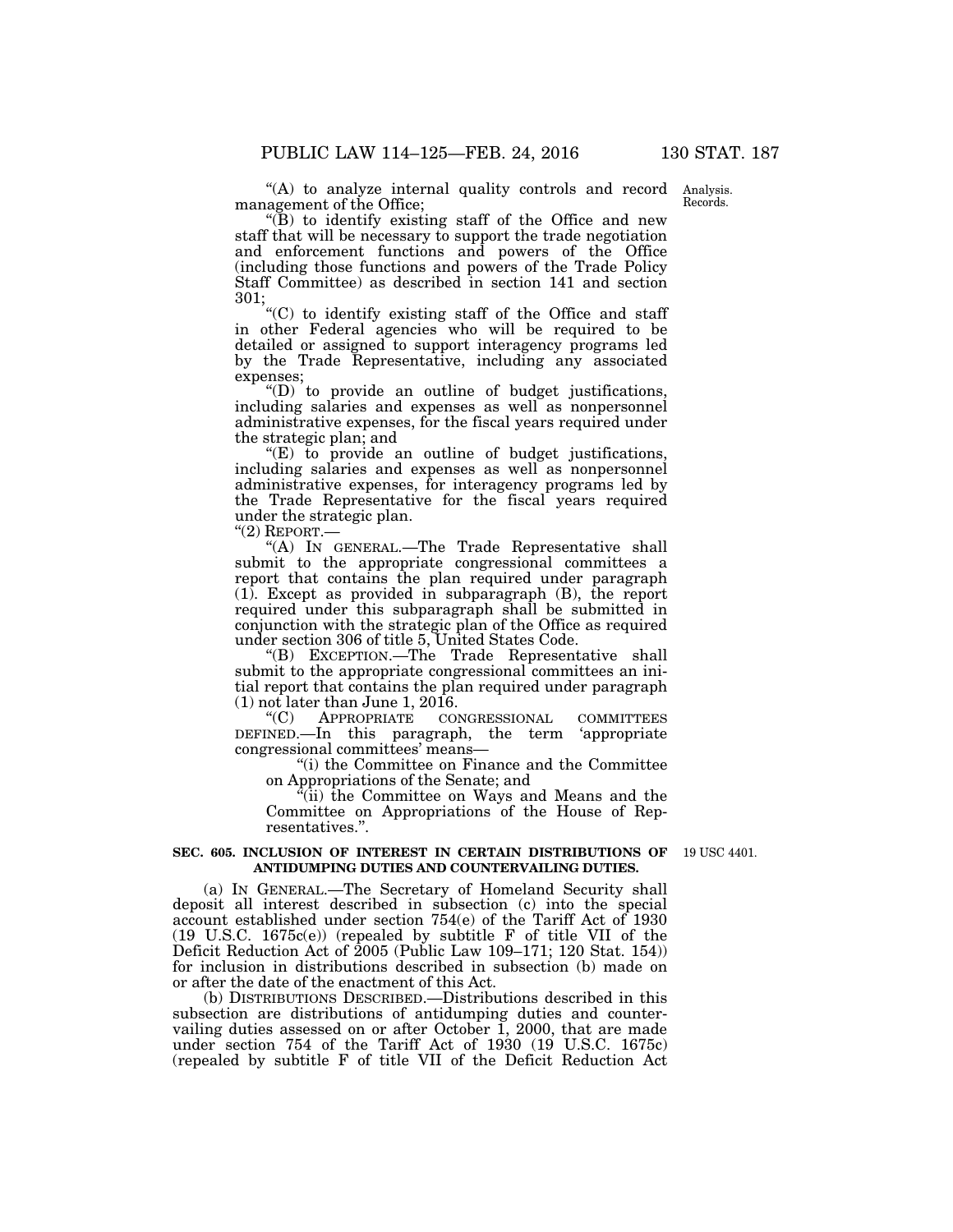of 2005 (Public Law 109–171; 120 Stat. 154)), with respect to entries of merchandise that—

(1) were made on or before September 30, 2007; and

(2) were, in accordance with section 822 of the Claims Resolution Act of 2010 (19 U.S.C. 1675c note), unliquidated, not in litigation, and not under an order of liquidation from the Department of Commerce on December 8, 2010.<br>(c) INTEREST DESCRIBED.—

(1) INTEREST REALIZED.—Interest described in this subsection is interest earned on antidumping duties or countervailing duties described in subsection (b) that is realized through application of a payment received on or after October 1, 2014, by U.S. Customs and Border Protection under, or in connection with—

(A) a customs bond pursuant to a court order or judgment; or

(B) a settlement with respect to a customs bond, including any payment made to U.S. Customs and Border Protection with respect to that bond by a surety.

(2) TYPES OF INTEREST.—Interest described in paragraph (1) includes the following:

(A) Interest accrued under section 778 of the Tariff Act of 1930 (19 U.S.C. 1677g).

(B) Interest accrued under section 505(d) of the Tariff Act of 1930 (19 U.S.C. 1505(d)).

(C) Equitable interest under common law and interest under section 963 of the Revised Statutes (19 U.S.C. 580) awarded by a court against a surety under its bond for late payment of antidumping duties, countervailing duties, or interest described in subparagraph (A) or (B).

(d) DEFINITIONS.—In this section:

(1) ANTIDUMPING DUTIES.—The term ''antidumping duties'' means antidumping duties imposed under section 731 of the Tariff Act of 1930 (19 U.S.C. 1673) or under the Antidumping Act, 1921 (title II of the Act of May 27, 1921; 42 Stat. 11, chapter 14).

(2) COUNTERVAILING DUTIES.—The term ''countervailing duties'' means countervailing duties imposed under section 701 of the Tariff Act of 1930 (19 U.S.C. 1671).

19 USC 4402.

## **SEC. 606. ILLICITLY IMPORTED, EXPORTED, OR TRAFFICKED CUL-TURAL PROPERTY, ARCHAEOLOGICAL OR ETHNOLOGICAL MATERIALS, AND FISH, WILDLIFE, AND PLANTS.**

(a) IN GENERAL.—The Commissioner and the Director of U.S. Immigration and Customs Enforcement shall ensure that appropriate personnel of U.S. Customs and Border Protection and U.S. Immigration and Customs Enforcement, as the case may be, are trained in the detection, identification, detention, seizure, and forfeiture of cultural property, archaeological or ethnological materials, and fish, wildlife, and plants, the importation, exportation, or trafficking of which violates the laws of the United States.

(b) TRAINING.—The Commissioner and the Director are authorized to accept training and other support services from experts outside of the Federal Government with respect to the detection, identification, detention, seizure, and forfeiture of cultural property, archaeological or ethnological materials, or fish, wildlife, and plants described in subsection (a).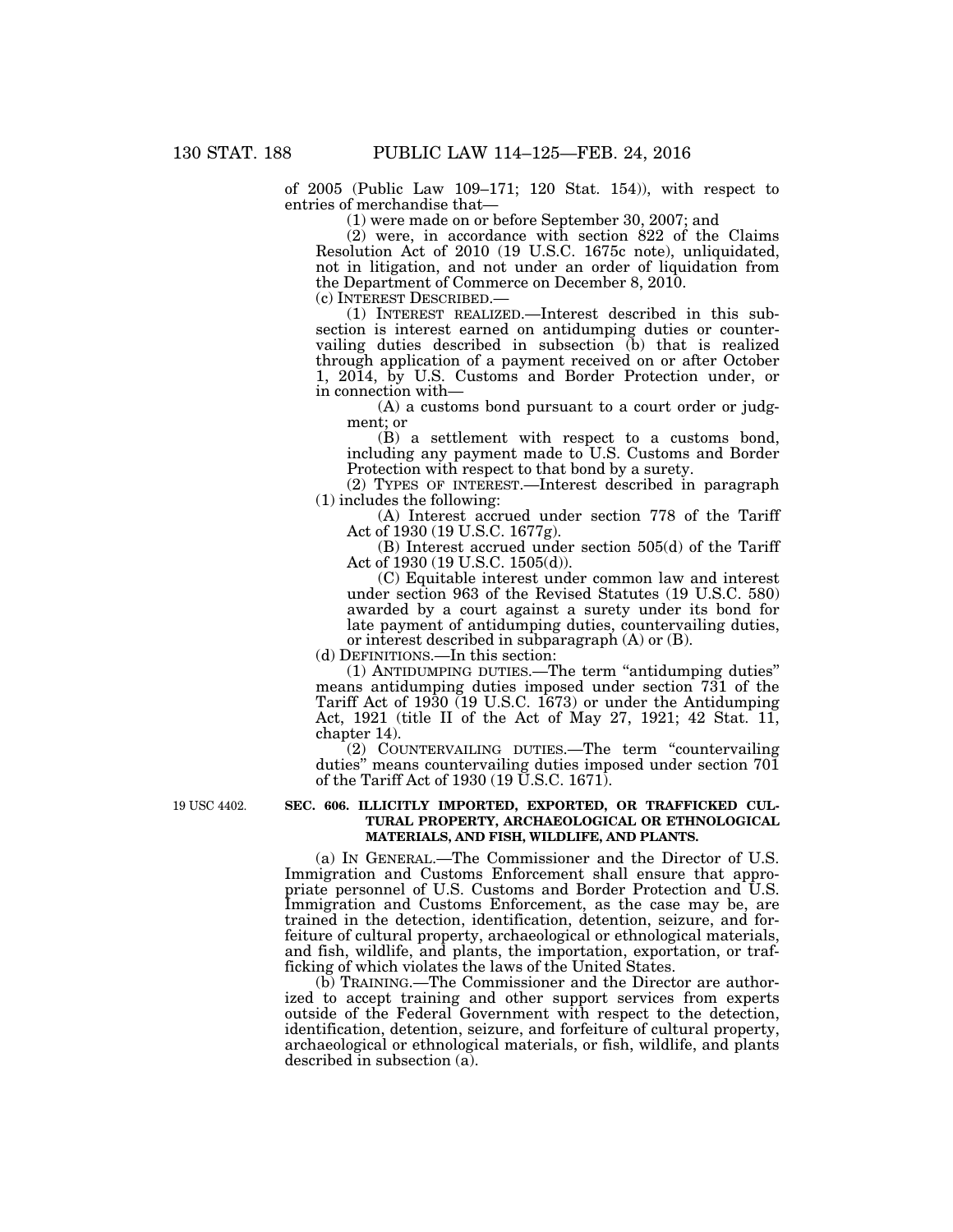## **SEC. 607. ENFORCEMENT UNDER TITLE III OF THE TRADE ACT OF 1974 WITH RESPECT TO CERTAIN ACTS, POLICIES, AND PRACTICES.**

Section  $301(d)(3)(B)$  of the Trade Act of 1974 (19 U.S.C.  $2411(d)(3)(B)$  is amended—

 $(1)$  in clause (ii), by striking "or" at the end;

 $(2)$  in clause  $(iii)(V)$ , by striking the period at the end and inserting '', or''; and

(3) by adding at the end the following:

 $\sqrt[4]{\text{iv}}$  constitutes a persistent pattern of conduct by the government of a foreign country under which that government fails to effectively enforce commitments under agreements to which the foreign country and the United States are parties, including with respect to trade in goods, trade in services, trade in agriculture, foreign investment, intellectual property, digital trade in goods and services and cross-border data flows, regulatory practices, state-owned and statecontrolled enterprises, localization barriers to trade, labor and the environment, anticorruption, trade remedy laws, textiles, and commercial partnerships.''.

#### **SEC. 608. HONEY TRANSSHIPMENT.**

(a) IN GENERAL.—The Commissioner shall direct appropriate personnel and the use of resources of U.S. Customs and Border Protection to address concerns that honey is being imported into the United States in violation of the customs and trade laws of the United States.

(b) COUNTRY OF ORIGIN.—

(1) IN GENERAL.—The Commissioner shall compile a database of the individual characteristics of honey produced in foreign countries to facilitate the verification of country of origin markings of imported honey. Records.

(2) ENGAGEMENT WITH FOREIGN GOVERNMENTS.—The Commissioner shall seek to engage the customs agencies of foreign governments for assistance in compiling the database described in paragraph (1).

(3) CONSULTATION WITH INDUSTRY.—In compiling the database described in paragraph (1), the Commissioner shall consult with entities in the honey industry regarding the development of industry standards for honey identification.

(4) CONSULTATION WITH FOOD AND DRUG ADMINISTRATION.— In compiling the database described in paragraph (1), the Commissioner shall consult with the Commissioner of Food and Drugs.

(c) REPORT REQUIRED.—Not later than 180 days after the date of the enactment of this Act, the Commissioner shall submit to Congress a report that—

(1) describes and assesses the limitations in the existing Assessment. analysis capabilities of laboratories with respect to determining the country of origin of honey samples or the percentage of honey contained in a sample; and

(2) includes any recommendations of the Commissioner for improving such capabilities.

(d) SENSE OF CONGRESS.—It is the sense of Congress that the Commissioner of Food and Drugs should promptly establish a national standard of identity for honey for the Commissioner

Recommendations.

19 USC 4403.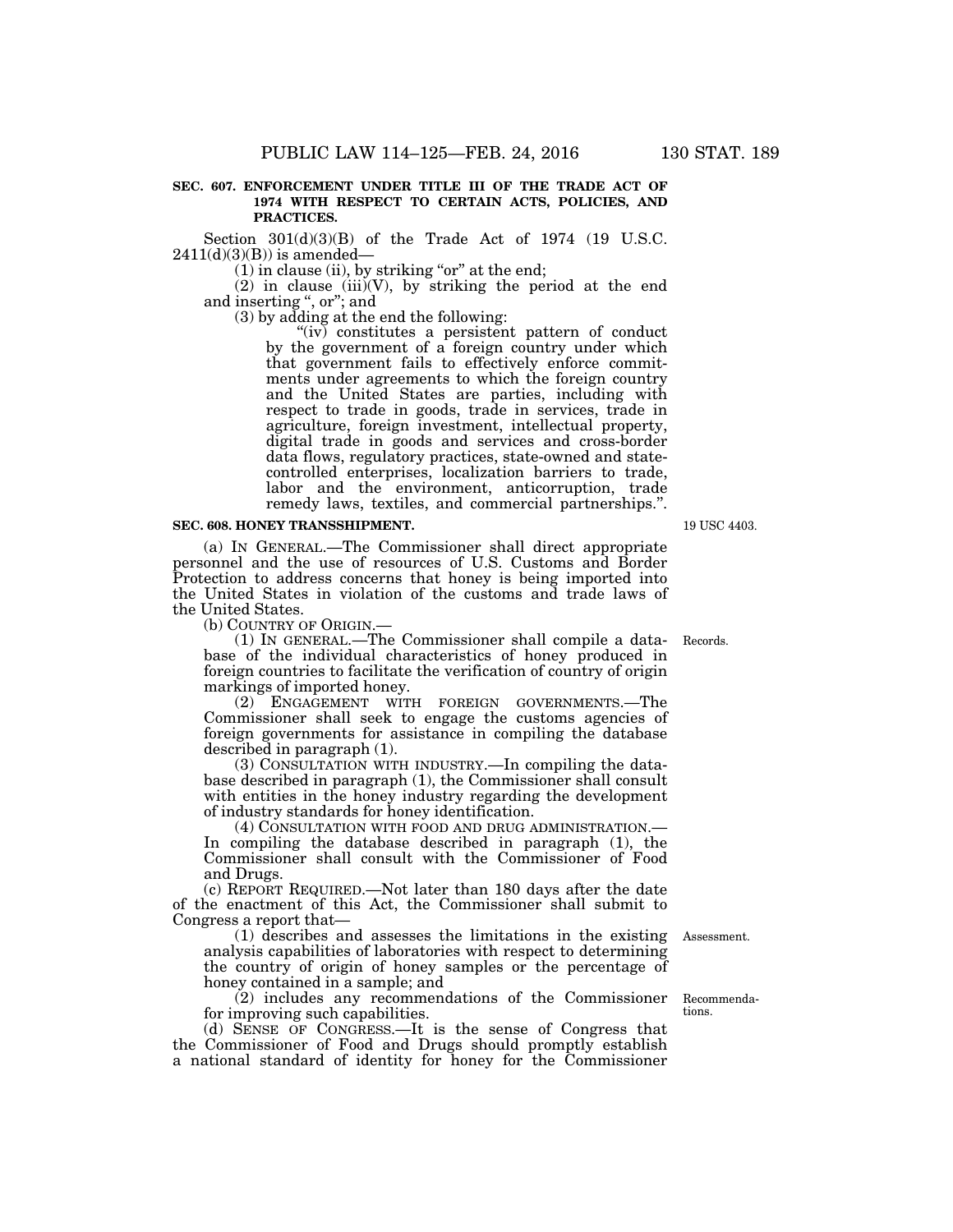of U.S. Customs and Border Protection to use to ensure that imports of honey are—

(1) classified accurately for purposes of assessing duties; and

(2) denied entry into the United States if such imports pose a threat to the health or safety of consumers in the United States.

## **SEC. 609. ESTABLISHMENT OF CHIEF INNOVATION AND INTELLECTUAL PROPERTY NEGOTIATOR.**

(a) IN GENERAL.—Section 141 of the Trade Act of 1974 (19 U.S.C. 2171) is amended—

 $(1)$  in subsection  $(b)(2)$ 

(A) by striking ''and one Chief Agricultural Negotiator'' and inserting '', one Chief Agricultural Negotiator, and one Chief Innovation and Intellectual Property Negotiator,'';

 $(\hat{B})$  by striking "or the Chief Agricultural Negotiator" and inserting '', the Chief Agricultural Negotiator, or the Chief Innovation and Intellectual Property Negotiator''; and

(C) by striking ''and the Chief Agricultural Negotiator'' and inserting '', the Chief Agricultural Negotiator, and the Chief Innovation and Intellectual Property Negotiator''; and

 $(2)$  in subsection  $(c)$ —

(A) by moving paragraph (5) 2 ems to the left; and (B) by adding at the end the following:

''(6) The principal functions of the Chief Innovation and Intellectual Property Negotiator shall be to conduct trade negotiations and to enforce trade agreements relating to United States intellectual property and to take appropriate actions to address acts, policies, and practices of foreign governments that have a significant adverse impact on the value of United States innovation. The Chief Innovation and Intellectual Property Negotiator shall be a vigorous advocate on behalf of United States innovation and intellectual property interests. The Chief Innovation and Intellectual Property Negotiator shall perform such other functions as the United States Trade Representative may direct.''.

(b) COMPENSATION.—Section 5314 of title 5, United States Code is amended by striking "Chief Agricultural Negotiator." and inserting the following:

''Chief Agricultural Negotiator, Office of the United States Trade Representative.

''Chief Innovation and Intellectual Property Negotiator, Office of the United States Trade Representative.''.

(c) REPORT REQUIRED.—Not later than one year after the appointment of the first Chief Innovation and Intellectual Property Negotiator pursuant to paragraph (2) of section 141(b) of the Trade Act of 1974, as amended by subsection (a), and annually thereafter, the United States Trade Representative shall submit to the Committee on Finance of the Senate and the Committee on Ways and Means of the House of Representatives a report describing in detail—

(1) enforcement actions taken by the Trade Representative during the one-year period preceding the submission of the report to ensure the protection of United States innovation and intellectual property interests; and

19 USC 4404.

Time period.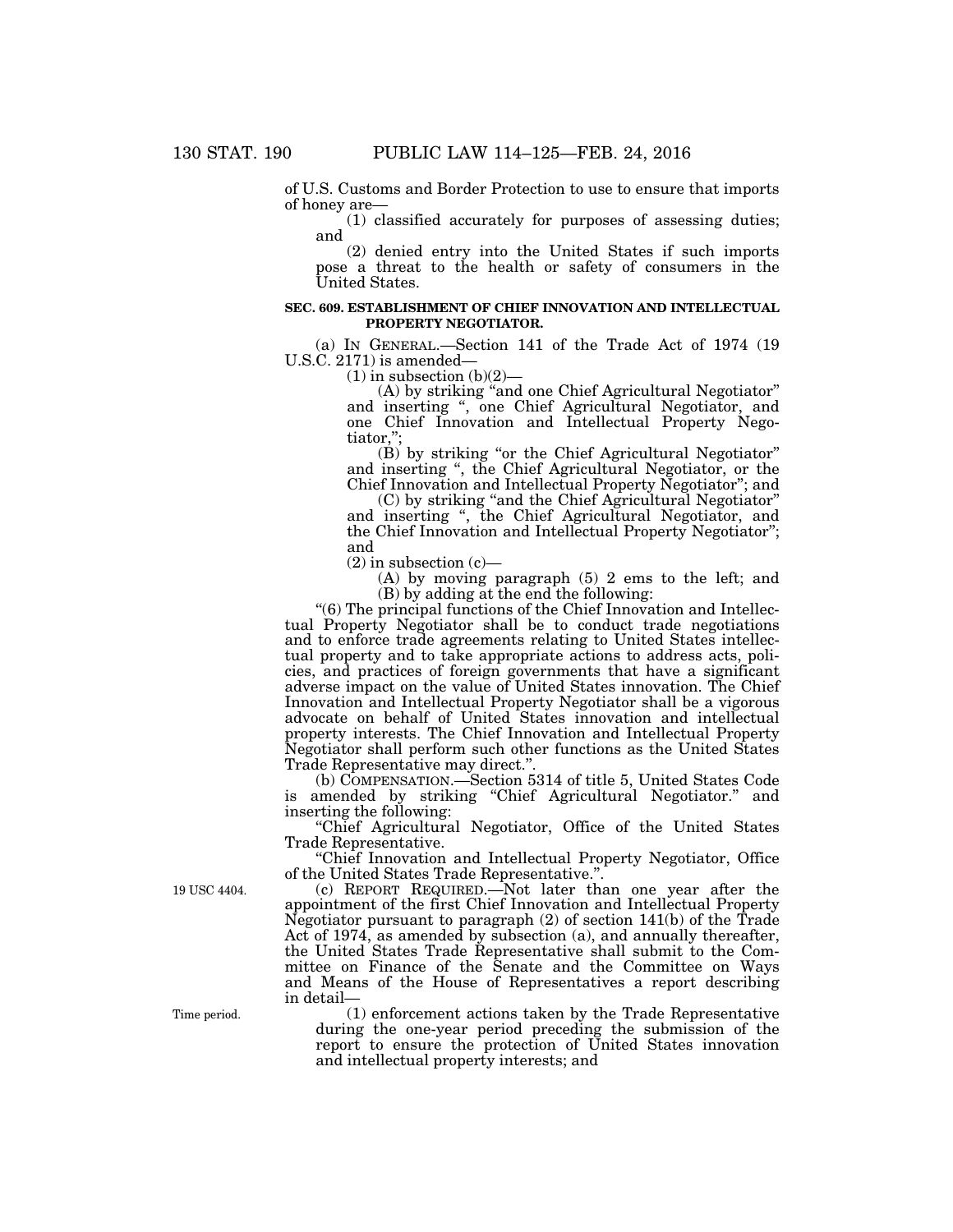(2) other actions taken by the Trade Representative to advance United States innovation and intellectual property interests.

## **SEC. 610. MEASURES RELATING TO COUNTRIES THAT DENY ADEQUATE PROTECTION FOR INTELLECTUAL PROPERTY RIGHTS.**

(a) INCLUSION OF COUNTRIES THAT DENY ADEQUATE PROTEC- TION OF TRADE SECRETS.—Section 182(d)(2) of the Trade Act of  $1974$  (19 U.S.C.  $2242(d)(2)$ ) is amended by inserting ", trade secrets, after ''copyrights''.

(b) SPECIAL RULES FOR COUNTRIES ON THE PRIORITY WATCH LIST OF THE UNITED STATES TRADE REPRESENTATIVE.—

 $(1)$  In GENERAL.—Section 182 of the Trade Act of 1974 (19 U.S.C. 2242) is amended by striking subsection (g) and inserting the following:

"(g) SPECIAL RULES FOR FOREIGN COUNTRIES ON THE PRIORITY WATCH LIST.-

''(1) ACTION PLANS.—

"(A) In GENERAL.—Not later than 90 days after the Deadline. date on which the Trade Representative submits the National Trade Estimate under section 181(b), the Trade Representative shall develop an action plan described in subparagraph (C) with respect to each foreign country described in subparagraph (B).

''(B) FOREIGN COUNTRY DESCRIBED.—The Trade Representative shall develop an action plan under subparagraph (A) with respect to each foreign country that—

''(i) the Trade Representative has identified for placement on the priority watch list; and

''(ii) has remained on such list for at least one year.

''(C) ACTION PLAN DESCRIBED.—An action plan developed under subparagraph (A) shall contain the benchmarks described in subparagraph (D) and be designed to assist the foreign country—

 $\mathbf{a}$ <sup>"</sup>(i) to achieve—

''(I) adequate and effective protection of intellectual property rights; and

''(II) fair and equitable market access for United States persons that rely upon intellectual property protection; or

 $\sqrt[n]{\text{iii}}$  to make significant progress toward achieving the goals described in clause (i).

''(D) BENCHMARKS DESCRIBED.—The benchmarks contained in an action plan developed pursuant to subparagraph (A) are such legislative, institutional, enforcement, or other actions as the Trade Representative determines to be necessary for the foreign country to achieve the goals described in clause (i) or (ii) of subparagraph (C).

 $\tilde{H}(2)$  FAILURE TO MEET ACTION PLAN BENCHMARKS.—If, as of one year after the date on which an action plan is developed under paragraph (1)(A), the President, in consultation with the Trade Representative, determines that the foreign country to which the action plan applies has not substantially complied with the benchmarks described in paragraph  $(1)(D)$ , the President may take appropriate action with respect to the foreign country.

President. Consultation. Determination.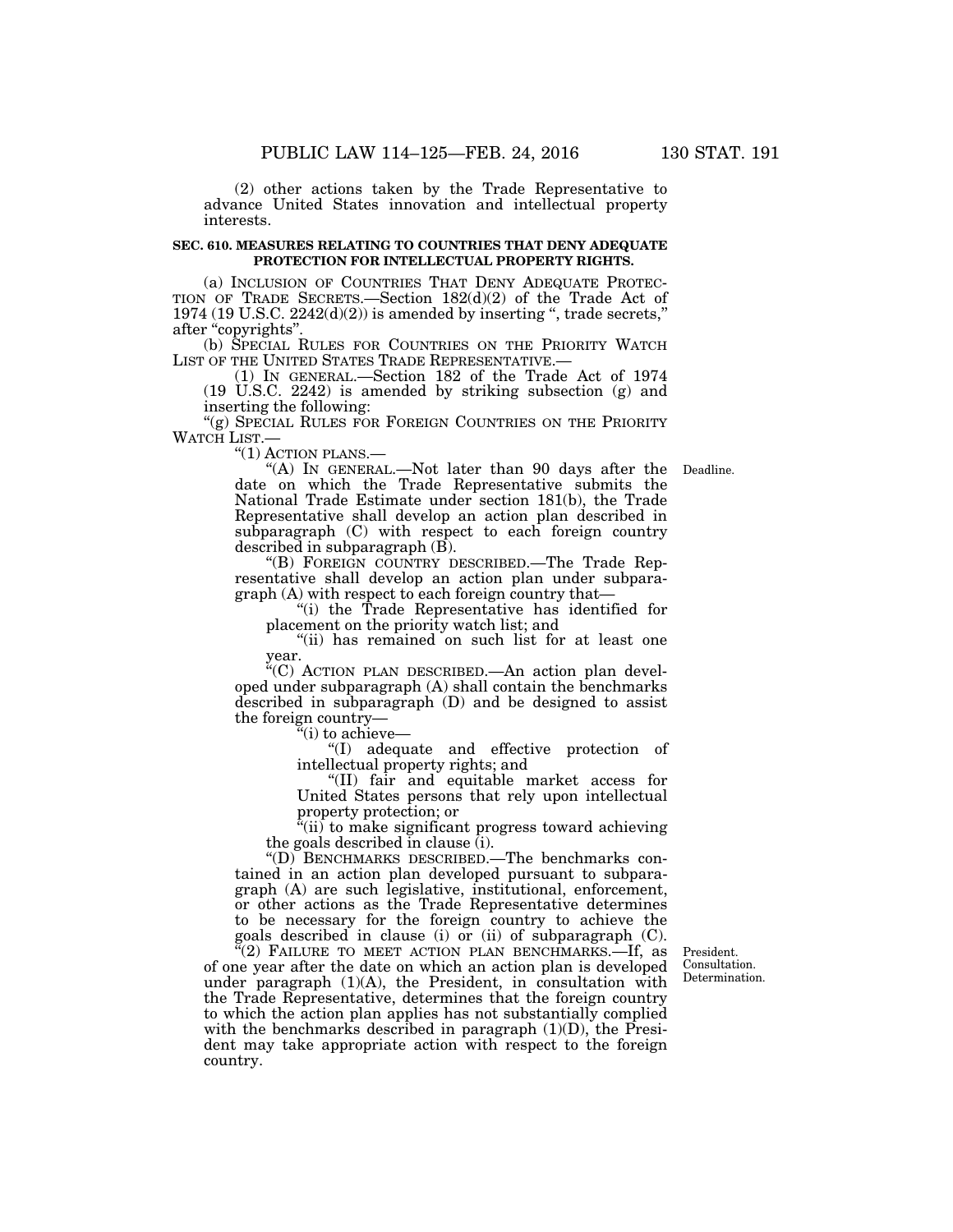"(3) PRIORITY WATCH LIST DEFINED.—In this subsection, the term 'priority watch list' means the priority watch list established by the Trade Representative pursuant to subsection (a).

Time period.

''(h) ANNUAL REPORT.—Not later than 30 days after the date on which the Trade Representative submits the National Trade Estimate under section 181(b), the Trade Representative shall submit to the Committee on Ways and Means of the House of Representatives and the Committee on Finance of the Senate a report on actions taken under this section during the 12 months preceding such report, and the reasons for such actions, including—

 $\frac{8}{10}$  a list of any foreign countries identified under subsection (a);

"(2) a description of progress made in achieving improved intellectual property protection and market access for persons relying on intellectual property rights; and

''(3) a description of the action plans developed under subsection (g) and any actions taken by foreign countries under such plans.''.

 $(2)$  FUNDING.

(A) IN GENERAL.—Amounts from the Trade Enforcement Trust Fund established under section 611 may be expended by the United States Trade Representative, only as provided by appropriations Acts, to provide assistance to any developing country to which an action plan applies under section 182(g) of the Trade Act of 1974, as amended by paragraph (1), to facilitate the efforts of the developing country to comply with the benchmarks contained in the action plan. Such assistance may include capacity building, activities designed to increase awareness of intellectual property rights, and training for officials responsible for enforcing intellectual property rights in the developing country.

(B) DEVELOPING COUNTRY DEFINED.—In this paragraph, the term ''developing country'' means a country classified by the World Bank as having a low-income or lower-middle-income economy.

(3) RULE OF CONSTRUCTION.—Nothing in this subsection or the amendment made by this subsection shall be construed as limiting the authority of the President or the United States Trade Representative to develop action plans other than action plans described in section  $18\overline{2}$ (g) of the Trade Act of 1974, as amended by paragraph (1), or to take any action otherwise authorized by law in response to the failure of a foreign country to provide adequate and effective protection and enforcement of intellectual property rights.

## **SEC. 611. TRADE ENFORCEMENT TRUST FUND.**

(a) ESTABLISHMENT.—There is established in the Treasury of the United States a trust fund to be known as the Trade Enforcement Trust Fund (in this section referred to as the "Trust Fund"), consisting of amounts transferred to the Trust Fund under subsection  $(\bar{b})$  and any amounts that may be credited to the Trust Fund under subsection (c).

(b) TRANSFER OF AMOUNTS.— (1) IN GENERAL.—The Secretary of the Treasury shall transfer to the Trust Fund, from the general fund of the

List.

19 USC 2242 note.

19 USC 2242 note.

19 USC 4405.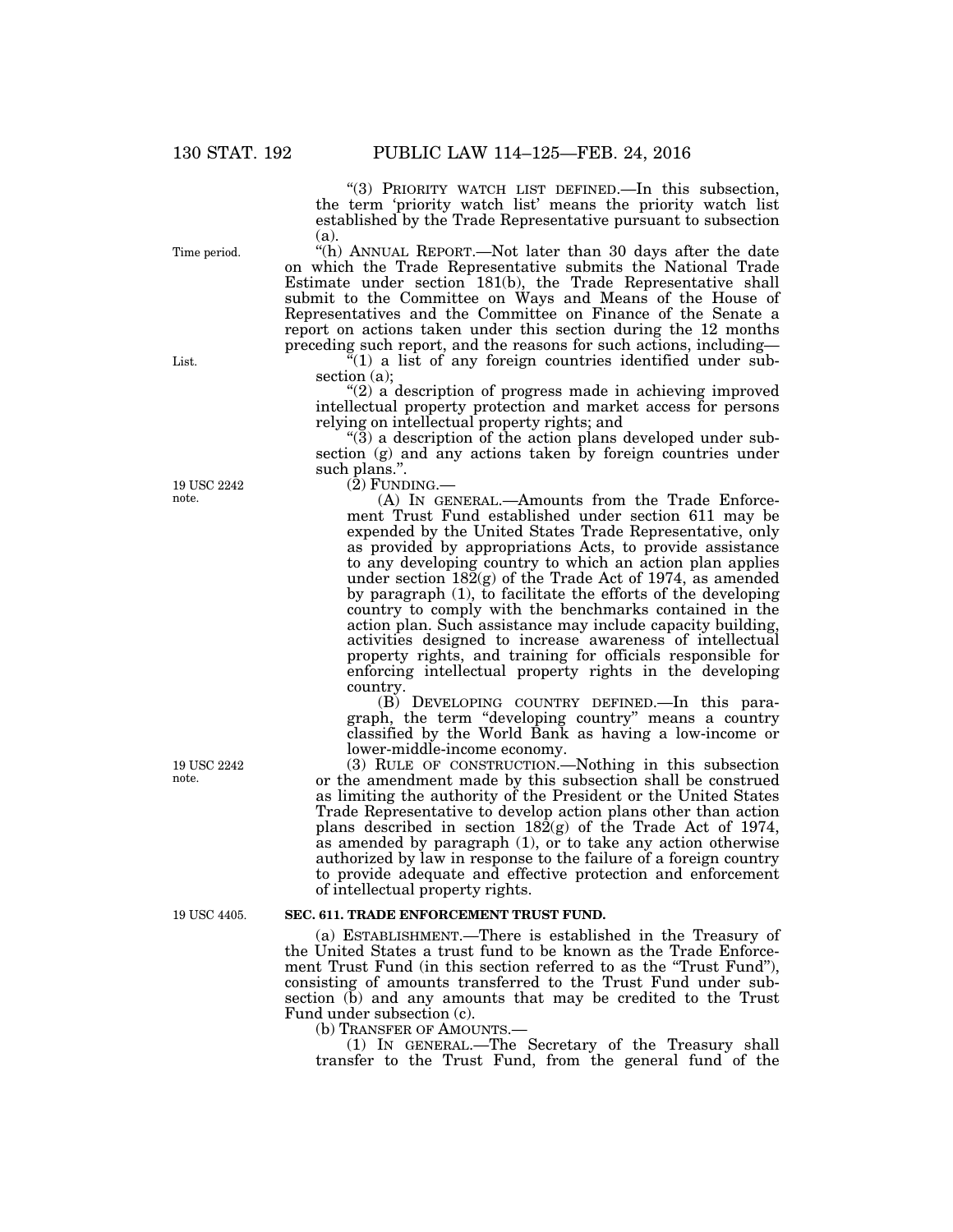Treasury, for each fiscal year that begins on or after the date of the enactment of this Act through fiscal year 2026, an amount equal to \$15,000,000 (or a lesser amount as required pursuant to paragraph (2)).

(2) LIMITATION.—The total amount in the Trust Fund at any time may not exceed \$30,000,000.

(3) FREQUENCY OF TRANSFERS.—The Secretary shall transfer amounts required to be transferred to the Trust Fund under paragraph (1) not less frequently than quarterly from the general fund of the Treasury to the Trust Fund in a manner that ensures that the total amount in the Trust Fund at the end of the quarter does not exceed the limitation established under paragraph (2).<br>(c) INVESTMENT OF AMOUNTS.-

(1) INVESTMENT OF AMOUNTS.—The Secretary shall invest such portion of the Trust Fund as is not required to meet current withdrawals in interest-bearing obligations of the United States or in obligations guaranteed as to both principal and interest by the United States.

(2) INTEREST AND PROCEEDS.—The interest on, and the proceeds from the sale or redemption of, any obligations held in the Trust Fund shall be credited to and form a part of the Trust Fund.

(d) AVAILABILITY OF AMOUNTS FROM TRUST FUND.—

(1) IN GENERAL.—The United States Trade Representative shall, on the basis of the advice of the Trade Policy Committee and relevant subordinate bodies of the TPC, use or transfer for the use by Federal agencies represented on the TPC amounts in the Trust Fund, only as provided by appropriations Acts, for making expenditures for any of the following:

(A) To seek to enforce the provisions of and commitments and obligations under the WTO Agreements and free trade agreements to which the United States is a party and resolve any actions by foreign countries that are inconsistent with those provisions, commitments, and obligations.

(B) To monitor and ensure the full implementation by foreign countries of the provisions of and commitments and obligations under free trade agreements to which the United States is a party for purposes of systematically assessing, identifying, investigating, or initiating steps to address inconsistencies with those provisions, commitments, and obligations.

(C) To thoroughly investigate and respond to petitions under section 302 of the Trade Act of 1974 (19 U.S.C. 2412) requesting that action be taken under section 301 of such Act (19 U.S.C. 2411).

(D) To support capacity-building efforts undertaken by the United States pursuant to any free trade agreement to which the United States is a party and to prioritize and give special attention to the timely, consistent, and robust implementation of the commitments and obligations of a party to that free trade agreement, including commitments and obligations related to trade in goods, trade in services, trade in agriculture, foreign investment, intellectual property, digital trade in goods and services and crossborder data flows, regulatory practices, state-owned and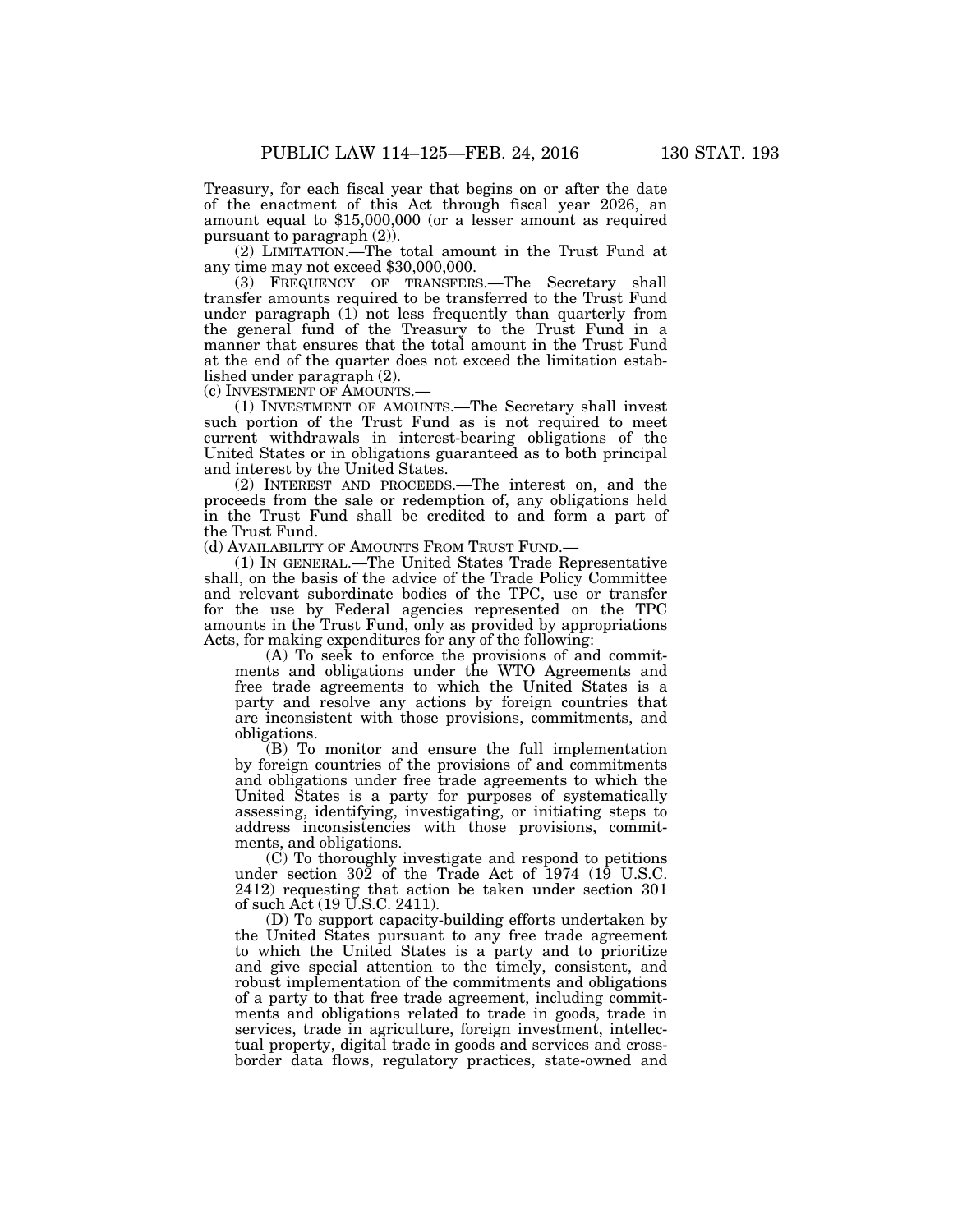state-controlled enterprises, localization barriers to trade, labor and the environment, currency, foreign currency manipulation, anticorruption, trade remedy laws, textiles, and commercial partnerships.

(E) To support capacity-building efforts undertaken by the United States pursuant to any such free trade agreement and to include performance indicators against which the progress and obstacles for the implementation of commitments and obligations can be identified and assessed within a meaningful time frame.

(2) LIMITATION.—Amounts made available in the Trust Fund may not be used to offset costs of conducting negotiations for any free trade agreement to be entered into on or after the date of the enactment of this Act, but may be used to support implementation and capacity building prior to entry into force of a free trade agreement.

(e) REPORT.—Not later than 18 months after the entry into force of any free trade agreement entered into after the date of the enactment of this Act, the United States Trade Representative, in consultation with the Federal agencies represented on the TPC, shall submit to Congress a report on the actions taken under subsection (d) in connection with that agreement.

(f) COMPTROLLER GENERAL STUDY.—

(1) IN GENERAL.—The Comptroller General of the United States shall conduct a study that includes the following:

(A) A comprehensive analysis of the trade enforcement expenditures of each Federal agency with responsibilities relating to trade that specifies, with respect to each such Federal agency—

(i) the amounts appropriated for trade enforcement; and

(ii) the number of full-time employees carrying out activities relating to trade enforcement.

(B) Recommendations on the additional employees and resources that each such Federal agency may need to effectively enforce the free trade agreements to which the United States is a party.

(2) REPORT.—Not later than one year after the date of the enactment of this Act, the Comptroller General shall submit to Congress a report on the results of the study conducted under paragraph (1).

(g) DEFINITIONS.—In this section:

(1) TRADE POLICY COMMITTEE; TPC.—The terms ''Trade Policy Committee'' and ''TPC'' mean the interagency organization established under section 242 of the Trade Expansion Act of 1962 (19 U.S.C. 1872).

(2) WTO.—The term ''WTO'' means the World Trade Organization.

(3) WTO AGREEMENT.—The term ''WTO Agreement'' has the meaning given that term in section 2(9) of the Uruguay Round Agreements Act (19 U.S.C. 3501(9)).

(4) WTO AGREEMENTS.—The term ''WTO Agreements'' means the WTO Agreement and agreements annexed to that Agreement.

Consultation.

Analysis.

Recommendations.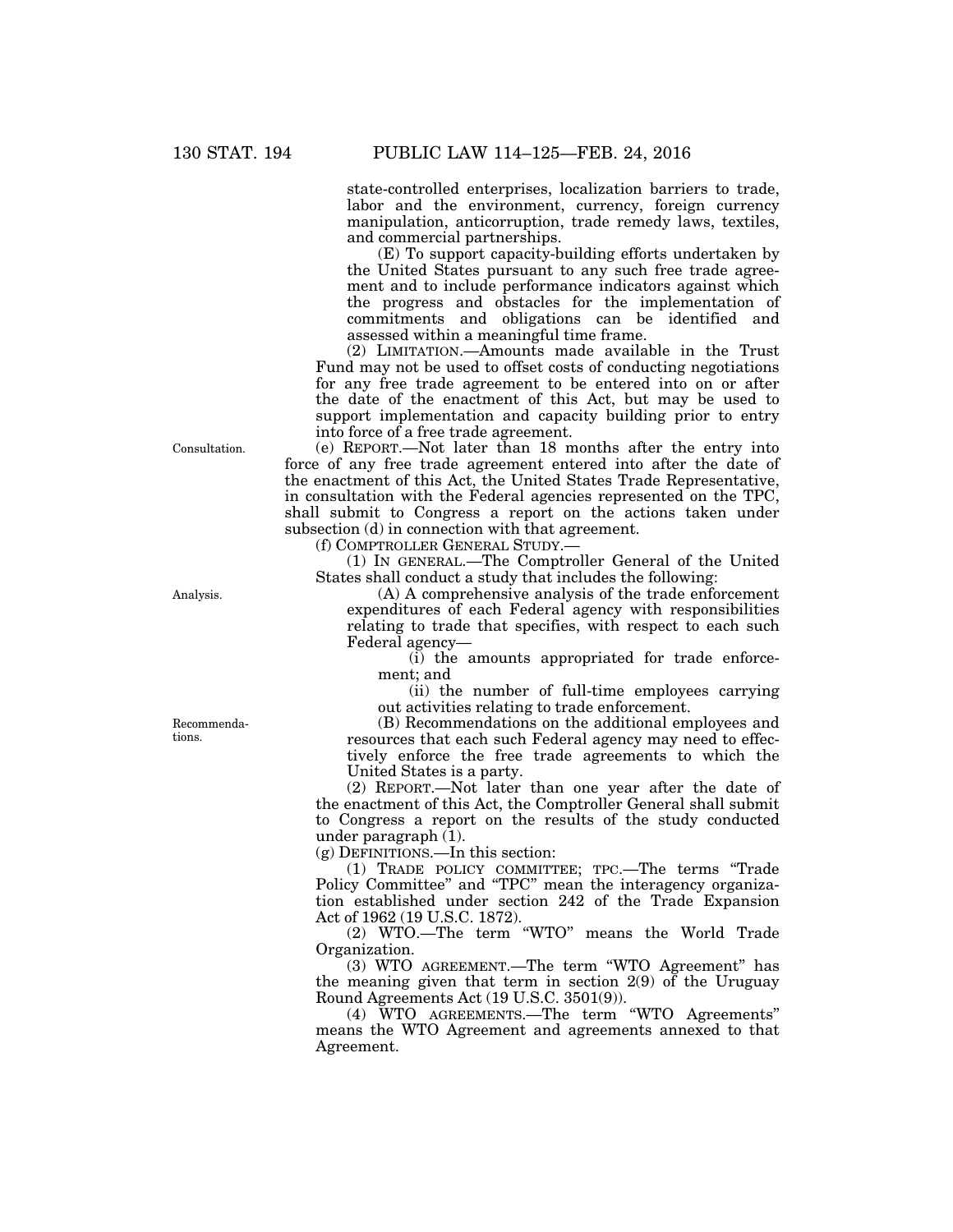# **TITLE VII—ENGAGEMENT ON CUR-RENCY EXCHANGE RATE AND ECO-NOMIC POLICIES**

#### **SEC. 701. ENHANCEMENT OF ENGAGEMENT ON CURRENCY EXCHANGE**  19 USC 4421. **RATE AND ECONOMIC POLICIES WITH CERTAIN MAJOR TRADING PARTNERS OF THE UNITED STATES.**

(a) MAJOR TRADING PARTNER REPORT.—

(1) IN GENERAL.—Not later than 180 days after the date of the enactment of this Act, and not less frequently than once every 180 days thereafter, the Secretary shall submit to the appropriate committees of Congress a report on the macroeconomic and currency exchange rate policies of each country that is a major trading partner of the United States.

(2) ELEMENTS.—

(A) IN GENERAL.—Each report submitted under paragraph (1) shall contain—

(i) for each country that is a major trading partner of the United States—

(I) that country's bilateral trade balance with the United States;

(II) that country's current account balance as a percentage of its gross domestic product;

(III) the change in that country's current account balance as a percentage of its gross domestic product during the 3-year period preceding the submission of the report;

 $(\overline{IV})$  that country's foreign exchange reserves as a percentage of its short-term debt; and

(V) that country's foreign exchange reserves as a percentage of its gross domestic product; and (ii) an enhanced analysis of macroeconomic and exchange rate policies for each country that is a major trading partner of the United States that has—

(I) a significant bilateral trade surplus with the United States;

(II) a material current account surplus; and

(III) engaged in persistent one-sided intervention in the foreign exchange market.

(B) ENHANCED ANALYSIS.—Each enhanced analysis under subparagraph  $(A)(ii)$  shall include, for each country with respect to which an analysis is made under that subparagraph—

(i) a description of developments in the currency markets of that country, including, to the greatest extent feasible, developments with respect to currency interventions;

(ii) a description of trends in the real effective exchange rate of the currency of that country and in the degree of undervaluation of that currency;

(iii) an analysis of changes in the capital controls and trade restrictions of that country; and

(iv) patterns in the reserve accumulation of that country.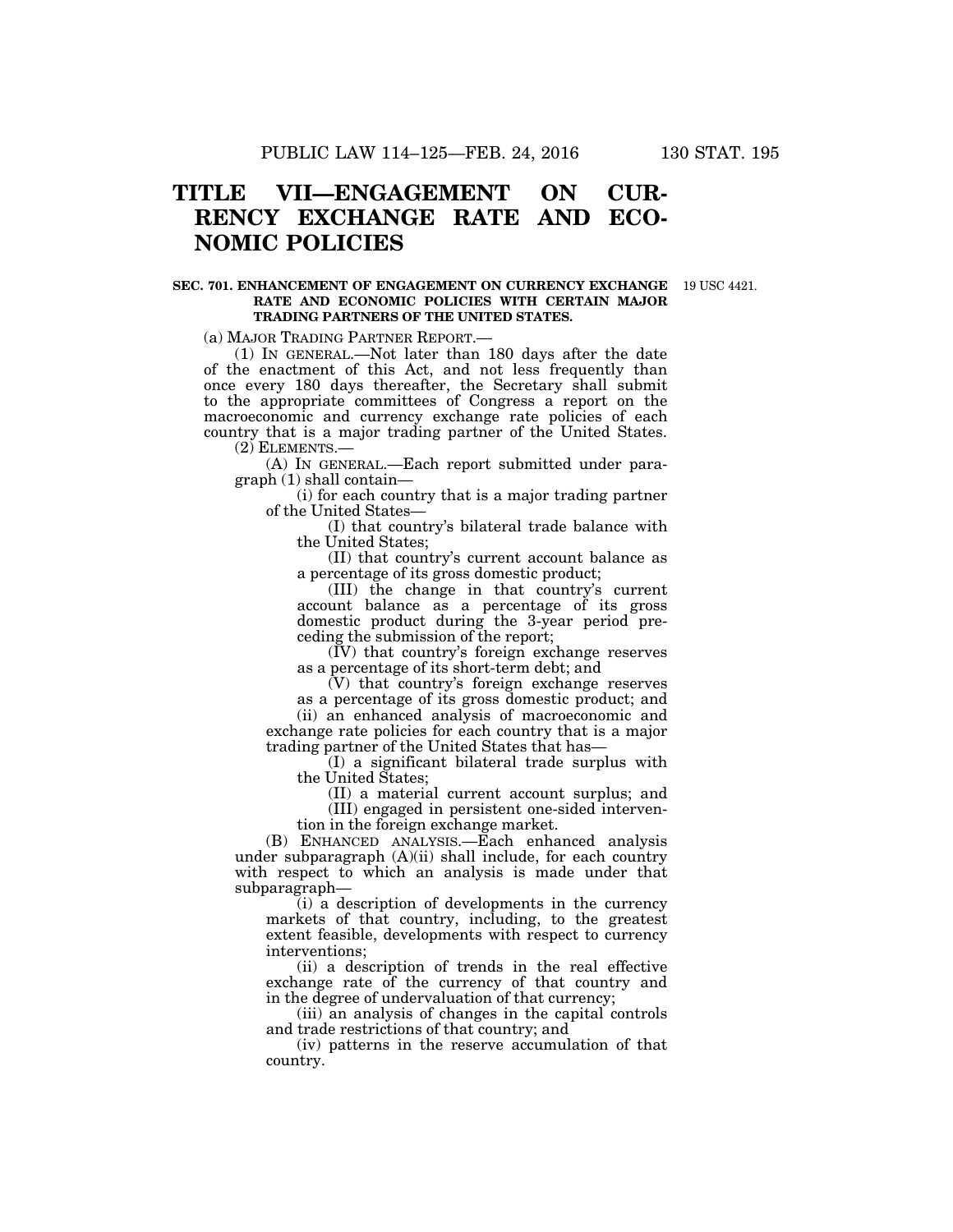(3) ASSESSMENT FACTORS.—Not later than 90 days after the date of the enactment of this Act, the Secretary shall publicly describe the factors used to assess under paragraph  $(2)(A)(ii)$  whether a country has a significant bilateral trade surplus with the United States, has a material current account surplus, and has engaged in persistent one-sided intervention in the foreign exchange market.<br>(b) ENGAGEMENT ON EXCHANGE RATE AND ECONOMIC POLI-

(b) ENGAGEMENT ON EXCHANGE RATE AND ECONOMIC POLICIES.—<br>(1) IN GENERAL.—The President, through the Secretary,

shall commence enhanced bilateral engagement with each country for which an enhanced analysis of macroeconomic and currency exchange rate policies is included in the report submitted under subsection  $(a)$ , in order to, as appropriate-

(A) urge implementation of policies to address the causes of the undervaluation of its currency, its significant bilateral trade surplus with the United States, and its material current account surplus, including undervaluation and surpluses relating to exchange rate management;

(B) express the concern of the United States with respect to the adverse trade and economic effects of that undervaluation and those surpluses;

(C) advise that country of the ability of the President to take action under subsection (c); and/or

(D) develop a plan with specific actions to address that undervaluation and those surpluses.

(2) WAIVER.—

(A) IN GENERAL.—The Secretary may waive the requirement under paragraph (1) to commence enhanced bilateral engagement with a country if the Secretary determines that commencing enhanced bilateral engagement with the country-

(i) would have an adverse impact on the United States economy greater than the benefits of such action; or

(ii) would cause serious harm to the national security of the United States.

(B) CERTIFICATION AND REPORT.—The Secretary shall promptly certify to Congress a determination under subparagraph (A) and promptly submit to Congress a report that describes in detail the reasons for the Secretary's determination under subparagraph (A).

(c) REMEDIAL ACTION.—

(1) IN GENERAL.—If, on or after the date that is one year after the commencement of enhanced bilateral engagement by the President, through the Secretary, with respect to a country under subsection (b)(1), the Secretary determines that the country has failed to adopt appropriate policies to correct the undervaluation and surpluses described in subsection  $(b)(1)(A)$ with respect to that country, the President shall take one or more of the following actions:

(A) Prohibit the Overseas Private Investment Corporation from approving any new financing (including any insurance, reinsurance, or guarantee) with respect to a project located in that country on and after such date.

(B) Except as provided in paragraph (3), and pursuant to paragraph (4), prohibit the Federal Government from

President.

Plan.

Determination.

President. Determination.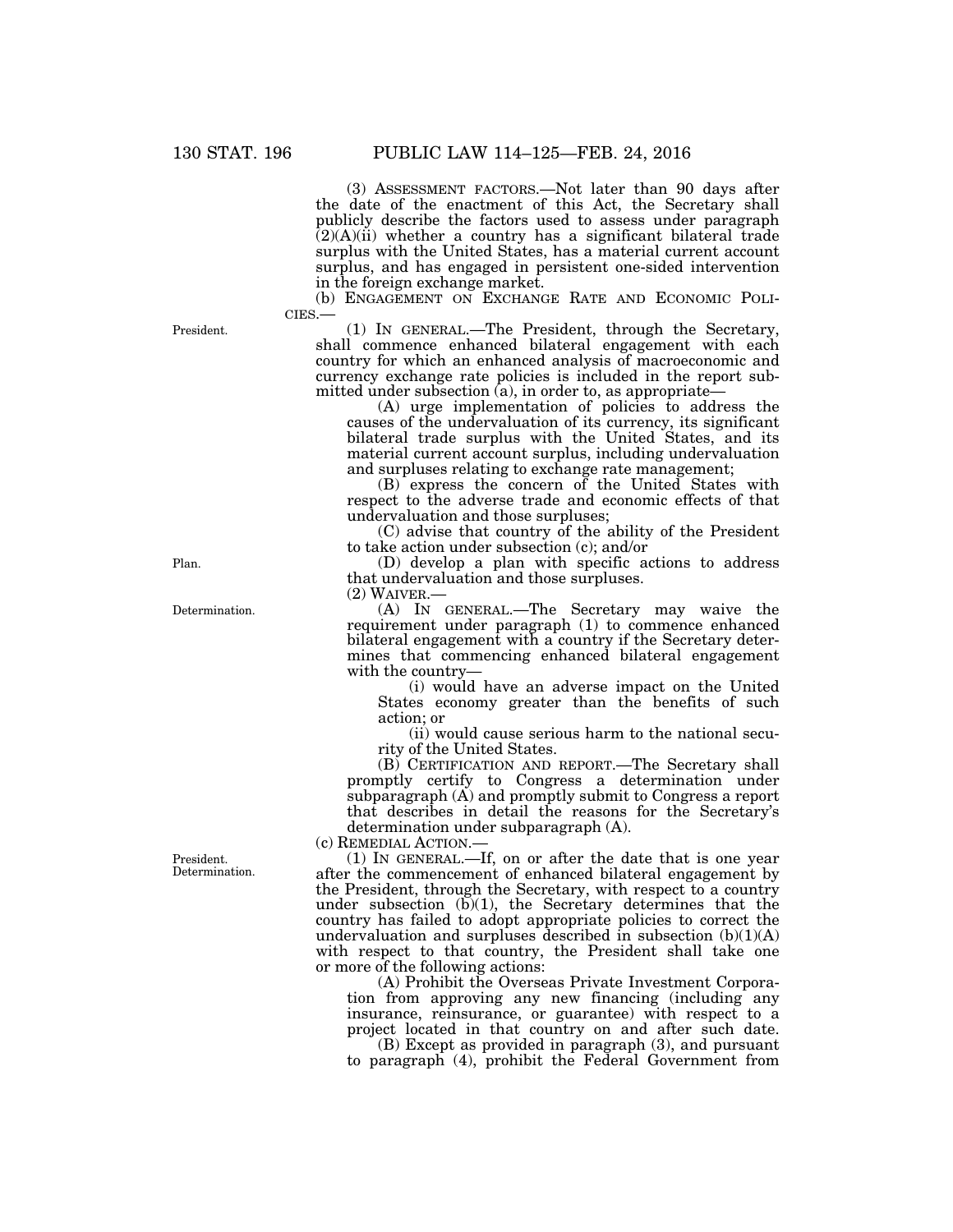procuring, or entering into any contract for the procurement of, goods or services from that country on and after such date.

(C) Instruct the United States Executive Director of the International Monetary Fund to call for additional rigorous surveillance of the macroeconomic and exchange rate policies of that country and, as appropriate, formal consultations on findings of currency manipulation.

(D) Instruct the United States Trade Representative to take into account, in consultation with the Secretary, in assessing whether to enter into a bilateral or regional trade agreement with that country or to initiate or participate in negotiations with respect to a bilateral or regional trade agreement with that country, the extent to which that country has failed to adopt appropriate policies to correct the undervaluation and surpluses described in subsection  $(b)(1)(A)$ .

(2) WAIVER.—

President. Determination.

(A) IN GENERAL.—The President may waive the requirement under paragraph (1) to take remedial action if the President determines that taking remedial action under paragraph (1) would—

(i) have an adverse impact on the United States economy greater than the benefits of taking remedial action; or

(ii) would cause serious harm to the national security of the United States.

(B) CERTIFICATION AND REPORT.—The President shall promptly certify to Congress a determination under subparagraph (A) and promptly submit to Congress a report that describes in detail the reasons for the President's determination under subparagraph (A).

(3) EXCEPTION.—The President may not apply a prohibition under paragraph  $(1)(B)$  in a manner that is inconsistent with United States obligations under international agreements.

(4) CONSULTATIONS.—

(A) OFFICE OF MANAGEMENT AND BUDGET.—Before applying a prohibition under paragraph  $(1)(B)$ , the President shall consult with the Director of the Office of Management and Budget to determine whether such prohibition would subject the taxpayers of the United States to unreasonable cost.

(B) CONGRESS.—The President shall consult with the appropriate committees of Congress with respect to any action the President takes under paragraph  $(1)(B)$ , including whether the President has consulted as required under subparagraph (A).

(d) DEFINITIONS.—In this section:

(1) APPROPRIATE COMMITTEES OF CONGRESS.—The term ''appropriate committees of Congress'' means—

(A) the Committee on Banking, Housing, and Urban Affairs and the Committee on Finance of the Senate; and

(B) the Committee on Financial Services and the Committee on Ways and Means of the House of Representatives.

(2) COUNTRY.—The term ''country'' means a foreign country, dependent territory, or possession of a foreign country, and may include an association of 2 or more foreign countries,

President.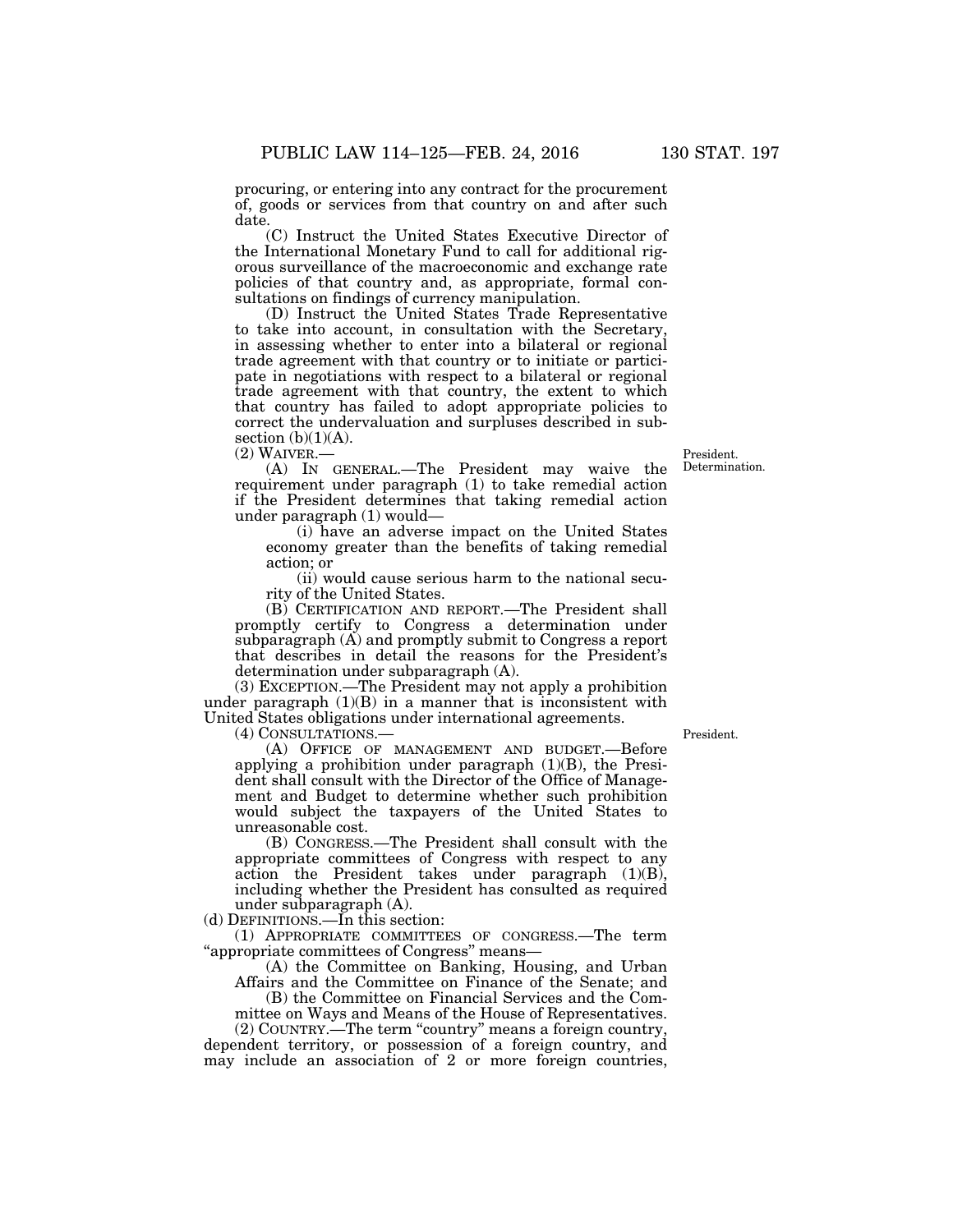dependent territories, or possessions of countries into a customs union outside the United States.

(3) REAL EFFECTIVE EXCHANGE RATE.—The term ''real effective exchange rate'' means a weighted average of bilateral exchange rates, expressed in price-adjusted terms.

(4) SECRETARY.—The term ''Secretary'' means the Secretary of the Treasury.

19 USC 4422.

#### **SEC. 702. ADVISORY COMMITTEE ON INTERNATIONAL EXCHANGE RATE POLICY.**

(a) ESTABLISHMENT.—

(1) IN GENERAL.—There is established an Advisory Committee on International Exchange Rate Policy (in this section referred to as the "Committee".

(2) DUTIES.—The Committee shall be responsible for advising the Secretary of the Treasury with respect to the impact of international exchange rates and financial policies on the economy of the United States.

(b) MEMBERSHIP.—

(1) IN GENERAL.—The Committee shall be composed of 9 members as follows, none of whom shall be employees of the Federal Government:

(A) Three members shall be appointed by the President pro tempore of the Senate, upon the recommendation of the chairmen and ranking members of the Committee on Banking, Housing, and Urban Affairs and the Committee on Finance of the Senate.

(B) Three members shall be appointed by the Speaker of the House of Representatives, upon the recommendation of the chairmen and ranking members of the Committee on Financial Services and the Committee on Ways and Means of the House of Representatives.

(C) Three members shall be appointed by the President. (2) QUALIFICATIONS.—Members shall be selected under paragraph (1) on the basis of their objectivity and demonstrated

expertise in finance, economics, or currency exchange.

(3) TERMS.—

(A) IN GENERAL.—Members shall be appointed for a term of 2 years or until the Committee terminates.

(B) REAPPOINTMENT.—A member may be reappointed to the Committee for additional terms.

(4) VACANCIES.—Any vacancy in the Committee shall not affect its powers, but shall be filled in the same manner as the original appointment.

(c) DURATION OF COMMITTEE.—

(1) IN GENERAL.—The Committee shall terminate on the date that is 2 years after the date of the enactment of this Act unless renewed by the President for a subsequent 2-year period.

(2) CONTINUED RENEWAL.—The President may continue to renew the Committee for successive 2-year periods by taking appropriate action to renew the Committee prior to the date on which the Committee would otherwise terminate.

(d) MEETINGS.—The Committee shall hold not fewer than 2 meetings each calendar year.

(e) CHAIRPERSON.—

President.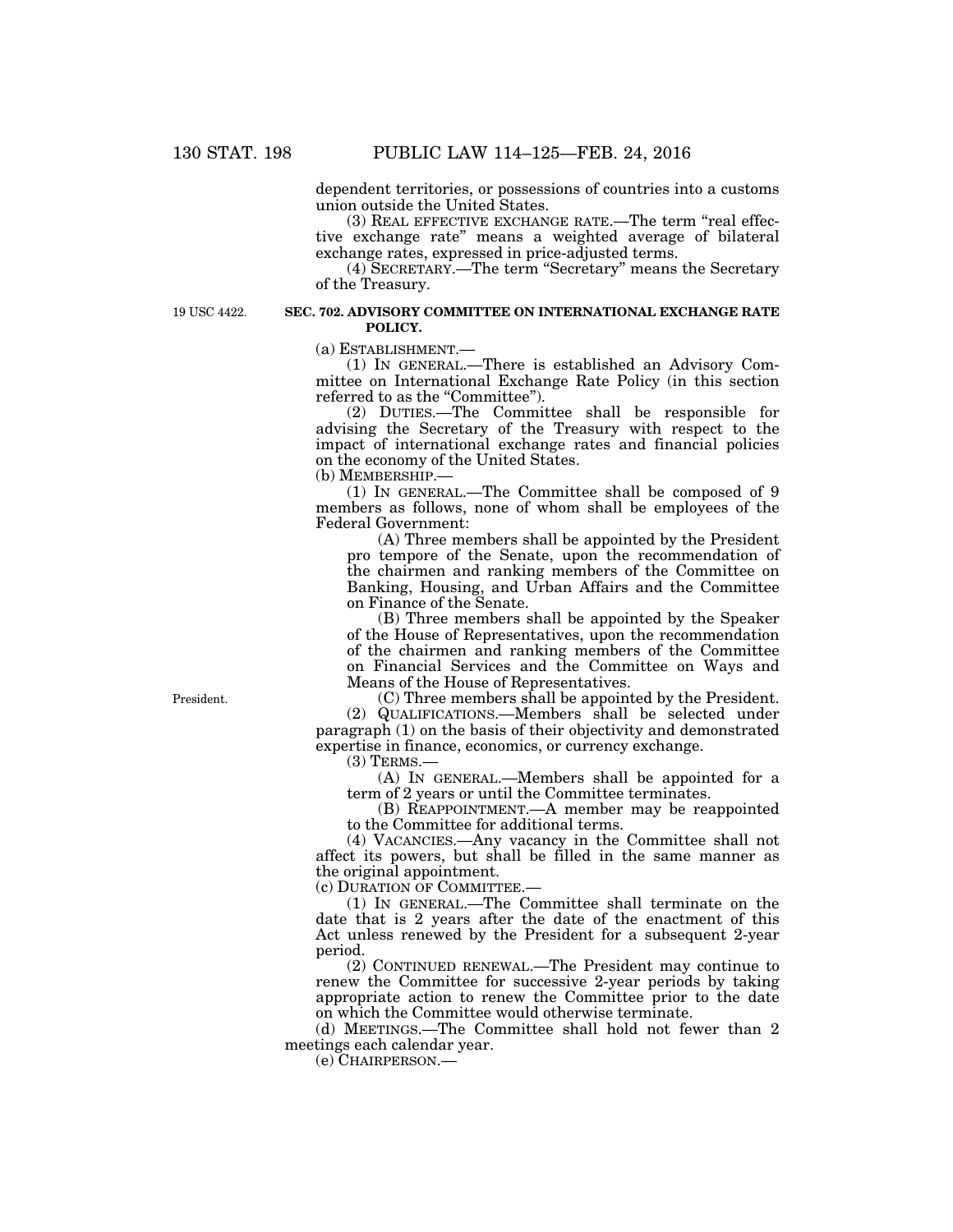(1) IN GENERAL.—The Committee shall elect from among its members a chairperson for a term of 2 years or until the Committee terminates.

(2) REELECTION; SUBSEQUENT TERMS.—A chairperson of the Committee may be reelected chairperson but is ineligible to serve consecutive terms as chairperson.

(f) STAFF.—The Secretary of the Treasury shall make available to the Committee such staff, information, personnel, administrative services, and assistance as the Committee may reasonably require to carry out the activities of the Committee.<br>(g) APPLICATION OF THE FEDERAL ADVISORY COMMITTEE ACT.

(1) IN GENERAL.—Except as provided in paragraph  $(2)$ , the provisions of the Federal Advisory Committee Act (5 U.S.C. App.) shall apply to the Committee.

(2) EXCEPTION.—Meetings of the Committee shall be exempt from the requirements of subsections (a) and (b) of section 10 and section 11 of the Federal Advisory Committee Act (relating to open meetings, public notice, public participation, and public availability of documents), whenever and to the extent it is determined by the President or the Secretary of the Treasury that such meetings will be concerned with matters the disclosure of which—

(A) would seriously compromise the development by the Government of the United States of monetary or financial policy; or

(B) is likely to—

(i) lead to significant financial speculation in currencies, securities, or commodities; or

(ii) significantly endanger the stability of any financial institution.

(h) AUTHORIZATION OF APPROPRIATIONS.—There are authorized to be appropriated to the Secretary of the Treasury for each fiscal year in which the Committee is in effect \$1,000,000 to carry out this section.

# **TITLE VIII—MATTERS RELATING TO U.S. CUSTOMS AND BORDER PROTECTION**

U.S. Customs and Border Protection Authorization Act.

# **Subtitle A—Establishment of U.S. Customs and Border Protection**

### **SEC. 801. SHORT TITLE.**

This title may be cited as the "U.S. Customs and Border Protection Authorization Act''.

### **SEC. 802. ESTABLISHMENT OF U.S. CUSTOMS AND BORDER PROTEC-TION.**

(a) IN GENERAL.—Section 411 of the Homeland Security Act of 2002 (6 U.S.C. 211) is amended to read as follows:

#### **''SEC. 411. ESTABLISHMENT OF U.S. CUSTOMS AND BORDER PROTEC-TION; COMMISSIONER, DEPUTY COMMISSIONER, AND OPERATIONAL OFFICES.**

"(a) IN GENERAL.—There is established in the Department an agency to be known as U.S. Customs and Border Protection.

19 USC 4301 note.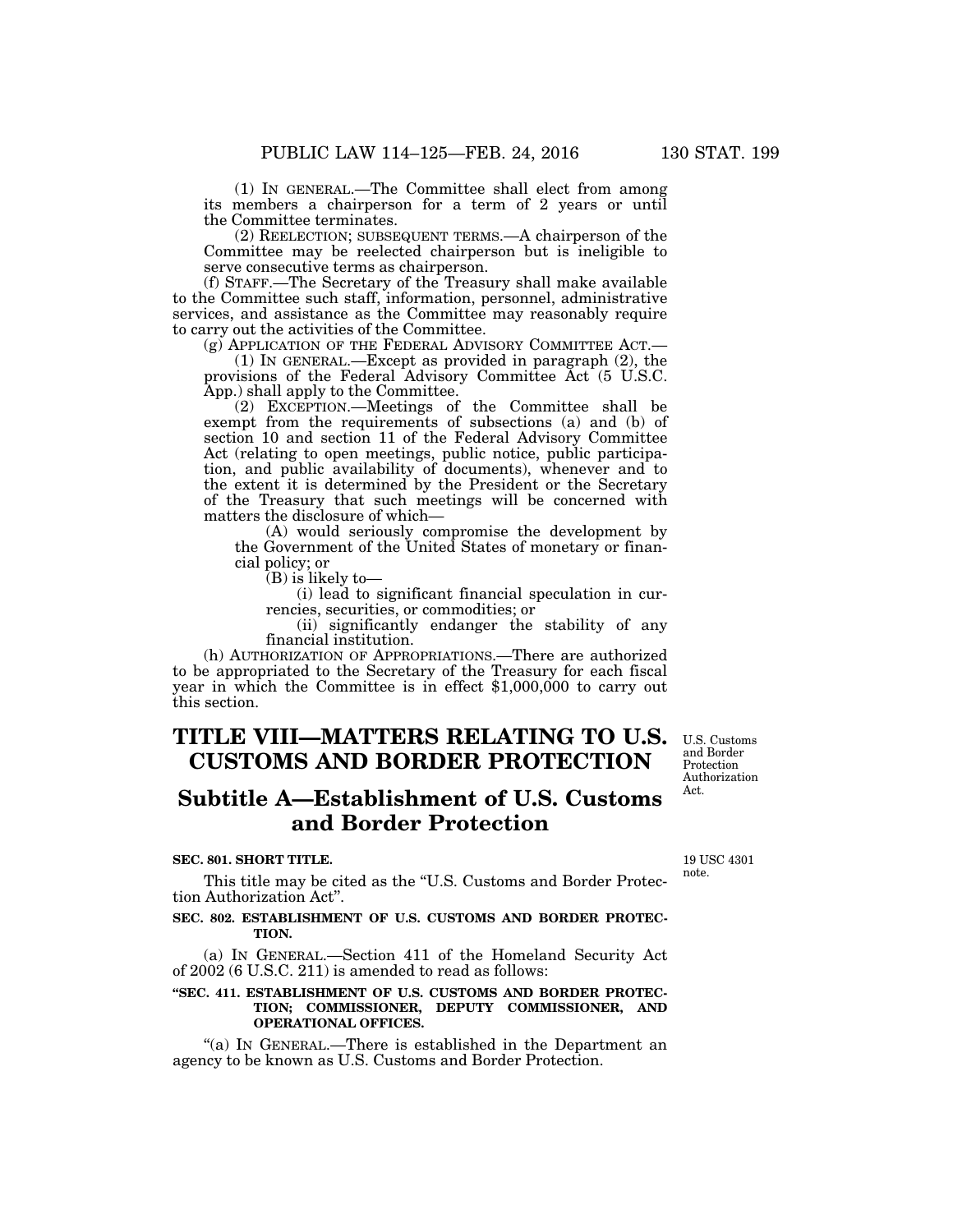''(b) COMMISSIONER OF U.S. CUSTOMS AND BORDER PROTEC- TION.— ''(1) IN GENERAL.—There shall be at the head of U.S. Cus-

toms and Border Protection a Commissioner of U.S. Customs and Border Protection (in this section referred to as the 'Commissioner').

" $(2)$  COMMITTEE REFERRAL.—As an exercise of the rulemaking power of the Senate, any nomination for the Commissioner submitted to the Senate for confirmation, and referred to a committee, shall be referred to the Committee on Finance. ''(c) DUTIES.—The Commissioner shall—

 $''(1)$  coordinate and integrate the security, trade facilitation, and trade enforcement functions of U.S. Customs and Border Protection;

 $(2)$  ensure the interdiction of persons and goods illegally entering or exiting the United States;

 $(3)$  facilitate and expedite the flow of legitimate travelers and trade;

''(4) direct and administer the commercial operations of U.S. Customs and Border Protection, and the enforcement of the customs and trade laws of the United States;

''(5) detect, respond to, and interdict terrorists, drug smugglers and traffickers, human smugglers and traffickers, and other persons who may undermine the security of the United States, in cases in which such persons are entering, or have recently entered, the United States;

''(6) safeguard the borders of the United States to protect against the entry of dangerous goods;

"(7) ensure the overall economic security of the United States is not diminished by efforts, activities, and programs aimed at securing the homeland;

" $(8)$  in coordination with U.S. Immigration and Customs Enforcement and United States Citizenship and Immigration Services, enforce and administer all immigration laws, as such term is defined in paragraph (17) of section 101(a) of the Immigration and Nationality Act (8 U.S.C. 1101(a)), including—

''(A) the inspection, processing, and admission of persons who seek to enter or depart the United States; and

''(B) the detection, interdiction, removal, departure from the United States, short-term detention, and transfer of persons unlawfully entering, or who have recently unlawfully entered, the United States;

"(9) develop and implement screening and targeting capabilities, including the screening, reviewing, identifying, and prioritizing of passengers and cargo across all international modes of transportation, both inbound and outbound;

''(10) in coordination with the Secretary, deploy technology to collect the data necessary for the Secretary to administer the biometric entry and exit data system pursuant to section 7208 of the Intelligence Reform and Terrorism Prevention Act of 2004 (8 U.S.C. 1365b);

 $"(11)$  enforce and administer the laws relating to agricultural import and entry inspection referred to in section 421;

 $\degree$ (12) in coordination with the Under Secretary for Management of the Department, ensure U.S. Customs and Border Protection complies with Federal law, the Federal Acquisition Regulation, and the Department's acquisition management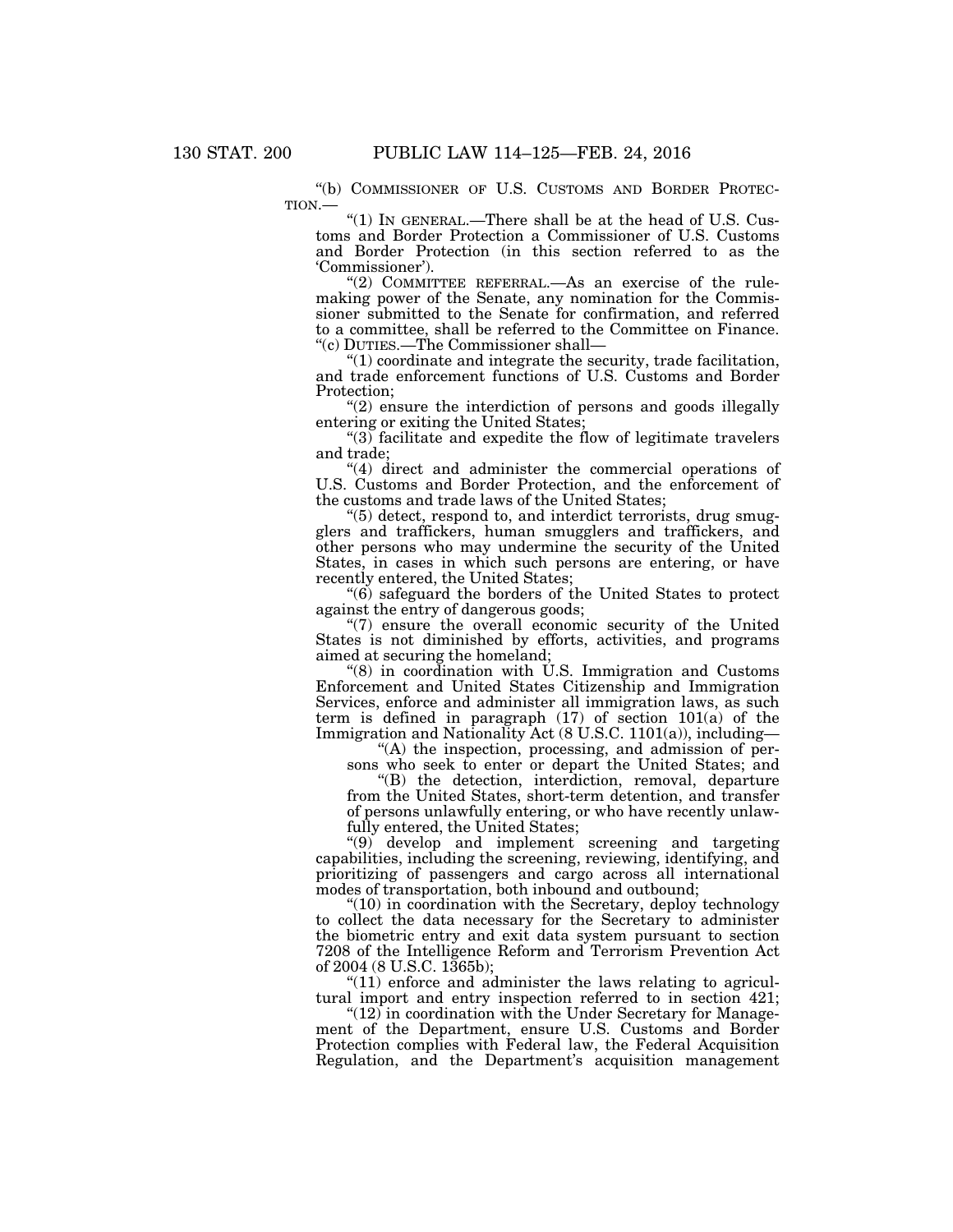directives for major acquisition programs of U.S. Customs and Border Protection;

 $\degree$ (13) ensure that the policies and regulations of U.S. Customs and Border Protection are consistent with the obligations of the United States pursuant to international agreements;

''(14) enforce and administer—

''(A) the Container Security Initiative program under section 205 of the Security and Accountability for Every Port Act of 2006 (6 U.S.C. 945); and

''(B) the Customs–Trade Partnership Against Terrorism program under subtitle B of title II of such Act (6 U.S.C. 961 et seq.);

"(15) conduct polygraph examinations in accordance with section 3(1) of the Anti-Border Corruption Act of 2010 (Public Law 111–376; 124 Stat. 4105);

''(16) establish the standard operating procedures described in subsection (k);

" $(17)$  carry out the training required under subsection  $(l)$ ; and

"(18) carry out other duties and powers prescribed by law or delegated by the Secretary.

''(d) DEPUTY COMMISSIONER.—There shall be in U.S. Customs and Border Protection a Deputy Commissioner who shall assist the Commissioner in the management of U.S. Customs and Border Protection.

''(e) U.S. BORDER PATROL.—

''(1) IN GENERAL.—There is established in U.S. Customs and Border Protection the U.S. Border Patrol.

''(2) CHIEF.—There shall be at the head of the U.S. Border Patrol a Chief, who shall—

"(A) be at the level of Executive Assistant Commissioner within U.S. Customs and Border Protection; and ''(B) report to the Commissioner.

''(3) DUTIES.—The U.S. Border Patrol shall—

"(A) serve as the law enforcement office of U.S. Customs and Border Protection with primary responsibility for interdicting persons attempting to illegally enter or exit the United States or goods being illegally imported into or exported from the United States at a place other than a designated port of entry;

''(B) deter and prevent the illegal entry of terrorists, terrorist weapons, persons, and contraband; and

''(C) carry out other duties and powers prescribed by the Commissioner.

''(f) AIR AND MARINE OPERATIONS.—

''(1) IN GENERAL.—There is established in U.S. Customs and Border Protection an office known as Air and Marine Operations.

"(2) EXECUTIVE ASSISTANT COMMISSIONER.—There shall be at the head of Air and Marine Operations an Executive Assistant Commissioner, who shall report to the Commissioner.

''(3) DUTIES.—Air and Marine Operations shall—

" $(A)$  serve as the law enforcement office within U.S. Customs and Border Protection with primary responsibility to detect, interdict, and prevent acts of terrorism and the unlawful movement of people, illicit drugs, and other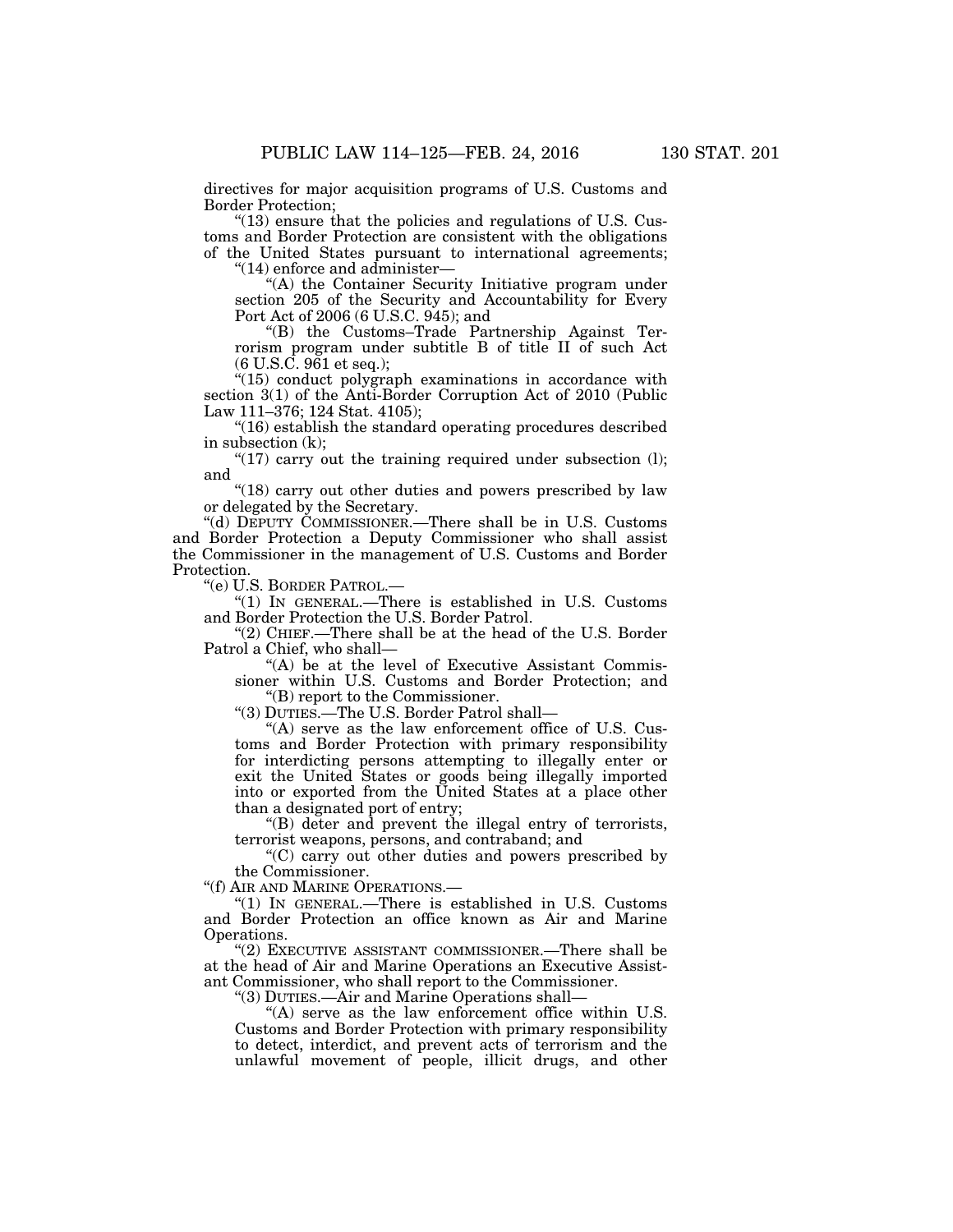contraband across the borders of the United States in the air and maritime environment;

''(B) conduct joint aviation and marine operations with U.S. Immigration and Customs Enforcement;

''(C) conduct aviation and marine operations with international, Federal, State, and local law enforcement agencies, as appropriate;

''(D) administer the Air and Marine Operations Center established under paragraph (4); and

''(E) carry out other duties and powers prescribed by the Commissioner.

''(4) AIR AND MARINE OPERATIONS CENTER.—

"(A) In GENERAL.—There is established in Air and Marine Operations an Air and Marine Operations Center.

''(B) EXECUTIVE DIRECTOR.—There shall be at the head of the Air and Marine Operations Center an Executive Director, who shall report to the Executive Assistant Commissioner of Air and Marine Operations.

''(C) DUTIES.—The Air and Marine Operations Center shall—

''(i) manage the air and maritime domain awareness of the Department, as directed by the Secretary;

''(ii) monitor and coordinate the airspace for unmanned aerial systems operations of Air and Marine Operations in U.S. Customs and Border Protection;

''(iii) detect, identify, and coordinate a response to threats to national security in the air domain, in coordination with other appropriate agencies, as determined by the Executive Assistant Commissioner;

"(iv) provide aviation and marine support to other Federal, State, tribal, and local agencies; and

" $(v)$  carry out other duties and powers prescribed by the Executive Assistant Commissioner.

''(g) OFFICE OF FIELD OPERATIONS.—

''(1) IN GENERAL.—There is established in U.S. Customs and Border Protection an Office of Field Operations.

"(2) EXECUTIVE ASSISTANT COMMISSIONER.—There shall be at the head of the Office of Field Operations an Executive Assistant Commissioner, who shall report to the Commissioner.

''(3) DUTIES.—The Office of Field Operations shall coordinate the enforcement activities of U.S. Customs and Border Protection at United States air, land, and sea ports of entry to—

"(A) deter and prevent terrorists and terrorist weapons from entering the United States at such ports of entry;

''(B) conduct inspections at such ports of entry to safeguard the United States from terrorism and illegal entry of persons;

''(C) prevent illicit drugs, agricultural pests, and contraband from entering the United States;

''(D) in coordination with the Commissioner, facilitate and expedite the flow of legitimate travelers and trade;

 $\mathrm{``(E)}$  administer the National Targeting Center established under paragraph (4);

''(F) coordinate with the Executive Assistant Commissioner for the Office of Trade with respect to the trade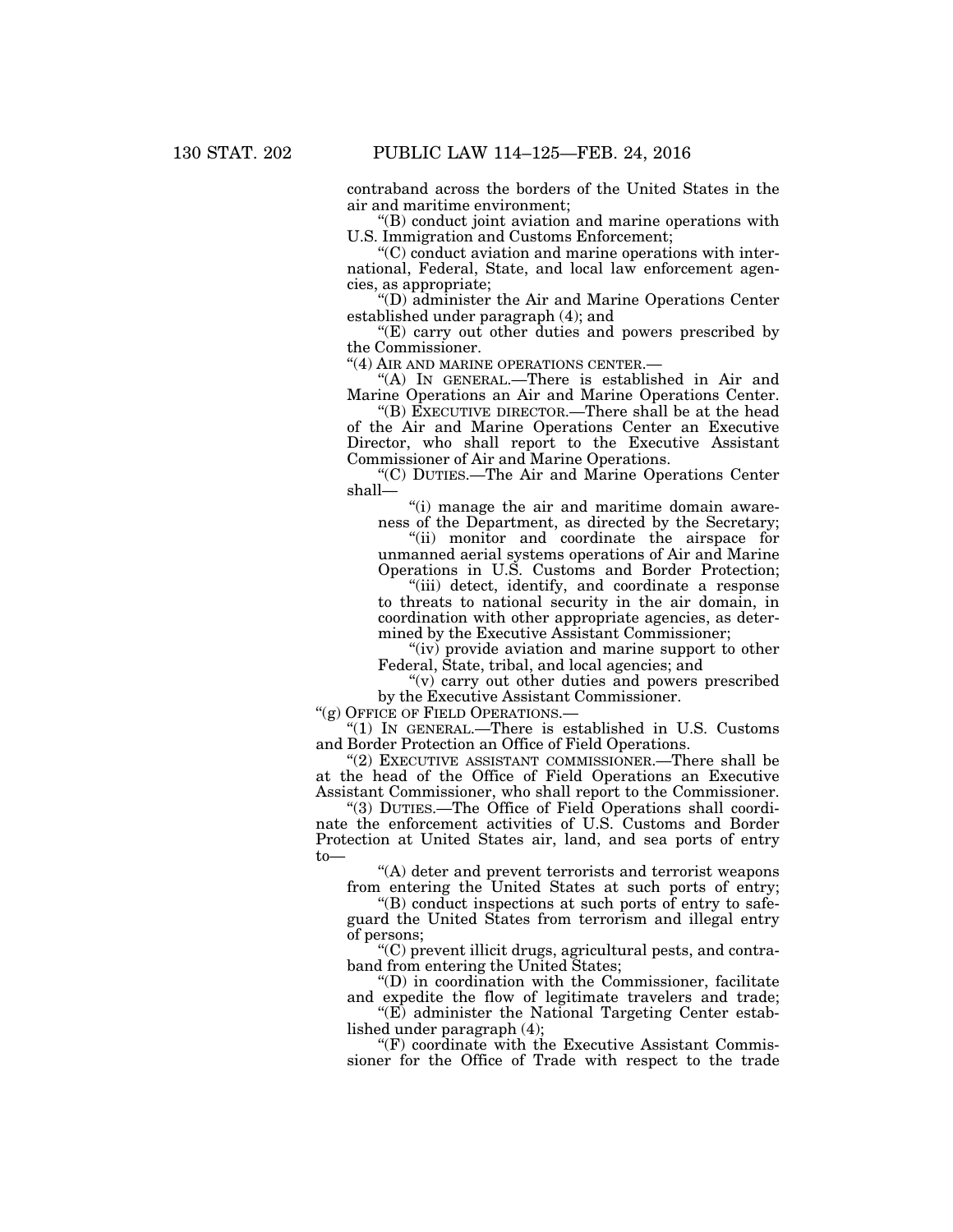facilitation and trade enforcement activities of U.S. Customs and Border Protection; and

''(G) carry out other duties and powers prescribed by the Commissioner.

''(4) NATIONAL TARGETING CENTER.—

''(A) IN GENERAL.—There is established in the Office of Field Operations a National Targeting Center.

''(B) EXECUTIVE DIRECTOR.—There shall be at the head of the National Targeting Center an Executive Director, who shall report to the Executive Assistant Commissioner of the Office of Field Operations.

''(C) DUTIES.—The National Targeting Center shall—

"(i) serve as the primary forum for targeting operations within U.S. Customs and Border Protection to collect and analyze traveler and cargo information in advance of arrival in the United States to identify and address security risks and strengthen trade enforcement;

"(ii) identify, review, and target travelers and cargo for examination;

''(iii) coordinate the examination of entry and exit of travelers and cargo;

"(iv) develop and conduct commercial risk assessment targeting with respect to cargo destined for the United States;

''(v) coordinate with the Transportation Security Administration, as appropriate;

"(vi) issue Trade Alerts pursuant to section  $111(b)$ of the Trade Facilitation and Trade Enforcement Act of 2015; and

"(vii) carry out other duties and powers prescribed by the Executive Assistant Commissioner.

''(5) ANNUAL REPORT ON STAFFING.—

''(A) IN GENERAL.—Not later than 30 days after the date of the enactment of the Trade Facilitation and Trade Enforcement Act of 2015, and annually thereafter, the Executive Assistant Commissioner shall submit to the Committee on Homeland Security and the Committee on Ways and Means of the House of Representatives and the Committee on Homeland Security and Governmental Affairs and the Committee on Finance of the Senate a report on the staffing model for the Office of Field Operations, including information on how many supervisors, front-line U.S. Customs and Border Protection officers, and support personnel are assigned to each Field Office and port of entry.

''(B) FORM.—The report required under subparagraph (A) shall, to the greatest extent practicable, be submitted in unclassified form, but may be submitted in classified form, if the Executive Assistant Commissioner determines that such is appropriate and informs the Committee on Homeland Security and the Committee on Ways and Means of the House of Representatives and the Committee on Homeland Security and Governmental Affairs and the Committee on Finance of the Senate of the reasoning for such.

''(h) OFFICE OF INTELLIGENCE.—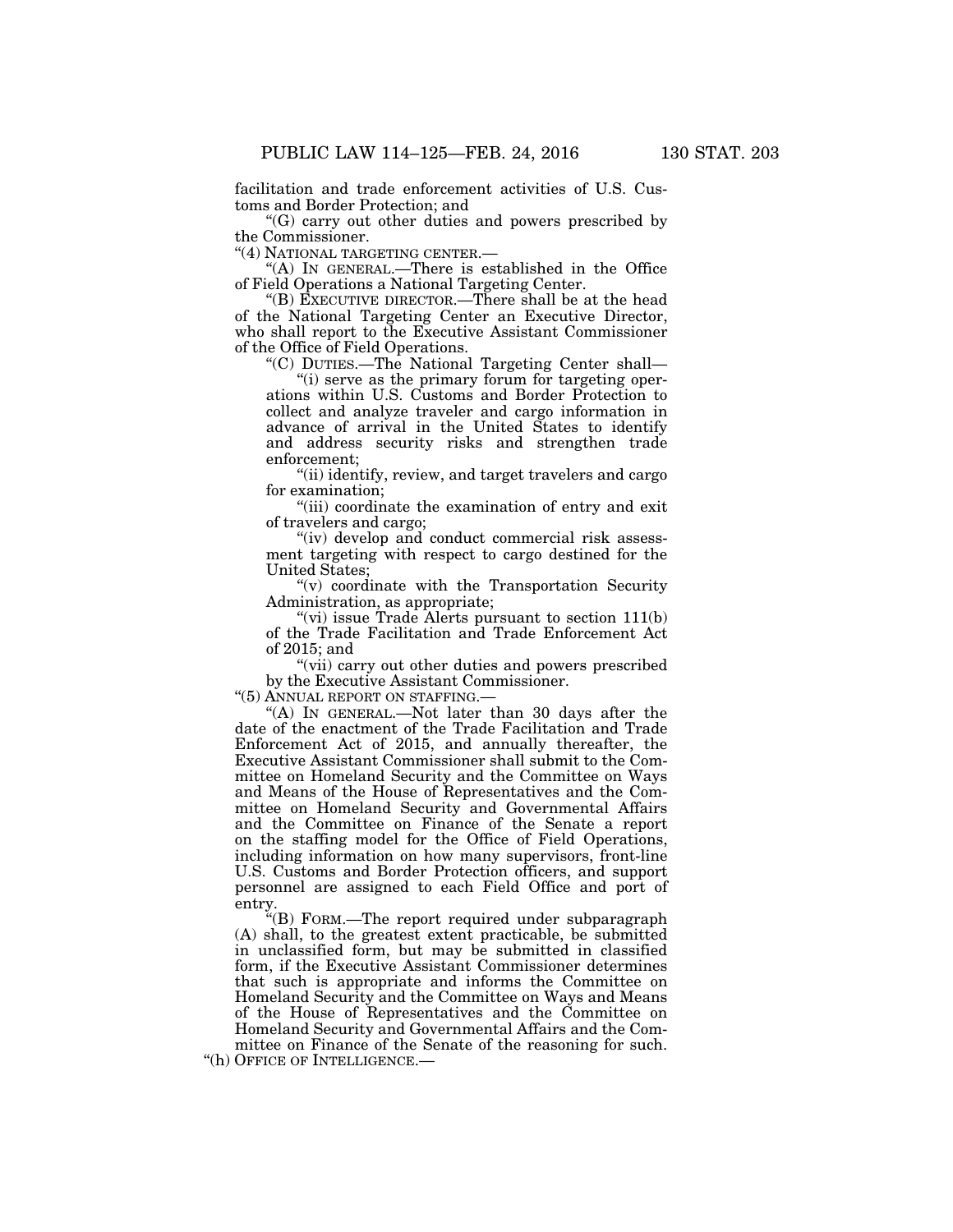''(1) IN GENERAL.—There is established in U.S. Customs and Border Protection an Office of Intelligence.

"(2) ASSISTANT COMMISSIONER.—There shall be at the head of the Office of Intelligence an Assistant Commissioner, who shall report to the Commissioner.

''(3) DUTIES.—The Office of Intelligence shall—

''(A) develop, provide, coordinate, and implement intelligence capabilities into a cohesive intelligence enterprise to support the execution of the duties and responsibilities of U.S. Customs and Border Protection;

''(B) manage the counterintelligence operations of U.S. Customs and Border Protection;

''(C) establish, in coordination with the Chief Intelligence Officer of the Department, as appropriate, intelligence-sharing relationships with Federal, State, local, and tribal agencies and intelligence agencies;

 $\mathrm{``(D)}$  conduct risk-based covert testing of U.S. Customs and Border Protection operations, including for nuclear and radiological risks; and

 $E(E)$  carry out other duties and powers prescribed by the Commissioner.

''(i) OFFICE OF INTERNATIONAL AFFAIRS.—

''(1) IN GENERAL.—There is established in U.S. Customs and Border Protection an Office of International Affairs.

"(2) ASSISTANT COMMISSIONER.—There shall be at the head of the Office of International Affairs an Assistant Commissioner, who shall report to the Commissioner.

''(3) DUTIES.—The Office of International Affairs, in collaboration with the Office of Policy of the Department, shall—

''(A) coordinate and support U.S. Customs and Border Protection's foreign initiatives, policies, programs, and activities;

''(B) coordinate and support U.S. Customs and Border Protection's personnel stationed abroad;

''(C) maintain partnerships and information-sharing agreements and arrangements with foreign governments, international organizations, and United States agencies in support of U.S. Customs and Border Protection's duties and responsibilities;

''(D) provide necessary capacity building, training, and assistance to foreign customs and border control agencies to strengthen border, global supply chain, and travel security, as appropriate;

 $E(E)$  coordinate mission support services to sustain U.S. Customs and Border Protection's global activities;

''(F) coordinate with customs authorities of foreign countries with respect to trade facilitation and trade enforcement;

''(G) coordinate U.S. Customs and Border Protection's engagement in international negotiations;

 $H$ ) advise the Commissioner with respect to matters arising in the World Customs Organization and other international organizations as such matters relate to the policies and procedures of U.S. Customs and Border Protection;

 $\hat{f}(I)$  advise the Commissioner regarding international agreements to which the United States is a party as such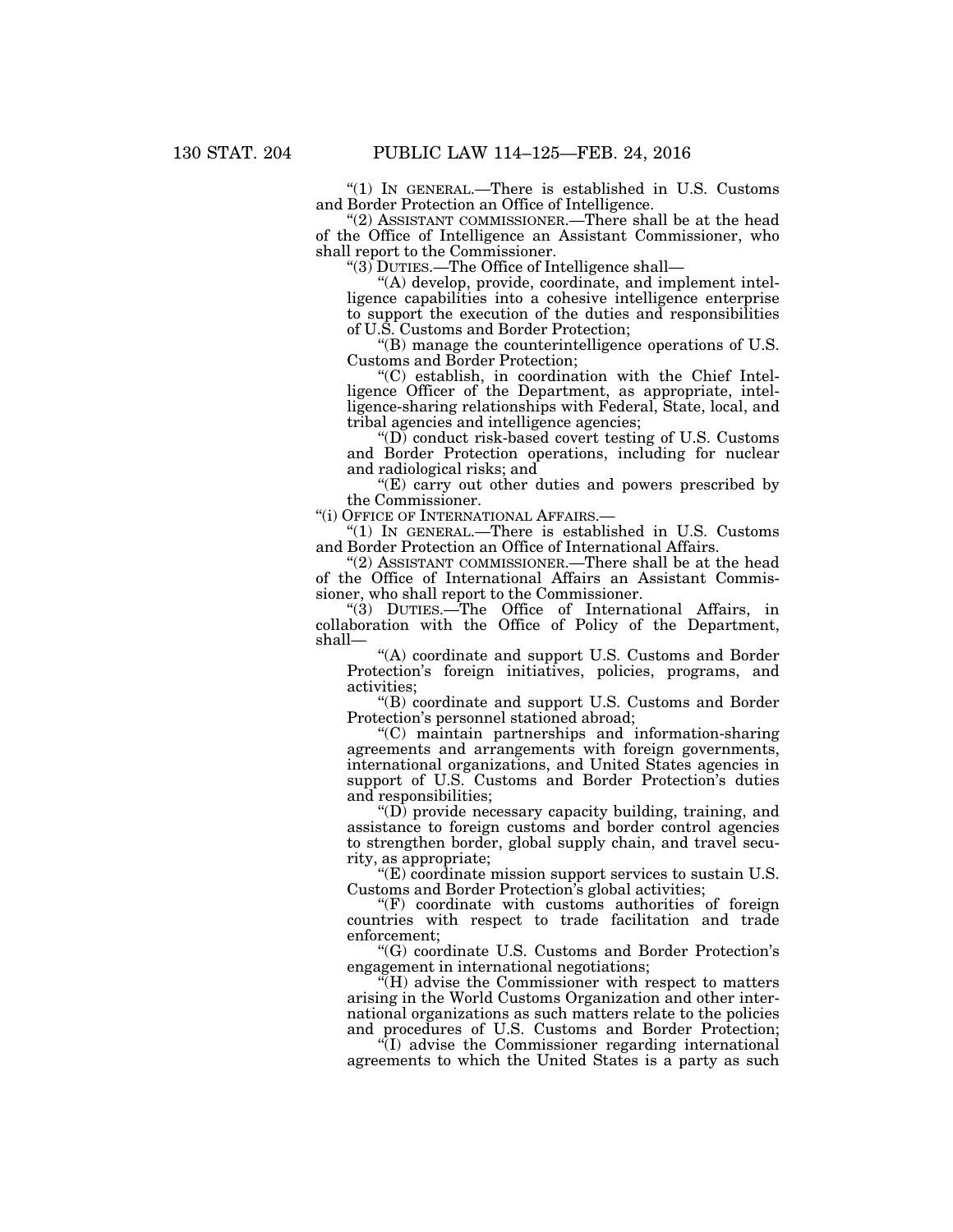agreements relate to the policies and regulations of U.S. Customs and Border Protection; and

''(J) carry out other duties and powers prescribed by the Commissioner.<br>"(i) Office of Professional Responsibility.—

"(1) IN GENERAL.—There is established in U.S. Customs and Border Protection an Office of Professional Responsibility.

''(2) ASSISTANT COMMISSIONER.—There shall be at the head of the Office of Professional Responsibility an Assistant Commissioner, who shall report to the Commissioner.

''(3) DUTIES.—The Office of Professional Responsibility shall—

''(A) investigate criminal and administrative matters and misconduct by officers, agents, and other employees of U.S. Customs and Border Protection;

''(B) manage integrity-related programs and policies of U.S. Customs and Border Protection;

''(C) conduct research and analysis regarding misconduct of officers, agents, and other employees of U.S. Customs and Border Protection; and

''(D) carry out other duties and powers prescribed by the Commissioner.

''(k) STANDARD OPERATING PROCEDURES.—

''(1) IN GENERAL.—The Commissioner shall establish—

"(A) standard operating procedures for searching, reviewing, retaining, and sharing information contained in communication, electronic, or digital devices encountered by U.S. Customs and Border Protection personnel at United States ports of entry;

 $\mathrm{``(B)}$  standard use of force procedures that officers and agents of U.S. Customs and Border Protection may employ in the execution of their duties, including the use of deadly force;

Notification.

''(C) uniform, standardized, and publicly-available procedures for processing and investigating complaints against officers, agents, and employees of U.S. Customs and Border Protection for violations of professional conduct, including the timely disposition of complaints and a written notification to the complainant of the status or outcome, as appropriate, of the related investigation, in accordance with section 552a of title 5, United States Code (commonly referred to as the 'Privacy Act' or the 'Privacy Act of 1974');

''(D) an internal, uniform reporting mechanism regarding incidents involving the use of deadly force by an officer or agent of U.S. Customs and Border Protection, including an evaluation of the degree to which the procedures required under subparagraph (B) were followed; and

''(E) standard operating procedures, acting through the Executive Assistant Commissioner for Air and Marine Operations and in coordination with the Office for Civil Rights and Civil Liberties and the Office of Privacy of the Department, to provide command, control, communication, surveillance, and reconnaissance assistance through the use of unmanned aerial systems, including the establishment of—

''(i) a process for other Federal, State, and local law enforcement agencies to submit mission requests;

Reports. Evaluation.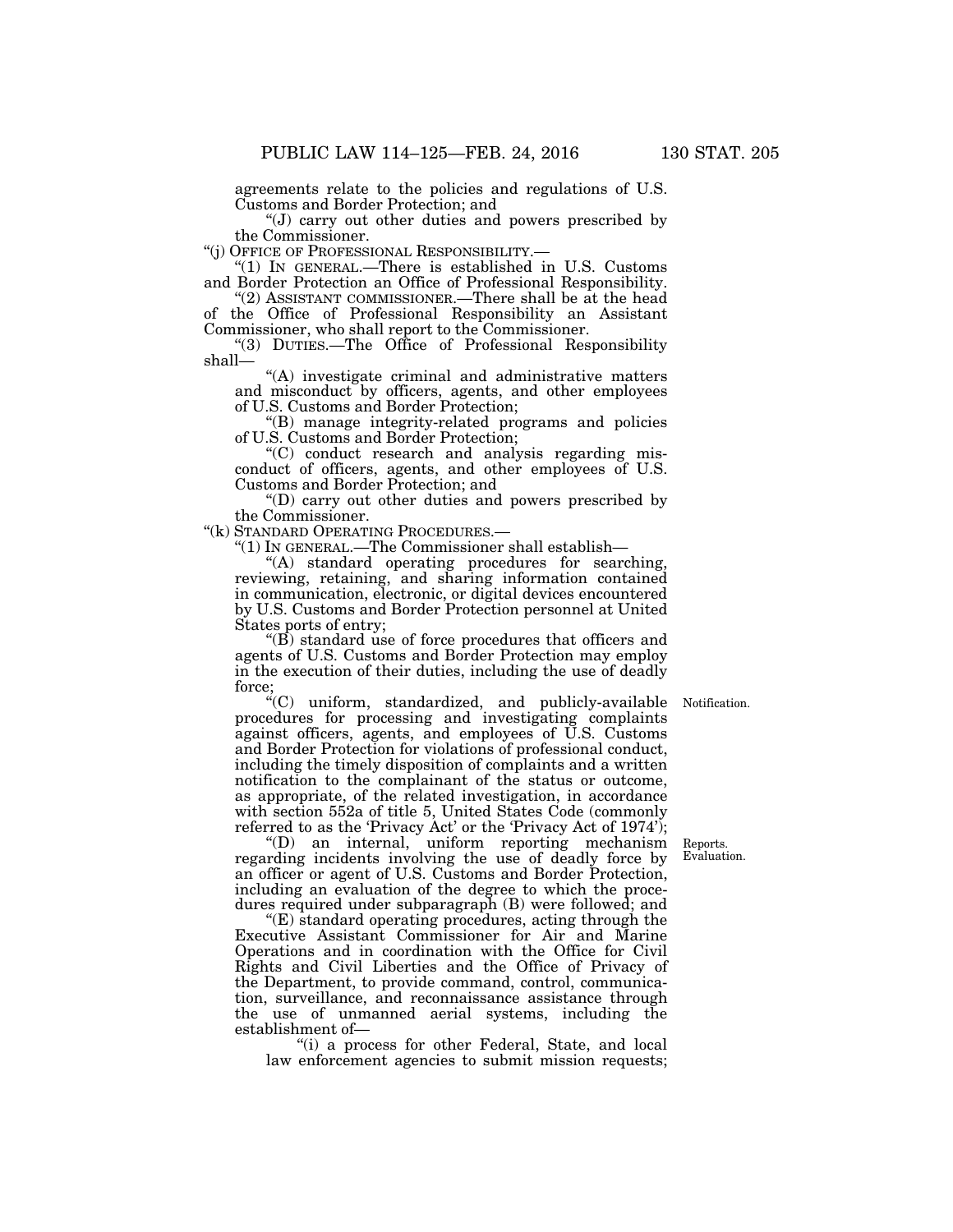''(ii) a formal procedure to determine whether to approve or deny such a mission request;

''(iii) a formal procedure to determine how such mission requests are prioritized and coordinated; and

"(iv) a process regarding the protection and privacy of data and images collected by U.S. Customs and Border Protection through the use of unmanned aerial

systems.<br>"(2) REQUIREMENTS REGARDING CERTAIN NOTIFICATIONS.— The standard operating procedures established pursuant to subparagraph  $(A)$  of paragraph  $(1)$  shall require—

 $(A)$  in the case of a search of information conducted on an electronic device by U.S. Customs and Border Protection personnel, the Commissioner to notify the individual subject to such search of the purpose and authority for such search, and how such individual may obtain information on reporting concerns about such search; and

''(B) in the case of information collected by U.S. Customs and Border Protection through a search of an electronic device, if such information is transmitted to another Federal agency for subject matter assistance, translation, or decryption, the Commissioner to notify the individual subject to such search of such transmission.

''(3) EXCEPTIONS.—The Commissioner may withhold the notifications required under paragraphs  $(1)(C)$  and  $(2)$  if the Commissioner determines, in the sole and unreviewable discretion of the Commissioner, that such notifications would impair national security, law enforcement, or other operational interests.

''(4) UPDATE AND REVIEW.—The Commissioner shall review and update every three years the standard operating procedures required under this subsection.

''(5) AUDITS.—The Inspector General of the Department of Homeland Security shall develop and annually administer, during each of the three calendar years beginning in the calendar year that begins after the date of the enactment of the Trade Facilitation and Trade Enforcement Act of 2015, an auditing mechanism to review whether searches of electronic devices at or between United States ports of entry are being conducted in conformity with the standard operating procedures required under subparagraph  $(A)$  of paragraph  $(1)$ . Such audits shall be submitted to the Committee on Homeland Security of the House of Representatives and the Committee on Homeland Security and Governmental Affairs of the Senate and shall include the following:

''(A) A description of the activities of officers and agents of U.S. Customs and Border Protection with respect to such searches.

''(B) The number of such searches.

''(C) The number of instances in which information contained in such devices that were subjected to such searches was retained, copied, shared, or entered in an electronic database.

''(D) The number of such devices detained as the result of such searches.

"(E) The number of instances in which information collected from such devices was subjected to such searches

Determination.

Deadline.

Deadline. Time period. Effective date.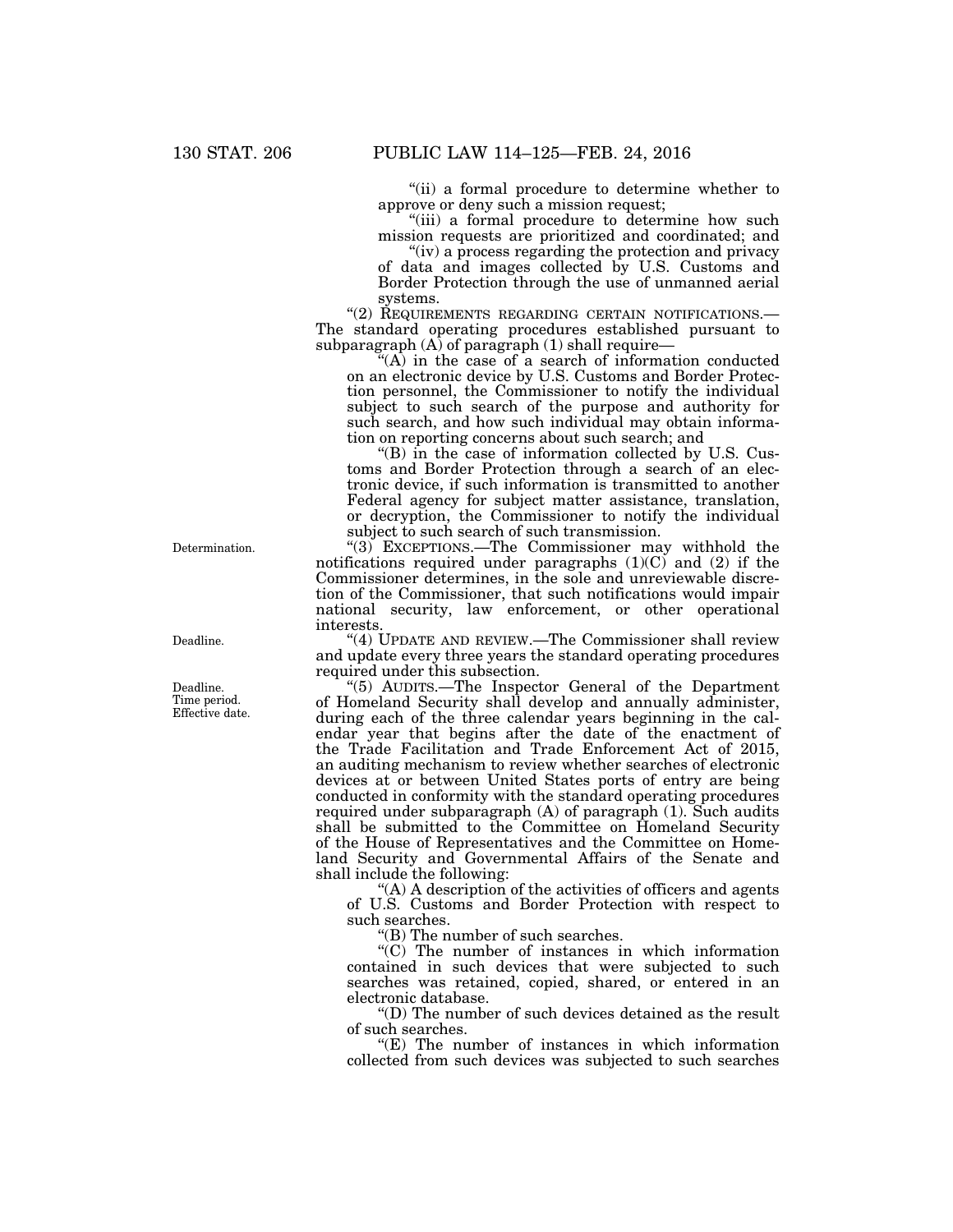and was transmitted to another Federal agency, including whether such transmissions resulted in a prosecution or conviction.

''(6) REQUIREMENTS REGARDING OTHER NOTIFICATIONS.—The standard use of force procedures established pursuant to subparagraph  $(B)$  of paragraph  $(1)$  shall require—

"(A) in the case of an incident of the use of deadly force by U.S. Customs and Border Protection personnel, the Commissioner to notify the Committee on Homeland Security of the House of Representatives and the Committee on Homeland Security and Governmental Affairs of the Senate; and

''(B) the Commissioner to provide to such committees a copy of the evaluation pursuant to subparagraph (D) of such paragraph not later than 30 days after completion of such evaluation.

''(7) REPORT ON UNMANNED AERIAL SYSTEMS.—The Commissioner shall submit to the Committee on Homeland Security of the House of Representatives and the Committee on Homeland Security and Governmental Affairs of the Senate an annual report, for each of the three calendar years beginning in the calendar year that begins after the date of the enactment of the Trade Facilitation and Trade Enforcement Act of 2015, that reviews whether the use of unmanned aerial systems is being conducted in conformity with the standard operating procedures required under subparagraph (E) of paragraph (1). Such reports—

"(A) shall be submitted with the annual budget of the United States Government submitted by the President under section 1105 of title 31, United States Code;

''(B) may be submitted in classified form if the Commissioner determines that such is appropriate; and

''(C) shall include—

"(i) a detailed description of how, where, and for how long data and images collected through the use of unmanned aerial systems by U.S. Customs and Border Protection are collected and stored; and

"(ii) a list of Federal, State, and local law enforce- List. ment agencies that submitted mission requests in the previous year and the disposition of such requests.

''(l) TRAINING.—The Commissioner shall require all officers and agents of U.S. Customs and Border Protection to participate in a specified amount of continuing education (to be determined by the Commissioner) to maintain an understanding of Federal legal rulings, court decisions, and departmental policies, procedures, and guidelines.

"(m) SHORT-TERM DETENTION STANDARDS.-

'(1) ACCESS TO FOOD AND WATER.—The Commissioner shall make every effort to ensure that adequate access to food and water is provided to an individual apprehended and detained at a United States port of entry or between ports of entry as soon as practicable following the time of such apprehension or during subsequent short-term detention.

''(2) ACCESS TO INFORMATION ON DETAINEE RIGHTS AT BORDER PATROL PROCESSING CENTERS.— ''(A) IN GENERAL.—The Commissioner shall ensure that

an individual apprehended by a U.S. Border Patrol agent

Records. Deadline.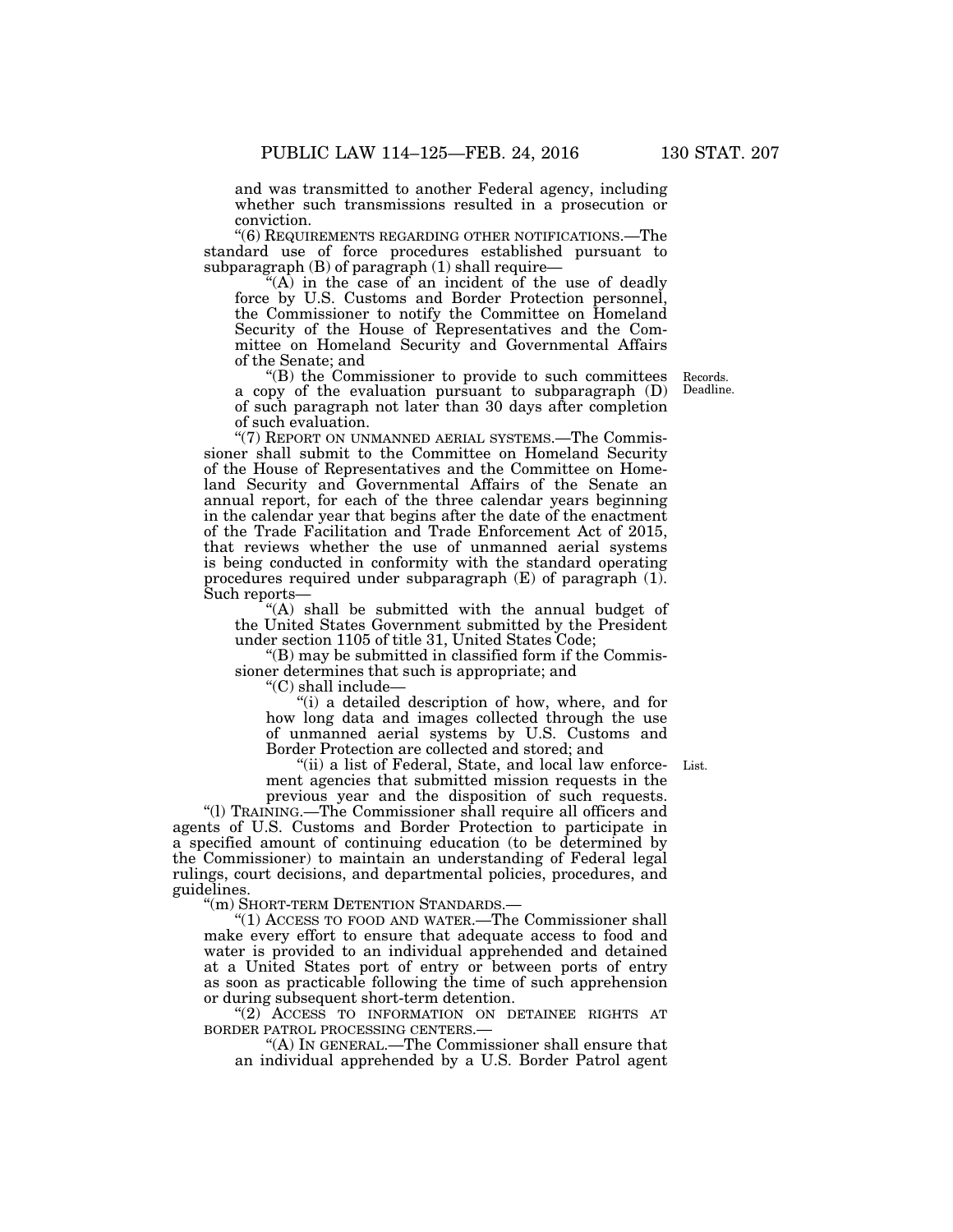or an Office of Field Operations officer is provided with information concerning such individual's rights, including the right to contact a representative of such individual's government for purposes of United States treaty obligations.

''(B) FORM.—The information referred to in subparagraph (A) may be provided either verbally or in writing, and shall be posted in the detention holding cell in which such individual is being held. The information shall be provided in a language understandable to such individual.

''(3) SHORT-TERM DETENTION DEFINED.—In this subsection, the term 'short-term detention' means detention in a U.S. Customs and Border Protection processing center for 72 hours or less, before repatriation to a country of nationality or last habitual residence.

''(4) DAYTIME REPATRIATION.—When practicable, repatriations shall be limited to daylight hours and avoid locations that are determined to have high indices of crime and violence.

"(5) REPORT ON PROCUREMENT PROCESS AND STANDARDS.-Not later than 180 days after the date of the enactment of the Trade Facilitation and Trade Enforcement Act of 2015, the Comptroller General of the United States shall submit to the Committee on Homeland Security of the House of Representatives and the Committee on Homeland Security and Governmental Affairs of the Senate a report on the procurement process and standards of entities with which U.S. Customs and Border Protection has contracts for the transportation and detention of individuals apprehended by agents or officers of U.S. Customs and Border Protection. Such report should also consider the operational efficiency of contracting the transportation and detention of such individuals.

"(6) REPORT ON INSPECTIONS OF SHORT-TERM CUSTODY FACILITIES.—The Commissioner shall—

"(A) annually inspect all facilities utilized for shortterm detention; and

''(B) make publicly available information collected pursuant to such inspections, including information regarding the requirements under paragraphs (1) and (2) and, where appropriate, issue recommendations to improve the conditions of such facilities.

"(n) WAIT TIMES TRANSPARENCY.-

''(1) IN GENERAL.—The Commissioner shall—

"(A) publish live wait times for travelers entering the United States at the 20 United States airports that support the highest volume of international travel (as determined by available Federal flight data);

''(B) make information about such wait times available to the public in real time through the U.S. Customs and Border Protection website;

''(C) submit to the Committee on Homeland Security and the Committee on Ways and Means of the House of Representatives and the Committee on Homeland Security and Governmental Affairs and the Committee on Finance of the Senate, for each of the five calendar years beginning in the calendar year that begins after the date of the enactment of the Trade Facilitation and Trade

Public information. Recommendations.

Publication.

Public information. Web posting.

Time period. Effective date. Reports.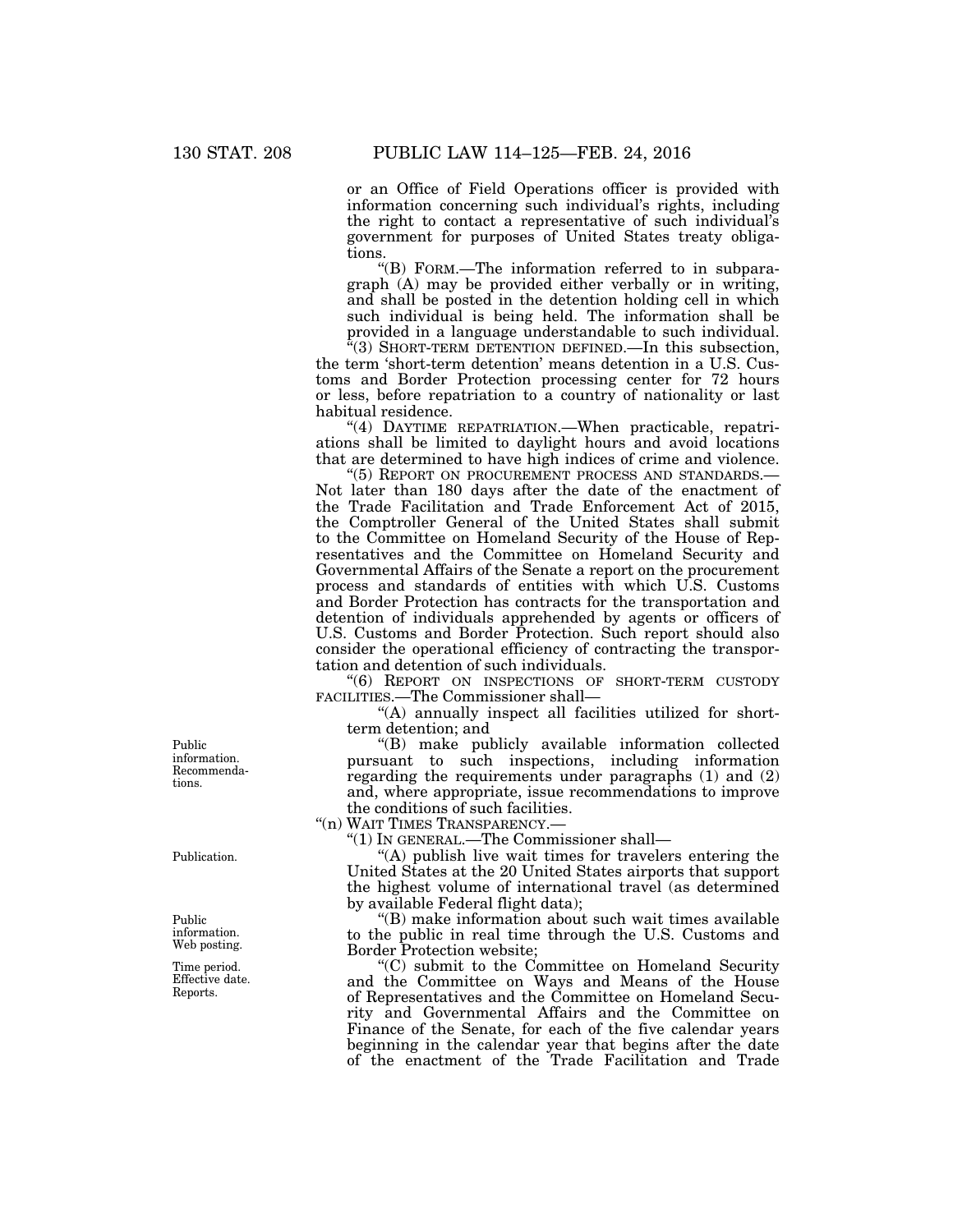Enforcement Act of 2015, a report that includes compilations of all such wait times and a ranking of such United States airports by wait times; and

''(D) provide adequate staffing at the U.S. Customs and Border Protection information center to ensure timely access for travelers attempting to submit comments or speak with a representative about their entry experiences.

"(2) CALCULATION.—The wait times referred to in paragraph (1)(A) shall be determined by calculating the time elapsed between an individual's entry into the U.S. Customs and Border Protection inspection area and such individual's clearance by a U.S. Customs and Border Protection officer.

" $(1)$  In GENERAL.—The Secretary may establish such other offices or positions of Assistant Commissioners (or other similar officers or officials) as the Secretary determines necessary to carry out the missions, duties, functions, and authorities of U.S. Customs and Border Protection.

''(2) NOTIFICATION.—If the Secretary exercises the authority provided under paragraph (1), the Secretary shall notify the Committee on Homeland Security and the Committee on Ways and Means of the House of Representatives and the Committee on Homeland Security and Governmental Affairs and the Committee on Finance of the Senate not later than 30 days before exercising such authority.

''(p) REPORTS TO CONGRESS.—The Commissioner shall, on and after the date of the enactment of the Trade Facilitation and Trade Enforcement Act of 2015, continue to submit to the Committee on Homeland Security and the Committee on Ways and Means of the House of Representatives and the Committee on Homeland Security and Governmental Affairs and the Committee on Finance of the Senate any report required, on the day before such date of enactment, to be submitted under any provision of law.

''(q) OTHER FEDERAL AGENCIES.—Nothing in this section may be construed as affecting in any manner the authority, existing on the day before the date of the enactment of the Trade Facilitation and Trade Enforcement Act of 2015, of any other Federal agency or component of the Department.

" $(r)$  DEFINITIONS.—In this section, the terms 'commercial operations', 'customs and trade laws of the United States', 'trade enforcement', and 'trade facilitation' have the meanings given such terms in section 2 of the Trade Facilitation and Trade Enforcement Act of 2015."

(b) SPECIAL RULES.—

(1) TREATMENT.—Section 411 of the Homeland Security Act of 2002, as amended by subsection (a) of this section, shall be treated as if included in such Act as of the date of the enactment of such Act, and, in addition to the functions, missions, duties, and authorities specified in such amended section 411, U.S. Customs and Border Protection shall continue to perform and carry out the functions, missions, duties, and authorities under section 411 of such Act as in existence on the day before the date of the enactment of this Act, and section 415 of the Homeland Security Act of 2002.

(2) RULES OF CONSTRUCTION.— (A) RULES AND REGULATIONS.—Notwithstanding paragraph (1), nothing in this title or any amendment made

6 USC 211 note.

Deadline.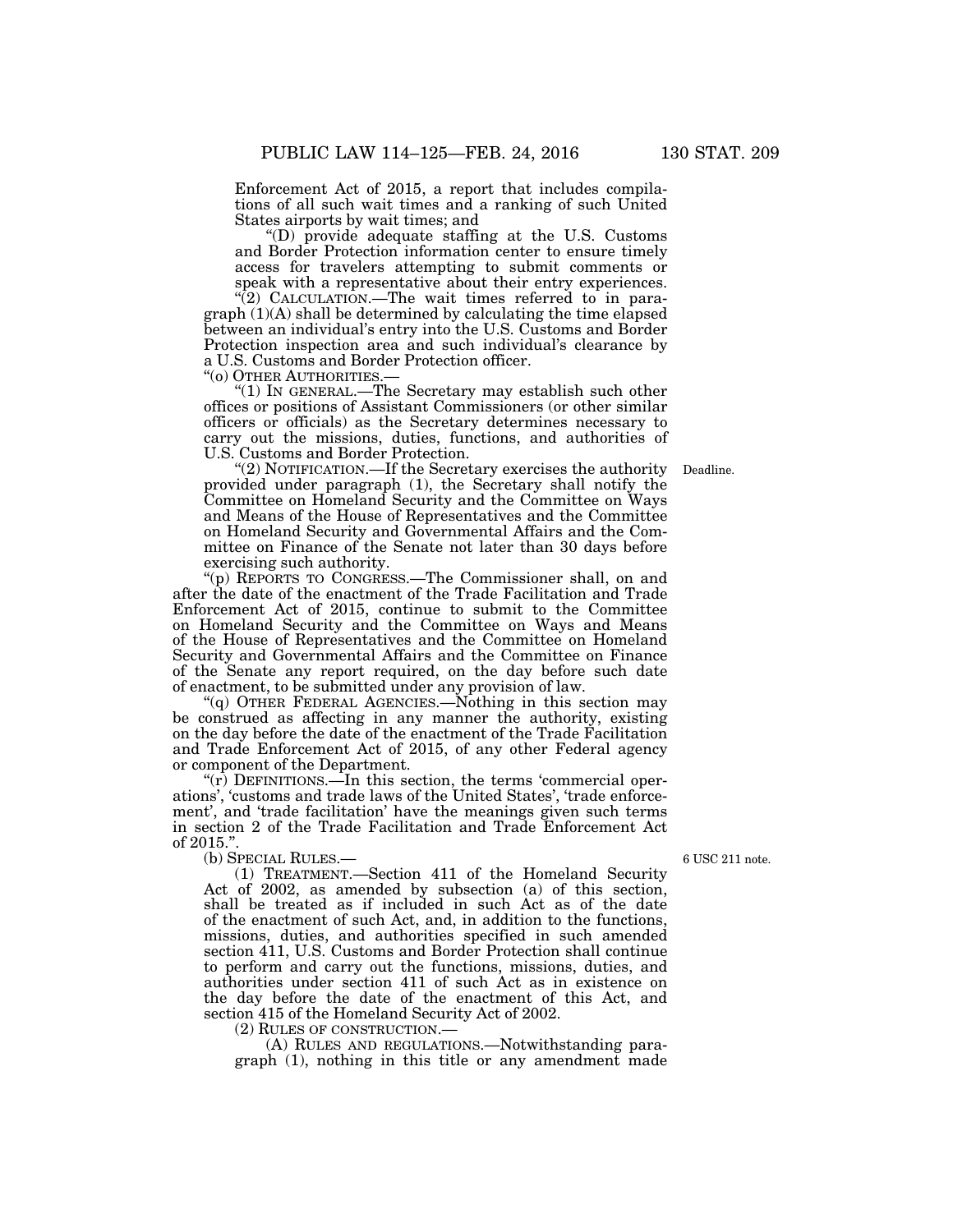by this title may be construed as affecting in any manner any rule or regulation issued or promulgated pursuant to any provision of law, including section 411 of the Homeland Security Act of 2002 as in existence on the day before the date of the enactment of this Act, and any such rule or regulation shall continue to have full force and effect on and after such date.

(B) OTHER ACTIONS.—Notwithstanding paragraph (1), nothing in this Act may be construed as affecting in any manner any action, determination, policy, or decision pursuant to section 411 of the Homeland Security Act of 2002 as in existence on the day before the date of the enactment of this Act, and any such action, determination, policy, or decision shall continue to have full force and effect on and after such date.<br>(c) CONTINUATION IN OFFICE.—

 $(1)$  COMMISSIONER.—The individual serving as the Commissioner of Customs on the day before the date of the enactment of this Act may serve as the Commissioner of U.S. Customs and Border Protection on and after such date of enactment until a Commissioner of U.S. Customs and Border Protection is appointed under section 411 of the Homeland Security Act of  $2002$ , as amended by subsection (a) of this section.

(2) OTHER POSITIONS.—The individual serving as Deputy Commissioner, and the individuals serving as Assistant Commissioners and other officers and officials, under section 411 of the Homeland Security Act of 2002 on the day before the date of the enactment of this Act may serve as the Executive Assistant Commissioners, Deputy Commissioner, Assistant Commissioners, and other officers and officials, as appropriate, under such section 411 as amended by subsection (a) of this section unless the Commissioner of U.S. Customs and Border Protection determines that another individual should hold such position or positions.<br>(d) REFERENCE.—

(1) TITLE 5.—Section 5314 of title 5, United States Code, is amended by striking ''Commissioner of Customs, Department of Homeland Security'' and inserting ''Commissioner of U.S. Customs and Border Protection, Department of Homeland Security''.

(2) OTHER REFERENCES.—On and after the date of the enactment of this Act, any reference in law or regulations to the ''Commissioner of Customs'' or the ''Commissioner of the Customs Service'' shall be deemed to be a reference to the Commissioner of U.S. Customs and Border Protection.

(e) CLERICAL AMENDMENT.—The table of contents in section 1(b) of the Homeland Security Act of 2002 (6 U.S.C. 101 et seq.) is amended by striking the item relating to section 411 and inserting the following new item:

''Sec. 411. Establishment of U.S. Customs and Border Protection; Commissioner, Deputy Commissioner, and operational offices."

(f) REPEALS.—Sections 416 and 418 of the Homeland Security Act of 2002 (6 U.S.C. 216 and 218), and the items relating to such sections in the table of contents in section 1(b) of such Act, are repealed.

(g) CLERICAL AND CONFORMING AMENDMENTS.—

6 USC 211 note.

6 USC 211 note.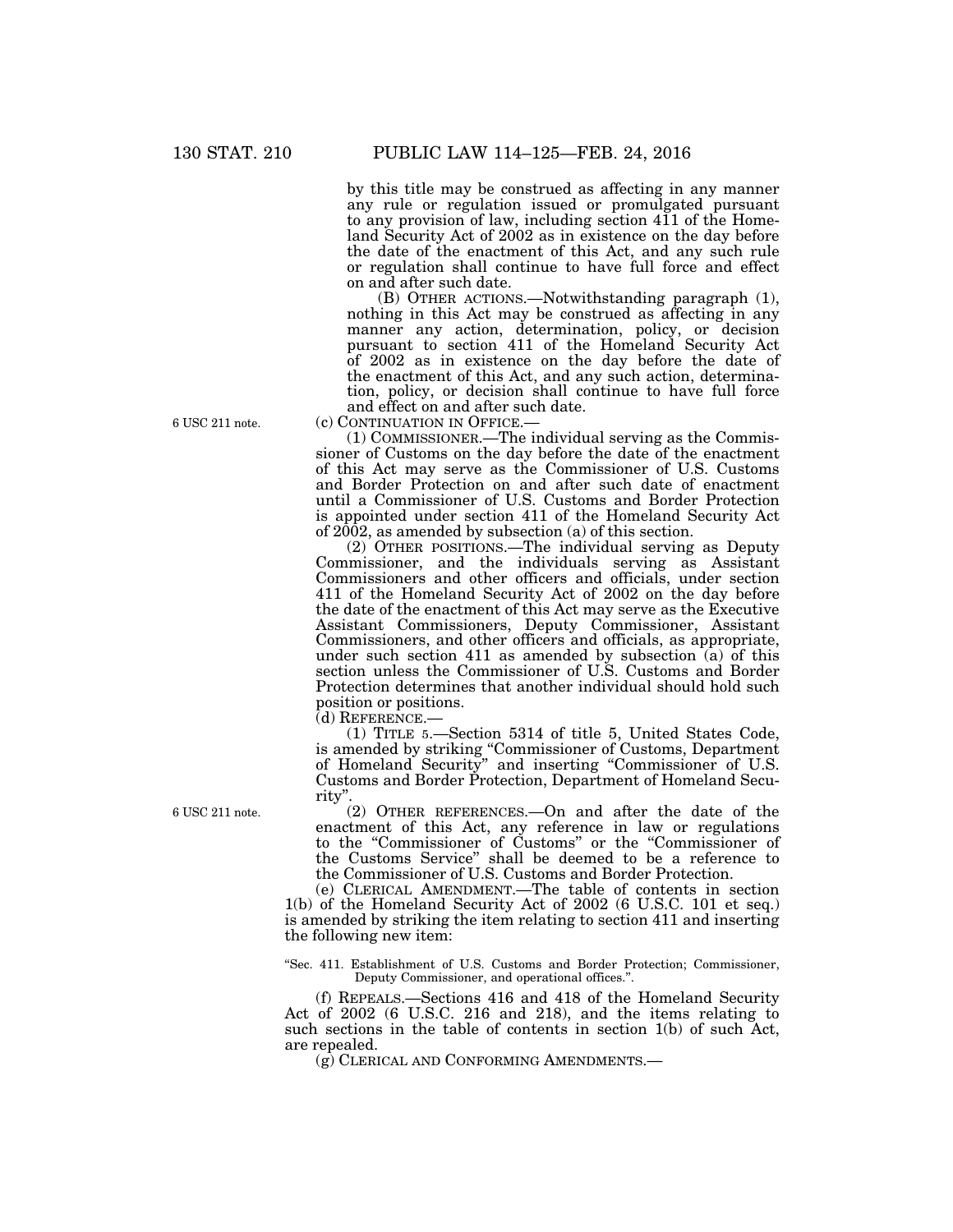(1) IN GENERAL.—The Homeland Security Act of 2002 (6 U.S.C. 101 et seq.) is amended—

 $(A)$  in title I—

(i) in section  $102(f)(10)$  (6 U.S.C.  $112(f)(10)$ ), by striking ''the Directorate of Border and Transportation Security" and inserting "the Commissioner of U.S. Customs and Border Protection''; and

(ii) in section  $103(a)(1)$  (6 U.S.C.  $113(a)(1)$ )

(I) in subparagraph (C), by striking ''An Under Secretary for Border and Transportation Security.'' and inserting ''A Commissioner of U.S. Customs and Border Protection.''; and

(II) in subparagraph (G), by striking ''A Director of the Office of Counternarcotics Enforcement.'' and inserting ''A Director of U.S. Immigration and Customs Enforcement.''; and

(B) in title IV—

(i) by striking the title heading and inserting ''**BORDER, MARITIME, AND TRANSPORTATION SECURITY**'';

(ii) in subtitle A—

(I) by striking the subtitle heading and inserting ''**Border, Maritime, and Transportation Security Responsibilities and Functions**''; and

(II) in section 402 (6 U.S.C. 202)—

(aa) in the section heading, by striking ''**RESPONSIBILITIES**'' and inserting ''**BORDER, MARITIME, AND TRANSPORTATION RESPON-SIBILITIES**''; and

(bb) by striking '', acting through the Under Secretary for Border and Transportation Security,'';

(iii) in subtitle B—

(I) by striking the subtitle heading and inserting ''**U.S. Customs and Border Protection**'';

 $(II)$  in section 412(b) (6 U.S.C. 212), by striking ''the United States Customs Service'' each place it appears and inserting ''U.S. Customs and Border Protection'';

(III) in section 413 (6 U.S.C. 213), by striking "available to the United States Customs Service or'';

(IV) in section 414 (6 U.S.C. 214), by striking ''the United States Customs Service'' and inserting ''U.S. Customs and Border Protection''; and

(V) in section 415 (6 U.S.C. 215)—

(aa) in paragraph (7), by inserting before the colon the following: '', and of U.S. Customs and Border Protection on the day before the effective date of the U.S. Customs and Border Protection Authorization Act''; and

(bb) in paragraph (8), by inserting before the colon the following: '', and of U.S. Customs and Border Protection on the day before the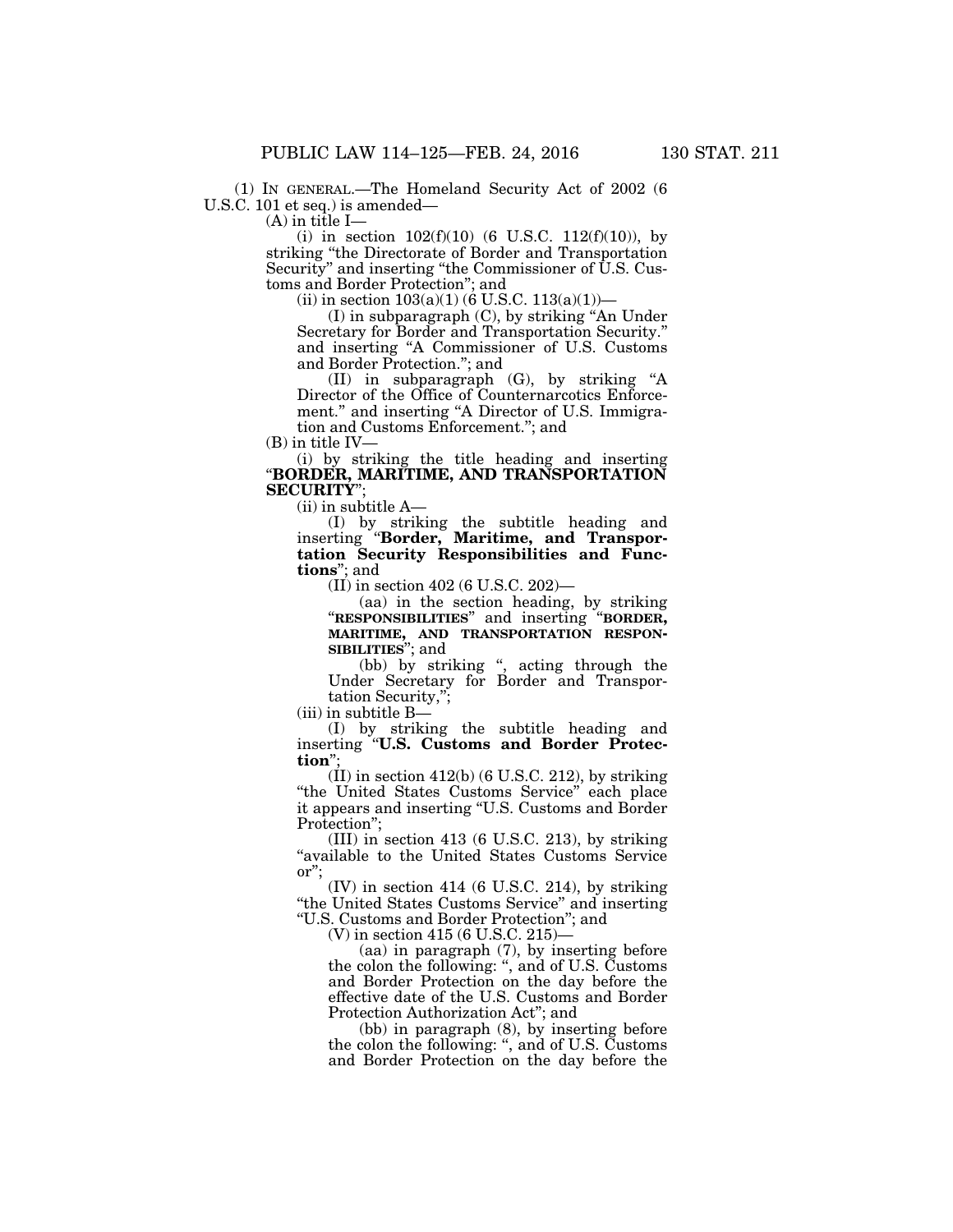effective date of the U.S. Customs and Border Protection Authorization Act'';

(iv) in subtitle C—

(I) by striking section 424 (6 U.S.C. 234) and inserting the following new section:

6 USC 234.

### **''SEC. 424. PRESERVATION OF TRANSPORTATION SECURITY ADMINIS-TRATION AS A DISTINCT ENTITY.**

''Notwithstanding any other provision of this Act, the Transportation Security Administration shall be maintained as a distinct entity within the Department.''; and

(II) in section 430 (6 U.S.C. 238)—

(aa) by amending subsection (a) to read as follows:

''(a) ESTABLISHMENT.—There is established in the Department an Office for Domestic Preparedness.'';

> (bb) in subsection (b), by striking the second sentence; and

> $(cc)$  in subsection  $(c)(7)$ , by striking "Directorate'' and inserting ''Department''; and

(v) in subtitle D—

(I) in section 441 (6 U.S.C. 251)—

(aa) by striking the section heading and inserting ''**TRANSFER OF FUNCTIONS**''; and

(bb) by striking ''Under Secretary for Border and Transportation Security'' and inserting "Secretary'

(II) in section 443 (6 U.S.C. 253)-

(aa) in the matter preceding paragraph (1), by striking ''Under Secretary for Border and Transportation Security'' and inserting ''Secretary''; and

(bb) by striking ''the Bureau of Border Security" and inserting "U.S. Immigration and Customs Enforcement'' each place it appears; and

(III) by amending section 444 (6 U.S.C. 254) to read as follows:

## **''SEC. 444. EMPLOYEE DISCIPLINE.**

''Notwithstanding any other provision of law, the Secretary may impose disciplinary action on any employee of U.S. Immigration and Customs Enforcement and U.S. Customs and Border Protection who willfully deceives Congress or agency leadership on any matter.''.

Repeal.

(2) CONFORMING AMENDMENTS.—Section 401 of the Homeland Security Act of 2002 (6 U.S.C. 201) is repealed.

(3) CLERICAL AMENDMENTS.—The table of contents in sec-

tion 1(b) of the Homeland Security Act of 2002 is amended— (A) by striking the item relating to title IV and inserting the following:

#### ''TITLE IV—BORDER, MARITIME, AND TRANSPORTATION SECURITY'';

(B) by striking the item relating to subtitle A of title IV and inserting the following: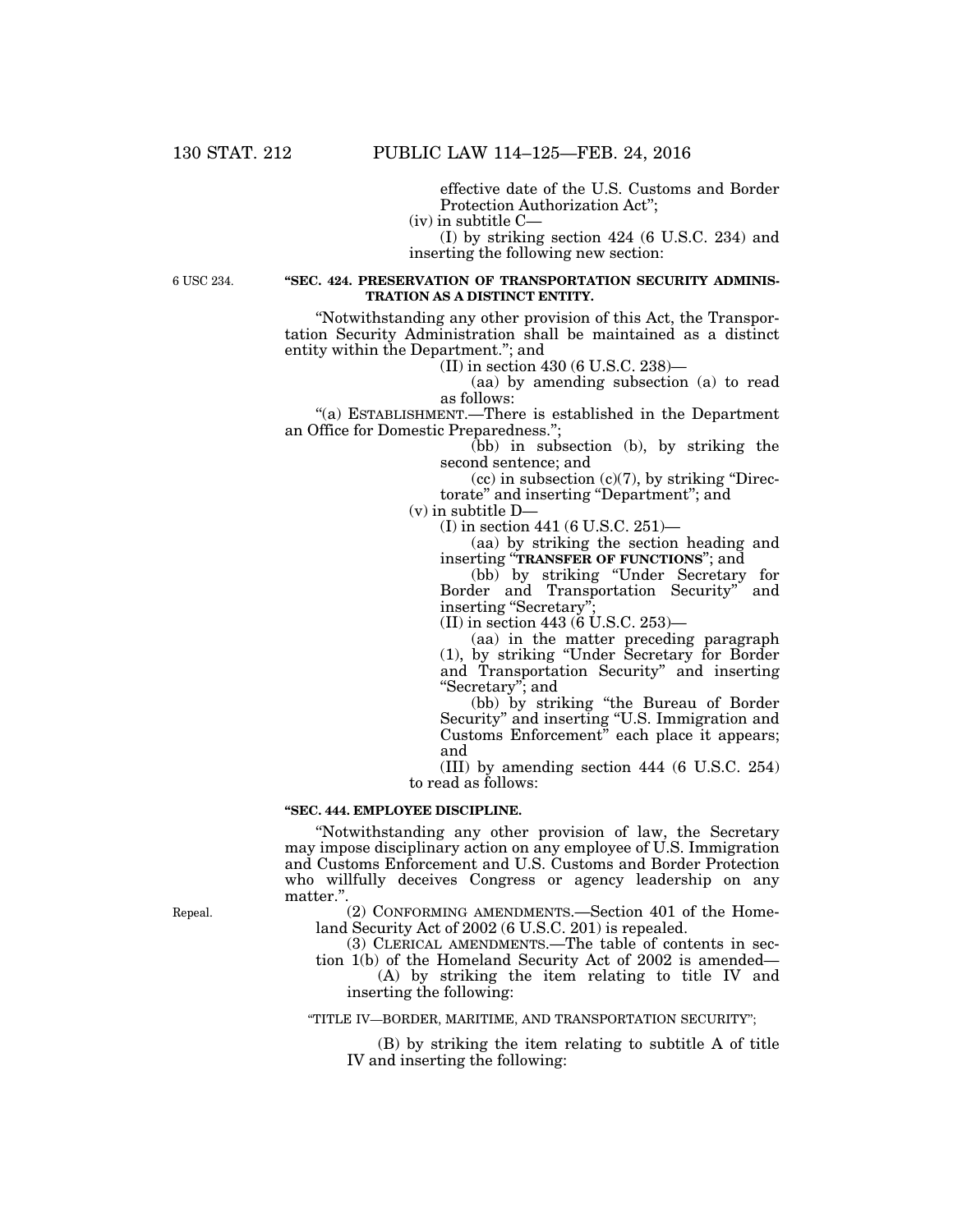''Subtitle A—Border, Maritime, and Transportation Security Responsibilities and Functions'';

(C) by striking the item relating to section 401;

(D) by striking the item relating to subtitle B of title IV and inserting the following:

''Subtitle B—U.S. Customs and Border Protection'';

(E) by striking the item relating to section 441 and inserting the following:

''Sec. 441. Transfer of functions.''; and

(F) by striking the item relating to section 442 and inserting the following:

''Sec. 442. U.S. Immigration and Customs Enforcement.''.

(h) OFFICE OF TRADE.— (1) TRADE OFFICES AND FUNCTIONS.—The Act of March 3, 1927 (44 Stat. 1381, chapter 348; 19 U.S.C. 2071 et seq.), is amended by adding at the end the following:

#### **''SEC. 4. OFFICE OF TRADE.**

''(a) IN GENERAL.—There is established in U.S. Customs and Border Protection an Office of Trade.

''(b) EXECUTIVE ASSISTANT COMMISSIONER.—There shall be at the head of the Office of Trade an Executive Assistant Commissioner, who shall report to the Commissioner of U.S. Customs and Border Protection.

''(c) DUTIES.—The Office of Trade shall—

''(1) direct the development and implementation, pursuant to the customs and trade laws of the United States, of policies and regulations administered by U.S. Customs and Border Protection;

''(2) advise the Commissioner of U.S. Customs and Border Protection with respect to the impact on trade facilitation and trade enforcement of any policy or regulation otherwise proposed or administered by U.S. Customs and Border Protection;

"(3) coordinate with the Executive Assistant Commissioner for the Office of Field Operations with respect to the trade facilitation and trade enforcement activities of U.S. Customs and Border Protection;

''(4) direct the development and implementation of matters relating to the priority trade issues identified by the Commissioner of U.S. Customs and Border Protection in the joint strategic plan for trade facilitation and trade enforcement required under section 105 of the Trade Facilitation and Trade Enforcement Act of 2015;

''(5) otherwise advise the Commissioner of U.S. Customs and Border Protection with respect to the development and implementation of the joint strategic plan;

''(6) direct the trade enforcement activities of U.S. Customs and Border Protection;

"(7) oversee the trade modernization activities of U.S. Customs and Border Protection, including the development and implementation of the Automated Commercial Environment computer system authorized under section 13031(f)(4) of the Consolidated Omnibus Budget and Reconciliation Act of 1985  $(19 \text{ U.S.C. } 58c(f)(4))$  and support for the establishment of the

19 USC 2084.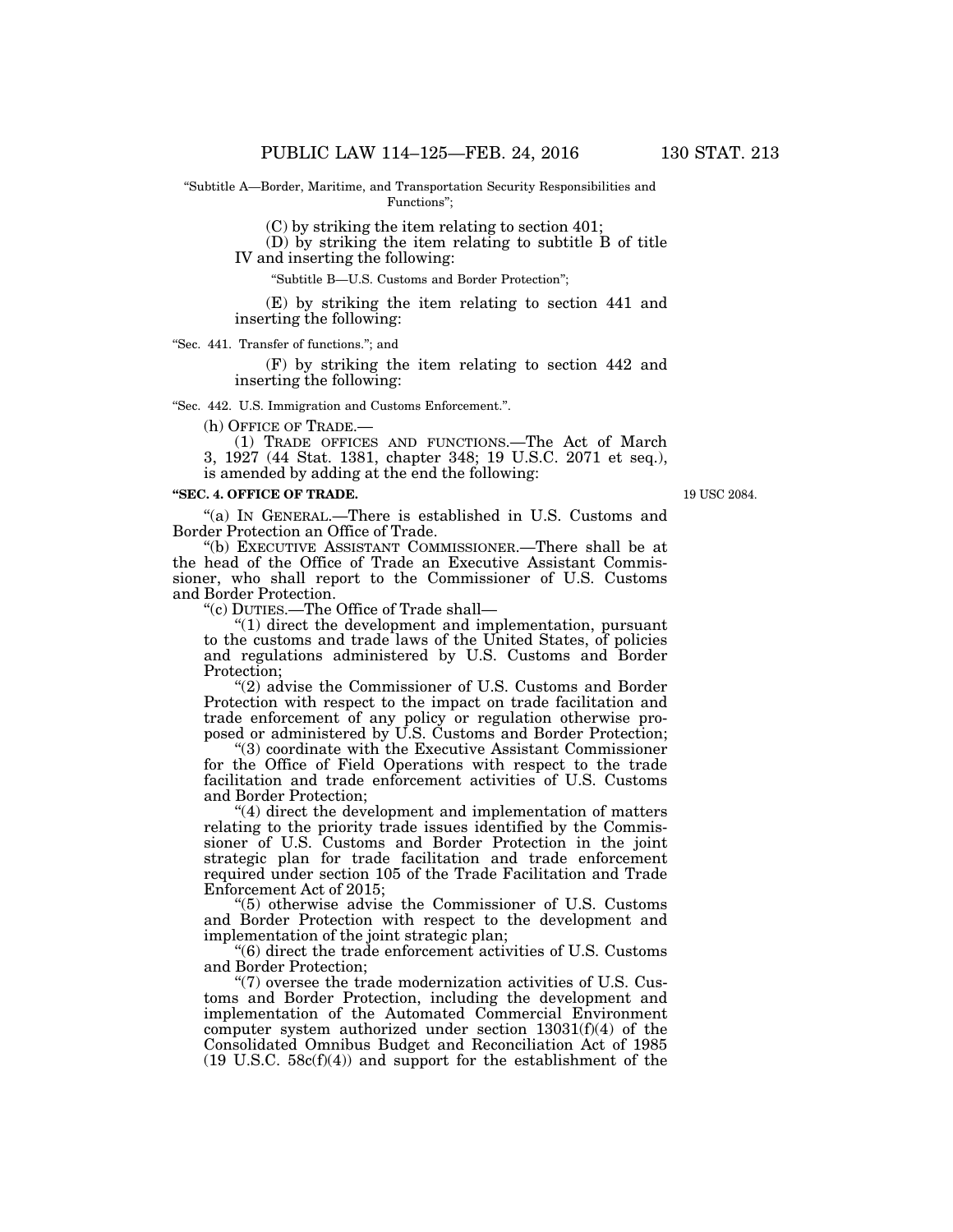International Trade Data System under the oversight of the Department of the Treasury pursuant to section  $41\overline{1}$ (d) of the Tariff Act of 1930 (19 U.S.C. 1411(d));

''(8) direct the administration of customs revenue functions as otherwise provided by law or delegated by the Commissioner of U.S. Customs and Border Protection; and

''(9) prepare an annual report to be submitted to the Committee on Finance of the Senate and the Committee on Ways and Means of the House of Representatives not later than June 1, 2016, and March 1 of each calendar year thereafter that includes—

 $(A)$  a summary of the changes to customs policies and regulations adopted by U.S. Customs and Border Protection during the preceding calendar year; and

''(B) a description of the public vetting and interagency consultation that occurred with respect to each such change.

''(d) TRANSFER OF ASSETS, FUNCTIONS, PERSONNEL, OR LIABIL-ITIES; ELIMINATION OF OFFICES.

''(1) OFFICE OF INTERNATIONAL TRADE.—

''(A) TRANSFER.—Not later than 30 days after the date of the enactment of the Trade Facilitation and Trade Enforcement Act of 2015, the Commissioner of U.S. Customs and Border Protection shall transfer the assets, functions, personnel, and liabilities of the Office of International Trade to the Office of Trade established under subsection (b).

''(B) ELIMINATION.—Not later than 30 days after the date of the enactment of the Trade Facilitation and Trade Enforcement Act of 2015, the Office of International Trade shall be abolished.

''(C) LIMITATION ON FUNDS.—No funds appropriated to U.S. Customs and Border Protection or the Department of Homeland Security may be used to transfer the assets, functions, personnel, or liabilities of the Office of International Trade to an office other than the Office of Trade established under subsection (a), unless the Commissioner of U.S. Customs and Border Protection notifies the Committee on Homeland Security and the Committee on Ways and Means of the House of Representatives and the Committee on Homeland Security and Governmental Affairs and the Committee on Finance of the Senate of the specific assets, functions, personnel, or liabilities to be transferred, and the reason for the transfer, not less than 90 days prior to the transfer of such assets, functions, personnel, or liabilities.

''(D) OFFICE OF INTERNATIONAL TRADE DEFINED.—In this paragraph, the term 'Office of International Trade' means the Office of International Trade established by section 2 of this Act and as in effect on the day before the date of the enactment of the Trade Facilitation and Trade Enforcement Act of 2015.

''(2) OTHER TRANSFERS.—

''(A) IN GENERAL.—The Commissioner of U.S. Customs and Border Protection is authorized to transfer any other assets, functions, or personnel within U.S. Customs and

Reports. Deadlines.

Deadlines.

Notification.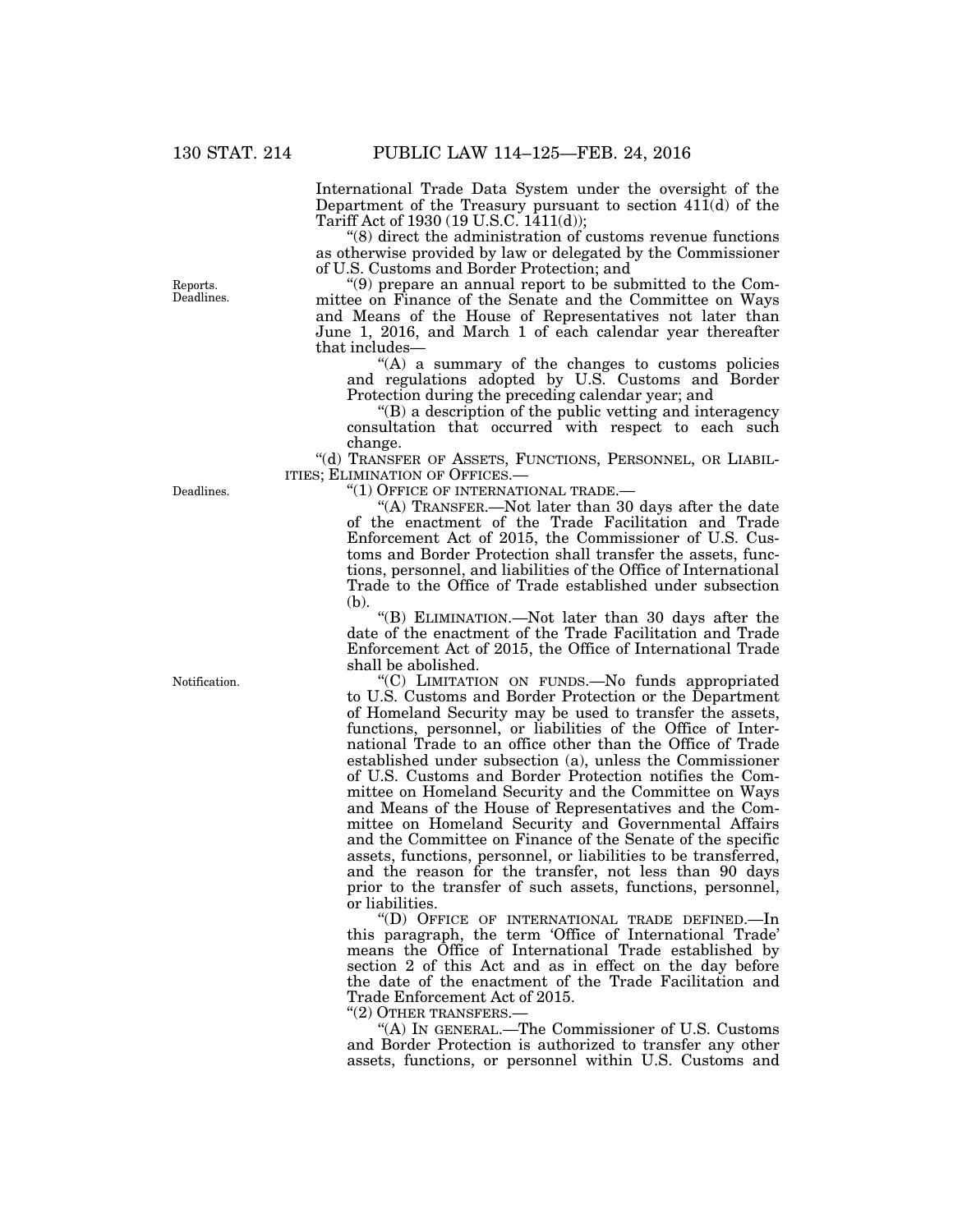Border Protection to the Office of Trade established under subsection (a).

Deadline.

''(B) CONGRESSIONAL NOTIFICATION.—Not less than 90 days prior to the transfer of assets, functions, personnel, or liabilities under subparagraph (A), the Commissioner of U.S. Customs and Border Protection shall notify the Committee on Homeland Security and the Committee on Ways and Means of the House of Representatives and the Committee on Homeland Security and Governmental Affairs and the Committee on Finance of the Senate of the specific assets, functions, personnel, or liabilities to be transferred, and the reason for such transfer.

''(e) DEFINITIONS.—In this section, the terms 'customs and trade laws of the United States', 'trade enforcement', and 'trade facilitation' have the meanings given such terms in section 2 of the Trade Facilitation and Trade Enforcement Act of 2015.''.

(2) CONTINUATION IN OFFICE.—The individual serving as the Assistant Commissioner of the Office of International Trade on the day before the date of the enactment of this Act may serve as the Executive Assistant Commissioner of Trade on and after such date of enactment, at the discretion of the Commissioner of U.S. Customs and Border Protection.

(3) CONFORMING AMENDMENTS.—Section 2 of the Act of March 3, 1927 (44. Stat. 1381, chapter 348; 19 U.S.C. 2072), as added by section 402 of the Security and Accountability for Every Port Act of 2006 (Public Law 109–347; 120 Stat. 1924), is amended—

(A) by striking subsection (d); and

(B) by redesignating subsections (e) and (f) as subsections  $(d)$  and  $(e)$ , respectively.

(i) REPORTS AND ASSESSMENTS.—

(1) REPORT ON BUSINESS TRANSFORMATION INITIATIVE.—Not later than 90 days after the date of the enactment of this Act and annually thereafter for the next five years, the Commissioner shall submit to the Committee on Ways and Means and the Committee on Homeland Security of the House of Representatives and the Committee on Finance and the Committee on Homeland Security and Governmental Affairs of the Senate a report on U.S. Customs and Border Protection's Business Transformation Initiative, including locations where the Initiative is deployed, the types of equipment utilized, a description of protocols and procedures, information on wait times at such locations since deployment, and information regarding the schedule for deployment at new locations.

(2) PORT OF ENTRY INFRASTRUCTURE NEEDS ASSESSMENTS.— Not later than 180 days after the date of the enactment of this Act, the Commissioner shall assess the physical infrastructure and technology needs at the 20 busiest land ports of entry (as measured by U.S. Customs and Border Protection) with a particular attention to identify ways to—

(A) improve travel and trade facilitation;

(B) reduce wait times;

(C) improve physical infrastructure and conditions for individuals accessing pedestrian ports of entry;

(D) enter into long-term leases with nongovernmental and private sector entities;

19 USC 2084 note.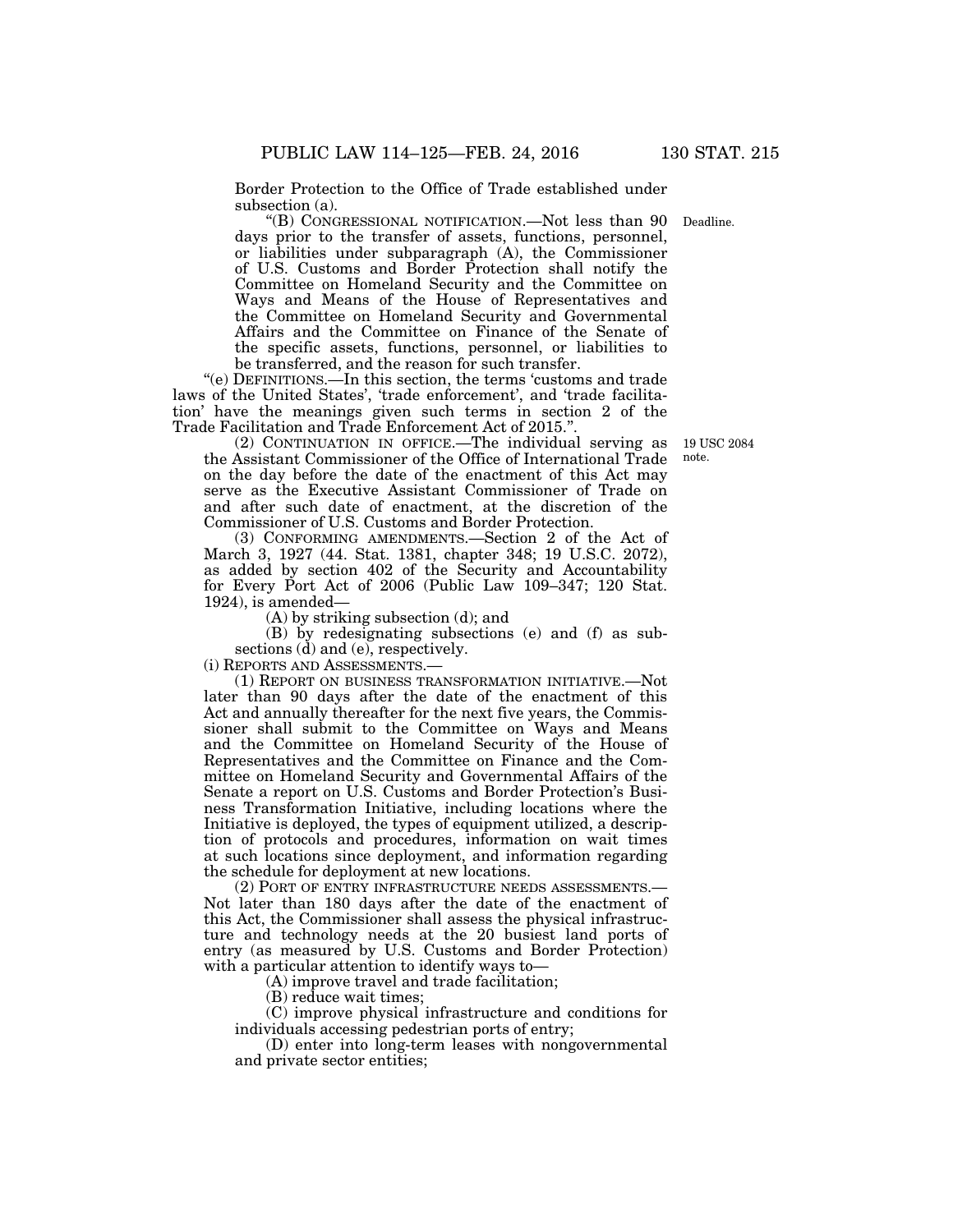(E) enter into lease-purchase agreements with nongovernmental and private sector entities; and

(F) achieve cost savings through leases described in subparagraphs  $(D)$  and  $(E)$ .

(3) PERSONAL SEARCHES.—Not later than 90 days after the date of the enactment of this Act and annually thereafter for the next three years, the Commissioner shall submit to the Committee on Homeland Security of the House of Representatives and the Committee on Homeland Security and Governmental Affairs of the Senate a report on supervisorapproved personal searches conducted in the previous year by U.S. Customs and Border Protection personnel. Such report shall include the number of personal searches conducted in each sector and field office, the number of invasive personal searches conducted in each sector and field office, whether personal searches were conducted by Office of Field Operations or U.S. Border Patrol personnel, and how many personal searches resulted in the discovery of contraband.

(j) TRUSTED TRAVELER PROGRAMS.—The Secretary of Homeland Security may not enter into or renew an agreement with the government of a foreign country for a trusted traveler program administered by U.S. Customs and Border Protection unless the Secretary certifies in writing that such government—

(1) routinely submits to INTERPOL for inclusion in INTERPOL's Stolen and Lost Travel Documents database information about lost and stolen passports and travel documents of the citizens and nationals of such country; or

(2) makes available to the United States Government the information described in paragraph (1) through another means of reporting.

(k) AGRICULTURAL SPECIALIST CAREER TRACK.—Not later than one year after the date of the enactment of this Act, the Secretary of Homeland Security shall submit to the Committee on Homeland Security and the Committee on Ways and Means of the House of Representatives and the Committee on Homeland Security and Governmental Affairs and the Committee on Finance of the Senate a plan to create an agricultural specialist career track within U.S. Customs and Border Protection. Such plan shall include the following:

(1) A description of education, training, experience, and assignments necessary for career progression as an agricultural specialist.

(2) Recruitment and retention goals for agricultural specialists, including a timeline for fulfilling staffing deficits identified in agricultural resource allocation models.

(3) An assessment of equipment and other resources needed to support agricultural specialists.

(4) Any other factors the Commissioner determines appropriate.

(I) SENSE OF CONGRESS REGARDING THE FOREIGN LANGUAGE AWARD PROGRAM.—

 $(1)$  FINDINGS.—Congress finds the following:

(A) Congress established the Foreign Language Award Program (FLAP) to incentivize employees at United States ports of entry to utilize their foreign language skills on the job by providing a financial incentive for the use of the foreign language for at least ten percent of their duties

Certification. 8 USC 1185 note.

Deadline. Plan.

Assessment.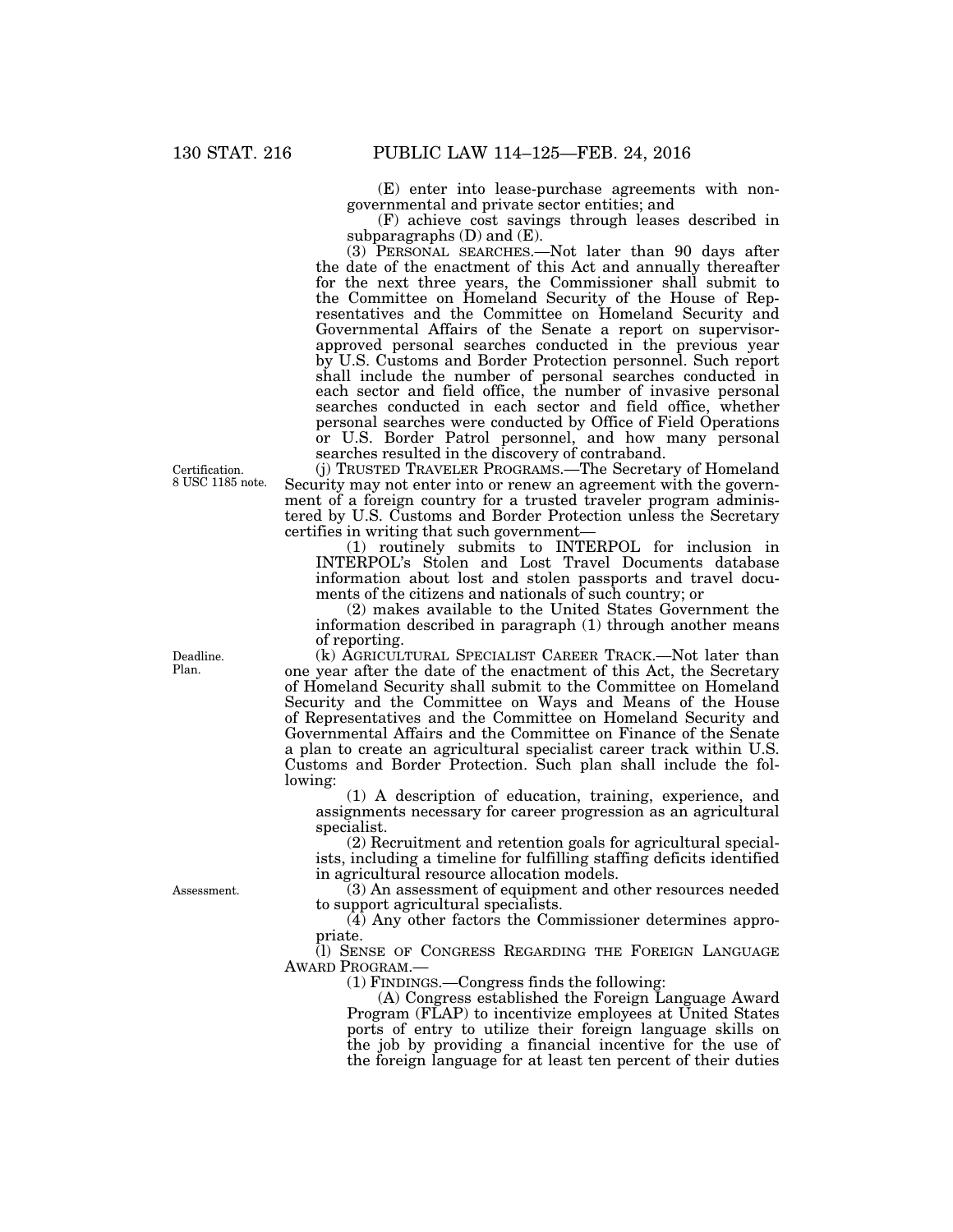after passage of competency tests. FLAP incentivizes the use of more than two dozen languages and has been instrumental in identifying and utilizing U.S. Customs and Border Protection officers and agents who are proficient in a foreign language.

(B) In 1993, Congress provided for dedicated funding for this program by stipulating that certain fees collected by U.S. Customs and Border Protection be used to fund FLAP.

(C) Through FLAP, foreign travelers are aided by having an officer at a port of entry who speaks their language, and U.S. Customs and Border Protection benefits by being able to focus its border security efforts in a more effective manner.

(2) SENSE OF CONGRESS.—It is the sense of Congress that FLAP incentivizes U.S. Customs and Border Protection officers to attain and maintain competency in a foreign language, thereby improving the efficiency of operations for the functioning of U.S. Customs and Border Protection's security mission, making the United States a more welcoming place when foreign travelers find officers can communicate in their language, and helping to expedite traveler processing to reduce wait times.

# **Subtitle B—Preclearance Operations**

#### **SEC. 811. SHORT TITLE.**

This subtitle may be cited as the ''Preclearance Authorization Act of 2015''.

### **SEC. 812. DEFINITIONS.**

In this subtitle:

(1) APPROPRIATE CONGRESSIONAL COMMITTEES.—The term ''appropriate congressional committees'' means—

(A) the Committee on Homeland Security and Governmental Affairs, the Committee on Finance, the Committee on Commerce, Science, and Transportation, and the Committee on Appropriations of the Senate; and

(B) the Committee on Homeland Security, the Committee on Ways and Means, and the Committee on Appropriations of the House of Representatives.

(2) SECRETARY.—The term ''Secretary'' means the Secretary of Homeland Security.

#### **SEC. 813. ESTABLISHMENT OF PRECLEARANCE OPERATIONS.**

Pursuant to section 629 of the Tariff Act of 1930 (19 U.S.C. 1629) and section 103(a)(7) of the Immigration and Nationality Act (8 U.S.C. 1103(a)(7)), and provided that an aviation security preclearance agreement (as defined in section 44901(d)(4)(B) of title 49, United States Code) is in effect, the Secretary may establish and maintain U.S. Customs and Border Protection preclearance operations in a foreign country—

(1) to prevent terrorists, instruments of terrorism, and other security threats from entering the United States;

(2) to prevent inadmissible persons from entering the United States;

19 USC 4301 note.

Preclearance Authorization Act of 2015.

19 USC 4431.

19 USC 4432.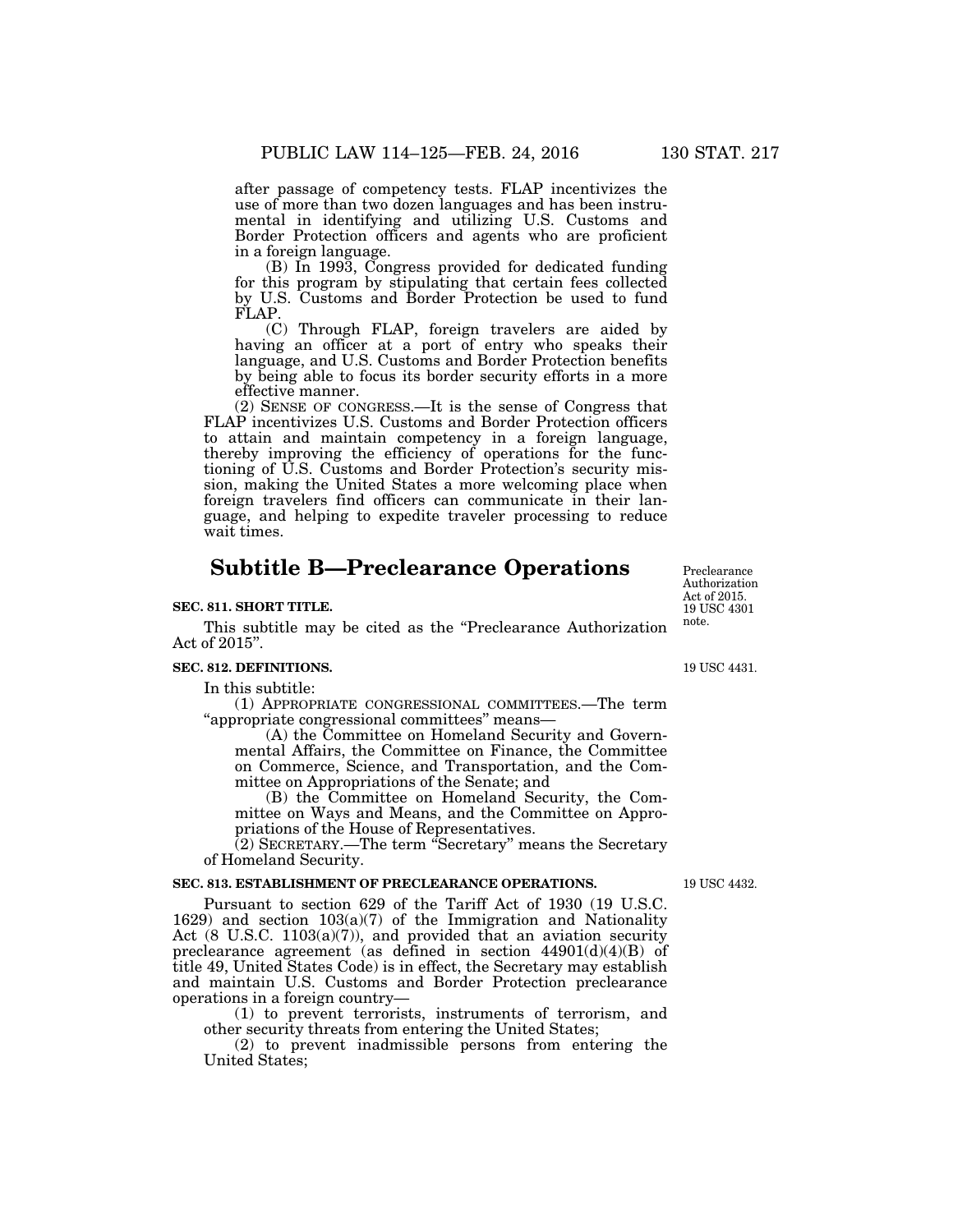(3) to ensure that merchandise destined for the United States complies with applicable laws;

(4) to ensure the prompt processing of persons eligible to travel to the United States; and

(5) to accomplish such other objectives as the Secretary determines are necessary to protect the United States.

(a) INITIAL NOTIFICATION.—Not later than 60 days before an agreement with the government of a foreign country to establish U.S. Customs and Border Protection preclearance operations in such foreign country enters into force, the Secretary shall provide

**SEC. 814. NOTIFICATION AND CERTIFICATION TO CONGRESS.** 

Agreements. Deadlines. 19 USC 4433.

Records.

Assessment.

Assessment.

Plans.

Plans.

Estimate.

Assessment.

the appropriate congressional committees with—  $(1)$  a copy of the agreement to establish such preclearance operations, which shall include—

(A) the identification of the foreign country with which U.S. Customs and Border Protection intends to enter into a preclearance agreement;

(B) the location at which such preclearance operations will be conducted; and

(C) the terms and conditions for U.S. Customs and Border Protection personnel operating at the location;

(2) an assessment of the impact such preclearance operations will have on legitimate trade and travel, including potential impacts on passengers traveling to the United States;

(3) an assessment of the impacts such preclearance operations will have on U.S. Customs and Border Protection domestic port of entry staffing;

(4) country-specific information on the anticipated homeland security benefits associated with establishing such preclearance operations;

(5) information on potential security vulnerabilities associated with commencing such preclearance operations and mitigation plans to address such potential security vulnerabilities;

(6) a U.S. Customs and Border Protection staffing model for such preclearance operations and plans for how such positions would be filled; and

(7) information on the anticipated costs over the 5 fiscal years after the agreement enters into force associated with commencing such preclearance operations.

(b) FURTHER NOTIFICATION RELATING TO PRECLEARANCE OPER-ATIONS ESTABLISHED AT AIRPORTS.—Not later than 45 days before an agreement with the government of a foreign country to establish U.S. Customs and Border Protection preclearance operations at an airport in such country enters into force, the Secretary, in addition to complying with the notification requirements under subsection (a), shall provide the appropriate congressional committees with—

(1) an estimate of the date on which U.S. Customs and Border Protection intends to establish preclearance operations under such agreement, including any pending caveats that must be resolved before preclearance operations are approved;

(2) the anticipated funding sources for preclearance operations under such agreement, and other funding sources considered;

(3) a homeland security threat assessment for the country in which such preclearance operations are to be established;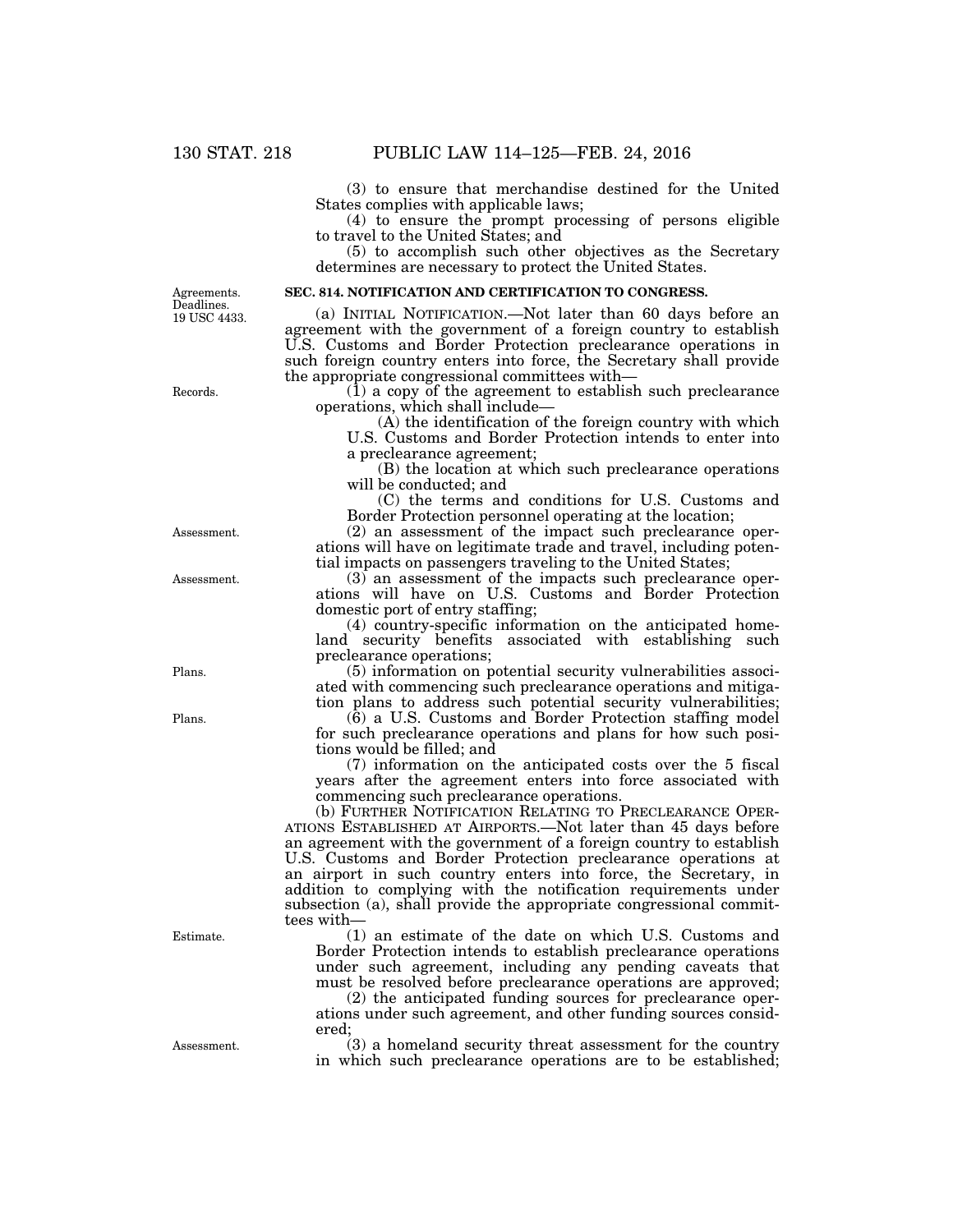(4) information on potential economic, competitive, and job impacts on United States air carriers associated with establishing such preclearance operations;

(5) details on information sharing mechanisms to ensure that U.S. Customs and Border Protection has current information to prevent terrorist and criminal travel; and

(6) other factors that the Secretary determines to be necessary for Congress to comprehensively assess the appropriateness of commencing such preclearance operations.

(c) CERTIFICATIONS RELATING TO PRECLEARANCE OPERATIONS ESTABLISHED AT AIRPORTS.—Not later than 60 days before an agreement with the government of a foreign country to establish U.S. Customs and Border Protection preclearance operations at an airport in such country enters into force, the Secretary, in addition to complying with the notification requirements under subsections (a) and (b), shall provide the appropriate congressional committees with—

(1) a certification that preclearance operations under such preclearance agreement, after considering alternative options, would provide homeland security benefits to the United States through the most effective means possible;

(2) a certification that preclearance operations within such foreign country will be established under such agreement only if—

(A) at least one United States passenger carrier operates at such airport; and

(B) any United States passenger carriers operating at such airport and desiring to participate in preclearance operations are provided access that is comparable to that of any non-United States passenger carrier operating at that airport;

(3) a certification that the establishment of preclearance operations in such foreign country will not significantly increase customs processing times at United States airports;

(4) a certification that representatives from U.S. Customs and Border Protection consulted with stakeholders, including providers of commercial air service in the United States, employees of such providers, security experts, and such other parties as the Secretary determines to be appropriate; and

(5) a report detailing the basis for the certifications referred Reports. to in paragraphs (1) through (4).

(d) AMENDMENT OF EXISTING AGREEMENTS.—Not later than 30 days before a substantially amended preclearance agreement with the government of a foreign country in effect as of the date of the enactment of this Act enters into force, the Secretary shall provide to the appropriate congressional committees—

(1) a copy of the agreement, as amended; and

(2) the justification for such amendment.

(e) IMPLEMENTATION PLAN.—

(1) IN GENERAL.—The Commissioner shall report to the appropriate congressional committees, on a quarterly basis—

(A) the number of U.S. Customs and Border Protection officers, by port, assigned from domestic ports of entry to preclearance operations; and

(B) the number of the positions at domestic ports of entry vacated by U.S. Customs and Border Protection officers described in subparagraph (A) that have been filled

Records.

Reports.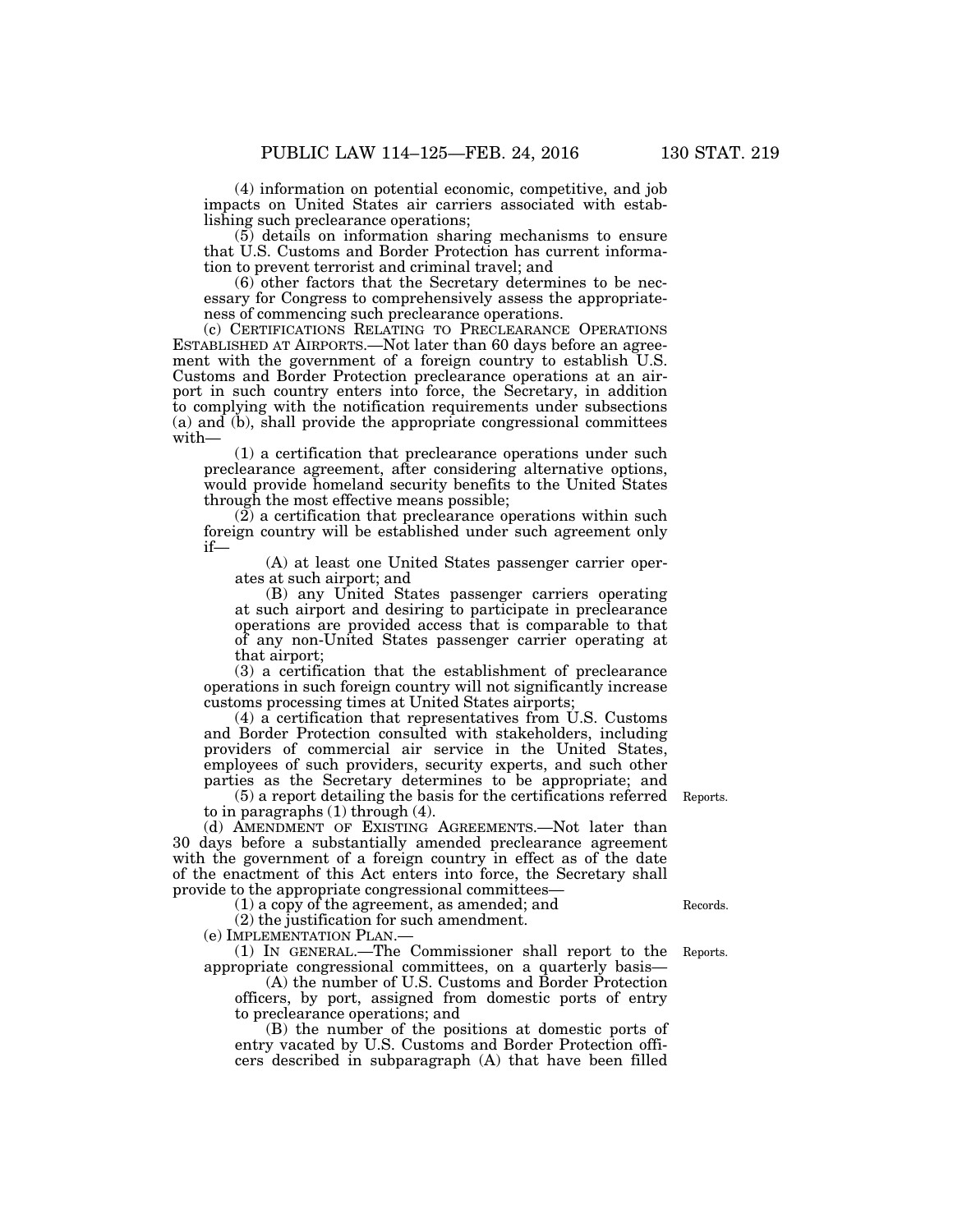Determination.

by other hired, trained, and equipped U.S. Customs and Border Protection officers.

(2) SUBMISSION.—If the Commissioner has not filled the positions of U.S. Customs and Border Protection officers that were reassigned to preclearance operations and determines that U.S. Customs and Border Protection processing times at domestic ports of entry from which U.S. Customs and Border Protection officers were reassigned to preclearance operations have significantly increased, the Commissioner, not later than 60 days after making such a determination, shall submit to the appropriate congressional committees an implementation plan for reducing processing times at the domestic ports of entry with such increased processing times.

(3) SUSPENSION.—If the Commissioner does not submit the implementation plan described in paragraph (2) to the appropriate congressional committees before the deadline set forth in such paragraph, the Commissioner may not commence preclearance operations at an additional port of entry in any country until such implementation plan is submitted.

(f) CLASSIFIED REPORT.—The report required under subsection  $(c)(5)$  may be submitted in classified form if the Secretary determines that such form is appropriate.

#### **SEC. 815. PROTOCOLS.**

Section 44901(d)(4) of title 49, United States Code, is amended—

(1) by redesignating subparagraph (C) as subparagraph (D); and

(2) by inserting after subparagraph (B) the following:

''(C) RESCREENING REQUIREMENT.—If the Administrator of the Transportation Security Administration determines that the government of a foreign country has not maintained security standards and protocols comparable to those of the United States at airports at which preclearance operations have been established in accordance with this paragraph, the Administrator shall ensure that Transportation Security Administration personnel rescreen passengers arriving from such airports and their property in the United States before such passengers are permitted into sterile areas of airports in the United States.''.

#### **SEC. 816. LOST AND STOLEN PASSPORTS.**

The Secretary may not enter into an agreement with the government of a foreign country to establish or maintain U.S. Customs and Border Protection preclearance operations at an airport in such country unless the Secretary certifies to the appropriate congressional committees that such government—

(1) routinely submits information about lost and stolen passports of its citizens and nationals to INTERPOL's Stolen and Lost Travel Document database; or

(2) makes such information available to the United States Government through another comparable means of reporting.

#### **SEC. 817. RECOVERY OF INITIAL U.S. CUSTOMS AND BORDER PROTEC-TION PRECLEARANCE OPERATIONS COSTS.**

(a) COST SHARING AGREEMENTS WITH RELEVANT AIRPORT AUTHORITIES.—The Commissioner may enter into a cost sharing

Certification. 19 USC 4434.

Determination.

19 USC 4435.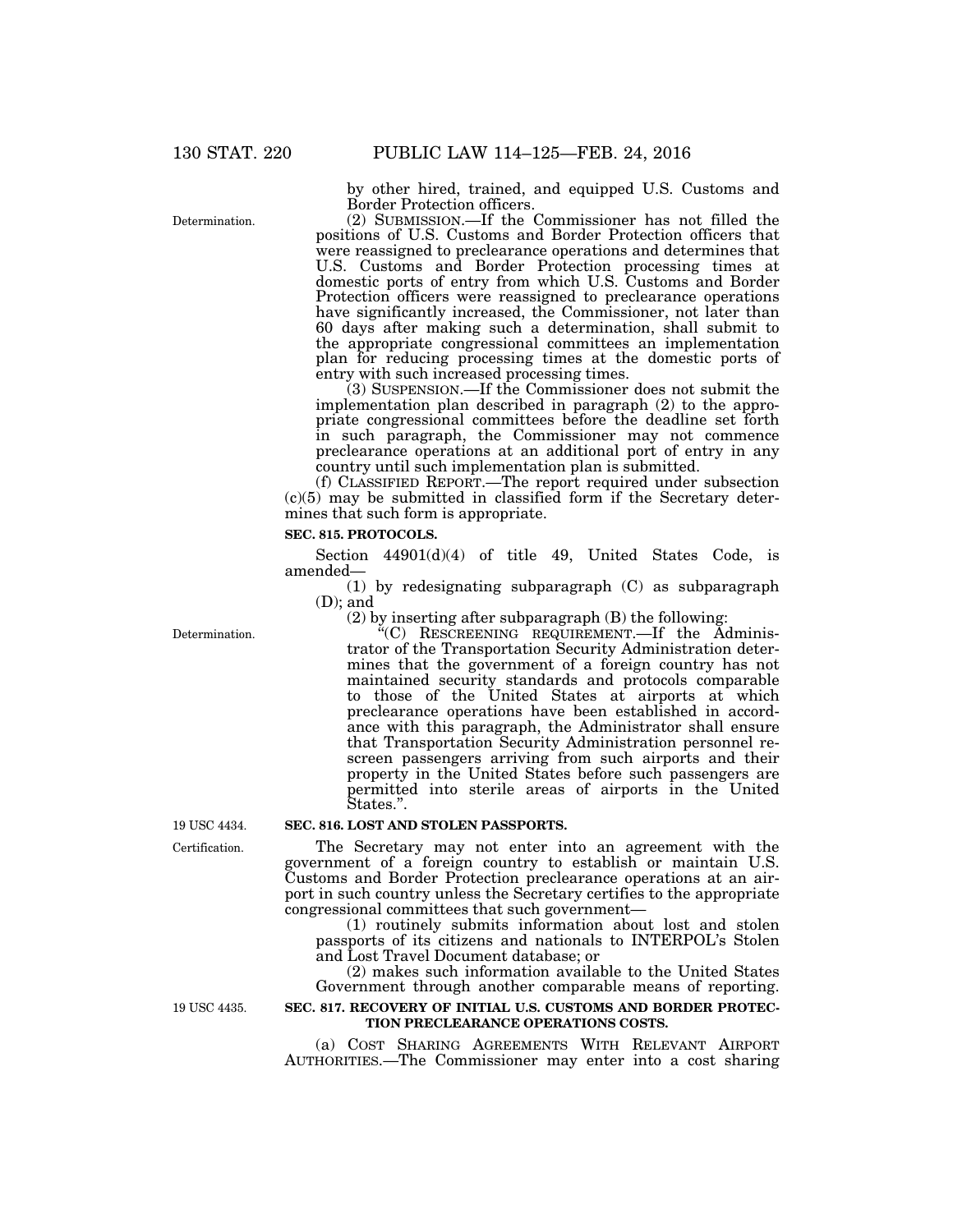agreement with airport authorities in foreign countries at which preclearance operations are to be established or maintained if— (1) an executive agreement to establish or maintain such

preclearance operations pursuant to the authorities under section 629 of the Tariff Act of 1930 (19 U.S.C. 1629) and section 103(a)(7) of the Immigration and Nationality Act (8 U.S.C.  $1103(a)(7)$  has been signed, but has not yet entered into force; and

(2) U.S. Customs and Border Protection has incurred, or expects to incur, initial preclearance operations costs in order to establish or maintain preclearance operations under the agreement described in paragraph (1).

(b) CONTENTS OF COST SHARING AGREEMENTS.—

(1) IN GENERAL.—Notwithstanding section 13031(e) of the Consolidated Omnibus Budget Reconciliation Act of 1985 (19 U.S.C.  $58c(e)$  and section  $286(g)$  of the Immigration and Nationality Act (8 U.S.C. 1356(g)), any cost sharing agreement with an airport authority authorized under subsection (a) may provide for the airport authority's payment to U.S. Customs and Border Protection of its initial preclearance operations costs.

(2) TIMING OF PAYMENTS.—The airport authority's payment to U.S. Customs and Border Protection for its initial preclearance operations costs may be made in advance of the incurrence of the costs or on a reimbursable basis.

(c) ACCOUNT.—

(1) IN GENERAL.—All amounts collected pursuant to any cost sharing agreement authorized under subsection (a)—

(A) shall be credited as offsetting collections to the currently applicable appropriation, account, or fund of U.S. Customs and Border Protection;

(B) shall remain available, until expended, for the purposes for which such appropriation, account, or fund is authorized to be used; and

(C) may be collected and shall be available only to the extent provided in appropriations Acts.

(2) RETURN OF UNUSED FUNDS.—Any advances or reimbursements not used by U.S. Customs and Border Protection may be returned to the relevant airport authority.

(3) RULE OF CONSTRUCTION.—Nothing in this subsection may be construed to preclude the use of appropriated funds from sources other than the payments collected under this subtitle to pay initial preclearance operation costs.

(d) DEFINED TERM.—

(1) IN GENERAL.—In this section, the term ''initial preclearance operations costs'' means the costs incurred, or expected to be incurred, by U.S. Customs and Border Protection to establish or maintain preclearance operations at an airport in a foreign country, including costs relating to—

(A) hiring, training, and equipping new U.S. Customs and Border Protection officers who will be stationed at United States domestic ports of entry or other U.S. Customs and Border Protection facilities to backfill U.S. Customs and Border Protection officers to be stationed at an airport in a foreign country to conduct preclearance operations; and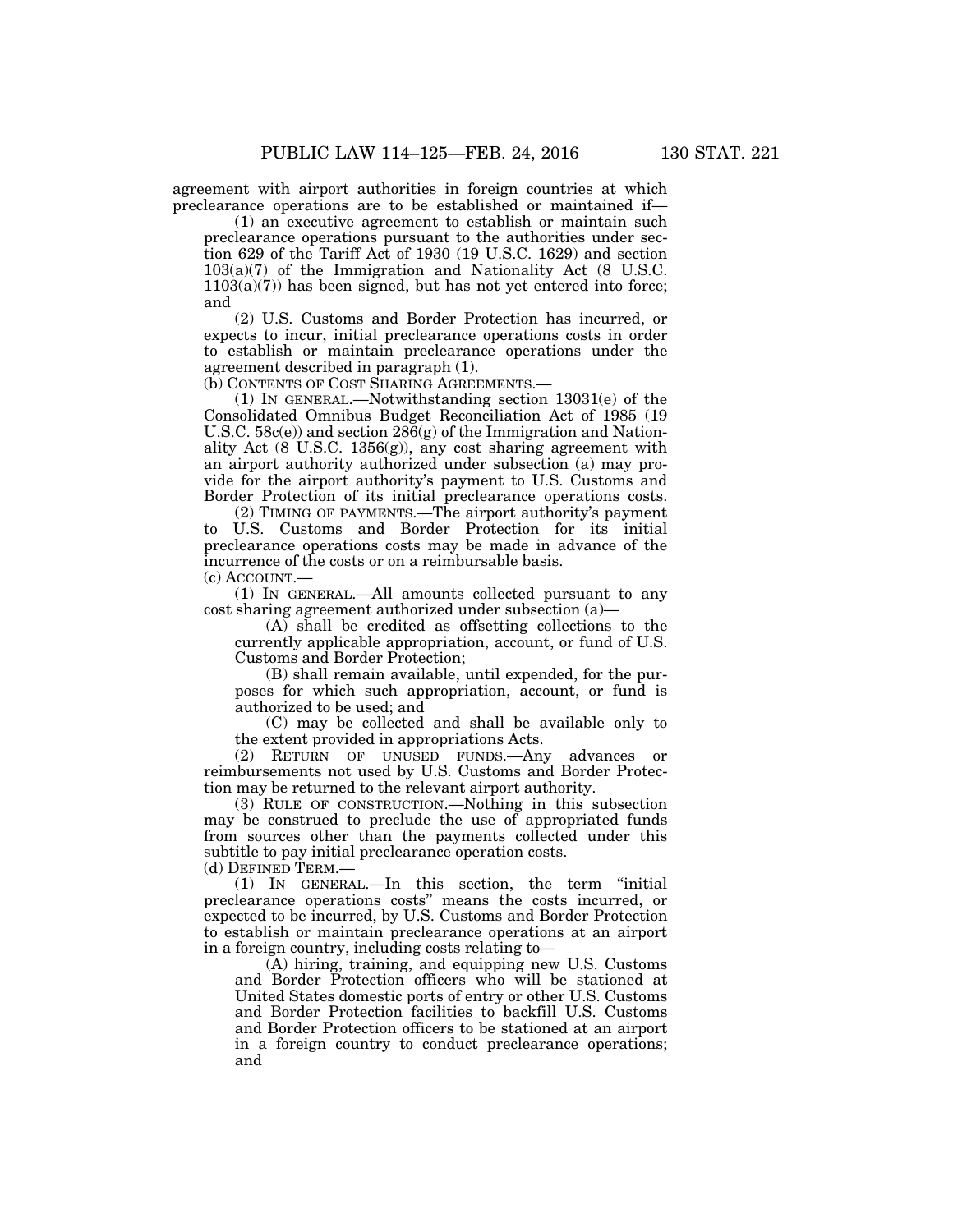(B) visits to the airport authority conducted by U.S. Customs and Border Protection personnel necessary to prepare for the establishment or maintenance of preclearance operations at such airport, including the compensation, travel expenses, and allowances payable to such personnel attributable to such visits.

(2) EXCEPTION.—The costs described in paragraph  $(1)(A)$ shall not include the salaries and benefits of new U.S. Customs and Border Protection officers once such officers are permanently stationed at a domestic United States port of entry or other domestic U.S. Customs and Border Protection facility after being hired, trained, and equipped.

(e) RULE OF CONSTRUCTION.—Except as otherwise provided in this section, nothing in this section may be construed as affecting the responsibilities, duties, or authorities of U.S. Customs and Border Protection.

#### **SEC. 818. COLLECTION AND DISPOSITION OF FUNDS COLLECTED FOR IMMIGRATION INSPECTION SERVICES AND PRECLEARANCE ACTIVITIES.**

(a) IMMIGRATION AND NATIONALITY ACT.—Section 286(i) of the Immigration and Nationality Act (8 U.S.C. 1356(i)) is amended by striking the last sentence and inserting the following: ''Reimbursements under this subsection may be collected in advance of the provision of such immigration inspection services. Notwithstanding subsection  $(h)(1)(B)$ , and only to the extent provided in appropriations Acts, any amounts collected under this subsection shall be credited as offsetting collections to the currently applicable appropriation, account, or fund of U.S. Customs and Border Protection, remain available until expended, and be available for the purposes for which such appropriation, account, or fund is authorized to be used.''.

(b) FARM SECURITY AND RURAL INVESTMENT ACT OF 2002.— Section 10412(b) of the Farm Security and Rural Investment Act of 2002 (7 U.S.C. 8311(b)) is amended to read as follows:

''(b) FUNDS COLLECTED FOR PRECLEARANCE.—Funds collected for preclearance activities—

 $''(1)$  may be collected in advance of the provision of such activities;

" $(2)$  shall be credited as offsetting collections to the currently applicable appropriation, account, or fund of U.S. Customs and Border Protection;

''(3) shall remain available until expended;

"(4) shall be available for the purposes for which such appropriation, account, or fund is authorized to be used; and

 $\angle$ (5) may be collected and shall be available only to the extent provided in appropriations Acts.''.

19 USC 4436.

#### **SEC. 819. APPLICATION TO NEW AND EXISTING PRECLEARANCE OPER-ATIONS.**

Except for sections 814(d), 815, 817, and 818, this subtitle shall only apply to the establishment of preclearance operations in a foreign country in which no preclearance operations have been established as of the date of the enactment of this Act.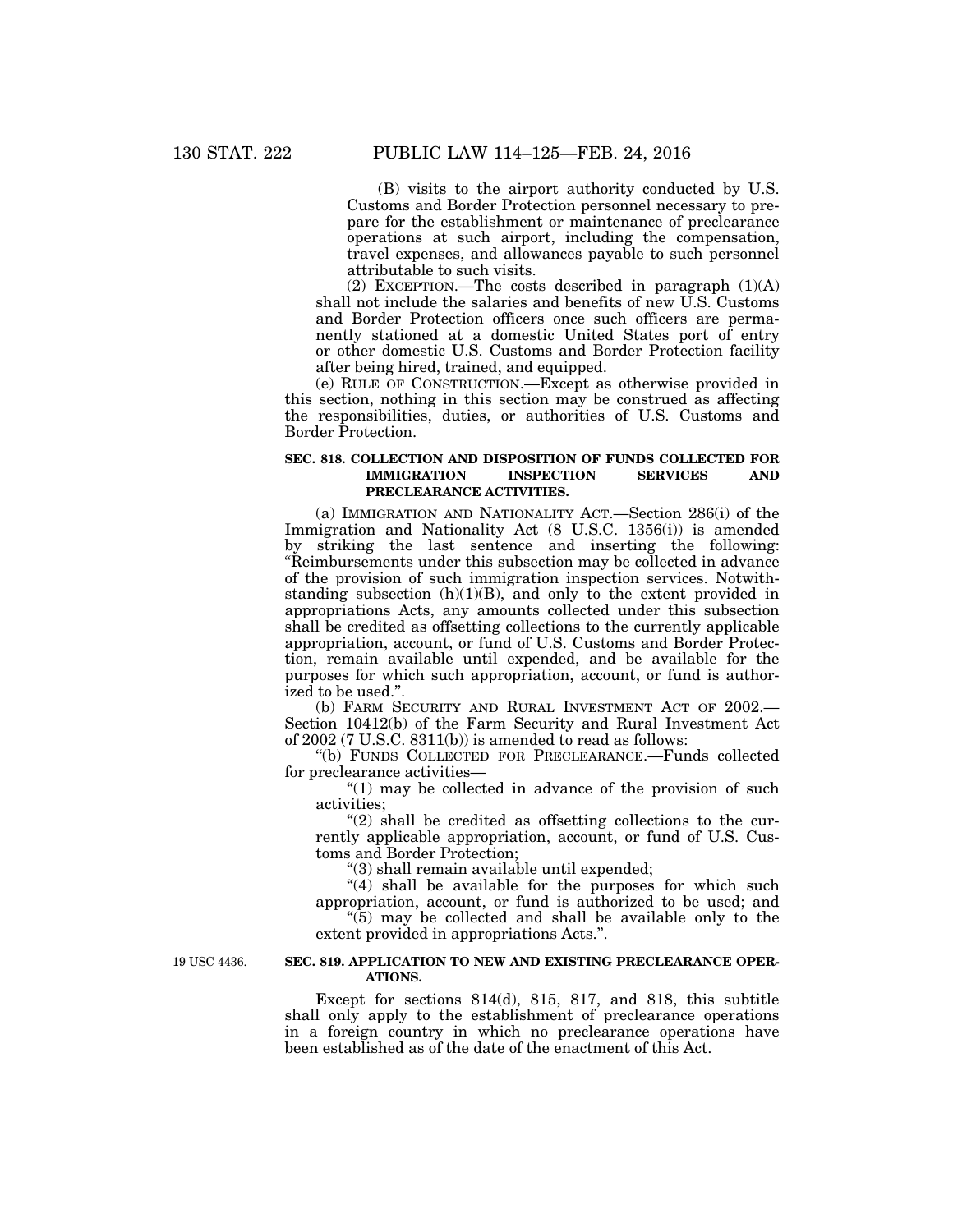# **TITLE IX—MISCELLANEOUS PROVISIONS**

### **SEC. 901. DE MINIMIS VALUE.**

(a) FINDINGS.—Congress makes the following findings:

(1) Modernizing international customs is critical for United States businesses of all sizes, consumers in the United States, and the economic growth of the United States.

(2) Higher thresholds for the value of articles that may be entered informally and free of duty provide significant economic benefits to businesses and consumers in the United States and the economy of the United States through costs savings and reductions in trade transaction costs.

(b) SENSE OF CONGRESS.—It is the sense of Congress that the United States Trade Representative should encourage other countries, through bilateral, regional, and multilateral fora, to establish commercially meaningful de minimis values for express and postal shipments that are exempt from customs duties and taxes and from certain entry documentation requirements, as appropriate.

(c) DE MINIMIS VALUE.—Section  $321(a)(2)(C)$  of the Tariff Act of 1930 (19 U.S.C. 1321(a)(2)(C)) is amended by striking "\$200" and inserting ''\$800''.

(d) EFFECTIVE DATE.—The amendment made by subsection (c) shall apply with respect to articles entered, or withdrawn from warehouse for consumption, on or after the 15th day after the date of the enactment of this Act.

Applicability. 19 USC 1321 note.

#### **SEC. 902. CONSULTATION ON TRADE AND CUSTOMS REVENUE FUNC-**Deadlines. **TIONS.**

Section 401(c) of the Security and Accountability For Every Port Act of 2006 (6 U.S.C. 115(c)) is amended—

(1) in paragraph (1), by striking ''on Department policies and actions that have'' and inserting ''not later than 30 days after proposing, and not later than 30 days before finalizing, any Department policies, initiatives, or actions that will have<sup>"</sup> and

 $(2)$  in paragraph  $(2)(A)$ , by striking "not later than 30 days prior to the finalization of'' and inserting ''not later than 60 days before proposing, and not later than 60 days before finalizing,''.

#### **SEC. 903. PENALTIES FOR CUSTOMS BROKERS.**

(a) IN GENERAL.—Section  $641(d)(1)$  of the Tariff Act of 1930  $(19 \text{ U.S.C. } 1641(d)(1))$  is amended–

(1) in subparagraph  $(E)$ , by striking "; or" and inserting a semicolon;

(2) in subparagraph (F), by striking the period and inserting ": or"; and

(3) by adding at the end the following:

''(G) has been convicted of committing or conspiring to commit an act of terrorism described in section 2332b of title 18, United States Code.''.

(b) TECHNICAL AMENDMENTS.—Section 641 of the Tariff Act of 1930 (19 U.S.C. 1641) is amended—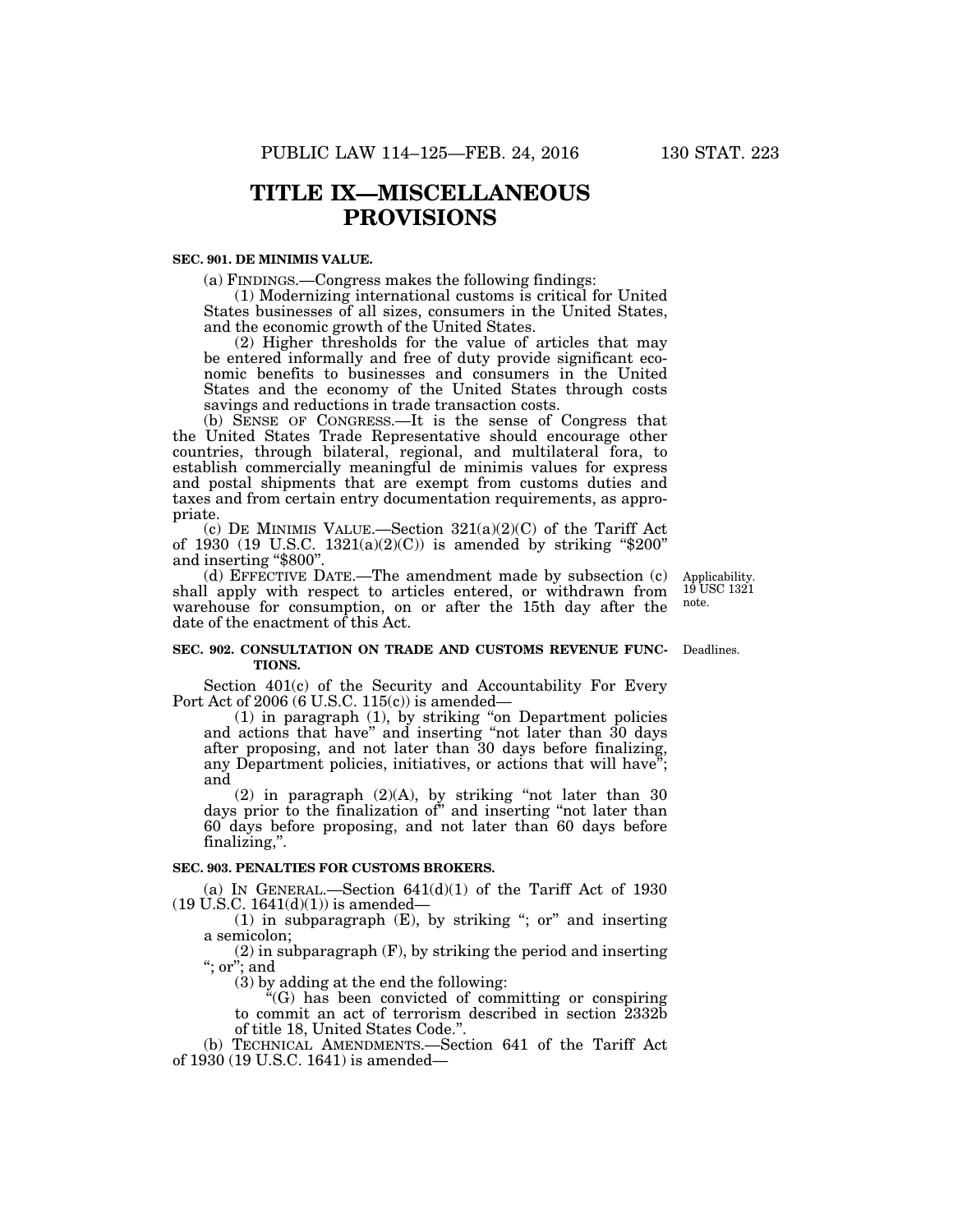(1) by striking ''the Customs Service'' each place it appears and inserting ''U.S. Customs and Border Protection'';

(2) in subsection  $(d)(2)(B)$ , by striking "The Customs" Service" and inserting "U.S. Customs and Border Protection"; and

(3) in subsection  $(g)(2)(B)$ , by striking "Secretary's notice" and inserting ''notice under subparagraph (A)''.

#### **SEC. 904. AMENDMENTS TO CHAPTER 98 OF THE HARMONIZED TARIFF SCHEDULE OF THE UNITED STATES.**

(a) ARTICLES EXPORTED AND RETURNED, ADVANCED OR IMPROVED ABROAD.—

(1) IN GENERAL.—U.S. Note 3 to subchapter II of chapter 98 of the Harmonized Tariff Schedule of the United States is amended by adding at the end the following:

" $(f)(1)$  For purposes of subheadings 9802.00.40 and 9802.00.50, fungible articles exported from the United States for the purposes described in such subheadings—

''(A) may be commingled; and

''(B) the origin, value, and classification of such articles may be accounted for using an inventory management method.

 $''(2)$  If a person chooses to use an inventory management method under this paragraph with respect to fungible articles, the person shall use the same inventory management method for any other articles with respect to which the person claims fungibility under this paragraph.

''(3) For the purposes of this paragraph—

''(A) the term 'fungible articles' means merchandise or articles that, for commercial purposes, are identical or interchangeable in all situations; and

"(B) the term 'inventory management method' means any method for managing inventory that is based on generally accepted accounting principles.''.

(2) EFFECTIVE DATE.—The amendment made by this subsection applies to articles classifiable under subheading 9802.00.40 or 9802.00.50 of the Harmonized Tariff Schedule of the United States that are entered, or withdrawn from warehouse for consumption, on or after the date that is 60 days after the date of the enactment of this Act.

(b) MODIFICATION OF PROVISIONS RELATING TO RETURNED PROP-ERTY.—

(1) IN GENERAL.—The article description for heading 9801.00.10 of the Harmonized Tariff Schedule of the United States is amended by inserting after "exported" the following: '', or any other products when returned within 3 years after having been exported''.

(2) EFFECTIVE DATE.—The amendment made by paragraph (1) applies to articles entered, or withdrawn from warehouse for consumption, on or after the date that is 60 days after the date of the enactment of this Act.

(c) DUTY-FREE TREATMENT FOR CERTAIN UNITED STATES GOVERNMENT PROPERTY RETURNED TO THE UNITED STATES.—

(1) IN GENERAL.—Subchapter I of chapter 98 of the Harmonized Tariff Schedule of the United States is amended by inserting in numerical sequence the following new heading:

Definitions.

Applicability.

Applicability.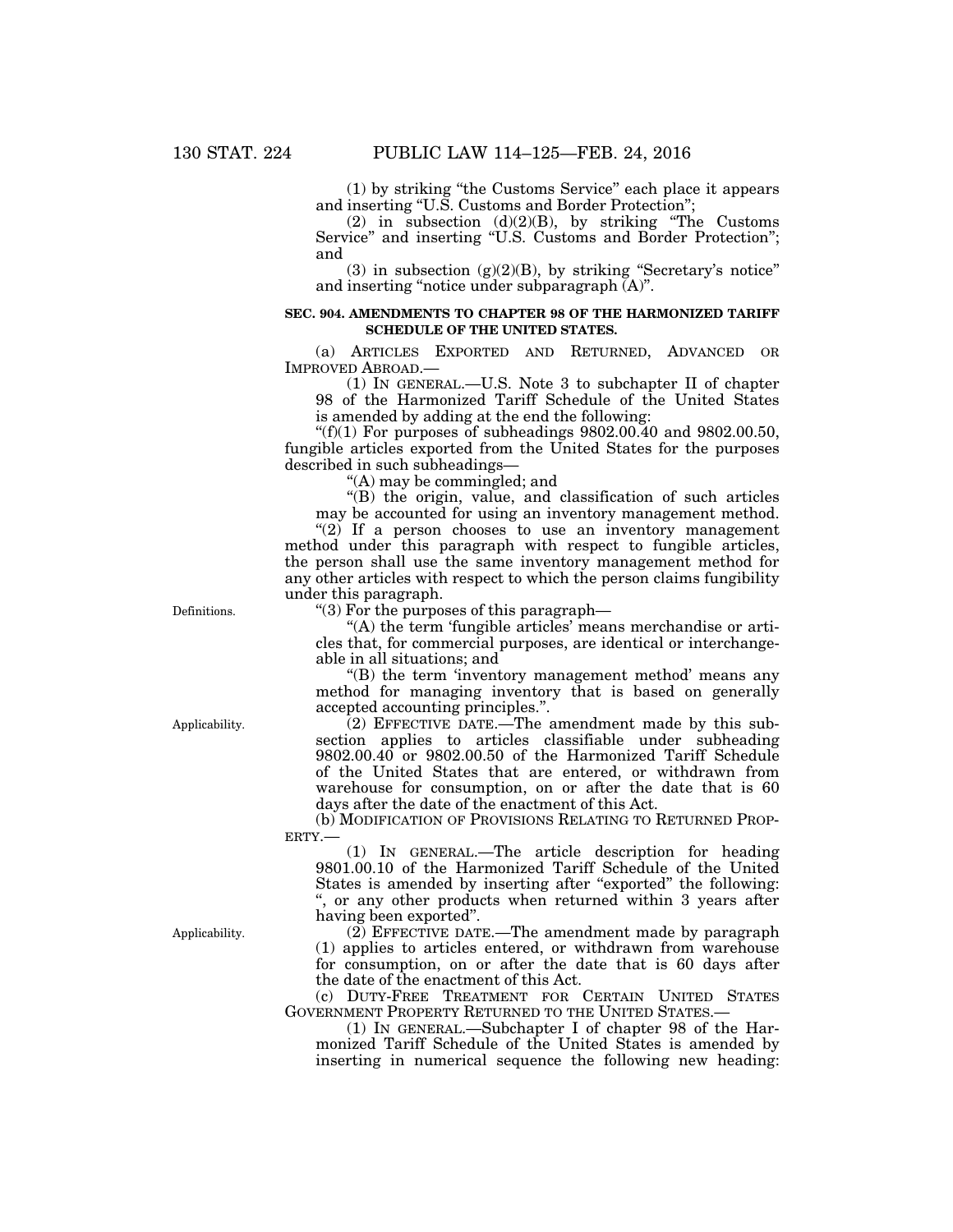9801.00.11 United States Government property, returned to the United States without having been advanced in value or improved in condition by any means while abroad, entered by the United States Government or a contractor to the United States Government, and certified by the importer as United States Government property ................... Free ''.

(2) EFFECTIVE DATE.—The amendment made by paragraph Applicability. (1) applies to goods entered, or withdrawn from warehouse for consumption, on or after the date that is 60 days after the date of the enactment of this Act.

#### **SEC. 905. EXEMPTION FROM DUTY OF RESIDUE OF BULK CARGO CON-TAINED IN INSTRUMENTS OF INTERNATIONAL TRAFFIC PREVIOUSLY EXPORTED FROM THE UNITED STATES.**

(a) IN GENERAL.—General Note 3(e) of the Harmonized Tariff Schedule of the United States is amended—

 $(1)$  in subparagraph  $(v)$ , by striking "and" at the end;

 $(2)$  in subparagraph  $(vi)$ , by adding "and" at the end;

(3) by inserting after subparagraph (vi) (as so amended) the following new subparagraph:

"(vii) residue of bulk cargo contained in instruments of international traffic previously exported from the United States,''; and

(4) by adding at the end of the flush text following subparagraph (vii) (as so added) the following: ''For purposes of subparagraph (vii) of this paragraph: The term 'residue' means material of bulk cargo that remains in an instrument of international traffic after the bulk cargo is removed, with a quantity, by weight or volume, not exceeding 7 percent of the bulk cargo, and with no or de minimis value. The term 'bulk cargo' means cargo that is unpackaged and is in either solid, liquid, or gaseous form. The term 'instruments of international traffic' means containers or holders, capable of and suitable for repeated use, such as lift vans, cargo vans, shipping tanks, skids, pallets, caul boards, and cores for textile fabrics, arriving (whether loaded or empty) in use or to be used in the shipment of merchandise in international traffic, and any additional articles or classes of articles that the Commissioner of U.S. Customs and Border Protection designates as instruments of international traffic."

(b) EFFECTIVE DATE.—The amendments made by subsection Applicability. (a) take effect on the date of the enactment of this Act and apply with respect to residue of bulk cargo contained in instruments of international traffic that are imported into the customs territory of the United States on or after such date of enactment and that previously have been exported from the United States.

Definitions.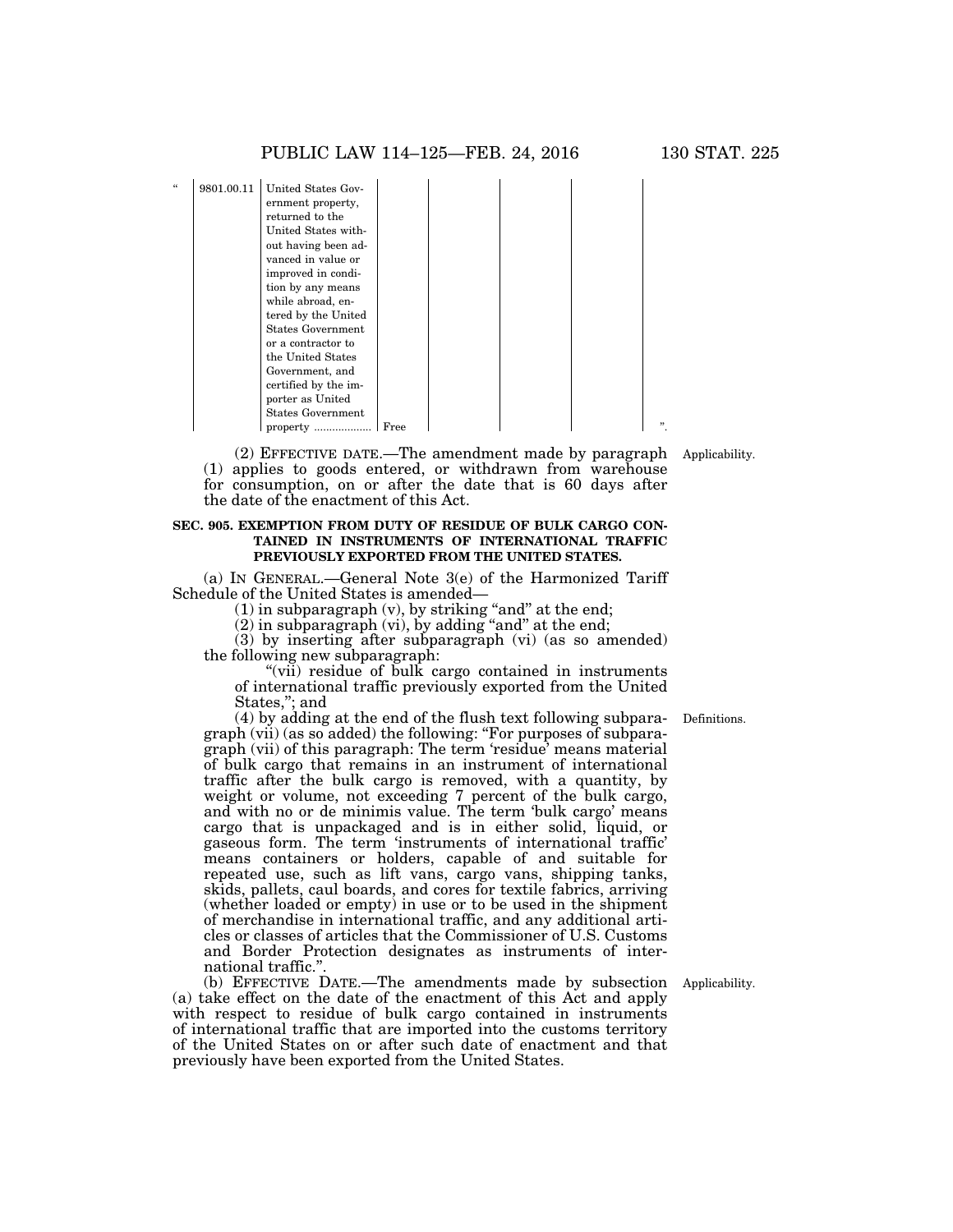#### **SEC. 906. DRAWBACK AND REFUNDS.**

(a) ARTICLES MADE FROM IMPORTED MERCHANDISE.—Section 313(a) of the Tariff Act of 1930 (19 U.S.C. 1313(a)) is amended by striking ''the full amount of the duties paid upon the merchandise so used shall be refunded as drawback, less 1 per centum of such duties, except that such'' and inserting ''an amount calculated pursuant to regulations prescribed by the Secretary of the Treasury under subsection (l) shall be refunded as drawback, except that"

(b) SUBSTITUTION FOR DRAWBACK PURPOSES.—Section 313(b) of the Tariff Act of 1930 (19 U.S.C. 1313(b)) is amended—

(1) by striking ''If imported'' and inserting the following:

''(1) IN GENERAL.—If imported'';

(2) by striking ''and any other merchandise (whether imported or domestic) of the same kind and quality are'' and inserting "or merchandise classifiable under the same 8-digit HTS subheading number as such imported merchandise is'';

 $(3)$  by striking "three years" and inserting "5 years";

(4) by striking ''the receipt of such imported merchandise by the manufacturer or producer of such articles'' and inserting ''the date of importation of such imported merchandise'';

(5) by striking ''an amount of drawback equal to'' and all that follows through the end period and inserting ''an amount calculated pursuant to regulations prescribed by the Secretary of the Treasury under subsection (l), but only if those articles have not been used prior to such exportation or destruction.''; and

(6) by adding at the end the following:

"(2) REQUIREMENTS RELATING TO TRANSFER OF MERCHAN-DISE.—

''(A) MANUFACTURERS AND PRODUCERS.—Drawback shall be allowed under paragraph (1) with respect to an article manufactured or produced using imported merchandise or other merchandise classifiable under the same 8 digit HTS subheading number as such imported merchandise only if the manufacturer or producer of the article received such imported merchandise or such other merchandise, directly or indirectly, from the importer.

''(B) EXPORTERS AND DESTROYERS.—Drawback shall be allowed under paragraph (1) with respect to a manufactured or produced article that is exported or destroyed only if the exporter or destroyer received that article, directly or indirectly, from the manufacturer or producer.

''(C) EVIDENCE OF TRANSFER.—Transfers of merchandise under subparagraph (A) and transfers of articles under subparagraph (B) may be evidenced by business records kept in the normal course of business and no additional certificates of transfer or manufacture shall be required. "(3) SUBMISSION OF BILL OF MATERIALS OR FORMULA.-

''(A) IN GENERAL.—Drawback shall be allowed under paragraph (1) with respect to an article manufactured or produced using imported merchandise or other merchandise classifiable under the same 8-digit HTS subheading number as such imported merchandise only if the person making the drawback claim submits with the claim a bill of materials or formula identifying the merchandise and article by the 8-digit HTS subheading number and the quantity of the merchandise.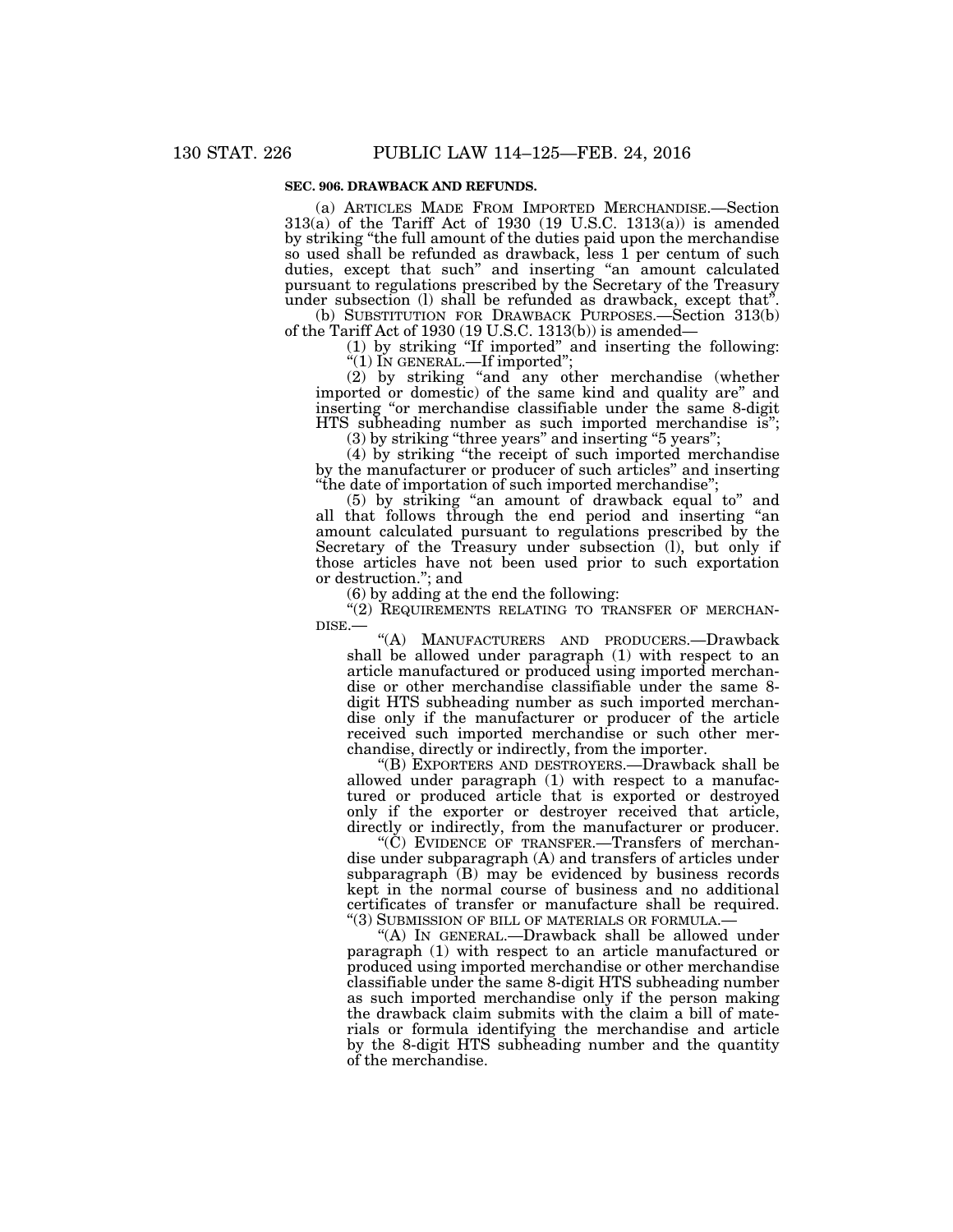''(B) BILL OF MATERIALS AND FORMULA DEFINED.—In this paragraph, the terms 'bill of materials' and 'formula' mean records kept in the normal course of business that identify each component incorporated into a manufactured or produced article or that identify the quantity of each element, material, chemical, mixture, or other substance incorporated into a manufactured article.

"(A) IN GENERAL.—For purposes of paragraph (1), a sought chemical element may be—

''(i) considered imported merchandise, or merchandise classifiable under the same 8-digit HTS subheading number as such imported merchandise, used in the manufacture or production of an article as described in paragraph  $(1)$ ; and

''(ii) substituted for source material containing that sought chemical element, without regard to whether the sought chemical element and the source material are classifiable under the same 8-digit HTS subheading number, and apportioned quantitatively, as appropriate.

''(B) SOUGHT CHEMICAL ELEMENT DEFINED.—In this paragraph, the term 'sought chemical element' means an element listed in the Periodic Table of Elements that is imported into the United States or a chemical compound consisting of those elements, either separately in elemental form or contained in source material."

(c) MERCHANDISE NOT CONFORMING TO SAMPLE OR SPECIFICA-TIONS.—Section 313(c) of the Tariff Act of 1930 (19 U.S.C. 1313(c)) is amended—

 $(1)$  in paragraph  $(1)$ —

 $(\hat{A})$  in subparagraph  $(C)(ii)$ , by striking "under a certificate of delivery'' each place it appears;

(B) in subparagraph (D)—

(i) by striking "3" and inserting "5"; and

(ii) by striking ''the Customs Service'' and inserting ''U.S. Customs and Border Protection''; and

(C) in the flush text at the end, by striking ''the full amount of the duties paid upon such merchandise, less 1 percent,'' and inserting ''an amount calculated pursuant to regulations prescribed by the Secretary of the Treasury under subsection (1)";

(2) in paragraph (2), by striking ''the Customs Service'' and inserting ''U.S. Customs and Border Protection''; and

(3) by amending paragraph (3) to read as follows:

''(3) EVIDENCE OF TRANSFERS.—Transfers of merchandise under paragraph (1) may be evidenced by business records kept in the normal course of business and no additional certificates of transfer shall be required.''.

(d) PROOF OF EXPORTATION.—Section 313(i) of the Tariff Act of 1930 (19 U.S.C. 1313(i)) is amended to read as follows:

"(i) PROOF OF EXPORTATION.- A person claiming drawback under this section based on the exportation of an article shall provide proof of the exportation of the article. Such proof of exportation—

''(1) shall establish fully the date and fact of exportation and the identity of the exporter; and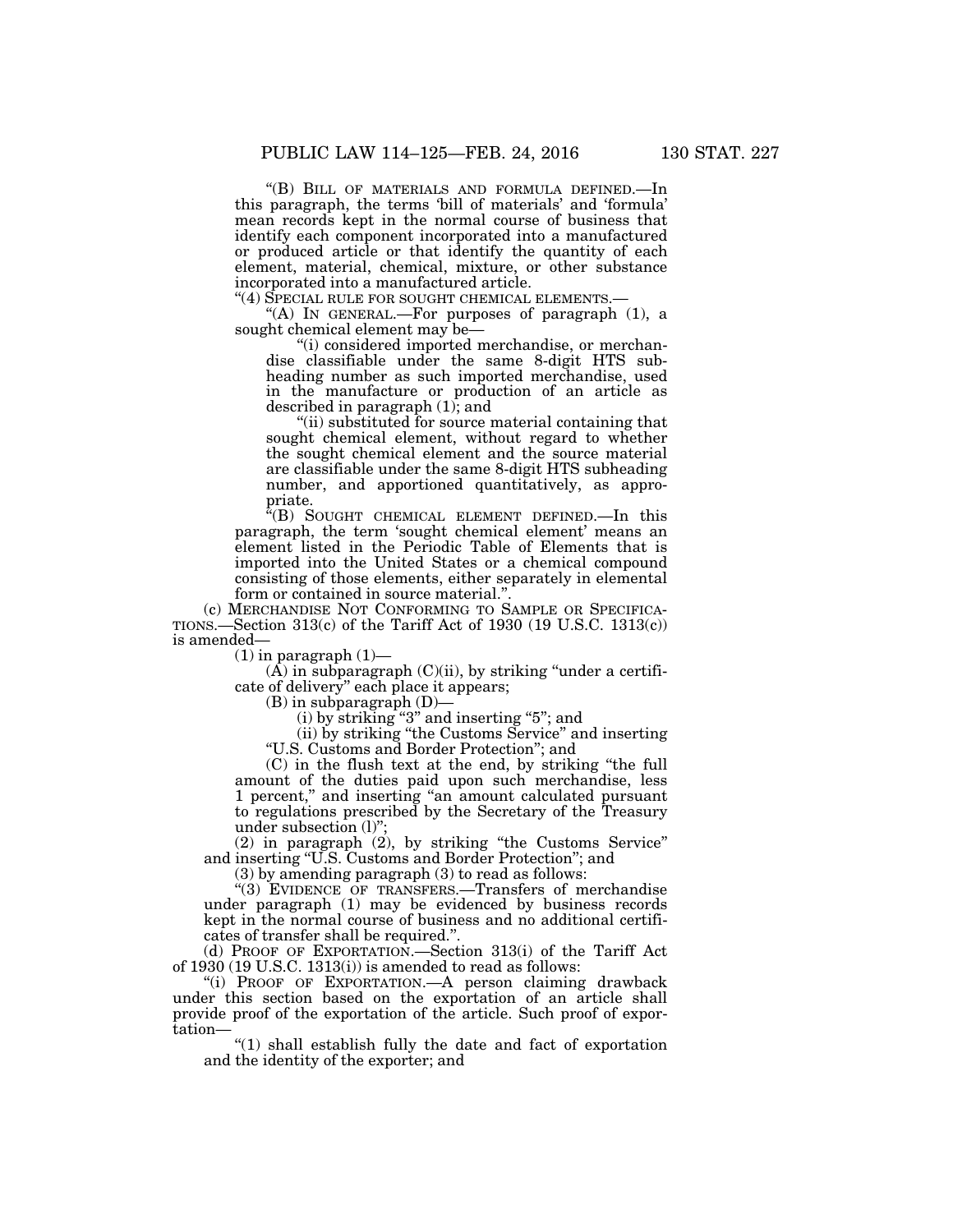Records.

" $(2)$  may be established through the use of records kept in the normal course of business or through an electronic export system of the United States Government, as determined by the Commissioner of U.S. Customs and Border Protection.''. (e) UNUSED MERCHANDISE DRAWBACK.—Section 313(j) of the Tariff Act of 1930 (19 U.S.C. 1313(j)) is amended—

 $(1)$  in paragraph  $(1)$ —

 $(\overline{A})$  in subparagraph  $(A)$ , in the matter preceding clause  $(i)$ —

(i) by striking ''3-year'' and inserting ''5-year''; and (ii) by inserting ''and before the drawback claim is filed'' after ''the date of importation''; and

(B) in the flush text at the end, by striking ''99 percent of the amount of each duty, tax, or fee so paid'' and inserting ''an amount calculated pursuant to regulations prescribed by the Secretary of the Treasury under subsection (1)";

 $(2)$  in paragraph  $(2)$ —

(A) in the matter preceding subparagraph (A), by striking "paragraph (4)" and inserting "paragraphs (4), (5), and  $(6)$ 

(B) in subparagraph (A), by striking ''commercially interchangeable with'' and inserting ''classifiable under the same 8-digit HTS subheading number as'';

(C) in subparagraph (B)—

(i) by striking ''3-year'' and inserting ''5-year''; and (ii) by inserting ''and before the drawback claim is filed'' after ''the imported merchandise'';

(D) in subparagraph (C)(ii), by striking subclause (II) and inserting the following:

> ''(II) received the imported merchandise, other merchandise classifiable under the same 8-digit HTS subheading number as such imported merchandise, or any combination of such imported merchandise and such other merchandise, directly or indirectly from the person who imported and paid any duties, taxes, and fees imposed under Federal law upon importation or entry and due on the imported merchandise (and any such transferred merchandise, regardless of its origin, will be treated as the imported merchandise and any retained merchandise will be treated as domestic merchandise);"; and

(E) in the flush text at the end—

(i) by striking ''the amount of each such duty, tax, and fee'' and all that follows through ''99 percent of that duty, tax, or fee'' and inserting ''an amount calculated pursuant to regulations prescribed by the Secretary of the Treasury under subsection (l) shall be refunded as drawback''; and

(ii) by striking the last sentence and inserting the following: ''Notwithstanding subparagraph (A), drawback shall be allowed under this paragraph with respect to wine if the imported wine and the exported wine are of the same color and the price variation between the imported wine and the exported wine Records. does not exceed 50 percent. Transfers of merchandise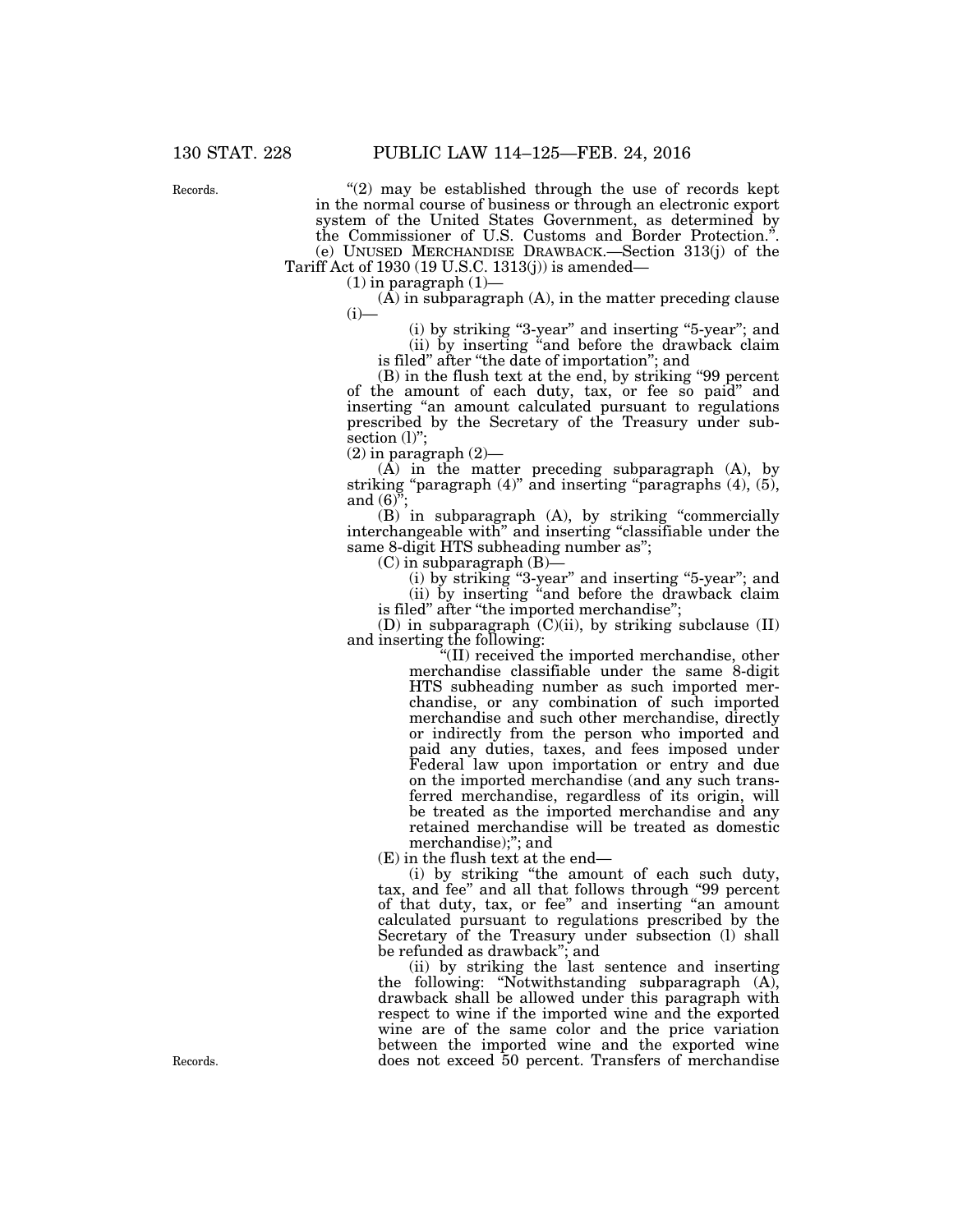may be evidenced by business records kept in the normal course of business and no additional certificates of transfer shall be required.'';

 $(3)$  in paragraph  $(3)(B)$ , by striking "the commercially interchangeable merchandise'' and inserting ''merchandise classifiable under the same 8-digit HTS subheading number as such imported merchandise''; and

(4) by adding at the end the following:

" $(5)(\text{\AA})$  For purposes of paragraph  $(2)$  and except as provided in subparagraph (B), merchandise may not be substituted for imported merchandise for drawback purposes based on the 8-digit HTS subheading number if the article description for the 8-digit HTS subheading number under which the imported merchandise is classified begins with the term 'other'.

''(B) In cases described in subparagraph (A), merchandise may be substituted for imported merchandise for drawback purposes if—

''(i) the other merchandise and such imported merchandise are classifiable under the same 10-digit HTS statistical reporting number; and

"(ii) the article description for that 10-digit HTS statistical reporting number does not begin with the term 'other'.

" $(6)(A)$  For purposes of paragraph  $(2)$ , a drawback claimant may use the first 8 digits of the 10-digit Schedule B number for merchandise or an article to determine if the merchandise or article is classifiable under the same 8-digit HTS subheading number as the imported merchandise, without regard to whether the Schedule B number corresponds to more than one 8-digit HTS subheading number.

"(B) In this paragraph, the term 'Schedule B' means the Definition. Department of Commerce Schedule B, Statistical Classification of Domestic and Foreign Commodities Exported from the United States.''.

(f) LIABILITY FOR DRAWBACK CLAIMS.—Section 313(k) of the Tariff Act of 1930 (19 U.S.C. 1313(k)) is amended to read as follows: "(k) LIABILITY FOR DRAWBACK CLAIMS.-

''(1) IN GENERAL.—Any person making a claim for drawback under this section shall be liable for the full amount of the drawback claimed.

"(2) LIABILITY OF IMPORTERS.—An importer shall be liable for any drawback claim made by another person with respect to merchandise imported by the importer in an amount equal to the lesser of—

''(A) the amount of duties, taxes, and fees that the person claimed with respect to the imported merchandise; or

''(B) the amount of duties, taxes, and fees that the importer authorized the other person to claim with respect to the imported merchandise.

''(3) JOINT AND SEVERAL LIABILITY.—Persons described in paragraphs (1) and (2) shall be jointly and severally liable for the amount described in paragraph  $(2)$ .".

(g) REGULATIONS.—Section  $313(1)$  of the Tariff Act of 1930 (19 U.S.C. 1313(l)) is amended to read as follows:

''(l) REGULATIONS.—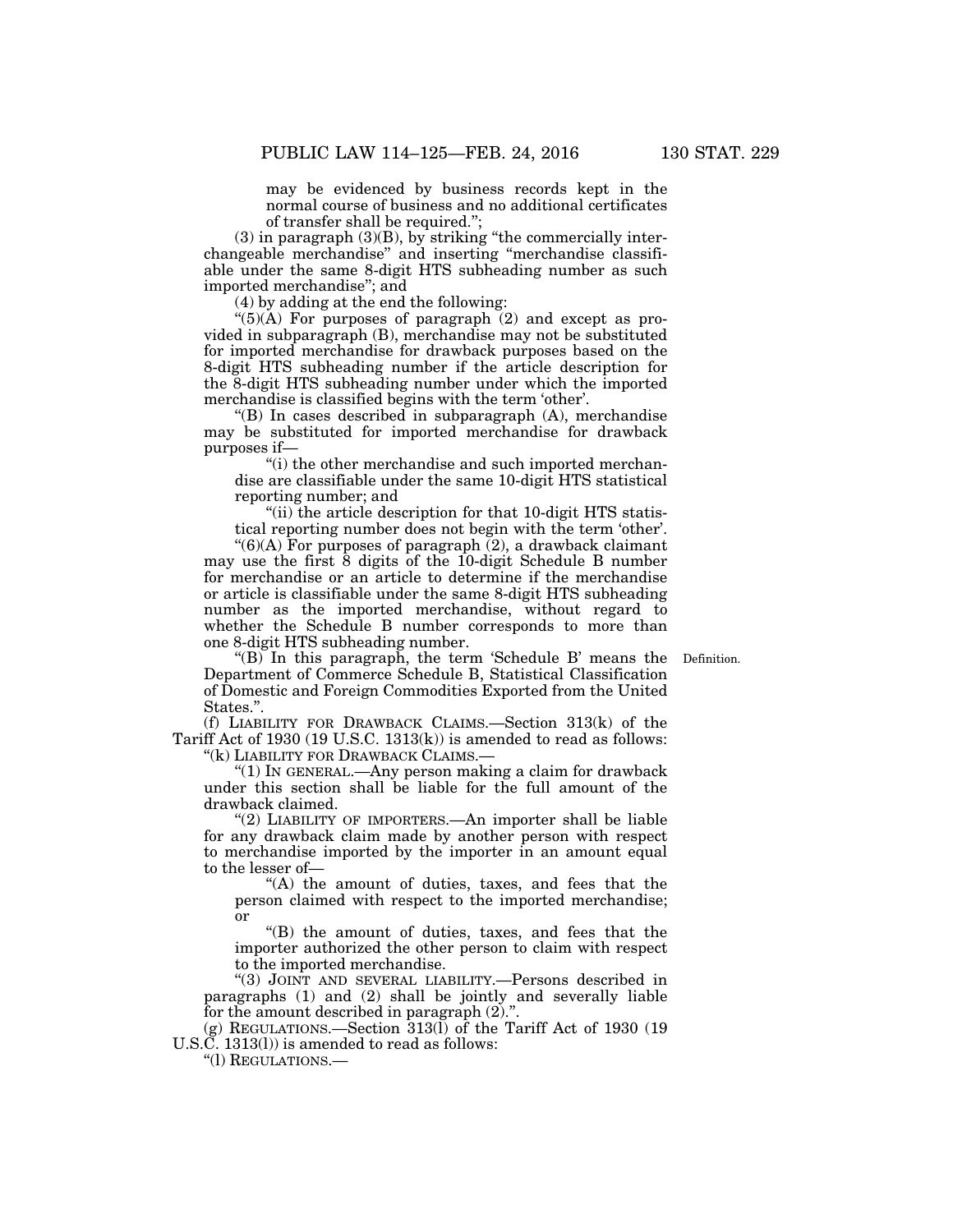''(1) IN GENERAL.—Allowance of the privileges provided for in this section shall be subject to compliance with such rules and regulations as the Secretary of the Treasury shall prescribe.<br>"(2) CALCULATION OF DRAWBACK.—

"(A) In GENERAL.—Not later than the date that is 2 years after the date of the enactment of the Trade Facilitation and Trade Enforcement Act of 2015, the Secretary shall prescribe regulations for determining the calculation of amounts refunded as drawback under this section.<br>"(B) CLAIMS WITH RESPECT TO UNUSED MERCHANDISE.—

The regulations required by subparagraph (A) for determining the calculation of amounts refunded as drawback under this section shall provide for a refund of equal to 99 percent of the duties, taxes, and fees paid on the imported merchandise, which were imposed under Federal law upon entry or importation of the imported merchandise, and may require the claim to be based upon the average per unit duties, taxes, and fees as reported on the entry summary line item or, if not reported on the entry summary line item, as otherwise allocated by U.S. Customs and Border Protection, except that where there is substitution of the merchandise, then—

"(i) in the case of an article that is exported, the amount of the refund shall be equal to 99 percent of the lesser of—

''(I) the amount of duties, taxes, and fees paid with respect to the imported merchandise; or

''(II) the amount of duties, taxes, and fees that would apply to the exported article if the exported article were imported; and

"(ii) in the case of an article that is destroyed, the amount of the refund shall be an amount that is—

''(I) equal to 99 percent of the lesser of—

''(aa) the amount of duties, taxes, and fees paid with respect to the imported merchandise; and

''(bb) the amount of duties, taxes, and fees that would apply to the destroyed article if the destroyed article were imported; and

''(II) reduced by the value of materials recovered during destruction as provided in subsection  $(\mathbf{x}).$ 

''(C) CLAIMS WITH RESPECT TO MANUFACTURED ARTICLES INTO WHICH IMPORTED OR SUBSTITUTE MERCHANDISE IS INCORPORATED.—The regulations required by subparagraph (A) for determining the calculation of amounts refunded as drawback under this section shall provide for a refund of equal to 99 percent of the duties, taxes, and fees paid on the imported merchandise incorporated into an article that is exported or destroyed, which were imposed under Federal law upon entry or importation of the imported merchandise incorporated into an article that is exported or destroyed, and may require the claim to be based upon the average per unit duties, taxes, and fees as reported on the entry summary line item, or if not reported on the entry summary line item, as otherwise allocated by

Deadline.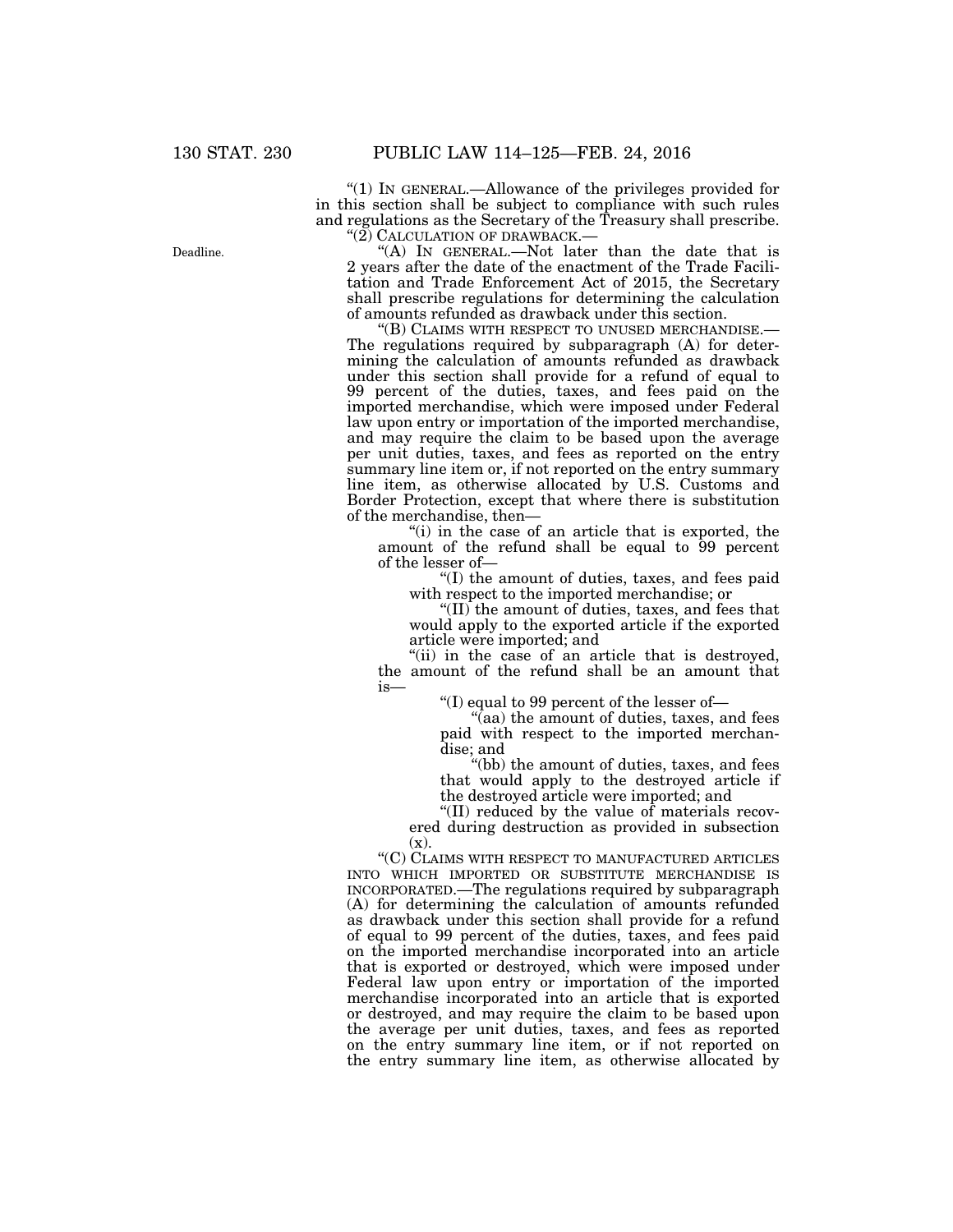U.S. Customs and Border Protection, except that where there is substitution of the imported merchandise, then—

"(i) in the case of an article that is exported, the amount of the refund shall be equal to 99 percent of the lesser of—

''(I) the amount of duties, taxes, and fees paid with respect to the imported merchandise; or

''(II) the amount of duties, taxes, and fees that would apply to the substituted merchandise if the substituted merchandise were imported; and

"(ii) in the case of an article that is destroyed, the amount of the refund shall be an amount that is—

''(I) equal to 99 percent of the lesser of—

''(aa) the amount of duties, taxes, and fees paid with respect to the imported merchandise; and

''(bb) the amount of duties, taxes, and fees that would apply to the substituted merchandise if the substituted merchandise were imported; and

''(II) reduced by the value of materials recovered during destruction as provided in subsection  $(x).$ 

''(D) EXCEPTIONS.—The calculations set forth in subparagraphs (B) and (C) shall not apply to claims for wine based on subsection (j)(2) and claims based on subsection (p) and instead—

''(i) for any drawback claim for wine based on subsection  $(j)(2)$ , the amount of the refund shall be equal to 99 percent of the duties, taxes, and fees paid with respect to the imported merchandise, without regard to the limitations in subparagraphs (B)(i) and  $(B)(ii)$ ; and

''(ii) for any drawback claim based on subsection (p), the amount of the refund shall be subject to the limitations set out in paragraph (4) of that subsection and without regard to subparagraph  $(B)(i)$ ,  $(B)(ii)$ ,  $(C)(i)$ , or  $(C)(ii)$ .

''(3) STATUS REPORTS ON REGULATIONS.—Not later than the date that is one year after the date of the enactment of the Trade Facilitation and Trade Enforcement Act of 2015, and annually thereafter until the regulations required by paragraph (2) are final, the Secretary shall submit to Congress a report on the status of those regulations.''.

(h) SUBSTITUTION OF FINISHED PETROLEUM DERIVATIVES.—Section  $313(p)$  of the Tariff Act of 1930 (19 U.S.C. 1313(p)) is amended—

(1) by striking ''Harmonized Tariff Schedule of the United States" each place it appears and inserting "HTS"; and

 $(2)$  in paragraph  $(3)(A)$ —

 $(A)$  in clause (ii)(III), by striking ", as so certified in a certificate of delivery or certificate of manufacture and delivery''; and

(B) in the flush text at the end—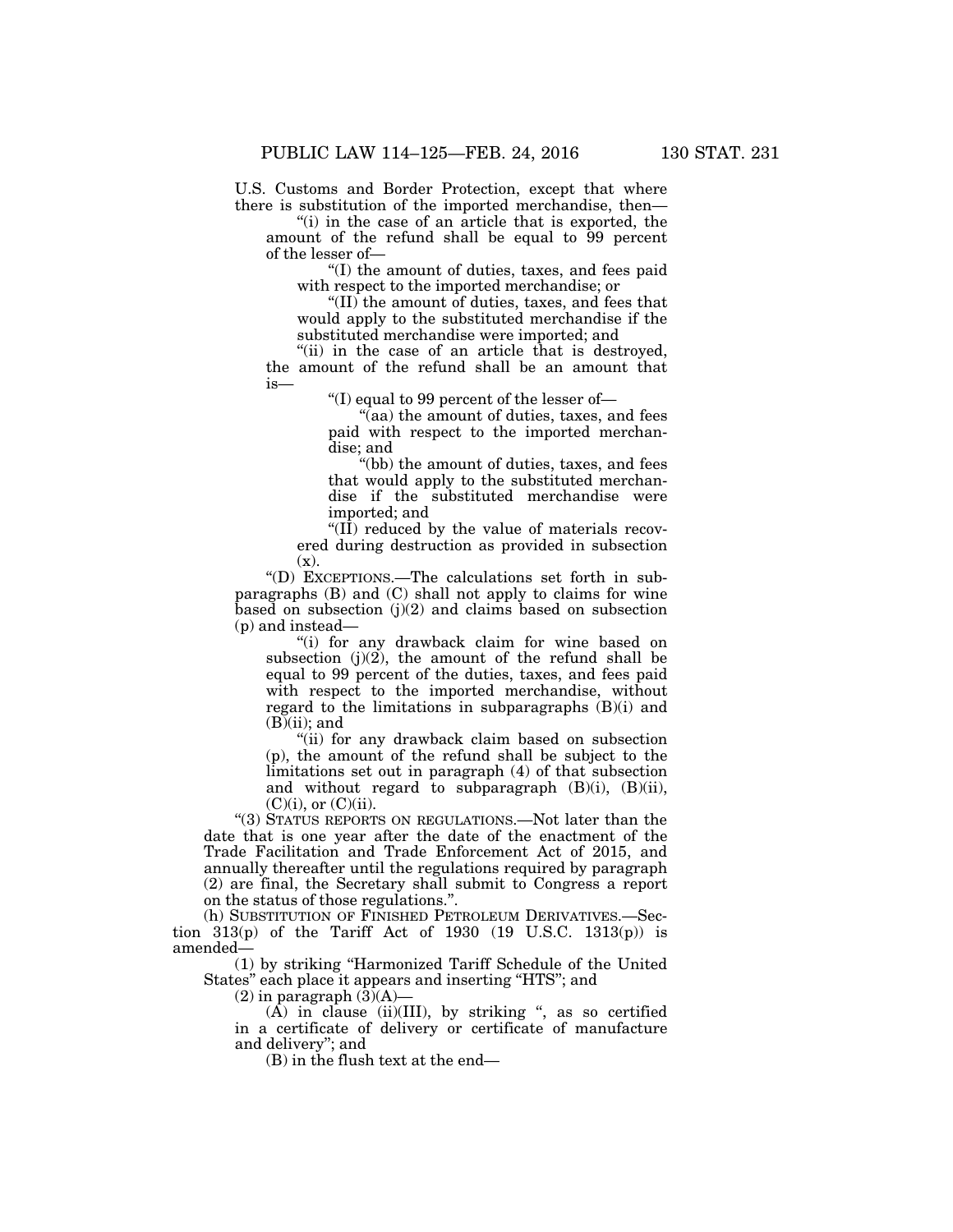(i) by striking '', so designated on the certificate of delivery or certificate of manufacture and delivery''; and

(ii) by striking the last sentence and inserting the following: ''The party transferring the merchandise shall maintain records kept in the normal course of business to demonstrate the transfer.''.

(i) PACKAGING MATERIAL.—Section  $313(q)$  of the Tariff Act of 1930 (19 U.S.C. 1313(q)) is amended—

(1) in paragraph (1), by striking ''of 99 percent of any duty, tax, or fee imposed under Federal law on such imported material'' and inserting ''in an amount calculated pursuant to regulations prescribed by the Secretary of the Treasury under subsection (l)'';

(2) in paragraph (2), by striking ''of 99 percent of any duty, tax, or fee imposed under Federal law on the imported or substituted merchandise used to manufacture or produce such material'' and inserting ''in an amount calculated pursuant to regulations prescribed by the Secretary of the Treasury under subsection (l)''; and

(3) in paragraph (3), by striking ''they contain'' each place it appears and inserting ''it contains''.

(j)  $\overline{F}$ ILING OF DRAWBACK CLAIMS.—Section 313(r) of the Tariff Act of 1930 (19 U.S.C. 1313(r)) is amended—

 $(1)$  in paragraph  $(1)$ –

(A) by striking the first sentence and inserting the following: "A drawback entry shall be filed or applied for, as applicable, not later than 5 years after the date on which merchandise on which drawback is claimed was imported.'';

(B) in the second sentence, by striking ''3-year'' and inserting "5-year"; and

(C) in the third sentence, by striking ''the Customs Service'' and inserting ''U.S. Customs and Border Protection'';

 $(2)$  in paragraph  $(3)$ —

 $(A)$  in subparagraph  $(A)$ —

(i) in the matter preceding clause (i), by striking "The Customs Service" and inserting "U.S. Customs and Border Protection'';

(ii) in clauses (i) and (ii), by striking ''the Customs Service'' each place it appears and inserting ''U.S. Customs and Border Protection''; and

(iii) in clause  $(ii)(I)$ , by striking "3-year" and inserting "5-year"; and

(B) in subparagraph (B), by striking ''the periods of time for retaining records set forth in subsection (t) of this section and'' and inserting ''the period of time for retaining records set forth in''; and

(3) by adding at the end the following:

"(4) All drawback claims filed on and after the date that is 2 years after the date of the enactment of the Trade Facilitation and Trade Enforcement Act of 2015 shall be filed electronically.''.

(k) DESIGNATION OF MERCHANDISE BY SUCCESSOR.—Section 313(s) of the Tariff Act of 1930 (19 U.S.C. 1313(s)) is amended—

Records.

Electronic filing.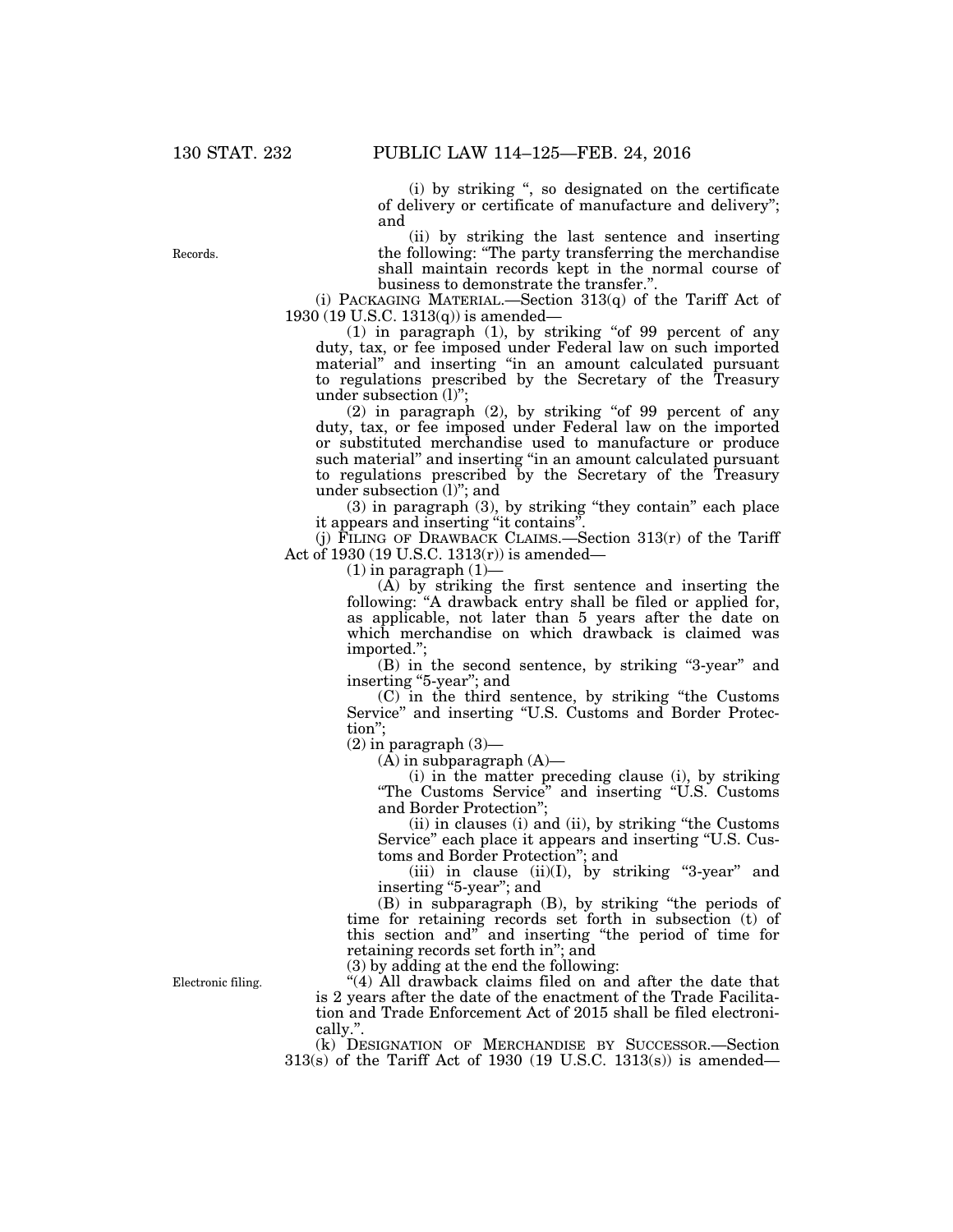(1) in paragraph (2), by striking subparagraph (B) and inserting the following:

 $H(B)$  subject to paragraphs  $(5)$  and  $(6)$  of subsection (j), imported merchandise, other merchandise classifiable under the same 8-digit HTS subheading number as such imported merchandise, or any combination of such imported merchandise and such other merchandise, that the predecessor received, before the date of succession, from the person who imported and paid any duties, taxes, and fees due on the imported merchandise;''; and

 $(2)$  in paragraph  $(4)$ , by striking "certifies that" and all that follows and inserting ''certifies that the transferred merchandise was not and will not be claimed by the predecessor.''. (l) DRAWBACK CERTIFICATES.—Section 313 of the Tariff Act

of 1930 (19 U.S.C. 1313) is amended by striking subsection (t). (m) DRAWBACK FOR RECOVERED MATERIALS.—Section  $313(x)$  of

the Tariff Act of 1930 (19 U.S.C. 1313(x)) is amended by striking "and  $(c)$ " and inserting " $(c)$ , and  $(j)$ ".

(n) DEFINITIONS.—Section 313 of the Tariff Act of 1930 (19 U.S.C. 1313) is amended by adding at the end the following:

''(z) DEFINITIONS.—In this section:

"(1) DIRECTLY.—The term 'directly' means a transfer of merchandise or an article from one person to another person without any intermediate transfer.

"(2) HTS.—The term 'HTS' means the Harmonized Tariff Schedule of the United States.

"(3) INDIRECTLY.—The term 'indirectly' means a transfer of merchandise or an article from one person to another person with one or more intermediate transfers.''.

(o) RECORDKEEPING.—Section 508(c)(3) of the Tariff Act of 1930 (19 U.S.C. 1508(c)(3)) is amended by striking ''payment'' and inserting "liquidation".

(p) GOVERNMENT ACCOUNTABILITY OFFICE REPORT.—

(1) IN GENERAL.—Not later than one year after the issuance of the regulations required by subsection  $(l)(2)$  of section 313 of the Tariff Act of 1930, as added by subsection (g) of this section, the Comptroller General of the United States shall submit to the Committee on Finance of the Senate and the Committee on Ways and Means of the House of Representatives a report on the modernization of drawback and refunds under section 313 of the Tariff Act of 1930, as amended by this section.

(2) CONTENTS.—The report required by paragraph (1) shall include the following:

Assessment.

(A) An assessment of the modernization of drawback and refunds under section 313 of the Tariff Act of 1930, as amended by this section.

(B) A description of drawback claims that were permissible before the effective date provided for in subsection (q) that are not permissible after that effective date and an identification of industries most affected.

(C) A description of drawback claims that were not permissible before the effective date provided for in subsection (q) that are permissible after that effective date and an identification of industries most affected.

 $(q)$  EFFECTIVE DATE.— $\qquad$  19 USC 1313

note.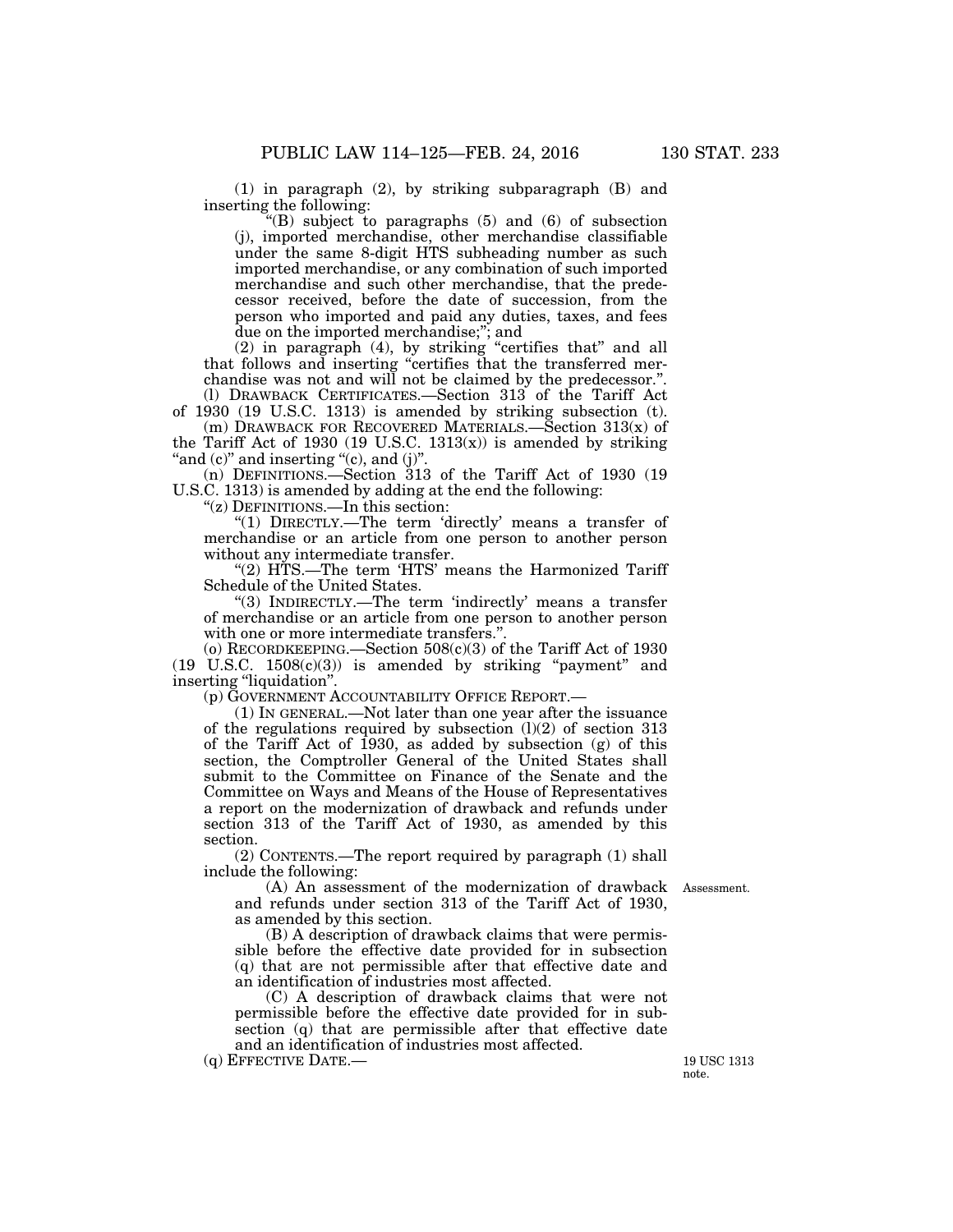(1) IN GENERAL.—The amendments made by this section shall—

(A) take effect on the date of the enactment of this Act; and

(B) except as provided in paragraph (3), apply to drawback claims filed on or after the date that is 2 years after such date of enactment.

(2) REPORTING OF OPERABILITY OF AUTOMATED COMMERCIAL ENVIRONMENT COMPUTER SYSTEM.—Not later than one year after the date of the enactment of this Act, and not later than 2 years after such date of enactment, the Secretary of the Treasury shall submit to the Committee on Finance of the Senate and the Committee on Ways and Means of the House of Representatives a report on—

(A) the date on which the Automated Commercial Environment will be ready to process drawback claims; and

(B) the date on which the Automated Export System will be ready to accept proof of exportation under subsection (i) of section 313 of the Tariff Act of 1930, as amended by subsection (d) of this section.

(3) TRANSITION RULE.—During the one-year period beginning on the date that is 2 years after the date of the enactment of this Act, a person may elect to file a claim for drawback under—

(A) section 313 of the Tariff Act of 1930, as amended by this section; or

(B) section 313 of the Tariff Act of 1930, as in effect on the day before the date of the enactment of this Act.

19 USC 4451.

Time period.

#### **SEC. 907. REPORT ON CERTAIN U.S. CUSTOMS AND BORDER PROTEC-TION AGREEMENTS.**

(a) IN GENERAL.—Not later than one year after entering into an agreement under a program specified in subsection (b), and annually thereafter until the termination of the program, the Commissioner shall submit to the Committee on Finance and the Committee on Homeland Security and Governmental Affairs of the Senate and the Committee on Ways and Means and the Committee on Homeland Security of the House of Representatives a report that includes the following:

(1) A description of the development of the program, including an identification of the authority under which the program operates.

 $(2)$  A description of the type of entity with which U.S. Customs and Border Protection entered into the agreement and the amount that entity reimbursed U.S. Customs and Border Protection under the agreement.

(3) An identification of the type of port of entry to which the agreement relates and an assessment of how the agreement provides economic benefits and security benefits (if applicable) at the port of entry.

 $(4)$  A description of the services provided by U.S. Customs and Border Protection under the agreement during the year preceding the submission of the report.

(5) The amount of fees collected under the agreement during that year.

Applicability.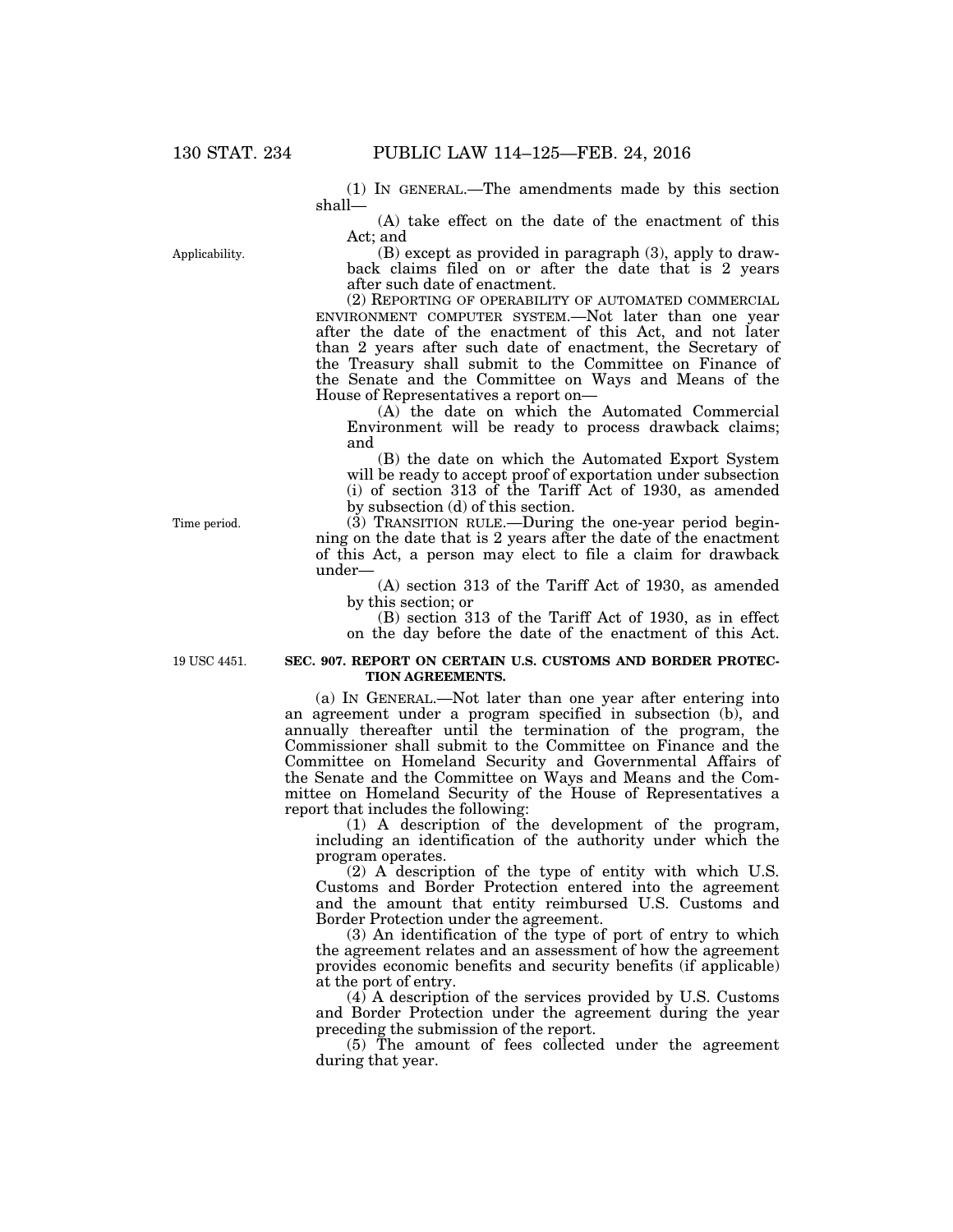(6) The total operating expenses of the program during that year.

(7) A detailed accounting of how the fees collected under the agreement have been spent during that year.

(8) A summary of any complaints or criticism received by U.S. Customs and Border Protection during that year regarding the agreement. Summary.

(9) An assessment of the compliance of the entity described Assessment. in paragraph (2) with the terms of the agreement.

(10) Recommendations with respect to how activities conducted pursuant to the agreement could function more effectively or better produce economic benefits and security benefits (if applicable). Recommendations.

 $(11)$  A summary of the benefits to and challenges faced by U.S. Customs and Border Protection and the entity described in paragraph (2) under the agreement.

 $(12)$  If the entity described in paragraph  $(2)$  is an operator of an airport—

(A) a detailed account of the revenue collected by U.S. Customs and Border Protection at the airport from—

(i) fees collected under the agreement; and

(ii) fees collected from sources other than under the agreement, including fees paid by passengers and air carriers; and

(B) an assessment of the revenue described in subparagraph (A) compared with the operating costs of U.S. Customs and Border Protection at the airport.

(b) PROGRAM SPECIFIED.—A program specified in this subsection is—

(1) the program for entering into reimbursable fee agreements for the provision of U.S. Customs and Border Protection services established by section 560 of the Department of Homeland Security Appropriations Act, 2013 (division D of Public Law 113–6; 127 Stat. 378);

(2) the pilot program authorizing U.S. Customs and Border Protection to enter into partnerships with private sector and government entities at ports of entry established by section 559 of the Department of Homeland Security Appropriations Act, 2014 (division F of Public Law 113–76; 6 U.S.C. 211 note);

(3) the program under which U.S. Customs and Border Protection collects a fee for the use of customs services at designated facilities under section 236 of the Trade and Tariff Act of 1984 (19 U.S.C. 58b); or

(4) the program established by subtitle B of title VIII of this Act authorizing U.S. Customs and Border Protection to establish preclearance operations in foreign countries.

#### **SEC. 908. CHARTER FLIGHTS.**

Section  $13031(e)(1)$  of the Consolidated Omnibus Budget Reconciliation Act of  $1985$  (19 U.S.C.  $58c(e)(1)$ ) is amended-

(1) by striking ''(1) Notwithstanding section 451 of the Tariff Act of 1930 (19 U.S.C. 1451) or any other provision of law (other than paragraph  $(2)$ )" and inserting the following:

" $(1)(A)$  Notwithstanding section 451 of the Tariff Act of 1930 (19 U.S.C. 1451) or any other provision of law (other than subparagraph  $(B)$  and paragraph  $(2)$ "; and

Assessment.

Summary.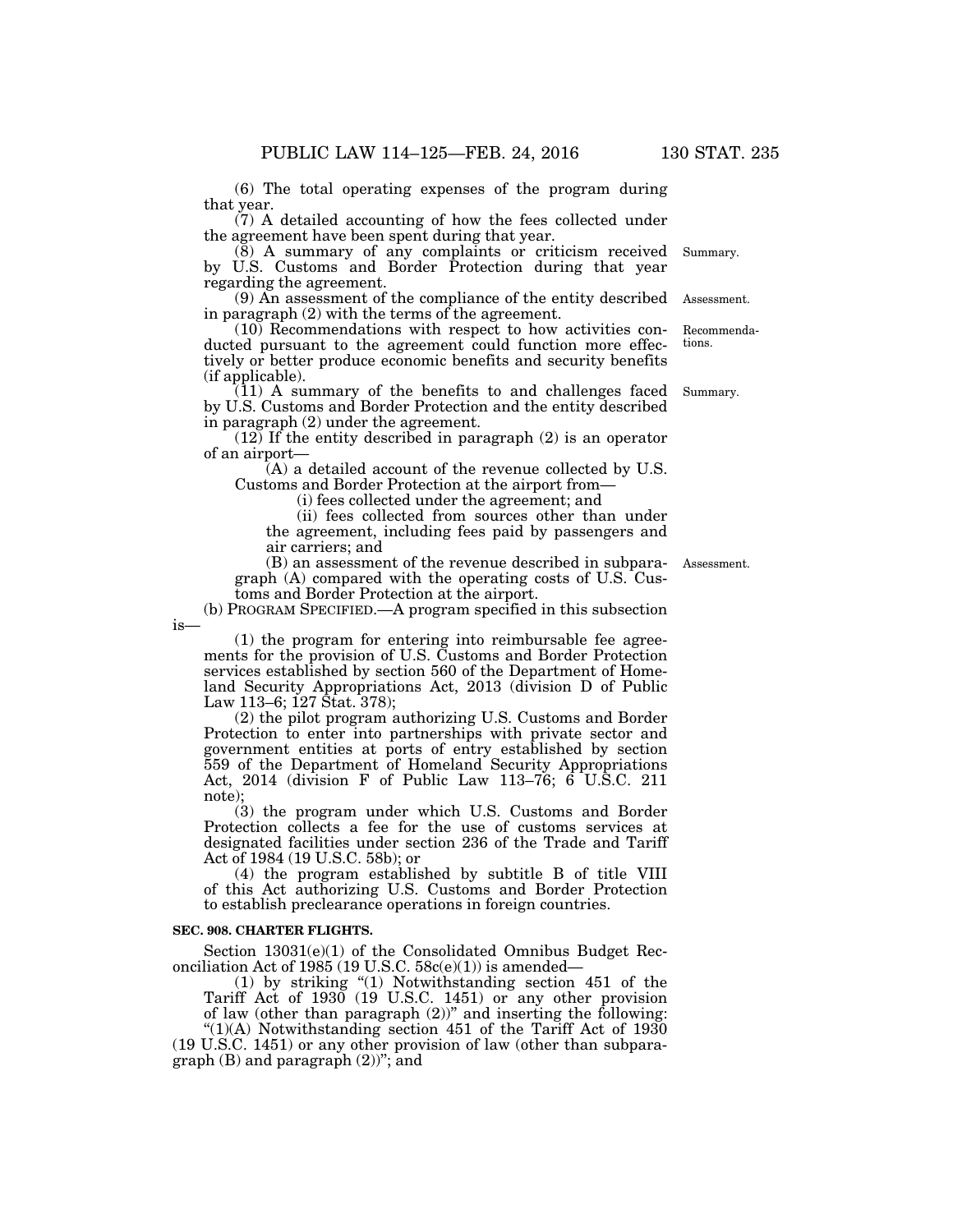(2) by adding at the end the following:

 $H(B)(i)$  An appropriate officer of U.S. Customs and Border Protection may assign a sufficient number of employees of U.S. Customs and Border Protection (if available) to perform services described in clause (ii) for a charter air carrier (as defined in section 40102 of title 49, United States Code) for a charter flight arriving after normal operating hours at an airport that is an established port of entry serviced by U.S. Customs and Border Protection, notwithstanding that overtime funds for those services are not available, if the charter air carrier—

''(I) not later than 4 hours before the flight arrives, specifically requests that such services be provided; and

''(II) pays any overtime fees incurred in connection with such services.

''(ii) Services described in this clause are customs services for passengers and their baggage or any other similar service that could lawfully be performed during regular hours of operation.''.

19 USC 4452.

Deadline.

#### **SEC. 909. UNITED STATES-ISRAEL TRADE AND COMMERCIAL ENHANCE-MENT.**

(a) FINDINGS.—Congress finds the following:

(1) Israel is America's dependable, democratic ally in the Middle East—an area of paramount strategic importance to the United States.

(2) The United States-Israel Free Trade Agreement formed the modern foundation of the bilateral commercial relationship between the two countries and was the first such agreement signed by the United States with a foreign country.

(3) The United States-Israel Free Trade Agreement has been instrumental in expanding commerce and the strategic relationship between the United States and Israel.

(4) More than \$45,000,000,000 in goods and services is traded annually between the two countries, in addition to roughly \$10,000,000,000 in United States foreign direct investment in Israel.

(5) The United States continues to look for and find new opportunities to enhance cooperation with Israel, including through the enactment of the United States-Israel Enhanced Security Cooperation Act of 2012 (Public Law 112–150; 22 U.S.C. 8601 et seq.) and the United States-Israel Strategic Partnership Act of 2014 (Public Law 113–296; 128 Stat. 4075).

(6) It has been the policy of the United States Government to combat all elements of the Arab League Boycott of Israel  $by-$ 

(A) public statements of Administration officials;

(B) enactment of relevant sections of the Export Administration Act of 1979 (50 U.S.C. 4601 et seq.) (as continued in effect pursuant to the International Emergency Economic Powers Act (50 U.S.C. 1701 et seq.)), including sections to ensure foreign persons comply with applicable reporting requirements relating to the Boycott;

(C) enactment of the Tax Reform Act of 1976 (Public Law 94–455; 90 Stat. 1520) that denies certain tax benefits to entities abiding by the Boycott;

(D) ensuring through free trade agreements with Bahrain and Oman that such countries no longer participate in the Boycott; and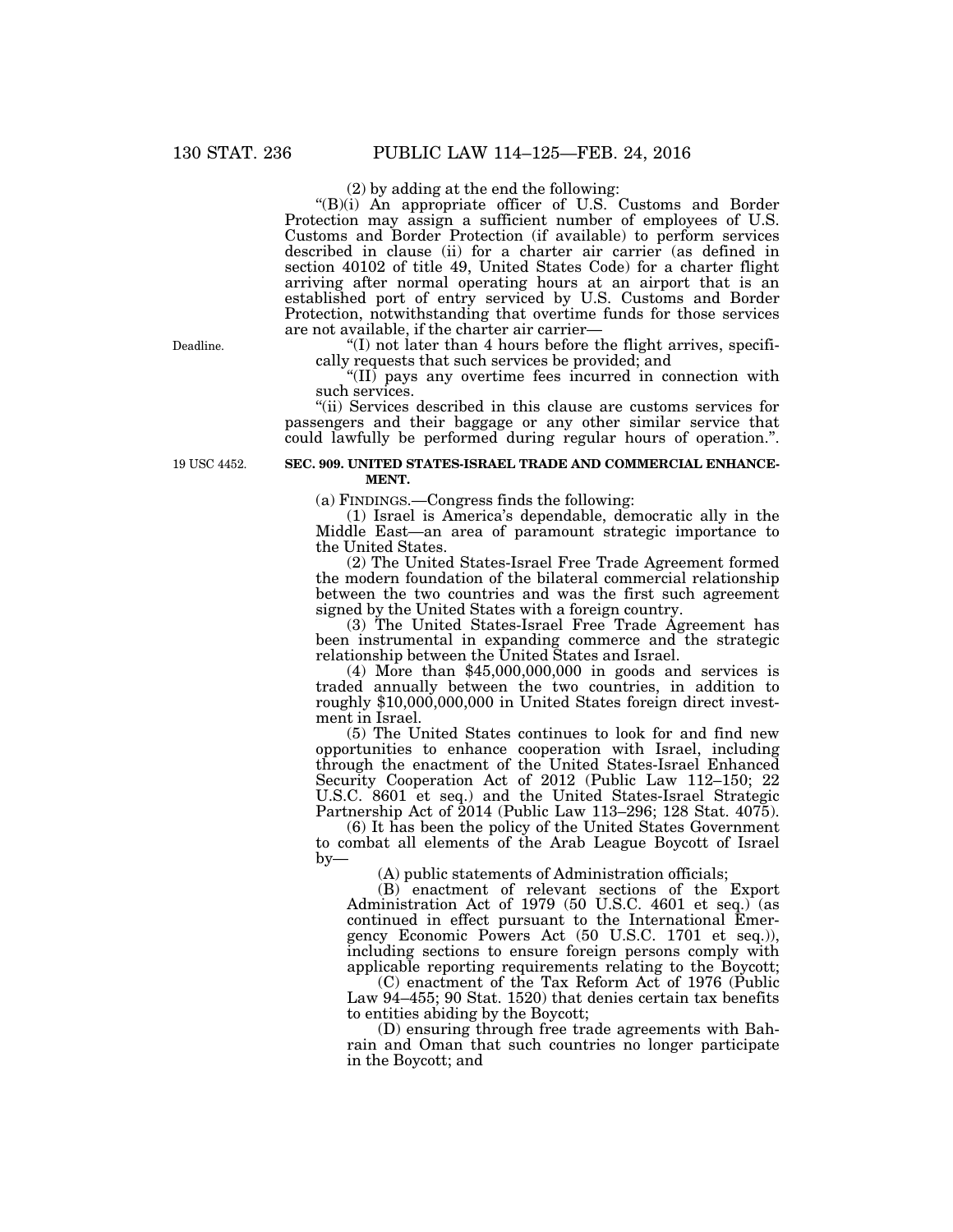(E) ensuring as a condition of membership in the World Trade Organization that Saudi Arabia no longer enforces the secondary or tertiary elements of the Boycott.

(b) STATEMENTS OF POLICY.—Congress—

(1) supports the strengthening of economic cooperation between the United States and Israel and recognizes the tremendous strategic, economic, and technological value of cooperation with Israel;

(2) recognizes the benefit of cooperation with Israel to United States companies, including by improving American competitiveness in global markets;

(3) recognizes the importance of trade and commercial relations to the pursuit and sustainability of peace, and supports efforts to bring together the United States, Israel, the Palestinian territories, and others in enhanced commerce;

(4) opposes politically motivated actions that penalize or otherwise limit commercial relations specifically with Israel, such as boycotts of, divestment from, or sanctions against Israel;

(5) notes that boycotts of, divestment from, and sanctions against Israel by governments, governmental bodies, quasigovernmental bodies, international organizations, and other such entities are contrary to principle of nondiscrimination under the GATT 1994 (as defined in section  $2(1)(B)$  of the Uruguay Round Agreements Act (19 U.S.C. 3501(1)(B)));

(6) encourages the inclusion of politically motivated actions that penalize or otherwise limit commercial relations specifically with Israel such as boycotts of, divestment from, or sanctions against Israel as a topic of discussion at the U.S.-Israel Joint Economic Development Group (JEDG) to support the strengthening of the United States-Israel commercial relationship and combat any commercial discrimination against Israel; and

(7) supports efforts to prevent investigations or prosecutions by governments or international organizations of United States persons solely on the basis of such persons doing business with Israel, with Israeli entities, or in any territory controlled by Israel.

(c) PRINCIPAL TRADE NEGOTIATING OBJECTIVES OF THE UNITED STATES.—

(1) COMMERCIAL PARTNERSHIPS.—Among the principal trade negotiating objectives of the United States for proposed trade agreements with foreign countries regarding commercial partnerships are the following:

(A) To discourage actions by potential trading partners that directly or indirectly prejudice or otherwise discourage commercial activity solely between the United States and Israel.

(B) To discourage politically motivated boycotts of, divestment from, and sanctions against Israel and to seek the elimination of politically motivated nontariff barriers on Israeli goods, services, or other commerce imposed on Israel.

(C) To seek the elimination of state-sponsored unsanctioned foreign boycotts of Israel, or compliance with the Arab League Boycott of Israel, by prospective trading partners.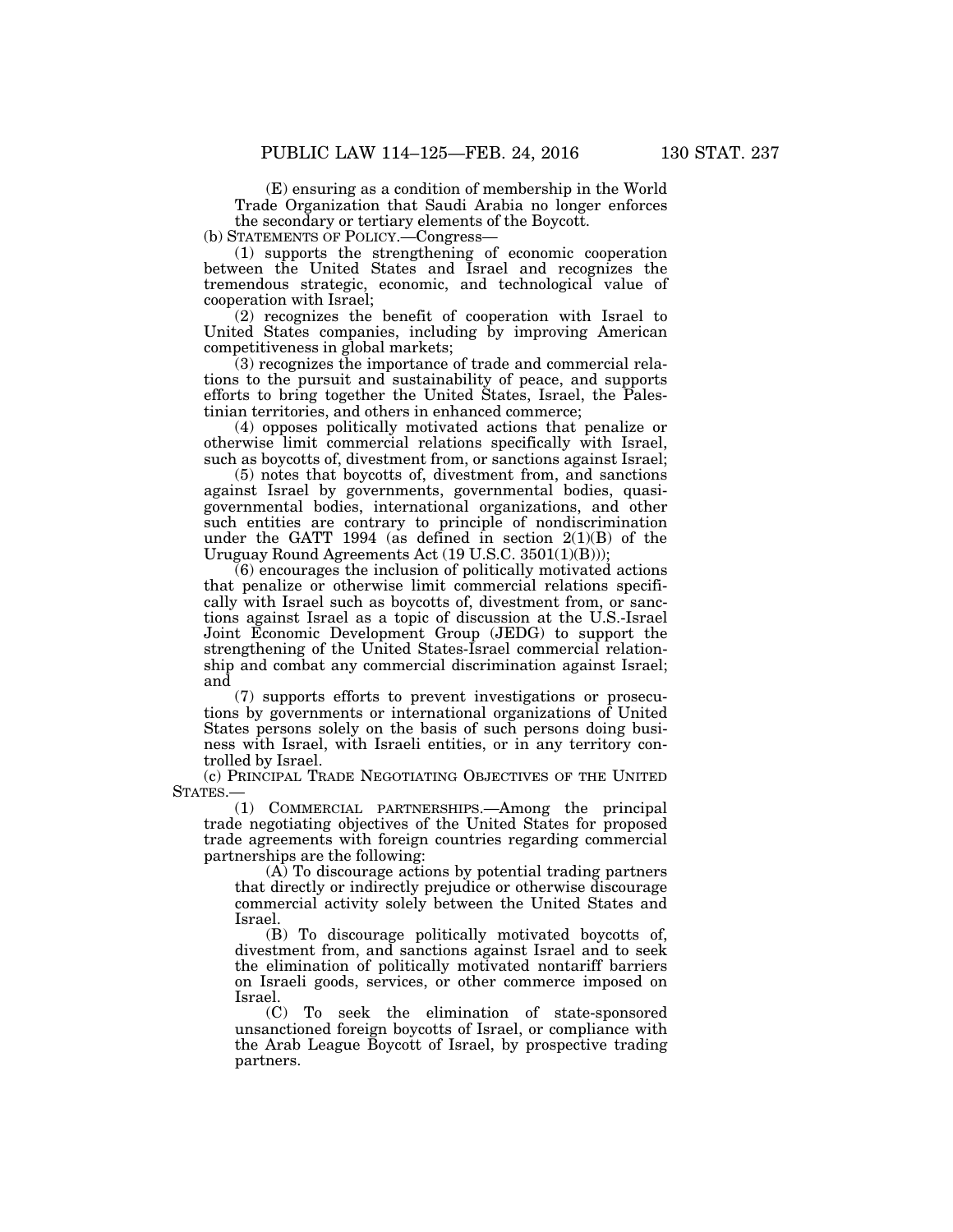(2) EFFECTIVE DATE.—This subsection takes effect on the date of the enactment of this Act and applies with respect to negotiations commenced before, on, or after such date of enactment.

(d) REPORT ON POLITICALLY MOTIVATED ACTS OF BOYCOTT OF, DIVESTMENT FROM, AND SANCTIONS AGAINST ISRAEL.—

(1) IN GENERAL.—Not later than 180 days after the date of the enactment of this Act, and annually thereafter, the President shall submit to Congress a report on politically motivated boycotts of, divestment from, and sanctions against Israel.

(2) MATTERS TO BE INCLUDED.—The report required by paragraph (1) shall include the following:

(A) A description of the establishment of barriers to trade, including nontariff barriers, investment, or commerce by foreign countries or international organizations against United States persons operating or doing business in Israel, with Israeli entities, or in Israeli-controlled territories.

(B) A description of specific steps being taken by the United States to encourage foreign countries and international organizations to cease creating such barriers and to dismantle measures already in place, and an assessment of the effectiveness of such steps.

(C) A description of specific steps being taken by the United States to prevent investigations or prosecutions by governments or international organizations of United States persons solely on the basis of such persons doing business with Israel, with Israeli entities, or in Israelicontrolled territories.

(D) Decisions by foreign persons, including corporate entities and state-affiliated financial institutions, that limit or prohibit economic relations with Israel or persons doing business in Israel or in any territory controlled by Israel.

(e) CERTAIN FOREIGN JUDGMENTS AGAINST UNITED STATES PER-SONS.—Notwithstanding any other provision of law, no domestic court shall recognize or enforce any foreign judgment entered against a United States person that conducts business operations in Israel, or any territory controlled by Israel, if the domestic court determines that the foreign judgment is based, in whole or in part, on a determination by a foreign court that the United States person's conducting business operations in Israel or any territory controlled by Israel or with Israeli entities constitutes a violation of law.

(f) DEFINITIONS.—In this section:

(1) BOYCOTT OF, DIVESTMENT FROM, AND SANCTIONS AGAINST ISRAEL.—The term ''boycott of, divestment from, and sanctions against Israel'' means actions by states, nonmember states of the United Nations, international organizations, or affiliated agencies of international organizations that are politically motivated and are intended to penalize or otherwise limit commercial relations specifically with Israel or persons doing business in Israel or in any territory controlled by Israel.

(2) DOMESTIC COURT.—The term ''domestic court'' means a Federal court of the United States, or a court of any State or territory of the United States or of the District of Columbia.

President.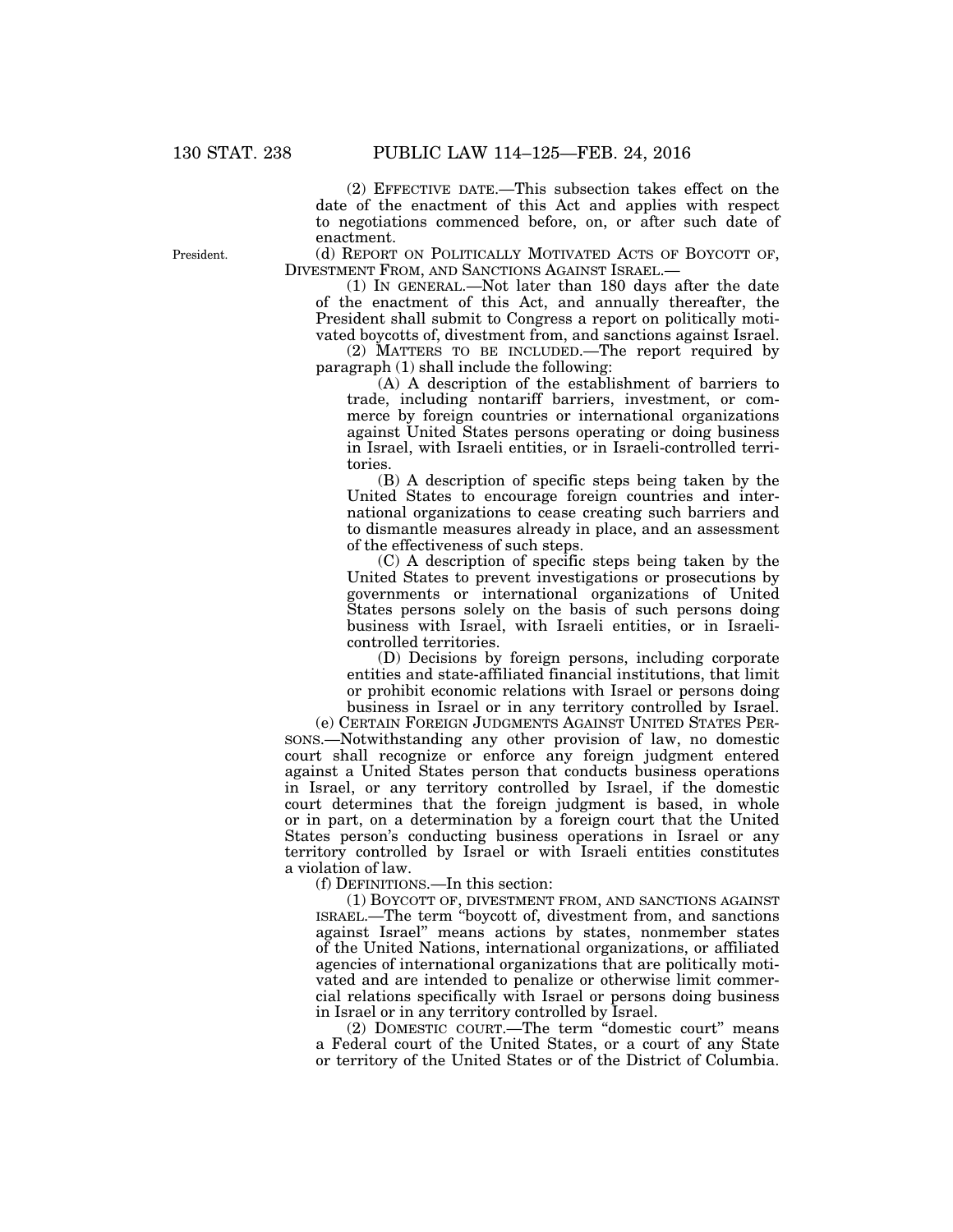(3) FOREIGN COURT.—The term ''foreign court'' means a court, an administrative body, or other tribunal of a foreign country.

(4) FOREIGN JUDGMENT.—The term ''foreign judgment'' means a final civil judgment rendered by a foreign court.

(5) FOREIGN PERSON.—The term ''foreign person'' means— (A) an individual who is not a United States person or an alien lawfully admitted for permanent residence into the United States; or

(B) a corporation, partnership, or other nongovernmental entity which is not a United States person.

(6) PERSON.— (A) IN GENERAL.—The term ''person'' means—

(i) a natural person;

(ii) a corporation, business association, partnership, society, trust, financial institution, insurer, underwriter, guarantor, and any other business organization, any other nongovernmental entity, organization, or group, and any governmental entity operating as a business enterprise; and

(iii) any successor to any entity described in clause (ii).

(B) APPLICATION TO GOVERNMENTAL ENTITIES.—The term ''person'' does not include a government or governmental entity that is not operating as a business enterprise.

(7) UNITED STATES PERSON.—The term ''United States person'' means—

(A) a natural person who is a national of the United States (as defined in section  $101(a)(22)$  of the Immigration and Nationality Act (8 U.S.C. 1101(a)(22))); or

(B) a corporation or other legal entity that is organized under the laws of the United States, any State or territory thereof, or the District of Columbia, if natural persons described in subparagraph (A) own, directly or indirectly, more than 50 percent of the outstanding capital stock or other beneficial interest in such legal entity.

#### **SEC. 910. ELIMINATION OF CONSUMPTIVE DEMAND EXCEPTION TO PROHIBITION ON IMPORTATION OF GOODS MADE WITH CONVICT LABOR, FORCED LABOR, OR INDENTURED LABOR; REPORT.**

(a) ELIMINATION OF CONSUMPTIVE DEMAND EXCEPTION.—

(1) IN GENERAL.—Section 307 of the Tariff Act of 1930 (19 U.S.C. 1307) is amended by striking ''The provisions of this section'' and all that follows through ''of the United States.''.

(2) EFFECTIVE DATE.—The amendment made by paragraph (1) shall take effect on the date that is 15 days after the date of the enactment of this Act.

19 USC 4453. note.

(b) REPORT REQUIRED.—Not later than 180 days after the date of the enactment of this Act, and annually thereafter, the Commissioner shall submit to the Committee on Finance of the Senate and the Committee on Ways and Means of the House of Representatives a report on compliance with section 307 of the Tariff Act of 1930 (19 U.S.C. 1307) that includes the following:

(1) The number of instances in which merchandise was denied entry pursuant to that section during the 1-year period preceding the submission of the report.

Time period.

19 USC 1307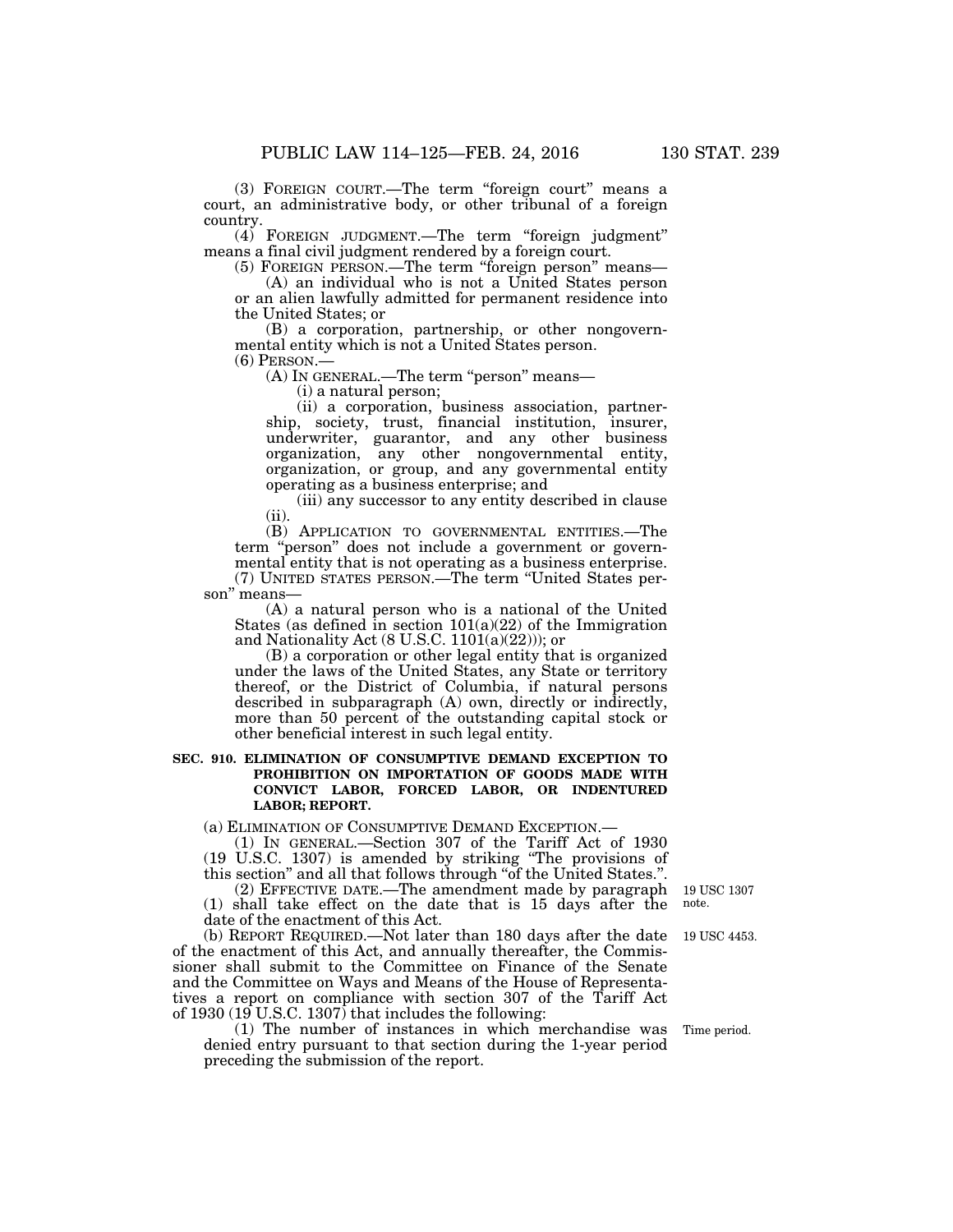(2) A description of the merchandise denied entry pursuant to that section.

(3) Such other information as the Commissioner considers appropriate with respect to monitoring and enforcing compliance with that section.

### **SEC. 911. VOLUNTARY RELIQUIDATIONS BY U.S. CUSTOMS AND BORDER PROTECTION.**

Section 501 of the Tariff Act of 1930 (19 U.S.C. 1501) is amended—

(1) in the section heading, by striking ''**THE CUSTOMS SERVICE**'' and inserting ''**U.S. CUSTOMS AND BORDER PROTEC- TION**'';

(2) by striking ''the Customs Service'' and inserting ''U.S. Customs and Border Protection''; and

(3) by striking ''on which notice of the original liquidation is given or transmitted to the importer, his consignee or agent'' and inserting "of the original liquidation".

#### **SEC. 912. TARIFF CLASSIFICATION OF RECREATIONAL PERFORMANCE OUTERWEAR.**

(a) REPEAL.—Section 601 of the Trade Preferences Extension Act of 2015 (Public Law 114–27; 129 Stat. 387) is repealed, and any provision of law amended by such section is restored as if such section had not been enacted into law.

(b) AMENDMENTS TO ADDITIONAL U.S. NOTES.—The additional U.S. notes to chapter 62 of the Harmonized Tariff Schedule of the United States are amended—

(1) in additional U.S. note 2—

(A) by striking ''For the purposes of subheadings'' and all that follows through "6211.20.15" and inserting "For the purposes of subheadings 6201.92.17, 6201.92.35, 6201.93.47, 6201.93.60, 6202.92.05, 6202.92.30, 6202.93.07, 6202.93.48, 6203.41.01, 6203.41.25, 6203.43.03, 6203.43.11, 6203.43.55, 6203.43.75, 6204.61.05, 6204.61.60, 6204.63.02, 6204.63.09, 6204.63.55, 6204.63.75 and 6211.20.15'';

(B) by striking ''(see ASTM designations D 3600-81 and D 3781-79)" and inserting "(see current version of ASTM D7017)''; and

(C) by striking ''in accordance with AATCC Test Method 35-1985.'' and inserting ''in accordance with the current version of AATCC Test Method 35.''; and

(2) by adding at the end the following new note:

''3. (a) When used in a subheading of this chapter or immediate superior text thereto, the term 'recreational performance outerwear' means trousers (including, but not limited to, ski or snowboard pants, and ski or snowboard pants intended for sale as parts of ski-suits), coveralls, bib and brace overalls, jackets (including, but not limited to, full zip jackets, ski jackets and ski jackets intended for sale as parts of ski-suits), windbreakers and similar articles (including padded, sleeveless jackets), the foregoing of fabrics of cotton, wool, hemp, bamboo, silk or manmade fibers, or a combination of such fibers; that are either water resistant within the meaning of additional U.S. note 2 to this chapter or treated with plastics, or both; with critically sealed seams, and with 5 or more of the following features (as further provided herein):

''(i) insulation for cold weather protection;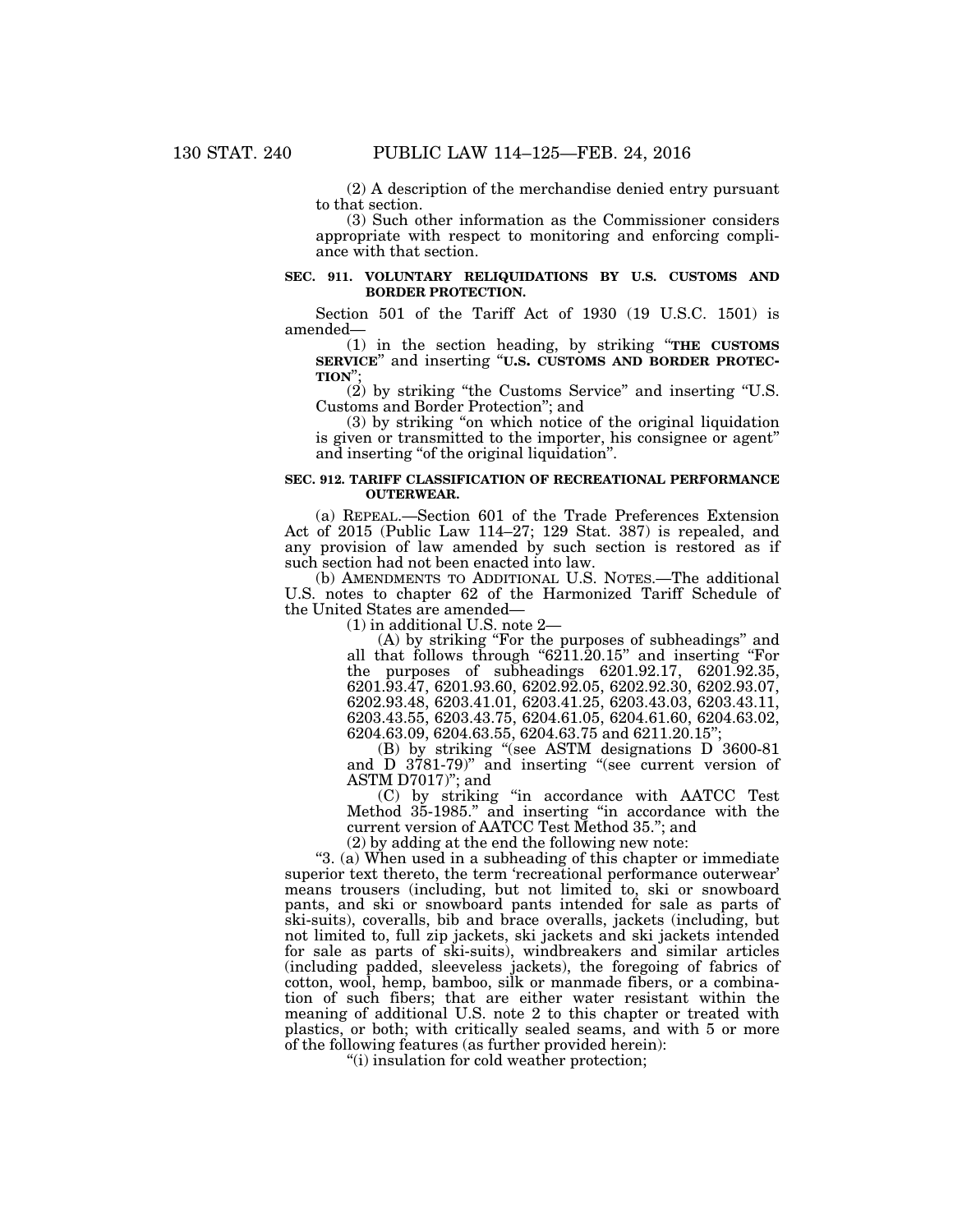"(ii) pockets, at least one of which has a zippered, hook and loop, or other type of closure;

"(iii) elastic, draw cord or other means of tightening around the waist or leg hems, including hidden leg sleeves with a means of tightening at the ankle for trousers and tightening around the waist or bottom hem for jackets;

"(iv) venting, not including grommet(s);

''(v) articulated elbows or knees;

"(vi) reinforcement in one of the following areas: the elbows, shoulders, seat, knees, ankles or cuffs;

"(vii) weatherproof closure at the waist or front;

''(viii) multi-adjustable hood or adjustable collar;

"(ix) adjustable powder skirt, inner protective skirt or adjustable inner protective cuff at sleeve hem;

" $(x)$  construction at the arm gusset that utilizes fabric, design or patterning to allow radial arm movement; or

''(xi) odor control technology.

The term 'recreational performance outerwear' does not include occupational outerwear.

''(b) For purposes of this note, the following terms have the Definitions. following meanings:

"(i) The term 'treated with plastics' refers to textile fabrics" impregnated, coated, covered or laminated with plastics, as described in note 2 to chapter 59.

"(ii) The term 'sealed seams' means seams that have been covered by means of taping, gluing, bonding, cementing, fusing, welding or a similar process so that air and water cannot pass through the seams when tested in accordance with the current version of AATCC Test Method 35.

"(iii) The term 'critically sealed seams' means-

"(A) for jackets, windbreakers and similar articles (including padded, sleeveless jackets), sealed seams that are sealed at the front and back yokes, or at the shoulders, arm holes, or both, where applicable; and

''(B) for trousers, overalls and bib and brace overalls and similar articles, sealed seams that are sealed at the front (up to the zipper or other means of closure) and back rise.

"(iv) The term 'insulation for cold weather protection' means insulation that meets a minimum clo value of 1.5 per ASTM F 2732.

" $(v)$  The term 'venting' refers to closeable or permanent constructed openings in a garment (excluding front, primary zipper closures and grommet(s)) to allow increased expulsion of built-up heat during outdoor activities. In a jacket, such openings are often positioned on the underarm seam of a garment but may also be placed along other seams in the front or back of a garment. In trousers, such openings are often positioned on the inner or outer leg seams of a garment but may also be placed along other seams in the front or back of a garment.

 $\mathbf{F}(\mathbf{vi})$  The term 'articulated elbows or knees' refers to the construction of a sleeve (or pant leg) to allow improved mobility at the elbow (or knee) through the use of extra seams, darts, gussets or other means.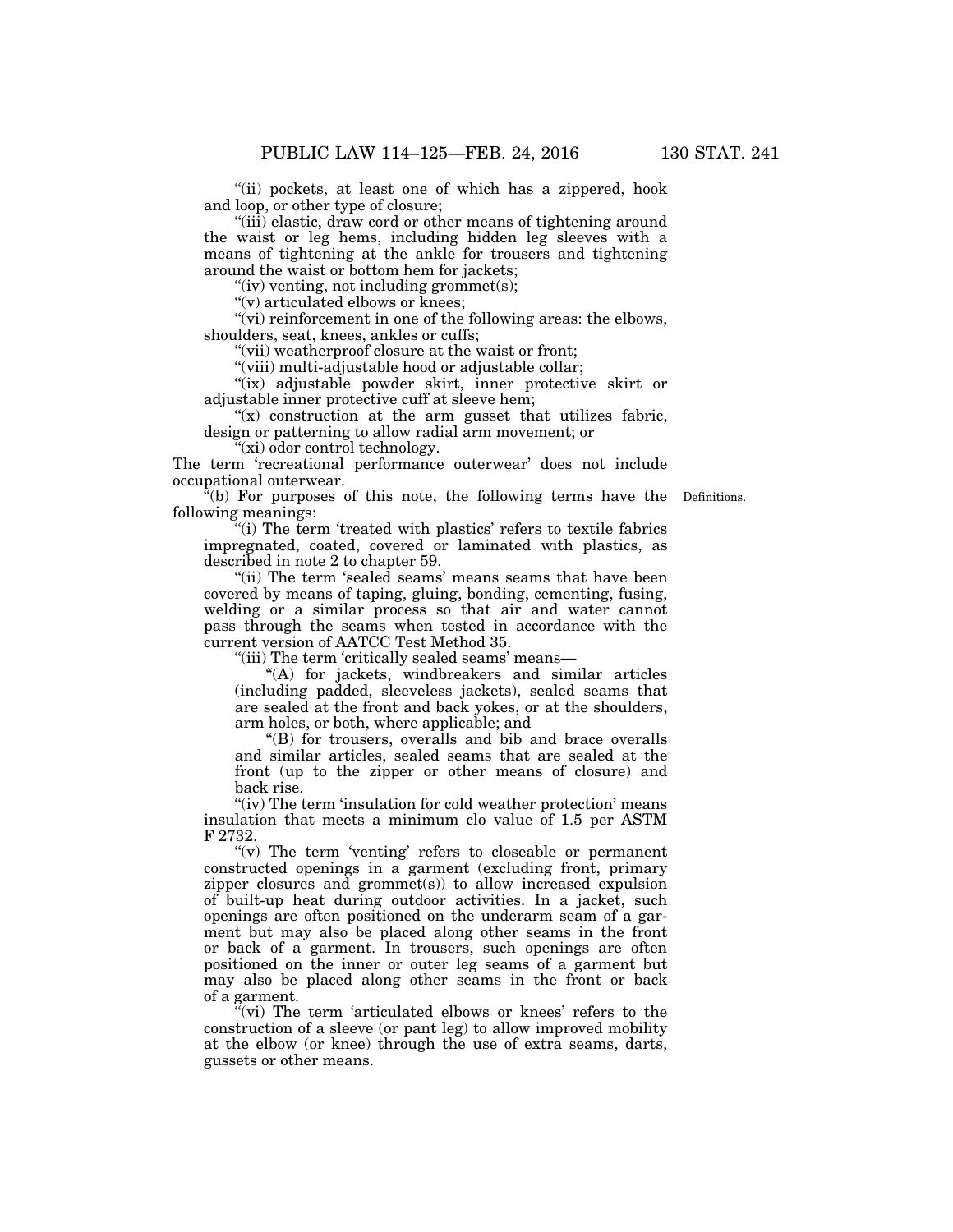"(vii) The term 'reinforcement' refers to the use of a double layer of fabric or section(s) of fabric that is abrasion-resistant or otherwise more durable than the face fabric of the garment.

"(viii) The term 'weatherproof closure' means a closure (including, but not limited to, laminated or coated zippers, storm flaps or other weatherproof construction) that has been reinforced or engineered in a manner to reduce the penetration or absorption of moisture or air through an opening in the garment.

" $(ix)$  The term 'multi-adjustable hood or adjustable collar' means, in the case of a hood, a hood into which is incorporated two or more draw cords, adjustment tabs or elastics, or, in the case of a collar, a collar into which is incorporated at least one draw cord, adjustment tab, elastic or similar component, to allow volume adjustments around a helmet, or the crown of the head, neck or face.

" $(x)$  The terms 'adjustable powder skirt' and 'inner protective skirt' refer to a partial lower inner lining with means of tightening around the waist for additional protection from the elements.

"(xi) The term 'arm gusset' means construction at the arm of a gusset that utilizes an extra fabric piece in the underarm, usually diamond- or triangular-shaped, designed or patterned to allow radial arm movement.

"(xii) The term 'radial arm movement' refers to unrestricted, 180-degree range of motion for the arm while wearing performance outerwear.

"(xiii) The term 'odor control technology' means the incorporation into a fabric or garment of materials, including, but not limited to, activated carbon, silver, copper or any combination thereof, capable of adsorbing, absorbing or reacting with human odors, or effective in reducing the growth of odor-causing bacteria.

"(xiv) The term 'occupational outerwear' means outerwear garments, including uniforms, of a kind principally used in the work place and specially designed to provide protection from work place hazards such as fire, electrical, abrasion or chemical hazards, or impacts, cuts and punctures.

''(c) The importer of goods entered as 'recreational performance outerwear' under a particular subheading of this chapter shall maintain records demonstrating that the entered goods meet the terms of this note, including such information as is necessary to demonstrate the presence of the specific features that render the goods eligible for classification as 'recreational performance outerwear'."

(c) TARIFF CLASSIFICATIONS.—Chapter 62 of the Harmonized Tariff Schedule of the United States is amended as follows:

(1)(A) By striking subheadings 6201.91.10 through 6201.91.20 and inserting the following, with the superior text to subheading 6201.91.03 having the same degree of indentation as the article description for subheading 6201.91.10 (as in effect on the day before the effective date of this section):

|  | Recreational per- |  |  |
|--|-------------------|--|--|
|  | formance outer-   |  |  |
|  | wear:             |  |  |

Records.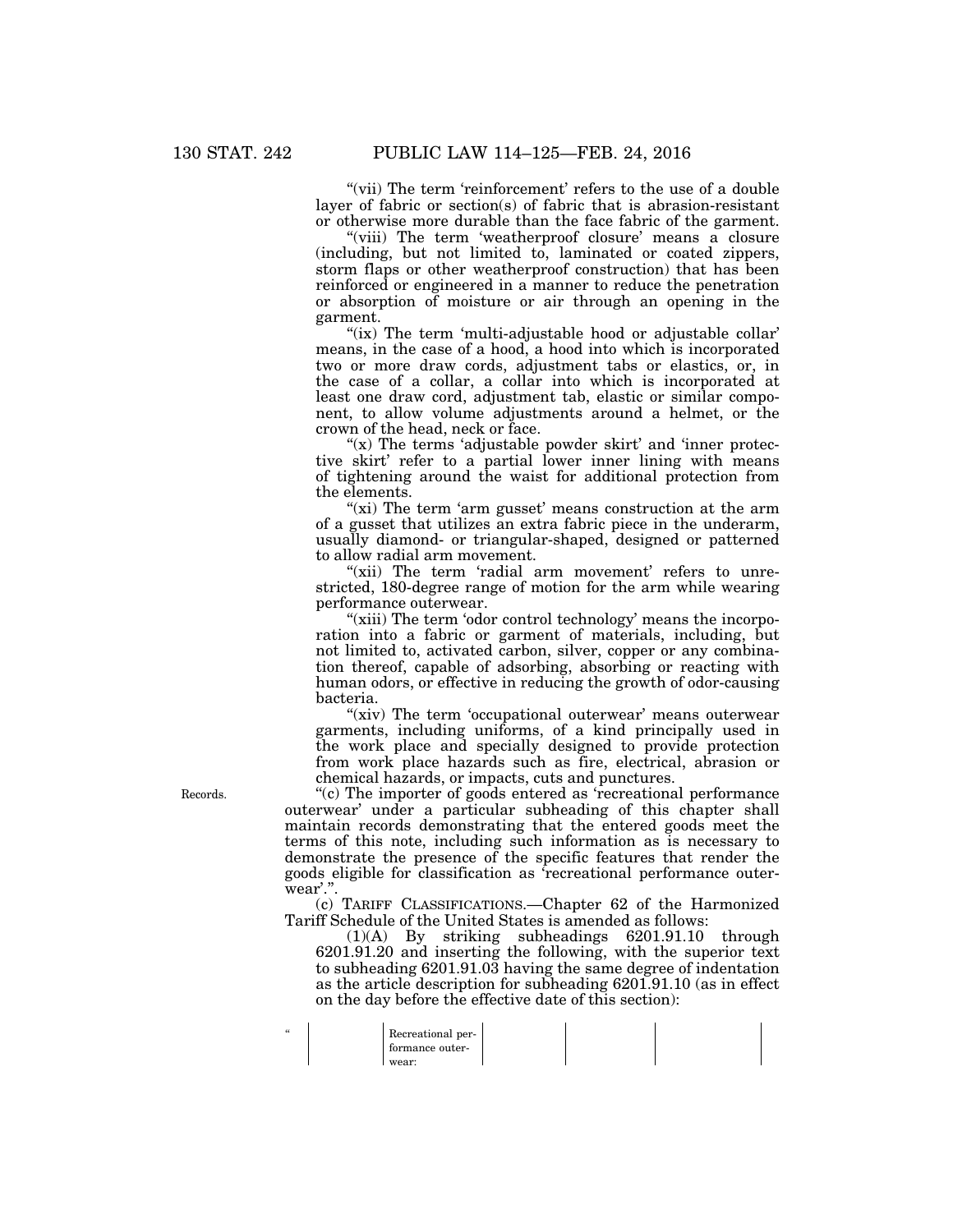PUBLIC LAW 114-125-FEB. 24, 2016 130 STAT. 243

| 6201.91.03 | Padded,    |                                        |                           |                       |    |
|------------|------------|----------------------------------------|---------------------------|-----------------------|----|
|            | sleeveless |                                        |                           |                       |    |
|            | jackets    | 8.5%                                   | Free (AU, BH,             | 58.5%                 |    |
|            |            |                                        | CA, CL, CO,               |                       |    |
|            |            |                                        | IL, JO, KR,               |                       |    |
|            |            |                                        | MA, MX, P,                |                       |    |
|            |            |                                        | PA, PE, SG)               |                       |    |
|            |            |                                        | $2.5\%$ (OM)              |                       |    |
| 6201.91.05 | Other      | $49.7$ ¢/kg +                          | Free (AU,BH,              | $52.9$ c/kg + $58.5%$ |    |
|            |            | 19.7%                                  | CA, CL, CO,               |                       |    |
|            |            |                                        | IL, JO, KR,<br>MA, MX, P, |                       |    |
|            |            |                                        | PA, PE, SG)               |                       |    |
|            |            |                                        | $14.9$ ¢/kg +5.9%         |                       |    |
|            |            |                                        | (OM)                      |                       |    |
|            | Other:     |                                        |                           |                       |    |
| 6201.91.25 | Padded,    |                                        |                           |                       |    |
|            | sleeveless |                                        |                           |                       |    |
|            | jackets    | 8.5%                                   | Free (AU,BH,              | 58.5%                 |    |
|            |            |                                        | CA, CL, CO,               |                       |    |
|            |            |                                        | IL, JO, KR,               |                       |    |
|            |            |                                        | MA, MX, P,<br>PA, PE, SG) |                       |    |
|            |            |                                        | $2.5\%$ (OM)              |                       |    |
| 6201.91.40 | Other      | $49.7 \frac{\cancel{c}}{\cancel{k}}$ + | Free (AU,BH,              | $52.9$ c/kg + $58.5%$ | ,, |
|            |            | 19.7%                                  | CA, CL, CO,               |                       |    |
|            |            |                                        | IL, JO, KR,               |                       |    |
|            |            |                                        | MA, MX, P,                |                       |    |
|            |            |                                        | PA, PE, SG)               |                       |    |
|            |            |                                        | $14.9$ c/kg +5.9%         |                       |    |
|            |            |                                        | (OM)                      |                       |    |

Applicability.

(B) The staged reductions in the special rate of duty proclaimed for subheading 6201.91.10 of the Harmonized Tariff Schedule of the United States before the effective date of this section shall apply to subheadings 6201.91.03 and 6201.91.25 of such Schedule, as added by subparagraph (A), on and after such effective date.

(C) The staged reductions in the special rate of duty proclaimed for subheading 6201.91.20 of such Schedule before the effective date of this section shall apply to subheadings 6201.91.05 and 6201.91.40 of such Schedule, as added by subparagraph (A), on and after such effective date.

(2) By striking subheadings 6201.92.10 through 6201.92.20 and inserting the following, with the superior text to subheading 6201.92.05 having the same degree of indentation as the article description for subheading  $6201.92.10$  (as in effect on the day before the effective date of this section):

|  | Recreational perform- |  |  |
|--|-----------------------|--|--|
|  | ance outerwear:       |  |  |

in 19

Applicability.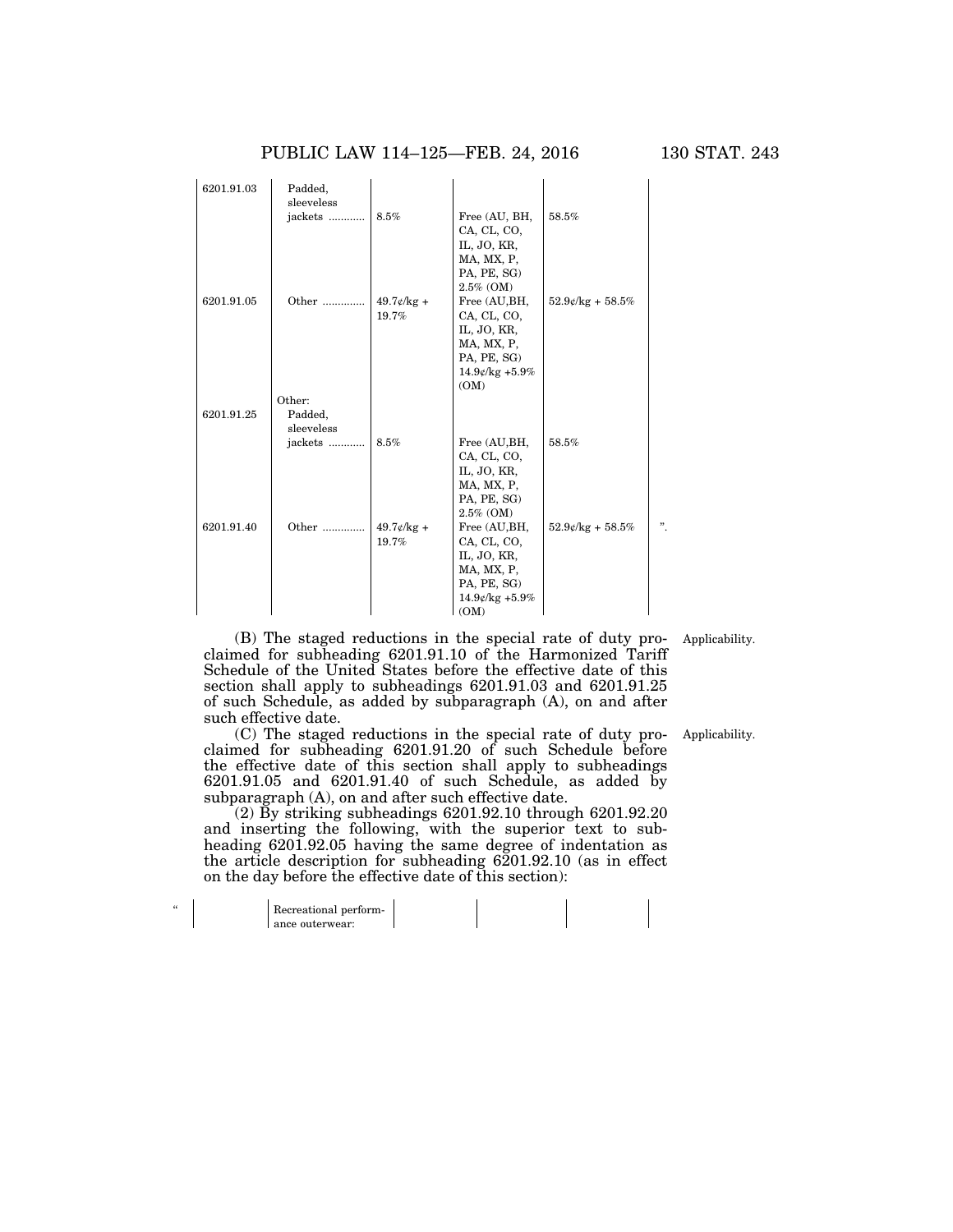130 STAT. 244 PUBLIC LAW 114–125—FEB. 24, 2016

| 6201.92.05 | Containing 15 per-<br>cent or more by<br>weight of down and<br>waterfowl plumage<br>and of which down<br>comprises 35 per-<br>cent or more by<br>weight; containing<br>10 percent or more<br>by weight of down | 4.4% | Free (AU, BH,                                                                            | 60%   |
|------------|----------------------------------------------------------------------------------------------------------------------------------------------------------------------------------------------------------------|------|------------------------------------------------------------------------------------------|-------|
|            |                                                                                                                                                                                                                |      | CA, CL, CO,<br>IL, JO, KR,<br>MA, MX, OM,<br>$P$ , $PA$ , $PE$ , $SG$ )                  |       |
|            | Other:                                                                                                                                                                                                         |      |                                                                                          |       |
| 6201.92.17 | Water resistant                                                                                                                                                                                                | 6.2% | Free (AU, BH,<br>CA, CL, CO,<br>IL, JO, KR,<br>MA, MX, OM,<br>P, PA, PE, SG)             | 37.5% |
| 6201.92.19 | Other                                                                                                                                                                                                          | 9.4% | Free (AU,BH,<br>CA, CL, CO,<br>IL, JO, KR,<br>MA, MX, OM,<br>P, PA, PE, SG)              | 90%   |
|            | Other:                                                                                                                                                                                                         |      |                                                                                          |       |
| 6201.92.30 | Containing 15 per-<br>cent or more by<br>weight of down and<br>waterfowl plumage<br>and of which down<br>comprises 35 per-<br>cent or more by<br>weight; containing<br>10 percent or more                      |      |                                                                                          |       |
|            | by weight of down                                                                                                                                                                                              | 4.4% | Free (AU, BH,<br>CA, CL, CO,<br>IL, JO, KR,<br>MA, MX, OM,<br>$P$ , $PA$ , $PE$ , $SG$ ) | 60%   |
|            | Other:                                                                                                                                                                                                         |      |                                                                                          |       |
| 6201.92.35 | Water resistant                                                                                                                                                                                                | 6.2% | Free (AU, BH,<br>CA, CL, CO,<br>IL, JO, KR,<br>MA, MX, OM,<br>$P$ , PA, PE, SG)          | 37.5% |
| 6201.92.45 | Other                                                                                                                                                                                                          | 9.4% | Free (AU,BH,<br>CA, CL, CO,<br>IL, JO, KR,<br>MA, MX, OM,<br>P, PA, PE, SG)              | 90%   |

(3) By striking subheadings 6201.93.10 through 6201.93.35 and inserting the following, with the superior text to subheading 6201.93.15 having the same degree of indentation as the article description for subheading 6201.93.10 (as in effect on the day before the effective date of this section):

 $"$ .

| $\epsilon$ | Recreational per- |  |  |
|------------|-------------------|--|--|
|            | formance outer-   |  |  |
|            | wear:             |  |  |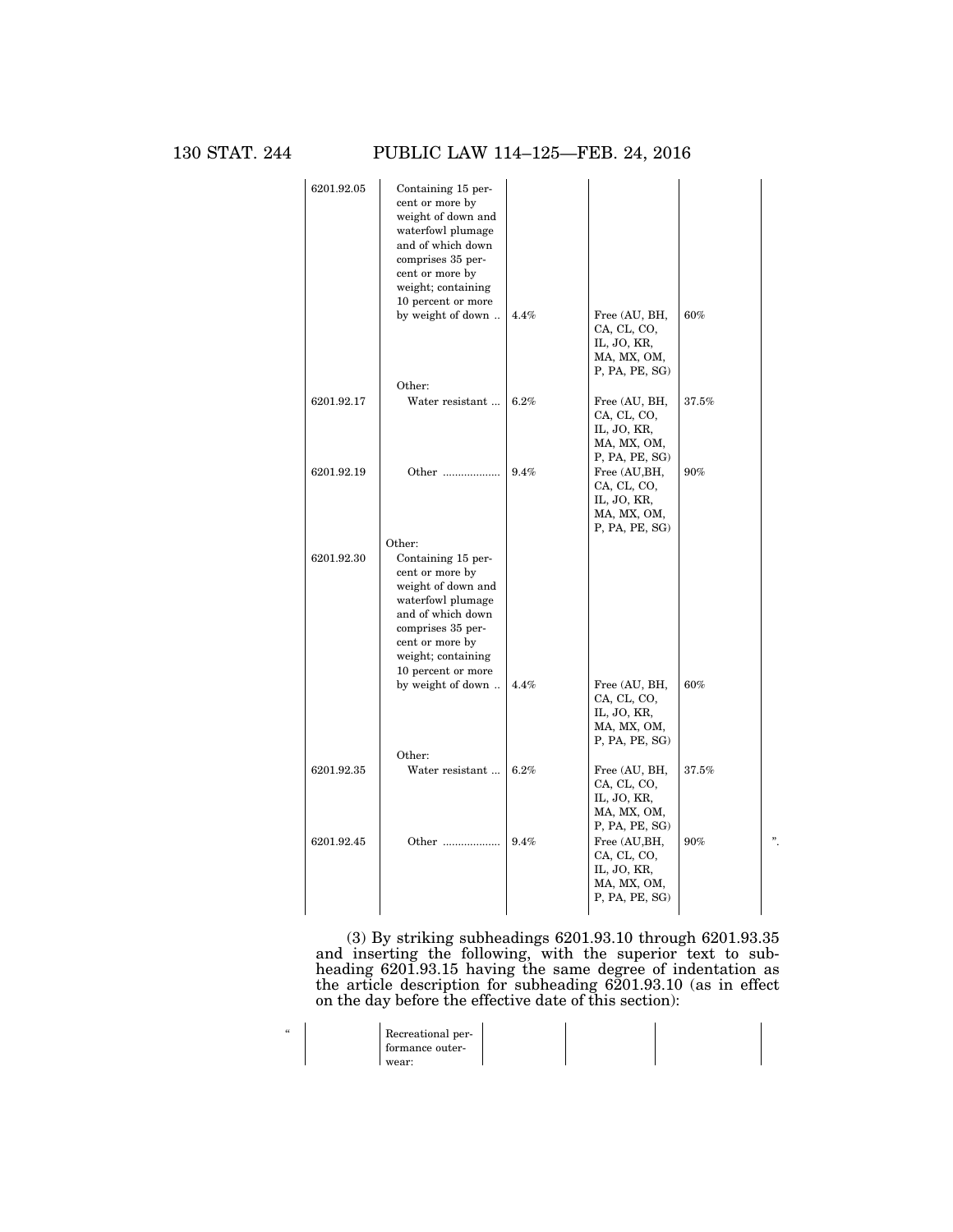# PUBLIC LAW 114-125-FEB. 24, 2016 130 STAT. 245

| 6201.93.15 | Containing 15                      |               |                            |                       |
|------------|------------------------------------|---------------|----------------------------|-----------------------|
|            | percent or more                    |               |                            |                       |
|            | by weight of                       |               |                            |                       |
|            | down and wa-<br>terfowl plum-      |               |                            |                       |
|            | age and of                         |               |                            |                       |
|            | which down                         |               |                            |                       |
|            | comprises 35                       |               |                            |                       |
|            | percent or more                    |               |                            |                       |
|            | by weight; con-                    |               |                            |                       |
|            | taining 10 per-<br>cent or more by |               |                            |                       |
|            | weight of down                     | 4.4%          | Free (AU, BH,              | 60%                   |
|            |                                    |               | CA, CL, CO,                |                       |
|            |                                    |               | IL, JO, KR,                |                       |
|            |                                    |               | MA, MX, OM,                |                       |
|            | Other:                             |               | P, PA, PE, SG)             |                       |
| 6201.93.18 | Padded,                            |               |                            |                       |
|            | sleeveless                         |               |                            |                       |
|            | jackets                            | 14.9%         | Free (AU, BH,              | 76%                   |
|            |                                    |               | CA, CL, CO,                |                       |
|            |                                    |               | IL, JO, KR,<br>MA, MX, OM, |                       |
|            |                                    |               | $P$ , $PA$ , $PE$ , $SG$ ) |                       |
|            | Other:                             |               |                            |                       |
| 6201.93.45 | Containing                         |               |                            |                       |
|            | 36 percent                         |               |                            |                       |
|            | or more by<br>weight of            |               |                            |                       |
|            | wool or                            |               |                            |                       |
|            | fine animal                        |               |                            |                       |
|            | hair                               | $49.5$ c/kg + | Free (AU, BH,              | $52.9$ e/kg + $58.5%$ |
|            |                                    | 19.6%         | CA, CL, CO,                |                       |
|            |                                    |               | IL, JO, KR,<br>MA, MX, OM, |                       |
|            |                                    |               | P, PA, PE, SG)             |                       |
|            | Other:                             |               |                            |                       |
| 6201.93.47 | Water                              |               |                            |                       |
|            | resistant                          | 7.1%          | Free (AU, BH,              | 65%                   |
|            |                                    |               | CA, CL, CO,<br>IL, JO, KR, |                       |
|            |                                    |               | MA, MX, OM,                |                       |
|            |                                    |               | P, PA, PE, SG)             |                       |
| 6201.93.49 | Other                              | 27.7%         | Free (AU, BH,              | 90%                   |
|            |                                    |               | CA, CL, CO,                |                       |
|            |                                    |               | IL, JO, KR,<br>MA, MX, OM, |                       |
|            |                                    |               | $P$ , PA, PE, SG)          |                       |
|            | Other:                             |               |                            |                       |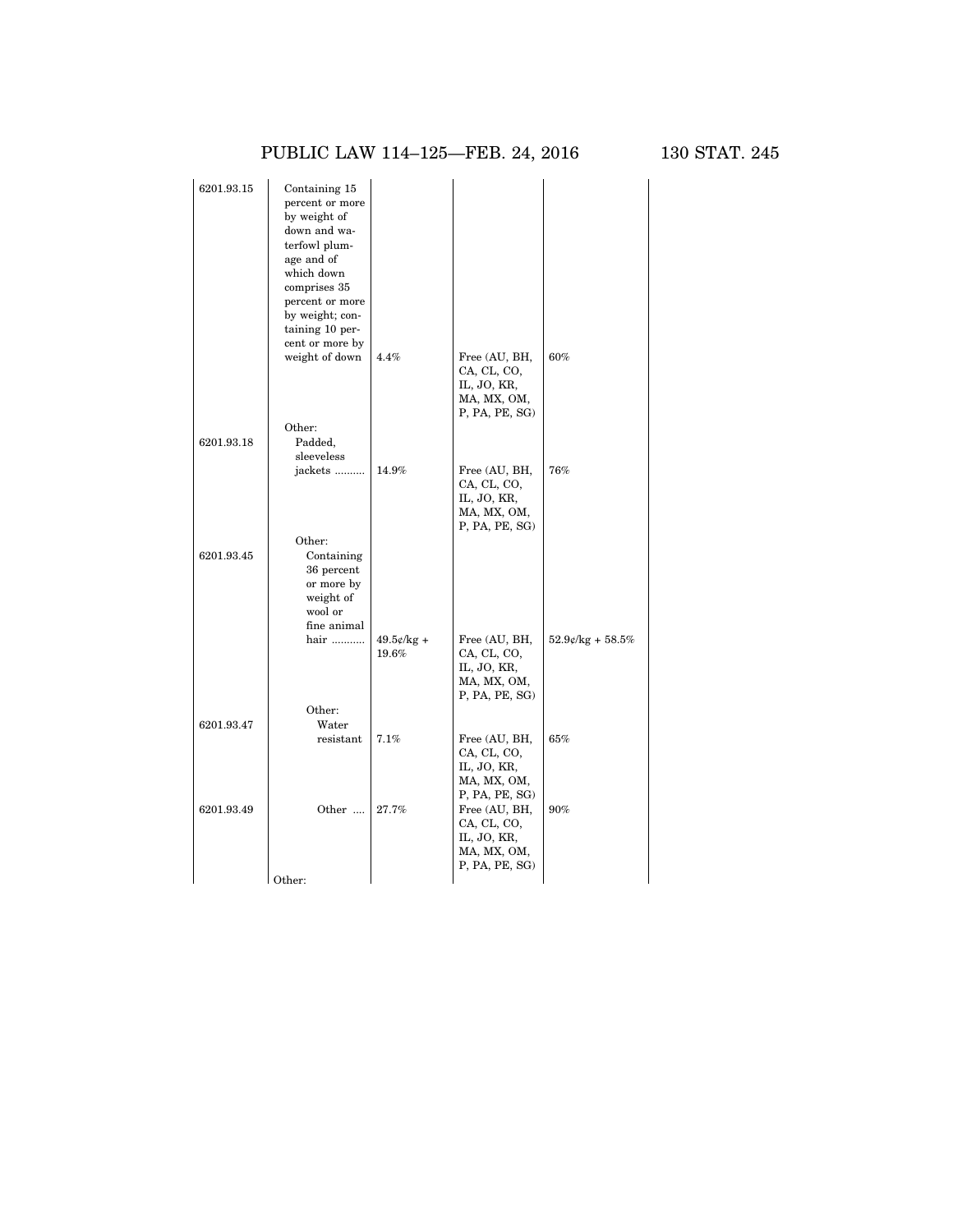130 STAT. 246 PUBLIC LAW 114–125—FEB. 24, 2016

| 6201.93.50 | Containing 15<br>percent or more<br>by weight of<br>down and wa-<br>terfowl plum-<br>age and of<br>which down<br>comprises 35<br>percent or more<br>by weight; con-<br>taining 10 per-<br>cent or more by<br>weight of down | 4.4%                  | Free (AU, BH,<br>CA, CL, CO,<br>IL, JO, KR,<br>MA, MX, OM,<br>$P$ , $PA$ , $PE$ , $SG$ ) | 60%                              |
|------------|-----------------------------------------------------------------------------------------------------------------------------------------------------------------------------------------------------------------------------|-----------------------|------------------------------------------------------------------------------------------|----------------------------------|
| 6201.93.52 | Other:<br>Padded,<br>sleeveless<br>jackets                                                                                                                                                                                  | 14.9%                 | Free (AU, BH,<br>CA, CL, CO,<br>IL, JO, KR,                                              | 76%                              |
|            |                                                                                                                                                                                                                             |                       | MA, MX, OM,<br>$P$ , PA, PE, SG)                                                         |                                  |
| 6201.93.55 | Other:<br>Containing<br>36 percent<br>or more by<br>weight of<br>wool or<br>fine animal                                                                                                                                     |                       |                                                                                          |                                  |
|            | hair                                                                                                                                                                                                                        | $49.5¢/kg +$<br>19.6% | Free (AU, BH,<br>CA, CL, CO,<br>IL, JO, KR,<br>MA, MX, OM,<br>P, PA, PE, SG)             | $52.9\ell\mathrm{kg}$ + $58.5\%$ |
| 6201.93.60 | Other:<br>Water<br>resistant                                                                                                                                                                                                | 7.1%                  | Free (AU, BH,<br>CA, CL, CO,<br>IL, JO, KR,<br>MA, MX, OM,<br>P, PA, PE, SG)             | 65%                              |
| 6201.93.65 | Other                                                                                                                                                                                                                       | 27.7%                 | Free (AU, BH,<br>CA, CL, CO,<br>IL, JO, KR,<br>MA, MX, OM,<br>$P$ , PA, PE, SG)          | 90%                              |

(4) By striking subheadings 6201.99.10 through 6201.99.90 and inserting the following, with the superior text to subheading 6201.99.05 having the same degree of indentation as the article description for subheading 6201.99.10 (as in effect on the day before the effective date of this section):

 $"$ .

|  | Recreational per-<br>formance outerwear: |  |  |
|--|------------------------------------------|--|--|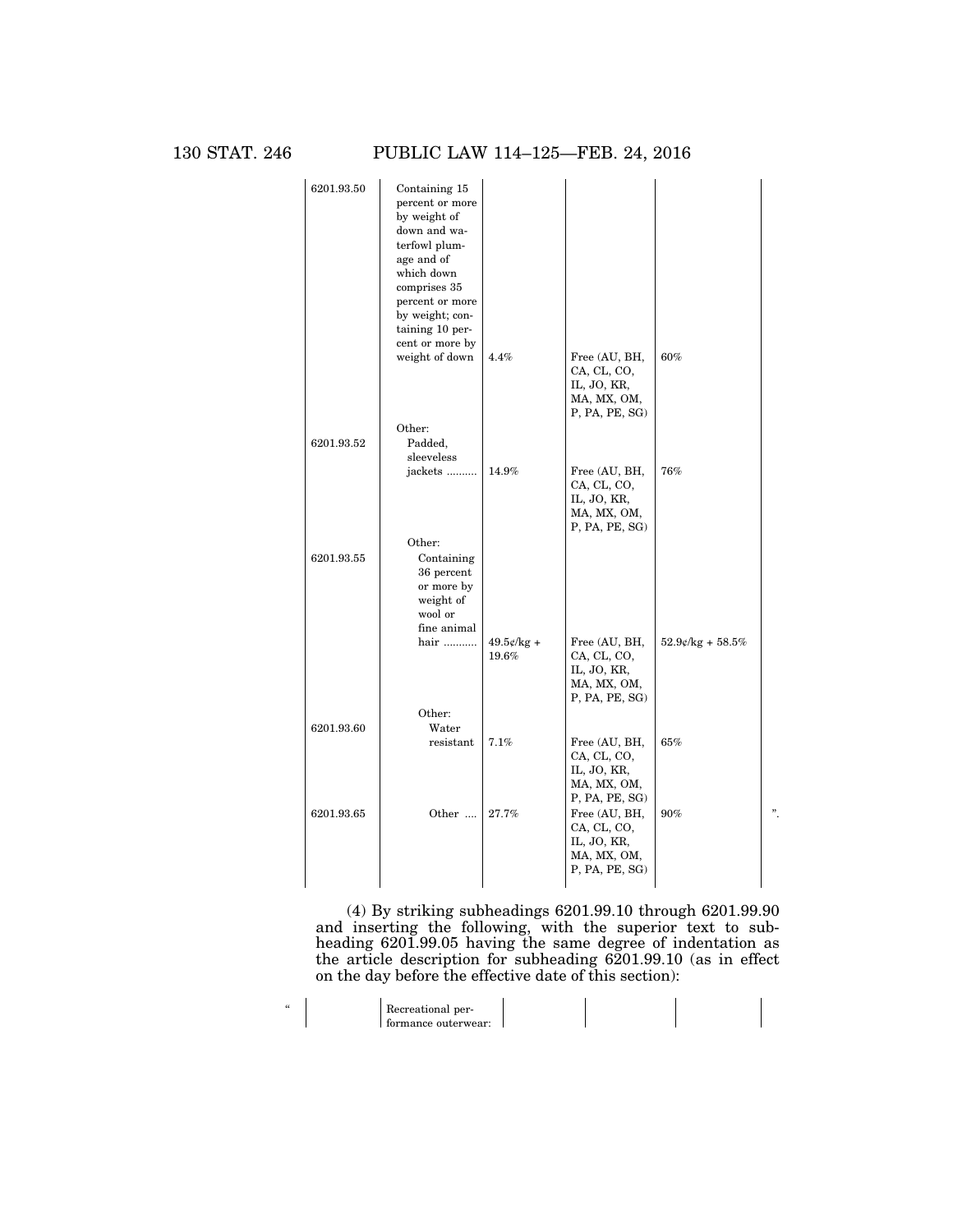$\overline{1}$ 

35% ''.

| 6201.99.05 | Containing 70 per-<br>cent or more by<br>weight of silk or<br>silk waste | Free |                                                                                         | 35% |
|------------|--------------------------------------------------------------------------|------|-----------------------------------------------------------------------------------------|-----|
| 6201.99.15 | Other                                                                    | 4.2% | Free (AU,BH,<br>CA, CL, CO,<br>$E^*$ , IL, JO,<br>KR, MA, MX,<br>OM, P, PA,<br>PE, SG)  | 35% |
|            | Other:                                                                   |      |                                                                                         |     |
| 6201.99.50 | Containing 70 per-<br>cent or more by<br>weight of silk or               |      |                                                                                         |     |
|            | silk waste                                                               | Free |                                                                                         | 35% |
| 6201.99.80 | Other                                                                    | 4.2% | Free (AU, BH,<br>CA, CL, CO,<br>$E^*$ , IL, JO,<br>KR, MA, MX,<br>OM, P, PA,<br>PE, SG) | 35% |

(5)(A) By striking subheadings 6202.91.10 through 6202.91.20 and inserting the following, with the superior text to subheading 6202.91.03 having the same degree of indentation as the article description for subheading 6202.91.10 (as in effect on the day before the effective date of this section):

| $\epsilon$ | 6202.91.03 | Recreational<br>performance<br>outerwear:<br>Padded,<br>sleeveless |                     |                                                                                                     |                     |                    |
|------------|------------|--------------------------------------------------------------------|---------------------|-----------------------------------------------------------------------------------------------------|---------------------|--------------------|
|            |            | jackets                                                            | 14%                 | Free (AU, BH,<br>CA, CL, CO, IL,<br>JO, KR, MA, MX,<br>$P$ , $PA$ , $PE$ , $SG$ )<br>$4.2\%$ (OM)   | 58.5%               |                    |
|            | 6202.91.15 | Other                                                              | $36¢/kg +$<br>16.3% | Free (AU,BH,CA,<br>CL,CO,IL,JO,KR,<br>MA, MX, P,<br>PA, PE, SG)<br>$10.8$ c/kg + 4.8%<br>(OM)       | $46.3$ ¢/kg +58.5%  |                    |
|            | 6202.91.60 | Other:<br>Padded,<br>sleeveless                                    |                     |                                                                                                     |                     |                    |
|            |            | jackets                                                            | 14%                 | Free (AU, BH,<br>CA, CL, CO, IL,<br>JO, KR, MA, MX,<br>$P$ , $PA$ , $PE$ , $SG$ )<br>$4.2\%$ (OM)   | 58.5%               |                    |
|            | 6202.91.90 | Other                                                              | $36¢/kg +$<br>16.3% | Free (AU, BH,<br>CA, CL, CO, IL,<br>JO, KR, MA, MX,<br>P, PA, PE, SG)<br>$10.8$ c/kg + 4.8%<br>(OM) | $46.3$ ¢/kg + 58.5% | $\boldsymbol{v}$ . |

(B) The staged reductions in the special rate of duty pro-Applicability. claimed for subheading 6202.91.10 of the Harmonized Tariff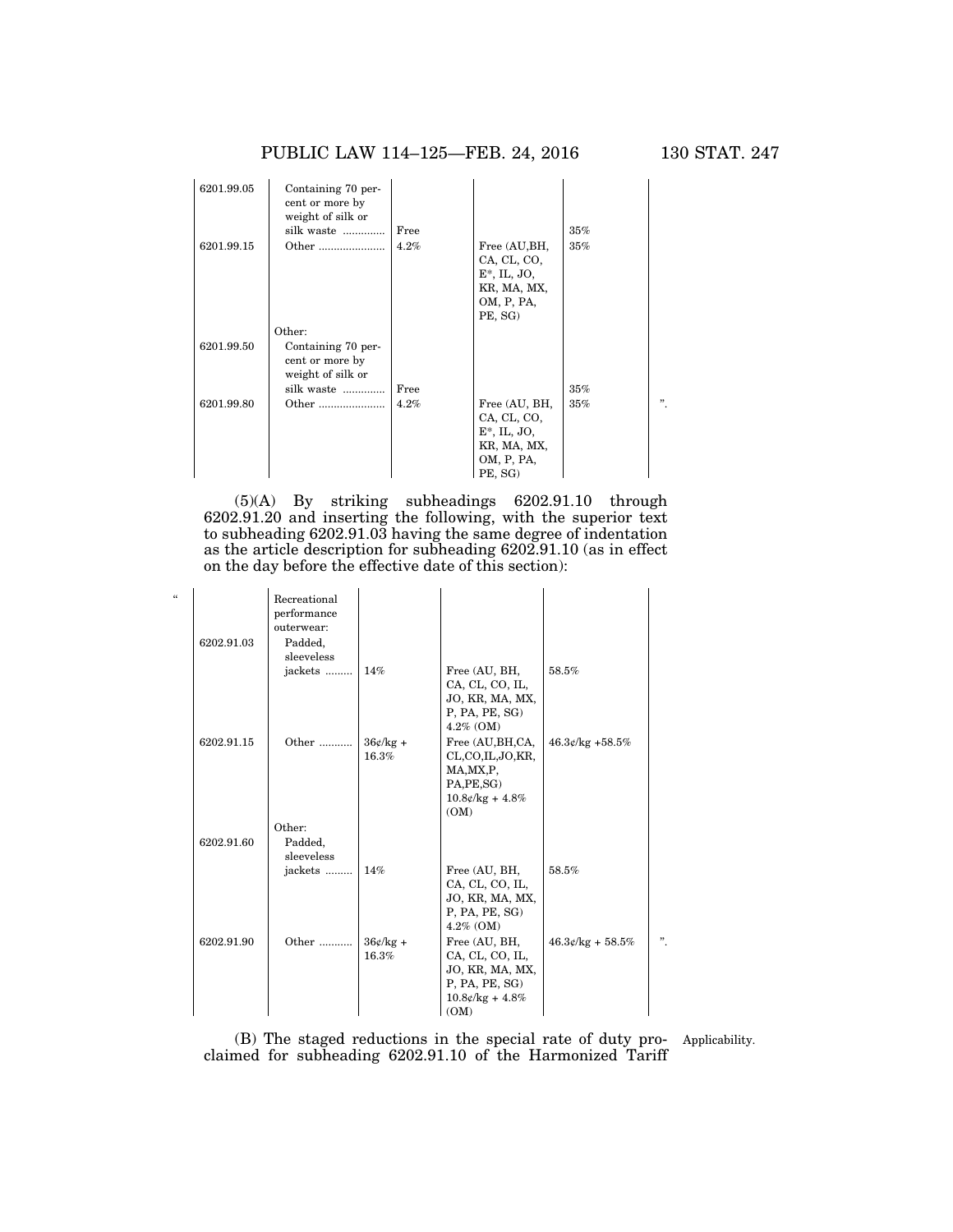Schedule of the United States before the effective date of this section shall apply to subheadings 6202.91.03 and 6202.91.60 of such Schedule, as added by subparagraph (A), on and after such effective date.

(C) The staged reductions in the special rate of duty proclaimed for subheading 6202.91.20 of such Schedule before the effective date of this section shall apply to subheadings 6202.91.15 and 6202.91.90 of such Schedule, as added by subparagraph (A), on and after such effective date.

 $(6)$  By striking subheadings 6202.92.10 through 6202.92.20 and inserting the following, with the superior text to subheading 6202.92.03 having the same degree of indentation as the article description for subheading  $6202.92.10$  (as in effect on the day before the effective date of this section):

 $\mathbf{r}$ 

| $\epsilon$ |            | Recreational per-<br>formance outer-<br>wear:                                                                                                                                                          |      |                                                                              |       |
|------------|------------|--------------------------------------------------------------------------------------------------------------------------------------------------------------------------------------------------------|------|------------------------------------------------------------------------------|-------|
|            | 6202.92.03 | Containing 15<br>percent or more<br>by weight of<br>down and water-<br>fowl plumage and<br>of which down<br>comprises 35 per-<br>cent or more by<br>weight; con-<br>taining 10 per-<br>cent or more by |      |                                                                              |       |
|            |            | weight of down                                                                                                                                                                                         | 4.4% | Free (AU, BH,<br>CA, CL, CO, IL,<br>JO, KR, MA, MX,<br>OM, P, PA, PE,<br>SG) | 60%   |
|            |            | Other:                                                                                                                                                                                                 |      |                                                                              |       |
|            | 6202.92.05 | Water resistant                                                                                                                                                                                        | 6.2% | Free (AU, BH,<br>CA, CL, CO, IL,<br>JO, KR, MA, MX,<br>OM, P, PA, PE,<br>SG) | 37.5% |
|            | 6202.92.12 | Other<br>Other:                                                                                                                                                                                        | 8.9% | Free (AU, BH,<br>CA, CL, CO, IL,<br>JO, KR, MA,<br>MX, OM, P,<br>PA, PE, SG) | 90%   |

Applicability.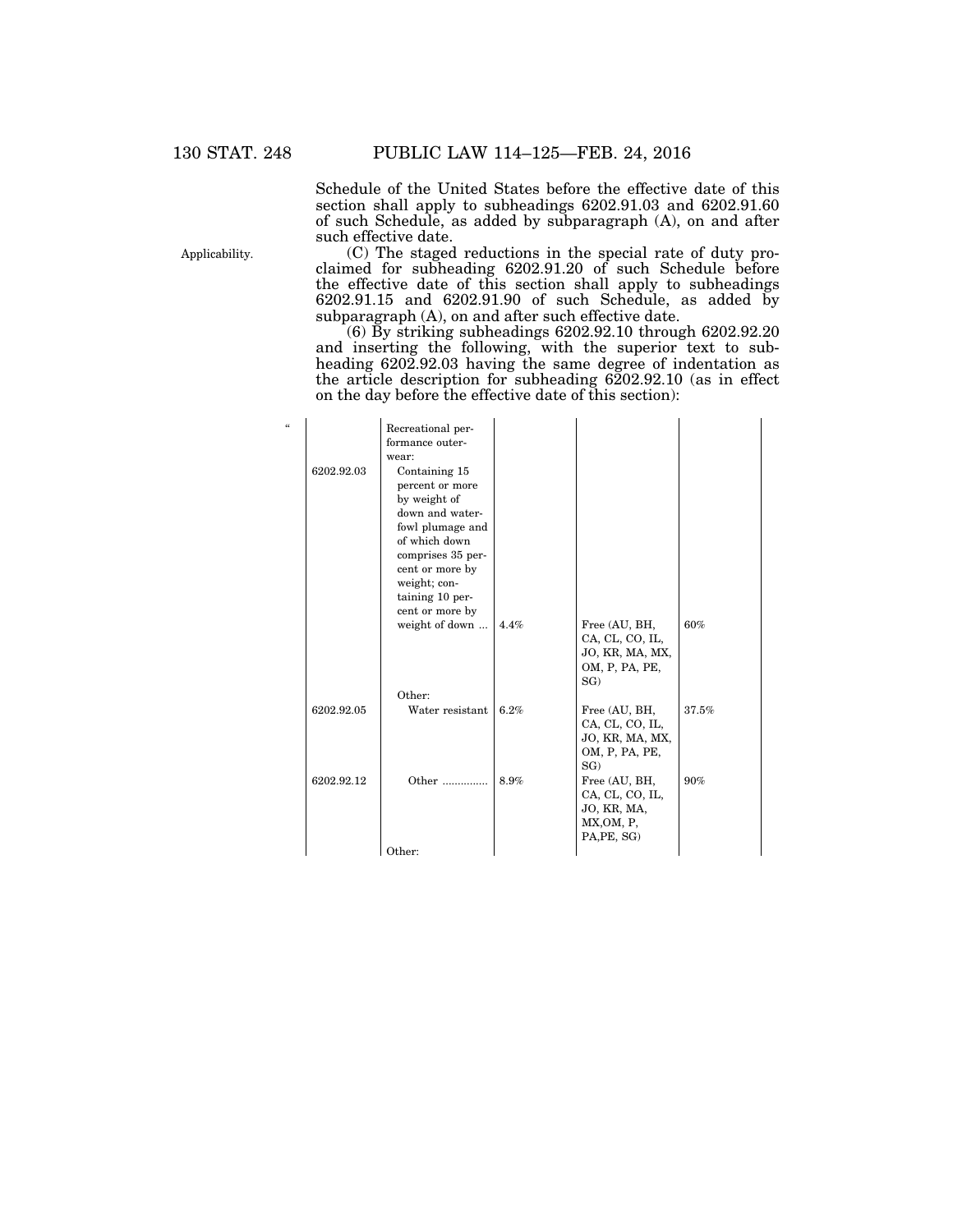$"$ .

| 6202.92.25 | Containing 15     |      |                 |       |
|------------|-------------------|------|-----------------|-------|
|            | percent or more   |      |                 |       |
|            | by weight of      |      |                 |       |
|            | down and water-   |      |                 |       |
|            | fowl plumage and  |      |                 |       |
|            | of which down     |      |                 |       |
|            | comprises 35 per- |      |                 |       |
|            | cent or more by   |      |                 |       |
|            | weight; con-      |      |                 |       |
|            | taining 10 per-   |      |                 |       |
|            | cent or more by   |      |                 |       |
|            | weight of down    | 4.4% | Free (AU, BH,   | 60%   |
|            |                   |      | CA, CL, CO, IL, |       |
|            |                   |      | JO, KR, MA, MX, |       |
|            |                   |      | OM, P, PA, PE,  |       |
|            |                   |      | SG)             |       |
|            | Other:            |      |                 |       |
| 6202.92.30 | Water resistant   | 6.2% | Free (AU, BH,   | 37.5% |
|            |                   |      | CA, CL, CO, IL, |       |
|            |                   |      | JO, KR, MA, MX, |       |
|            |                   |      | OM, P, PA, PE,  |       |
|            |                   |      | SG)             |       |
| 6202.92.90 | Other             | 8.9% | Free (AU, BH,   | 90%   |
|            |                   |      | CA, CL, CO, IL, |       |
|            |                   |      | JO, KR, MA, MX, |       |
|            |                   |      | OM, P, PA, PE,  |       |
|            |                   |      | SG)             |       |

(7) By striking subheadings 6202.93.10 through 6202.93.50 and inserting the following, with the superior text to subheading 6202.93.01 having the same degree of indentation as the article description for subheading 6202.93.10 (as in effect on the day before the effective date of this section):

| $\epsilon$ |            | Recreational per-<br>formance outer-<br>wear:                                                                                                                       |       |                                                                                          |     |
|------------|------------|---------------------------------------------------------------------------------------------------------------------------------------------------------------------|-------|------------------------------------------------------------------------------------------|-----|
|            | 6202.93.01 | Containing 15<br>percent or more<br>by weight of<br>down and wa-<br>terfowl plum-<br>age and of<br>which down<br>comprises 35<br>percent or more<br>by weight; con- |       |                                                                                          |     |
|            |            | taining 10 per-<br>cent or more by<br>weight of down                                                                                                                | 4.4%  | Free (AU, BH,<br>CA, CL, CO,<br>IL, JO, KR,<br>MA, MX, OM,<br>$P$ , $PA$ , $PE$ , $SG$ ) | 60% |
|            | 6202.93.03 | Other:<br>Padded,<br>sleeveless                                                                                                                                     |       |                                                                                          |     |
|            |            | jackets                                                                                                                                                             | 14.9% | Free (AU, BH,<br>CA, CL, CO,<br>IL, JO, KR,<br>MA, MX, OM,<br>$P$ , $PA$ , $PE$ , $SG$ ) | 76% |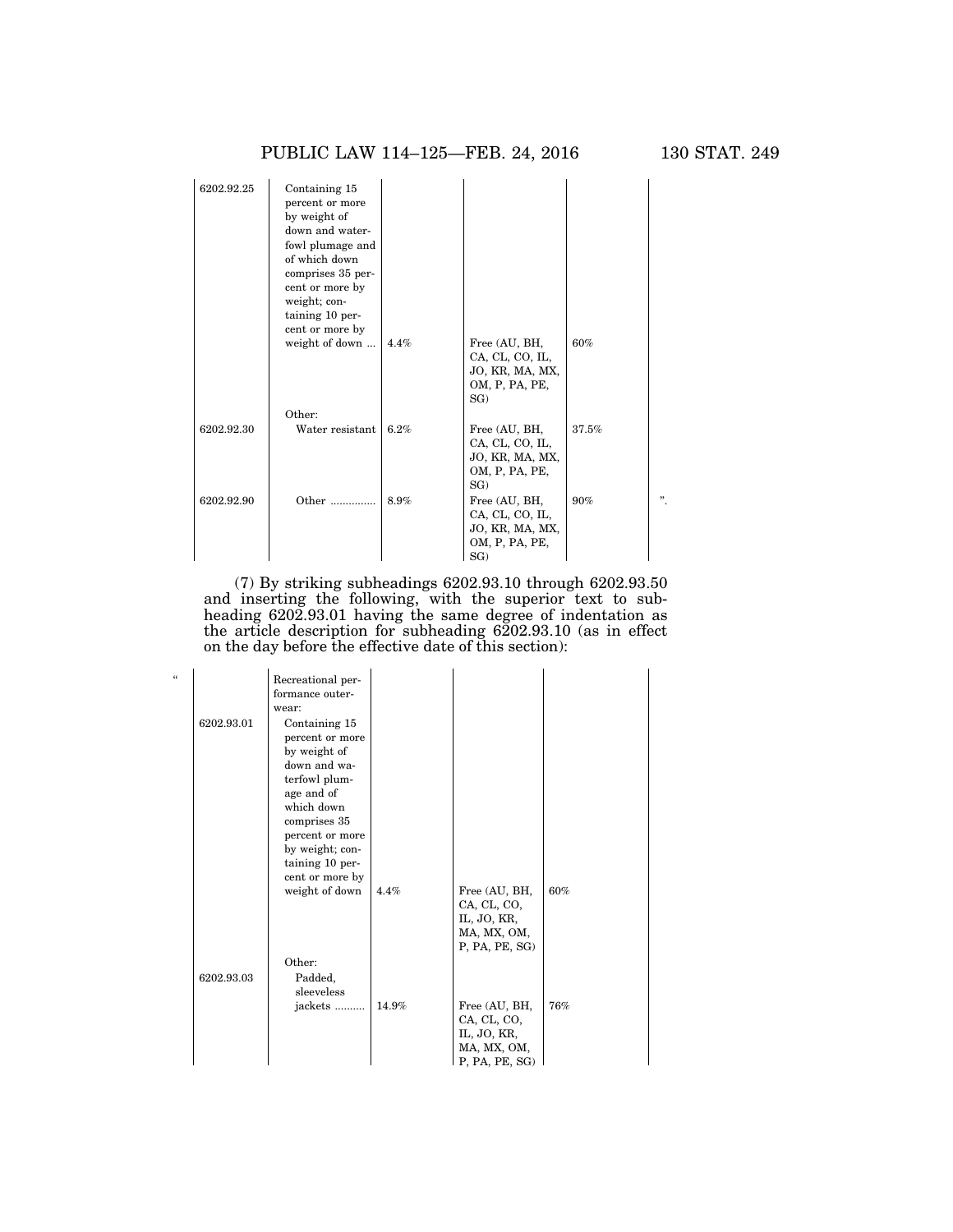# 130 STAT. 250 PUBLIC LAW 114–125—FEB. 24, 2016

| 6202.93.05 | Other:<br>Containing<br>36 percent<br>or more by<br>weight of<br>wool or<br>fine animal<br>hair                                                                                                                                       | $43.4\ell$ /kg +<br>19.7% | Free (AU, BH,<br>CA, CL, CO,<br>IL, JO, KR,                                     | $46.3¢/kg + 58.5%$  |
|------------|---------------------------------------------------------------------------------------------------------------------------------------------------------------------------------------------------------------------------------------|---------------------------|---------------------------------------------------------------------------------|---------------------|
|            | Other:                                                                                                                                                                                                                                |                           | MA, MX, OM,<br>$P$ , PA, PE, SG)                                                |                     |
| 6202.93.07 | Water<br>resistant                                                                                                                                                                                                                    | 7.1%                      | Free (AU, BH,<br>CA, CL, CO,<br>IL, JO, KR,<br>MA, MX, OM,<br>$P$ , PA, PE, SG) | 65%                 |
| 6202.93.09 | Other                                                                                                                                                                                                                                 | 27.7%                     | Free (AU, BH,<br>CA, CL, CO,<br>IL, JO, KR,<br>MA, MX, OM,<br>$P$ , PA, PE, SG) | 90%                 |
| 6202.93.15 | Other:<br>Containing 15<br>percent or more<br>by weight of<br>down and wa-<br>terfowl plum-<br>age and of<br>which down<br>comprises 35<br>percent or more<br>by weight; con-<br>taining 10 per-<br>cent or more by<br>weight of down | 4.4%                      | Free (AU, BH,<br>CA, CL, CO,<br>IL, JO, KR,                                     | 60%                 |
| 6202.93.25 | Other:<br>Padded,                                                                                                                                                                                                                     |                           | MA, MX, OM,<br>$P$ , PA, PE, SG)                                                |                     |
|            | sleeveless<br>jackets                                                                                                                                                                                                                 | 14.9%                     | Free (AU, BH,<br>CA, CL, CO,<br>IL, JO, KR,<br>MA, MX, OM,<br>P, PA, PE, SG)    | 76%                 |
| 6202.93.45 | Other:<br>Containing<br>36 percent<br>or more by<br>weight of<br>wool or<br>fine animal                                                                                                                                               |                           |                                                                                 |                     |
|            | hair                                                                                                                                                                                                                                  | $43.4$ ¢/kg +<br>$19.7\%$ | Free (AU, BH,<br>CA, CL, CO,<br>IL, JO, KR,<br>MA, MX, OM,<br>P, PA, PE, SG)    | $46.3$ ¢/kg + 58.5% |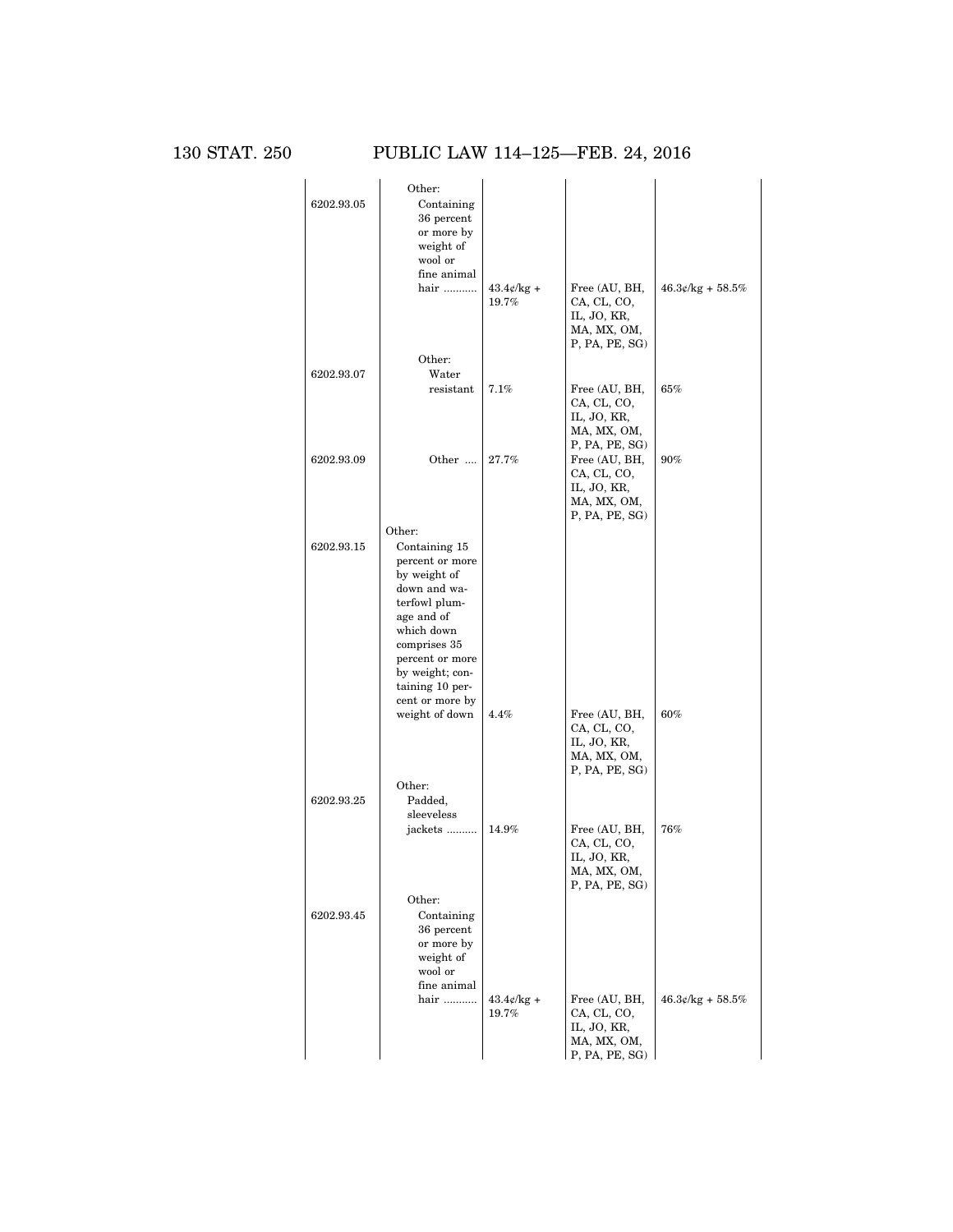PUBLIC LAW 114-125-FEB. 24, 2016 130 STAT. 251

| 6202.93.48 | Other:<br>Water |       |                                                                                                               |     |     |
|------------|-----------------|-------|---------------------------------------------------------------------------------------------------------------|-----|-----|
|            | resistant       | 7.1%  | Free (AU, BH,<br>CA, CL, CO,<br>IL, JO, KR,<br>MA, MX, OM,                                                    | 65% |     |
| 6202.93.55 | Other           | 27.7% | $P$ , PA, PE, SG)<br>Free (AU, BH,<br>CA, CL, CO,<br>IL, JO, KR,<br>MA, MX, OM,<br>$P$ , $PA$ , $PE$ , $SG$ ) | 90% | , 1 |
|            |                 |       |                                                                                                               |     |     |

(8) By striking subheadings 6202.99.10 through 6202.99.90 and inserting the following, with the superior text to subheading 6202.99.03 having the same degree of indentation as the article description for subheading 6202.99.10 (as in effect on the day before the effective date of this section):

| $\epsilon$ |            | Recreational per-<br>formance outer-<br>wear:                          |      |                                                                                     |     |     |
|------------|------------|------------------------------------------------------------------------|------|-------------------------------------------------------------------------------------|-----|-----|
|            | 6202.99.03 | Containing 70<br>percent or more<br>by weight of silk<br>or silk waste | Free |                                                                                     | 35% |     |
|            | 6202.99.15 | Other                                                                  | 2.8% | Free (AU,BH,<br>$CA, CL, CO, E^*$ ,<br>IL, JO, KR,<br>MA, MX, OM, P,<br>PA, PE, SG) | 35% |     |
|            |            | Other:                                                                 |      |                                                                                     |     |     |
|            | 6202.99.60 | Containing 70<br>percent or more<br>by weight of silk                  |      |                                                                                     |     |     |
|            |            | or silk waste                                                          | Free |                                                                                     | 35% |     |
|            | 6202.99.80 | Other                                                                  | 2.8% | Free (AU, BH,<br>$CA, CL, CO, E^*,$<br>IL, JO, KR, MA,<br>MX, OM, P, PA,<br>PE, SG) | 35% | , , |

(9)(A) By striking subheadings 6203.41 through 6203.41.20 and inserting the following, with the article description for subheading 6203.41 having the same degree of indentation as the article description for subheading 6203.41 (as in effect on the day before the effective date of this section):

| $\epsilon$ | 6203.41 | Of wool or fine |  |  |
|------------|---------|-----------------|--|--|
|            |         | animal hair:    |  |  |
|            |         | Recreational    |  |  |
|            |         | performance     |  |  |
|            |         | outerwear:      |  |  |
|            |         | Trousers,       |  |  |
|            |         | breeches and    |  |  |
|            |         | shorts:         |  |  |

Applicability.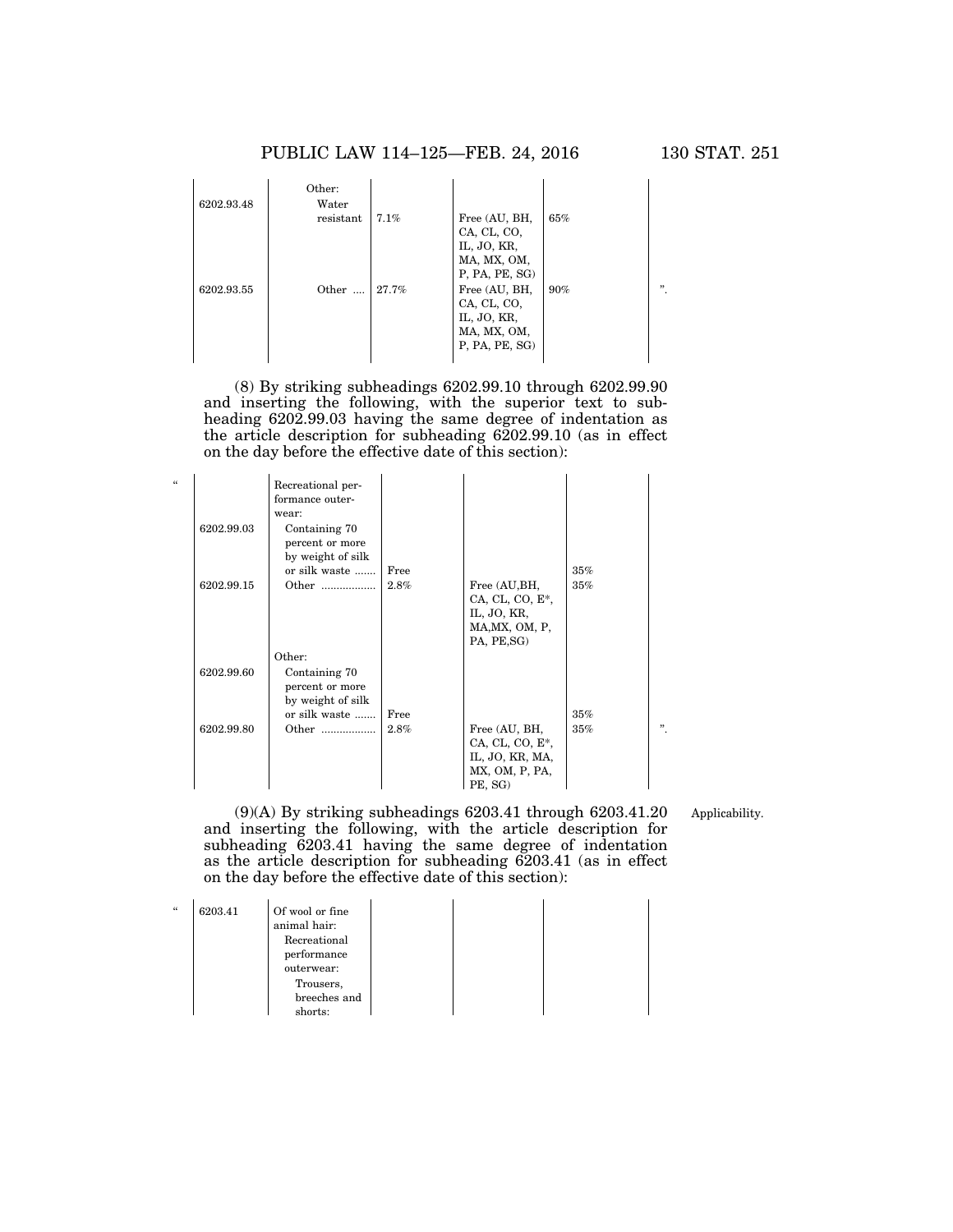130 STAT. 252 PUBLIC LAW 114–125—FEB. 24, 2016

| 6203.41.01 | Trousers,<br>breeches,<br>containing<br>elastomeric<br>fiber,<br>water re-<br>sistant,<br>without<br>belt loops,<br>weighing<br>more than<br>9 kg per<br>dozen | 7.6%                   | Free (AU, BH,<br>CA, CL, CO, IL,<br>JO,KR,<br>MA, MX, P, PA,                            | $52.9$ e/kg + $58.5%$ |
|------------|----------------------------------------------------------------------------------------------------------------------------------------------------------------|------------------------|-----------------------------------------------------------------------------------------|-----------------------|
|            |                                                                                                                                                                |                        | PE,SG)                                                                                  |                       |
|            |                                                                                                                                                                |                        | 2.2% (OM)                                                                               |                       |
| 6203.41.03 | Other:<br>Trousers<br>of wor-<br>sted wool<br>fabric,                                                                                                          |                        |                                                                                         |                       |
|            | made of                                                                                                                                                        |                        |                                                                                         |                       |
|            | wool<br>yarn                                                                                                                                                   |                        |                                                                                         |                       |
|            | having                                                                                                                                                         |                        |                                                                                         |                       |
|            | an aver-<br>age fiber                                                                                                                                          |                        |                                                                                         |                       |
|            | diameter<br>of 18.5                                                                                                                                            |                        |                                                                                         |                       |
|            | microns                                                                                                                                                        |                        |                                                                                         |                       |
|            | or less                                                                                                                                                        | $41.9$ c/kg +<br>16.3% | Free (AU, BH,<br>CA, CL, CO, IL,<br>JO,KR,<br>MA, MX, P, PA,<br>PE,SG)<br>$12.5$ ¢/kg + | $52.9$ e/kg +58.5%    |
| 6203.41.06 | Other                                                                                                                                                          | $41.9$ c/kg +          | 4.8% (OM)<br>Free (AU, BH,                                                              | $52.9$ e/kg + $58.5%$ |
|            |                                                                                                                                                                | 16.3%                  | CA, CL, CO,IL,<br>JO,KR,<br>MA, MX, P, PA,<br>PE,SG)<br>$12.5$ ¢/kg +<br>$4.8\%$ (OM)   |                       |
| 6203.41.08 | Bib and                                                                                                                                                        |                        |                                                                                         |                       |
|            | brace over-                                                                                                                                                    |                        | Free (AU, BH,<br>CA, CL, CO,IL,<br>JO,KR,<br>MA, MX, P, PA,<br>PE, SG)<br>2.5% (OM)     | 63%                   |
|            | Other:                                                                                                                                                         |                        |                                                                                         |                       |
|            | Trousers,<br>breeches and                                                                                                                                      |                        |                                                                                         |                       |
|            | shorts:                                                                                                                                                        |                        |                                                                                         |                       |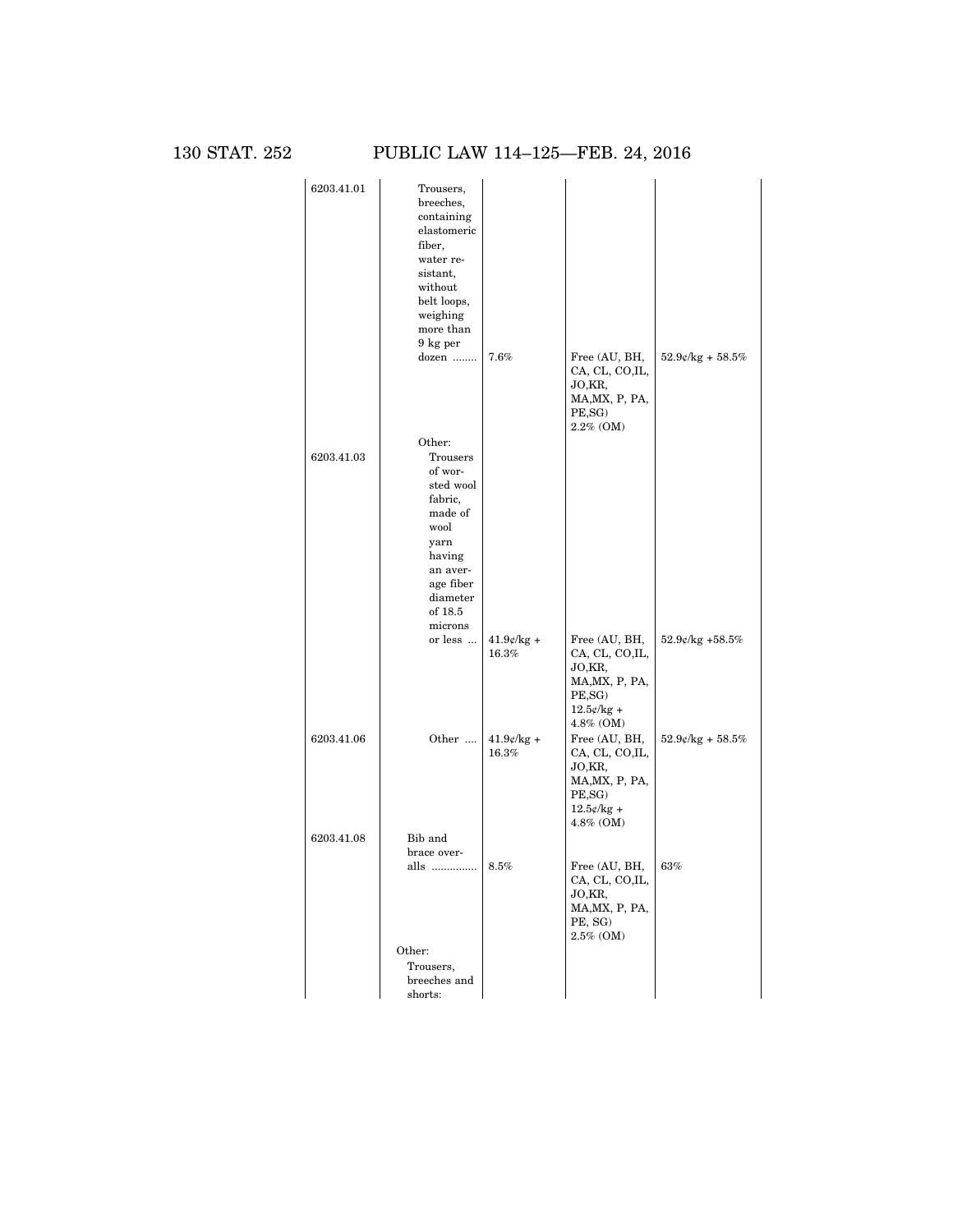# PUBLIC LAW 114-125-FEB. 24, 2016 130 STAT. 253

| 6203.41.25 | Trousers                |             |                            |                    |    |
|------------|-------------------------|-------------|----------------------------|--------------------|----|
|            | and                     |             |                            |                    |    |
|            | breeches,<br>containing |             |                            |                    |    |
|            | elastomeric             |             |                            |                    |    |
|            | fiber,                  |             |                            |                    |    |
|            | water re-               |             |                            |                    |    |
|            | sistant.<br>without     |             |                            |                    |    |
|            | belt loops,             |             |                            |                    |    |
|            | weighing                |             |                            |                    |    |
|            | more than<br>9 kg per   |             |                            |                    |    |
|            | dozen                   | 7.6%        | Free (AU, BH,              | $52.9$ e/kg +58.5% |    |
|            |                         |             | CA, CL, CO,IL,             |                    |    |
|            |                         |             | JO,KR,<br>MA, MX, P, PA,   |                    |    |
|            |                         |             | PE,SG)                     |                    |    |
|            |                         |             | 2.2% (OM)                  |                    |    |
|            | Other:                  |             |                            |                    |    |
| 6203.41.30 | Trousers<br>of wor-     |             |                            |                    |    |
|            | sted wool               |             |                            |                    |    |
|            | fabric,                 |             |                            |                    |    |
|            | made of<br>wool         |             |                            |                    |    |
|            | yarn                    |             |                            |                    |    |
|            | having                  |             |                            |                    |    |
|            | an aver-<br>age fiber   |             |                            |                    |    |
|            | diameter                |             |                            |                    |    |
|            | of 18.5                 |             |                            |                    |    |
|            | microns<br>or less      | $41.9$ c/kg | Free (AU, BH,              | $52.9$ e/kg +58.5% |    |
|            |                         | $+16.3\%$   | CA, CL, CO,IL,             |                    |    |
|            |                         |             | JO,KR,<br>MA, MX, P, PA,   |                    |    |
|            |                         |             | PE,SG)                     |                    |    |
|            |                         |             | $12.5$ ¢/kg +              |                    |    |
| 6203.41.60 | Other                   | $41.9$ c/kg | 4.8% (OM)<br>Free (AU, BH, | $52.9$ ¢/kg +58.5% |    |
|            |                         | $+16.3%$    | CA, CL, CO,IL,             |                    |    |
|            |                         |             | JO,KR,                     |                    |    |
|            |                         |             | MA, MX, P, PA,<br>PE,SG)   |                    |    |
|            |                         |             | $12.5$ ¢/kg +              |                    |    |
|            |                         |             | 4.8% (OM)                  |                    |    |
| 6203.41.80 | Bib and                 |             |                            |                    |    |
|            | brace over-<br>alls     | $8.5\%$     | Free (AU, BH,              | 63%                | ". |
|            |                         |             | CA, CL, CO,IL,             |                    |    |
|            |                         |             | JO,KR,                     |                    |    |
|            |                         |             | MA, MX, P, PA,<br>PE,SG)   |                    |    |
|            |                         |             | $2.5\%$ (OM)               |                    |    |
|            |                         |             |                            |                    |    |

(B) The staged reductions in the special rate of duty proclaimed for subheading 6203.41.05 of the Harmonized Tariff Schedule of the United States before the effective date of this section shall apply to subheadings 6203.41.01 and 6203.41.25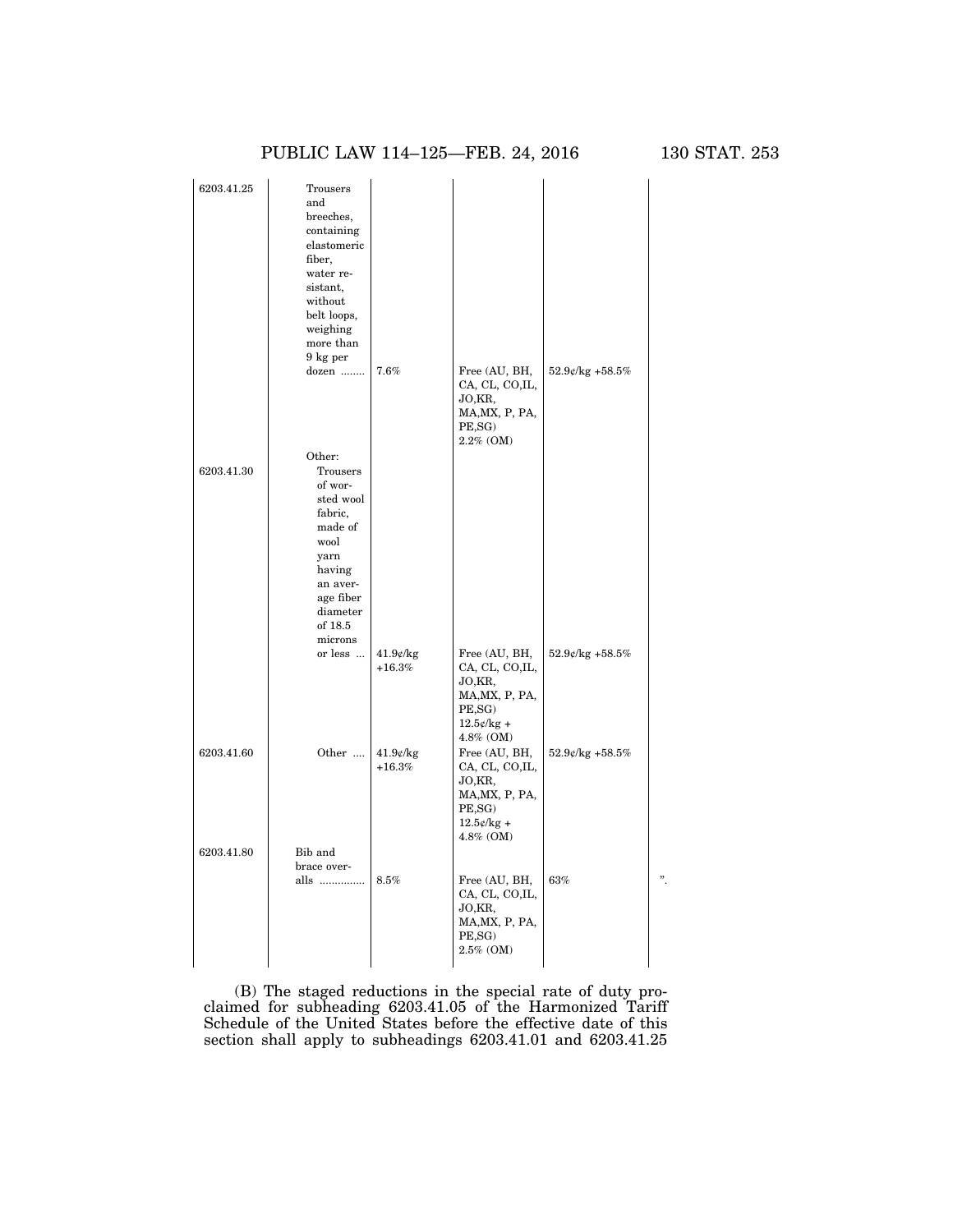of such Schedule, as added by subparagraph (A), on and after such effective date.

(C) The staged reductions in the special rate of duty proclaimed for subheading 6203.41.12 of such Schedule before the effective date of this section shall apply to subheadings 6203.41.03 and 6203.41.30 of such Schedule, as added by subparagraph (A), on and after such effective date.

(D) The staged reductions in the special rate of duty proclaimed for subheading 6203.41.18 of such Schedule before the effective date of this section shall apply to subheadings 6203.41.06 and 6203.41.60 of such Schedule, as added by subparagraph (A), on and after such effective date.

(E) The staged reductions in the special rate of duty proclaimed for subheading 6203.41.20 of such Schedule before the effective date of this section shall apply to subheadings 6203.41.08 and 6203.41.80 of such Schedule, as added by subparagraph (A), on and after such effective date.

 $(10)(A)$  By striking subheadings 6203.42.10 through 6203.42.40 and inserting the following, with the superior text to subheading 6203.42.03 having the same degree of indentation as the article description for subheading 6203.42.10 (as in effect on the day before the effective date of this section):

| $\epsilon\epsilon$ | 6203.42.03 | Recreational perform-<br>ance outerwear:<br>Containing 15 per-<br>cent or more by<br>weight of down and<br>waterfowl plumage<br>and of which down<br>comprises 35 per-<br>cent or more by<br>weight; containing<br>10 percent or more<br>by weight of down | Free           |                                                                                                                                        | 60%        |
|--------------------|------------|------------------------------------------------------------------------------------------------------------------------------------------------------------------------------------------------------------------------------------------------------------|----------------|----------------------------------------------------------------------------------------------------------------------------------------|------------|
|                    |            | Other:                                                                                                                                                                                                                                                     |                |                                                                                                                                        |            |
|                    | 6203.42.05 | Bib and brace                                                                                                                                                                                                                                              |                |                                                                                                                                        |            |
|                    | 6203.42.07 | overalls<br>Other                                                                                                                                                                                                                                          | 10.3%<br>16.6% | Free (AU,BH,<br>CA, CL, CO, IL,<br>JO,KR,<br>MA, MX, OM, P,<br>PA, PE, SG)<br>Free (AU,BH,<br>CA, CL, CO, IL,<br>JO.<br>MA, MX, OM, P, | 90%<br>90% |
|                    |            |                                                                                                                                                                                                                                                            |                | PA, PE, SG)                                                                                                                            |            |
|                    |            |                                                                                                                                                                                                                                                            |                | $9.9\%$ (KR)                                                                                                                           |            |
|                    |            | Other:                                                                                                                                                                                                                                                     |                |                                                                                                                                        |            |
|                    | 6203.42.17 | Containing 15 per-<br>cent or more by<br>weight of down and<br>waterfowl plumage<br>and of which down<br>comprises 35 per-<br>cent or more by<br>weight; containing<br>10 percent or more                                                                  | Free           |                                                                                                                                        | 60%        |
|                    |            | by weight of down<br>Other:                                                                                                                                                                                                                                |                |                                                                                                                                        |            |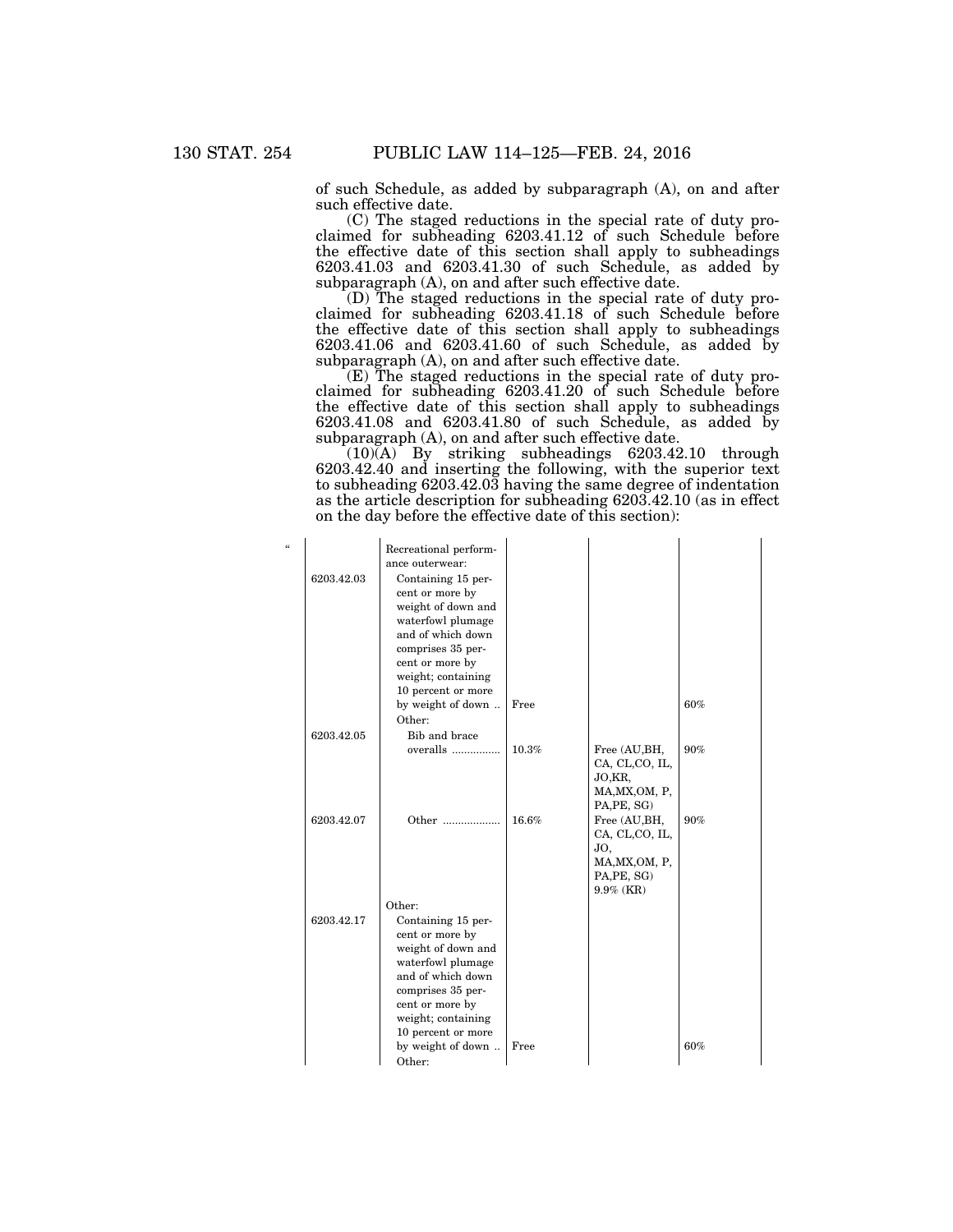PUBLIC LAW 114-125-FEB. 24, 2016 130 STAT. 255



(B) The staged reductions in the special rate of duty proclaimed for subheading 6203.42.40 of the Harmonized Tariff Schedule of the United States before the effective date of this section shall apply to subheadings 6203.42.07 and 6203.42.45 of such Schedule, as added by subparagraph (A), on and after such effective date.

(11)(A) By striking subheadings 6203.43.10 through 6203.43.40 and inserting the following, with the superior text to subheading 6203.43.01 having the same degree of indentation as the article description for subheading 6203.43.10 (as in effect on the day before the effective date of this section):

" Recreational performance outerwear: 6203.43.01 Containing 15 percent or more by weight of down and waterfowl plumage and of which down comprises 35 percent or more by weight; containing 10 percent or more by weight of down  $\dots$  Free 60% Other: Bib and brace overalls: ............ 6203.43.03 Water resistant ................. 7.1% Free (AU,BH, CA, CL, CO, IL, JO, KR, MA,MX,OM, P, PA,PE,SG) 65% 6203.43.05 Other ............. 14.9% Free (AU,BH, CA, CL, CO, IL, JO, KR, MA, MX,OM, P, PA, PE,SG) 76% Other: 6203.43.09 Containing 36 percent or more by weight of wool or fine animal hair ...  $49.6¢/kg +$ 19.7% Free (AU,BH, CA, CL, CO, IL, JO, KR, MA, MX,OM, P, PA,PE,SG)  $52.9$ e/kg + 58.5% Other:

Applicability.

Applicability.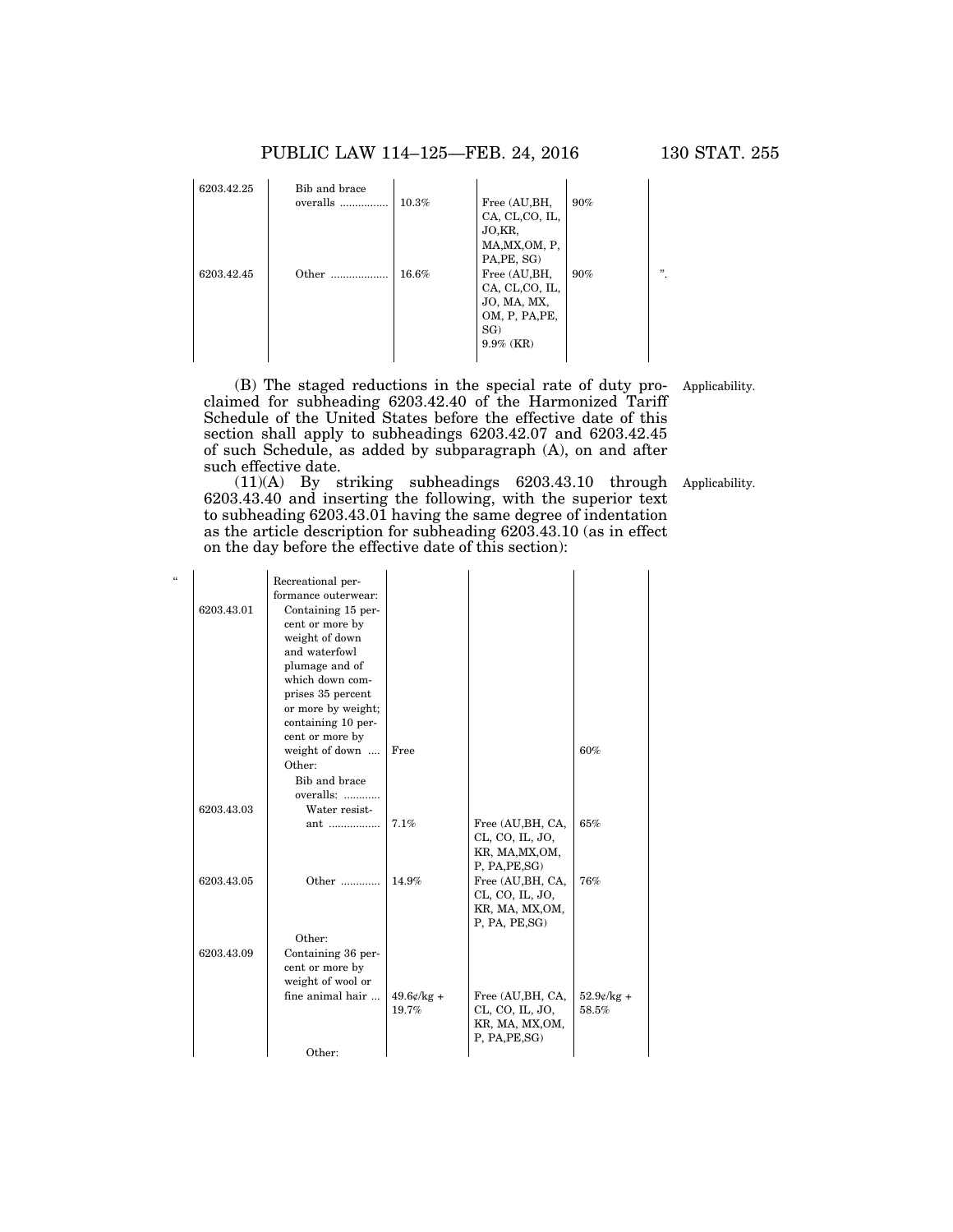130 STAT. 256 PUBLIC LAW 114–125—FEB. 24, 2016

| 6203.43.11 | Water re-<br>sistant trou-<br>sers or                                                                                                                                                    |                        |                                                                                      |                        |
|------------|------------------------------------------------------------------------------------------------------------------------------------------------------------------------------------------|------------------------|--------------------------------------------------------------------------------------|------------------------|
|            | breeches                                                                                                                                                                                 | 7.1%                   | Free (AU,BH, CA,<br>CL, CO, IL, JO,<br>MA, MX, OM, P,<br>PA, PE, SG)<br>$1.4\%$ (KR) | 65%                    |
| 6203.43.13 | Other                                                                                                                                                                                    | 27.9%                  | Free (AU,BH, CA,<br>CL, CO, IL, JO,<br>MA, MX, OM, P,<br>PA, PE, SG)<br>$5.5\%$ (KR) | 90%                    |
| 6203.43.45 | Other:<br>Containing 15 per-<br>cent or more by<br>weight of down<br>and waterfowl<br>plumage and of<br>which down com-<br>prises 35 percent<br>or more by weight;<br>containing 10 per- |                        |                                                                                      |                        |
|            | cent or more by<br>weight of down<br>Other:<br>Bib and brace<br>overalls:                                                                                                                | Free                   |                                                                                      | 60%                    |
| 6203.43.55 | Water resist-<br>ant                                                                                                                                                                     | 7.1%                   | Free (AU,BH, CA,<br>CL, CO, IL, JO,<br>KR, MA, MX, OM,<br>P, PA, PE, SG)             | 65%                    |
| 6203.43.60 | Other                                                                                                                                                                                    | 14.9%                  | Free (AU,BH, CA,<br>CL, CO,IL,JO,<br>KR, MA, MX, OM,<br>P, PA, PE, SG)               | 76%                    |
| 6203.43.65 | Other:<br>Certified<br>hand-loomed<br>and folklore                                                                                                                                       |                        |                                                                                      |                        |
|            | products                                                                                                                                                                                 | 12.2%                  | Free (AU,BH, CA,<br>CL, CO, IL, JO,<br>KR, MA, MX, OM,<br>P, PA, PE, SG)             | 76%                    |
| 6203.43.70 | Other:<br>Containing<br>36 percent<br>or more by<br>weight of<br>wool or fine<br>animal hair                                                                                             | $49.6$ c/kg +<br>19.7% | Free (AU,BH, CA,<br>CL, CO, IL, JO,<br>KR, MA, MX, OM,                               | $52.9$ e/kg +<br>58.5% |
|            | Other:                                                                                                                                                                                   |                        | P, PA, PE, SG)                                                                       |                        |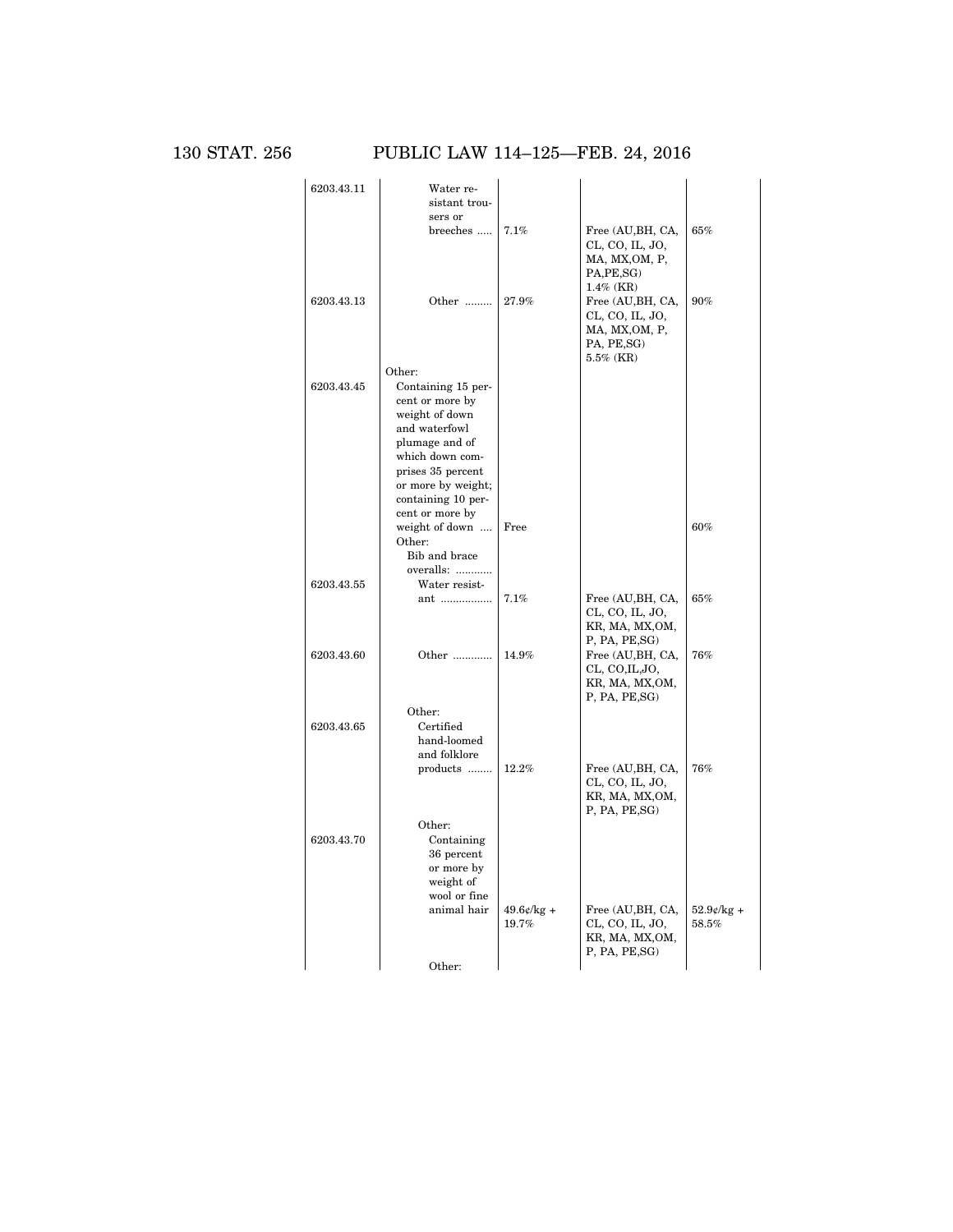| 6203.43.75 | Water re-<br>sistant<br>trousers<br>or breech- |       |                                                                                      |     |      |
|------------|------------------------------------------------|-------|--------------------------------------------------------------------------------------|-----|------|
|            | es                                             | 7.1%  | Free (AU,BH, CA,<br>CL, CO, IL, JO,<br>MA, MX, OM, P,<br>PA, PE, SG)<br>$1.4\%$ (KR) | 65% |      |
| 6203.43.90 | Other                                          | 27.9% | Free (AU,BH, CA,<br>CL, CO, IL, JO,<br>MA, MX, OM, P,<br>PA, PE, SG)<br>$5.5\%$ (KR) | 90% | , 22 |

(B) The staged reductions in the special rate of duty proclaimed for subheading 6203.43.35 of the Harmonized Tariff Schedule of the United States before the effective date of this section shall apply to subheadings 6203.43.11 and 6203.43.75 of such Schedule, as added by subparagraph (A), on and after such effective date.

(C) The staged reductions in the special rate of duty proclaimed for subheading 6203.43.40 of such Schedule before the effective date of this section shall apply to subheadings 6203.43.13 and 6203.43.90 of such Schedule, as added by subparagraph (A), on and after such effective date.

 $(12)(A)$  By striking subheadings 6203.49.10 through 6203.49.80 and the immediate superior text to subheading 6203.49.10, and inserting the following, with the superior text to subheading 6203.49.01 having the same degree of indentation as the article description for subheading 6203.49.10 (as in effect on the day before the effective date of this section):

| $\epsilon$ |            | Recreational per-<br>formance outer-<br>wear:<br>Of artificial fi-<br>bers: |       |                                                                          |     |
|------------|------------|-----------------------------------------------------------------------------|-------|--------------------------------------------------------------------------|-----|
|            | 6203.49.01 | Bib and brace                                                               |       |                                                                          |     |
|            |            | overalls                                                                    | 8.5%  | Free (AU,BH, CA,<br>CL, CO, IL, JO,<br>KR, MA, MX, OM,<br>P, PA, PE, SG) | 76% |
|            | 6203.49.05 | Trousers,                                                                   |       |                                                                          |     |
|            |            | breeches and                                                                |       |                                                                          |     |
|            |            | shorts                                                                      | 27.9% | Free (AU,BH, CA,<br>CL, CO, IL, JO,<br>KR, MA, MX, OM,<br>P,PA,PE, SG)   | 90% |
|            |            | Of other textile                                                            |       |                                                                          |     |
|            |            | materials:                                                                  |       |                                                                          |     |
|            | 6203.49.07 | Containing 70<br>percent or<br>more by<br>weight of silk                    |       |                                                                          |     |
|            |            | or silk waste  Free                                                         |       |                                                                          | 35% |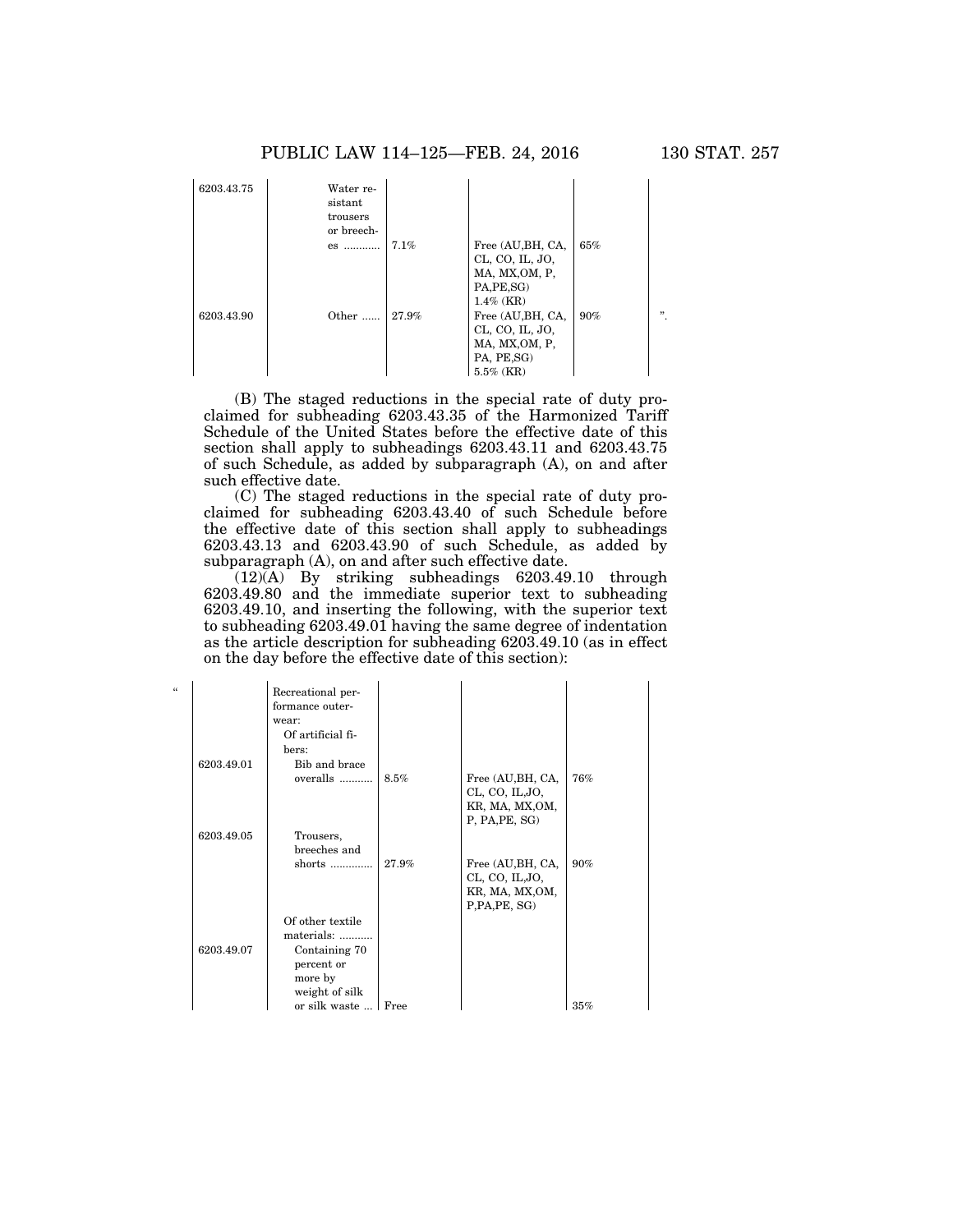130 STAT. 258 PUBLIC LAW 114–125—FEB. 24, 2016

| 6203.49.09 | Other                       | 2.8%  | Free (AU,BH, CA,<br>CL, CO, E*, IL,<br>JO,MA, MX,OM,<br>P, PA, PE, SG)<br>$0.5\%$ (KR) | 35% |
|------------|-----------------------------|-------|----------------------------------------------------------------------------------------|-----|
|            | Other:                      |       |                                                                                        |     |
|            | Of artificial fi-<br>bers:  |       |                                                                                        |     |
| 6203.49.25 | Bib and brace               |       |                                                                                        |     |
|            | overalls                    | 8.5%  | Free (AU,BH, CA,<br>CL, CO, IL, JO,<br>KR, MA, MX, OM,<br>P, PA, PE, SG)               | 76% |
|            | Trousers,                   |       |                                                                                        |     |
|            | breeches and<br>shorts:     |       |                                                                                        |     |
| 6203.49.35 | Certified                   |       |                                                                                        |     |
|            | hand-loomed                 |       |                                                                                        |     |
|            | and folklore<br>products    | 12.2% | Free (AU,BH, CA,                                                                       | 76% |
|            |                             |       | CL, CO, IL, JO,                                                                        |     |
|            |                             |       | KR, MA, MX, OM,<br>P,PA,PE, SG)                                                        |     |
| 6203.49.50 | Other $\ldots$              | 27.9% | Free (AU,BH, CA,                                                                       | 90% |
|            |                             |       | CL, CO, IL, JO,<br>KR, MA, MX, OM,                                                     |     |
|            |                             |       | P,PA,PE, SG)                                                                           |     |
|            | Of other textile            |       |                                                                                        |     |
| 6203.49.60 | materials:<br>Containing 70 |       |                                                                                        |     |
|            | percent or                  |       |                                                                                        |     |
|            | more by<br>weight of silk   |       |                                                                                        |     |
|            | or silk waste               | Free  |                                                                                        | 35% |
| 6203.49.90 | Other                       | 2.8%  | Free (AU,BH, CA,<br>CL, CO, E*, IL,                                                    | 35% |
|            |                             |       | JO,MA, MX,OM,                                                                          |     |
|            |                             |       | P,PA,PE, SG)                                                                           |     |
|            |                             |       | $0.5\%$ (KR)                                                                           |     |

Applicability.

Applicability.

(B) The staged reductions in the special rate of duty proclaimed for subheading 6203.49.80 of the Harmonized Tariff Schedule of the United States before the effective date of this section shall apply to subheadings 6203.49.09 and 6203.49.90 of such Schedule, as added by subparagraph (A), on and after such effective date.

 $"$ .

(13)(A) By striking subheadings 6204.61.10 through 6204.61.90 and inserting the following, with the superior text to subheading 6204.61.05 having the same degree of indentation as the article description for subheading 6204.61.10 (as in effect on the day before the effective date of this section):

|  | Recreational perform- |  |  |
|--|-----------------------|--|--|
|  | ance outerwear:       |  |  |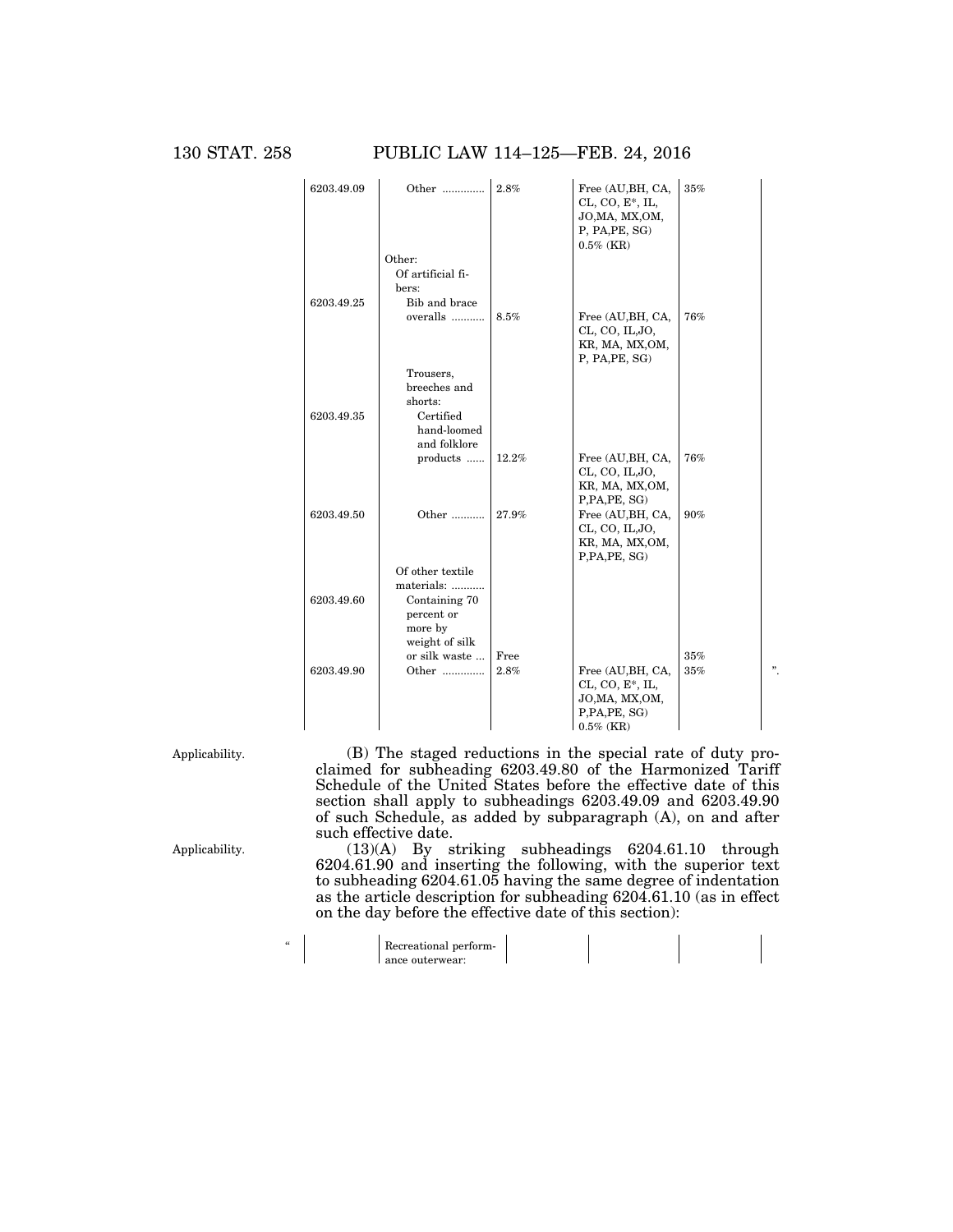### PUBLIC LAW 114-125-FEB. 24, 2016 130 STAT. 259

 $\overline{1}$ 

| 6204.61.05 | Trousers and<br>breeches, containing<br>elastomeric fiber,<br>water resistant.<br>without belt loops,<br>weighing more than |          |                                                                                         |       |    |
|------------|-----------------------------------------------------------------------------------------------------------------------------|----------|-----------------------------------------------------------------------------------------|-------|----|
|            | 6 kg per dozen                                                                                                              | 7.6%     | Free (AU,BH,<br>CA, CL, CO,<br>IL, JO, KR,<br>MA, MX, P,<br>PA, PE, SG)<br>$2.2\%$ (OM) | 58.5% |    |
| 6204.61.15 | Other                                                                                                                       | 13.6%    | Free (AU,BH,<br>CA, CL, CO,<br>IL, JO, KR,<br>MA, MX, P,<br>PA, PE, SG)<br>4% (OM)      | 58.5% |    |
|            | Other:                                                                                                                      |          |                                                                                         |       |    |
| 6204.61.60 | Trousers and<br>breeches, containing<br>elastomeric fiber,<br>water resistant,<br>without belt loops,<br>weighing more than |          |                                                                                         |       |    |
|            | 6 kg per dozen                                                                                                              | 7.6%     | Free (AU,BH,<br>CA, CL, CO,<br>IL, JO, KR,<br>MA, MX, P,<br>PA, PE, SG)<br>$2.2\%$ (OM) | 58.5% |    |
| 6204.61.80 | Other                                                                                                                       | $13.6\%$ | Free (AU,BH,<br>CA, CL, CO,<br>IL, JO, KR,<br>MA, MX, P,<br>PA, PE, SG)<br>4% (OM)      | 58.5% | ,, |

(B) The staged reductions in the special rate of duty proclaimed for subheading 6204.61.10 of the Harmonized Tariff Schedule of the United States before the effective date of this section shall apply to subheadings 6204.61.05 and 6204.61.60 of such Schedule, as added by subparagraph (A), on and after such effective date.

(C) The staged reductions in the special rate of duty proclaimed for subheading 6204.61.90 of such Schedule before the effective date of this section shall apply to subheadings 6204.61.15 and 6204.61.80 of such Schedule, as added by subparagraph (A), on and after such effective date.

(14)(A) By striking subheadings 6204.62.10 through 6204.62.40 and inserting the following, with the superior text to subheading 6204.62.03 having the same degree of indentation as the article description for subheading 6204.62.10 (as in effect on the day before the effective date of this section):

|  | Recreational perform- |  |  |
|--|-----------------------|--|--|
|  | ance outerwear:       |  |  |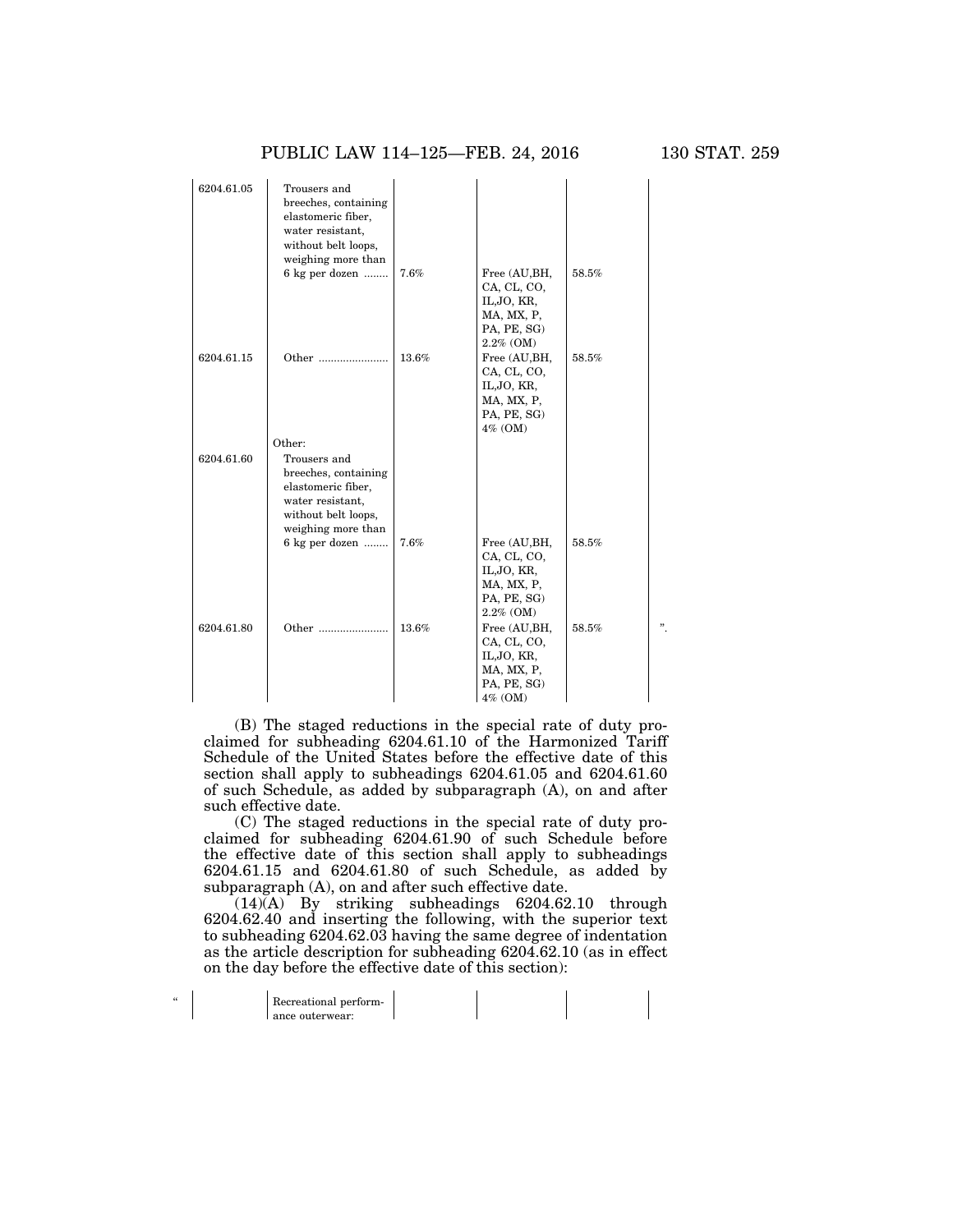130 STAT. 260 PUBLIC LAW 114–125—FEB. 24, 2016

| 6204.62.03 | Containing 15 per-<br>cent or more by<br>weight of down and<br>waterfowl plumage<br>and of which down<br>comprises 35 per-<br>cent or more by<br>weight; containing<br>10 percent or more<br>by weight of down<br>Other: | Free    |                                                                                         | 60%   |
|------------|--------------------------------------------------------------------------------------------------------------------------------------------------------------------------------------------------------------------------|---------|-----------------------------------------------------------------------------------------|-------|
| 6204.62.05 | Bib and brace<br>overalls                                                                                                                                                                                                | $8.9\%$ | Free (AU,BH,<br>CA, CL, CO, IL,<br>JO,KR,<br>MA, MX, OM,<br>P, PA, PE, SG)              | 90%   |
| 6204.62.15 | Other<br>Other:                                                                                                                                                                                                          | 16.6%   | Free (AU,BH,<br>CA, CL, CO, IL,<br>JO, MA,<br>MX, OM, P,<br>PA, PE, SG)<br>9.9% (KR)    | 90%   |
| 6204.62.50 | Containing 15 per-<br>cent or more by<br>weight of down and<br>waterfowl plumage<br>and of which down<br>comprises 35 per-<br>cent or more by<br>weight; containing<br>10 percent or more<br>by weight of down           | Free    |                                                                                         | 60%   |
| 6204.62.60 | Other:<br>Bib and brace<br>overalls<br>Other:                                                                                                                                                                            | 8.9%    | Free (AU,BH,<br>CA, CL, CO, IL,<br>JO,KR,<br>MA, MX, OM,<br>$P$ , $PA$ , $PE$ , $SG$ )  | 90%   |
| 6204.62.70 | Certified hand-<br>loomed and<br>folklore prod-                                                                                                                                                                          | 7.1%    | Free (AU,BH,                                                                            | 37.5% |
|            | ucts                                                                                                                                                                                                                     |         | CA, CL,CO, E,<br>IL, JO,KR,<br>MA, MX, OM,<br>P, PA, PE, SG)                            |       |
| 6204.62.80 | Other                                                                                                                                                                                                                    | 16.6%   | Free (AU,BH,<br>CA, CL, CO, IL,<br>JO, MA,<br>MX, OM, P,<br>PA, PE, SG)<br>$9.9\%$ (KR) | 90%   |

Applicability.

(B) The staged reductions in the special rate of duty proclaimed for subheading 6204.62.40 of the Harmonized Tariff Schedule of the United States before the effective date of this section shall apply to subheadings 6204.62.15 and 6204.62.80

 $"$ .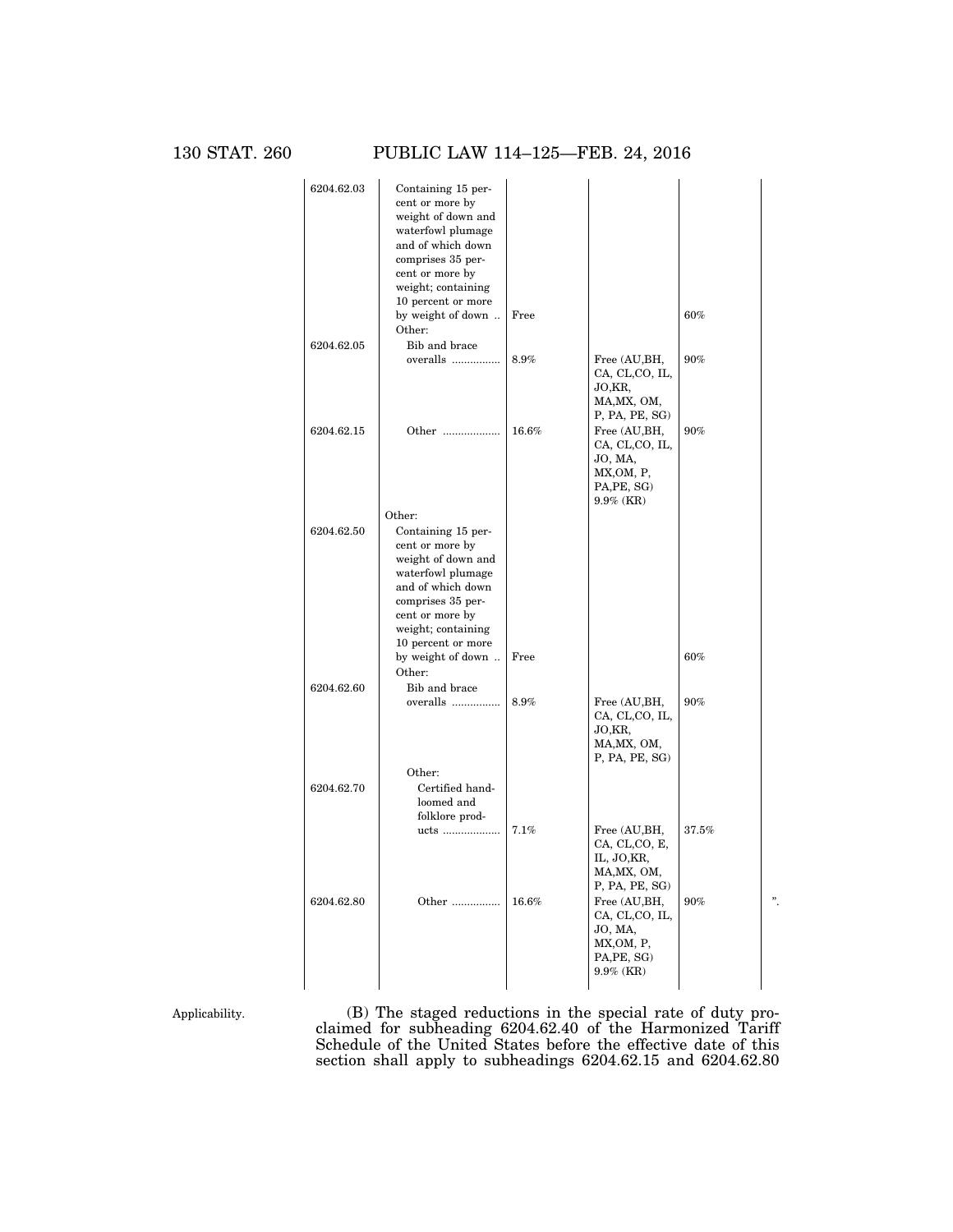of such Schedule, as added by subparagraph (A), on and after such effective date.

(15)(A) By striking subheadings 6204.63.10 through 6204.63.35 and inserting the following, with the superior text to subheading 6204.63.01 having the same degree of indentation as the article description for subheading 6204.63.10 (as in effect on the day before the effective date of this section):

| a |            | Recreational perform-                                    |          |                                            |       |
|---|------------|----------------------------------------------------------|----------|--------------------------------------------|-------|
|   | 6204.63.01 | ance outerwear:<br>Containing 15 per-<br>cent or more by |          |                                            |       |
|   |            | weight of down and<br>waterfowl plumage                  |          |                                            |       |
|   |            | and of which down<br>comprises 35 per-                   |          |                                            |       |
|   |            | cent or more by<br>weight; containing                    |          |                                            |       |
|   |            | 10 percent or more                                       |          |                                            |       |
|   |            | by weight of down<br>Other:                              | Free     |                                            | 60%   |
|   |            | Bib and brace<br>overalls:                               |          |                                            |       |
|   | 6204.63.02 | Water resistant                                          | 7.1%     | Free (AU, BH,<br>CA, CL, CO, IL,           | 65%   |
|   |            |                                                          |          | JO,KR,<br>MA, MX, OM, P,<br>PA, PE, SG)    |       |
|   | 6204.63.03 | Other                                                    | 14.9%    | Free (AU, BH,<br>CA, CL, CO, IL,           | 76%   |
|   |            |                                                          |          | JO,KR,<br>MA, MX, OM, P,<br>PA, PE, SG)    |       |
|   |            | Other:                                                   |          |                                            |       |
|   | 6204.63.08 | Containing 36<br>percent or more                         |          |                                            |       |
|   |            | by weight of                                             |          |                                            |       |
|   |            | wool or fine ani-<br>mal hair                            | $13.6\%$ | Free (AU, BH,                              | 58.5% |
|   |            |                                                          |          | CA, CL, CO,IL,<br>JO,KR,<br>MA, MX, OM, P, |       |
|   |            | Other:                                                   |          | PA, PE, SG)                                |       |
|   | 6204.63.09 | Water resist-                                            |          |                                            |       |
|   |            | ant trousers<br>or breeches                              | 7.1%     | Free (AU, BH,                              | 65%   |
|   |            |                                                          |          | CA, CL, CO, IL,                            |       |
|   |            |                                                          |          | JO,KR,<br>MA, MX, OM, P,<br>PA, PE, SG)    |       |
|   | 6204.63.11 | Other                                                    | 28.6%    | Free                                       | 90%   |
|   |            |                                                          |          | (AU,BH,CA,<br>CL,CO, IL,JO,                |       |
|   |            |                                                          |          | MA, MX, OM, P,<br>PA, PE, SG)              |       |
|   |            | Other:                                                   |          | 5.7% (KR)                                  |       |
|   |            |                                                          |          |                                            |       |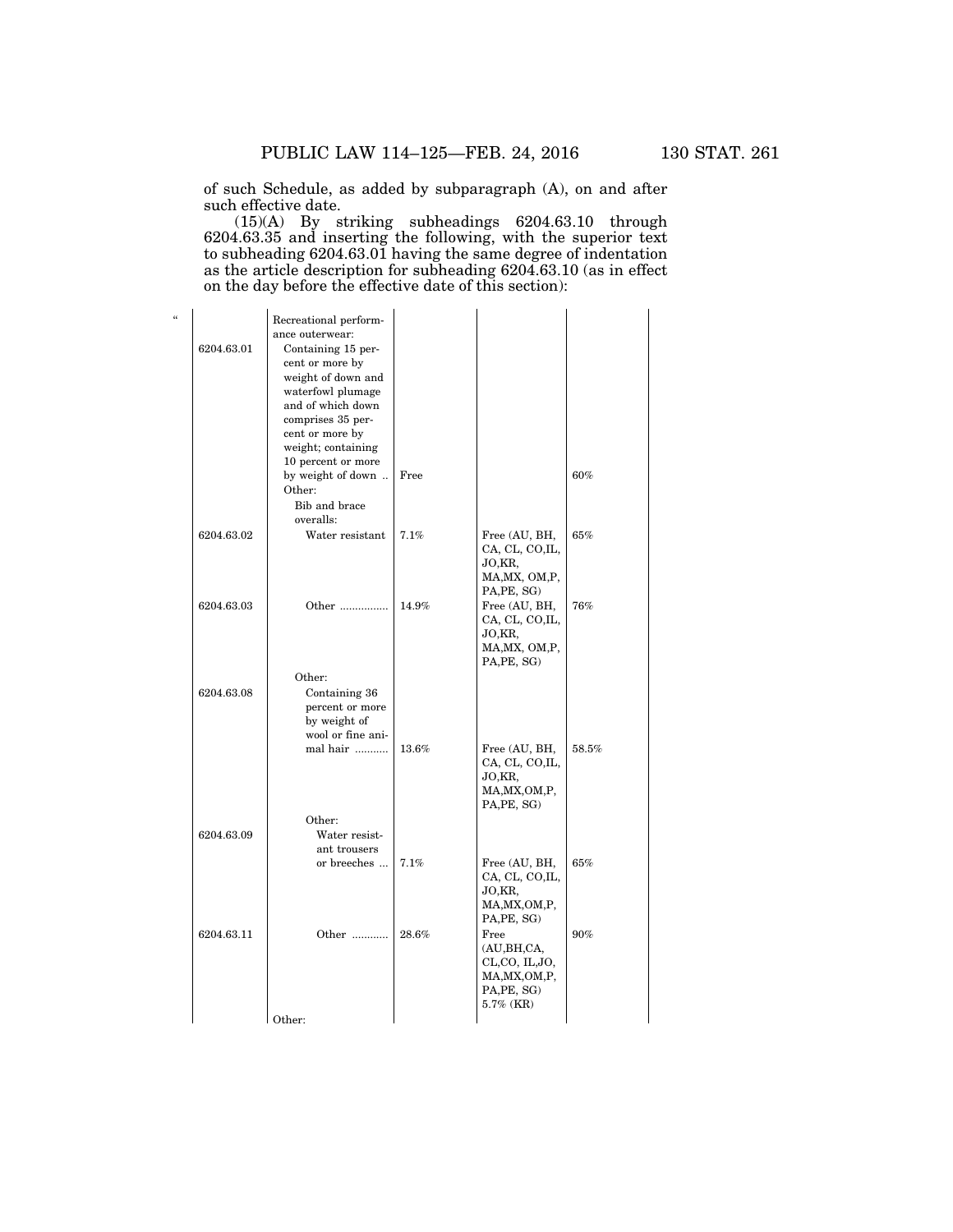130 STAT. 262 PUBLIC LAW 114–125—FEB. 24, 2016

| 6204.63.50 | Containing 15 per-<br>cent or more by<br>weight of down and<br>waterfowl plumage<br>and of which down<br>comprises 35 per-<br>cent or more by<br>weight; containing<br>10 percent or more |       |                                                                                      |       |
|------------|-------------------------------------------------------------------------------------------------------------------------------------------------------------------------------------------|-------|--------------------------------------------------------------------------------------|-------|
|            | by weight of down<br>Other:<br>Bib and brace<br>overalls:                                                                                                                                 | Free  |                                                                                      | 60%   |
| 6204.63.55 | Water resistant                                                                                                                                                                           | 7.1%  | Free (AU, BH,<br>CA, CL, CO, IL,<br>JO,KR,<br>MA, MX, OM, P,<br>PA, PE, SG)          | 65%   |
| 6204.63.60 | Other                                                                                                                                                                                     | 14.9% | Free (AU, BH,<br>CA, CL, CO, IL,<br>JO,KR,<br>MA, MX, OM, P,<br>PA, PE, SG)          | 76%   |
| 6204.63.65 | Certified hand-<br>loomed and folk-<br>lore products                                                                                                                                      | 11.3% | Free (AU, BH,<br>CA, CL, CO, E,<br>IL, JO,KR,<br>MA, MX, OM, P,<br>PA, PE, SG)       | 76%   |
| 6204.63.70 | Other:<br>Containing 36<br>percent or more<br>by weight of<br>wool or fine ani-                                                                                                           |       |                                                                                      |       |
|            | mal hair                                                                                                                                                                                  | 13.6% | Free (AU, BH,<br>CA, CL, CO,IL,<br>JO,KR,<br>MA, MX, OM, P,<br>PA, PE, SG)           | 58.5% |
| 6204.63.75 | Other:<br>Water resist-<br>ant trousers<br>or breeches                                                                                                                                    | 7.1%  | Free (AU, BH,                                                                        | 65%   |
|            |                                                                                                                                                                                           |       | CA, CL, CO, IL,<br>JO,KR,<br>MA, MX, OM, P,<br>PA, PE, SG)                           |       |
| 6204.63.90 | Other                                                                                                                                                                                     | 28.6% | Free (AU, BH,<br>CA, CL, CO, IL,<br>JO, MA,<br>MX, OM, P, PA,<br>PE,SG)<br>5.7% (KR) | 90%   |

Applicability.

(B) The staged reductions in the special rate of duty proclaimed for subheading 6204.63.35 of the Harmonized Tariff Schedule of the United States before the effective date of this section shall apply to subheadings 6204.63.11 and 6204.63.90

 $"$ .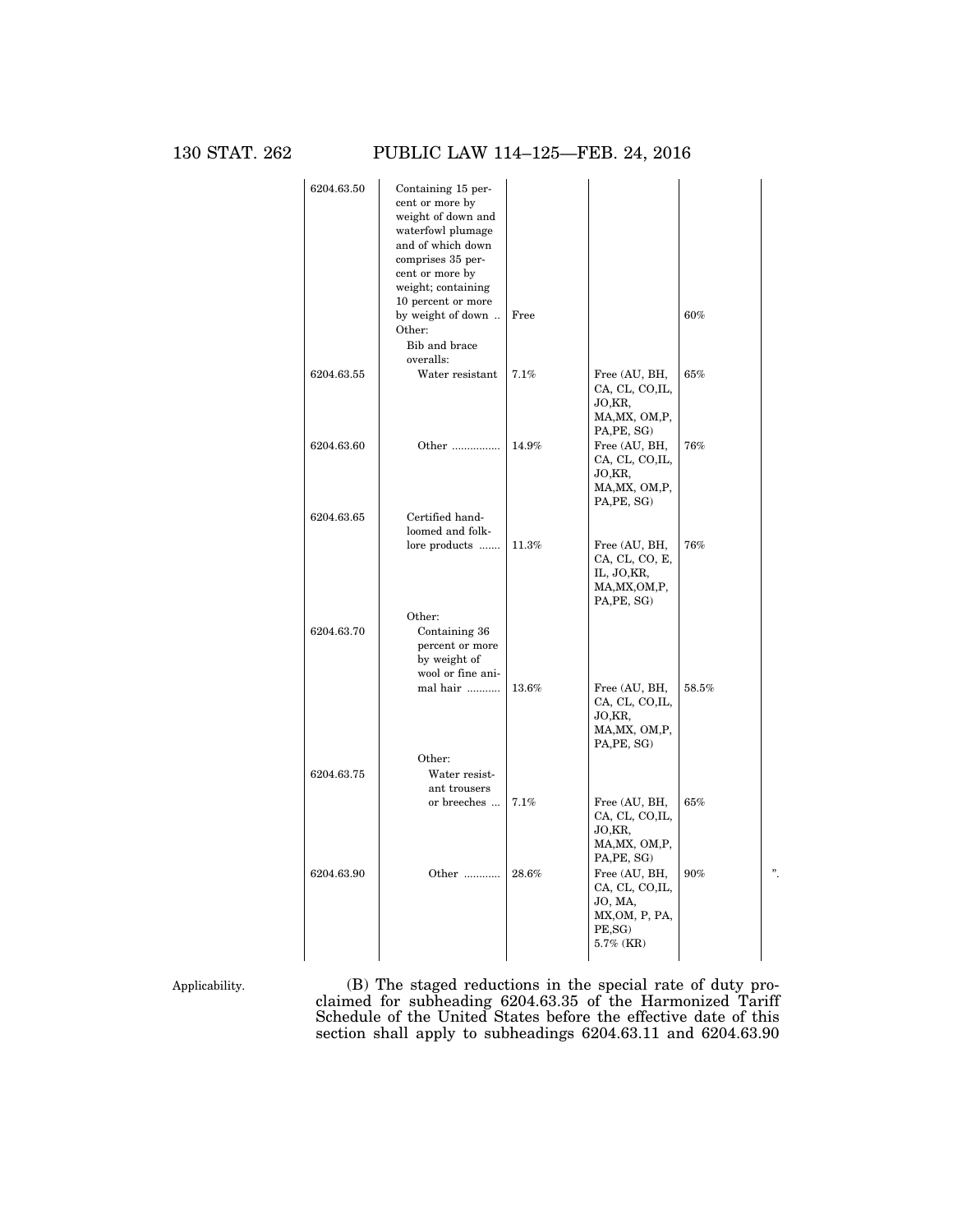of such Schedule, as added by subparagraph (A), on and after such effective date.

(16) By striking subheadings 6204.69.10 through 6204.69.90 and the immediate superior text to subheading 6204.69.10, and inserting the following, with the first superior text having the same degree of indentation as the article description of subheading 6204.69.10 (as in effect on the day before the date of enactment of this Act):

| $\epsilon$ | 6204.69.01 | Recreational perform-<br>ance outerwear:<br>Of artificial fibers:<br>Bib and brace<br>overalls | 13.6% | Free (AU, BH,<br>CA, CL, CO,<br>IL, JO, KR,                                                 | 76%   |
|------------|------------|------------------------------------------------------------------------------------------------|-------|---------------------------------------------------------------------------------------------|-------|
|            |            | Trousers, breech-                                                                              |       | MA, MX, OM,<br>$P$ , PA, PE, SG)                                                            |       |
|            | 6204.69.02 | es and shorts:<br>Containing 36<br>percent or more<br>by weight of<br>wool or fine             |       |                                                                                             |       |
|            |            | animal hair                                                                                    | 13.6% | Free (AU,BH,<br>CA, CL, CO, IL,<br>JO,KR, MA,<br>MX, OM, P,<br>PA, PE, SG)                  | 58.5% |
|            | 6204.69.03 | Other                                                                                          | 28.6% | Free (AU,BH,<br>CA, CL,CO, IL,<br>JO,KR, MA,<br>MX, OM, P,<br>PA, PE, SG)                   | 90%   |
|            | 6204.69.04 | Of silk or silk<br>waste:<br>Containing 70                                                     |       |                                                                                             |       |
|            |            | percent or more<br>by weight of silk                                                           |       |                                                                                             |       |
|            |            | or silk waste                                                                                  | 1.1%  | Free (AU, BH,<br>CA, CL, CO, E,<br>IL, JO, KR,<br>MA, MX, OM,<br>$P$ , $PA$ , $PE$ , $SG$ ) | 65%   |
|            | 6204.69.05 | Other                                                                                          | 7.1%  | Free (AU,BH,<br>CA, CL,CO,<br>$E^*$ , IL, JO,<br>KR, MA, MX,<br>OM, P,PA, PE,<br>SG)        | 65%   |
|            | 6204.69.06 | Other                                                                                          | 2.8%  | Free (AU, BH,<br>CA, CL, CO,<br>$E^*$ , IL, JO,<br>KR, MA, MX,<br>OM, P, PA,<br>PE, SG)     | 35%   |
|            |            | Other:                                                                                         |       |                                                                                             |       |
|            |            | Of artificial fibers:                                                                          |       |                                                                                             |       |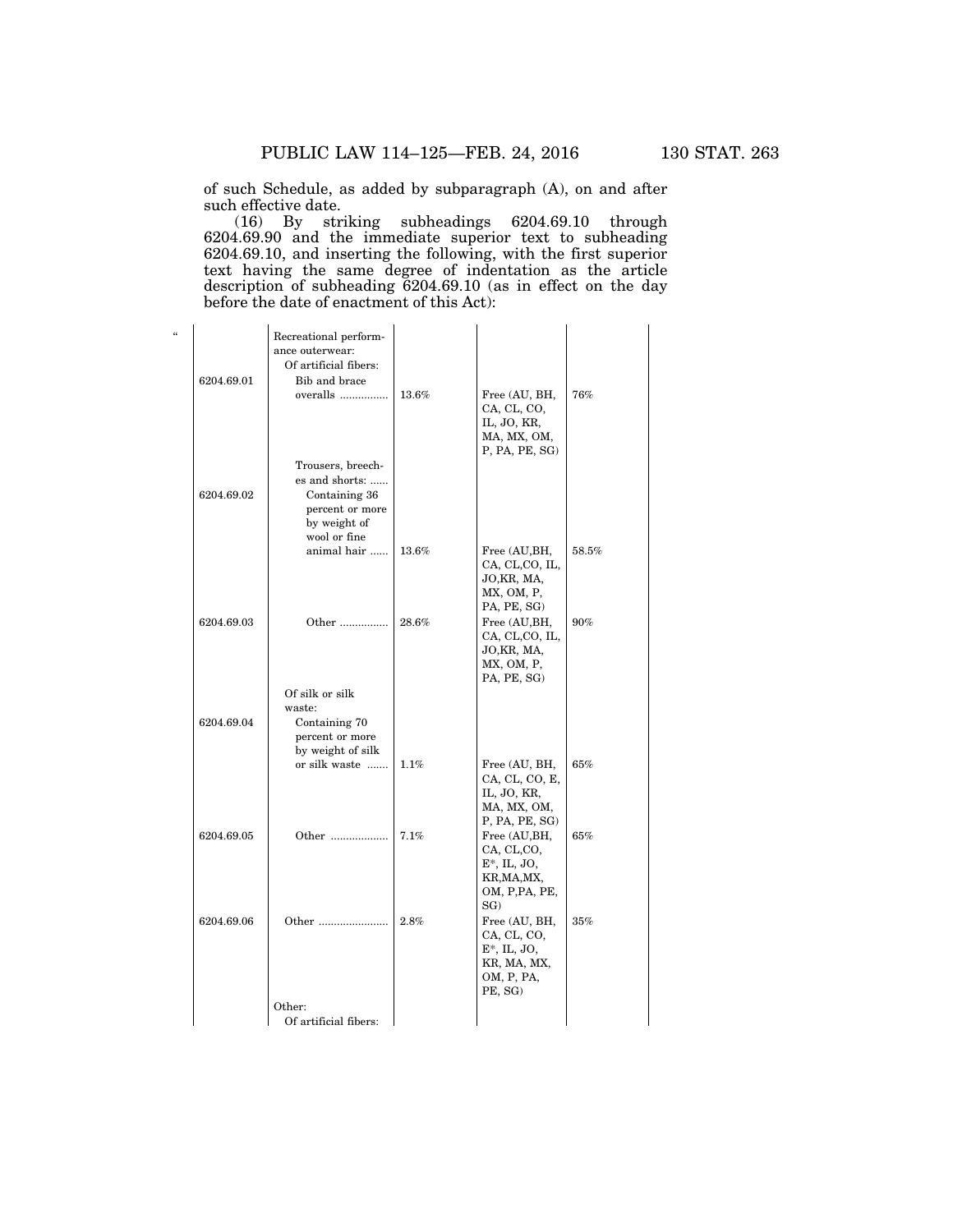130 STAT. 264 PUBLIC LAW 114–125—FEB. 24, 2016

| 6204.69.15 | Bib and brace<br>overalls                                                                               | 13.6% | Free (AU,BH,<br>CA, CL, CO, IL,<br>JO,KR, MA,<br>MX, OM, P,<br>PA, PE, SG)                  | 76%   |
|------------|---------------------------------------------------------------------------------------------------------|-------|---------------------------------------------------------------------------------------------|-------|
| 6204.69.22 | Trousers, breech-<br>es and shorts:<br>Containing 36<br>percent or more<br>by weight of<br>wool or fine |       |                                                                                             |       |
|            | animal hair                                                                                             | 13.6% | Free (AU,BH,<br>CA, CL, CO, IL,<br>JO,KR, MA,<br>MX, OM, P,<br>PA, PE, SG)                  | 58.5% |
| 6204.69.28 | Other                                                                                                   | 28.6% | Free (AU,BH,<br>CA, CL, CO, IL,<br>JO,KR, MA,<br>MX, OM, P,<br>PA, PE, SG)                  | 90%   |
|            | Of silk or silk<br>waste:                                                                               |       |                                                                                             |       |
| 6204.69.45 | Containing 70<br>percent or more<br>by weight of silk                                                   |       |                                                                                             |       |
|            | or silk waste                                                                                           | 1.1%  | Free (AU,BH,<br>CA, CL,CO, E,<br>IL, JO, KR,<br>MA, MX, OM,<br>P,PA, PE, SG)                | 65%   |
| 6204.69.65 | Other                                                                                                   | 7.1%  | Free (AU,BH,<br>CA, CL,CO,<br>$E^*$ , IL, JO,<br>KR, MA, MX,<br>OM, P,PA, PE,               | 65%   |
| 6204.69.80 | Other                                                                                                   | 2.8%  | SG)<br>Free (AU,BH,<br>CA, CL,CO,<br>$E^*$ , IL, JO,<br>KR, MA, MX,<br>OM, P,PA, PE,<br>SG) | 35%   |

(17) By striking subheadings 6210.40.30 through 6210.40.90 and the immediate superior text to subheading 6210.40.30, and inserting the following, with the first superior text having the same degree of indentation as the immediate superior text to subheading 6210.40.30 (as in effect on the day before the effective date of this section):

 $"$ .

| $\epsilon\epsilon$ | Recreational perform- |  |  |
|--------------------|-----------------------|--|--|
|                    | ance outerwear:       |  |  |
|                    | Of man-made fi-       |  |  |
|                    | hers.                 |  |  |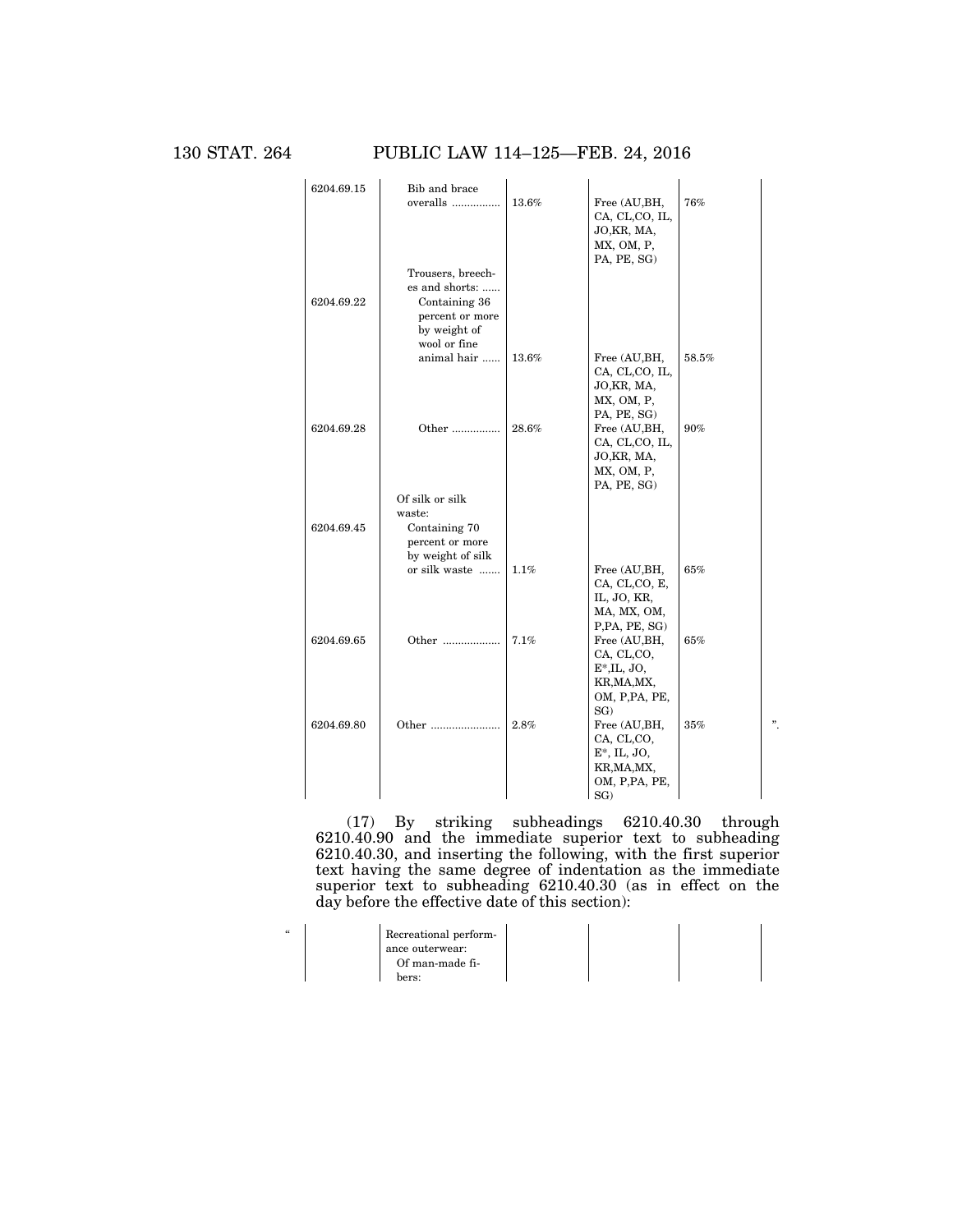| 6210.40.15 | Having an outer<br>surface impreg-<br>nated, coated,<br>covered or lami-<br>nated with rubber<br>or plastics mate-<br>rial which com-<br>pletely obscures<br>the underlying           |         |                                                                                         |          |
|------------|---------------------------------------------------------------------------------------------------------------------------------------------------------------------------------------|---------|-----------------------------------------------------------------------------------------|----------|
|            | fabric                                                                                                                                                                                | 3.8%    | Free (AU, BH,<br>CA, CL, CO,IL,<br>JO,KR,<br>MA, MX, OM, P,<br>PA, PE, SG)              | 65%      |
| 6210.40.25 | Other                                                                                                                                                                                 | 7.1%    | Free (AU, BH,<br>CA, CL, CO,<br>IL, JO, KR,<br>MA, MX, OM,<br>$P$ , PA, PE, SG)         | 65%      |
| 6210.40.28 | Other:<br>Having an outer<br>surface impreg-<br>nated, coated,<br>covered or lami-<br>nated with rubber<br>or plastics mate-<br>rial which com-<br>pletely obscures<br>the underlying |         |                                                                                         |          |
|            | fabric                                                                                                                                                                                | 3.3%    | Free (AU, BH,<br>CA, CL, CO, E,<br>IL, JO, KR,<br>MA, MX, OM,<br>$P$ , PA, PE, SG)      | $37.5\%$ |
| 6210.40.29 | Other                                                                                                                                                                                 | 6.2%    | Free (AU, BH,<br>CA, CL, CO,<br>$E^*$ , IL, JO,<br>KR, MA, MX,<br>OM, P, PA,<br>PE, SG) | 37.5%    |
|            | Other:<br>Of man-made fi-<br>bers:                                                                                                                                                    |         |                                                                                         |          |
| 6210.40.35 | Having an outer<br>surface impreg-<br>nated, coated,<br>covered or lami-<br>nated with rubber<br>or plastics mate-<br>rial which com-<br>pletely obscures<br>the underlying           |         |                                                                                         |          |
|            | fabric                                                                                                                                                                                | $3.8\%$ | Free (AU, BH,<br>CA, CL, CO,<br>IL, JO, KR,<br>MA, MX, OM,<br>P, PA, PE, SG)            | $65\%$   |
| 6210.40.55 | Other                                                                                                                                                                                 | 7.1%    | Free (AU, BH,<br>CA, CL, CO,<br>IL, JO, KR,<br>MA, MX, OM,<br>P, PA, PE, SG)            | $65\%$   |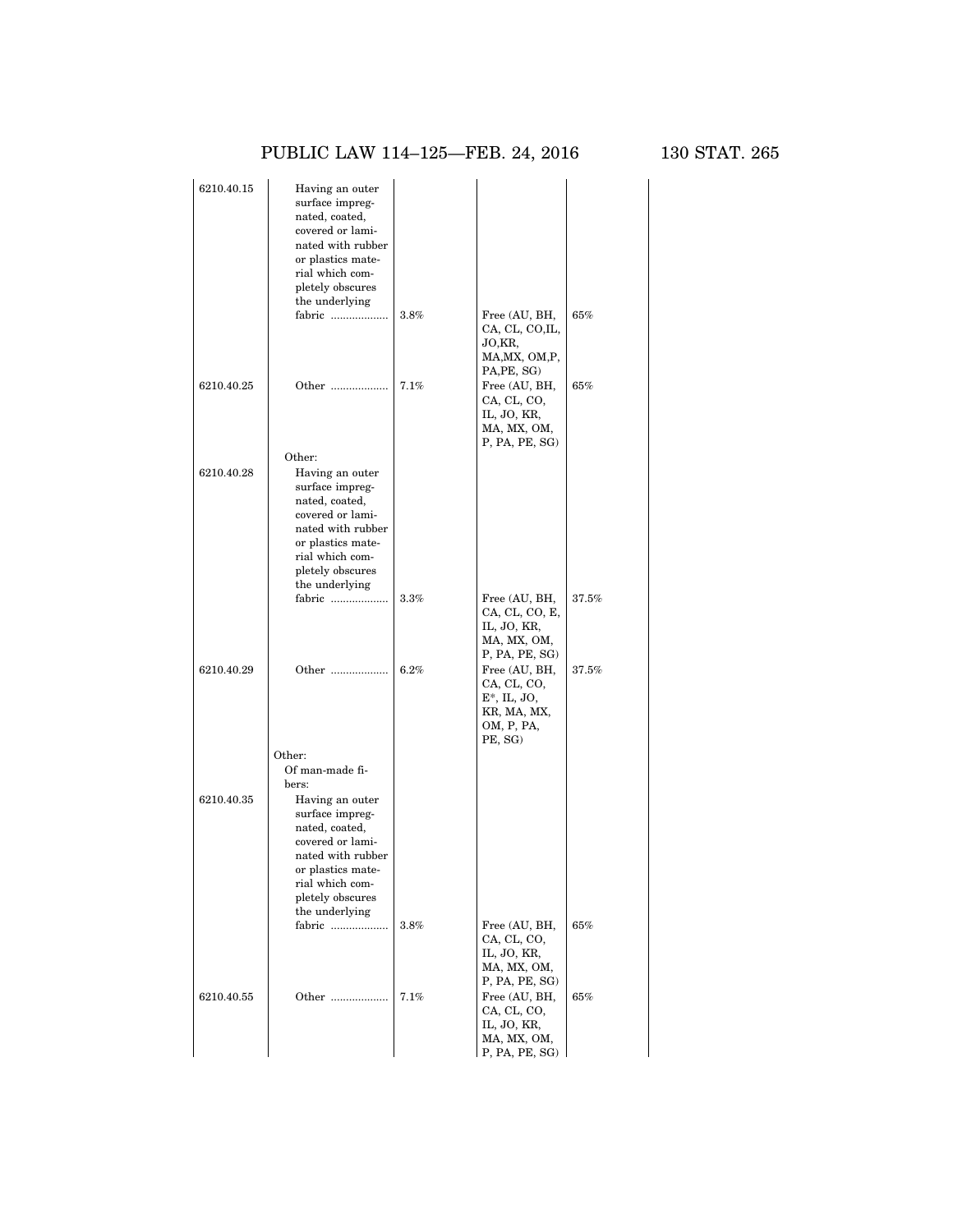130 STAT. 266 PUBLIC LAW 114–125—FEB. 24, 2016

| 6210.40.75 | Other:<br>Having an outer<br>surface impreg-<br>nated, coated,<br>covered or lami-<br>nated with rubber<br>or plastics mate-<br>rial which com- |      |                                                                                         |       |   |
|------------|-------------------------------------------------------------------------------------------------------------------------------------------------|------|-----------------------------------------------------------------------------------------|-------|---|
|            | pletely obscures<br>the underlying<br>fabric                                                                                                    | 3.3% | Free (AU, BH,                                                                           | 37.5% |   |
|            |                                                                                                                                                 |      | CA, CL, CO, E,<br>IL, JO, KR,<br>MA, MX, OM,<br>$P$ , $PA$ , $PE$ , $SG$ )              |       |   |
| 6210.40.80 | Other                                                                                                                                           | 6.2% | Free (AU, BH,<br>CA, CL, CO,<br>$E^*$ , IL, JO,<br>KR, MA, MX,<br>OM, P, PA,<br>PE, SG) | 37.5% | " |

(18) By striking subheadings 6210.50.30 through 6210.50.90 and the immediate superior text to subheading 6210.50.30, and inserting the following, with the first superior text having the same degree of indentation as the immediate superior text to subheading 6210.50.30 (as in effect on the day before the effective date of this section):

| $\epsilon$ |            | Recreational perform-                                                                                                                                     |      |                                                                                 |     |
|------------|------------|-----------------------------------------------------------------------------------------------------------------------------------------------------------|------|---------------------------------------------------------------------------------|-----|
|            |            | ance outerwear:                                                                                                                                           |      |                                                                                 |     |
|            |            | Of man-made fi-                                                                                                                                           |      |                                                                                 |     |
|            |            | bers:                                                                                                                                                     |      |                                                                                 |     |
|            | 6210.50.03 | Having an outer<br>surface impreg-<br>nated, coated,<br>covered or lami-<br>nated with rubber<br>or plastics mate-<br>rial which com-<br>pletely obscures |      |                                                                                 |     |
|            |            | the underlying                                                                                                                                            |      |                                                                                 |     |
|            |            | fabric                                                                                                                                                    | 3.8% | Free (AU, BH,<br>CA, CL, CO,<br>IL, JO, KR,<br>MA, MX,<br>OM, P, PA, PE,<br>SG) | 65% |
|            | 6210.50.05 | Other                                                                                                                                                     | 7.1% | Free (AU, BH,<br>CA, CL, CO,<br>IL, JO, KR,<br>MA, MX,<br>OM, P, PA, PE,<br>SG) | 65% |
|            |            | Other:                                                                                                                                                    |      |                                                                                 |     |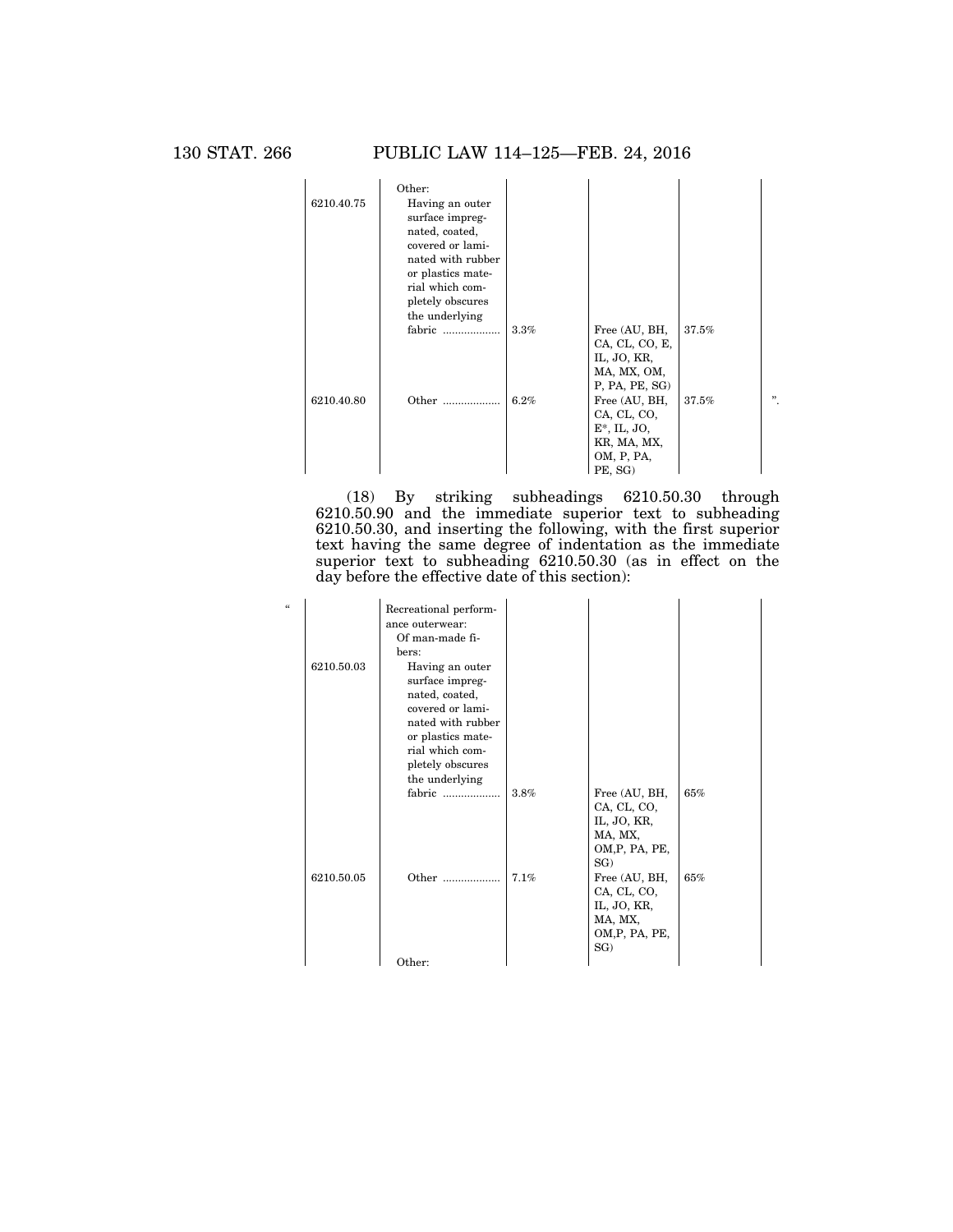| 6210.50.12 | Having an outer<br>surface impreg-<br>nated, coated,<br>covered or lami-<br>nated with rubber<br>or plastics mate-<br>rial which com-<br>pletely obscures<br>the underlying<br>fabric | 3.3%    | Free (AU, BH,<br>CA, CL, CO, E,<br>IL, JO, KR,                                                                      | 37.5%    |
|------------|---------------------------------------------------------------------------------------------------------------------------------------------------------------------------------------|---------|---------------------------------------------------------------------------------------------------------------------|----------|
| 6210.50.22 | Other                                                                                                                                                                                 | $6.2\%$ | MA, MX, OM,<br>P, PA, PE, SG)<br>Free (AU, BH,<br>CA, CL, CO,<br>E*, IL, JO,<br>KR, MA, MX,<br>OM, P,PA, PE,<br>SG) | $37.5\%$ |
|            | Other:                                                                                                                                                                                |         |                                                                                                                     |          |
|            | Of man-made fi-<br>bers:                                                                                                                                                              |         |                                                                                                                     |          |
| 6210.50.35 | Having an outer<br>surface impreg-<br>nated, coated,<br>covered or lami-<br>nated with rubber<br>or plastics mate-<br>rial which com-<br>pletely obscures<br>the underlying           |         |                                                                                                                     |          |
|            | fabric                                                                                                                                                                                | 3.8%    | Free (AU, BH,<br>CA, CL, CO,<br>IL, JO, KR,<br>MA, MX,<br>OM,P, PA, PE,<br>SG)                                      | 65%      |
| 6210.50.55 | Other<br>Other:                                                                                                                                                                       | 7.1%    | Free (AU, BH,<br>CA, CL, CO,<br>IL, JO, KR,<br>MA, MX,<br>OM,P, PA, PE,<br>SG)                                      | 65%      |
| 6210.50.75 | Having an outer<br>surface impreg-<br>nated, coated,<br>covered or lami-<br>nated with rubber<br>or plastics mate-<br>rial which com-<br>pletely obscures<br>the underlying           |         |                                                                                                                     |          |
|            | fabric                                                                                                                                                                                | 3.3%    | Free (AU, BH,<br>CA, CL, CO, E,<br>IL, JO, KR,<br>MA, MX, OM,<br>$P$ , PA, PE, SG)                                  | $37.5\%$ |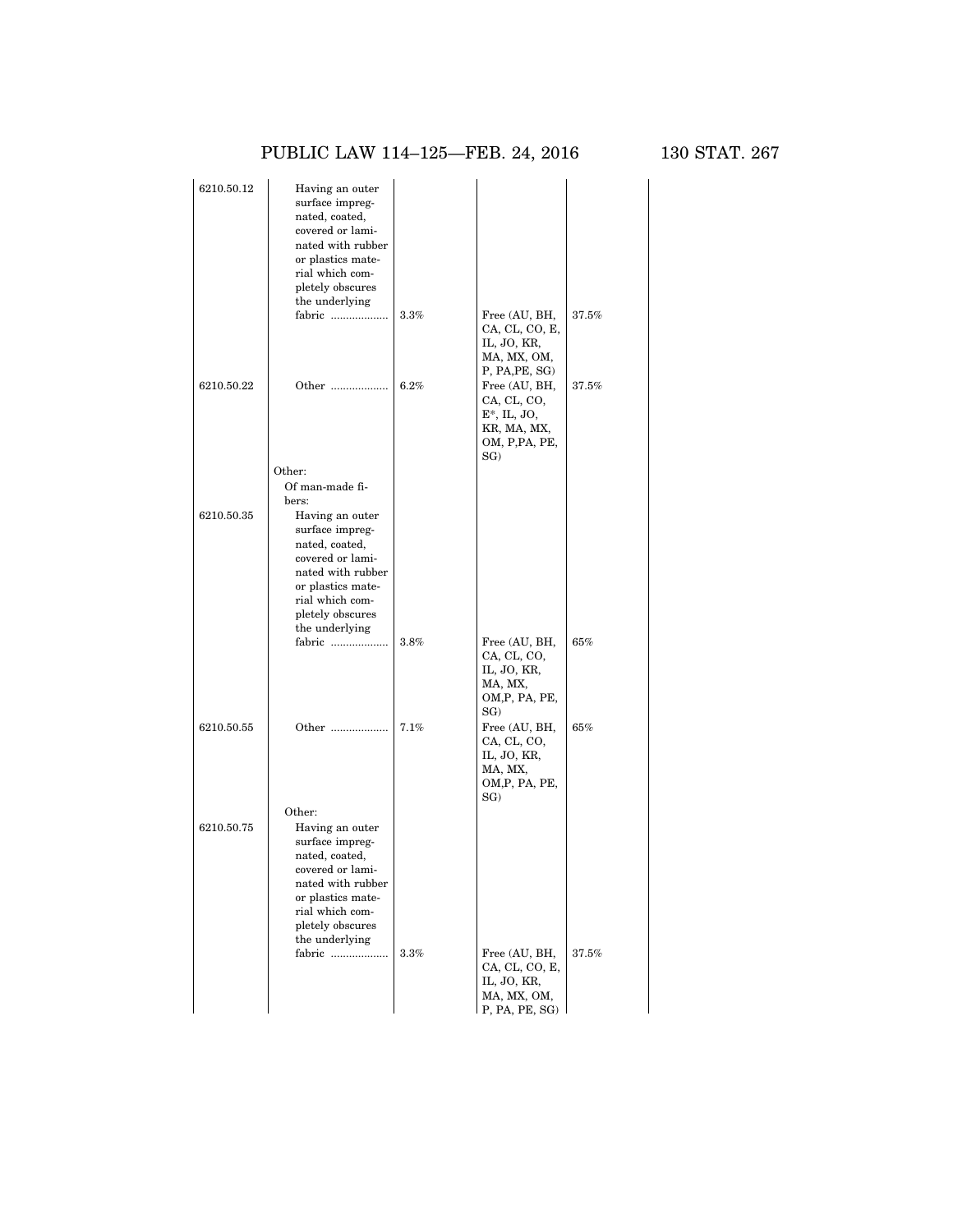130 STAT. 268 PUBLIC LAW 114–125—FEB. 24, 2016

| 6210.50.80 | Other | $6.2\%$ | Free (AU, BH,<br>CA, CL, CO,   | 37.5% | " |
|------------|-------|---------|--------------------------------|-------|---|
|            |       |         | $E^*$ , IL, JO,<br>KR, MA, MX, |       |   |
|            |       |         | OM, P, PA,<br>PE. SG)          |       |   |

(19) By striking subheading 6211.32.00 and inserting the following, with the article description for subheading  $62\overline{1}1.32$ having the same degree of indentation as the article description for subheading 6211.32.00 (as in effect on the day before the effective date of this section):

| $\epsilon$ | 6211.32<br>6211.32.50 | Of cotton:<br>Recreational per- |      |                            |     |                          |
|------------|-----------------------|---------------------------------|------|----------------------------|-----|--------------------------|
|            |                       | formance outerwear              | 8.1% | Free (AU, BH,              | 90% |                          |
|            |                       |                                 |      | CA, CL, CO,                |     |                          |
|            |                       |                                 |      | IL, JO, KR,                |     |                          |
|            |                       |                                 |      | MA, MX, OM,                |     |                          |
|            |                       |                                 |      | $P$ , PA, PE, SG)          |     |                          |
|            | 6211.32.90            | Other                           | 8.1% | Free (AU, BH,              | 90% | , 2, 3<br>$\blacksquare$ |
|            |                       |                                 |      | CA, CL, CO,                |     |                          |
|            |                       |                                 |      | IL, JO, KR,                |     |                          |
|            |                       |                                 |      | MA, MX, OM,                |     |                          |
|            |                       |                                 |      | $P$ , $PA$ , $PE$ , $SG$ ) |     |                          |

(20)(A) By striking subheading 6211.33.00 and inserting the following, with the article description for subheading 6211.33 having the same degree of indentation as the article description for subheading  $6211.33.00$  (as in effect on the day before the effective date of this section):

| $\epsilon$ | 6211.33<br>6211.33.50 | Of man-made fibers:<br>Recreational per- |        |                                                                                          |     |     |
|------------|-----------------------|------------------------------------------|--------|------------------------------------------------------------------------------------------|-----|-----|
|            |                       | formance outerwear                       | $16\%$ | Free (AU, BH,<br>CA, CL, CO,<br>IL, JO, KR,<br>MA, MX, P, PA<br>PE, SG<br>$4.8\%$ (OM)   | 76% |     |
|            | 6211.33.90            | Other                                    | $16\%$ | Free (AU, BH,<br>CA, CL, CO,<br>IL, JO, KR,<br>MA, MX, P,<br>PA, PE, SG)<br>$4.8\%$ (OM) | 76% | , 1 |

Applicability.

(B) The staged reductions in the special rate of duty proclaimed for subheading 6211.33.00 of the Harmonized Tariff Schedule of the United States before the effective date of this section shall apply to subheadings 6211.33.50 and 6211.33.90 of such Schedule, as added by subparagraph (A), on and after such effective date.

(21)(A) By striking subheadings 6211.39.05 through 6211.39.90 and inserting the following, with the first superior text having the same degree of indentation as the article description for subheading 6211.39.05 (as in effect on the day before the effective date of this section):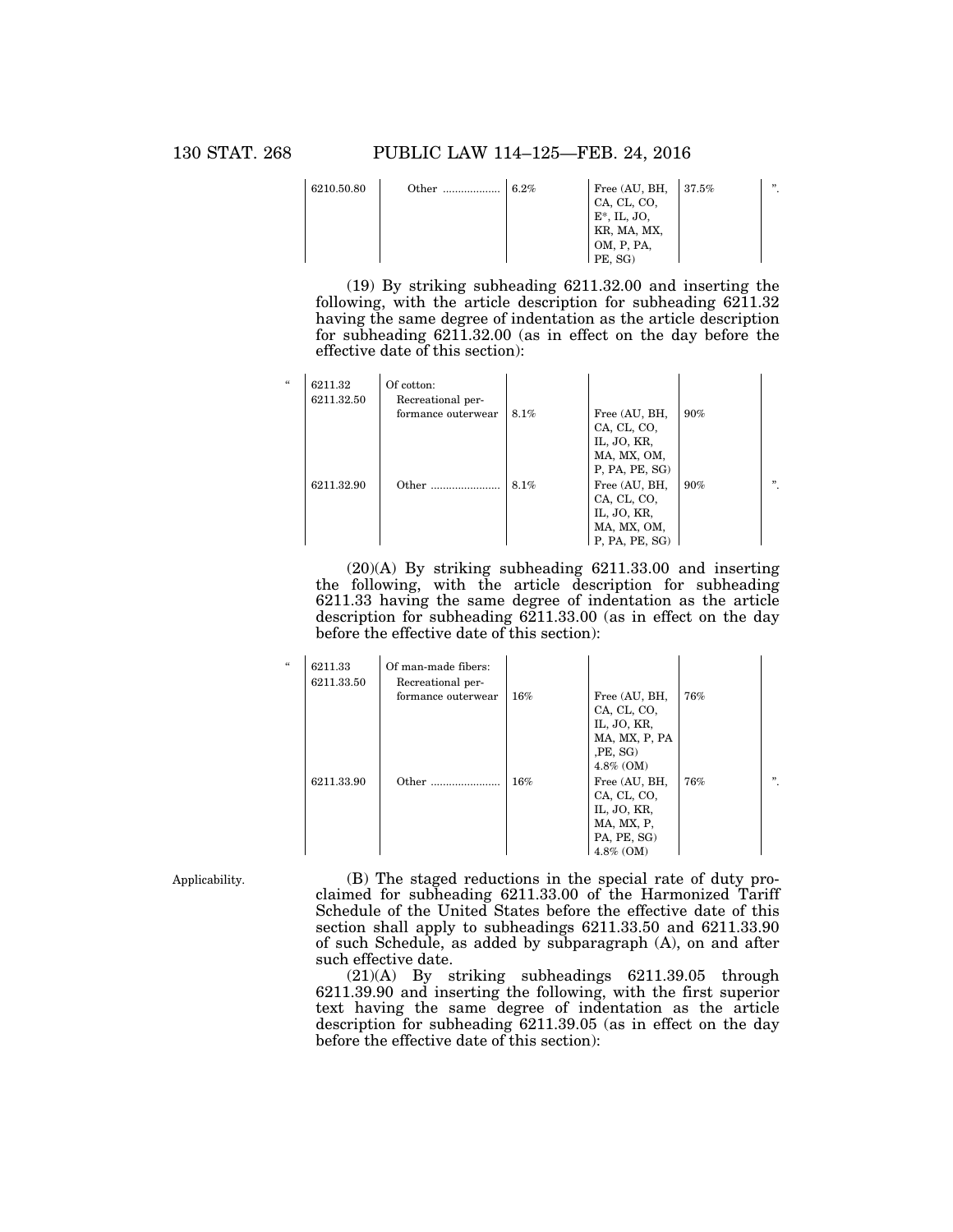| $\epsilon$ | 6211.39.03 | Recreational perform-<br>ance outerwear:<br>Of wool or fine ani- |      |                                                                                              |       |   |
|------------|------------|------------------------------------------------------------------|------|----------------------------------------------------------------------------------------------|-------|---|
|            |            | mal hair                                                         | 12%  | Free (AU, BH,<br>CA, CL, CO,<br>IL, JO, KR,<br>MA, MX, P,<br>PA, PE, SG)<br>3.6% (OM)        | 58.5% |   |
|            | 6211.39.07 | Containing 70 per-<br>cent or more by<br>weight of silk or       |      |                                                                                              |       |   |
|            |            | silk waste                                                       | 0.5% | Free (AU, BH,<br>CA, CL, CO, E,<br>IL, JO, KR,<br>MA, MX, OM,<br>P, PA, PE, SG)              | 35%   |   |
|            | 6211.39.15 | Other                                                            | 2.8% | Free (AU, BH,<br>CA, CL, CO,<br>$E^*$ , IL, JO,<br>KR, MA, MX,<br>OM, P, PE,                 | 35%   |   |
|            |            | Other:                                                           |      | SG)                                                                                          |       |   |
|            | 6211.39.30 | Of wool or fine ani-<br>mal hair                                 | 12%  | Free (AU, BH,<br>CA, CL, CO,<br>IL, JO, KR,<br>MA, MX, P,<br>PA, PE, SG)<br>3.6% (OM)        | 58.5% |   |
|            | 6211.39.60 | Containing 70 per-<br>cent or more by<br>weight of silk or       |      |                                                                                              |       |   |
|            |            | silk waste                                                       | 0.5% | Free (AU, BH,<br>CA, CL, CO, E,<br>IL, JO, KR,<br>MA, MX, OM,<br>P, PA, PE, SG)              | 35%   |   |
|            | 6211.39.80 | Other                                                            | 2.8% | Free (AU, BH,<br>CA, CL, CO,<br>$\mathcal{E}^*,$ IL, JO,<br>KR, MA, MX,<br>OM, P, PE,<br>SG) | 35%   | " |

Applicability.

(B) The staged reductions in the special rate of duty proclaimed for subheading 6211.39.05 of the Harmonized Tariff Schedule of the United States before the effective date of this section shall apply to subheadings 6211.39.03 and 6211.39.30 of such Schedule, as added by subparagraph (A), on and after such effective date.

(22) By striking subheading 6211.42.00 and inserting the following, with the article description for subheading 6211.42 having the same degree of indentation as the article description for subheading 6211.42.00 (as in effect on the day before the effective date of this section):

| Of cotton:<br>6211.42 |  |  |  |  |  |  |  |
|-----------------------|--|--|--|--|--|--|--|
|-----------------------|--|--|--|--|--|--|--|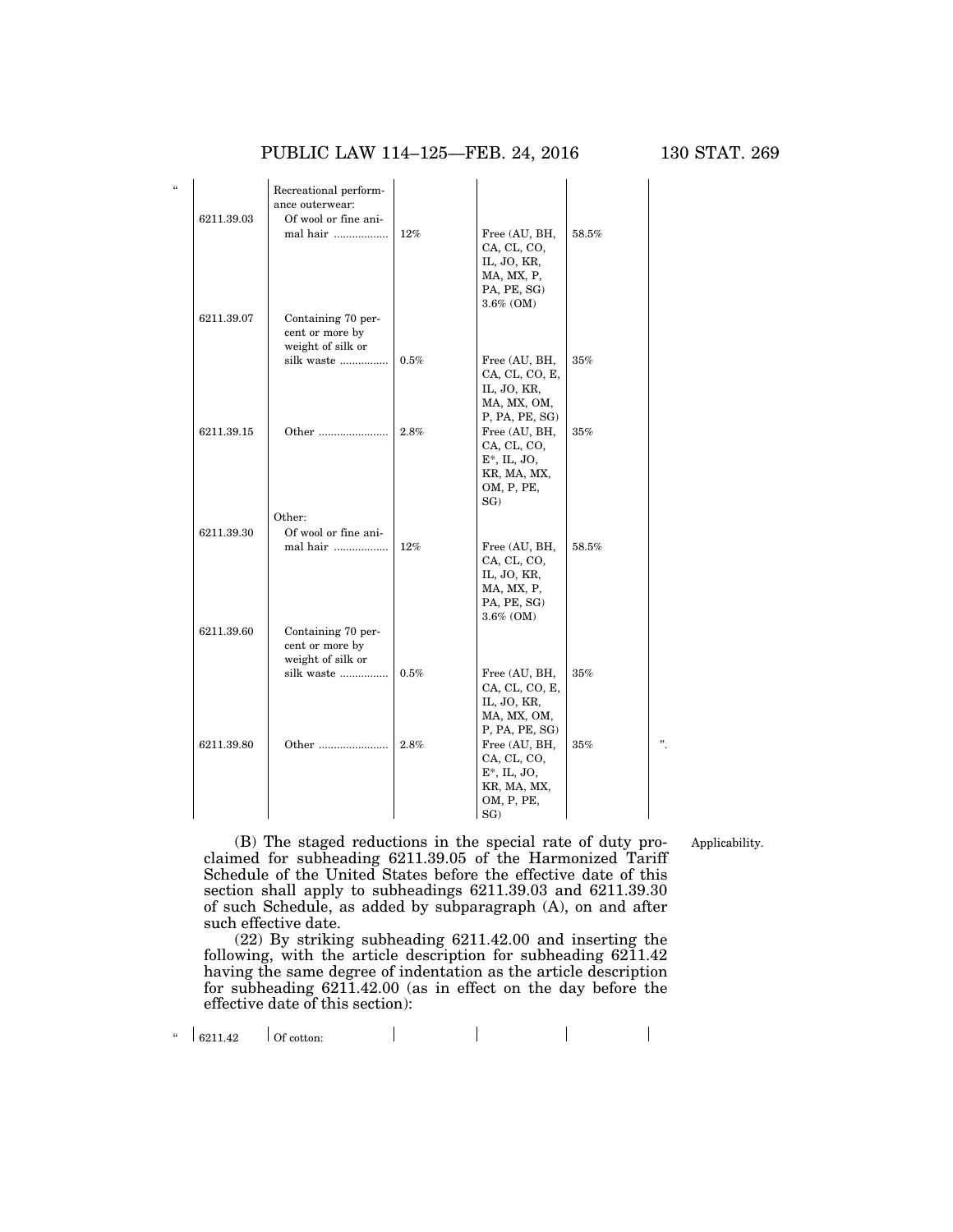130 STAT. 270 PUBLIC LAW 114–125—FEB. 24, 2016

| 6211.42.05 | Recreational per-<br>formance outerwear | 8.1% | Free (AU, BH,              | $90\%$ |        |
|------------|-----------------------------------------|------|----------------------------|--------|--------|
|            |                                         |      | CA, CL, CO,                |        |        |
|            |                                         |      | IL, JO, KR,                |        |        |
|            |                                         |      | MA, MX, OM,                |        |        |
|            |                                         |      | $P$ , $PA$ , $PE$ , $SG$ ) |        |        |
| 6211.42.10 | Other                                   | 8.1% | Free (AU, BH,              | 90%    | , 2, 3 |
|            |                                         |      | CA, CL, CO,                |        |        |
|            |                                         |      | IL, JO, KR,                |        |        |
|            |                                         |      | MA, MX, OM,                |        |        |
|            |                                         |      | $P$ , $PA$ , $PE$ , $SG$ ) |        |        |

(23)(A) By striking subheading 6211.43.00 and inserting the following, with the article description for subheading 6211.43 having the same degree of indentation as the article description for subheading  $6\overline{2}11.43.00$  (as in effect on the day before the effective date of this section):

| $\epsilon$ | 6211.43<br>6211.43.05 | Of man-made fibers:<br>Recreational per- |        |               |     |     |
|------------|-----------------------|------------------------------------------|--------|---------------|-----|-----|
|            |                       | formance outerwear                       | 16%    | Free (AU, BH, | 90% |     |
|            |                       |                                          |        | CA, CL, CO,   |     |     |
|            |                       |                                          |        | IL, JO, KR,   |     |     |
|            |                       |                                          |        | MA, MX, P,    |     |     |
|            |                       |                                          |        | PA, PE, SG)   |     |     |
|            |                       |                                          |        | $4.8\%$ (OM)  |     |     |
|            | 6211.43.10            | Other                                    | $16\%$ | Free (AU, BH, | 90% | , , |
|            |                       |                                          |        | CA, CL, CO,   |     |     |
|            |                       |                                          |        | IL, JO, KR,   |     |     |
|            |                       |                                          |        | MA, MX, P,    |     |     |
|            |                       |                                          |        | PA, PE, SG)   |     |     |
|            |                       |                                          |        | $4.8\%$ (OM)  |     |     |

Applicability.

Applicability.

(B) The staged reductions in the special rate of duty proclaimed for subheading 6211.43.00 of the Harmonized Tariff Schedule of the United States before the effective date of this section shall apply to subheadings 6211.43.05 and 6211.43.10 of such Schedule, as added by subparagraph (A), on and after such effective date.

(24)(A) By striking subheadings 6211.49.10 through 6211.49.90 and inserting the following, with the first superior text having the same degree of indentation as the article description for subheading 6211.49.90 (as in effect on the day before the effective date of this section):

| $\epsilon$ | 6211.49.03 | Recreational perform-<br>ance outerwear:<br>Containing 70 per-<br>cent or more by<br>weight of silk or<br>silk waste | 1.2% | Free (AU, BH,<br>CA, CL, CO, E,<br>IL, JO, KR,<br>MA, MX, OM,<br>P, PA, PE, SG) | 35% |
|------------|------------|----------------------------------------------------------------------------------------------------------------------|------|---------------------------------------------------------------------------------|-----|
|------------|------------|----------------------------------------------------------------------------------------------------------------------|------|---------------------------------------------------------------------------------|-----|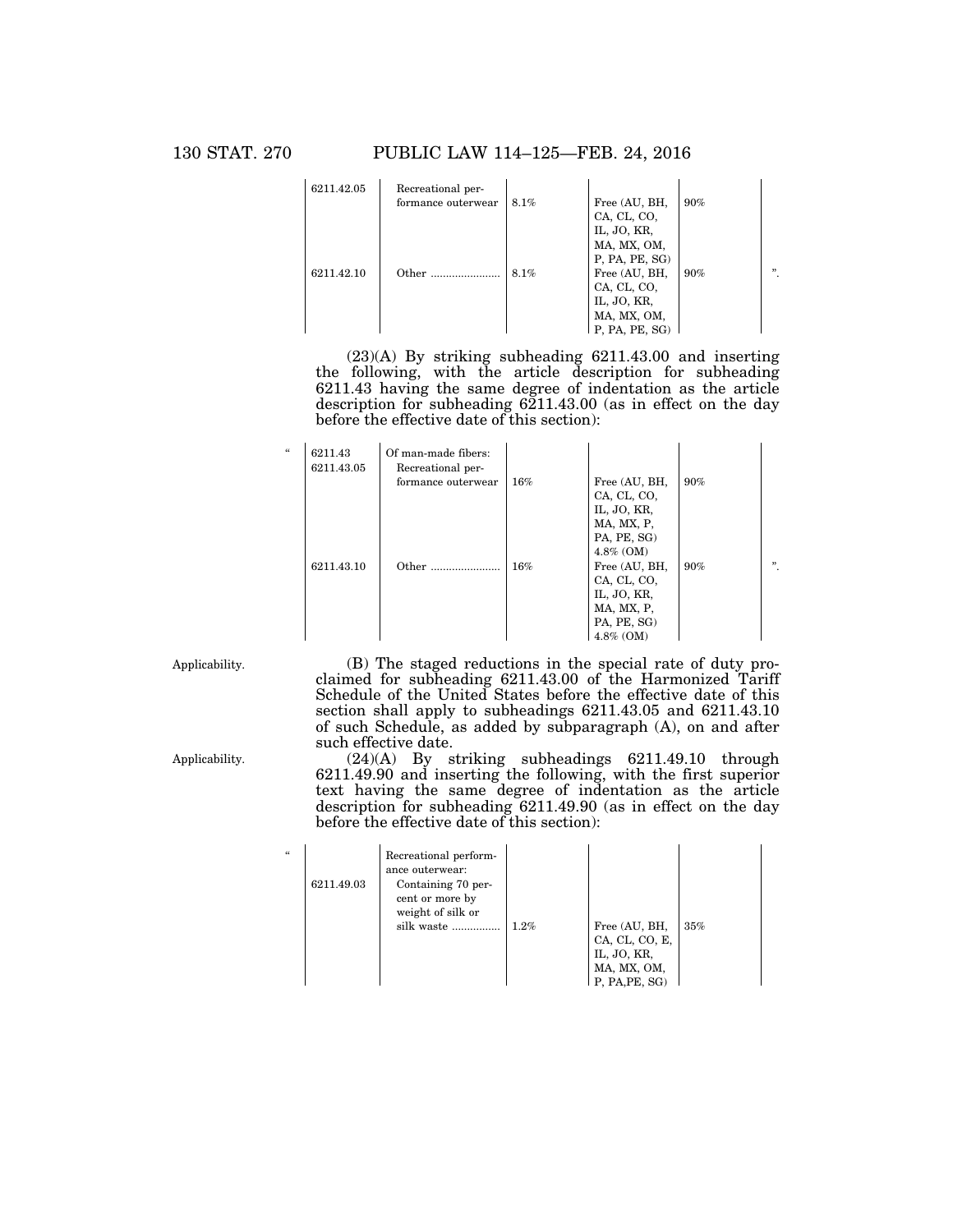| 6211.49.15 | Of wool or fine ani-                                       |      |                                                                                             |       |    |
|------------|------------------------------------------------------------|------|---------------------------------------------------------------------------------------------|-------|----|
|            | mal hair                                                   | 12%  | Free (AU, BH,<br>CA, CL, CO,<br>IL, JO, KR,<br>MA, MX, P,<br>PA, PE, SG)<br>3.6% (OM)       | 58.5% |    |
| 6211.49.25 | Other                                                      | 7.3% | Free (AU, BH,<br>CA, CL, CO, E,<br>IL, JO, MA,<br>MX, OM, P,<br>PA, PE, SG)<br>$1.4\%$ (KR) | 35%   |    |
|            | Other:                                                     |      |                                                                                             |       |    |
| 6211.49.50 | Containing 70 per-<br>cent or more by<br>weight of silk or |      |                                                                                             |       |    |
|            | silk waste                                                 | 1.2% | Free (AU, BH,<br>CA, CL, CO, E,<br>IL, JO, KR,<br>MA, MX, OM,<br>P, PA, PE, SG)             | 35%   |    |
| 6211.49.60 | Of wool or fine ani-                                       |      |                                                                                             |       |    |
|            | mal hair                                                   | 12%  | Free (AU, BH,<br>CA, CL, CO,<br>IL, JO, KR,<br>MA, MX, P,<br>PA, PE, SG)<br>$3.6\%$ (OM)    | 58.5% |    |
| 6211.49.80 | Other                                                      | 7.3% | Free (AU, BH,<br>CA, CL, CO, E,<br>IL, JO, MA,<br>MX, OM, P, PA,<br>PE, SG)<br>$1.4\%$ (KR) | 35%   | ,, |

(B) The staged reductions in the special rate of duty proclaimed for subheading 6211.49.41 of the Harmonized Tariff Schedule of the United States before the effective date of this section shall apply to subheadings 6211.49.15 and 6211.49.60 of such Schedule, as added by subparagraph (A), on and after such effective date.

(C) The staged reductions in the special rate of duty proclaimed for subheading 6211.49.90 of such Schedule before the effective date of this section shall apply to subheadings 6211.49.25 and 6211.49.80 of such Schedule, as added by subparagraph (A), on and after such effective date.

(d) EFFECTIVE DATE.—

(1) IN GENERAL.—Except as provided in paragraph (2), this section and the amendments made by this section—

(A) shall take effect on the 180th day after the date of the enactment of this Act; and

(B) shall apply to articles entered, or withdrawn from Applicability. warehouse for consumption, on or after such 180th day.

(2) SUBSECTION (a).—Subsection (a) shall take effect on the date of the enactment of this Act.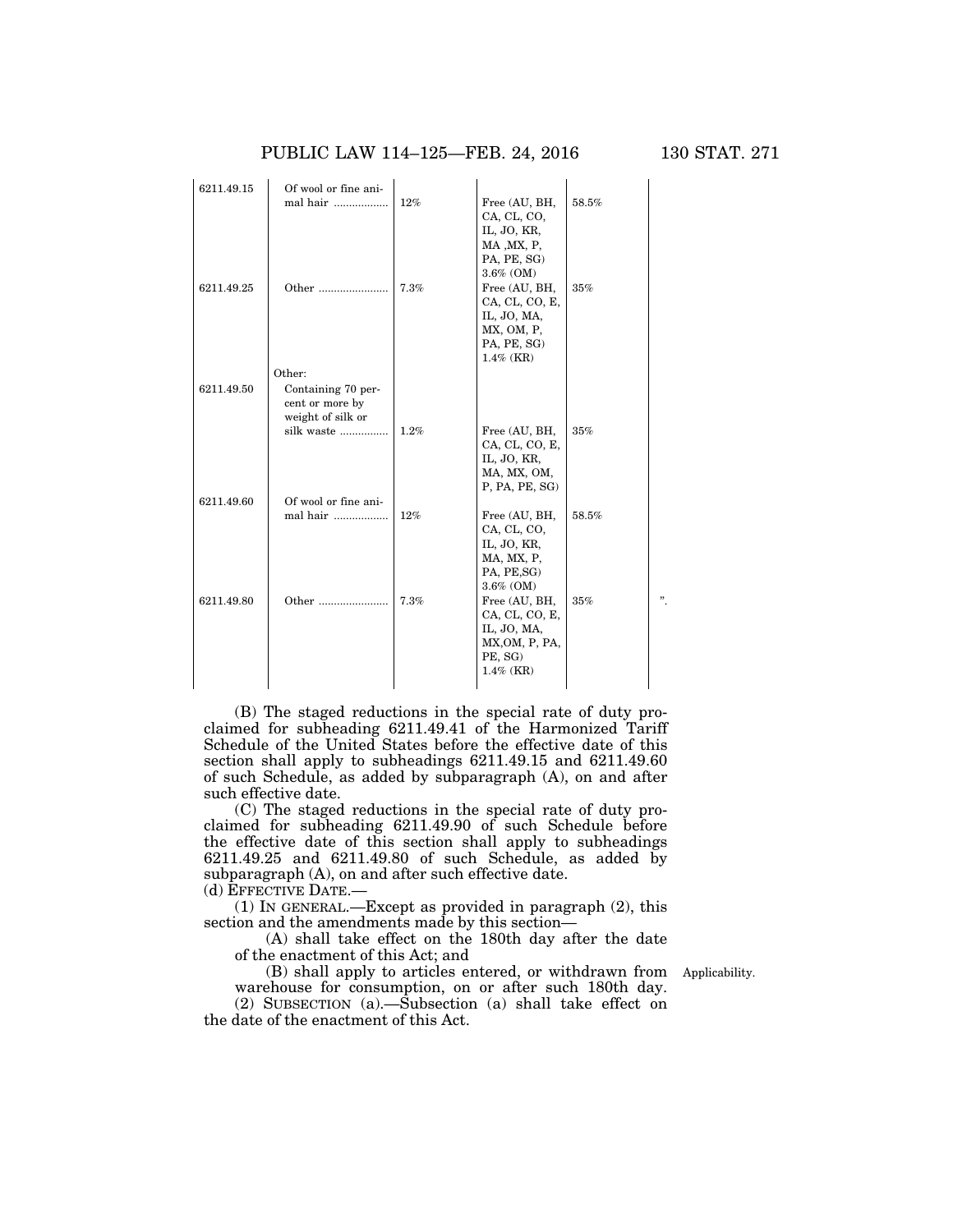#### **SEC. 913. MODIFICATIONS TO DUTY TREATMENT OF PROTECTIVE ACTIVE FOOTWEAR.**

(a) IN GENERAL.—Chapter 64 of the Harmonized Tariff Schedule of the United States is amended—

(1) by redesignating the Additional U.S. Note added by section 602(a) of the Trade Preferences Extension Act of 2015 (Public Law 114–27; 129 Stat. 413) as Additional U.S. Note 6;

(2) in subheading 6402.91.42, by striking the matter in the column 1 special rate of duty column and inserting the following: "Free  $(AU, BH, CA, CL, D, IL, JO, MA, MX, P, R, SG)$  $1\%$ (PA)  $6\%$ (OM)  $6\%$ (PE)  $12\%$ (CO)  $20\%$ (KR)"; and

(3) in subheading 6402.99.32, by striking the matter in the column 1 special rate of duty column and inserting the following: "Free  $(AU, BH, CA, CL, D, IL, JO, MA, MX, P, R, SG)$ 1%(PA) 6%(OM) 6%(PE) 12%(CO) 20%(KR)''.

(b) STAGED RATE REDUCTIONS.—Section 602(c) of the Trade Preferences Extension Act of 2015 (Public Law 114–27; 129 Stat. 414) is amended to read as follows:

'(c) STAGED RATE REDUCTIONS.—Beginning in calendar year 2016, the staged reductions in special rates of duty proclaimed before the date of the enactment of this Act—

''(1) for subheading 6402.91.90 of the Harmonized Tariff Schedule of the United States shall be applied to subheading 6402.91.42 of such Schedule, as added by subsection  $(b)(1)$ ; and

 $(2)$  for subheading  $6402.99.90$  of such Schedule shall be applied to subheading 6402.99.32 of such Schedule, as added by subsection  $(b)(2)$ .".

(c) EFFECTIVE DATE.—

(1) IN GENERAL.—The amendments made by this section shall take effect as if included in the enactment of the Trade Preferences Extension Act of 2015 (Public Law 114–27; 129 Stat. 362).

(2) RETROACTIVE APPLICATION FOR CERTAIN LIQUIDATIONS AND RELIQUIDATIONS.—

(A) IN GENERAL.—Notwithstanding section 514 of the Tariff Act of 1930 (19 U.S.C. 1514) or any other provision of law and subject to subparagraph (B), any entry of an article classified under subheading 6402.91.42 or 6402.99.32 of the Harmonized Tariff Schedule of the United States, that—

(i) was made—

(I) after the effective date specified in section 602(d) of the Trade Preferences Extension Act of 2015 (Public Law 114–27; 129 Stat. 414), and

(II) before the date of the enactment of this Act, and

(ii) to which a lower rate of duty would be applicable if the entry were made after such date of enactment,

shall be liquidated or reliquidated as though such entry occurred on such date of enactment.

(B) REQUESTS.—A liquidation or reliquidation may be made under subparagraph (A) with respect to an entry only if a request therefor is filed with U.S. Customs and Border Protection not later than 180 days after the date

Effective date.

Deadline.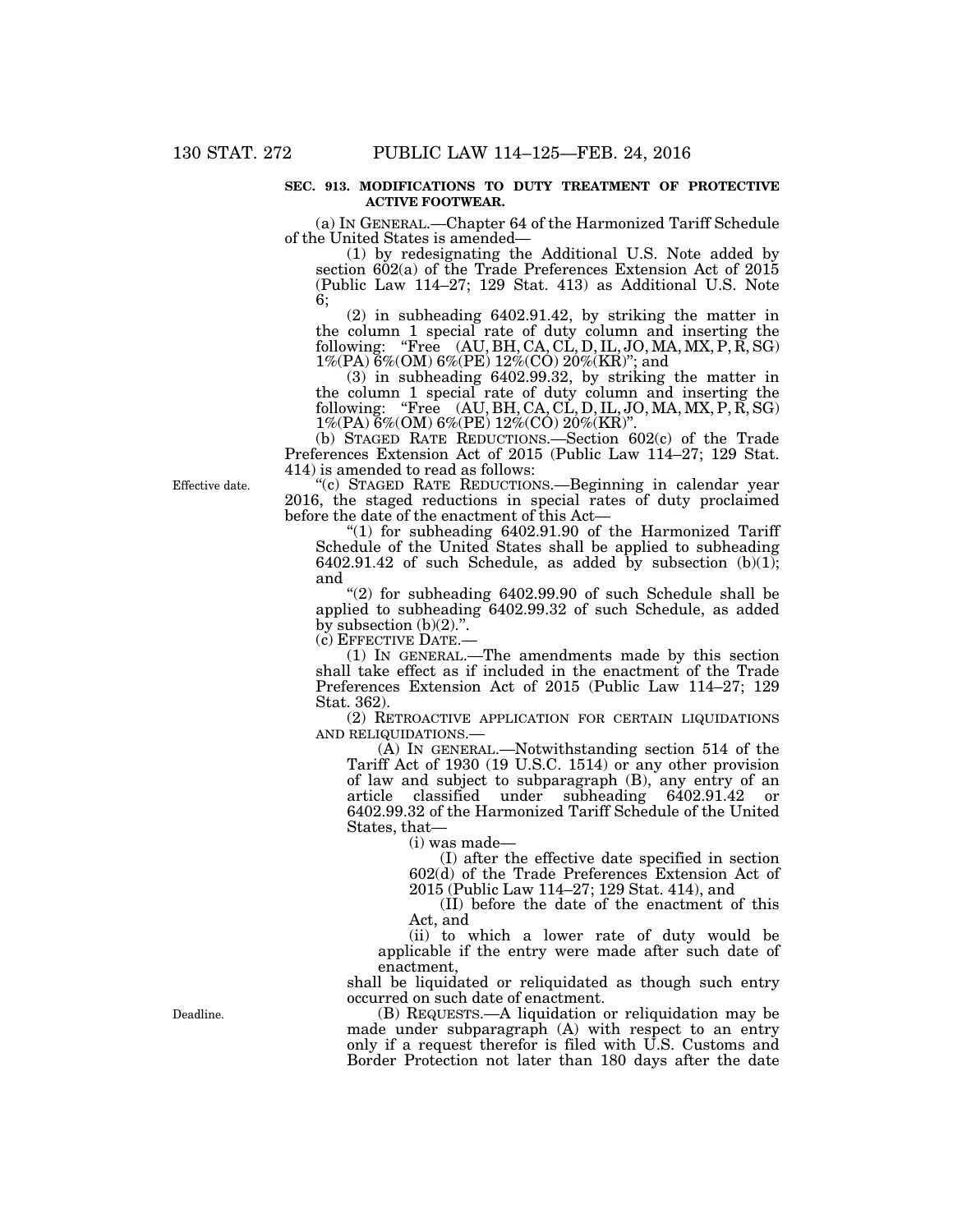of the enactment of this Act that contains sufficient information to enable U.S. Customs and Border Protection—

(i) to locate the entry; or

(ii) to reconstruct the entry if it cannot be located. (C) PAYMENT OF AMOUNTS OWED.—Any amounts owed Deadline. by the United States pursuant to the liquidation or reliquidation of an entry of an article under subparagraph (A) shall be paid, without interest, not later than 90 days after the date of the liquidation or reliquidation (as the case may be).

# **SEC. 914. AMENDMENTS TO BIPARTISAN CONGRESSIONAL TRADE PRIORITIES AND ACCOUNTABILITY ACT OF 2015.**

(a) IMMIGRATION LAWS OF THE UNITED STATES.—Section 102(a) of the Bipartisan Congressional Trade Priorities and Accountability Act of 2015 (Public Law 114–26; 19 U.S.C.  $4201(a)$ ) is amended—

 $(1)$  in paragraph  $(12)$ , by striking "and" at the end;

(2) in paragraph (13), by striking the period at the end and inserting ''; and''; and

(3) by adding at the end the following:

 $*(14)$  to ensure that trade agreements do not require changes to the immigration laws of the United States or obligate the United States to grant access or expand access to visas issued under section  $10(1a)(15)$  of the Immigration and Nationality Act (8 U.S.C.  $1101(a)(15)$ ).".

(b) GREENHOUSE GAS EMISSIONS MEASURES.—Section 102(a) of the Bipartisan Congressional Trade Priorities and Accountability Act of 2015 (Public Law 114–26; 19 U.S.C. 4201(a)), as amended by subsection (a) of this section, is further amended—

 $(1)$  in paragraph  $(13)$ , by striking "and" at the end;

(2) in paragraph (14), by striking the period at the end and inserting ''; and''; and

(3) by adding at the end the following:

" $(15)$  to ensure that trade agreements do not establish obligations for the United States regarding greenhouse gas emissions measures, including obligations that require changes to United States laws or regulations or that would affect the implementation of such laws or regulations, other than those fulfilling the other negotiating objectives in this section.''.

(c) FISHERIES NEGOTIATIONS.—Section 102(b) of the Bipartisan Congressional Trade Priorities and Accountability Act of 2015 (Public Law 114–26; 19 U.S.C. 4201(b)) is amended by adding at the end the following:

"(22) FISHERIES NEGOTIATIONS.—The principal negotiating objectives of the United States with respect to trade in fish, seafood, and shellfish products are—

''(A) to obtain competitive opportunities for United States exports of fish, seafood, and shellfish products in foreign markets substantially equivalent to the competitive opportunities afforded foreign exports of fish, seafood, and shellfish products in United States markets and to achieve fairer and more open conditions of trade in fish, seafood, and shellfish products, including by reducing or eliminating tariff and nontariff barriers;

''(B) to eliminate fisheries subsidies that distort trade, including subsidies of the type referred to in paragraph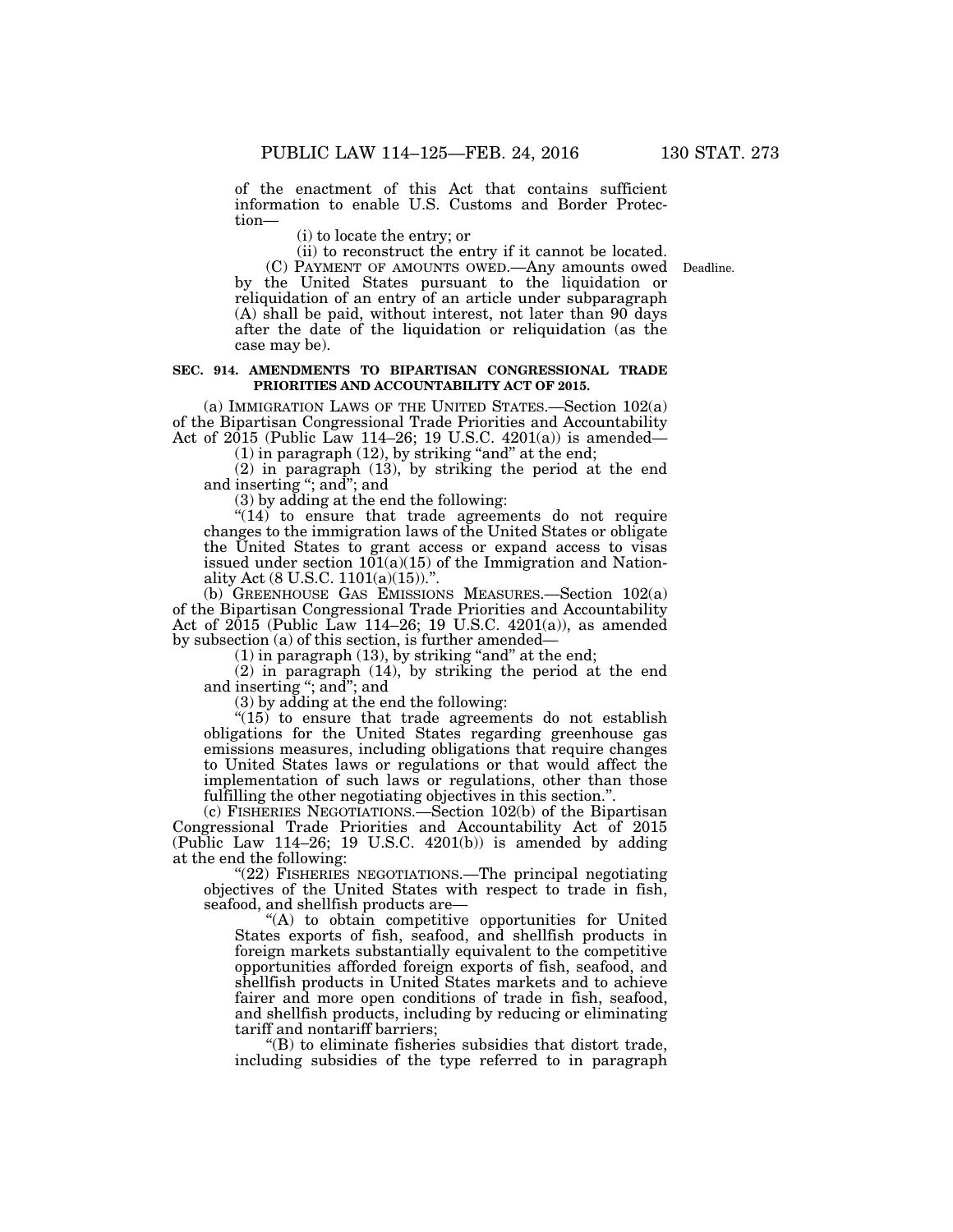9 of Annex D to the Ministerial Declaration adopted by the World Trade Organization at the Sixth Ministerial Conference at Hong Kong, China on December 18, 2005;

''(C) to pursue transparency in fisheries subsidies programs; and

''(D) to address illegal, unreported, and unregulated fishing.''.

(d) ACCREDITATION.—Section 104 of the Bipartisan Congressional Trade Priorities and Accountability Act of 2015 (Public Law 114–26; 19 U.S.C. 4203) is amended—

 $(1)$  in subsection  $(b)(3)$ , by striking "an official" and inserting ''a delegate and official''; and

 $(2)$  in subsection  $(c)(2)(C)$ -

(A) by striking ''an official'' each place it appears and inserting ''a delegate and official''; and

(B) by inserting after the first sentence the following: ''In addition, the chairmen and ranking members described in subparagraphs  $(A)(i)$  and  $(B)(i)$  shall each be permitted to designate up to 3 personnel with proper security clearances to serve as delegates and official advisers to the United States delegation in negotiations for any trade agreement to which this title applies.''.

(e) TRAFFICKING IN PERSONS.—

(1) IN GENERAL.—Section 106(b)(6) of the Bipartisan Congressional Trade Priorities and Accountability Act of 2015 (Public Law 114–26; 19 U.S.C.  $4205(b)(6)$ ) is amended by striking subparagraph (B) and inserting the following:

''(B) EXCEPTION.—

''(i) INVOKING EXCEPTION.—If the President submits to the appropriate congressional committees a letter stating that a country to which subparagraph (A) applies has taken concrete actions to implement the principal recommendations with respect to that country in the most recent annual report on trafficking in persons, the prohibition under subparagraph  $(A)$ shall not apply with respect to a trade agreement or trade agreements with that country.

"(ii) CONTENT OF LETTER; PUBLIC AVAILABILITY.— A letter submitted under clause (i) with respect to a country shall—

''(I) include a description of the concrete actions that the country has taken to implement the principal recommendations described in clause (i);

''(II) be accompanied by supporting documentation providing credible evidence of each such concrete action, including copies of relevant laws or regulations adopted or modified, and any enforcement actions taken, by that country, where appropriate; and

''(III) be made available to the public.

''(C) SPECIAL RULE FOR CHANGES IN CERTAIN DETER-MINATIONS.—If a country is listed as a tier 3 country in an annual report on trafficking in persons submitted in calendar year 2014 or any calendar year thereafter and, in the annual report on trafficking in persons submitted in the next calendar year, is listed on the tier 2 watch

President.

Records.

Deadlines. President.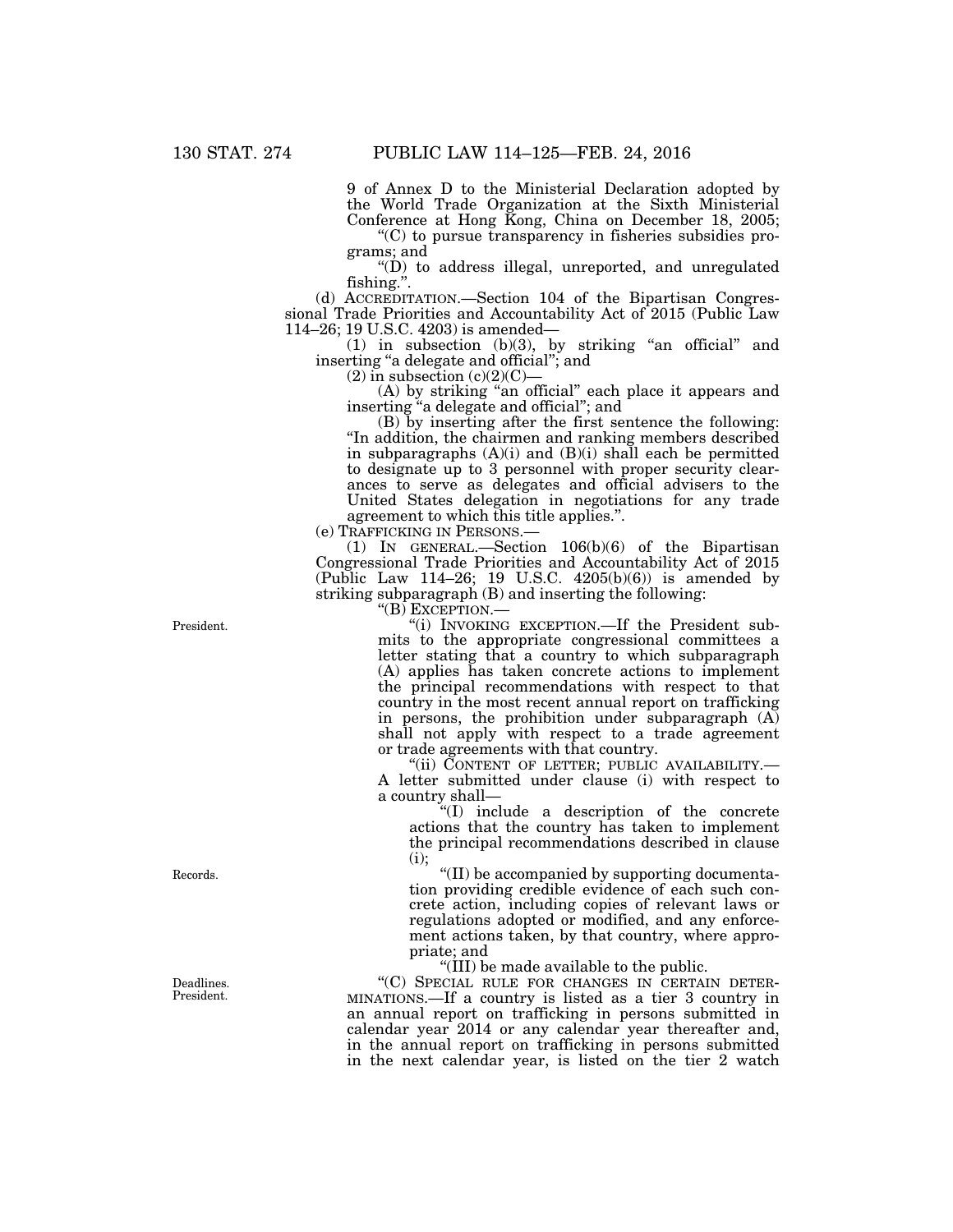list, the President shall submit a detailed description of the credible evidence supporting the change in listing of the country, accompanied by copies of documents providing such evidence, where appropriate, to the appropriate congressional committees—

"(i) in the case of a change in listing reflected in the annual report on trafficking in persons submitted in calendar year 2015, not later than 90 days after the date of the enactment of the Trade Facilitation and Trade Enforcement Act of 2015; and

"(ii) in the case of a change in listing reflected in an annual report on trafficking in persons submitted in calendar year 2016 or any calendar year thereafter, not later than 90 days after the submission of that report.

''(D) SENSE OF CONGRESS.—It is the sense of Congress that the integrity of the process for making the determinations in the annual report on trafficking in persons, including determinations with respect to country rankings and the substance of the assessments in the report, should be respected and not affected by unrelated considerations.

" $(E)$  DEFINITIONS.—In this paragraph:

''(i) ANNUAL REPORT ON TRAFFICKING IN PERSONS.— The term 'annual report on trafficking in persons' means the annual report on trafficking in persons required under section  $110(b)(1)$  of the Trafficking Victims Protection Act of 2000 (22 U.S.C. 7107(b)(1)).

''(ii) APPROPRIATE CONGRESSIONAL COMMITTEES.— The term 'appropriate congressional committees' means—

''(I) the Committee on Ways and Means and the Committee on Foreign Affairs of the House of Representatives; and

''(II) the Committee on Finance and the Committee on Foreign Relations of the Senate.

"(iii) TIER 2 WATCH LIST.—The term 'tier 2 watch list' means the list of countries required under section 110(b)(2)(A)(iii) of the Trafficking Victims Protection Act of 2000 (22 U.S.C. 7107(b)(2)(A)(iii)).

" $(iv)$  TIER 3 COUNTRY.—The term 'tier 3 country' means a country on the list of countries required under section  $110(b)(1)(C)$  of the Trafficking Victims Protection Act of 2000 (22 U.S.C. 7107(b)(1)(C)).".

(2) CONFORMING AMENDMENT.—Section 106(b)(6)(A) of the Bipartisan Congressional Trade Priorities and Accountability Act of 2015 (Public Law 114–26; 19 U.S.C. 4205(b)(6)(A)) is amended by striking ''to which the minimum'' and all that follows through " $7107(b)(1)$ " and inserting "listed as a tier 3 country in the most recent annual report on trafficking in persons''.

(f) TECHNICAL AMENDMENTS.—The Bipartisan Congressional Trade Priorities and Accountability Act of 2015 is amended—

(1) in section 105(b)(3) (Public Law 114–26; 129 Stat. 346; 19 U.S.C. 4204(b)(3))—

(A) in subparagraph (A)(ii), by striking ''section  $102(b)(16)$ " and inserting "section  $102(b)(17)$ "; and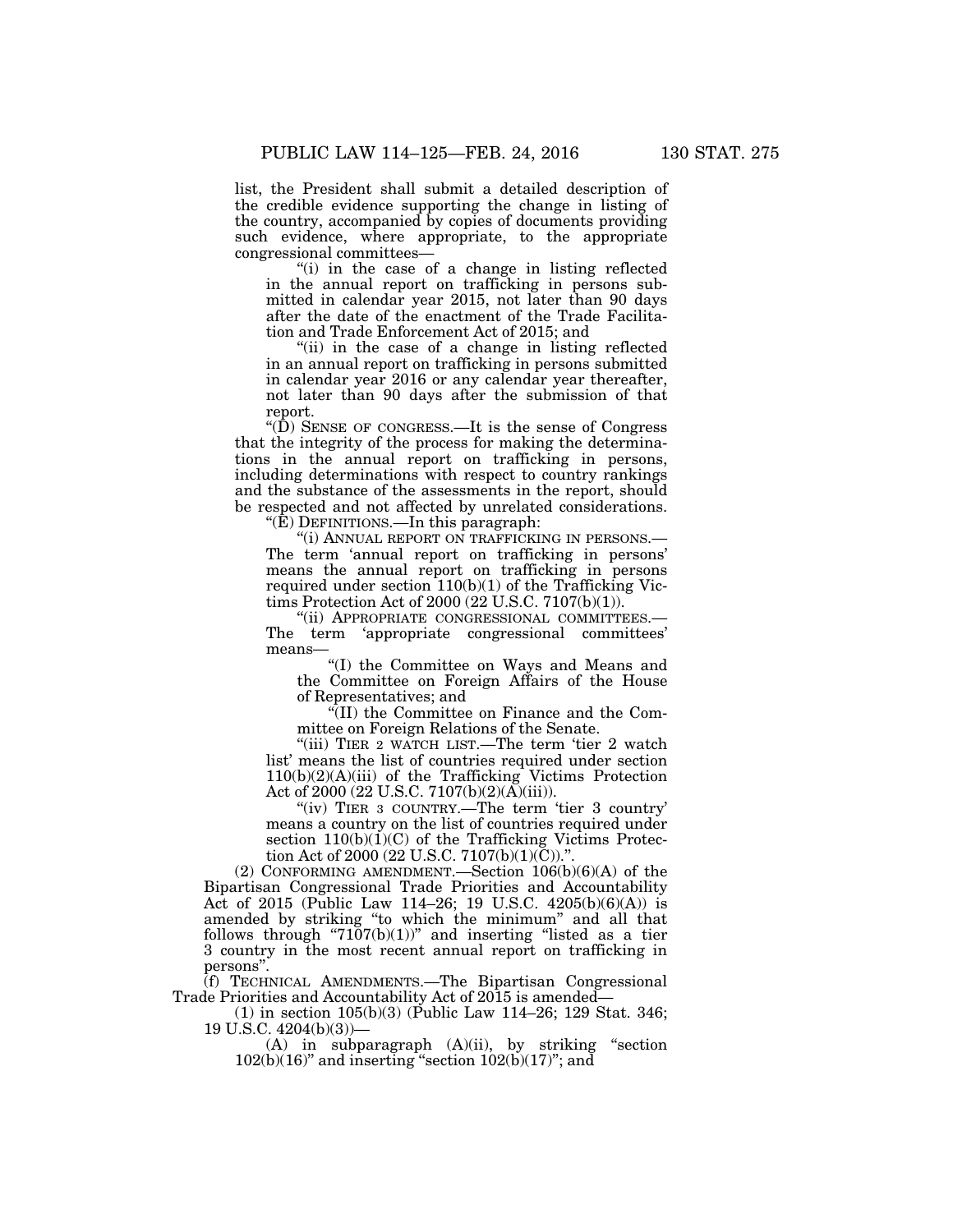(B) in subparagraph (B)(ii), by striking ''section  $102(b)(16)$ " and inserting "section  $102(b)(17)$ "; and

(2) in section 106(b)(5) (Public Law 114–26; 129 Stat. 354; 19 U.S.C. 4205(b)(5)), by striking ''section 102(b)(15)(C)'' and inserting "section 102(b)(16)(C)".

19 USC 4201 note.

(g) EFFECTIVE DATE.—The amendments made by this section shall take effect as if included in the enactment of the Bipartisan Congressional Trade Priorities and Accountability Act of 2015 (Public Law 114–26; 129 Stat. 320; 19 U.S.C. 4201 et seq.).

President. Determination.

# **SEC. 915. TRADE PREFERENCES FOR NEPAL.**

(a) FINDINGS.—Congress makes the following findings:

(1) Nepal is among the least developed countries in the world, with a per capita gross national income of \$730 in 2014.

(2) Nepal suffered a devastating earthquake in April 2015, with subsequent aftershocks. More than 9,000 people died and approximately 23,000 people were injured.

(b) ELIGIBILITY REQUIREMENTS.—

(1) IN GENERAL.—The President may authorize the provision of preferential treatment under this section to articles that are imported directly from Nepal into the customs territory of the United States pursuant to subsection (c) if the President determines—

(A) that Nepal meets the requirements set forth in paragraphs  $(1)$ ,  $(2)$ , and  $(3)$  of section 104 $(a)$  of the African Growth and Opportunity Act (19 U.S.C. 3703(a)); and

(B) after taking into account the factors set forth in paragraphs (1) through (7) of subsection (c) of section 502 of the Trade Act of 1974 (19 U.S.C. 2462), that Nepal meets the eligibility requirements of such section 502.

(2) WITHDRAWAL, SUSPENSION, OR LIMITATION OF PREF-ERENTIAL TREATMENT; MANDATORY GRADUATION.—The provisions of subsections (d) and (e) of section 502 of the Trade Act of 1974 (19 U.S.C. 2462) shall apply with respect to Nepal to the same extent and in the same manner as such provisions apply with respect to beneficiary developing countries under title V of that  $Act(19 U.S.C. 2461 et seq.).$ 

(c) ELIGIBLE ARTICLES.—

(1) IN GENERAL.—An article described in paragraph (2) may enter the customs territory of the United States free of duty.

(2) ARTICLES DESCRIBED.—

(A) IN GENERAL.—An article is described in this paragraph if—

 $(i)(I)$  the article is the growth, product, or manufacture of Nepal; and

(II) in the case of a textile or apparel article, Nepal is the country of origin of the article, as determined under section 102.21 of title 19, Code of Federal Regulations (as in effect on the day before the date of the enactment of this Act);

(ii) the article is imported directly from Nepal into the customs territory of the United States;

(iii) the article is classified under any of the following subheadings of the Harmonized Tariff Schedule

Applicability.

19 USC 4454.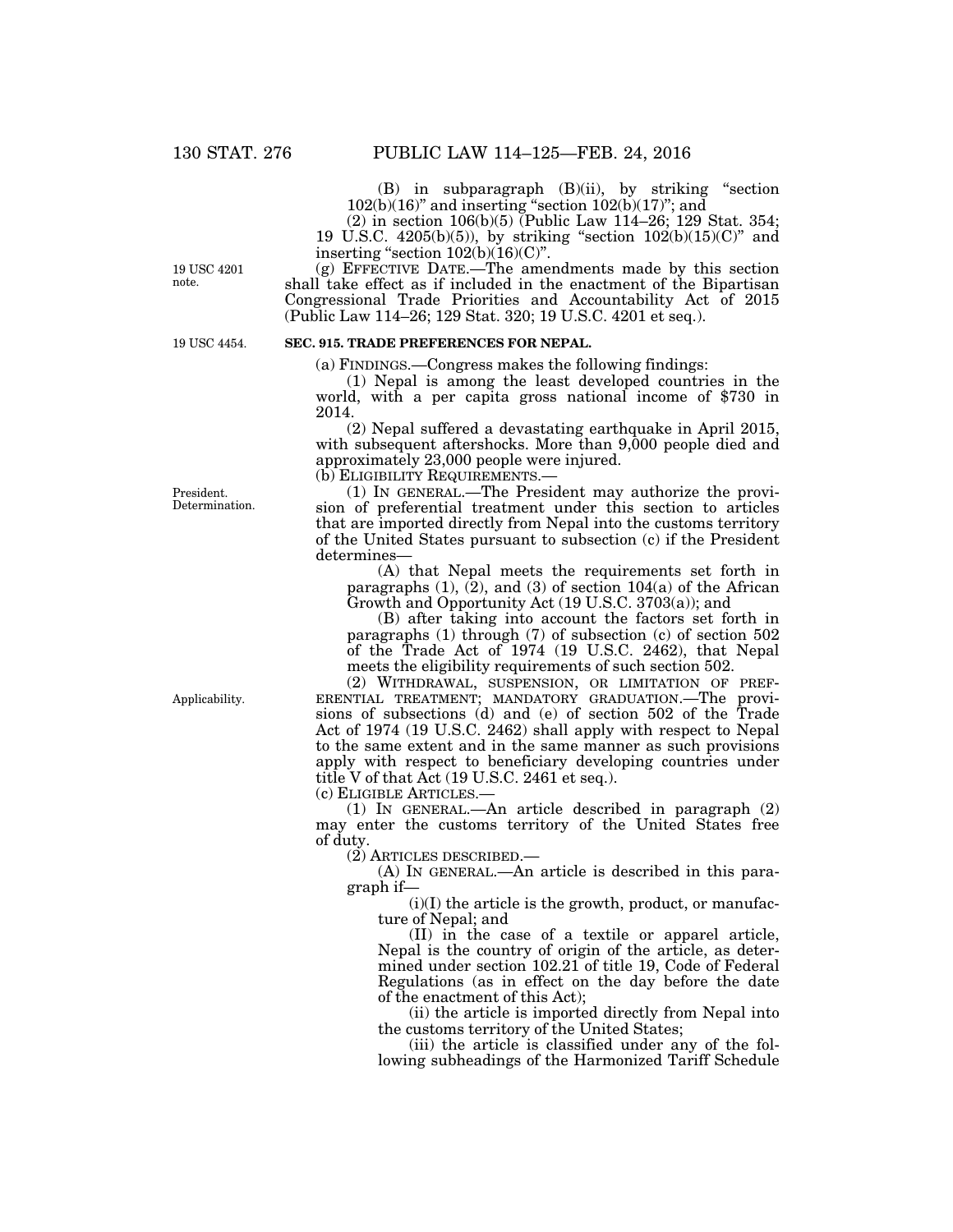#### of the United States (as in effect on the day before the date of the enactment of this Act):

| 4202.11.00 | 4202.22.60 | 4202.92.08 |
|------------|------------|------------|
| 4202.12.20 | 4202.22.70 | 4202.92.15 |
| 4202.12.40 | 4202.22.80 | 4202.92.20 |
| 4202.12.60 | 4202.29.50 | 4202.92.30 |
| 4202.12.80 | 4202.29.90 | 4202.92.45 |
| 4202.21.60 | 4202.31.60 | 4202.92.60 |
| 4202.21.90 | 4202.32.40 | 4202.92.90 |
| 4202.22.15 | 4202.32.80 | 4202.99.90 |
| 4202.22.40 |            | 4203.29.50 |
| 4202.22.45 | 4202.91.00 |            |
|            |            |            |
| 5701.10.90 |            | 5703.10.80 |
| 5702.31.20 | 5702.91.40 | 5703.90.00 |
| 5702.49.20 |            | 5705.00.20 |
| 5702.50.40 | 5702.99.15 |            |
| 5702.50.59 | 5703.10.20 |            |
|            |            |            |
| 6117.10.60 | 6214.20.00 | 6217.10.85 |
| 6117.80.85 |            | 6301.90.00 |
| 6214.10.10 | 6214.90.00 | 6308.00.00 |
| 6214.10.20 | 6216.00.80 |            |
|            |            |            |
| 6504.00.90 | 6505.00.30 | 6505.00.90 |
| 6505.00.08 |            | 6506.99.30 |
| 6505.00.15 | 6505.00.50 | 6506.99.60 |
| 6505.00.20 | 6505.00.60 |            |
| 6505.00.25 | 6505.00.80 |            |
|            |            |            |

President. Determination.

(iv) the President determines, after receiving the advice of the United States International Trade Commission in accordance with section 503(e) of the Trade Act of 1974 (19 U.S.C. 2463(e)), that the article is not import-sensitive in the context of imports from Nepal; and

(v) subject to subparagraph (C), the sum of the cost or value of the materials produced in, and the direct costs of processing operations performed in, Nepal or the customs territory of the United States is not less than 35 percent of the appraised value of the article at the time it is entered.

(B) EXCLUSIONS.—An article shall not be treated as the growth, product, or manufacture of Nepal for purposes of subparagraph  $(A)(i)(I)$  by virtue of having merely undergone—

(i) simple combining or packaging operations; or (ii) mere dilution with water or mere dilution with another substance that does not materially alter the characteristics of the article.

(C) LIMITATION ON UNITED STATES COST.—For purposes of subparagraph (A)(v), the cost or value of materials produced in, and the direct costs of processing operations performed in, the customs territory of the United States and attributed to the 35-percent requirement under that subparagraph may not exceed 15 percent of the appraised value of the article at the time it is entered.

(3) VERIFICATION WITH RESPECT TO TRANSSHIPMENT FOR TEXTILE AND APPAREL ARTICLES.—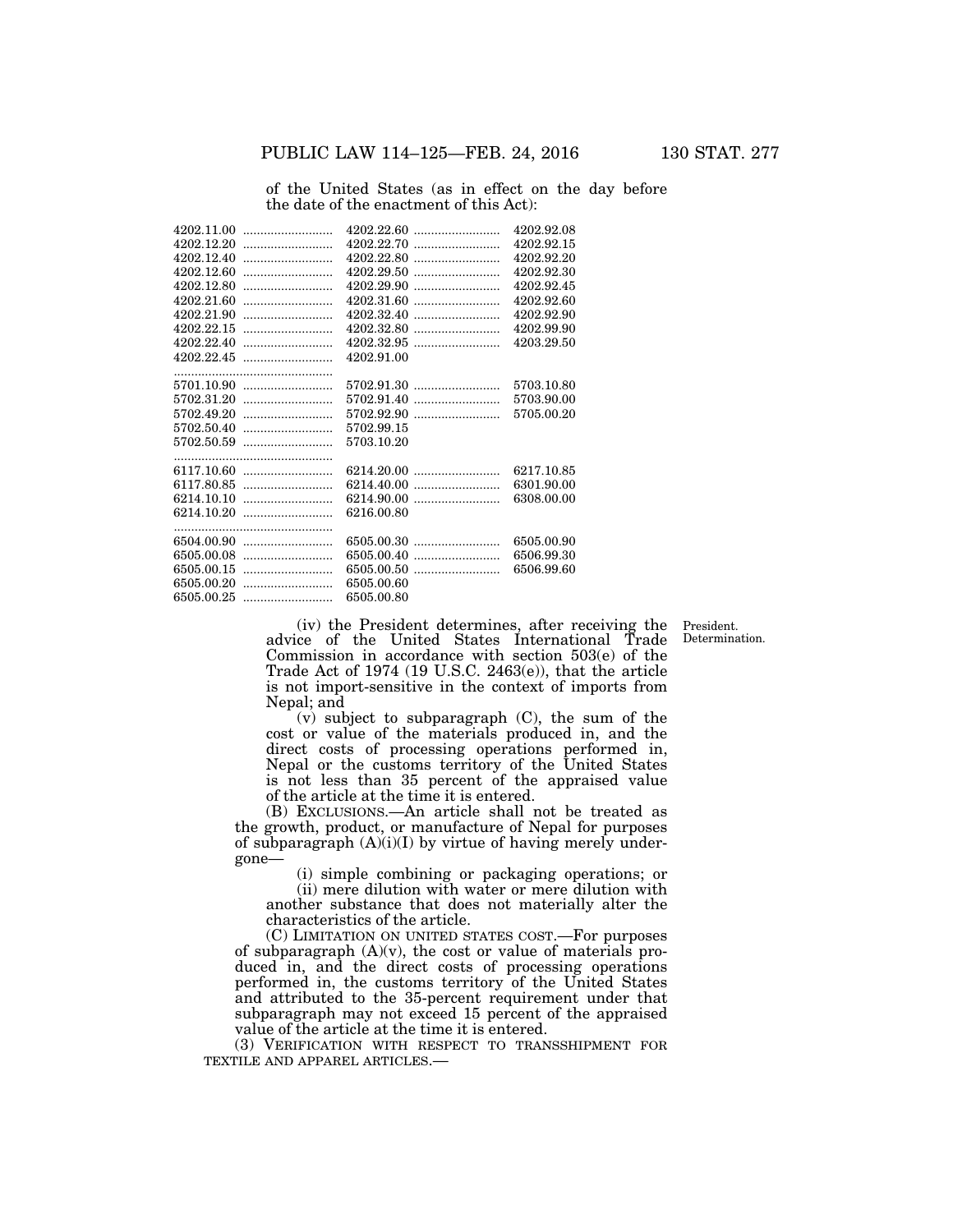Deadlines.

Determination.

Deadline. President. Consultation.

Web posting.

(A) IN GENERAL.—Not later than January 1, April 1, July 1, and October 1 of each calendar year, the Commissioner shall verify that textile and apparel articles imported from Nepal to which preferential treatment is extended under this section are not being unlawfully transshipped into the United States.

(B) REPORT TO PRESIDENT.—If the Commissioner determines under subparagraph (A) that textile and apparel articles imported from Nepal to which preferential treatment is extended under this section are being unlawfully transshipped into the United States, the Commissioner shall report that determination to the President.<br>(d) TRADE FACILITATION AND CAPACITY BUILDING.—

 $(1)$  FINDINGS.—Congress makes the following findings:

(A) As a land-locked least-developed country, Nepal has severe challenges reaching markets and developing capacity to export goods. As of 2015, exports from Nepal are approximately \$800,000,000 per year, with India the major market at \$450,000,000 annually. The United States imports about \$80,000,000 worth of goods from Nepal, or 10 percent of the total goods exported from Nepal.

(B) The World Bank has found evidence that the overall export competitiveness of Nepal has been declining since 2005. Indices compiled by the World Bank and the Organization for Economic Co-operation and Development found that export costs in Nepal are high with respect to both air cargo and container shipments relative to other low-income countries. Such indices also identify particular weaknesses in Nepal with respect to automation of customs and other trade functions, involvement of local exporters and importers in preparing regulations and trade rules, and export finance.

(C) Implementation by Nepal of the Agreement on Trade Facilitation of the World Trade Organization could directly address some of the weaknesses described in subparagraph (B).

(2) ESTABLISHMENT OF TRADE FACILITATION AND CAPACITY BUILDING PROGRAM.—Not later than 180 days after the date of the enactment of this Act, the President shall, in consultation with the Government of Nepal, establish a trade facilitation and capacity building program for Nepal—

(A) to enhance the central export promotion agency of Nepal to support successful exporters and to build awareness among potential exporters in Nepal about opportunities abroad and ways to manage trade documentation and regulations in the United States and other countries;

(B) to provide export finance training for financial institutions in Nepal and the Government of Nepal;

(C) to assist the Government of Nepal in maintaining publication on the Internet of all trade regulations, forms for exporters and importers, tax and tariff rates, and other documentation relating to exporting goods and developing a robust public-private dialogue, through its National Trade Facilitation Committee, for Nepal to identify timelines for implementation of key reforms and solutions, as provided for under the Agreement on Trade Facilitation of the World Trade Organization; and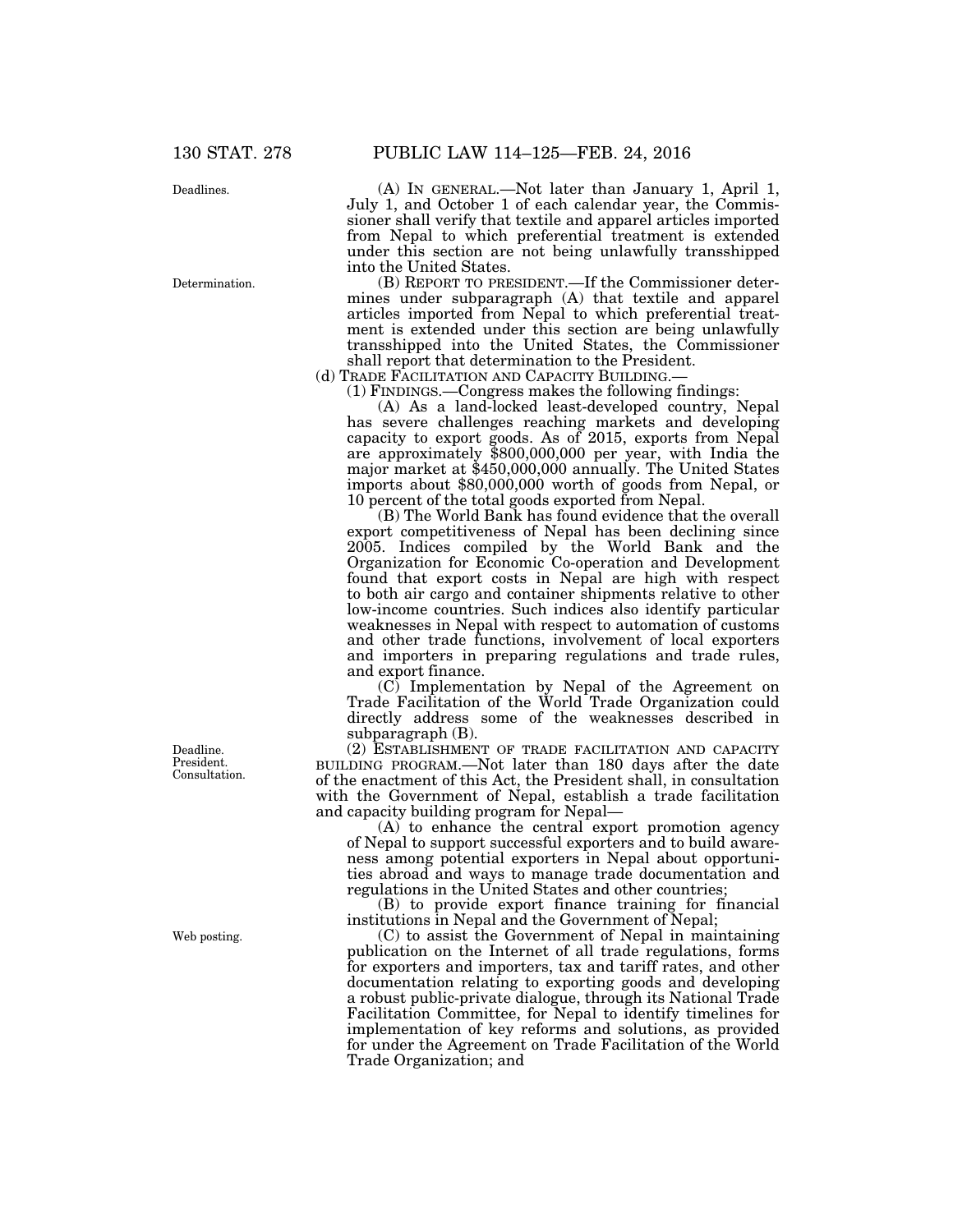(D) to increase access to guides for importers and exporters, through publication of such guides on the Internet, including rules and documentation for United States tariff preference programs.

> President. Review.

(e) REPORTING REQUIREMENT.—Not later than one year after the date of the enactment of this Act, and annually thereafter, the President shall monitor, review, and report to Congress on the implementation of this section, the compliance of Nepal with subsection (b)(1), and the trade and investment policy of the United States with respect to Nepal.

(f) TERMINATION OF PREFERENTIAL TREATMENT.—No preferential treatment extended under this section shall remain in effect after December 31, 2025.

(g) EFFECTIVE DATE.—The provisions of this section shall take effect on the date that is 30 days after the date of the enactment of this Act.

## **SEC. 916. AGREEMENT BY ASIA-PACIFIC ECONOMIC COOPERATION MEMBERS TO REDUCE RATES OF DUTY ON CERTAIN ENVIRONMENTAL GOODS.**

Section 107 of the Bipartisan Congressional Trade Priorities and Accountability Act of 2015 (Public Law 114–26; 19 U.S.C. 4206) is amended by adding at the end the following:

''(c) AGREEMENT BY ASIA-PACIFIC ECONOMIC COOPERATION MEM-BERS TO REDUCE RATES OF DUTY ON CERTAIN ENVIRONMENTAL GOODS.—Notwithstanding the notification requirement described in section  $103(a)(2)$ , the President may exercise the proclamation authority provided for in section  $103(a)(1)(B)$  to implement an agreement by members of the Asia-Pacific Economic Cooperation (APEC) to reduce any rate of duty on certain environmental goods included in Annex C of the APEC Leaders Declaration issued on September 9, 2012, if (and only if) the President, as soon as feasible after the date of the enactment of the Trade Facilitation and Trade Enforcement Act of 2015, and before exercising proclamation authority under section  $103(a)(1)(B)$ , notifies Congress of the negotiations relating to the agreement and the specific United States objectives in the negotiations.''.

## **SEC. 917. AMENDMENT TO TARIFF ACT OF 1930 TO REQUIRE COUNTRY OF ORIGIN MARKING OF CERTAIN CASTINGS.**

(a) IN GENERAL.—Section 304(e) of the Tariff Act of 1930 (19 U.S.C.  $1304(e)$  is amended-

(1) in the subsection heading, by striking ''MANHOLE RINGS OR FRAMES, COVERS, AND ASSEMBLIES THEREOF'' and inserting ''CASTINGS'';

(2) by inserting ''inlet frames, tree and trench grates, lampposts, lamppost bases, cast utility poles, bollards, hydrants, utility boxes," before "manhole rings,"; and

(3) by adding at the end before the period the following: "in a location such that it will remain visible after installation".

(b) EFFECTIVE DATE.—The amendments made by subsection (a) take effect on the date of the enactment of this Act and apply with respect to the importation of castings described in such amendments on or after the date that is 180 days after such date of enactment.

Applicability. Time period. 19 USC 1304 note.

President. Notification. Negotiations.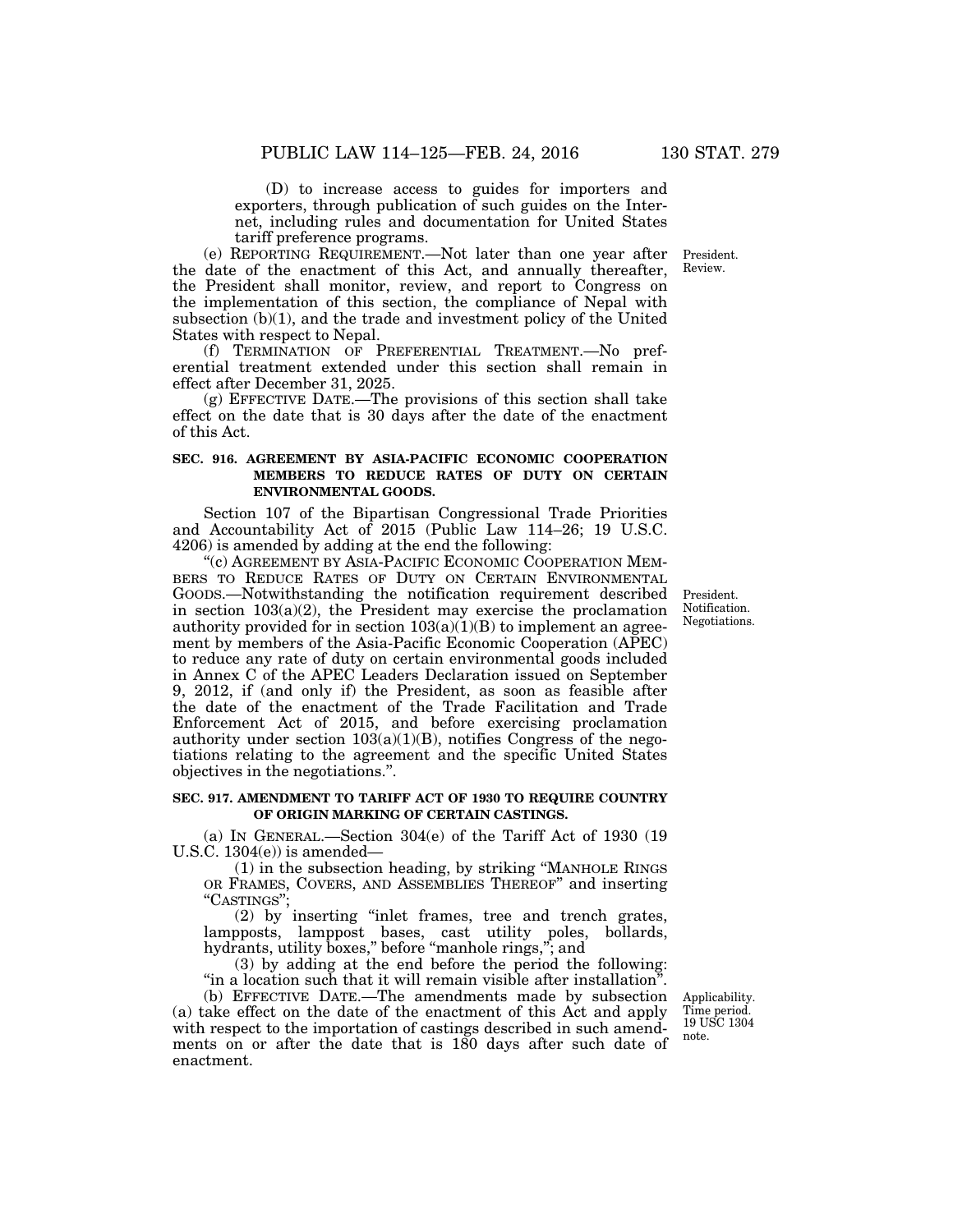President.

### **SEC. 918. INCLUSION OF CERTAIN INFORMATION IN SUBMISSION OF NOMINATION FOR APPOINTMENT AS DEPUTY UNITED STATES TRADE REPRESENTATIVE.**

Section 141(b) of the Trade Act of 1974 (19 U.S.C. 2171(b)) is amended by adding at the end the following:

''(5)(A) When the President submits to the Senate for its advice and consent a nomination of an individual for appointment as a Deputy United States Trade Representative under paragraph (2), the President shall include in that submission information on the country, regional offices, and functions of the Office of the United States Trade Representative with respect to which that individual will have responsibility.

''(B) The President shall notify the Committee on Ways and Means of the House of Representatives and the Committee on Finance of the Senate not less than 30 days prior to making any change to the responsibilities of any Deputy United States Trade Representative included in a submission under subparagraph (A), including the reason for that change.''.

### **SEC. 919. SENSE OF CONGRESS ON THE NEED FOR A MISCELLANEOUS TARIFF BILL PROCESS.**

(a) FINDINGS.—Congress makes the following findings:

(1) As of the date of the enactment of this Act, the Harmonized Tariff Schedule of the United States imposes duties on imported goods for which there is no domestic availability or insufficient domestic availability.

(2) The imposition of duties on such goods creates artificial distortions in the economy of the United States that negatively affect United States manufacturers and consumers.

(3) It would be in the interests of the United States if the Harmonized Tariff Schedule were updated regularly and predictably to eliminate such artificial distortions by suspending or reducing duties on such goods.

(4) The manufacturing competitiveness of the United States around the world would be enhanced if the Harmonized Tariff Schedule were updated regularly and predictably to suspend or reduce duties on such goods.

(b) SENSE OF CONGRESS.—It is the sense of Congress that, to remove the competitive disadvantage to United States manufacturers and consumers resulting from the imposition of such duties and to promote the competitiveness of United States manufacturers, the Committee on Finance of the Senate and the Committee on Ways and Means of the House of Representatives are urged to advance, as soon as possible, after consultation with the public and Members of the Senate and the House of Representatives, a regular and predictable legislative process for the temporary suspension and reduction of duties that is consistent with the rules of the Senate and the House.

#### **SEC. 920. CUSTOMS USER FEES.**

(a) IN GENERAL.—Section 13031(j)(3) of the Consolidated Omnibus Budget Reconciliation Act of 1985 (19 U.S.C. 58c(j)(3)) is amended—

(1) in subparagraph (A), by striking ''July 7, 2025'' and inserting ''September 30, 2025''; and

(2) by striking subparagraph (D).

Notification. Deadline.